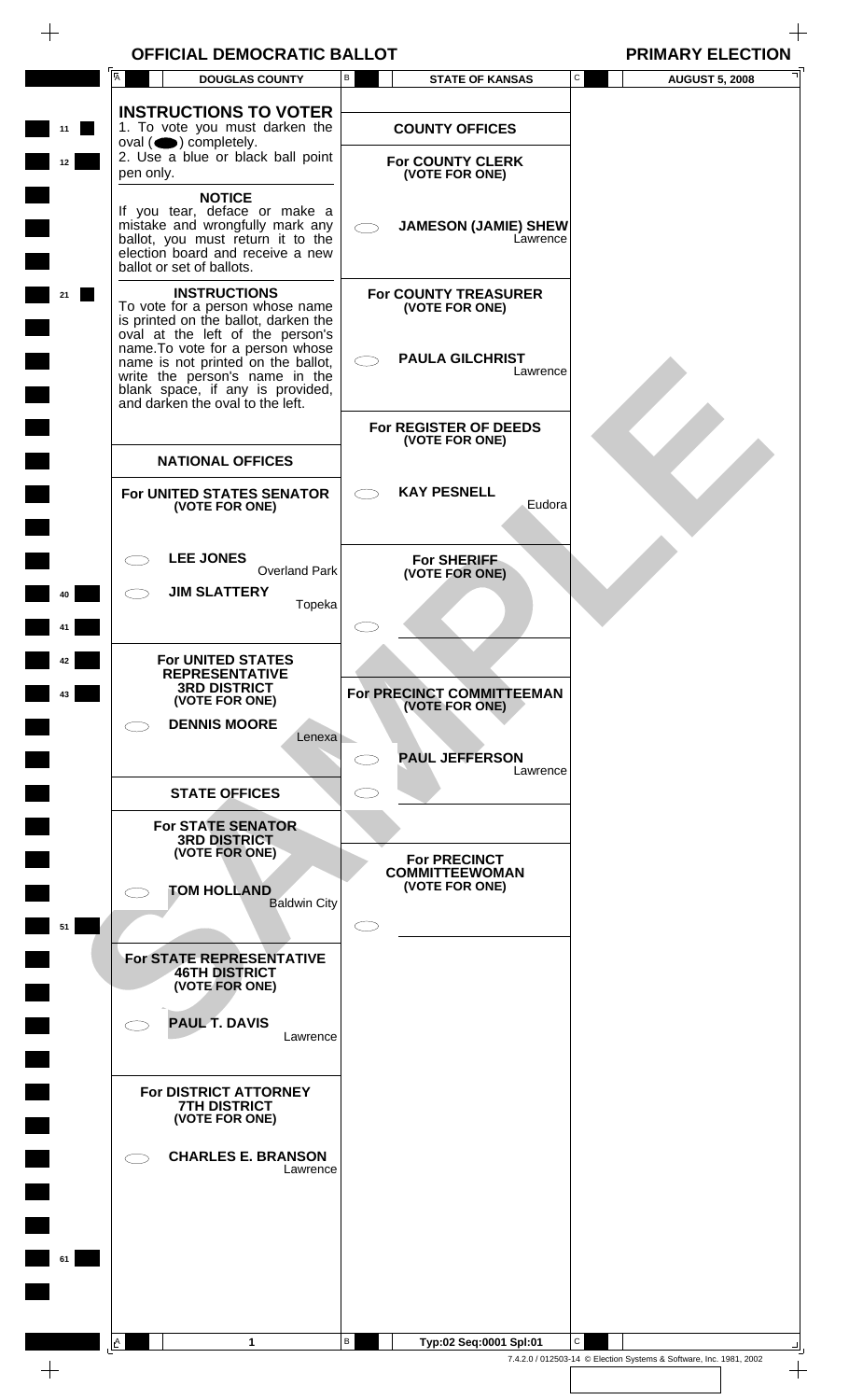$\begin{array}{c} + \end{array}$ 

|          |              | <b>DOUGLAS COUNTY</b>                                                                                                                                                                   | В | <b>STATE OF KANSAS</b>                                         | C            | <b>AUGUST 5, 2008</b>                                              |
|----------|--------------|-----------------------------------------------------------------------------------------------------------------------------------------------------------------------------------------|---|----------------------------------------------------------------|--------------|--------------------------------------------------------------------|
| 11       |              | <b>INSTRUCTIONS TO VOTER</b><br>1. To vote you must darken the<br>$oval(\n\bullet)$ completely.                                                                                         |   | <b>COUNTY OFFICES</b>                                          |              |                                                                    |
| 12       | pen only.    | 2. Use a blue or black ball point                                                                                                                                                       |   | <b>For COUNTY CLERK</b><br>(VOTE FOR ONE)                      |              |                                                                    |
|          |              | <b>NOTICE</b><br>If you tear, deface or make a<br>mistake and wrongfully mark any<br>ballot, you must return it to the<br>election board and receive a new<br>ballot or set of ballots. |   | <b>JAMESON (JAMIE) SHEW</b><br>Lawrence                        |              |                                                                    |
| 21       |              | <b>INSTRUCTIONS</b><br>To vote for a person whose name<br>is printed on the ballot, darken the<br>oval at the left of the person's                                                      |   | <b>For COUNTY TREASURER</b><br>(VOTE FOR ONE)                  |              |                                                                    |
|          |              | name. To vote for a person whose<br>name is not printed on the ballot,<br>write the person's name in the<br>blank space, if any is provided,<br>and darken the oval to the left.        |   | <b>PAULA GILCHRIST</b><br>Lawrence                             |              |                                                                    |
|          |              | <b>NATIONAL OFFICES</b>                                                                                                                                                                 |   | For REGISTER OF DEEDS<br>(VOTE FOR ONE)                        |              |                                                                    |
|          |              | For UNITED STATES SENATOR<br>(VOTE FOR ONE)                                                                                                                                             |   | <b>KAY PESNELL</b><br>Eudora                                   |              |                                                                    |
|          |              | <b>LEE JONES</b><br><b>Overland Park</b><br><b>JIM SLATTERY</b><br>Topeka                                                                                                               |   | <b>For SHERIFF</b><br>(VOTE FOR ONE)                           |              |                                                                    |
|          |              |                                                                                                                                                                                         |   |                                                                |              |                                                                    |
| 42<br>43 |              | <b>For UNITED STATES</b><br><b>REPRESENTATIVE</b><br><b>3RD DISTRICT</b><br>(VOTE FOR ONE)                                                                                              |   | For PRECINCT COMMITTEEMAN<br>(VOTE FOR ONE)                    |              |                                                                    |
|          |              | <b>DENNIS MOORE</b><br>Lenexa                                                                                                                                                           |   |                                                                |              |                                                                    |
|          |              | <b>STATE OFFICES</b>                                                                                                                                                                    |   |                                                                |              |                                                                    |
|          |              | <b>For STATE SENATOR</b><br><b>2ND DISTRICT</b><br>(VOTE FOR ONE)                                                                                                                       |   | <b>For PRECINCT</b><br><b>COMMITTEEWOMAN</b><br>(VOTE FOR ONE) |              |                                                                    |
|          |              | <b>MARCI FRANCISCO</b><br>Lawrence                                                                                                                                                      |   |                                                                |              |                                                                    |
| 52       |              | For STATE REPRESENTATIVE<br><b>44TH DISTRICT</b><br>(VOTE FOR ONE)                                                                                                                      |   |                                                                |              |                                                                    |
|          |              | <b>BARBARA W. BALLARD</b><br>Lawrence                                                                                                                                                   |   |                                                                |              |                                                                    |
|          |              | <b>For DISTRICT ATTORNEY</b><br><b>7TH DISTRICT</b><br>(VOTE FOR ONE)                                                                                                                   |   |                                                                |              |                                                                    |
|          |              | <b>CHARLES E. BRANSON</b><br>Lawrence                                                                                                                                                   |   |                                                                |              |                                                                    |
| 61       |              | For STATE BOARD OF<br><b>EDUCATION</b><br><b>4TH DISTRICT</b><br>(VOTE FOR ONE)                                                                                                         |   |                                                                |              |                                                                    |
|          |              | <b>CAROLYN L. CAMPBELL</b><br>Topeka                                                                                                                                                    |   |                                                                |              |                                                                    |
|          | $\mathbb{A}$ | $\mathbf{2}$                                                                                                                                                                            | В | Typ:02 Seq:0002 Spl:01                                         | $\mathsf{C}$ | 7.4.2.0 / 012503-14 © Election Systems & Software, Inc. 1981, 2002 |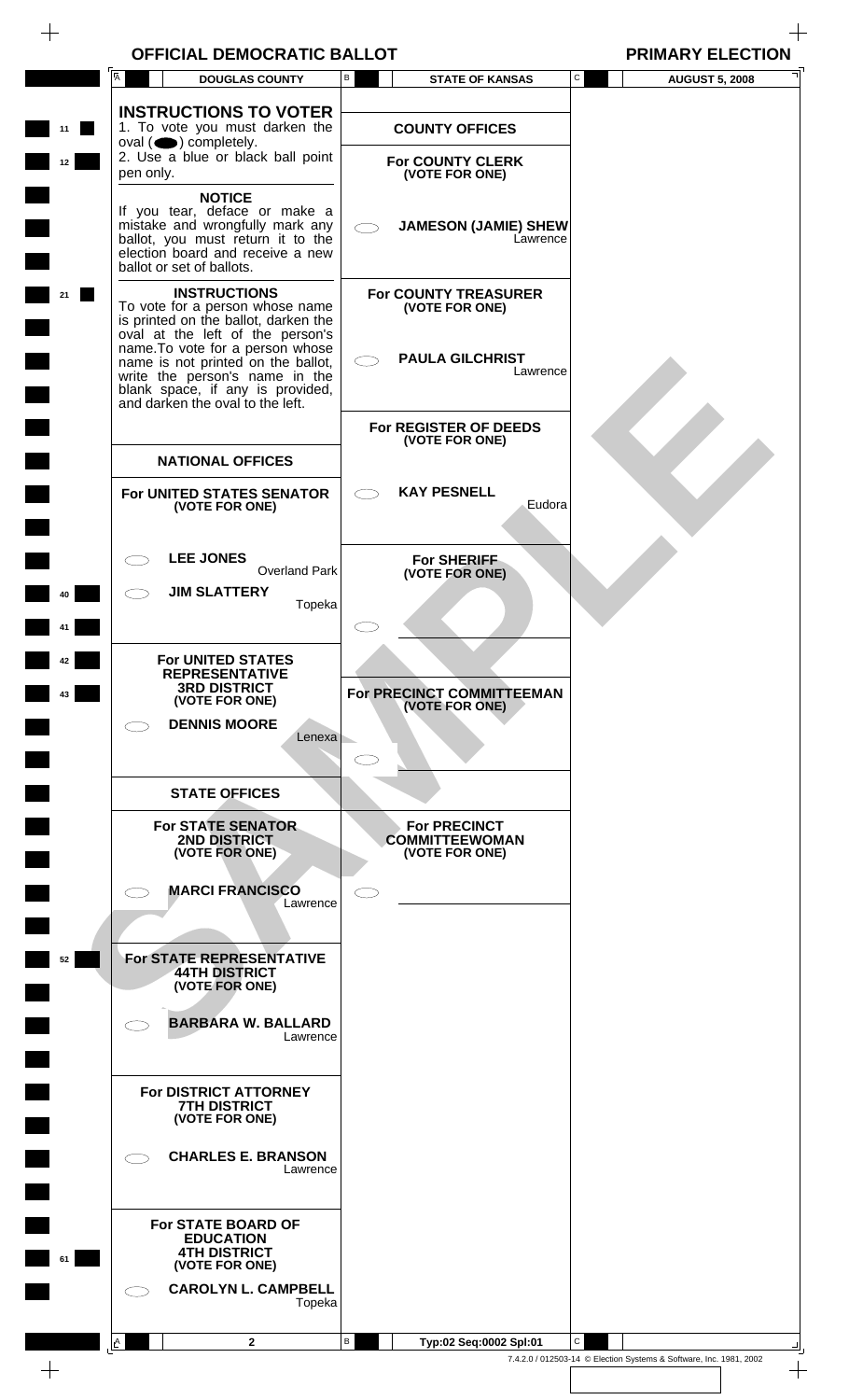$\begin{array}{c} + \end{array}$ 

|          | $\overline{A}$           | <b>DOUGLAS COUNTY</b>                                                                                                                                                                                                                                                                                                 | В                   | <b>STATE OF KANSAS</b>                                                              | C | <b>AUGUST 5, 2008</b>                                              |
|----------|--------------------------|-----------------------------------------------------------------------------------------------------------------------------------------------------------------------------------------------------------------------------------------------------------------------------------------------------------------------|---------------------|-------------------------------------------------------------------------------------|---|--------------------------------------------------------------------|
| 11<br>12 | pen only.                | <b>INSTRUCTIONS TO VOTER</b><br>1. To vote you must darken the<br>oval $($ $\bullet)$ completely.<br>2. Use a blue or black ball point                                                                                                                                                                                |                     | <b>COUNTY OFFICES</b><br><b>For COUNTY CLERK</b><br>(VOTE FOR ONE)                  |   |                                                                    |
|          |                          | <b>NOTICE</b><br>If you tear, deface or make a<br>mistake and wrongfully mark any<br>ballot, you must return it to the<br>election board and receive a new<br>ballot or set of ballots.                                                                                                                               |                     | <b>JAMESON (JAMIE) SHEW</b><br>Lawrence                                             |   |                                                                    |
| 21       |                          | <b>INSTRUCTIONS</b><br>To vote for a person whose name<br>is printed on the ballot, darken the<br>oval at the left of the person's<br>name.To vote for a person whose<br>name is not printed on the ballot,<br>write the person's name in the<br>blank space, if any is provided,<br>and darken the oval to the left. |                     | <b>For COUNTY TREASURER</b><br>(VOTE FOR ONE)<br><b>PAULA GILCHRIST</b><br>Lawrence |   |                                                                    |
|          |                          | <b>NATIONAL OFFICES</b>                                                                                                                                                                                                                                                                                               |                     | For REGISTER OF DEEDS<br>(VOTE FOR ONE)                                             |   |                                                                    |
|          |                          | For UNITED STATES SENATOR<br>(VOTE FOR ONE)                                                                                                                                                                                                                                                                           |                     | <b>KAY PESNELL</b><br>Eudora                                                        |   |                                                                    |
| 41       |                          | <b>LEE JONES</b><br><b>Overland Park</b><br><b>JIM SLATTERY</b><br>Topeka                                                                                                                                                                                                                                             |                     | For SHERIFF<br>(VOTE FOR ONE)                                                       |   |                                                                    |
| 42<br>43 |                          | For UNITED STATES<br><b>REPRESENTATIVE</b><br><b>3RD DISTRICT</b><br>(VOTE FOR ONE)                                                                                                                                                                                                                                   |                     | For PRECINCT COMMITTEEMAN<br>(VOTE FOR ONE)                                         |   |                                                                    |
|          |                          | <b>DENNIS MOORE</b><br>Lenexa                                                                                                                                                                                                                                                                                         | CΞ                  | <b>JOHN NAUGHTIN</b><br>Lawrence                                                    |   |                                                                    |
|          |                          | <b>STATE OFFICES</b><br><b>For STATE SENATOR</b><br><b>2ND DISTRICT</b><br>(VOTE FOR ONE)                                                                                                                                                                                                                             | $\subset$ $\supset$ | <b>For PRECINCT</b>                                                                 |   |                                                                    |
|          |                          | <b>MARCI FRANCISCO</b><br>Lawrence                                                                                                                                                                                                                                                                                    |                     | <b>COMMITTEEWOMAN</b><br>(VOTE FOR ONE)<br><b>ALICE A. LIEBERMAN</b>                |   |                                                                    |
| 53       |                          | For STATE REPRESENTATIVE<br><b>44TH DISTRICT</b><br>(VOTE FOR ONE)                                                                                                                                                                                                                                                    | くつ                  | Lawrence                                                                            |   |                                                                    |
|          |                          | <b>BARBARA W. BALLARD</b><br>Lawrence                                                                                                                                                                                                                                                                                 |                     |                                                                                     |   |                                                                    |
|          | $\overline{\phantom{0}}$ | <b>For DISTRICT ATTORNEY</b><br><b>7TH DISTRICT</b><br>(VOTE FOR ONE)<br><b>CHARLES E. BRANSON</b>                                                                                                                                                                                                                    |                     |                                                                                     |   |                                                                    |
|          |                          | Lawrence<br>For STATE BOARD OF                                                                                                                                                                                                                                                                                        |                     |                                                                                     |   |                                                                    |
| 61       |                          | <b>EDUCATION</b><br><b>4TH DISTRICT</b><br>(VOTE FOR ONE)<br><b>CAROLYN L. CAMPBELL</b><br>Topeka                                                                                                                                                                                                                     |                     |                                                                                     |   |                                                                    |
|          | <u>A</u>                 | 3                                                                                                                                                                                                                                                                                                                     | В                   | Typ:02 Seq:0003 Spl:01                                                              | C | 7.4.2.0 / 012503-14 © Election Systems & Software, Inc. 1981, 2002 |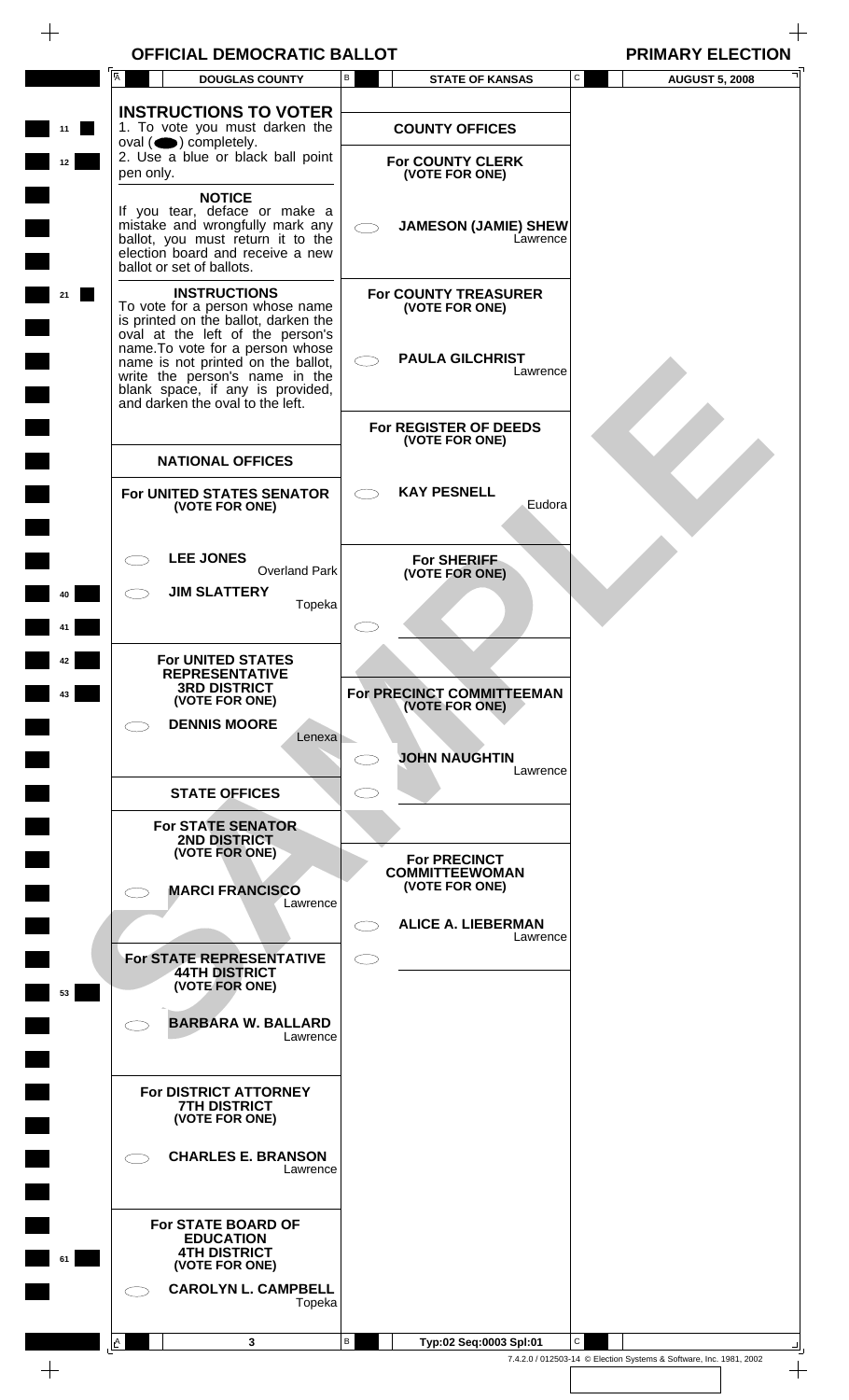$\begin{array}{c} + \end{array}$ 

|          |              | <b>DOUGLAS COUNTY</b>                                                                                                                                                                                        | В | <b>STATE OF KANSAS</b>                                                  | C | <b>AUGUST 5, 2008</b>                                              |
|----------|--------------|--------------------------------------------------------------------------------------------------------------------------------------------------------------------------------------------------------------|---|-------------------------------------------------------------------------|---|--------------------------------------------------------------------|
| 11<br>12 | pen only.    | <b>INSTRUCTIONS TO VOTER</b><br>1. To vote you must darken the<br>oval $($ $\bullet)$ completely.<br>2. Use a blue or black ball point                                                                       |   | <b>COUNTY OFFICES</b><br><b>For COUNTY CLERK</b><br>(VOTE FOR ONE)      |   |                                                                    |
|          |              | <b>NOTICE</b><br>If you tear, deface or make a<br>mistake and wrongfully mark any<br>ballot, you must return it to the<br>election board and receive a new<br>ballot or set of ballots.                      |   | <b>JAMESON (JAMIE) SHEW</b><br>Lawrence                                 |   |                                                                    |
| 21       |              | <b>INSTRUCTIONS</b><br>To vote for a person whose name<br>is printed on the ballot, darken the<br>oval at the left of the person's<br>name. To vote for a person whose<br>name is not printed on the ballot, |   | <b>For COUNTY TREASURER</b><br>(VOTE FOR ONE)<br><b>PAULA GILCHRIST</b> |   |                                                                    |
|          |              | write the person's name in the<br>blank space, if any is provided,<br>and darken the oval to the left.                                                                                                       |   | Lawrence<br>For REGISTER OF DEEDS                                       |   |                                                                    |
|          |              | <b>NATIONAL OFFICES</b>                                                                                                                                                                                      |   | (VOTE FOR ONE)                                                          |   |                                                                    |
|          |              | For UNITED STATES SENATOR<br>(VOTE FOR ONE)                                                                                                                                                                  |   | <b>KAY PESNELL</b><br>Eudora                                            |   |                                                                    |
| 40       |              | <b>LEE JONES</b><br><b>Overland Park</b><br><b>JIM SLATTERY</b><br>Topeka                                                                                                                                    |   | <b>For SHERIFF</b><br>(VOTE FOR ONE)                                    |   |                                                                    |
| 42       |              | <b>For UNITED STATES</b>                                                                                                                                                                                     |   |                                                                         |   |                                                                    |
| 43       |              | <b>REPRESENTATIVE</b><br><b>3RD DISTRICT</b><br>(VOTE FOR ONE)                                                                                                                                               |   | For PRECINCT COMMITTEEMAN<br>(VOTE FOR ONE)                             |   |                                                                    |
|          |              | <b>DENNIS MOORE</b><br>Lenexa                                                                                                                                                                                |   |                                                                         |   |                                                                    |
|          |              | <b>STATE OFFICES</b>                                                                                                                                                                                         |   |                                                                         |   |                                                                    |
|          |              | <b>For STATE SENATOR</b><br><b>3RD DISTRICT</b><br>(VOTE FOR ONE)                                                                                                                                            |   | <b>For PRECINCT</b><br><b>COMMITTEEWOMAN</b><br>(VOTE FOR ONE)          |   |                                                                    |
|          |              | <b>TOM HOLLAND</b><br><b>Baldwin City</b>                                                                                                                                                                    |   |                                                                         |   |                                                                    |
|          |              | For STATE REPRESENTATIVE<br><b>45TH DISTRICT</b><br>(VOTE FOR ONE)                                                                                                                                           |   |                                                                         |   |                                                                    |
| 54       |              | <b>JOHN C. WILSON</b><br>Lawrence                                                                                                                                                                            |   |                                                                         |   |                                                                    |
|          |              | For DISTRICT ATTORNEY<br><b>7TH DISTRICT</b><br>(VOTE FOR ONE)                                                                                                                                               |   |                                                                         |   |                                                                    |
|          |              | <b>CHARLES E. BRANSON</b><br>Lawrence                                                                                                                                                                        |   |                                                                         |   |                                                                    |
|          |              |                                                                                                                                                                                                              |   |                                                                         |   |                                                                    |
| 61       |              |                                                                                                                                                                                                              |   |                                                                         |   |                                                                    |
|          | $\mathbf{A}$ | 4                                                                                                                                                                                                            | В | Typ:02 Seq:0004 Spl:01                                                  | C |                                                                    |
|          |              |                                                                                                                                                                                                              |   |                                                                         |   | 7.4.2.0 / 012503-14 © Election Systems & Software, Inc. 1981, 2002 |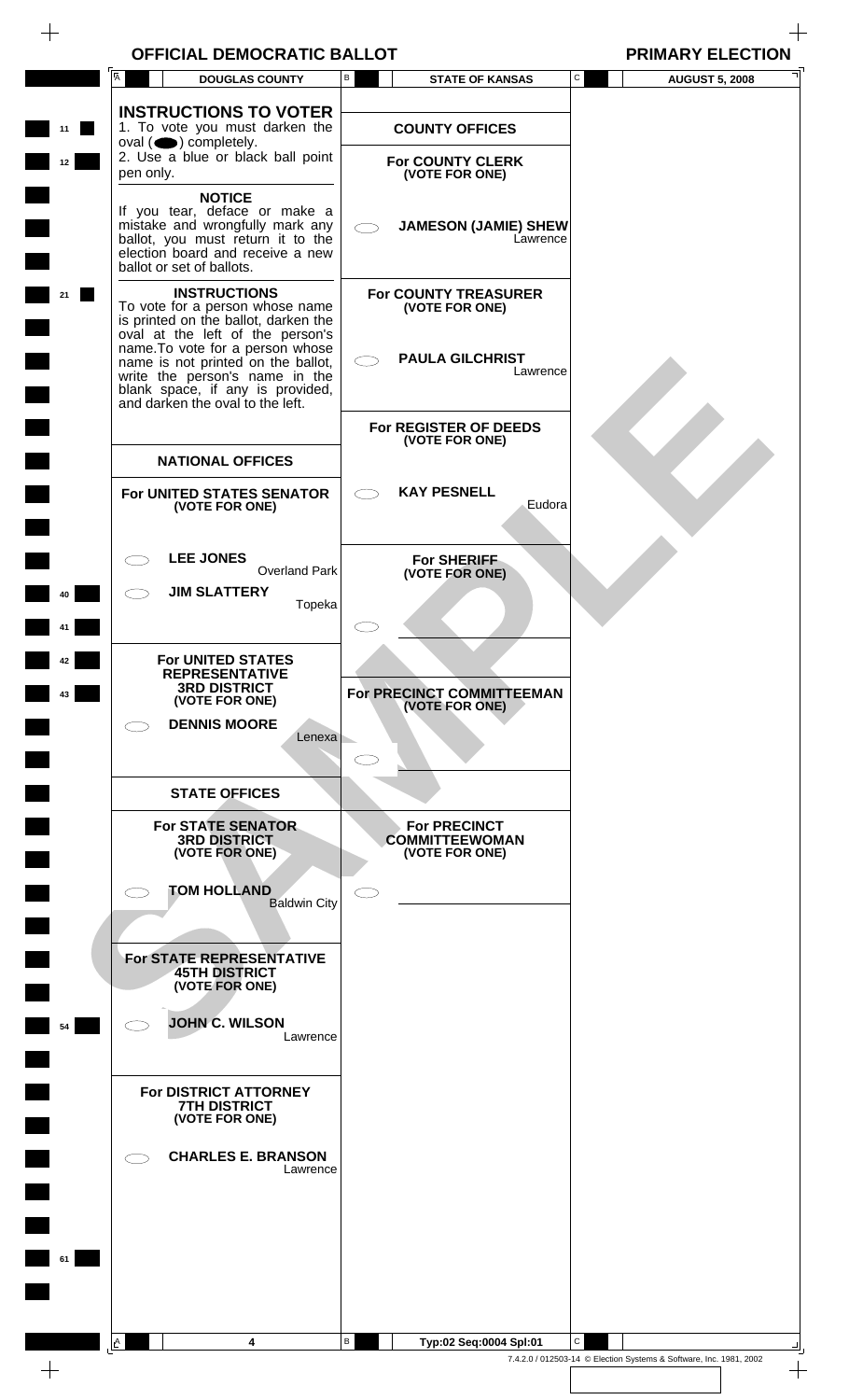$\begin{array}{c} + \end{array}$ 

|          | A<br><b>DOUGLAS COUNTY</b>                                                                                                                                                                                   | В | <b>STATE OF KANSAS</b>                                                              | C            | <b>AUGUST 5, 2008</b>                                              |
|----------|--------------------------------------------------------------------------------------------------------------------------------------------------------------------------------------------------------------|---|-------------------------------------------------------------------------------------|--------------|--------------------------------------------------------------------|
| 11<br>12 | <b>INSTRUCTIONS TO VOTER</b><br>1. To vote you must darken the<br>oval $($ $\bullet)$ completely.<br>2. Use a blue or black ball point<br>pen only.                                                          |   | <b>COUNTY OFFICES</b><br><b>For COUNTY CLERK</b><br>(VOTE FOR ONE)                  |              |                                                                    |
|          | <b>NOTICE</b><br>If you tear, deface or make a<br>mistake and wrongfully mark any<br>ballot, you must return it to the<br>election board and receive a new<br>ballot or set of ballots.                      |   | <b>JAMESON (JAMIE) SHEW</b><br>Lawrence                                             |              |                                                                    |
| 21       | <b>INSTRUCTIONS</b><br>To vote for a person whose name<br>is printed on the ballot, darken the<br>oval at the left of the person's<br>name. To vote for a person whose<br>name is not printed on the ballot, |   | <b>For COUNTY TREASURER</b><br>(VOTE FOR ONE)<br><b>PAULA GILCHRIST</b><br>Lawrence |              |                                                                    |
|          | write the person's name in the<br>blank space, if any is provided,<br>and darken the oval to the left.                                                                                                       |   | For REGISTER OF DEEDS                                                               |              |                                                                    |
|          | <b>NATIONAL OFFICES</b>                                                                                                                                                                                      |   | (VOTE FOR ONE)                                                                      |              |                                                                    |
|          | For UNITED STATES SENATOR<br>(VOTE FOR ONE)                                                                                                                                                                  |   | <b>KAY PESNELL</b><br>Eudora                                                        |              |                                                                    |
|          | <b>LEE JONES</b><br><b>Overland Park</b><br><b>JIM SLATTERY</b><br>Topeka                                                                                                                                    |   | <b>For SHERIFF</b><br>(VOTE FOR ONE)                                                |              |                                                                    |
| 41<br>42 | For UNITED STATES<br><b>REPRESENTATIVE</b>                                                                                                                                                                   |   |                                                                                     |              |                                                                    |
| 44       | <b>3RD DISTRICT</b><br>(VOTE FOR ONE)<br><b>DENNIS MOORE</b><br>Lenexa                                                                                                                                       |   | For PRECINCT COMMITTEEMAN<br>(VOTE FOR ONE)                                         |              |                                                                    |
|          | <b>STATE OFFICES</b>                                                                                                                                                                                         |   |                                                                                     |              |                                                                    |
|          | <b>For STATE SENATOR</b><br><b>3RD DISTRICT</b><br>(VOTE FOR ONE)                                                                                                                                            |   | <b>For PRECINCT</b><br><b>COMMITTEEWOMAN</b><br>(VOTE FOR ONE)                      |              |                                                                    |
| 51       | <b>TOM HOLLAND</b><br><b>Baldwin City</b>                                                                                                                                                                    |   | <b>TESS BANION</b><br>Lawrence                                                      |              |                                                                    |
|          | For STATE REPRESENTATIVE<br><b>44TH DISTRICT</b><br>(VOTE FOR ONE)                                                                                                                                           |   |                                                                                     |              |                                                                    |
|          | <b>BARBARA W. BALLARD</b><br>Lawrence                                                                                                                                                                        |   |                                                                                     |              |                                                                    |
|          | <b>For DISTRICT ATTORNEY</b><br><b>7TH DISTRICT</b><br>(VOTE FOR ONE)                                                                                                                                        |   |                                                                                     |              |                                                                    |
|          | <b>CHARLES E. BRANSON</b><br>Lawrence                                                                                                                                                                        |   |                                                                                     |              |                                                                    |
| 61       |                                                                                                                                                                                                              |   |                                                                                     |              |                                                                    |
|          |                                                                                                                                                                                                              |   |                                                                                     |              |                                                                    |
| $+$      | 5<br>A                                                                                                                                                                                                       | В | Typ:02 Seq:0005 Spl:01                                                              | $\mathsf{C}$ | 7.4.2.0 / 012503-14 © Election Systems & Software, Inc. 1981, 2002 |
|          |                                                                                                                                                                                                              |   |                                                                                     |              |                                                                    |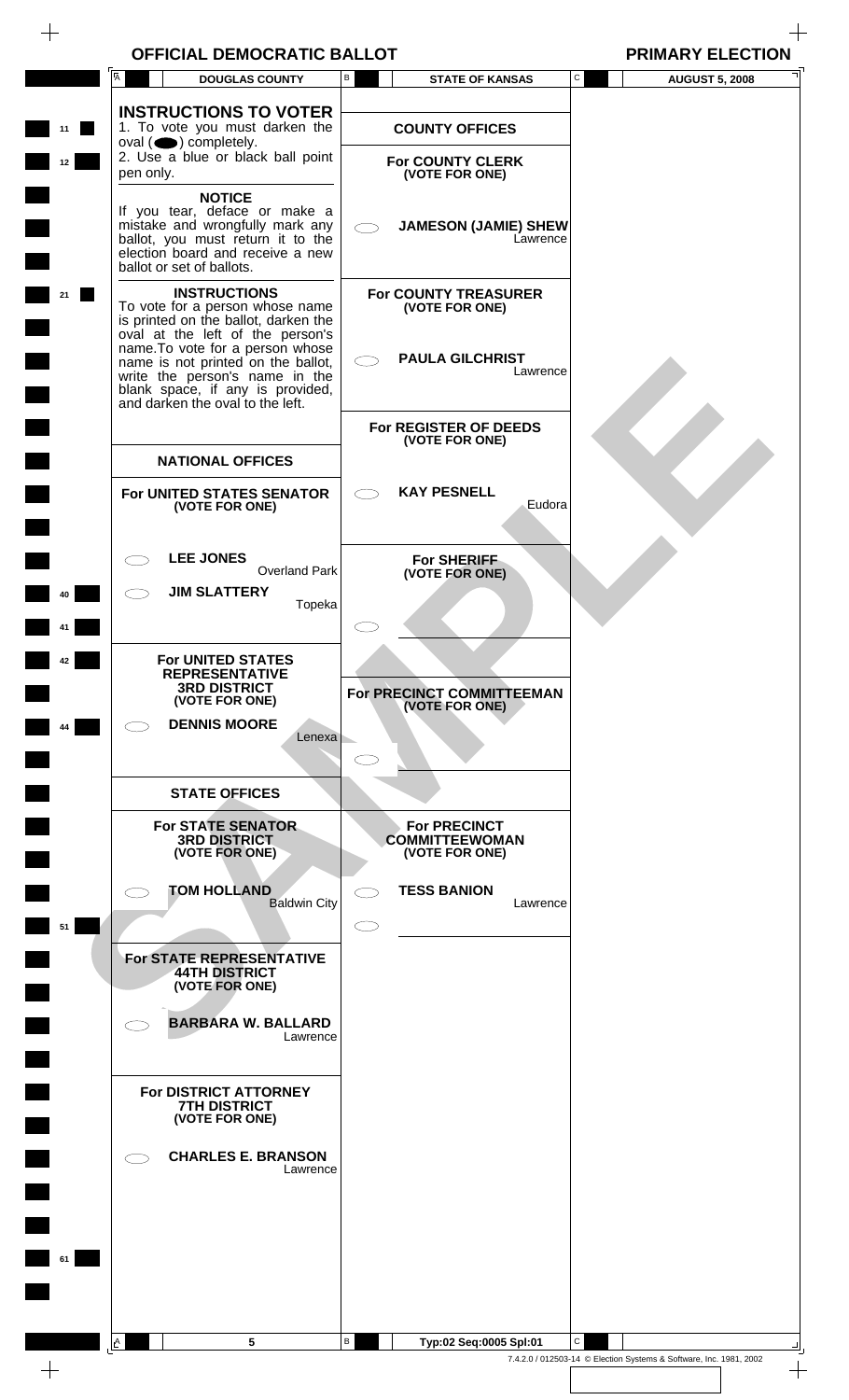$\begin{array}{c} + \end{array}$ 

|          | $\overline{A}$<br><b>DOUGLAS COUNTY</b>                                                                                                                                                                                                       | В<br><b>STATE OF KANSAS</b>                                                         | $\mathsf{C}$<br><b>AUGUST 5, 2008</b>                              |
|----------|-----------------------------------------------------------------------------------------------------------------------------------------------------------------------------------------------------------------------------------------------|-------------------------------------------------------------------------------------|--------------------------------------------------------------------|
| 11<br>12 | <b>INSTRUCTIONS TO VOTER</b><br>1. To vote you must darken the<br>oval $($ $\bullet)$ completely.<br>2. Use a blue or black ball point                                                                                                        | <b>COUNTY OFFICES</b><br><b>For COUNTY CLERK</b>                                    |                                                                    |
|          | pen only.<br><b>NOTICE</b><br>If you tear, deface or make a<br>mistake and wrongfully mark any<br>ballot, you must return it to the<br>election board and receive a new<br>ballot or set of ballots.                                          | (VOTE FOR ONE)<br><b>JAMESON (JAMIE) SHEW</b><br>Lawrence                           |                                                                    |
| 21       | <b>INSTRUCTIONS</b><br>To vote for a person whose name<br>is printed on the ballot, darken the<br>oval at the left of the person's<br>name.To vote for a person whose<br>name is not printed on the ballot,<br>write the person's name in the | <b>For COUNTY TREASURER</b><br>(VOTE FOR ONE)<br><b>PAULA GILCHRIST</b><br>Lawrence |                                                                    |
|          | blank space, if any is provided,<br>and darken the oval to the left.<br><b>NATIONAL OFFICES</b>                                                                                                                                               | For REGISTER OF DEEDS<br>(VOTE FOR ONE)                                             |                                                                    |
|          | For UNITED STATES SENATOR<br>(VOTE FOR ONE)                                                                                                                                                                                                   | <b>KAY PESNELL</b><br>Eudora                                                        |                                                                    |
| 40       | <b>LEE JONES</b><br><b>Overland Park</b><br><b>JIM SLATTERY</b><br>Topeka                                                                                                                                                                     | <b>For SHERIFF</b><br>(VOTE FOR ONE)                                                |                                                                    |
| 42<br>44 | For UNITED STATES<br><b>REPRESENTATIVE</b><br><b>3RD DISTRICT</b><br>(VOTE FOR ONE)<br><b>DENNIS MOORE</b><br>Lenexa                                                                                                                          | For PRECINCT COMMITTEEMAN<br>(VOTE FOR ONE)                                         |                                                                    |
|          | <b>STATE OFFICES</b>                                                                                                                                                                                                                          |                                                                                     |                                                                    |
|          | <b>For STATE SENATOR</b><br><b>3RD DISTRICT</b><br>(VOTE FOR ONE)                                                                                                                                                                             | <b>For PRECINCT</b><br><b>COMMITTEEWOMAN</b><br>(VOTE FOR ONE)                      |                                                                    |
|          | <b>TOM HOLLAND</b><br><b>Baldwin City</b>                                                                                                                                                                                                     | <b>BARBARA LAUTER</b><br>Lawrence                                                   |                                                                    |
| 52       | For STATE REPRESENTATIVE<br><b>45TH DISTRICT</b><br>(VOTE FOR ONE)                                                                                                                                                                            |                                                                                     |                                                                    |
|          | <b>JOHN C. WILSON</b><br>Lawrence                                                                                                                                                                                                             |                                                                                     |                                                                    |
|          | For DISTRICT ATTORNEY<br><b>7TH DISTRICT</b><br>(VOTE FOR ONE)<br><b>CHARLES E. BRANSON</b>                                                                                                                                                   |                                                                                     |                                                                    |
|          | Lawrence                                                                                                                                                                                                                                      |                                                                                     |                                                                    |
| 61       |                                                                                                                                                                                                                                               |                                                                                     |                                                                    |
|          | 6<br><u>A</u>                                                                                                                                                                                                                                 | B<br>С<br>Typ:02 Seq:0006 Spl:01                                                    |                                                                    |
|          |                                                                                                                                                                                                                                               |                                                                                     | 7.4.2.0 / 012503-14 © Election Systems & Software, Inc. 1981, 2002 |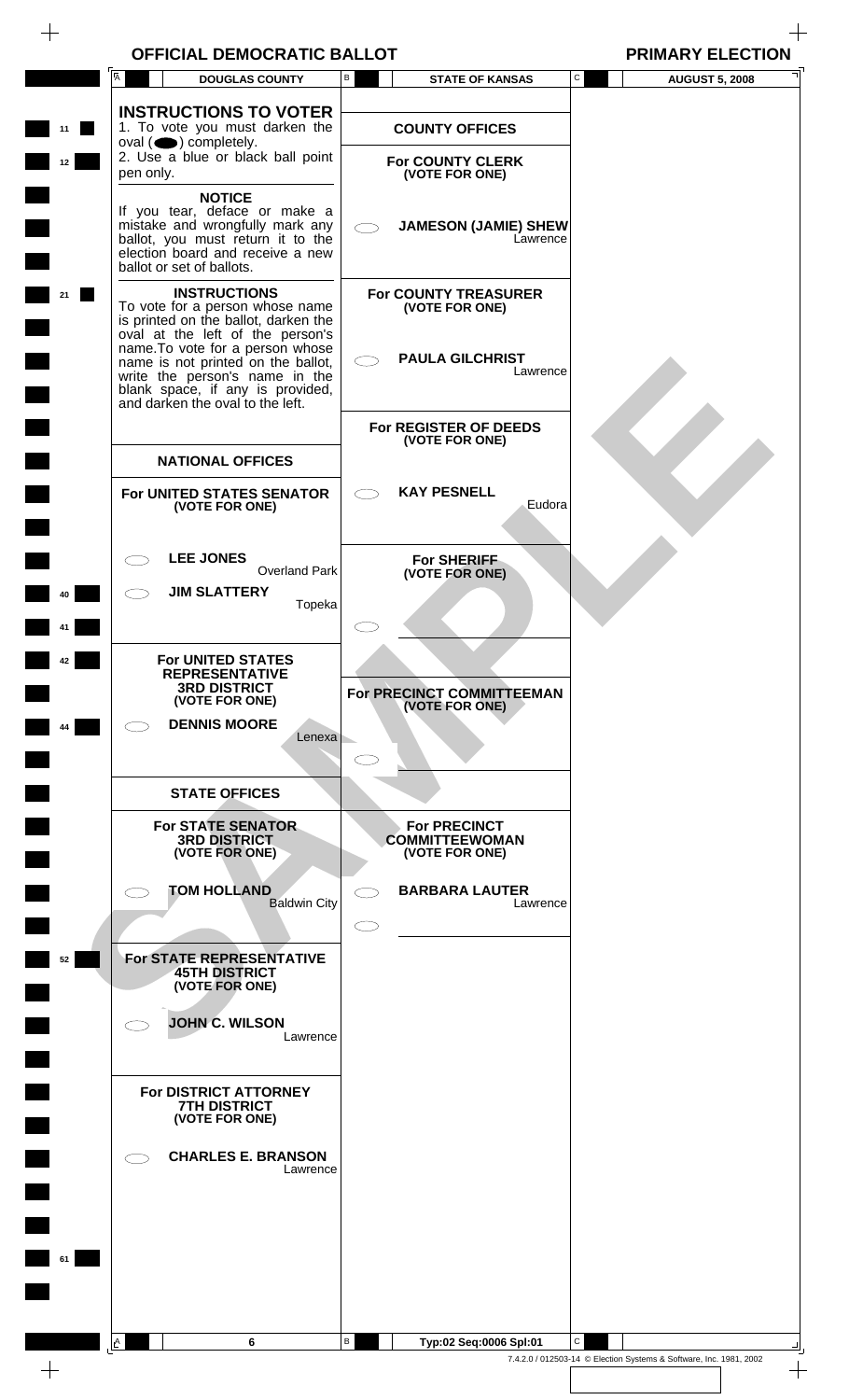$\begin{array}{c} + \end{array}$ 

|          | $\overline{A}$ | <b>DOUGLAS COUNTY</b>                                                                                                                                                                                                                                                                                                 | В                   | <b>STATE OF KANSAS</b>                                                              | C | <b>AUGUST 5, 2008</b>                                              |
|----------|----------------|-----------------------------------------------------------------------------------------------------------------------------------------------------------------------------------------------------------------------------------------------------------------------------------------------------------------------|---------------------|-------------------------------------------------------------------------------------|---|--------------------------------------------------------------------|
| 11<br>12 | pen only.      | <b>INSTRUCTIONS TO VOTER</b><br>1. To vote you must darken the<br>oval $($ $\bullet)$ completely.<br>2. Use a blue or black ball point                                                                                                                                                                                |                     | <b>COUNTY OFFICES</b><br><b>For COUNTY CLERK</b><br>(VOTE FOR ONE)                  |   |                                                                    |
|          |                | <b>NOTICE</b><br>If you tear, deface or make a<br>mistake and wrongfully mark any<br>ballot, you must return it to the<br>election board and receive a new<br>ballot or set of ballots.                                                                                                                               |                     | <b>JAMESON (JAMIE) SHEW</b><br>Lawrence                                             |   |                                                                    |
| 21       |                | <b>INSTRUCTIONS</b><br>To vote for a person whose name<br>is printed on the ballot, darken the<br>oval at the left of the person's<br>name.To vote for a person whose<br>name is not printed on the ballot,<br>write the person's name in the<br>blank space, if any is provided,<br>and darken the oval to the left. |                     | <b>For COUNTY TREASURER</b><br>(VOTE FOR ONE)<br><b>PAULA GILCHRIST</b><br>Lawrence |   |                                                                    |
|          |                | <b>NATIONAL OFFICES</b>                                                                                                                                                                                                                                                                                               |                     | For REGISTER OF DEEDS<br>(VOTE FOR ONE)                                             |   |                                                                    |
|          |                | For UNITED STATES SENATOR<br>(VOTE FOR ONE)                                                                                                                                                                                                                                                                           |                     | <b>KAY PESNELL</b><br>Eudora                                                        |   |                                                                    |
| 41       |                | <b>LEE JONES</b><br><b>Overland Park</b><br><b>JIM SLATTERY</b><br>Topeka                                                                                                                                                                                                                                             |                     | For SHERIFF<br>(VOTE FOR ONE)                                                       |   |                                                                    |
| 42       |                | For UNITED STATES<br><b>REPRESENTATIVE</b><br><b>3RD DISTRICT</b><br>(VOTE FOR ONE)                                                                                                                                                                                                                                   |                     | For PRECINCT COMMITTEEMAN<br>(VOTE FOR ONE)                                         |   |                                                                    |
| 44       |                | <b>DENNIS MOORE</b><br>Lenexa                                                                                                                                                                                                                                                                                         | CΞ                  | <b>TYLER LONGPINE</b><br>Lawrence                                                   |   |                                                                    |
|          |                | <b>STATE OFFICES</b><br><b>For STATE SENATOR</b><br><b>2ND DISTRICT</b><br>(VOTE FOR ONE)                                                                                                                                                                                                                             | $\subset$ $\supset$ | <b>For PRECINCT</b>                                                                 |   |                                                                    |
|          |                | <b>MARCI FRANCISCO</b><br>Lawrence                                                                                                                                                                                                                                                                                    |                     | <b>COMMITTEEWOMAN</b><br>(VOTE FOR ONE)                                             |   |                                                                    |
| 53       |                | For STATE REPRESENTATIVE<br><b>46TH DISTRICT</b><br>(VOTE FOR ONE)                                                                                                                                                                                                                                                    |                     |                                                                                     |   |                                                                    |
|          |                | <b>PAUL T. DAVIS</b><br>Lawrence                                                                                                                                                                                                                                                                                      |                     |                                                                                     |   |                                                                    |
|          |                | <b>For DISTRICT ATTORNEY</b><br><b>7TH DISTRICT</b><br>(VOTE FOR ONE)                                                                                                                                                                                                                                                 |                     |                                                                                     |   |                                                                    |
|          | ⊂ ⊇            | <b>CHARLES E. BRANSON</b><br>Lawrence<br>For STATE BOARD OF                                                                                                                                                                                                                                                           |                     |                                                                                     |   |                                                                    |
| 61       |                | <b>EDUCATION</b><br><b>4TH DISTRICT</b><br>(VOTE FOR ONE)<br><b>CAROLYN L. CAMPBELL</b><br>Topeka                                                                                                                                                                                                                     |                     |                                                                                     |   |                                                                    |
|          | <u>A</u>       | 7                                                                                                                                                                                                                                                                                                                     | В                   | Typ:02 Seq:0007 Spl:01                                                              | C | 7.4.2.0 / 012503-14 © Election Systems & Software, Inc. 1981, 2002 |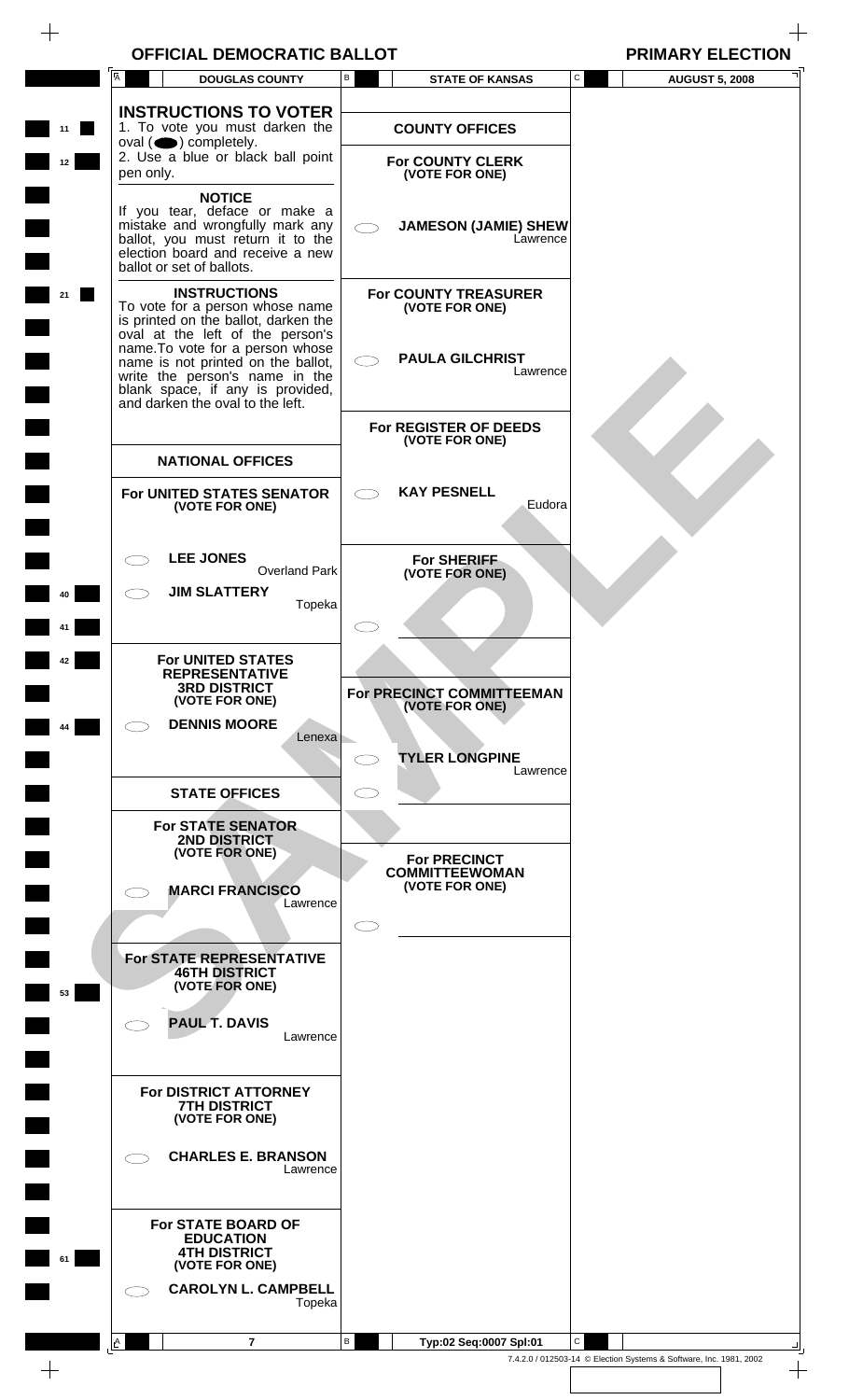$\begin{array}{c} + \end{array}$ 

|          | Ā<br><b>DOUGLAS COUNTY</b>                                                                                                                                                                                                                    | B           | <b>STATE OF KANSAS</b>                                                              | C | <b>AUGUST 5, 2008</b>                                              |
|----------|-----------------------------------------------------------------------------------------------------------------------------------------------------------------------------------------------------------------------------------------------|-------------|-------------------------------------------------------------------------------------|---|--------------------------------------------------------------------|
| 11<br>12 | <b>INSTRUCTIONS TO VOTER</b><br>1. To vote you must darken the<br>$oval(\n\bullet)$ completely.<br>2. Use a blue or black ball point<br>pen only.                                                                                             |             | <b>COUNTY OFFICES</b><br><b>For COUNTY CLERK</b><br>(VOTE FOR ONE)                  |   |                                                                    |
|          | <b>NOTICE</b><br>If you tear, deface or make a<br>mistake and wrongfully mark any<br>ballot, you must return it to the<br>election board and receive a new<br>ballot or set of ballots.                                                       |             | <b>JAMESON (JAMIE) SHEW</b><br>Lawrence                                             |   |                                                                    |
| 21       | <b>INSTRUCTIONS</b><br>To vote for a person whose name<br>is printed on the ballot, darken the<br>oval at the left of the person's<br>name.To vote for a person whose<br>name is not printed on the ballot,<br>write the person's name in the |             | <b>For COUNTY TREASURER</b><br>(VOTE FOR ONE)<br><b>PAULA GILCHRIST</b><br>Lawrence |   |                                                                    |
|          | blank space, if any is provided,<br>and darken the oval to the left.<br><b>NATIONAL OFFICES</b>                                                                                                                                               |             | For REGISTER OF DEEDS<br>(VOTE FOR ONE)                                             |   |                                                                    |
|          | For UNITED STATES SENATOR<br>(VOTE FOR ONE)                                                                                                                                                                                                   |             | <b>KAY PESNELL</b><br>Eudora                                                        |   |                                                                    |
| 40<br>41 | <b>LEE JONES</b><br><b>Overland Park</b><br><b>JIM SLATTERY</b><br>Topeka                                                                                                                                                                     |             | <b>For SHERIFF</b><br>(VOTE FOR ONE)                                                |   |                                                                    |
| 42       | <b>For UNITED STATES</b><br><b>REPRESENTATIVE</b><br><b>3RD DISTRICT</b><br>(VOTE FOR ONE)                                                                                                                                                    |             | For PRECINCT COMMITTEEMAN<br>(VOTE FOR ONE)                                         |   |                                                                    |
| 44       | <b>DENNIS MOORE</b><br>Lenexa                                                                                                                                                                                                                 | $\subset$ . |                                                                                     |   |                                                                    |
|          | <b>STATE OFFICES</b><br><b>For STATE SENATOR</b><br><b>2ND DISTRICT</b><br>(VOTE FOR ONE)                                                                                                                                                     |             | <b>For PRECINCT</b><br><b>COMMITTEEWOMAN</b><br>(VOTE FOR ONE)                      |   |                                                                    |
|          | <b>MARCI FRANCISCO</b><br>Lawrence                                                                                                                                                                                                            |             | <b>SUSAN E. TABOR</b><br>Lawrence                                                   |   |                                                                    |
| 54       | For STATE REPRESENTATIVE<br><b>46TH DISTRICT</b><br>(VOTE FOR ONE)<br><b>PAUL T. DAVIS</b>                                                                                                                                                    |             |                                                                                     |   |                                                                    |
|          | Lawrence<br>For DISTRICT ATTORNEY<br><b>7TH DISTRICT</b>                                                                                                                                                                                      |             |                                                                                     |   |                                                                    |
|          | (VOTE FOR ONE)<br><b>CHARLES E. BRANSON</b><br>Lawrence                                                                                                                                                                                       |             |                                                                                     |   |                                                                    |
| 61       | For STATE BOARD OF<br><b>EDUCATION</b><br><b>4TH DISTRICT</b><br>(VOTE FOR ONE)<br><b>CAROLYN L. CAMPBELL</b>                                                                                                                                 |             |                                                                                     |   |                                                                    |
|          | Topeka<br>8<br><u>A</u>                                                                                                                                                                                                                       | B           | Typ:02 Seq:0008 Spl:01                                                              | C | 7.4.2.0 / 012503-14 © Election Systems & Software, Inc. 1981, 2002 |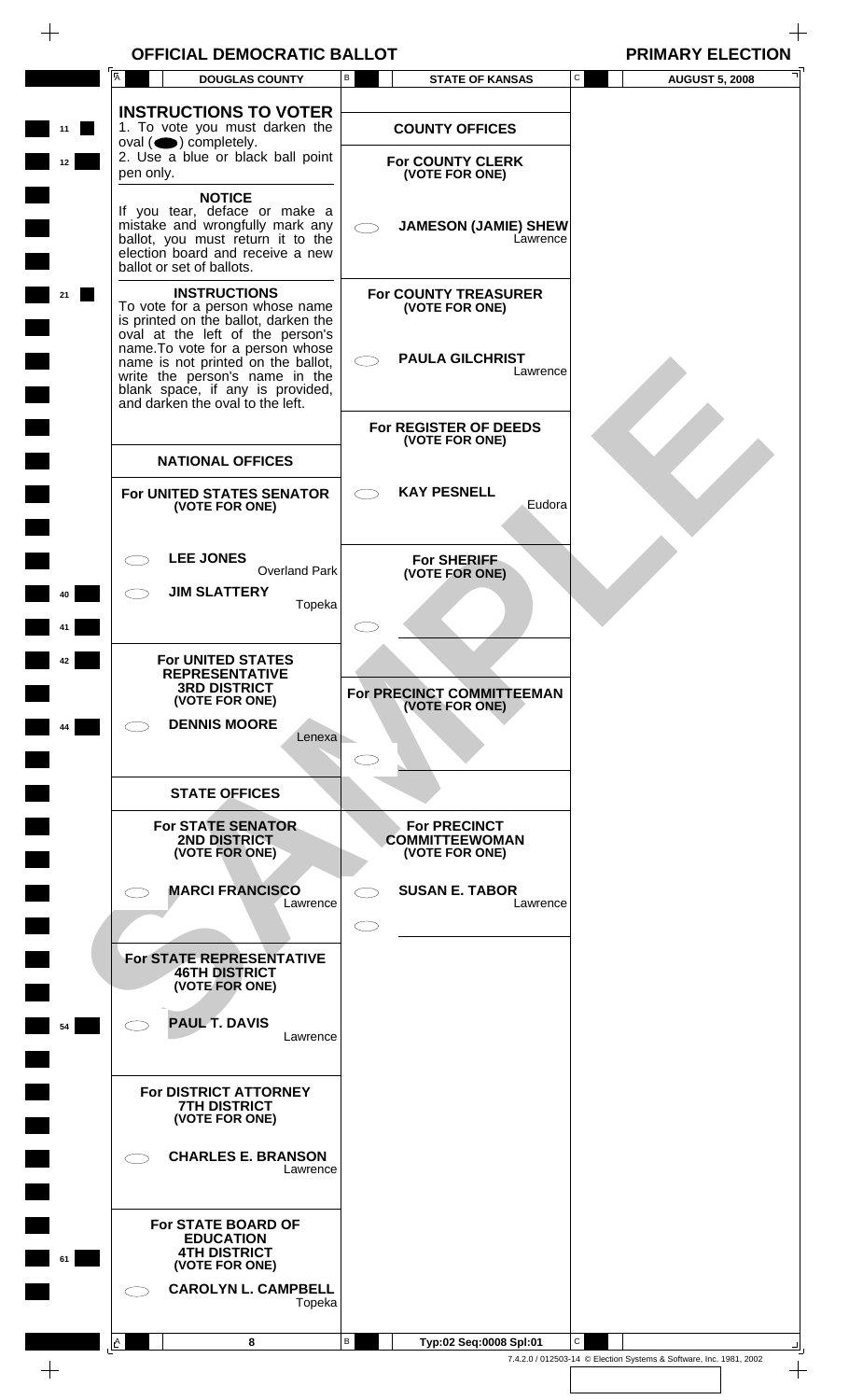$\begin{array}{c} + \end{array}$ 

|          | $\overline{A}$<br><b>DOUGLAS COUNTY</b>                                                                                                                                       | B         | <b>STATE OF KANSAS</b>                                         | С | <b>AUGUST 5, 2008</b>                                              |
|----------|-------------------------------------------------------------------------------------------------------------------------------------------------------------------------------|-----------|----------------------------------------------------------------|---|--------------------------------------------------------------------|
| 11<br>12 | <b>INSTRUCTIONS TO VOTER</b><br>1. To vote you must darken the<br>oval $($ $\bullet)$ completely.<br>2. Use a blue or black ball point                                        |           | <b>COUNTY OFFICES</b><br><b>For COUNTY CLERK</b>               |   |                                                                    |
|          | pen only.<br><b>NOTICE</b><br>If you tear, deface or make a<br>mistake and wrongfully mark any<br>ballot, you must return it to the<br>election board and receive a new       |           | (VOTE FOR ONE)<br><b>JAMESON (JAMIE) SHEW</b><br>Lawrence      |   |                                                                    |
| 21       | ballot or set of ballots.<br><b>INSTRUCTIONS</b><br>To vote for a person whose name<br>is printed on the ballot, darken the<br>oval at the left of the person's               |           | <b>For COUNTY TREASURER</b><br>(VOTE FOR ONE)                  |   |                                                                    |
|          | name. To vote for a person whose<br>name is not printed on the ballot,<br>write the person's name in the<br>blank space, if any is provided, and darken the oval to the left. |           | <b>PAULA GILCHRIST</b><br>Lawrence                             |   |                                                                    |
|          | <b>NATIONAL OFFICES</b>                                                                                                                                                       |           | For REGISTER OF DEEDS<br>(VOTE FOR ONE)                        |   |                                                                    |
|          | For UNITED STATES SENATOR<br>(VOTE FOR ONE)                                                                                                                                   |           | <b>KAY PESNELL</b><br>Eudora                                   |   |                                                                    |
|          | <b>LEE JONES</b><br><b>Overland Park</b><br><b>JIM SLATTERY</b>                                                                                                               |           | <b>For SHERIFF</b><br>(VOTE FOR ONE)                           |   |                                                                    |
|          | Topeka                                                                                                                                                                        |           |                                                                |   |                                                                    |
|          | <b>For UNITED STATES</b><br><b>REPRESENTATIVE</b><br><b>3RD DISTRICT</b><br>(VOTE FOR ONE)<br><b>DENNIS MOORE</b>                                                             |           | For PRECINCT COMMITTEEMAN<br>(VOTE FOR ONE)                    |   |                                                                    |
| 45       | Lenexa                                                                                                                                                                        |           | <b>JOHN P. DAVIDSON</b><br>Lawrence                            |   |                                                                    |
|          | <b>STATE OFFICES</b>                                                                                                                                                          |           |                                                                |   |                                                                    |
|          | <b>For STATE SENATOR</b><br><b>2ND DISTRICT</b><br>(VOTE FOR ONE)<br><b>MARCI FRANCISCO</b><br>Lawrence                                                                       |           | <b>For PRECINCT</b><br><b>COMMITTEEWOMAN</b><br>(VOTE FOR ONE) |   |                                                                    |
| 51       |                                                                                                                                                                               |           | <b>MARY R DAVIDSON</b><br>Lawrence                             |   |                                                                    |
|          | <b>For STATE REPRESENTATIVE</b><br><b>44TH DISTRICT</b><br>(VOTE FOR ONE)                                                                                                     | $\subset$ |                                                                |   |                                                                    |
|          | <b>BARBARA W. BALLARD</b><br>Lawrence                                                                                                                                         |           |                                                                |   |                                                                    |
|          | <b>For DISTRICT ATTORNEY</b><br><b>7TH DISTRICT</b><br>(VOTE FOR ONE)                                                                                                         |           |                                                                |   |                                                                    |
|          | <b>CHARLES E. BRANSON</b><br>Lawrence                                                                                                                                         |           |                                                                |   |                                                                    |
| 61       | <b>For STATE BOARD OF</b><br><b>EDUCATION</b><br><b>4TH DISTRICT</b><br>(VOTE FOR ONE)<br><b>CAROLYN L. CAMPBELL</b><br>Topeka                                                |           |                                                                |   |                                                                    |
|          | 9                                                                                                                                                                             | В         | Typ:02 Seq:0009 Spl:01                                         | С |                                                                    |
|          | $\mathsf{L}^\mathsf{A}$                                                                                                                                                       |           |                                                                |   | 7.4.2.0 / 012503-14 © Election Systems & Software, Inc. 1981, 2002 |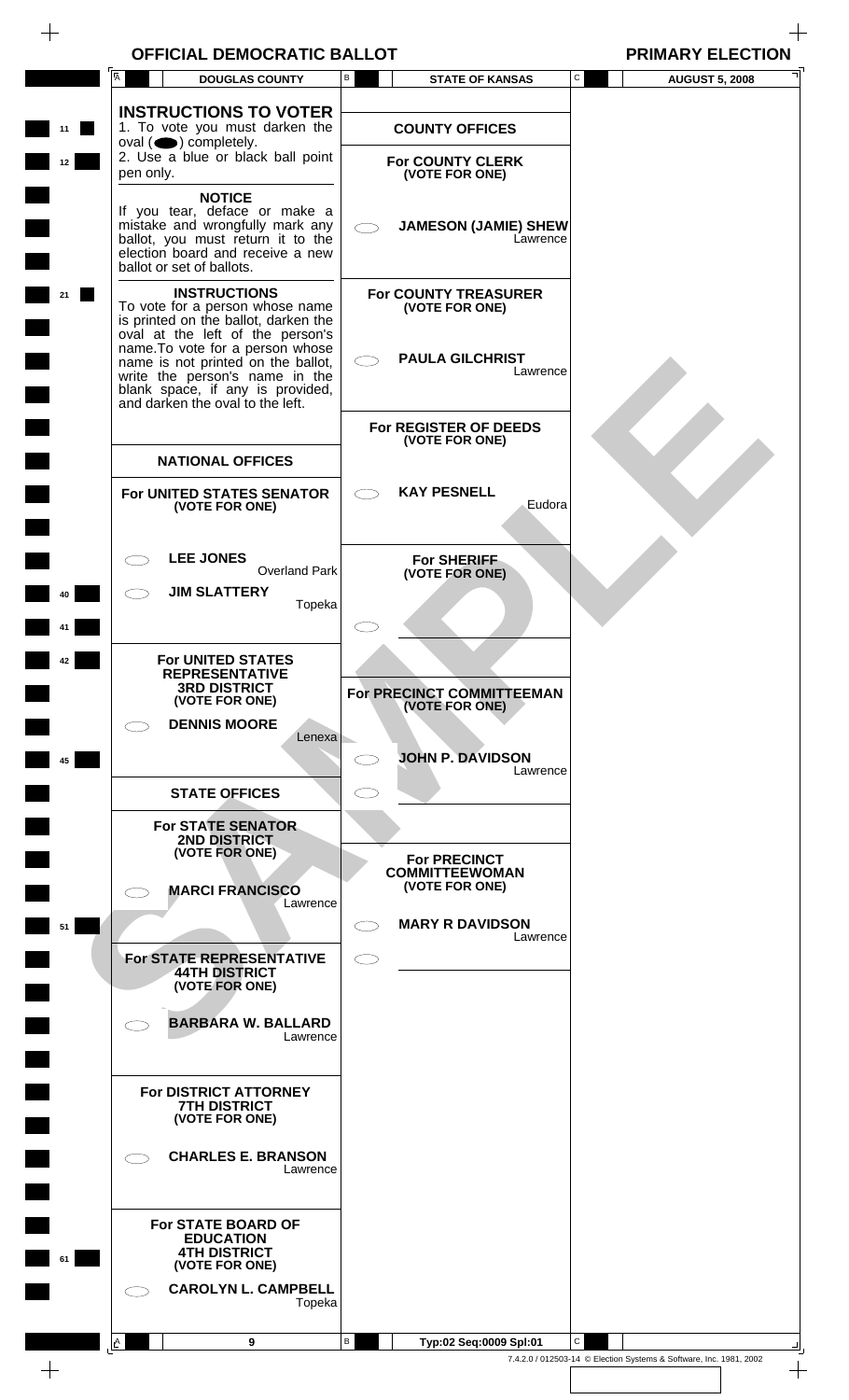$\begin{array}{c} + \end{array}$ 

 $\frac{1}{\sqrt{2}}$ 

|          | Ā<br><b>DOUGLAS COUNTY</b>                                                                                                                                                                                                                                                                                             | В                              | <b>STATE OF KANSAS</b>                                                  | С            | <b>AUGUST 5, 2008</b>                                              |
|----------|------------------------------------------------------------------------------------------------------------------------------------------------------------------------------------------------------------------------------------------------------------------------------------------------------------------------|--------------------------------|-------------------------------------------------------------------------|--------------|--------------------------------------------------------------------|
| 11<br>12 | <b>INSTRUCTIONS TO VOTER</b><br>1. To vote you must darken the<br>oval $($ $\bullet)$ completely.<br>2. Use a blue or black ball point<br>pen only.                                                                                                                                                                    |                                | <b>COUNTY OFFICES</b><br><b>For COUNTY CLERK</b><br>(VOTE FOR ONE)      |              |                                                                    |
|          | <b>NOTICE</b><br>If you tear, deface or make a<br>mistake and wrongfully mark any<br>ballot, you must return it to the<br>election board and receive a new<br>ballot or set of ballots.                                                                                                                                |                                | <b>JAMESON (JAMIE) SHEW</b>                                             | Lawrence     |                                                                    |
|          | <b>INSTRUCTIONS</b><br>To vote for a person whose name<br>is printed on the ballot, darken the<br>oval at the left of the person's<br>name. To vote for a person whose<br>name is not printed on the ballot,<br>write the person's name in the<br>blank space, if any is provided,<br>and darken the oval to the left. |                                | <b>For COUNTY TREASURER</b><br>(VOTE FOR ONE)<br><b>PAULA GILCHRIST</b> | Lawrence     |                                                                    |
|          | <b>NATIONAL OFFICES</b>                                                                                                                                                                                                                                                                                                |                                | For REGISTER OF DEEDS<br>(VOTE FOR ONE)                                 |              |                                                                    |
|          | For UNITED STATES SENATOR<br>(VOTE FOR ONE)                                                                                                                                                                                                                                                                            |                                | <b>KAY PESNELL</b>                                                      | Eudora       |                                                                    |
|          | <b>LEE JONES</b><br><b>JIM SLATTERY</b>                                                                                                                                                                                                                                                                                | <b>Overland Park</b><br>Topeka | <b>For SHERIFF</b><br>(VOTE FOR ONE)                                    |              |                                                                    |
| 42       | <b>For UNITED STATES</b><br><b>REPRESENTATIVE</b><br><b>3RD DISTRICT</b><br>(VOTE FOR ONE)<br><b>DENNIS MOORE</b>                                                                                                                                                                                                      |                                | For PRECINCT COMMITTEEMAN<br>(VOTE FOR ONE)                             |              |                                                                    |
| 45       | <b>STATE OFFICES</b>                                                                                                                                                                                                                                                                                                   | Lenexa                         |                                                                         |              |                                                                    |
|          | <b>For STATE SENATOR</b><br><b>2ND DISTRICT</b><br>(VOTE FOR ONE)                                                                                                                                                                                                                                                      |                                | <b>For PRECINCT</b><br><b>COMMITTEEWOMAN</b><br>(VOTE FOR ONE)          |              |                                                                    |
|          | <b>MARCI FRANCISCO</b>                                                                                                                                                                                                                                                                                                 | Lawrence                       |                                                                         |              |                                                                    |
| 52       | <b>For STATE REPRESENTATIVE</b><br><b>44TH DISTRICT</b><br>(VOTE FOR ONE)                                                                                                                                                                                                                                              |                                |                                                                         |              |                                                                    |
|          | <b>BARBARA W. BALLARD</b>                                                                                                                                                                                                                                                                                              | Lawrence                       |                                                                         |              |                                                                    |
|          | <b>For DISTRICT ATTORNEY</b><br><b>7TH DISTRICT</b><br>(VOTE FOR ONE)                                                                                                                                                                                                                                                  |                                |                                                                         |              |                                                                    |
|          | <b>CHARLES E. BRANSON</b>                                                                                                                                                                                                                                                                                              | Lawrence                       |                                                                         |              |                                                                    |
| 61       | <b>For STATE BOARD OF</b><br><b>EDUCATION</b><br><b>4TH DISTRICT</b><br>(VOTE FOR ONE)<br><b>CAROLYN L. CAMPBELL</b>                                                                                                                                                                                                   |                                |                                                                         |              |                                                                    |
|          |                                                                                                                                                                                                                                                                                                                        | Topeka                         |                                                                         |              |                                                                    |
|          | 10<br>. ≜.                                                                                                                                                                                                                                                                                                             | B                              | Typ:02 Seq:0010 Spl:01                                                  | $\mathsf{C}$ | 7.4.2.0 / 012503-14 © Election Systems & Software, Inc. 1981, 2002 |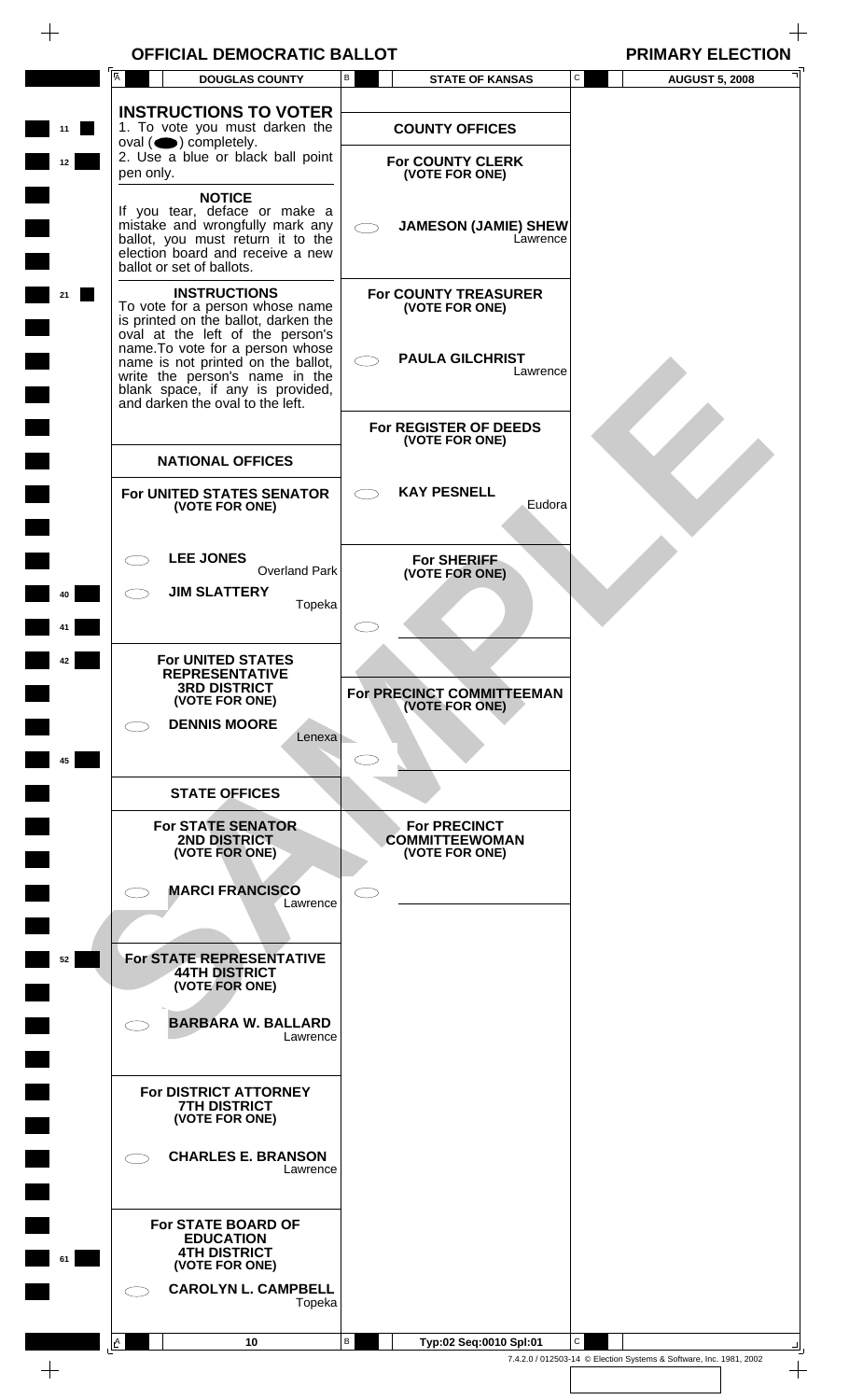$\begin{array}{c} + \end{array}$ 

|    | A         | <b>DOUGLAS COUNTY</b>                                                                                                                                                                                                                                                                                                  |                      | В           | <b>STATE OF KANSAS</b>                                                              | ${\bf C}$ | <b>AUGUST 5, 2008</b> |
|----|-----------|------------------------------------------------------------------------------------------------------------------------------------------------------------------------------------------------------------------------------------------------------------------------------------------------------------------------|----------------------|-------------|-------------------------------------------------------------------------------------|-----------|-----------------------|
| 11 |           | <b>INSTRUCTIONS TO VOTER</b><br>1. To vote you must darken the                                                                                                                                                                                                                                                         |                      |             | <b>COUNTY OFFICES</b>                                                               |           |                       |
| 12 | pen only. | oval $($ $\bullet)$ completely.<br>2. Use a blue or black ball point                                                                                                                                                                                                                                                   |                      |             | <b>For COUNTY CLERK</b><br>(VOTE FOR ONE)                                           |           |                       |
|    |           | <b>NOTICE</b><br>If you tear, deface or make a<br>mistake and wrongfully mark any<br>ballot, you must return it to the<br>election board and receive a new<br>ballot or set of ballots.                                                                                                                                |                      | $\subset$ . | <b>JAMESON (JAMIE) SHEW</b><br>Lawrence                                             |           |                       |
| 21 |           | <b>INSTRUCTIONS</b><br>To vote for a person whose name<br>is printed on the ballot, darken the<br>oval at the left of the person's<br>name. To vote for a person whose<br>name is not printed on the ballot,<br>write the person's name in the<br>blank space, if any is provided,<br>and darken the oval to the left. |                      | C i         | <b>For COUNTY TREASURER</b><br>(VOTE FOR ONE)<br><b>PAULA GILCHRIST</b><br>Lawrence |           |                       |
|    |           | <b>NATIONAL OFFICES</b>                                                                                                                                                                                                                                                                                                |                      |             | For REGISTER OF DEEDS<br>(VOTE FOR ONE)                                             |           |                       |
|    |           | For UNITED STATES SENATOR<br>(VOTE FOR ONE)                                                                                                                                                                                                                                                                            |                      |             | <b>KAY PESNELL</b><br>Eudora                                                        |           |                       |
|    |           | <b>LEE JONES</b><br><b>JIM SLATTERY</b>                                                                                                                                                                                                                                                                                | <b>Overland Park</b> |             | <b>For SHERIFF</b><br>(VOTE FOR ONE)                                                |           |                       |
|    |           |                                                                                                                                                                                                                                                                                                                        | Topeka               |             |                                                                                     |           |                       |
|    | C - 0     | For UNITED STATES<br><b>REPRESENTATIVE</b><br>2ND DISTRICT<br>(VOTE FOR ONE)<br><b>NANCY E. BOYDA</b>                                                                                                                                                                                                                  |                      |             | <b>For PRECINCT COMMITTEEMAN</b><br>(VOTE FOR ONE)                                  |           |                       |
| 45 |           |                                                                                                                                                                                                                                                                                                                        | Topeka               |             | <b>GARTH F BURNS</b><br>Lawrence                                                    |           |                       |
|    |           | <b>STATE OFFICES</b>                                                                                                                                                                                                                                                                                                   |                      | 31          |                                                                                     |           |                       |
|    |           | <b>For STATE SENATOR</b><br><b>2ND DISTRICT</b><br>(VOTE FOR ONE)<br><b>MARCI FRANCISCO</b>                                                                                                                                                                                                                            | Lawrence             |             | <b>For PRECINCT</b><br><b>COMMITTEEWOMAN</b><br>(VOTE FOR ONE)                      |           |                       |
| 53 |           | For STATE REPRESENTATIVE<br><b>44TH DISTRICT</b><br>(VOTE FOR ONE)<br><b>BARBARA W. BALLARD</b>                                                                                                                                                                                                                        |                      |             |                                                                                     |           |                       |
|    |           | For DISTRICT ATTORNEY<br><b>7TH DISTRICT</b><br>(VOTE FOR ONE)                                                                                                                                                                                                                                                         | Lawrence             |             |                                                                                     |           |                       |
|    |           | <b>CHARLES E. BRANSON</b>                                                                                                                                                                                                                                                                                              | Lawrence             |             |                                                                                     |           |                       |
| 61 |           | For STATE BOARD OF<br><b>EDUCATION</b><br><b>4TH DISTRICT</b><br>(VOTE FOR ONE)<br><b>CAROLYN L. CAMPBELL</b>                                                                                                                                                                                                          | Topeka               |             |                                                                                     |           |                       |
|    |           |                                                                                                                                                                                                                                                                                                                        |                      |             |                                                                                     |           |                       |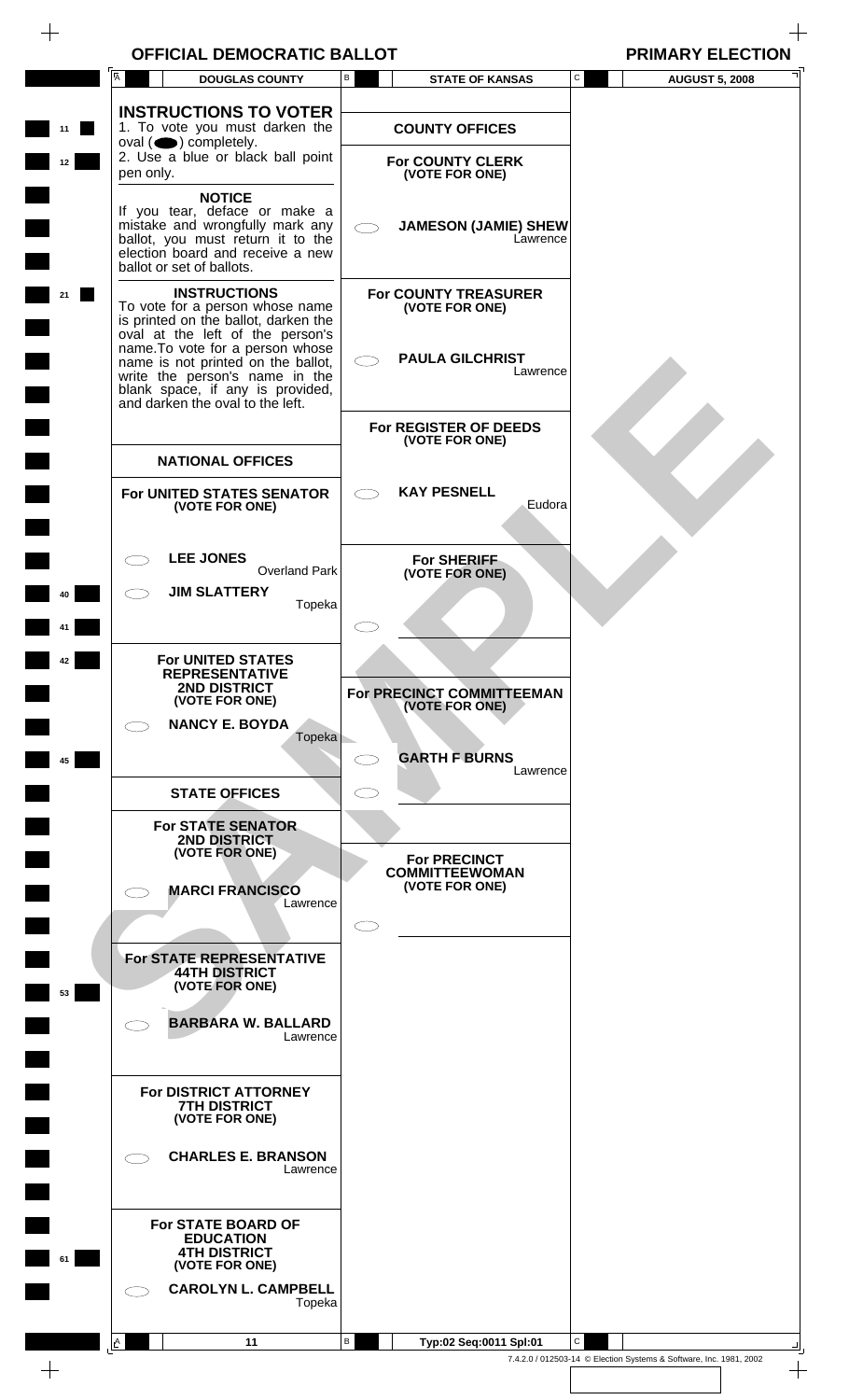$\begin{array}{c} + \end{array}$ 

|          | Ā<br><b>DOUGLAS COUNTY</b>                                                                                                                                                                                   | B         | <b>STATE OF KANSAS</b>                                                  | C | <b>AUGUST 5, 2008</b>                                              |
|----------|--------------------------------------------------------------------------------------------------------------------------------------------------------------------------------------------------------------|-----------|-------------------------------------------------------------------------|---|--------------------------------------------------------------------|
| 11<br>12 | <b>INSTRUCTIONS TO VOTER</b><br>1. To vote you must darken the<br>$oval(\bigodot)$ completely.<br>2. Use a blue or black ball point                                                                          |           | <b>COUNTY OFFICES</b><br><b>For COUNTY CLERK</b>                        |   |                                                                    |
|          | pen only.<br><b>NOTICE</b><br>If you tear, deface or make a<br>mistake and wrongfully mark any<br>ballot, you must return it to the<br>election board and receive a new<br>ballot or set of ballots.         |           | (VOTE FOR ONE)<br><b>JAMESON (JAMIE) SHEW</b><br>Lawrence               |   |                                                                    |
| 21       | <b>INSTRUCTIONS</b><br>To vote for a person whose name<br>is printed on the ballot, darken the<br>oval at the left of the person's<br>name. To vote for a person whose<br>name is not printed on the ballot, |           | <b>For COUNTY TREASURER</b><br>(VOTE FOR ONE)<br><b>PAULA GILCHRIST</b> |   |                                                                    |
|          | write the person's name in the<br>blank space, if any is provided, and darken the oval to the left.                                                                                                          |           | Lawrence<br>For REGISTER OF DEEDS                                       |   |                                                                    |
|          | <b>NATIONAL OFFICES</b>                                                                                                                                                                                      |           | (VOTE FOR ONE)                                                          |   |                                                                    |
|          | For UNITED STATES SENATOR<br>(VOTE FOR ONE)                                                                                                                                                                  |           | <b>KAY PESNELL</b><br>Eudora                                            |   |                                                                    |
|          | <b>LEE JONES</b><br><b>Overland Park</b>                                                                                                                                                                     |           | <b>For SHERIFF</b><br>(VOTE FOR ONE)                                    |   |                                                                    |
|          | <b>JIM SLATTERY</b><br>Topeka                                                                                                                                                                                |           |                                                                         |   |                                                                    |
|          | <b>For UNITED STATES</b>                                                                                                                                                                                     |           |                                                                         |   |                                                                    |
|          | <b>REPRESENTATIVE</b><br>2ND DISTRICT<br>(VOTE FOR ONE)                                                                                                                                                      |           | For PRECINCT COMMITTEEMAN<br>(VOTE FOR ONE)                             |   |                                                                    |
|          | <b>NANCY E. BOYDA</b><br>Topeka                                                                                                                                                                              |           |                                                                         |   |                                                                    |
| 45       | <b>STATE OFFICES</b>                                                                                                                                                                                         |           | <b>JEREMY ANDERSON</b><br>Lawrence                                      |   |                                                                    |
|          | <b>For STATE SENATOR</b><br><b>2ND DISTRICT</b>                                                                                                                                                              |           |                                                                         |   |                                                                    |
|          | (VOTE FOR ONE)<br><b>MARCI FRANCISCO</b>                                                                                                                                                                     |           | <b>For PRECINCT</b><br><b>COMMITTEEWOMAN</b><br>(VOTE FOR ONE)          |   |                                                                    |
|          | Lawrence                                                                                                                                                                                                     |           | <b>CHERISE ANDERSON</b>                                                 |   |                                                                    |
|          | For STATE REPRESENTATIVE<br><b>44TH DISTRICT</b><br>(VOTE FOR ONE)                                                                                                                                           | $\subset$ | Lawrence                                                                |   |                                                                    |
| 54       | <b>BARBARA W. BALLARD</b><br>Lawrence                                                                                                                                                                        |           |                                                                         |   |                                                                    |
|          | <b>For DISTRICT ATTORNEY</b><br><b>7TH DISTRICT</b><br>(VOTE FOR ONE)                                                                                                                                        |           |                                                                         |   |                                                                    |
|          | <b>CHARLES E. BRANSON</b><br>Lawrence                                                                                                                                                                        |           |                                                                         |   |                                                                    |
| 61       | <b>For STATE BOARD OF</b><br><b>EDUCATION</b><br><b>4TH DISTRICT</b><br>(VOTE FOR ONE)<br><b>CAROLYN L. CAMPBELL</b><br>Topeka                                                                               |           |                                                                         |   |                                                                    |
|          | 12                                                                                                                                                                                                           | B         |                                                                         | С |                                                                    |
|          | <u>A</u>                                                                                                                                                                                                     |           | Typ:02 Seq:0012 Spl:01                                                  |   | 7.4.2.0 / 012503-14 © Election Systems & Software, Inc. 1981, 2002 |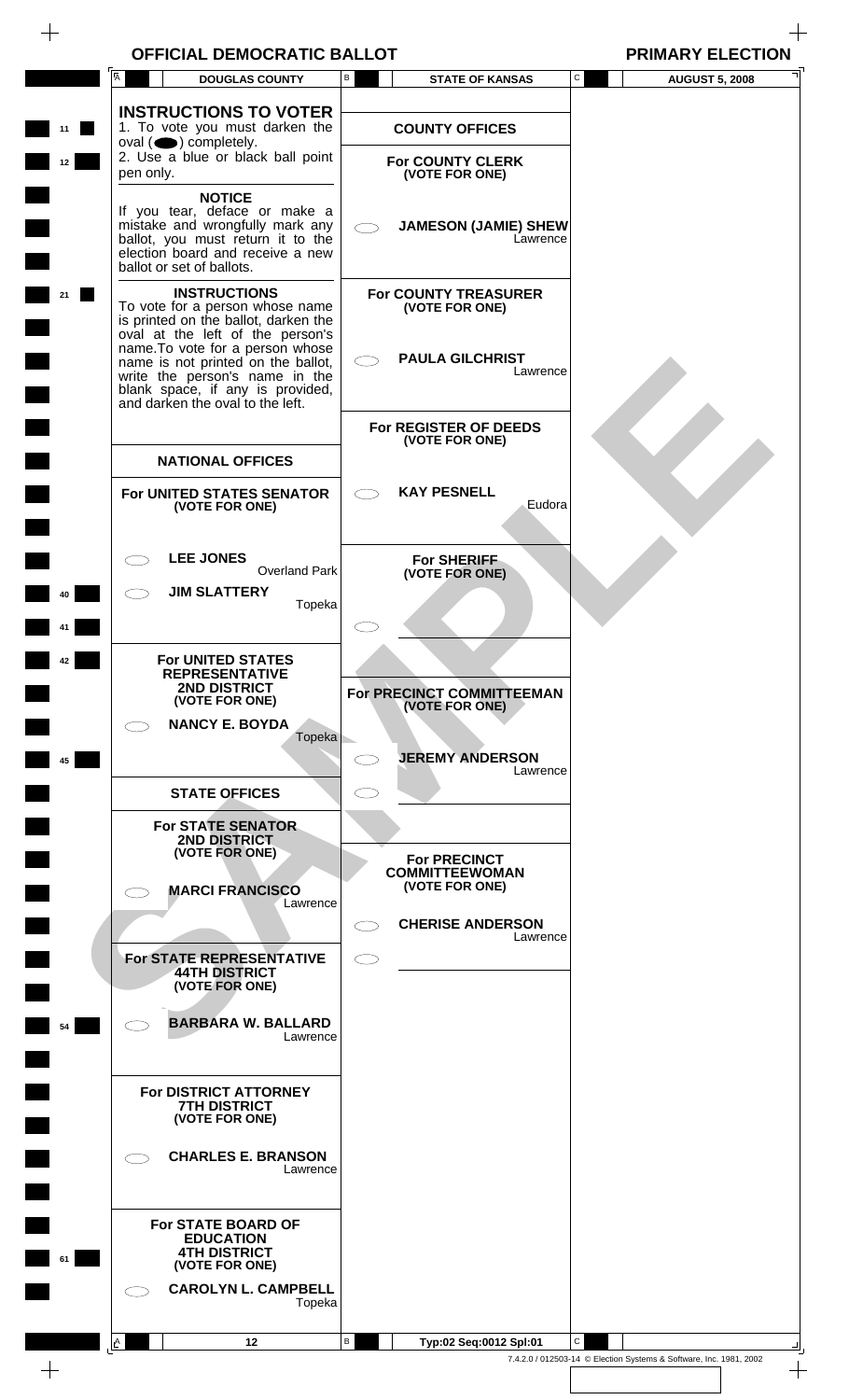$\begin{array}{c} + \end{array}$ 

|          | Ā                                                                                                                                                                                                                                                                                                                     | <b>DOUGLAS COUNTY</b>                 | В | <b>STATE OF KANSAS</b>                                                              | C | <b>AUGUST 5, 2008</b>                                              |
|----------|-----------------------------------------------------------------------------------------------------------------------------------------------------------------------------------------------------------------------------------------------------------------------------------------------------------------------|---------------------------------------|---|-------------------------------------------------------------------------------------|---|--------------------------------------------------------------------|
| 11<br>12 | <b>INSTRUCTIONS TO VOTER</b><br>1. To vote you must darken the<br>$oval(\bigodot)$ completely.<br>2. Use a blue or black ball point<br>pen only.                                                                                                                                                                      |                                       |   | <b>COUNTY OFFICES</b><br><b>For COUNTY CLERK</b><br>(VOTE FOR ONE)                  |   |                                                                    |
|          | <b>NOTICE</b><br>If you tear, deface or make a<br>mistake and wrongfully mark any<br>ballot, you must return it to the<br>election board and receive a new<br>ballot or set of ballots.                                                                                                                               |                                       |   | <b>JAMESON (JAMIE) SHEW</b><br>Lawrence                                             |   |                                                                    |
|          | <b>INSTRUCTIONS</b><br>To vote for a person whose name<br>is printed on the ballot, darken the<br>oval at the left of the person's<br>name.To vote for a person whose<br>name is not printed on the ballot,<br>write the person's name in the<br>blank space, if any is provided,<br>and darken the oval to the left. |                                       |   | <b>For COUNTY TREASURER</b><br>(VOTE FOR ONE)<br><b>PAULA GILCHRIST</b><br>Lawrence |   |                                                                    |
|          | <b>NATIONAL OFFICES</b>                                                                                                                                                                                                                                                                                               |                                       |   | For REGISTER OF DEEDS<br>(VOTE FOR ONE)                                             |   |                                                                    |
|          | For UNITED STATES SENATOR<br>(VOTE FOR ONE)                                                                                                                                                                                                                                                                           |                                       |   | <b>KAY PESNELL</b><br>Eudora                                                        |   |                                                                    |
|          | <b>LEE JONES</b><br><b>JIM SLATTERY</b>                                                                                                                                                                                                                                                                               | <b>Overland Park</b>                  |   | <b>For SHERIFF</b><br>(VOTE FOR ONE)                                                |   |                                                                    |
| 41       |                                                                                                                                                                                                                                                                                                                       | Topeka                                |   |                                                                                     |   |                                                                    |
|          | <b>For UNITED STATES</b><br><b>REPRESENTATIVE</b><br><b>3RD DISTRICT</b><br>(VOTE FOR ONE)<br><b>DENNIS MOORE</b>                                                                                                                                                                                                     |                                       |   | For PRECINCT COMMITTEEMAN<br>(VOTE FOR ONE)                                         |   |                                                                    |
|          |                                                                                                                                                                                                                                                                                                                       | Lenexa                                |   | <b>ED QUICK</b><br>Lawrence                                                         |   |                                                                    |
| 46       | <b>STATE OFFICES</b><br><b>For STATE SENATOR</b><br><b>3RD DISTRICT</b><br>(VOTE FOR ONE)                                                                                                                                                                                                                             |                                       |   | <b>For PRECINCT</b>                                                                 |   |                                                                    |
| 51       | <b>TOM HOLLAND</b>                                                                                                                                                                                                                                                                                                    | <b>Baldwin City</b>                   |   | <b>COMMITTEEWOMAN</b><br>(VOTE FOR ONE)                                             |   |                                                                    |
|          | For STATE REPRESENTATIVE<br><b>44TH DISTRICT</b><br>(VOTE FOR ONE)                                                                                                                                                                                                                                                    |                                       |   |                                                                                     |   |                                                                    |
|          |                                                                                                                                                                                                                                                                                                                       | <b>BARBARA W. BALLARD</b><br>Lawrence |   |                                                                                     |   |                                                                    |
|          | For DISTRICT ATTORNEY<br><b>7TH DISTRICT</b><br>(VOTE FOR ONE)                                                                                                                                                                                                                                                        |                                       |   |                                                                                     |   |                                                                    |
|          |                                                                                                                                                                                                                                                                                                                       | <b>CHARLES E. BRANSON</b><br>Lawrence |   |                                                                                     |   |                                                                    |
| 61       |                                                                                                                                                                                                                                                                                                                       |                                       |   |                                                                                     |   |                                                                    |
|          |                                                                                                                                                                                                                                                                                                                       |                                       |   |                                                                                     |   |                                                                    |
|          | <u>A</u>                                                                                                                                                                                                                                                                                                              | 13                                    | В | Typ:02 Seq:0013 Spl:01                                                              | C |                                                                    |
|          |                                                                                                                                                                                                                                                                                                                       |                                       |   |                                                                                     |   | 7.4.2.0 / 012503-14 © Election Systems & Software, Inc. 1981, 2002 |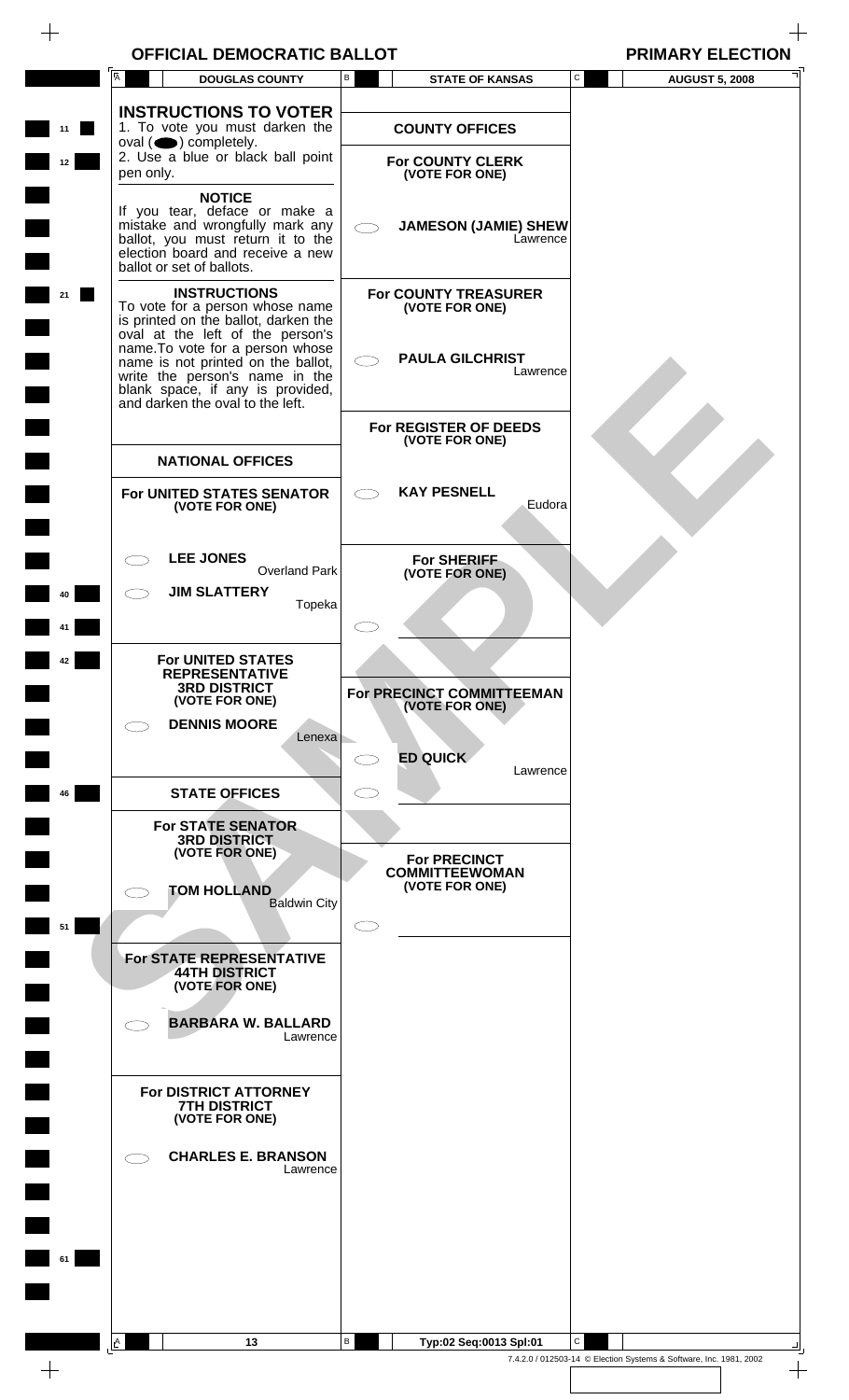$\begin{array}{c} + \end{array}$ 

|                 | Ā           | <b>DOUGLAS COUNTY</b>                                                                                                                                                                                                | В         | <b>STATE OF KANSAS</b>                                                  | C            | <b>AUGUST 5, 2008</b>                                              |
|-----------------|-------------|----------------------------------------------------------------------------------------------------------------------------------------------------------------------------------------------------------------------|-----------|-------------------------------------------------------------------------|--------------|--------------------------------------------------------------------|
| 11              |             | <b>INSTRUCTIONS TO VOTER</b><br>1. To vote you must darken the<br>$oval(\n\bullet)$ completely.                                                                                                                      |           | <b>COUNTY OFFICES</b>                                                   |              |                                                                    |
| 12 <sub>2</sub> | pen only.   | 2. Use a blue or black ball point<br><b>NOTICE</b>                                                                                                                                                                   |           | <b>For COUNTY COMMISSIONER</b><br><b>3RD DISTRICT</b><br>(VOTE FOR ONE) |              |                                                                    |
|                 |             | If you tear, deface or make a<br>mistake and wrongfully mark any<br>ballot, you must return it to the<br>election board and receive a new<br>ballot or set of ballots.                                               |           | <b>CLENECE HILLS</b><br>Lawrence<br><b>KEN GROTEWIEL</b>                |              |                                                                    |
| 21              |             | <b>INSTRUCTIONS</b><br>To vote for a person whose name<br>is printed on the ballot, darken the                                                                                                                       |           | Lawrence<br><b>For COUNTY CLERK</b>                                     |              |                                                                    |
|                 |             | oval at the left of the person's<br>name. To vote for a person whose<br>name is not printed on the ballot,<br>write the person's name in the<br>blank space, if any is provided,<br>and darken the oval to the left. |           | (VOTE FOR ONE)<br><b>JAMESON (JAMIE) SHEW</b><br>Lawrence               |              |                                                                    |
|                 |             | <b>NATIONAL OFFICES</b>                                                                                                                                                                                              |           | <b>For COUNTY TREASURER</b><br>(VOTE FOR ONE)                           |              |                                                                    |
|                 |             | For UNITED STATES SENATOR<br>(VOTE FOR ONE)                                                                                                                                                                          |           | <b>PAULA GILCHRIST</b><br>Lawrence                                      |              |                                                                    |
| 40              |             | <b>LEE JONES</b><br><b>Overland Park</b><br><b>JIM SLATTERY</b>                                                                                                                                                      |           | For REGISTER OF DEEDS                                                   |              |                                                                    |
|                 |             | Topeka                                                                                                                                                                                                               |           | (VOTE FOR ONE)<br><b>KAY PESNELL</b>                                    |              |                                                                    |
| 12              |             | <b>For UNITED STATES</b><br><b>REPRESENTATIVE</b><br><b>2ND DISTRICT</b><br>(VOTE FOR ONE)                                                                                                                           |           | Eudora                                                                  |              |                                                                    |
|                 |             | <b>NANCY E. BOYDA</b><br>Topeka                                                                                                                                                                                      |           | <b>For SHERIFF</b><br>(VOTE FOR ONE)                                    |              |                                                                    |
| 46              |             | <b>STATE OFFICES</b>                                                                                                                                                                                                 |           |                                                                         |              |                                                                    |
|                 |             | <b>For STATE SENATOR</b><br><b>2ND DISTRICT</b><br>(VOTE FOR ONE)                                                                                                                                                    |           | For PRECINCT COMMITTEEMAN<br>(VOTE FOR ONE)                             |              |                                                                    |
|                 |             | <b>MARCI FRANCISCO</b><br>Lawrence                                                                                                                                                                                   | $\subset$ |                                                                         |              |                                                                    |
| 52              |             | For STATE REPRESENTATIVE<br><b>10TH DISTRICT</b>                                                                                                                                                                     |           |                                                                         |              |                                                                    |
|                 |             | (VOTE FOR ONE)<br><b>TONY BROWN</b><br><b>Baldwin City</b>                                                                                                                                                           |           | <b>For PRECINCT</b><br><b>COMMITTEEWOMAN</b><br>(VOTE FOR ONE)          |              |                                                                    |
|                 |             | For DISTRICT ATTORNEY<br><b>7TH DISTRICT</b><br>(VOTE FOR ONE)                                                                                                                                                       |           |                                                                         |              |                                                                    |
|                 |             | <b>CHARLES E. BRANSON</b><br>Lawrence                                                                                                                                                                                |           |                                                                         |              |                                                                    |
| 61              |             | <b>For STATE BOARD OF</b><br><b>EDUCATION</b><br><b>4TH DISTRICT</b><br>(VOTE FOR ONE)<br><b>CAROLYN L. CAMPBELL</b>                                                                                                 |           |                                                                         |              |                                                                    |
|                 |             | Topeka                                                                                                                                                                                                               |           |                                                                         |              |                                                                    |
| $+$             | $A_{\perp}$ | 14                                                                                                                                                                                                                   | В         | Typ:02 Seq:0014 Spl:01                                                  | $\mathsf{C}$ | 7.4.2.0 / 012503-14 © Election Systems & Software, Inc. 1981, 2002 |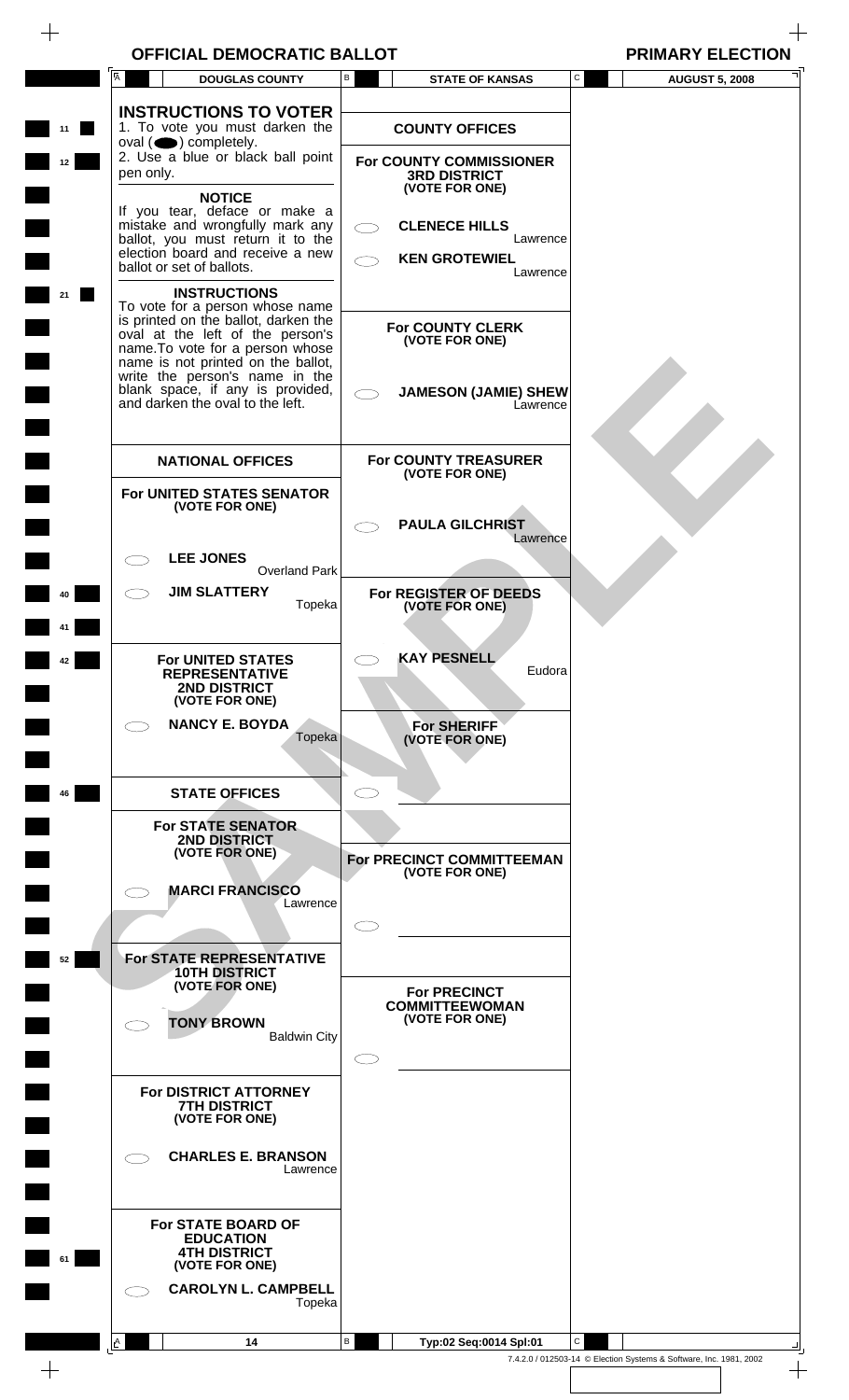$\begin{array}{c} + \end{array}$ 

| <b>INSTRUCTIONS TO VOTER</b><br>1. To vote you must darken the<br><b>COUNTY OFFICES</b><br>11<br>$oval(\n\bullet)$ completely.<br>2. Use a blue or black ball point<br><b>For COUNTY COMMISSIONER</b><br>12<br>pen only.<br><b>3RD DISTRICT</b><br>(VOTE FOR ONE)<br><b>NOTICE</b><br>If you tear, deface or make a<br>mistake and wrongfully mark any<br><b>KEN GROTEWIEL</b><br>ballot, you must return it to the<br>Lawrence<br>election board and receive a new<br><b>CLENECE HILLS</b><br>ballot or set of ballots.<br>Lawrence<br><b>INSTRUCTIONS</b><br>21<br>To vote for a person whose name<br>is printed on the ballot, darken the<br><b>For COUNTY CLERK</b><br>oval at the left of the person's<br>(VOTE FOR ONE)<br>name. To vote for a person whose<br>name is not printed on the ballot,<br>write the person's name in the<br>blank space, if any is provided,<br><b>JAMESON (JAMIE) SHEW</b><br>and darken the oval to the left.<br>Lawrence<br><b>For COUNTY TREASURER</b><br><b>NATIONAL OFFICES</b><br>(VOTE FOR ONE)<br>For UNITED STATES SENATOR<br>(VOTE FOR ONE)<br><b>PAULA GILCHRIST</b><br>Lawrence<br><b>LEE JONES</b><br><b>Overland Park</b><br><b>JIM SLATTERY</b><br>For REGISTER OF DEEDS<br>Topeka<br>(VOTE FOR ONE)<br>41<br><b>KAY PESNELL</b><br><b>For UNITED STATES</b><br>42<br>Eudora<br><b>REPRESENTATIVE</b><br><b>2ND DISTRICT</b><br>(VOTE FOR ONE)<br><b>NANCY E. BOYDA</b><br><b>For SHERIFF</b><br>Topeka<br>(VOTE FOR ONE)<br><b>STATE OFFICES</b><br>46<br><b>For STATE SENATOR</b><br><b>2ND DISTRICT</b><br>(VOTE FOR ONE)<br>For PRECINCT COMMITTEEMAN<br>(VOTE FOR ONE)<br><b>MARCI FRANCISCO</b><br>Lawrence<br><b>DAVID BERKOWITZ</b><br>$\subset$ $\supset$<br>Lawrence<br><b>MASON E. HEILMAN</b><br>For STATE REPRESENTATIVE<br>Lawrence<br><b>44TH DISTRICT</b><br>(VOTE FOR ONE)<br>$\subset$ .<br>53<br><b>BARBARA W. BALLARD</b><br>Lawrence<br><b>For PRECINCT</b><br><b>COMMITTEEWOMAN</b><br>(VOTE FOR ONE)<br>For DISTRICT ATTORNEY<br><b>7TH DISTRICT</b><br>(VOTE FOR ONE)<br><b>MARGIE WAKEFIELD</b><br>Lawrence<br><b>CHARLES E. BRANSON</b><br>$\subset$<br>Lawrence<br>For STATE BOARD OF<br><b>EDUCATION</b><br><b>4TH DISTRICT</b><br>61<br>(VOTE FOR ONE)<br><b>CAROLYN L. CAMPBELL</b><br>Topeka<br>В<br>$\mathsf{C}$<br>15<br>Typ:02 Seq:0015 Spl:01<br>I A | <b>DOUGLAS COUNTY</b> | В | <b>STATE OF KANSAS</b> | C | <b>AUGUST 5, 2008</b> |
|------------------------------------------------------------------------------------------------------------------------------------------------------------------------------------------------------------------------------------------------------------------------------------------------------------------------------------------------------------------------------------------------------------------------------------------------------------------------------------------------------------------------------------------------------------------------------------------------------------------------------------------------------------------------------------------------------------------------------------------------------------------------------------------------------------------------------------------------------------------------------------------------------------------------------------------------------------------------------------------------------------------------------------------------------------------------------------------------------------------------------------------------------------------------------------------------------------------------------------------------------------------------------------------------------------------------------------------------------------------------------------------------------------------------------------------------------------------------------------------------------------------------------------------------------------------------------------------------------------------------------------------------------------------------------------------------------------------------------------------------------------------------------------------------------------------------------------------------------------------------------------------------------------------------------------------------------------------------------------------------------------------------------------------------------------------------------------------------------------------------------------------------------------------------------------------------------------------------------------------------------------------------------------------------------------------------------------------|-----------------------|---|------------------------|---|-----------------------|
|                                                                                                                                                                                                                                                                                                                                                                                                                                                                                                                                                                                                                                                                                                                                                                                                                                                                                                                                                                                                                                                                                                                                                                                                                                                                                                                                                                                                                                                                                                                                                                                                                                                                                                                                                                                                                                                                                                                                                                                                                                                                                                                                                                                                                                                                                                                                          |                       |   |                        |   |                       |
|                                                                                                                                                                                                                                                                                                                                                                                                                                                                                                                                                                                                                                                                                                                                                                                                                                                                                                                                                                                                                                                                                                                                                                                                                                                                                                                                                                                                                                                                                                                                                                                                                                                                                                                                                                                                                                                                                                                                                                                                                                                                                                                                                                                                                                                                                                                                          |                       |   |                        |   |                       |
|                                                                                                                                                                                                                                                                                                                                                                                                                                                                                                                                                                                                                                                                                                                                                                                                                                                                                                                                                                                                                                                                                                                                                                                                                                                                                                                                                                                                                                                                                                                                                                                                                                                                                                                                                                                                                                                                                                                                                                                                                                                                                                                                                                                                                                                                                                                                          |                       |   |                        |   |                       |
|                                                                                                                                                                                                                                                                                                                                                                                                                                                                                                                                                                                                                                                                                                                                                                                                                                                                                                                                                                                                                                                                                                                                                                                                                                                                                                                                                                                                                                                                                                                                                                                                                                                                                                                                                                                                                                                                                                                                                                                                                                                                                                                                                                                                                                                                                                                                          |                       |   |                        |   |                       |
|                                                                                                                                                                                                                                                                                                                                                                                                                                                                                                                                                                                                                                                                                                                                                                                                                                                                                                                                                                                                                                                                                                                                                                                                                                                                                                                                                                                                                                                                                                                                                                                                                                                                                                                                                                                                                                                                                                                                                                                                                                                                                                                                                                                                                                                                                                                                          |                       |   |                        |   |                       |
|                                                                                                                                                                                                                                                                                                                                                                                                                                                                                                                                                                                                                                                                                                                                                                                                                                                                                                                                                                                                                                                                                                                                                                                                                                                                                                                                                                                                                                                                                                                                                                                                                                                                                                                                                                                                                                                                                                                                                                                                                                                                                                                                                                                                                                                                                                                                          |                       |   |                        |   |                       |
|                                                                                                                                                                                                                                                                                                                                                                                                                                                                                                                                                                                                                                                                                                                                                                                                                                                                                                                                                                                                                                                                                                                                                                                                                                                                                                                                                                                                                                                                                                                                                                                                                                                                                                                                                                                                                                                                                                                                                                                                                                                                                                                                                                                                                                                                                                                                          |                       |   |                        |   |                       |
|                                                                                                                                                                                                                                                                                                                                                                                                                                                                                                                                                                                                                                                                                                                                                                                                                                                                                                                                                                                                                                                                                                                                                                                                                                                                                                                                                                                                                                                                                                                                                                                                                                                                                                                                                                                                                                                                                                                                                                                                                                                                                                                                                                                                                                                                                                                                          |                       |   |                        |   |                       |
|                                                                                                                                                                                                                                                                                                                                                                                                                                                                                                                                                                                                                                                                                                                                                                                                                                                                                                                                                                                                                                                                                                                                                                                                                                                                                                                                                                                                                                                                                                                                                                                                                                                                                                                                                                                                                                                                                                                                                                                                                                                                                                                                                                                                                                                                                                                                          |                       |   |                        |   |                       |
|                                                                                                                                                                                                                                                                                                                                                                                                                                                                                                                                                                                                                                                                                                                                                                                                                                                                                                                                                                                                                                                                                                                                                                                                                                                                                                                                                                                                                                                                                                                                                                                                                                                                                                                                                                                                                                                                                                                                                                                                                                                                                                                                                                                                                                                                                                                                          |                       |   |                        |   |                       |
|                                                                                                                                                                                                                                                                                                                                                                                                                                                                                                                                                                                                                                                                                                                                                                                                                                                                                                                                                                                                                                                                                                                                                                                                                                                                                                                                                                                                                                                                                                                                                                                                                                                                                                                                                                                                                                                                                                                                                                                                                                                                                                                                                                                                                                                                                                                                          |                       |   |                        |   |                       |
|                                                                                                                                                                                                                                                                                                                                                                                                                                                                                                                                                                                                                                                                                                                                                                                                                                                                                                                                                                                                                                                                                                                                                                                                                                                                                                                                                                                                                                                                                                                                                                                                                                                                                                                                                                                                                                                                                                                                                                                                                                                                                                                                                                                                                                                                                                                                          |                       |   |                        |   |                       |
|                                                                                                                                                                                                                                                                                                                                                                                                                                                                                                                                                                                                                                                                                                                                                                                                                                                                                                                                                                                                                                                                                                                                                                                                                                                                                                                                                                                                                                                                                                                                                                                                                                                                                                                                                                                                                                                                                                                                                                                                                                                                                                                                                                                                                                                                                                                                          |                       |   |                        |   |                       |
|                                                                                                                                                                                                                                                                                                                                                                                                                                                                                                                                                                                                                                                                                                                                                                                                                                                                                                                                                                                                                                                                                                                                                                                                                                                                                                                                                                                                                                                                                                                                                                                                                                                                                                                                                                                                                                                                                                                                                                                                                                                                                                                                                                                                                                                                                                                                          |                       |   |                        |   |                       |
| 7.4.2.0 / 012503-14 © Election Systems & Software, Inc. 1981, 2002                                                                                                                                                                                                                                                                                                                                                                                                                                                                                                                                                                                                                                                                                                                                                                                                                                                                                                                                                                                                                                                                                                                                                                                                                                                                                                                                                                                                                                                                                                                                                                                                                                                                                                                                                                                                                                                                                                                                                                                                                                                                                                                                                                                                                                                                       |                       |   |                        |   |                       |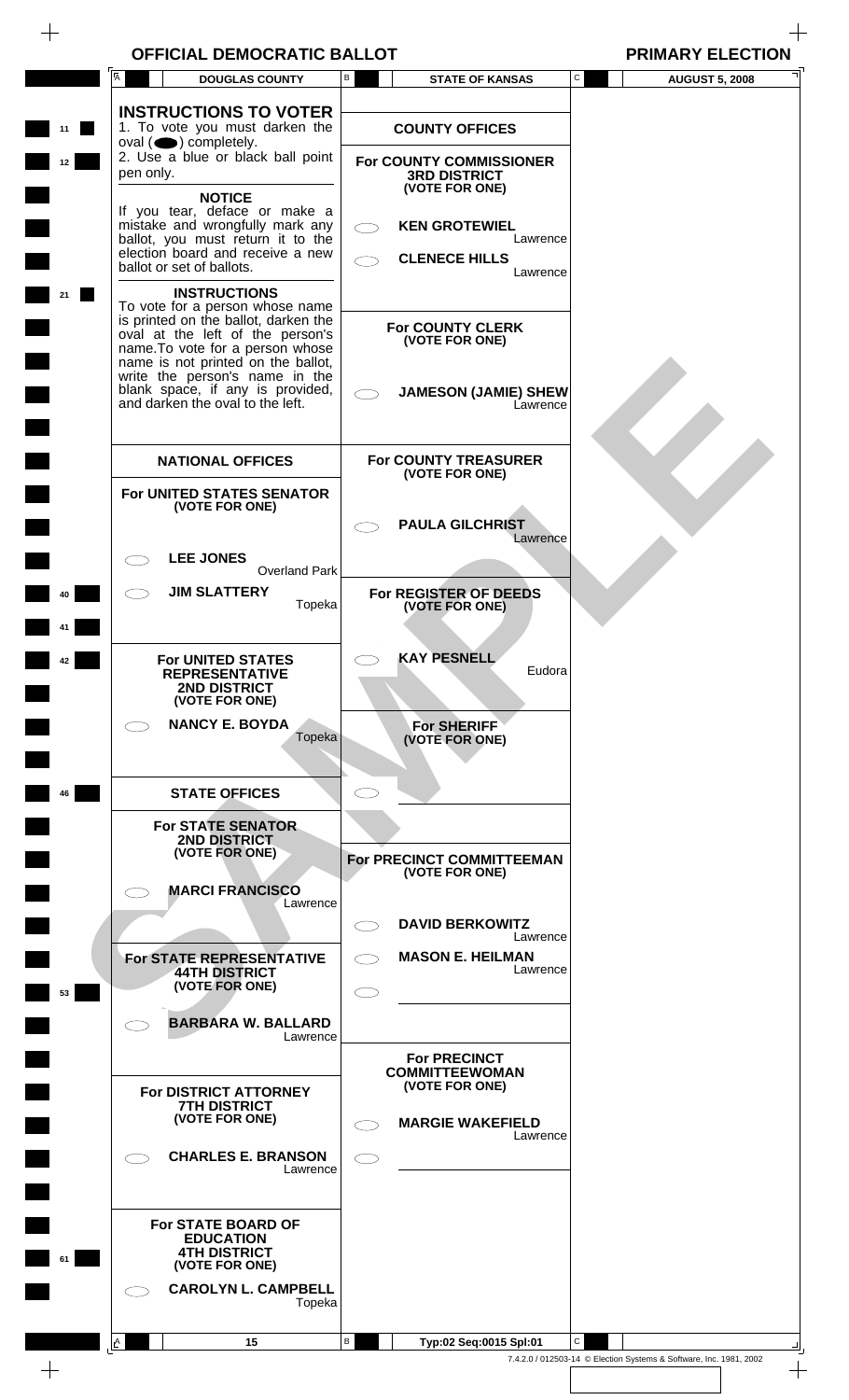$\begin{array}{c} + \end{array}$ 

 $\boldsymbol{+}$ 

|                 | A<br><b>DOUGLAS COUNTY</b>                                                                                                                                                                                                                                                                      | В         | <b>STATE OF KANSAS</b>                                                               | C<br><b>AUGUST 5, 2008</b>                                         |  |
|-----------------|-------------------------------------------------------------------------------------------------------------------------------------------------------------------------------------------------------------------------------------------------------------------------------------------------|-----------|--------------------------------------------------------------------------------------|--------------------------------------------------------------------|--|
| 11              | <b>INSTRUCTIONS TO VOTER</b><br>1. To vote you must darken the                                                                                                                                                                                                                                  |           | <b>COUNTY OFFICES</b>                                                                |                                                                    |  |
| 12 <sub>2</sub> | oval $($ $\bullet)$ completely.<br>2. Use a blue or black ball point<br>pen only.                                                                                                                                                                                                               |           | <b>For COUNTY COMMISSIONER</b><br><b>3RD DISTRICT</b><br>(VOTE FOR ONE)              |                                                                    |  |
|                 | <b>NOTICE</b><br>If you tear, deface or make a<br>mistake and wrongfully mark any<br>ballot, you must return it to the<br>election board and receive a new<br>ballot or set of ballots.<br><b>INSTRUCTIONS</b>                                                                                  |           | <b>KEN GROTEWIEL</b><br>Lawrence<br><b>CLENECE HILLS</b><br>Lawrence                 |                                                                    |  |
| 21              | To vote for a person whose name<br>is printed on the ballot, darken the<br>oval at the left of the person's<br>name. To vote for a person whose<br>name is not printed on the ballot,<br>write the person's name in the<br>blank space, if any is provided,<br>and darken the oval to the left. |           | <b>For COUNTY CLERK</b><br>(VOTE FOR ONE)<br><b>JAMESON (JAMIE) SHEW</b><br>Lawrence |                                                                    |  |
|                 | <b>NATIONAL OFFICES</b><br><b>For UNITED STATES SENATOR</b><br>(VOTE FOR ONE)                                                                                                                                                                                                                   |           | <b>For COUNTY TREASURER</b><br>(VOTE FOR ONE)                                        |                                                                    |  |
|                 | <b>LEE JONES</b><br><b>Overland Park</b>                                                                                                                                                                                                                                                        |           | <b>PAULA GILCHRIST</b><br>Lawrence                                                   |                                                                    |  |
| 40              | <b>JIM SLATTERY</b><br>Topeka                                                                                                                                                                                                                                                                   |           | For REGISTER OF DEEDS<br>(VOTE FOR ONE)                                              |                                                                    |  |
| 42              | <b>For UNITED STATES</b><br><b>REPRESENTATIVE</b><br><b>2ND DISTRICT</b><br>(VOTE FOR ONE)                                                                                                                                                                                                      |           | <b>KAY PESNELL</b><br>Eudora                                                         |                                                                    |  |
|                 | <b>NANCY E. BOYDA</b><br>Topeka                                                                                                                                                                                                                                                                 |           | <b>For SHERIFF</b><br>(VOTE FOR ONE)                                                 |                                                                    |  |
| 46              | <b>STATE OFFICES</b>                                                                                                                                                                                                                                                                            |           |                                                                                      |                                                                    |  |
|                 | <b>For STATE SENATOR</b><br><b>2ND DISTRICT</b><br>(VOTE FOR ONE)                                                                                                                                                                                                                               |           | For PRECINCT COMMITTEEMAN<br>(VOTE FOR ONE)                                          |                                                                    |  |
|                 | <b>MARCI FRANCISCO</b><br>Lawrence                                                                                                                                                                                                                                                              |           |                                                                                      |                                                                    |  |
|                 | For STATE REPRESENTATIVE<br><b>44TH DISTRICT</b><br>(VOTE FOR ONE)                                                                                                                                                                                                                              | $\subset$ | <b>DENNIS SALEEBEY</b><br>Lawrence                                                   |                                                                    |  |
| 54              | <b>BARBARA W. BALLARD</b><br>Lawrence                                                                                                                                                                                                                                                           |           | <b>For PRECINCT</b><br><b>COMMITTEEWOMAN</b><br>(VOTE FOR ONE)                       |                                                                    |  |
|                 | <b>For DISTRICT ATTORNEY</b><br><b>7TH DISTRICT</b><br>(VOTE FOR ONE)                                                                                                                                                                                                                           | $\subset$ | <b>ANN WEICK</b><br>Lawrence                                                         |                                                                    |  |
|                 | <b>CHARLES E. BRANSON</b><br>Lawrence                                                                                                                                                                                                                                                           |           |                                                                                      |                                                                    |  |
| 61              | For STATE BOARD OF<br><b>EDUCATION</b><br><b>4TH DISTRICT</b><br>(VOTE FOR ONE)<br><b>CAROLYN L. CAMPBELL</b><br>Topeka                                                                                                                                                                         |           |                                                                                      |                                                                    |  |
|                 | A<br>16                                                                                                                                                                                                                                                                                         | B         | Typ:02 Seq:0016 Spl:01                                                               | $\mathsf{C}$                                                       |  |
|                 |                                                                                                                                                                                                                                                                                                 |           |                                                                                      | 7.4.2.0 / 012503-14 © Election Systems & Software, Inc. 1981, 2002 |  |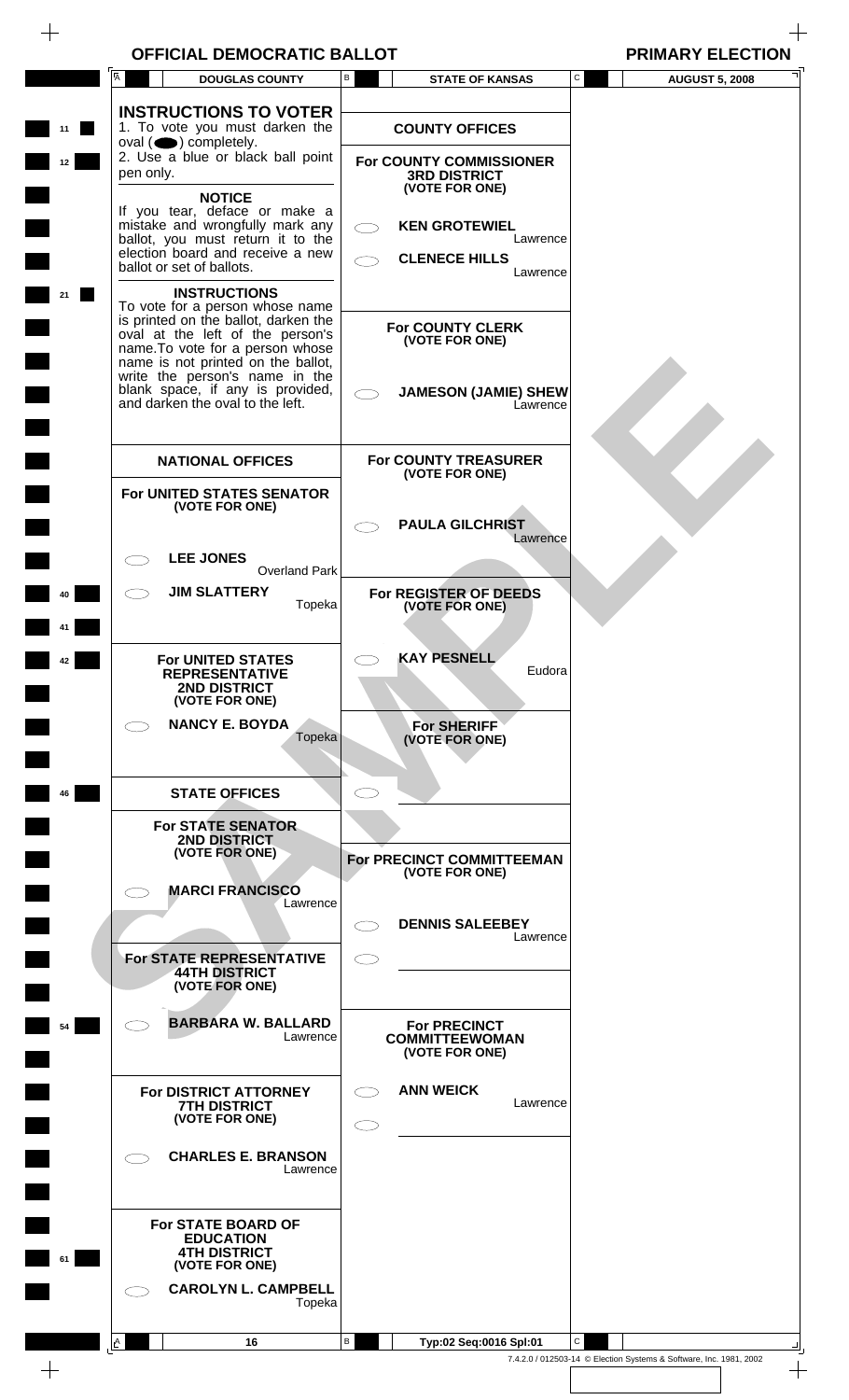$\begin{array}{c} + \end{array}$ 

|                 | A         | <b>DOUGLAS COUNTY</b>                                                                                                                                                            | В        | <b>STATE OF KANSAS</b>                                                  | C            | <b>AUGUST 5, 2008</b>                                              |
|-----------------|-----------|----------------------------------------------------------------------------------------------------------------------------------------------------------------------------------|----------|-------------------------------------------------------------------------|--------------|--------------------------------------------------------------------|
| 11              |           | <b>INSTRUCTIONS TO VOTER</b><br>1. To vote you must darken the<br>oval $($ $\bullet)$ completely.                                                                                |          | <b>COUNTY OFFICES</b>                                                   |              |                                                                    |
| 12 <sub>2</sub> | pen only. | 2. Use a blue or black ball point<br><b>NOTICE</b>                                                                                                                               |          | <b>For COUNTY COMMISSIONER</b><br><b>3RD DISTRICT</b><br>(VOTE FOR ONE) |              |                                                                    |
|                 |           | If you tear, deface or make a<br>mistake and wrongfully mark any<br>ballot, you must return it to the<br>election board and receive a new<br>ballot or set of ballots.           |          | <b>CLENECE HILLS</b><br>Lawrence<br><b>KEN GROTEWIEL</b>                |              |                                                                    |
| 21              |           | <b>INSTRUCTIONS</b><br>To vote for a person whose name<br>is printed on the ballot, darken the                                                                                   |          | Lawrence                                                                |              |                                                                    |
|                 |           | oval at the left of the person's<br>name. To vote for a person whose<br>name is not printed on the ballot,<br>write the person's name in the<br>blank space, if any is provided, |          | <b>For COUNTY CLERK</b><br>(VOTE FOR ONE)                               |              |                                                                    |
|                 |           | and darken the oval to the left.                                                                                                                                                 |          | <b>JAMESON (JAMIE) SHEW</b><br>Lawrence                                 |              |                                                                    |
|                 |           | <b>NATIONAL OFFICES</b>                                                                                                                                                          |          | <b>For COUNTY TREASURER</b><br>(VOTE FOR ONE)                           |              |                                                                    |
|                 |           | <b>For UNITED STATES SENATOR</b><br>(VOTE FOR ONE)                                                                                                                               |          | <b>PAULA GILCHRIST</b><br>Lawrence                                      |              |                                                                    |
|                 |           | <b>LEE JONES</b><br><b>Overland Park</b>                                                                                                                                         |          |                                                                         |              |                                                                    |
| 40              |           | <b>JIM SLATTERY</b>                                                                                                                                                              | Topeka   | For REGISTER OF DEEDS<br>(VOTE FOR ONE)                                 |              |                                                                    |
| 42              |           | <b>For UNITED STATES</b><br><b>REPRESENTATIVE</b><br><b>2ND DISTRICT</b><br>(VOTE FOR ONE)                                                                                       |          | <b>KAY PESNELL</b><br>Eudora                                            |              |                                                                    |
|                 |           | <b>NANCY E. BOYDA</b>                                                                                                                                                            | Topeka   | For SHERIFF<br>(VOTE FOR ONE)                                           |              |                                                                    |
|                 |           | <b>STATE OFFICES</b>                                                                                                                                                             |          |                                                                         |              |                                                                    |
| 47              |           | <b>For STATE SENATOR</b><br><b>2ND DISTRICT</b><br>(VOTE FOR ONE)                                                                                                                |          | For PRECINCT COMMITTEEMAN<br>(VOTE FOR ONE)                             |              |                                                                    |
| 51              |           | <b>MARCI FRANCISCO</b>                                                                                                                                                           | Lawrence |                                                                         |              |                                                                    |
|                 |           | For STATE REPRESENTATIVE<br><b>10TH DISTRICT</b>                                                                                                                                 |          |                                                                         |              |                                                                    |
|                 |           | (VOTE FOR ONE)<br><b>TONY BROWN</b>                                                                                                                                              |          | <b>For PRECINCT</b><br><b>COMMITTEEWOMAN</b><br>(VOTE FOR ONE)          |              |                                                                    |
|                 |           | <b>Baldwin City</b>                                                                                                                                                              |          |                                                                         |              |                                                                    |
|                 |           | <b>For DISTRICT ATTORNEY</b><br><b>7TH DISTRICT</b><br>(VOTE FOR ONE)                                                                                                            |          |                                                                         |              |                                                                    |
|                 |           | <b>CHARLES E. BRANSON</b>                                                                                                                                                        | Lawrence |                                                                         |              |                                                                    |
| 61              |           | For STATE BOARD OF<br><b>EDUCATION</b><br><b>4TH DISTRICT</b><br>(VOTE FOR ONE)                                                                                                  |          |                                                                         |              |                                                                    |
|                 |           | <b>CAROLYN L. CAMPBELL</b>                                                                                                                                                       | Topeka   |                                                                         |              |                                                                    |
|                 | <b>A</b>  | 17                                                                                                                                                                               | B        | Typ:02 Seq:0017 Spl:01                                                  | $\mathsf{C}$ |                                                                    |
|                 |           |                                                                                                                                                                                  |          |                                                                         |              | 7.4.2.0 / 012503-14 © Election Systems & Software, Inc. 1981, 2002 |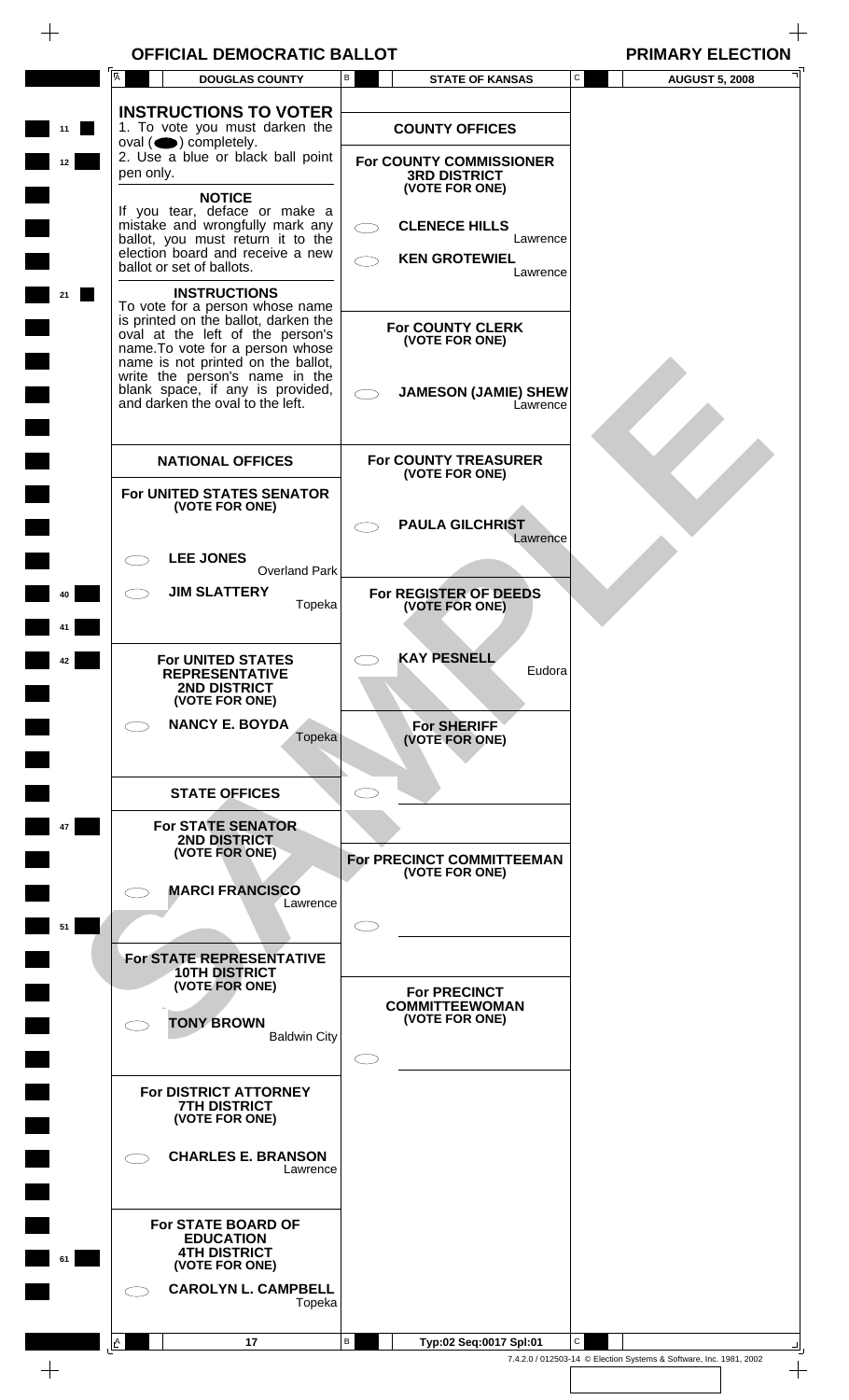$\begin{array}{c} + \end{array}$ 

|          | Ā<br><b>DOUGLAS COUNTY</b>                                                                                                                                                                                                                                                                      | В | <b>STATE OF KANSAS</b>                                                                    | C            | <b>AUGUST 5, 2008</b>                                              |
|----------|-------------------------------------------------------------------------------------------------------------------------------------------------------------------------------------------------------------------------------------------------------------------------------------------------|---|-------------------------------------------------------------------------------------------|--------------|--------------------------------------------------------------------|
| 11<br>12 | <b>INSTRUCTIONS TO VOTER</b><br>1. To vote you must darken the<br>oval $($ $\bullet)$ completely.<br>2. Use a blue or black ball point<br>pen only.                                                                                                                                             |   | <b>COUNTY OFFICES</b><br>For COUNTY COMMISSIONER<br><b>3RD DISTRICT</b><br>(VOTE FOR ONE) |              |                                                                    |
| 21       | <b>NOTICE</b><br>If you tear, deface or make a<br>mistake and wrongfully mark any<br>ballot, you must return it to the<br>election board and receive a new<br>ballot or set of ballots.<br><b>INSTRUCTIONS</b>                                                                                  |   | <b>KEN GROTEWIEL</b><br>Lawrence<br><b>CLENECE HILLS</b><br>Lawrence                      |              |                                                                    |
|          | To vote for a person whose name<br>is printed on the ballot, darken the<br>oval at the left of the person's<br>name. To vote for a person whose<br>name is not printed on the ballot,<br>write the person's name in the<br>blank space, if any is provided,<br>and darken the oval to the left. |   | <b>For COUNTY CLERK</b><br>(VOTE FOR ONE)<br><b>JAMESON (JAMIE) SHEW</b><br>Lawrence      |              |                                                                    |
|          | <b>NATIONAL OFFICES</b>                                                                                                                                                                                                                                                                         |   | <b>For COUNTY TREASURER</b><br>(VOTE FOR ONE)                                             |              |                                                                    |
|          | For UNITED STATES SENATOR<br>(VOTE FOR ONE)                                                                                                                                                                                                                                                     |   | <b>PAULA GILCHRIST</b><br>Lawrence                                                        |              |                                                                    |
| 40       | <b>LEE JONES</b><br><b>Overland Park</b><br><b>JIM SLATTERY</b><br>Topeka                                                                                                                                                                                                                       |   | For REGISTER OF DEEDS<br>(VOTE FOR ONE)                                                   |              |                                                                    |
| 42       | <b>For UNITED STATES</b><br><b>REPRESENTATIVE</b><br><b>2ND DISTRICT</b><br>(VOTE FOR ONE)                                                                                                                                                                                                      |   | <b>KAY PESNELL</b><br>Eudora                                                              |              |                                                                    |
|          | <b>NANCY E. BOYDA</b><br>Topeka                                                                                                                                                                                                                                                                 |   | <b>For SHERIFF</b><br>(VOTE FOR ONE)                                                      |              |                                                                    |
|          | <b>STATE OFFICES</b>                                                                                                                                                                                                                                                                            |   |                                                                                           |              |                                                                    |
| 47       | <b>For STATE SENATOR</b><br><b>2ND DISTRICT</b><br>(VOTE FOR ONE)<br><b>MARCI FRANCISCO</b>                                                                                                                                                                                                     |   | For PRECINCT COMMITTEEMAN<br>(VOTE FOR ONE)                                               |              |                                                                    |
|          | Lawrence                                                                                                                                                                                                                                                                                        |   | <b>TODD COHEN</b>                                                                         |              |                                                                    |
| 52       | For STATE REPRESENTATIVE<br><b>45TH DISTRICT</b><br>(VOTE FOR ONE)                                                                                                                                                                                                                              |   | Lawrence                                                                                  |              |                                                                    |
|          | <b>JOHN C. WILSON</b><br>Lawrence                                                                                                                                                                                                                                                               |   | <b>For PRECINCT</b><br><b>COMMITTEEWOMAN</b><br>(VOTE FOR ONE)                            |              |                                                                    |
|          | For DISTRICT ATTORNEY<br><b>7TH DISTRICT</b><br>(VOTE FOR ONE)                                                                                                                                                                                                                                  |   |                                                                                           |              |                                                                    |
|          | <b>CHARLES E. BRANSON</b><br>Lawrence                                                                                                                                                                                                                                                           |   |                                                                                           |              |                                                                    |
| 61       | For STATE BOARD OF<br><b>EDUCATION</b><br><b>4TH DISTRICT</b><br>(VOTE FOR ONE)<br><b>CAROLYN L. CAMPBELL</b><br>Topeka                                                                                                                                                                         |   |                                                                                           |              |                                                                    |
|          | A<br>18                                                                                                                                                                                                                                                                                         | B | Typ:02 Seq:0018 Spl:01                                                                    | $\mathsf{C}$ |                                                                    |
|          |                                                                                                                                                                                                                                                                                                 |   |                                                                                           |              | 7.4.2.0 / 012503-14 © Election Systems & Software, Inc. 1981, 2002 |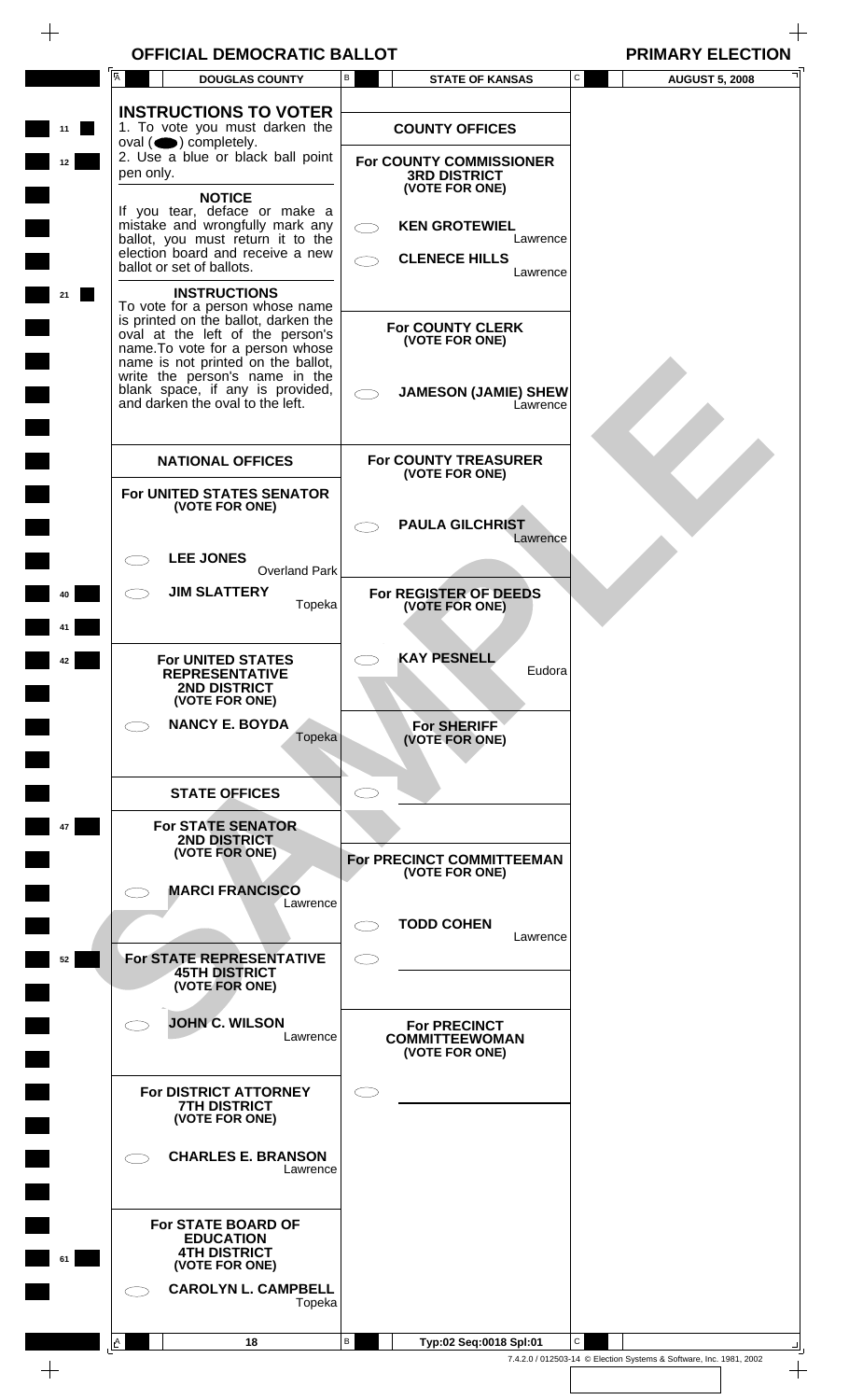$\begin{array}{c} + \end{array}$ 

 $\boldsymbol{+}$ 

|    | A<br><b>DOUGLAS COUNTY</b>                                                                                                                                                                                                                                                                      | В<br><b>STATE OF KANSAS</b>                                                                                   | C<br><b>AUGUST 5, 2008</b>                                         |
|----|-------------------------------------------------------------------------------------------------------------------------------------------------------------------------------------------------------------------------------------------------------------------------------------------------|---------------------------------------------------------------------------------------------------------------|--------------------------------------------------------------------|
| 11 | <b>INSTRUCTIONS TO VOTER</b><br>1. To vote you must darken the                                                                                                                                                                                                                                  | <b>COUNTY OFFICES</b>                                                                                         |                                                                    |
| 12 | $oval(\n\bullet)$ completely.<br>2. Use a blue or black ball point<br>pen only.                                                                                                                                                                                                                 | For COUNTY COMMISSIONER<br><b>3RD DISTRICT</b><br>(VOTE FOR ONE)                                              |                                                                    |
| 21 | <b>NOTICE</b><br>If you tear, deface or make a<br>mistake and wrongfully mark any<br>ballot, you must return it to the<br>election board and receive a new<br>ballot or set of ballots.<br><b>INSTRUCTIONS</b>                                                                                  | <b>KEN GROTEWIEL</b><br>Lawrence<br><b>CLENECE HILLS</b><br>Lawrence                                          |                                                                    |
|    | To vote for a person whose name<br>is printed on the ballot, darken the<br>oval at the left of the person's<br>name. To vote for a person whose<br>name is not printed on the ballot,<br>write the person's name in the<br>blank space, if any is provided,<br>and darken the oval to the left. | <b>For COUNTY CLERK</b><br>(VOTE FOR ONE)<br><b>JAMESON (JAMIE) SHEW</b><br>Lawrence                          |                                                                    |
|    | <b>NATIONAL OFFICES</b><br>For UNITED STATES SENATOR<br>(VOTE FOR ONE)                                                                                                                                                                                                                          | <b>For COUNTY TREASURER</b><br>(VOTE FOR ONE)                                                                 |                                                                    |
|    | <b>LEE JONES</b><br><b>Overland Park</b>                                                                                                                                                                                                                                                        | <b>PAULA GILCHRIST</b><br>Lawrence                                                                            |                                                                    |
| 40 | <b>JIM SLATTERY</b><br>Topeka                                                                                                                                                                                                                                                                   | For REGISTER OF DEEDS<br>(VOTE FOR ONE)                                                                       |                                                                    |
| 42 | <b>For UNITED STATES</b><br><b>REPRESENTATIVE</b><br><b>2ND DISTRICT</b><br>(VOTE FOR ONE)                                                                                                                                                                                                      | <b>KAY PESNELL</b><br>Eudora                                                                                  |                                                                    |
|    | <b>NANCY E. BOYDA</b><br>Topeka                                                                                                                                                                                                                                                                 | <b>For SHERIFF</b><br>(VOTE FOR ONE)                                                                          |                                                                    |
|    | <b>STATE OFFICES</b>                                                                                                                                                                                                                                                                            |                                                                                                               |                                                                    |
| 47 | <b>For STATE SENATOR</b><br><b>2ND DISTRICT</b><br>(VOTE FOR ONE)                                                                                                                                                                                                                               | For PRECINCT COMMITTEEMAN<br>(VOTE FOR ONE)                                                                   |                                                                    |
|    | <b>MARCI FRANCISCO</b><br>Lawrence                                                                                                                                                                                                                                                              | <b>MICHAEL J. STEINLE</b>                                                                                     |                                                                    |
| 53 | For STATE REPRESENTATIVE<br><b>45TH DISTRICT</b><br>(VOTE FOR ONE)                                                                                                                                                                                                                              | Lawrence<br>$\subset$                                                                                         |                                                                    |
|    | <b>JOHN C. WILSON</b><br>Lawrence                                                                                                                                                                                                                                                               | <b>For PRECINCT</b><br><b>COMMITTEEWOMAN</b><br>(VOTE FOR ONE)                                                |                                                                    |
|    | For DISTRICT ATTORNEY<br><b>7TH DISTRICT</b><br>(VOTE FOR ONE)                                                                                                                                                                                                                                  | <b>DeANN G. STEINLE</b><br>$\overline{\phantom{0}}$<br>Lawrence<br><b>MININDER KAUR (MINI</b><br><b>KAUR)</b> |                                                                    |
|    | <b>CHARLES E. BRANSON</b><br>Lawrence                                                                                                                                                                                                                                                           | Lawrence<br>$\subset$                                                                                         |                                                                    |
| 61 | <b>For STATE BOARD OF</b><br><b>EDUCATION</b><br><b>4TH DISTRICT</b><br>(VOTE FOR ONE)<br><b>CAROLYN L. CAMPBELL</b><br>Topeka                                                                                                                                                                  |                                                                                                               |                                                                    |
|    | A<br>19                                                                                                                                                                                                                                                                                         | В<br>Typ:02 Seq:0019 Spl:01                                                                                   | $\mathbf C$                                                        |
|    |                                                                                                                                                                                                                                                                                                 |                                                                                                               | 7.4.2.0 / 012503-14 © Election Systems & Software, Inc. 1981, 2002 |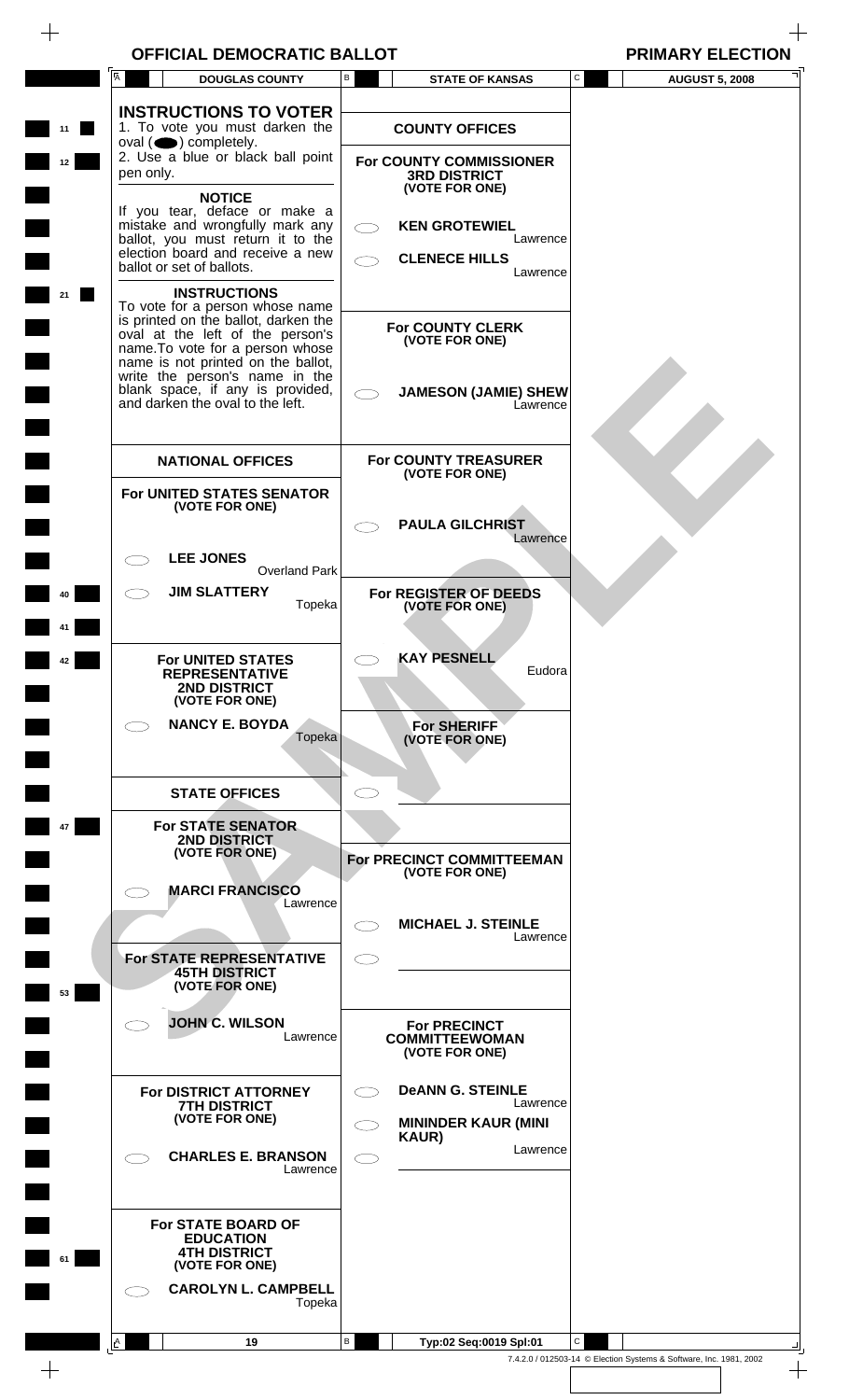$\begin{array}{c} + \end{array}$ 

|         | A         | <b>DOUGLAS COUNTY</b>                                                                                                                                                                                                                                                                                                  | В                   | <b>STATE OF KANSAS</b>                                                              | C | <b>AUGUST 5, 2008</b>                                              |
|---------|-----------|------------------------------------------------------------------------------------------------------------------------------------------------------------------------------------------------------------------------------------------------------------------------------------------------------------------------|---------------------|-------------------------------------------------------------------------------------|---|--------------------------------------------------------------------|
| ×<br>11 |           | <b>INSTRUCTIONS TO VOTER</b><br>1. To vote you must darken the                                                                                                                                                                                                                                                         |                     | <b>COUNTY OFFICES</b>                                                               |   |                                                                    |
| 12      | pen only. | $oval(\n\bullet)$ completely.<br>2. Use a blue or black ball point                                                                                                                                                                                                                                                     |                     | <b>For COUNTY CLERK</b><br>(VOTE FOR ONE)                                           |   |                                                                    |
|         |           | <b>NOTICE</b><br>If you tear, deface or make a<br>mistake and wrongfully mark any<br>ballot, you must return it to the<br>election board and receive a new<br>ballot or set of ballots.                                                                                                                                | $\subset$ $\supset$ | <b>JAMESON (JAMIE) SHEW</b><br>Lawrence                                             |   |                                                                    |
| 21      |           | <b>INSTRUCTIONS</b><br>To vote for a person whose name<br>is printed on the ballot, darken the<br>oval at the left of the person's<br>name. To vote for a person whose<br>name is not printed on the ballot,<br>write the person's name in the<br>blank space, if any is provided,<br>and darken the oval to the left. | $\subset$ $\supset$ | <b>For COUNTY TREASURER</b><br>(VOTE FOR ONE)<br><b>PAULA GILCHRIST</b><br>Lawrence |   |                                                                    |
|         |           | <b>NATIONAL OFFICES</b>                                                                                                                                                                                                                                                                                                |                     | For REGISTER OF DEEDS<br>(VOTE FOR ONE)                                             |   |                                                                    |
|         |           | For UNITED STATES SENATOR<br>(VOTE FOR ONE)                                                                                                                                                                                                                                                                            |                     | <b>KAY PESNELL</b><br>Eudora                                                        |   |                                                                    |
|         |           | <b>LEE JONES</b><br><b>Overland Park</b><br><b>JIM SLATTERY</b>                                                                                                                                                                                                                                                        |                     | <b>For SHERIFF</b><br>(VOTE FOR ONE)                                                |   |                                                                    |
|         |           | Topeka                                                                                                                                                                                                                                                                                                                 |                     |                                                                                     |   |                                                                    |
| 42      | C D       | <b>For UNITED STATES</b><br><b>REPRESENTATIVE</b><br><b>3RD DISTRICT</b><br>(VOTE FOR ONE)<br><b>DENNIS MOORE</b>                                                                                                                                                                                                      |                     | <b>For PRECINCT COMMITTEEMAN</b><br>(VOTE FOR ONE)                                  |   |                                                                    |
|         |           | Lenexa                                                                                                                                                                                                                                                                                                                 | C.                  | <b>MICHAEL GAUGHAN</b><br>Lawrence                                                  |   |                                                                    |
| 47      |           | <b>STATE OFFICES</b><br><b>For STATE SENATOR</b>                                                                                                                                                                                                                                                                       | СD                  |                                                                                     |   |                                                                    |
|         |           | <b>3RD DISTRICT</b><br>(VOTE FOR ONE)<br><b>TOM HOLLAND</b><br><b>Baldwin City</b>                                                                                                                                                                                                                                     |                     | <b>For PRECINCT</b><br><b>COMMITTEEWOMAN</b><br>(VOTE FOR ONE)                      |   |                                                                    |
|         |           | For STATE REPRESENTATIVE                                                                                                                                                                                                                                                                                               | $\subset$ .<br>Œ    | <b>JULIA GAUGHAN</b><br>Lawrence                                                    |   |                                                                    |
|         |           | <b>45TH DISTRICT</b><br>(VOTE FOR ONE)                                                                                                                                                                                                                                                                                 |                     |                                                                                     |   |                                                                    |
| 54      |           | <b>JOHN C. WILSON</b><br>Lawrence                                                                                                                                                                                                                                                                                      |                     |                                                                                     |   |                                                                    |
|         |           | <b>For DISTRICT ATTORNEY</b><br><b>7TH DISTRICT</b><br>(VOTE FOR ONE)                                                                                                                                                                                                                                                  |                     |                                                                                     |   |                                                                    |
|         | C D       | <b>CHARLES E. BRANSON</b><br>Lawrence                                                                                                                                                                                                                                                                                  |                     |                                                                                     |   |                                                                    |
| 61      |           |                                                                                                                                                                                                                                                                                                                        |                     |                                                                                     |   |                                                                    |
|         |           |                                                                                                                                                                                                                                                                                                                        |                     |                                                                                     |   |                                                                    |
|         | L≜        | 20                                                                                                                                                                                                                                                                                                                     | В                   | Typ:02 Seq:0020 Spl:01                                                              | С | 7.4.2.0 / 012503-14 © Election Systems & Software, Inc. 1981, 2002 |
|         |           |                                                                                                                                                                                                                                                                                                                        |                     |                                                                                     |   |                                                                    |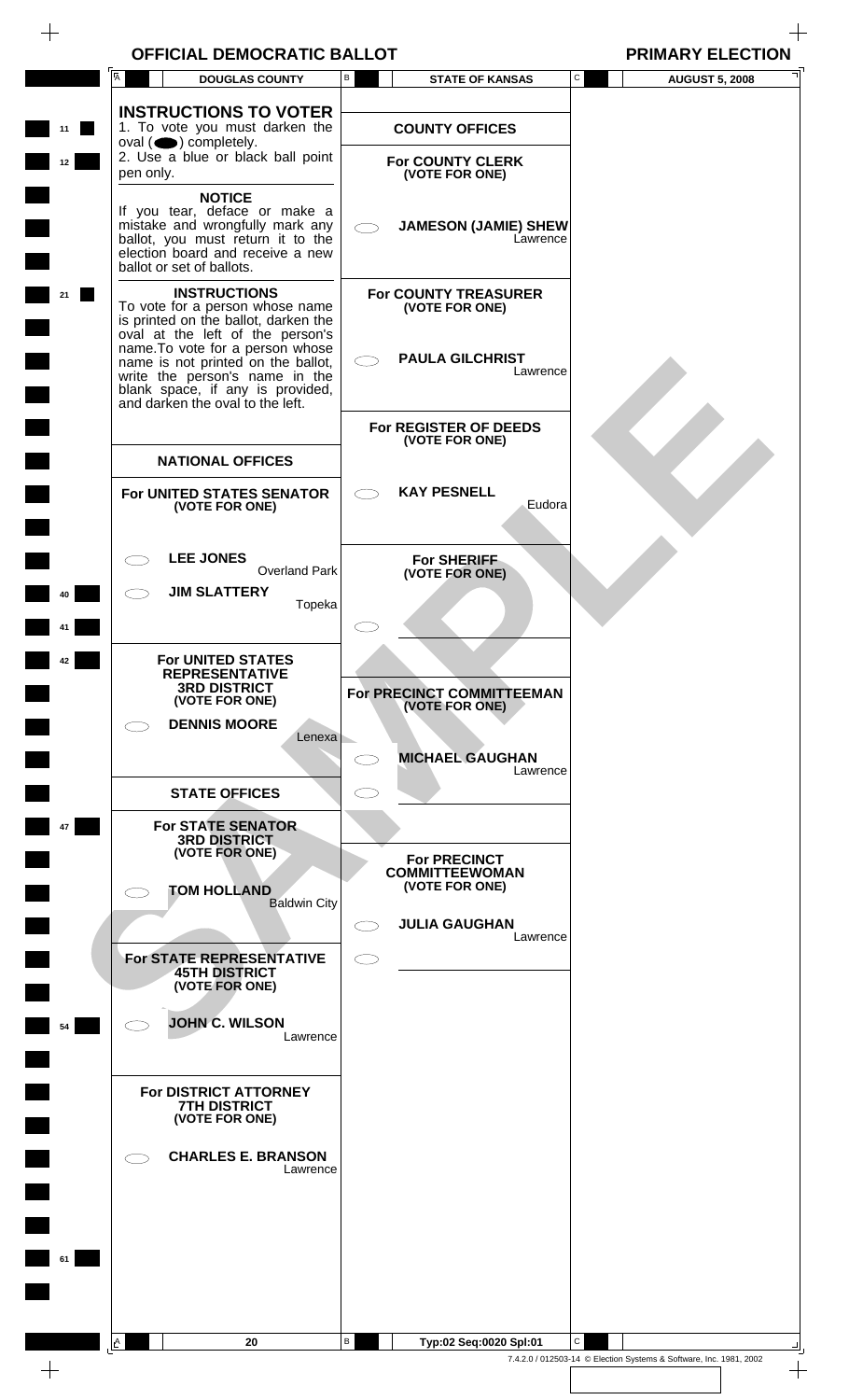$\qquad \qquad +$ 

|          | A<br><b>DOUGLAS COUNTY</b>                                                                                                                                                                                                                                                                                             | В   | <b>STATE OF KANSAS</b>                                                              | $\mathtt{C}$ | <b>AUGUST 5, 2008</b>                                              |
|----------|------------------------------------------------------------------------------------------------------------------------------------------------------------------------------------------------------------------------------------------------------------------------------------------------------------------------|-----|-------------------------------------------------------------------------------------|--------------|--------------------------------------------------------------------|
| 11<br>12 | <b>INSTRUCTIONS TO VOTER</b><br>1. To vote you must darken the<br>oval $($ $\bullet)$ completely.<br>2. Use a blue or black ball point<br>pen only.                                                                                                                                                                    |     | <b>COUNTY OFFICES</b><br><b>For COUNTY CLERK</b><br>(VOTE FOR ONE)                  |              |                                                                    |
|          | <b>NOTICE</b><br>If you tear, deface or make a<br>mistake and wrongfully mark any<br>ballot, you must return it to the<br>election board and receive a new<br>ballot or set of ballots.                                                                                                                                |     | <b>JAMESON (JAMIE) SHEW</b><br>Lawrence                                             |              |                                                                    |
|          | <b>INSTRUCTIONS</b><br>To vote for a person whose name<br>is printed on the ballot, darken the<br>oval at the left of the person's<br>name. To vote for a person whose<br>name is not printed on the ballot,<br>write the person's name in the<br>blank space, if any is provided,<br>and darken the oval to the left. |     | <b>For COUNTY TREASURER</b><br>(VOTE FOR ONE)<br><b>PAULA GILCHRIST</b><br>Lawrence |              |                                                                    |
|          | <b>NATIONAL OFFICES</b>                                                                                                                                                                                                                                                                                                |     | For REGISTER OF DEEDS<br>(VOTE FOR ONE)                                             |              |                                                                    |
|          | For UNITED STATES SENATOR<br>(VOTE FOR ONE)                                                                                                                                                                                                                                                                            |     | <b>KAY PESNELL</b><br>Eudora                                                        |              |                                                                    |
|          | <b>LEE JONES</b><br><b>Overland Park</b><br><b>JIM SLATTERY</b><br>Topeka                                                                                                                                                                                                                                              |     | <b>For SHERIFF</b><br>(VOTE FOR ONE)                                                |              |                                                                    |
|          | <b>For UNITED STATES</b><br><b>REPRESENTATIVE</b><br><b>3RD DISTRICT</b><br>(VOTE FOR ONE)<br><b>DENNIS MOORE</b>                                                                                                                                                                                                      |     | For PRECINCT COMMITTEEMAN<br>(VOTE FOR ONE)                                         |              |                                                                    |
|          | Lenexa<br><b>STATE OFFICES</b>                                                                                                                                                                                                                                                                                         |     | <b>RAY DAVIS</b><br>Lawrence                                                        |              |                                                                    |
| 48       | <b>For STATE SENATOR</b><br><b>2ND DISTRICT</b><br>(VOTE FOR ONE)                                                                                                                                                                                                                                                      |     | <b>For PRECINCT</b><br><b>COMMITTEEWOMAN</b>                                        |              |                                                                    |
| 51       | <b>MARCI FRANCISCO</b><br>Lawrence                                                                                                                                                                                                                                                                                     |     | (VOTE FOR ONE)<br><b>KATHLEEN DAVIS</b><br>Lawrence                                 |              |                                                                    |
|          | For STATE REPRESENTATIVE<br><b>44TH DISTRICT</b><br>(VOTE FOR ONE)                                                                                                                                                                                                                                                     | C D |                                                                                     |              |                                                                    |
|          | <b>BARBARA W. BALLARD</b><br>Lawrence                                                                                                                                                                                                                                                                                  |     |                                                                                     |              |                                                                    |
|          | For DISTRICT ATTORNEY<br><b>7TH DISTRICT</b><br>(VOTE FOR ONE)                                                                                                                                                                                                                                                         |     |                                                                                     |              |                                                                    |
|          | <b>CHARLES E. BRANSON</b><br>Lawrence                                                                                                                                                                                                                                                                                  |     |                                                                                     |              |                                                                    |
| 61       | For STATE BOARD OF<br><b>EDUCATION</b><br><b>4TH DISTRICT</b><br>(VOTE FOR ONE)<br><b>CAROLYN L. CAMPBELL</b><br>Topeka                                                                                                                                                                                                |     |                                                                                     |              |                                                                    |
|          | 21<br>Ŀ                                                                                                                                                                                                                                                                                                                | В   | Typ:02 Seq:0021 Spl:01                                                              | С            | 7.4.2.0 / 012503-14 © Election Systems & Software, Inc. 1981, 2002 |
|          |                                                                                                                                                                                                                                                                                                                        |     |                                                                                     |              |                                                                    |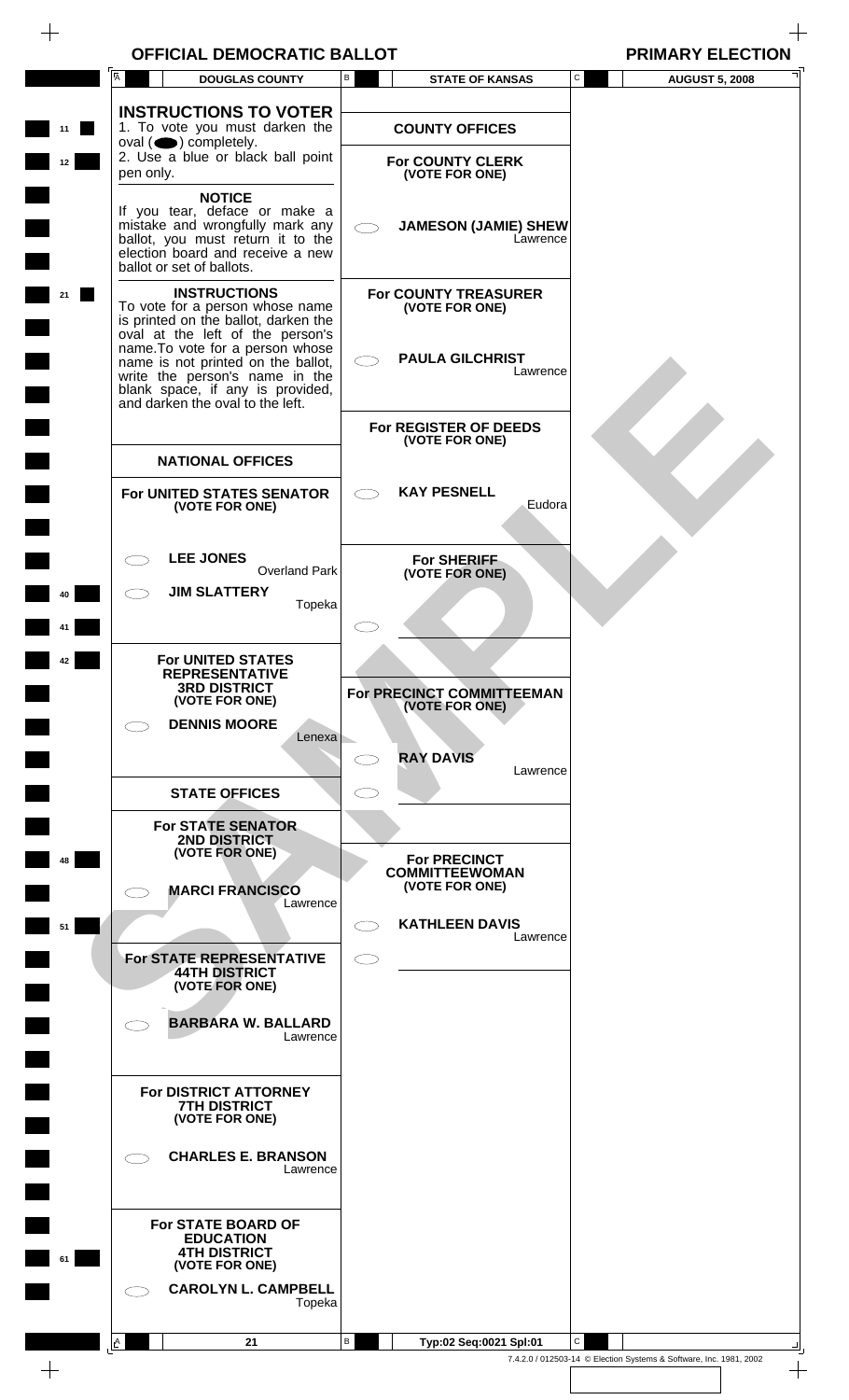$\begin{array}{c} + \end{array}$ 

|    | Ā         |                                                                                            | <b>DOUGLAS COUNTY</b>                                                                                                                                                                                                   | В | <b>STATE OF KANSAS</b>                                           | C | <b>AUGUST 5, 2008</b>                                              |
|----|-----------|--------------------------------------------------------------------------------------------|-------------------------------------------------------------------------------------------------------------------------------------------------------------------------------------------------------------------------|---|------------------------------------------------------------------|---|--------------------------------------------------------------------|
| 11 |           |                                                                                            | <b>INSTRUCTIONS TO VOTER</b><br>1. To vote you must darken the                                                                                                                                                          |   | <b>COUNTY OFFICES</b>                                            |   |                                                                    |
| 12 | pen only. | oval $($ $\bullet)$ completely.                                                            | 2. Use a blue or black ball point                                                                                                                                                                                       |   | For COUNTY COMMISSIONER<br><b>3RD DISTRICT</b><br>(VOTE FOR ONE) |   |                                                                    |
|    |           | <b>NOTICE</b>                                                                              | If you tear, deface or make a<br>mistake and wrongfully mark any<br>ballot, you must return it to the<br>election board and receive a new                                                                               |   | <b>KEN GROTEWIEL</b><br>Lawrence                                 |   |                                                                    |
| 21 |           | ballot or set of ballots.<br><b>INSTRUCTIONS</b>                                           |                                                                                                                                                                                                                         |   | <b>CLENECE HILLS</b><br>Lawrence                                 |   |                                                                    |
|    |           |                                                                                            | To vote for a person whose name<br>is printed on the ballot, darken the<br>oval at the left of the person's<br>name. To vote for a person whose<br>name is not printed on the ballot,<br>write the person's name in the |   | <b>For COUNTY CLERK</b><br>(VOTE FOR ONE)                        |   |                                                                    |
|    |           | and darken the oval to the left.                                                           | blank space, if any is provided,                                                                                                                                                                                        |   | <b>JAMESON (JAMIE) SHEW</b><br>Lawrence                          |   |                                                                    |
|    |           | <b>NATIONAL OFFICES</b>                                                                    |                                                                                                                                                                                                                         |   | <b>For COUNTY TREASURER</b><br>(VOTE FOR ONE)                    |   |                                                                    |
|    |           | (VOTE FOR ONE)                                                                             | For UNITED STATES SENATOR                                                                                                                                                                                               |   | <b>PAULA GILCHRIST</b><br>Lawrence                               |   |                                                                    |
|    |           | <b>LEE JONES</b><br><b>JIM SLATTERY</b>                                                    | Overland Park                                                                                                                                                                                                           |   | For REGISTER OF DEEDS                                            |   |                                                                    |
|    |           |                                                                                            | Topeka                                                                                                                                                                                                                  |   | (VOTE FOR ONE)                                                   |   |                                                                    |
|    |           | <b>For UNITED STATES</b><br><b>REPRESENTATIVE</b><br><b>2ND DISTRICT</b><br>(VOTE FOR ONE) |                                                                                                                                                                                                                         |   | <b>KAY PESNELL</b><br>Eudora                                     |   |                                                                    |
|    |           | <b>NANCY E. BOYDA</b>                                                                      | Topeka                                                                                                                                                                                                                  |   | <b>For SHERIFF</b><br>(VOTE FOR ONE)                             |   |                                                                    |
|    |           | <b>STATE OFFICES</b>                                                                       |                                                                                                                                                                                                                         |   |                                                                  |   |                                                                    |
| 48 |           | <b>For STATE SENATOR</b><br><b>2ND DISTRICT</b><br>(VOTE FOR ONE)                          |                                                                                                                                                                                                                         |   | For PRECINCT COMMITTEEMAN<br>(VOTE FOR ONE)                      |   |                                                                    |
|    |           | <b>MARCI FRANCISCO</b>                                                                     | Lawrence                                                                                                                                                                                                                |   |                                                                  |   |                                                                    |
| 52 |           | <b>45TH DISTRICT</b><br>(VOTE FOR ONE)                                                     | For STATE REPRESENTATIVE                                                                                                                                                                                                |   | <b>MATTHEW L ANDERSON</b><br>Lawrence                            |   |                                                                    |
|    |           | <b>JOHN C. WILSON</b>                                                                      | Lawrence                                                                                                                                                                                                                |   | <b>For PRECINCT</b><br><b>COMMITTEEWOMAN</b><br>(VOTE FOR ONE)   |   |                                                                    |
|    |           | <b>For DISTRICT ATTORNEY</b><br><b>7TH DISTRICT</b><br>(VOTE FOR ONE)                      |                                                                                                                                                                                                                         |   |                                                                  |   |                                                                    |
|    |           |                                                                                            | <b>CHARLES E. BRANSON</b><br>Lawrence                                                                                                                                                                                   |   |                                                                  |   |                                                                    |
| 61 |           | For STATE BOARD OF<br><b>EDUCATION</b><br><b>4TH DISTRICT</b><br>(VOTE FOR ONE)            |                                                                                                                                                                                                                         |   |                                                                  |   |                                                                    |
|    |           |                                                                                            | <b>CAROLYN L. CAMPBELL</b><br>Topeka                                                                                                                                                                                    |   |                                                                  |   |                                                                    |
|    | A         |                                                                                            | 22                                                                                                                                                                                                                      | В | Typ:02 Seq:0022 Spl:01                                           | C | 7.4.2.0 / 012503-14 © Election Systems & Software, Inc. 1981, 2002 |
|    |           |                                                                                            |                                                                                                                                                                                                                         |   |                                                                  |   |                                                                    |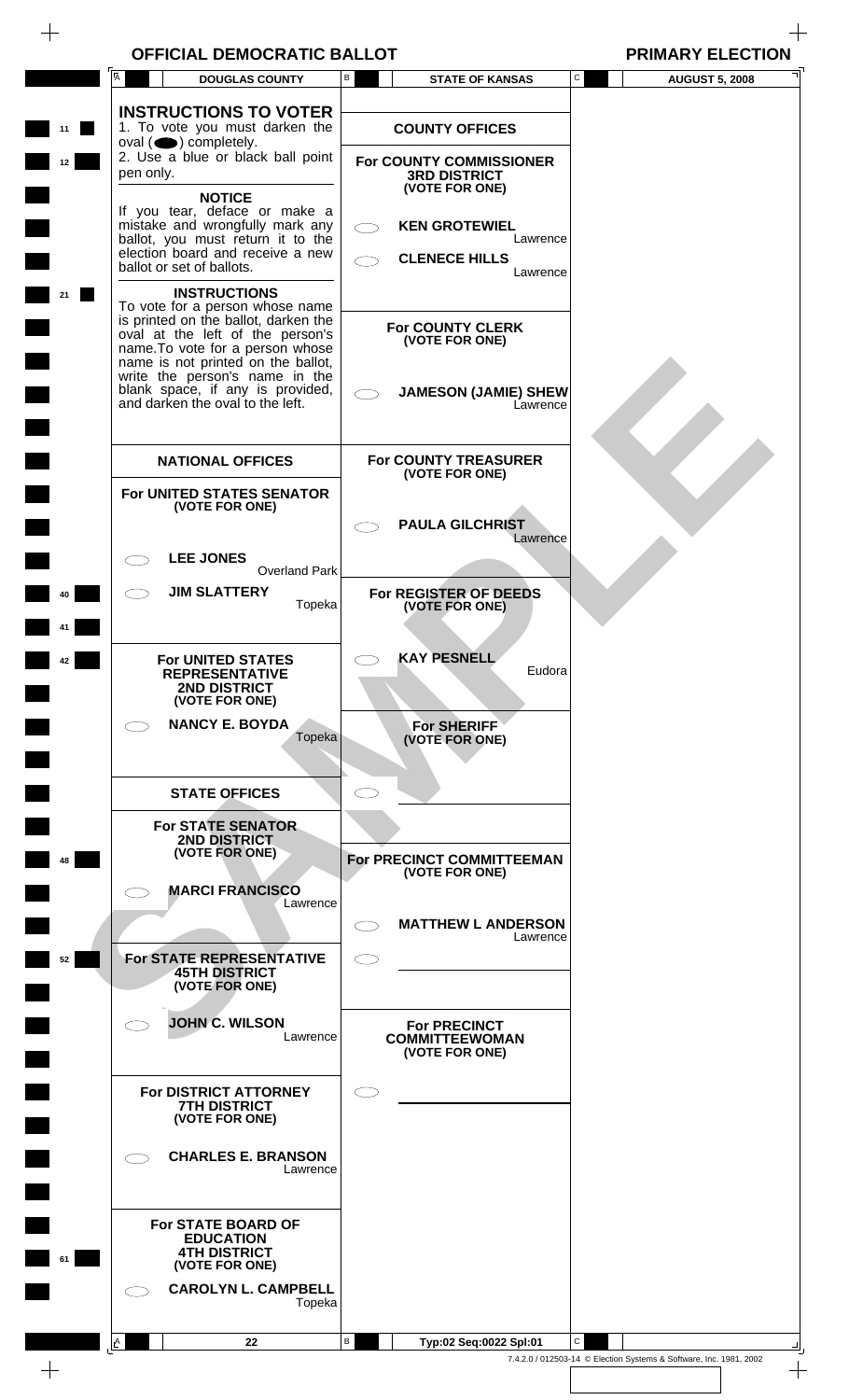$\begin{array}{c} + \end{array}$ 

|                       | Ā         | <b>DOUGLAS COUNTY</b>                                                                                                                                                                                                                                                                                                                                             | В               | <b>STATE OF KANSAS</b>                                                                                            | C | <b>AUGUST 5, 2008</b>                                              |
|-----------------------|-----------|-------------------------------------------------------------------------------------------------------------------------------------------------------------------------------------------------------------------------------------------------------------------------------------------------------------------------------------------------------------------|-----------------|-------------------------------------------------------------------------------------------------------------------|---|--------------------------------------------------------------------|
| 11<br>12 <sub>2</sub> | pen only. | <b>INSTRUCTIONS TO VOTER</b><br>1. To vote you must darken the<br>oval $($ $\bullet)$ completely.<br>2. Use a blue or black ball point                                                                                                                                                                                                                            |                 | <b>COUNTY OFFICES</b><br><b>For COUNTY COMMISSIONER</b><br><b>3RD DISTRICT</b><br>(VOTE FOR ONE)                  |   |                                                                    |
| 21                    |           | <b>NOTICE</b><br>If you tear, deface or make a<br>mistake and wrongfully mark any<br>ballot, you must return it to the<br>election board and receive a new<br>ballot or set of ballots.<br><b>INSTRUCTIONS</b><br>To vote for a person whose name<br>is printed on the ballot, darken the<br>oval at the left of the person's<br>name. To vote for a person whose |                 | <b>CLENECE HILLS</b><br>Lawrence<br><b>KEN GROTEWIEL</b><br>Lawrence<br><b>For COUNTY CLERK</b><br>(VOTE FOR ONE) |   |                                                                    |
|                       |           | name is not printed on the ballot,<br>write the person's name in the<br>blank space, if any is provided,<br>and darken the oval to the left.                                                                                                                                                                                                                      |                 | <b>JAMESON (JAMIE) SHEW</b><br>Lawrence                                                                           |   |                                                                    |
|                       |           | <b>NATIONAL OFFICES</b>                                                                                                                                                                                                                                                                                                                                           |                 | <b>For COUNTY TREASURER</b><br>(VOTE FOR ONE)                                                                     |   |                                                                    |
|                       |           | For UNITED STATES SENATOR<br>(VOTE FOR ONE)<br><b>LEE JONES</b>                                                                                                                                                                                                                                                                                                   |                 | <b>PAULA GILCHRIST</b><br>Lawrence                                                                                |   |                                                                    |
| 40                    |           | <b>Overland Park</b><br><b>JIM SLATTERY</b><br>Topeka                                                                                                                                                                                                                                                                                                             |                 | For REGISTER OF DEEDS<br>(VOTE FOR ONE)                                                                           |   |                                                                    |
|                       |           | <b>For UNITED STATES</b><br><b>REPRESENTATIVE</b><br><b>2ND DISTRICT</b><br>(VOTE FOR ONE)<br><b>NANCY E. BOYDA</b>                                                                                                                                                                                                                                               |                 | <b>KAY PESNELL</b><br>Eudora<br><b>For SHERIFF</b>                                                                |   |                                                                    |
|                       |           | Topeka                                                                                                                                                                                                                                                                                                                                                            |                 | (VOTE FOR ONE)                                                                                                    |   |                                                                    |
|                       |           | <b>STATE OFFICES</b>                                                                                                                                                                                                                                                                                                                                              |                 |                                                                                                                   |   |                                                                    |
| 48                    |           | <b>For STATE SENATOR</b><br><b>2ND DISTRICT</b><br>(VOTE FOR ONE)<br><b>MARCI FRANCISCO</b>                                                                                                                                                                                                                                                                       |                 | For PRECINCT COMMITTEEMAN<br>(VOTE FOR ONE)                                                                       |   |                                                                    |
|                       |           | Lawrence                                                                                                                                                                                                                                                                                                                                                          |                 | <b>TOM HARTLEY</b>                                                                                                |   |                                                                    |
| 53                    |           | For STATE REPRESENTATIVE<br><b>45TH DISTRICT</b><br>(VOTE FOR ONE)                                                                                                                                                                                                                                                                                                | $\subset$       | Lawrence                                                                                                          |   |                                                                    |
|                       |           | <b>JOHN C. WILSON</b><br>Lawrence                                                                                                                                                                                                                                                                                                                                 |                 | <b>For PRECINCT</b><br><b>COMMITTEEWOMAN</b><br>(VOTE FOR ONE)                                                    |   |                                                                    |
|                       |           | <b>For DISTRICT ATTORNEY</b><br><b>7TH DISTRICT</b><br>(VOTE FOR ONE)                                                                                                                                                                                                                                                                                             |                 |                                                                                                                   |   |                                                                    |
|                       |           | <b>CHARLES E. BRANSON</b><br>Lawrence                                                                                                                                                                                                                                                                                                                             |                 |                                                                                                                   |   |                                                                    |
| 61                    |           | <b>For STATE BOARD OF</b><br><b>EDUCATION</b><br><b>4TH DISTRICT</b><br>(VOTE FOR ONE)<br><b>CAROLYN L. CAMPBELL</b><br>Topeka                                                                                                                                                                                                                                    |                 |                                                                                                                   |   |                                                                    |
|                       |           |                                                                                                                                                                                                                                                                                                                                                                   |                 |                                                                                                                   |   |                                                                    |
|                       | A         | 23                                                                                                                                                                                                                                                                                                                                                                | $\, {\bf B} \,$ | Typ:02 Seq:0023 Spl:01                                                                                            | C | 7.4.2.0 / 012503-14 © Election Systems & Software, Inc. 1981, 2002 |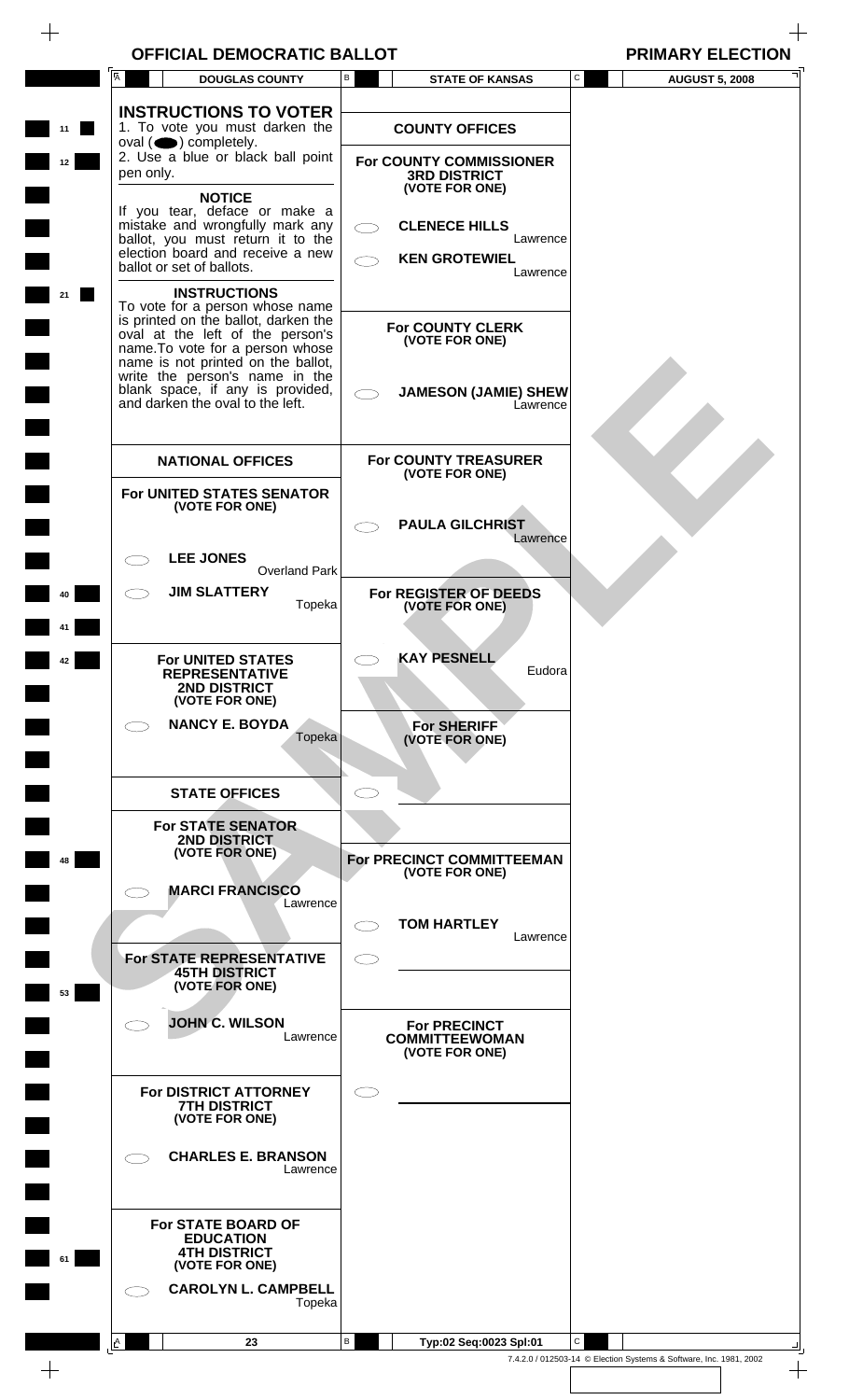$\begin{array}{c} + \end{array}$ 

|          | Ā<br><b>DOUGLAS COUNTY</b>                                                                                                                                                                                                                                                                      | В | <b>STATE OF KANSAS</b>                                                                 | C            | <b>AUGUST 5, 2008</b>                                              |
|----------|-------------------------------------------------------------------------------------------------------------------------------------------------------------------------------------------------------------------------------------------------------------------------------------------------|---|----------------------------------------------------------------------------------------|--------------|--------------------------------------------------------------------|
| 11<br>12 | <b>INSTRUCTIONS TO VOTER</b><br>1. To vote you must darken the<br>oval $($ $\bullet)$ completely.<br>2. Use a blue or black ball point<br>pen only.                                                                                                                                             |   | <b>COUNTY OFFICES</b><br>For COUNTY COMMISSIONER<br><b>3RD DISTRICT</b>                |              |                                                                    |
| 21       | <b>NOTICE</b><br>If you tear, deface or make a<br>mistake and wrongfully mark any<br>ballot, you must return it to the<br>election board and receive a new<br>ballot or set of ballots.<br><b>INSTRUCTIONS</b>                                                                                  |   | (VOTE FOR ONE)<br><b>KEN GROTEWIEL</b><br>Lawrence<br><b>CLENECE HILLS</b><br>Lawrence |              |                                                                    |
|          | To vote for a person whose name<br>is printed on the ballot, darken the<br>oval at the left of the person's<br>name. To vote for a person whose<br>name is not printed on the ballot,<br>write the person's name in the<br>blank space, if any is provided,<br>and darken the oval to the left. |   | <b>For COUNTY CLERK</b><br>(VOTE FOR ONE)<br><b>JAMESON (JAMIE) SHEW</b><br>Lawrence   |              |                                                                    |
|          | <b>NATIONAL OFFICES</b>                                                                                                                                                                                                                                                                         |   | <b>For COUNTY TREASURER</b>                                                            |              |                                                                    |
|          | For UNITED STATES SENATOR<br>(VOTE FOR ONE)<br><b>LEE JONES</b>                                                                                                                                                                                                                                 |   | (VOTE FOR ONE)<br><b>PAULA GILCHRIST</b><br>Lawrence                                   |              |                                                                    |
| 40       | Overland Park<br><b>JIM SLATTERY</b><br>Topeka                                                                                                                                                                                                                                                  |   | For REGISTER OF DEEDS<br>(VOTE FOR ONE)                                                |              |                                                                    |
| 42       | <b>For UNITED STATES</b><br><b>REPRESENTATIVE</b><br><b>2ND DISTRICT</b><br>(VOTE FOR ONE)                                                                                                                                                                                                      |   | <b>KAY PESNELL</b><br>Eudora                                                           |              |                                                                    |
|          | <b>NANCY E. BOYDA</b><br>Topeka                                                                                                                                                                                                                                                                 |   | <b>For SHERIFF</b><br>(VOTE FOR ONE)                                                   |              |                                                                    |
|          | <b>STATE OFFICES</b>                                                                                                                                                                                                                                                                            |   |                                                                                        |              |                                                                    |
| 48       | <b>For STATE SENATOR</b><br><b>2ND DISTRICT</b><br>(VOTE FOR ONE)                                                                                                                                                                                                                               |   | For PRECINCT COMMITTEEMAN<br>(VOTE FOR ONE)                                            |              |                                                                    |
|          | <b>MARCI FRANCISCO</b><br>Lawrence                                                                                                                                                                                                                                                              |   | <b>JOSEPH T. COLLINS</b><br>Lawrence                                                   |              |                                                                    |
|          | For STATE REPRESENTATIVE<br><b>44TH DISTRICT</b><br>(VOTE FOR ONE)                                                                                                                                                                                                                              |   |                                                                                        |              |                                                                    |
| 54       | <b>BARBARA W. BALLARD</b><br>Lawrence                                                                                                                                                                                                                                                           |   | <b>For PRECINCT</b><br><b>COMMITTEEWOMAN</b><br>(VOTE FOR ONE)                         |              |                                                                    |
|          | For DISTRICT ATTORNEY<br><b>7TH DISTRICT</b><br>(VOTE FOR ONE)                                                                                                                                                                                                                                  |   | <b>SUZANNE L. COLLINS</b><br>Lawrence                                                  |              |                                                                    |
|          | <b>CHARLES E. BRANSON</b><br>Lawrence                                                                                                                                                                                                                                                           |   |                                                                                        |              |                                                                    |
| 61       | For STATE BOARD OF<br><b>EDUCATION</b><br><b>4TH DISTRICT</b><br>(VOTE FOR ONE)<br><b>CAROLYN L. CAMPBELL</b><br>Topeka                                                                                                                                                                         |   |                                                                                        |              |                                                                    |
|          |                                                                                                                                                                                                                                                                                                 |   |                                                                                        |              |                                                                    |
|          | A<br>24                                                                                                                                                                                                                                                                                         | B | Typ:02 Seq:0024 Spl:01                                                                 | $\mathsf{C}$ | 7.4.2.0 / 012503-14 © Election Systems & Software, Inc. 1981, 2002 |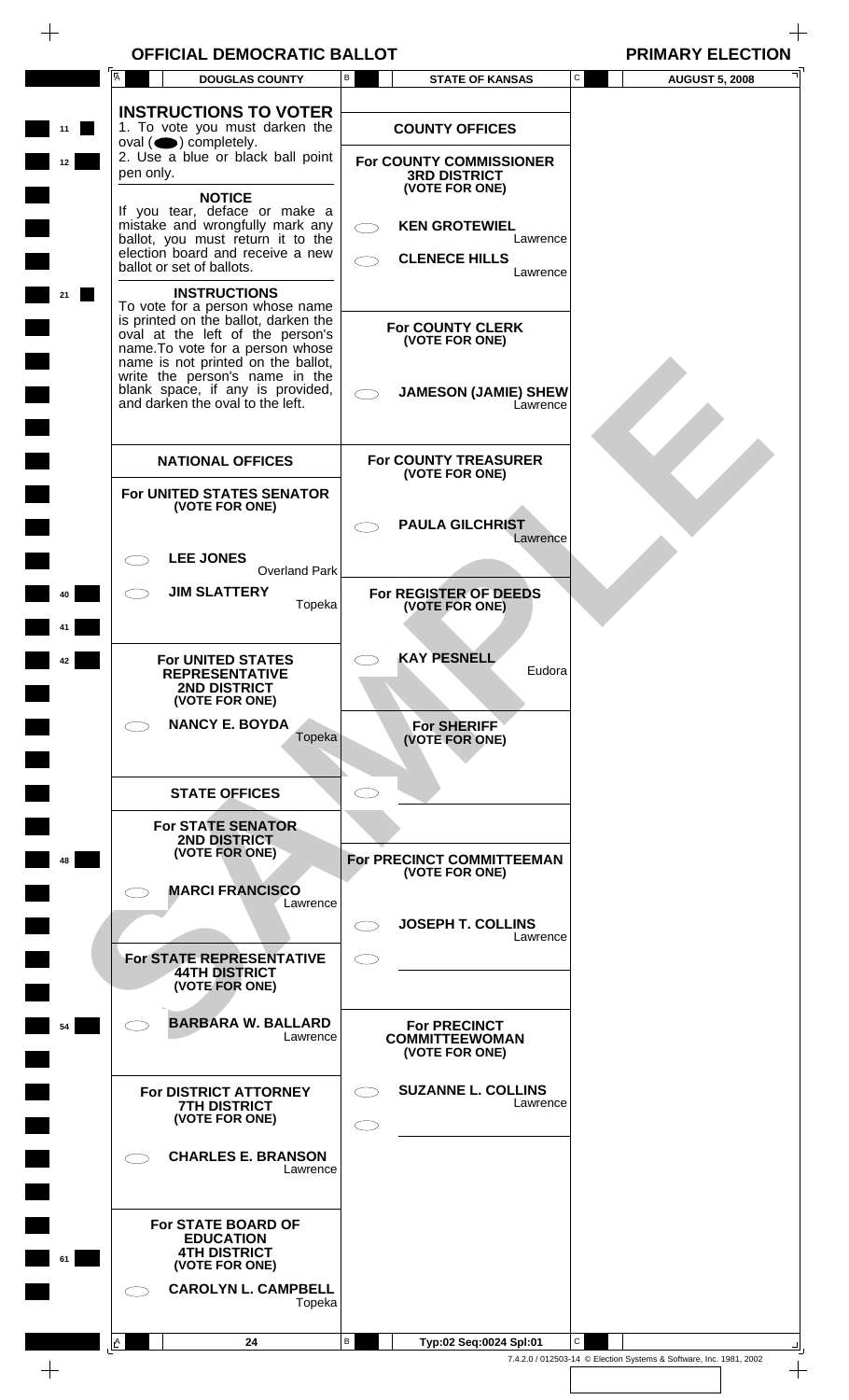$\begin{array}{c} + \end{array}$ 

|          | A<br><b>DOUGLAS COUNTY</b>                                                                                                                                                                                                                                                                                         | B<br><b>STATE OF KANSAS</b>                                                         | C<br><b>AUGUST 5, 2008</b>                                              |
|----------|--------------------------------------------------------------------------------------------------------------------------------------------------------------------------------------------------------------------------------------------------------------------------------------------------------------------|-------------------------------------------------------------------------------------|-------------------------------------------------------------------------|
| 11<br>12 | <b>INSTRUCTIONS TO VOTER</b><br>1. To vote you must darken the<br>$oval(\n\bullet)$ completely.<br>2. Use a blue or black ball point<br>pen only.                                                                                                                                                                  | <b>COUNTY OFFICES</b><br><b>For COUNTY CLERK</b><br>(VOTE FOR ONE)                  |                                                                         |
|          | <b>NOTICE</b><br>If you tear, deface or make a<br>mistake and wrongfully mark any<br>ballot, you must return it to the<br>election board and receive a new<br>ballot or set of ballots.                                                                                                                            | <b>JAMESON (JAMIE) SHEW</b><br>Lawrence                                             |                                                                         |
| 21       | <b>INSTRUCTIONS</b><br>To vote for a person whose name<br>is printed on the ballot, darken the<br>oval at the left of the person's<br>name.To vote for a person whose<br>name is not printed on the ballot,<br>write the person's name in the<br>blank space, if any is provided, and darken the oval to the left. | <b>For COUNTY TREASURER</b><br>(VOTE FOR ONE)<br><b>PAULA GILCHRIST</b><br>Lawrence |                                                                         |
|          | <b>NATIONAL OFFICES</b>                                                                                                                                                                                                                                                                                            | For REGISTER OF DEEDS<br>(VOTE FOR ONE)                                             |                                                                         |
|          | For UNITED STATES SENATOR<br>(VOTE FOR ONE)                                                                                                                                                                                                                                                                        | <b>KAY PESNELL</b><br>Eudora                                                        |                                                                         |
| 40       | <b>LEE JONES</b><br><b>Overland Park</b><br><b>JIM SLATTERY</b><br>Topeka                                                                                                                                                                                                                                          | <b>For SHERIFF</b><br>(VOTE FOR ONE)                                                |                                                                         |
| 41<br>42 | <b>For UNITED STATES</b><br><b>REPRESENTATIVE</b><br><b>3RD DISTRICT</b><br>(VOTE FOR ONE)<br><b>DENNIS MOORE</b><br>Lenexa                                                                                                                                                                                        | For PRECINCT COMMITTEEMAN<br>(VOTE FOR ONE)                                         |                                                                         |
|          | <b>STATE OFFICES</b>                                                                                                                                                                                                                                                                                               |                                                                                     |                                                                         |
|          | <b>For STATE SENATOR</b><br><b>2ND DISTRICT</b><br>(VOTE FOR ONE)                                                                                                                                                                                                                                                  | <b>For PRECINCT</b><br><b>COMMITTEEWOMAN</b><br>(VOTE FOR ONE)                      |                                                                         |
| 49<br>51 | <b>MARCI FRANCISCO</b><br>Lawrence                                                                                                                                                                                                                                                                                 |                                                                                     |                                                                         |
|          | <b>For STATE REPRESENTATIVE</b><br><b>46TH DISTRICT</b><br>(VOTE FOR ONE)                                                                                                                                                                                                                                          |                                                                                     |                                                                         |
|          | <b>PAUL T. DAVIS</b><br>Lawrence                                                                                                                                                                                                                                                                                   |                                                                                     |                                                                         |
|          | For DISTRICT ATTORNEY<br><b>7TH DISTRICT</b><br>(VOTE FOR ONE)                                                                                                                                                                                                                                                     |                                                                                     |                                                                         |
|          | <b>CHARLES E. BRANSON</b><br>Lawrence                                                                                                                                                                                                                                                                              |                                                                                     |                                                                         |
| 61       | For STATE BOARD OF<br><b>EDUCATION</b><br><b>4TH DISTRICT</b><br>(VOTE FOR ONE)<br><b>CAROLYN L. CAMPBELL</b><br>Topeka                                                                                                                                                                                            |                                                                                     |                                                                         |
|          |                                                                                                                                                                                                                                                                                                                    |                                                                                     |                                                                         |
|          | 25<br>$\mathbb{A}$                                                                                                                                                                                                                                                                                                 | В<br>Typ:02 Seq:0025 Spl:01                                                         | C<br>7.4.2.0 / 012503-14 © Election Systems & Software, Inc. 1981, 2002 |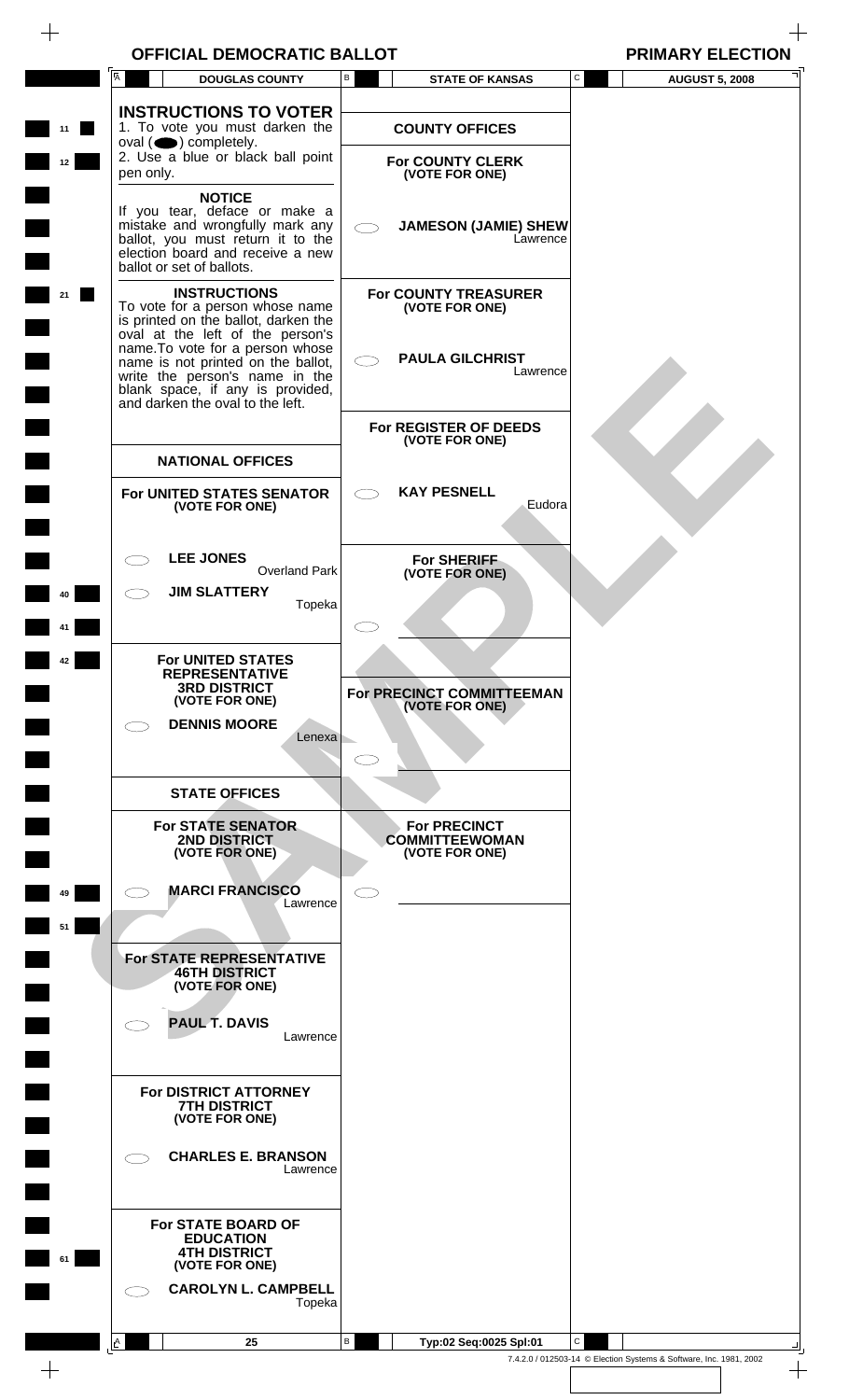$\begin{array}{c} + \end{array}$ 

|          | Ā<br><b>DOUGLAS COUNTY</b>                                                                                                                                                                                                                                                                                             | В<br><b>STATE OF KANSAS</b>                                                         | C<br><b>AUGUST 5, 2008</b>                                              |
|----------|------------------------------------------------------------------------------------------------------------------------------------------------------------------------------------------------------------------------------------------------------------------------------------------------------------------------|-------------------------------------------------------------------------------------|-------------------------------------------------------------------------|
| 11<br>12 | <b>INSTRUCTIONS TO VOTER</b><br>1. To vote you must darken the<br>oval $($ $\bullet)$ completely.<br>2. Use a blue or black ball point<br>pen only.                                                                                                                                                                    | <b>COUNTY OFFICES</b><br><b>For COUNTY CLERK</b>                                    |                                                                         |
|          | <b>NOTICE</b><br>If you tear, deface or make a<br>mistake and wrongfully mark any<br>ballot, you must return it to the<br>election board and receive a new<br>ballot or set of ballots.                                                                                                                                | (VOTE FOR ONE)<br><b>JAMESON (JAMIE) SHEW</b><br>Lawrence                           |                                                                         |
| 21       | <b>INSTRUCTIONS</b><br>To vote for a person whose name<br>is printed on the ballot, darken the<br>oval at the left of the person's<br>name. To vote for a person whose<br>name is not printed on the ballot,<br>write the person's name in the<br>blank space, if any is provided,<br>and darken the oval to the left. | <b>For COUNTY TREASURER</b><br>(VOTE FOR ONE)<br><b>PAULA GILCHRIST</b><br>Lawrence |                                                                         |
|          | <b>NATIONAL OFFICES</b>                                                                                                                                                                                                                                                                                                | For REGISTER OF DEEDS<br>(VOTE FOR ONE)                                             |                                                                         |
|          | For UNITED STATES SENATOR<br>(VOTE FOR ONE)                                                                                                                                                                                                                                                                            | <b>KAY PESNELL</b><br>Eudora                                                        |                                                                         |
| 41       | <b>LEE JONES</b><br><b>Overland Park</b><br><b>JIM SLATTERY</b><br>Topeka                                                                                                                                                                                                                                              | <b>For SHERIFF</b><br>(VOTE FOR ONE)                                                |                                                                         |
| 42       | <b>For UNITED STATES</b><br><b>REPRESENTATIVE</b><br><b>3RD DISTRICT</b><br>(VOTE FOR ONE)<br><b>DENNIS MOORE</b><br>Lenexa                                                                                                                                                                                            | For PRECINCT COMMITTEEMAN<br>(VOTE FOR ONE)                                         |                                                                         |
|          | <b>STATE OFFICES</b>                                                                                                                                                                                                                                                                                                   | <b>PAUL DAVIS</b><br>Lawrence<br>⊂                                                  |                                                                         |
| 49       | <b>For STATE SENATOR</b><br><b>2ND DISTRICT</b><br>(VOTE FOR ONE)<br><b>MARCI FRANCISCO</b>                                                                                                                                                                                                                            | <b>For PRECINCT</b><br><b>COMMITTEEWOMAN</b><br>(VOTE FOR ONE)                      |                                                                         |
| 52       | Lawrence<br>For STATE REPRESENTATIVE<br><b>46TH DISTRICT</b>                                                                                                                                                                                                                                                           | <b>AIMEE POLSON</b><br>Lawrence<br>$\subset$ 3                                      |                                                                         |
|          | (VOTE FOR ONE)<br><b>PAUL T. DAVIS</b><br>Lawrence                                                                                                                                                                                                                                                                     |                                                                                     |                                                                         |
|          | For DISTRICT ATTORNEY<br><b>7TH DISTRICT</b><br>(VOTE FOR ONE)                                                                                                                                                                                                                                                         |                                                                                     |                                                                         |
|          | <b>CHARLES E. BRANSON</b><br>Lawrence                                                                                                                                                                                                                                                                                  |                                                                                     |                                                                         |
| 61       | For STATE BOARD OF<br><b>EDUCATION</b><br><b>4TH DISTRICT</b><br>(VOTE FOR ONE)<br><b>CAROLYN L. CAMPBELL</b><br>Topeka                                                                                                                                                                                                |                                                                                     |                                                                         |
|          | 26<br>$\underline{\mathsf{I}}^{\mathsf{A}}$ .                                                                                                                                                                                                                                                                          | В<br>Typ:02 Seq:0026 Spl:01                                                         | C<br>7.4.2.0 / 012503-14 © Election Systems & Software, Inc. 1981, 2002 |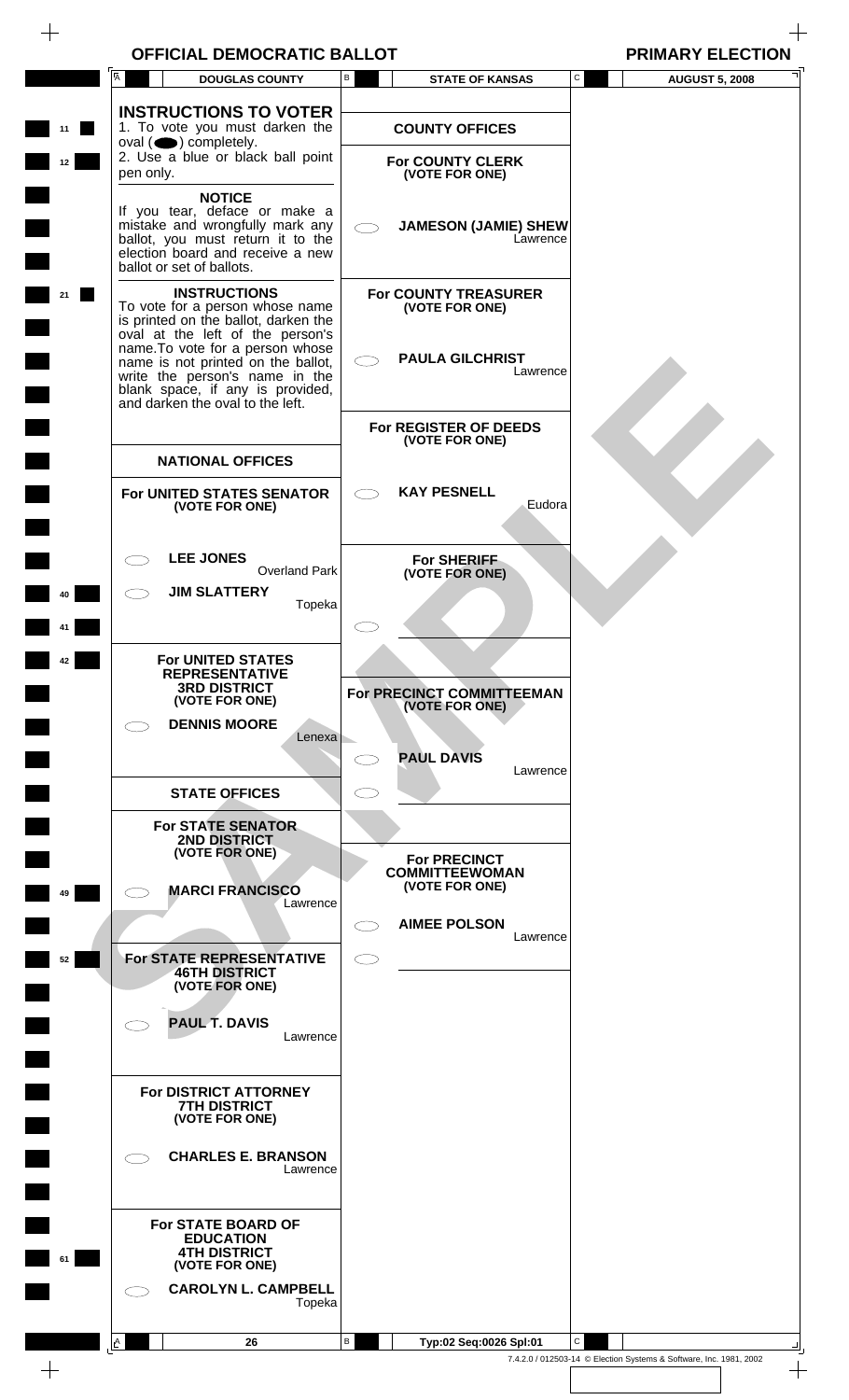$\begin{array}{c} + \end{array}$ 

|                       |           | <b>DOUGLAS COUNTY</b>                                                                                                                                                                                                | В            | <b>STATE OF KANSAS</b>                                              | C            | <b>AUGUST 5, 2008</b>                                              |
|-----------------------|-----------|----------------------------------------------------------------------------------------------------------------------------------------------------------------------------------------------------------------------|--------------|---------------------------------------------------------------------|--------------|--------------------------------------------------------------------|
| 11<br>12 <sub>2</sub> |           | <b>INSTRUCTIONS TO VOTER</b><br>1. To vote you must darken the<br>oval $($ $\bullet)$ completely.<br>2. Use a blue or black ball point                                                                               |              | <b>COUNTY OFFICES</b><br>For COUNTY COMMISSIONER                    |              |                                                                    |
|                       | pen only. | <b>NOTICE</b><br>If you tear, deface or make a<br>mistake and wrongfully mark any<br>ballot, you must return it to the<br>election board and receive a new                                                           |              | 2ND DISTRICT<br>(VOTE FOR ONE)<br><b>NANCY THELLMAN</b><br>Lawrence |              |                                                                    |
| 21                    |           | ballot or set of ballots.<br><b>INSTRUCTIONS</b><br>To vote for a person whose name<br>is printed on the ballot, darken the                                                                                          |              | <b>KEN ADKINSON</b><br>Eudora<br><b>For COUNTY CLERK</b>            |              |                                                                    |
|                       |           | oval at the left of the person's<br>name. To vote for a person whose<br>name is not printed on the ballot,<br>write the person's name in the<br>blank space, if any is provided,<br>and darken the oval to the left. |              | (VOTE FOR ONE)<br><b>JAMESON (JAMIE) SHEW</b><br>Lawrence           |              |                                                                    |
|                       |           | <b>NATIONAL OFFICES</b>                                                                                                                                                                                              |              | <b>For COUNTY TREASURER</b><br>(VOTE FOR ONE)                       |              |                                                                    |
|                       |           | For UNITED STATES SENATOR<br>(VOTE FOR ONE)<br><b>LEE JONES</b>                                                                                                                                                      |              | <b>PAULA GILCHRIST</b><br>Lawrence                                  |              |                                                                    |
| 40                    |           | <b>Overland Park</b><br><b>JIM SLATTERY</b><br>Topeka                                                                                                                                                                |              | For REGISTER OF DEEDS<br>(VOTE FOR ONE)                             |              |                                                                    |
| 12                    |           | <b>For UNITED STATES</b><br><b>REPRESENTATIVE</b><br><b>3RD DISTRICT</b><br>(VOTE FOR ONE)                                                                                                                           |              | <b>KAY PESNELL</b><br>Eudora                                        |              |                                                                    |
|                       |           | <b>DENNIS MOORE</b><br>Lenexa                                                                                                                                                                                        |              | <b>For SHERIFF</b><br>(VOTE FOR ONE)                                |              |                                                                    |
|                       |           | <b>STATE OFFICES</b><br><b>For STATE SENATOR</b><br><b>2ND DISTRICT</b><br>(VOTE FOR ONE)                                                                                                                            |              | For PRECINCT COMMITTEEMAN                                           |              |                                                                    |
| 49                    |           | <b>MARCI FRANCISCO</b><br>Lawrence                                                                                                                                                                                   |              | (VOTE FOR ONE)                                                      |              |                                                                    |
| 53                    |           | For STATE REPRESENTATIVE<br><b>46TH DISTRICT</b><br>(VOTE FOR ONE)                                                                                                                                                   | $\subset$    | <b>BUTCH MOORE</b><br>Lawrence                                      |              |                                                                    |
|                       |           | <b>PAUL T. DAVIS</b><br>Lawrence                                                                                                                                                                                     |              | <b>For PRECINCT</b><br><b>COMMITTEEWOMAN</b><br>(VOTE FOR ONE)      |              |                                                                    |
|                       |           | For DISTRICT ATTORNEY<br><b>7TH DISTRICT</b><br>(VOTE FOR ONE)                                                                                                                                                       | $\subset$    | <b>CARRIE MOORE</b><br>Lawrence                                     |              |                                                                    |
|                       |           | <b>CHARLES E. BRANSON</b><br>Lawrence                                                                                                                                                                                |              |                                                                     |              |                                                                    |
| 61                    |           | <b>For STATE BOARD OF</b><br><b>EDUCATION</b><br><b>4TH DISTRICT</b><br>(VOTE FOR ONE)<br><b>CAROLYN L. CAMPBELL</b><br>Topeka                                                                                       |              |                                                                     |              |                                                                    |
|                       | A         | 27                                                                                                                                                                                                                   | $\mathsf{B}$ | Typ:02 Seq:0027 Spl:01                                              | $\mathsf{C}$ |                                                                    |
| $+$                   |           |                                                                                                                                                                                                                      |              |                                                                     |              | 7.4.2.0 / 012503-14 © Election Systems & Software, Inc. 1981, 2002 |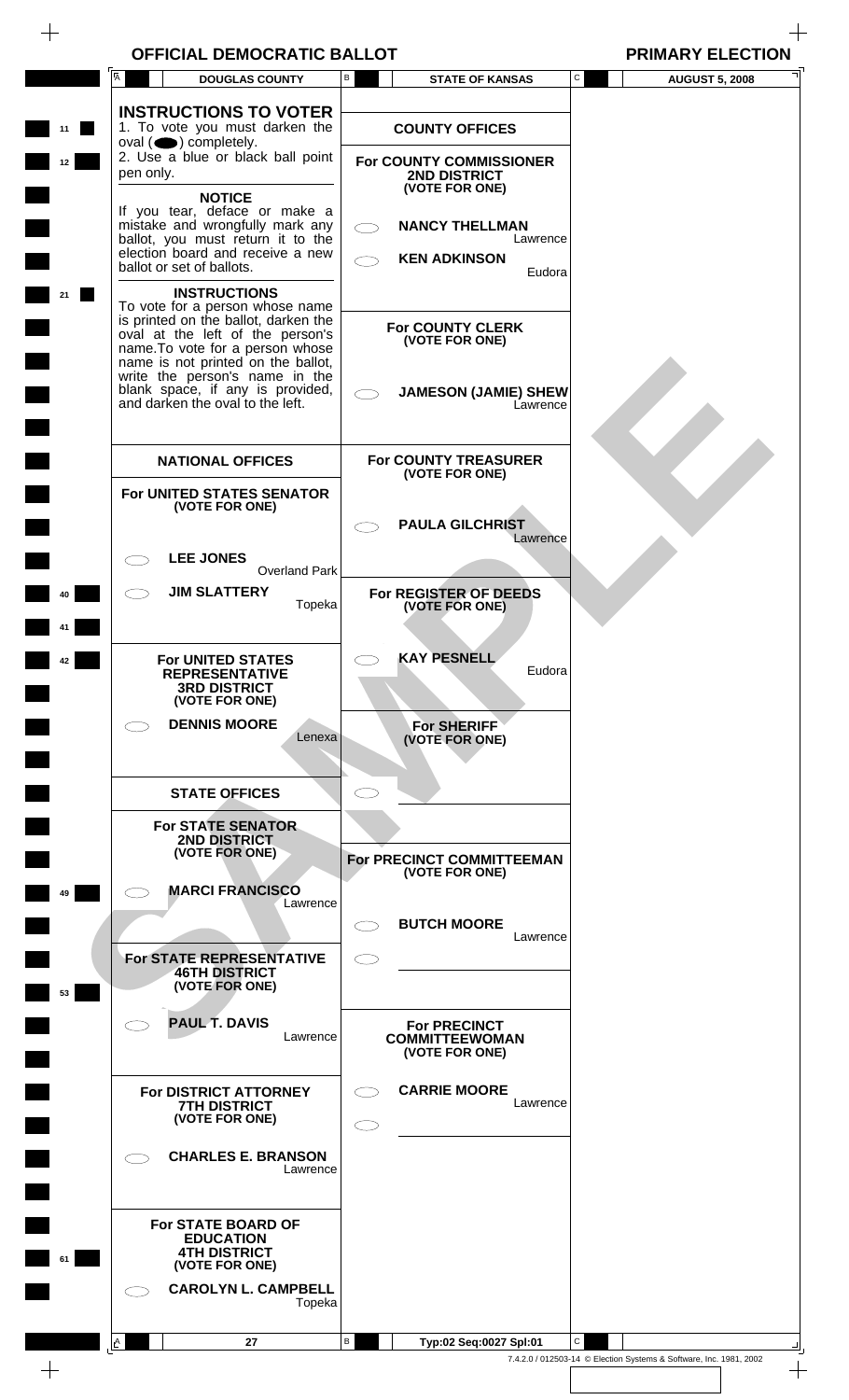$\begin{array}{c} \begin{array}{c} \begin{array}{c} \end{array} \end{array} \end{array}$ 

 $\begin{array}{c} \begin{array}{c} \begin{array}{c} \begin{array}{c} \end{array} \end{array} \end{array} \end{array} \end{array}$ 

|    | A <sup>l</sup><br><b>DOUGLAS COUNTY</b>                                                                                                                                               | В                             | <b>STATE OF KANSAS</b>                                         | $\mathtt{C}$ | <b>AUGUST 5, 2008</b>                                              |
|----|---------------------------------------------------------------------------------------------------------------------------------------------------------------------------------------|-------------------------------|----------------------------------------------------------------|--------------|--------------------------------------------------------------------|
|    |                                                                                                                                                                                       |                               |                                                                |              |                                                                    |
| 11 | <b>INSTRUCTIONS TO VOTER</b><br>1. To vote you must darken the                                                                                                                        |                               | <b>COUNTY OFFICES</b>                                          |              |                                                                    |
| 12 | oval $($ $\bullet)$ completely.<br>2. Use a blue or black ball point<br>pen only.                                                                                                     |                               | <b>For COUNTY COMMISSIONER</b><br><b>2ND DISTRICT</b>          |              |                                                                    |
|    | <b>NOTICE</b><br>If you tear, deface or make a<br>mistake and wrongfully mark any<br>ballot, you must return it to the                                                                | $\bigcirc$                    | (VOTE FOR ONE)<br><b>KEN ADKINSON</b><br>Eudora                |              |                                                                    |
| 21 | election board and receive a new<br>ballot or set of ballots.<br><b>INSTRUCTIONS</b>                                                                                                  |                               | <b>NANCY THELLMAN</b><br>Lawrence                              |              |                                                                    |
|    | To vote for a person whose name<br>is printed on the ballot, darken the<br>oval at the left of the person's<br>name. To vote for a person whose<br>name is not printed on the ballot, |                               | <b>For COUNTY CLERK</b><br>(VOTE FOR ONE)                      |              |                                                                    |
|    | write the person's name in the<br>blank space, if any is provided,<br>and darken the oval to the left.                                                                                |                               | <b>JAMESON (JAMIE) SHEW</b><br>Lawrence                        |              |                                                                    |
|    | <b>NATIONAL OFFICES</b>                                                                                                                                                               |                               | <b>For COUNTY TREASURER</b><br>(VOTE FOR ONE)                  |              |                                                                    |
|    | For UNITED STATES SENATOR<br>(VOTE FOR ONE)                                                                                                                                           |                               | <b>PAULA GILCHRIST</b><br>Lawrence                             |              |                                                                    |
|    | <b>LEE JONES</b><br><b>Overland Park</b>                                                                                                                                              |                               |                                                                |              |                                                                    |
|    | <b>JIM SLATTERY</b><br>Topeka                                                                                                                                                         |                               | For REGISTER OF DEEDS<br>(VOTE FOR ONE)                        |              |                                                                    |
| 42 | <b>For UNITED STATES</b><br><b>REPRESENTATIVE</b><br><b>3RD DISTRICT</b><br>(VOTE FOR ONE)                                                                                            |                               | <b>KAY PESNELL</b><br>Eudora                                   |              |                                                                    |
|    | <b>DENNIS MOORE</b><br>Lenexa                                                                                                                                                         |                               | <b>For SHERIFF</b><br>(VOTE FOR ONE)                           |              |                                                                    |
|    | <b>STATE OFFICES</b>                                                                                                                                                                  | E.                            |                                                                |              |                                                                    |
|    | <b>For STATE SENATOR</b><br><b>2ND DISTRICT</b><br>(VOTE FOR ONE)                                                                                                                     |                               | For PRECINCT COMMITTEEMAN<br>(VOTE FOR ONE)                    |              |                                                                    |
| 49 | <b>MARCI FRANCISCO</b><br>Lawrence                                                                                                                                                    |                               |                                                                |              |                                                                    |
|    | For STATE REPRESENTATIVE<br><b>46TH DISTRICT</b>                                                                                                                                      | $\subset$ $\Box$<br>$\subset$ | <b>RICHARD S. GIVENS</b><br>Lawrence                           |              |                                                                    |
|    | (VOTE FOR ONE)                                                                                                                                                                        |                               |                                                                |              |                                                                    |
| 54 | <b>PAUL T. DAVIS</b><br>Lawrence                                                                                                                                                      |                               | <b>For PRECINCT</b><br><b>COMMITTEEWOMAN</b><br>(VOTE FOR ONE) |              |                                                                    |
|    | For DISTRICT ATTORNEY<br><b>7TH DISTRICT</b><br>(VOTE FOR ONE)                                                                                                                        | $\subset$<br>$\subset$        | <b>CAROL JACOBSON</b><br>Lawrence                              |              |                                                                    |
|    | <b>CHARLES E. BRANSON</b><br>Lawrence                                                                                                                                                 |                               |                                                                |              |                                                                    |
| 61 | For STATE BOARD OF<br><b>EDUCATION</b><br><b>4TH DISTRICT</b><br>(VOTE FOR ONE)                                                                                                       |                               |                                                                |              |                                                                    |
|    | <b>CAROLYN L. CAMPBELL</b><br>Topeka                                                                                                                                                  |                               |                                                                |              |                                                                    |
|    | A<br>28                                                                                                                                                                               | В                             | Typ:02 Seq:0028 Spl:01                                         | C            | 7.4.2.0 / 012503-14 © Election Systems & Software, Inc. 1981, 2002 |
|    |                                                                                                                                                                                       |                               |                                                                |              |                                                                    |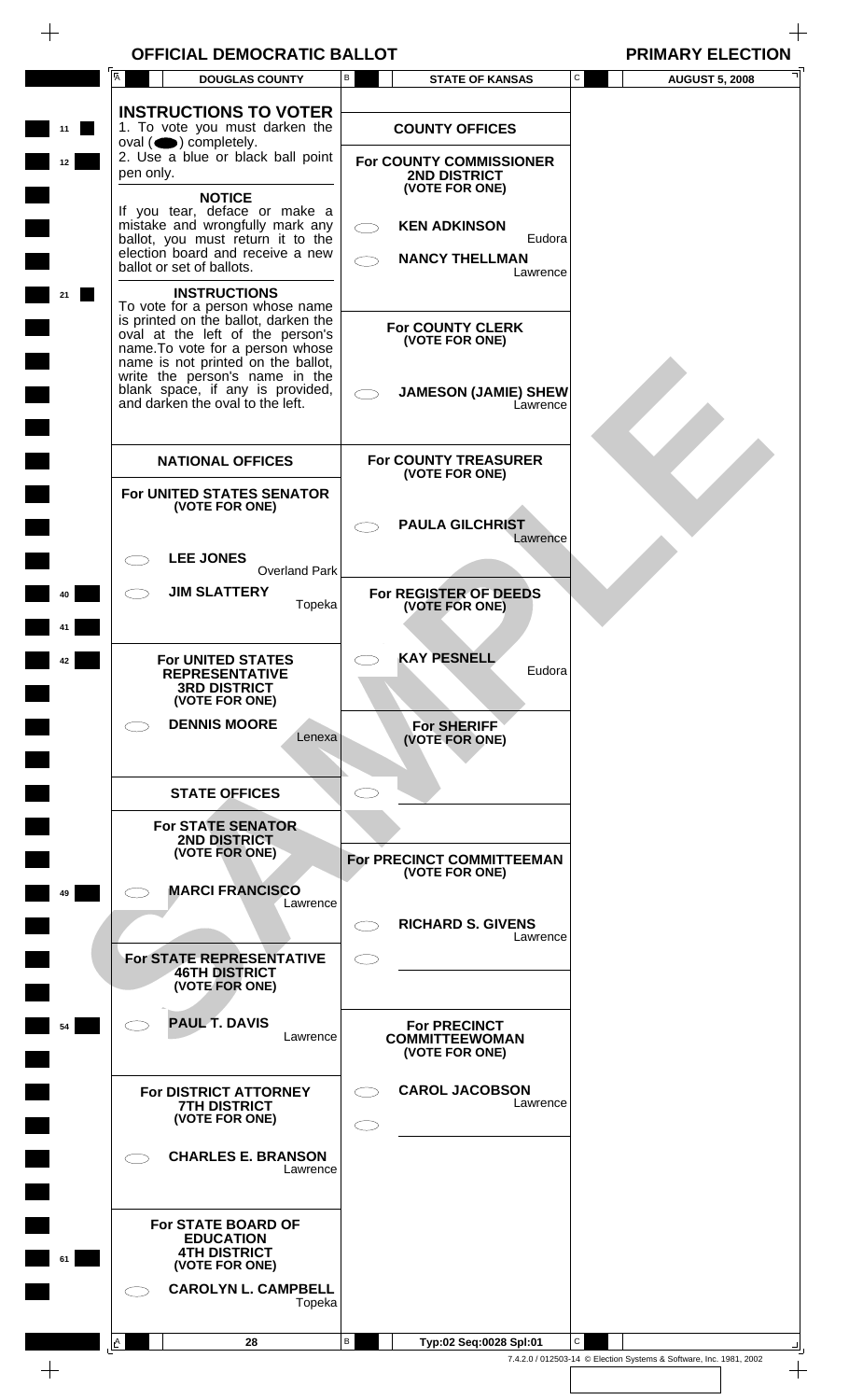$\begin{array}{c} + \end{array}$ 

|                 | Ā         | <b>DOUGLAS COUNTY</b>                                                                                                                                                                                                                                        | В         | <b>STATE OF KANSAS</b>                                                               | C | <b>AUGUST 5, 2008</b> |
|-----------------|-----------|--------------------------------------------------------------------------------------------------------------------------------------------------------------------------------------------------------------------------------------------------------------|-----------|--------------------------------------------------------------------------------------|---|-----------------------|
| 11              |           | <b>INSTRUCTIONS TO VOTER</b><br>1. To vote you must darken the<br>oval $($ $\bullet)$ completely.                                                                                                                                                            |           | <b>COUNTY OFFICES</b>                                                                |   |                       |
| 12 <sub>2</sub> | pen only. | 2. Use a blue or black ball point<br><b>NOTICE</b>                                                                                                                                                                                                           |           | <b>For COUNTY COMMISSIONER</b><br><b>2ND DISTRICT</b><br>(VOTE FOR ONE)              |   |                       |
|                 |           | If you tear, deface or make a<br>mistake and wrongfully mark any<br>ballot, you must return it to the<br>election board and receive a new                                                                                                                    |           | <b>NANCY THELLMAN</b><br>Lawrence                                                    |   |                       |
| 21              |           | ballot or set of ballots.<br><b>INSTRUCTIONS</b><br>To vote for a person whose name                                                                                                                                                                          |           | <b>KEN ADKINSON</b><br>Eudora                                                        |   |                       |
|                 |           | is printed on the ballot, darken the<br>oval at the left of the person's<br>name. To vote for a person whose<br>name is not printed on the ballot,<br>write the person's name in the<br>blank space, if any is provided,<br>and darken the oval to the left. |           | <b>For COUNTY CLERK</b><br>(VOTE FOR ONE)<br><b>JAMESON (JAMIE) SHEW</b><br>Lawrence |   |                       |
|                 |           | <b>NATIONAL OFFICES</b>                                                                                                                                                                                                                                      |           | <b>For COUNTY TREASURER</b>                                                          |   |                       |
|                 |           | For UNITED STATES SENATOR                                                                                                                                                                                                                                    |           | (VOTE FOR ONE)                                                                       |   |                       |
|                 |           | (VOTE FOR ONE)                                                                                                                                                                                                                                               |           | <b>PAULA GILCHRIST</b><br>Lawrence                                                   |   |                       |
|                 |           | <b>LEE JONES</b><br><b>Overland Park</b>                                                                                                                                                                                                                     |           |                                                                                      |   |                       |
| 40              |           | <b>JIM SLATTERY</b><br>Topeka                                                                                                                                                                                                                                |           | For REGISTER OF DEEDS<br>(VOTE FOR ONE)                                              |   |                       |
| 43              |           | <b>For UNITED STATES</b><br><b>REPRESENTATIVE</b><br><b>3RD DISTRICT</b><br>(VOTE FOR ONE)                                                                                                                                                                   |           | <b>KAY PESNELL</b><br>Eudora                                                         |   |                       |
| 44              |           | <b>DENNIS MOORE</b><br>Lenexa                                                                                                                                                                                                                                |           | <b>For SHERIFF</b><br>(VOTE FOR ONE)                                                 |   |                       |
|                 |           | <b>STATE OFFICES</b>                                                                                                                                                                                                                                         |           |                                                                                      |   |                       |
|                 |           | <b>For STATE SENATOR</b><br><b>2ND DISTRICT</b><br>(VOTE FOR ONE)                                                                                                                                                                                            |           | For PRECINCT COMMITTEEMAN<br>(VOTE FOR ONE)                                          |   |                       |
|                 |           | <b>MARCI FRANCISCO</b><br>Lawrence                                                                                                                                                                                                                           |           |                                                                                      |   |                       |
| 51              |           | For STATE REPRESENTATIVE                                                                                                                                                                                                                                     | $\subset$ | <b>BRADFORD G.</b><br><b>HOLIWELL</b><br>Lawrence                                    |   |                       |
|                 |           | <b>46TH DISTRICT</b><br>(VOTE FOR ONE)                                                                                                                                                                                                                       |           |                                                                                      |   |                       |
|                 |           | <b>PAUL T. DAVIS</b><br>Lawrence                                                                                                                                                                                                                             |           | <b>For PRECINCT</b><br><b>COMMITTEEWOMAN</b><br>(VOTE FOR ONE)                       |   |                       |
|                 |           | For DISTRICT ATTORNEY<br><b>7TH DISTRICT</b><br>(VOTE FOR ONE)                                                                                                                                                                                               | $\subset$ |                                                                                      |   |                       |
|                 |           | <b>CHARLES E. BRANSON</b><br>Lawrence                                                                                                                                                                                                                        |           |                                                                                      |   |                       |
| 61              |           | <b>For STATE BOARD OF</b><br><b>EDUCATION</b><br><b>4TH DISTRICT</b><br>(VOTE FOR ONE)<br><b>CAROLYN L. CAMPBELL</b>                                                                                                                                         |           |                                                                                      |   |                       |
|                 |           | Topeka                                                                                                                                                                                                                                                       |           |                                                                                      |   |                       |
|                 | A         | 29                                                                                                                                                                                                                                                           | В         | Typ:02 Seq:0029 Spl:01                                                               | C |                       |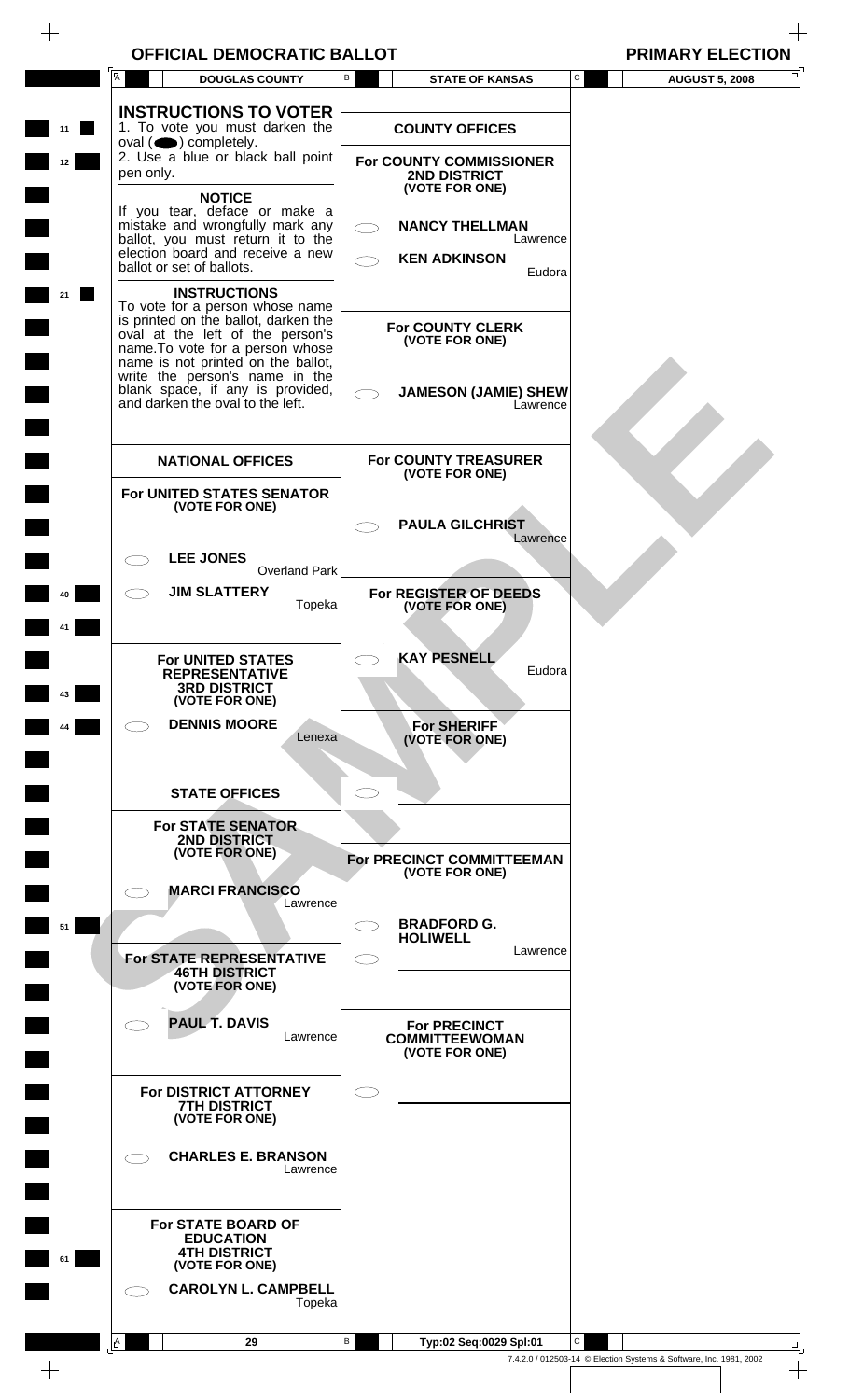$\begin{array}{c} \begin{array}{c} \begin{array}{c} \end{array} \end{array} \end{array}$ 

 $\begin{array}{c} \begin{array}{c} \begin{array}{c} \begin{array}{c} \end{array} \end{array} \end{array} \end{array} \end{array}$ 

|    | $\overline{A}$<br><b>DOUGLAS COUNTY</b>                                                                                            | B          | <b>STATE OF KANSAS</b>                                           | C | <b>AUGUST 5, 2008</b> |
|----|------------------------------------------------------------------------------------------------------------------------------------|------------|------------------------------------------------------------------|---|-----------------------|
| 11 | <b>INSTRUCTIONS TO VOTER</b><br>1. To vote you must darken the<br>oval $($ $\bullet)$ completely.                                  |            | <b>COUNTY OFFICES</b>                                            |   |                       |
| 12 | 2. Use a blue or black ball point<br>pen only.                                                                                     |            | For COUNTY COMMISSIONER<br><b>2ND DISTRICT</b><br>(VOTE FOR ONE) |   |                       |
|    | <b>NOTICE</b><br>If you tear, deface or make a<br>mistake and wrongfully mark any<br>ballot, you must return it to the             | $\bigcirc$ | <b>KEN ADKINSON</b><br>Eudora                                    |   |                       |
|    | election board and receive a new<br>ballot or set of ballots.                                                                      |            | <b>NANCY THELLMAN</b><br>Lawrence                                |   |                       |
| 21 | <b>INSTRUCTIONS</b><br>To vote for a person whose name<br>is printed on the ballot, darken the<br>oval at the left of the person's |            | <b>For COUNTY CLERK</b>                                          |   |                       |
|    | name. To vote for a person whose<br>name is not printed on the ballot,<br>write the person's name in the                           |            | (VOTE FOR ONE)                                                   |   |                       |
|    | blank space, if any is provided,<br>and darken the oval to the left.                                                               |            | <b>JAMESON (JAMIE) SHEW</b><br>Lawrence                          |   |                       |
|    | <b>NATIONAL OFFICES</b>                                                                                                            |            | <b>For COUNTY TREASURER</b><br>(VOTE FOR ONE)                    |   |                       |
|    | For UNITED STATES SENATOR<br>(VOTE FOR ONE)                                                                                        |            | <b>PAULA GILCHRIST</b>                                           |   |                       |
|    | <b>LEE JONES</b><br><b>Overland Park</b>                                                                                           |            | Lawrence                                                         |   |                       |
|    | <b>JIM SLATTERY</b><br>Topeka                                                                                                      |            | For REGISTER OF DEEDS<br>(VOTE FOR ONE)                          |   |                       |
|    | <b>For UNITED STATES</b><br><b>REPRESENTATIVE</b>                                                                                  |            | <b>KAY PESNELL</b><br>Eudora                                     |   |                       |
| 43 | <b>3RD DISTRICT</b><br>(VOTE FOR ONE)                                                                                              |            |                                                                  |   |                       |
| 44 | <b>DENNIS MOORE</b><br>Lenexa                                                                                                      |            | <b>For SHERIFF</b><br>(VOTE FOR ONE)                             |   |                       |
|    | <b>STATE OFFICES</b>                                                                                                               |            |                                                                  |   |                       |
|    | <b>For STATE SENATOR</b><br><b>2ND DISTRICT</b><br>(VOTE FOR ONE)                                                                  |            | For PRECINCT COMMITTEEMAN                                        |   |                       |
|    | <b>MARCI FRANCISCO</b><br>Lawrence                                                                                                 |            | (VOTE FOR ONE)                                                   |   |                       |
| 52 | For STATE REPRESENTATIVE                                                                                                           |            |                                                                  |   |                       |
|    | <b>44TH DISTRICT</b><br>(VOTE FOR ONE)                                                                                             |            | <b>For PRECINCT</b><br><b>COMMITTEEWOMAN</b><br>(VOTE FOR ONE)   |   |                       |
|    | <b>BARBARA W. BALLARD</b><br>Lawrence                                                                                              |            |                                                                  |   |                       |
|    | For DISTRICT ATTORNEY<br><b>7TH DISTRICT</b><br>(VOTE FOR ONE)                                                                     |            |                                                                  |   |                       |
|    | <b>CHARLES E. BRANSON</b>                                                                                                          |            |                                                                  |   |                       |
|    | Lawrence                                                                                                                           |            |                                                                  |   |                       |
| 61 | <b>For STATE BOARD OF</b><br><b>EDUCATION</b><br><b>4TH DISTRICT</b><br>(VOTE FOR ONE)                                             |            |                                                                  |   |                       |
|    | <b>CAROLYN L. CAMPBELL</b><br>Topeka                                                                                               |            |                                                                  |   |                       |
|    |                                                                                                                                    |            |                                                                  |   |                       |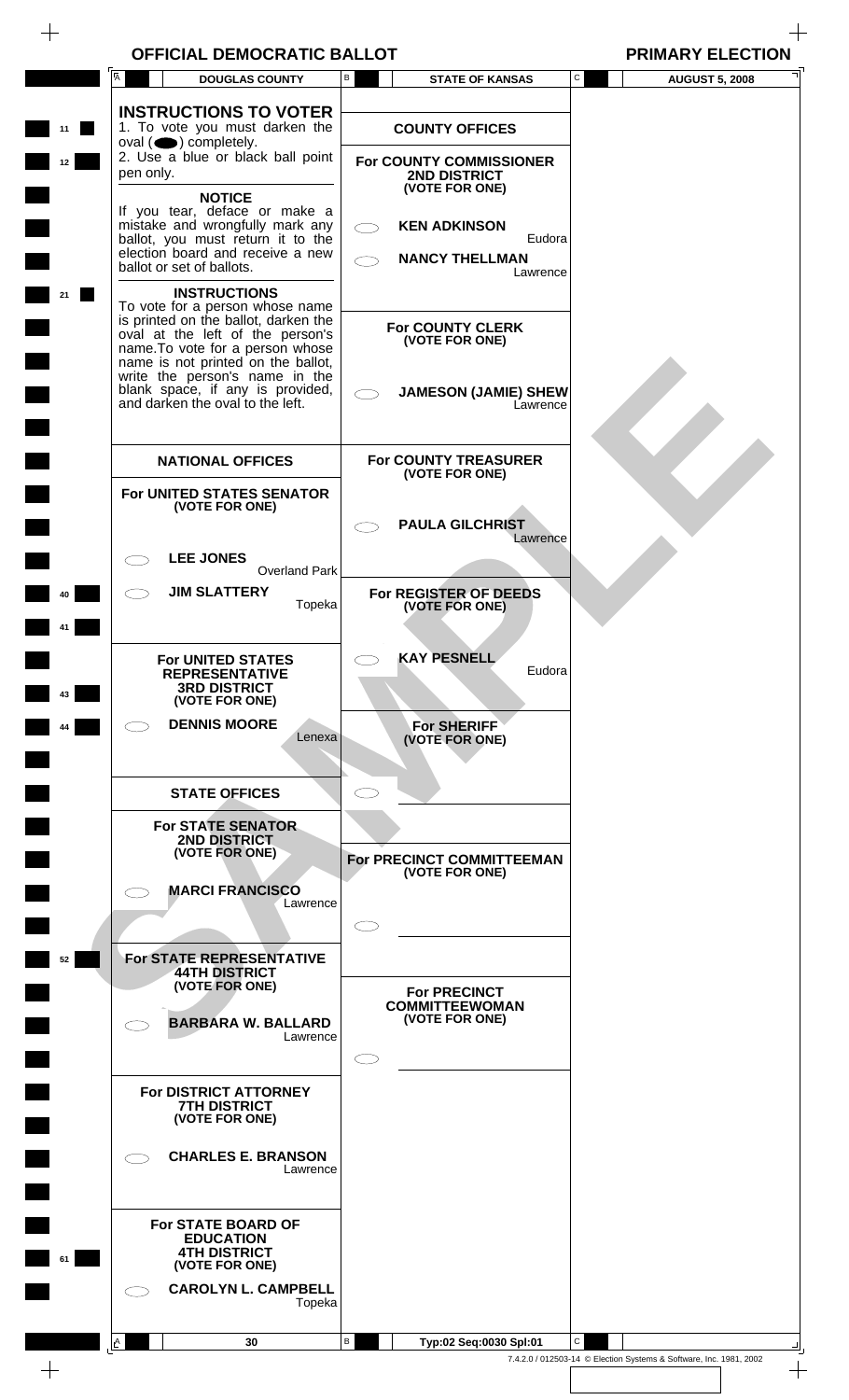$\qquad \qquad +$ 

|                 | Ā         | <b>DOUGLAS COUNTY</b>                                                                                                                                                                                                                                                                                                  | В         | <b>STATE OF KANSAS</b><br>C                                                                                  | <b>AUGUST 5, 2008</b> |
|-----------------|-----------|------------------------------------------------------------------------------------------------------------------------------------------------------------------------------------------------------------------------------------------------------------------------------------------------------------------------|-----------|--------------------------------------------------------------------------------------------------------------|-----------------------|
| 11              |           | <b>INSTRUCTIONS TO VOTER</b><br>1. To vote you must darken the<br>$oval(\n\bullet)$ completely.                                                                                                                                                                                                                        |           | <b>COUNTY OFFICES</b>                                                                                        |                       |
| 12 <sub>2</sub> | pen only. | 2. Use a blue or black ball point                                                                                                                                                                                                                                                                                      |           | <b>For COUNTY COMMISSIONER</b><br>2ND DISTRICT<br>(VOTE FOR ONE)                                             |                       |
|                 |           | <b>NOTICE</b><br>If you tear, deface or make a<br>mistake and wrongfully mark any<br>ballot, you must return it to the<br>election board and receive a new<br>ballot or set of ballots.                                                                                                                                |           | <b>NANCY THELLMAN</b><br>Lawrence<br><b>KEN ADKINSON</b><br>Eudora                                           |                       |
| 21              |           | <b>INSTRUCTIONS</b><br>To vote for a person whose name<br>is printed on the ballot, darken the<br>oval at the left of the person's<br>name. To vote for a person whose<br>name is not printed on the ballot,<br>write the person's name in the<br>blank space, if any is provided,<br>and darken the oval to the left. |           | <b>For COUNTY CLERK</b><br>(VOTE FOR ONE)<br><b>JAMESON (JAMIE) SHEW</b><br>Lawrence                         |                       |
|                 |           | <b>NATIONAL OFFICES</b>                                                                                                                                                                                                                                                                                                |           | <b>For COUNTY TREASURER</b>                                                                                  |                       |
|                 |           | For UNITED STATES SENATOR<br>(VOTE FOR ONE)                                                                                                                                                                                                                                                                            |           | (VOTE FOR ONE)<br><b>PAULA GILCHRIST</b><br>Lawrence                                                         |                       |
|                 |           | <b>LEE JONES</b><br><b>Overland Park</b>                                                                                                                                                                                                                                                                               |           |                                                                                                              |                       |
| 40              |           | <b>JIM SLATTERY</b><br>Topeka                                                                                                                                                                                                                                                                                          |           | For REGISTER OF DEEDS<br>(VOTE FOR ONE)                                                                      |                       |
| 43              |           | <b>For UNITED STATES</b><br><b>REPRESENTATIVE</b><br><b>3RD DISTRICT</b><br>(VOTE FOR ONE)                                                                                                                                                                                                                             |           | <b>KAY PESNELL</b><br>Eudora                                                                                 |                       |
| 44              |           | <b>DENNIS MOORE</b><br>Lenexa                                                                                                                                                                                                                                                                                          |           | <b>For SHERIFF</b><br>(VOTE FOR ONE)                                                                         |                       |
|                 |           | <b>STATE OFFICES</b>                                                                                                                                                                                                                                                                                                   |           |                                                                                                              |                       |
|                 |           | <b>For STATE SENATOR</b><br><b>2ND DISTRICT</b><br>(VOTE FOR ONE)                                                                                                                                                                                                                                                      |           | For PRECINCT COMMITTEEMAN<br>(VOTE FOR ONE)                                                                  |                       |
|                 |           | <b>MARCI FRANCISCO</b><br>Lawrence                                                                                                                                                                                                                                                                                     | $\subset$ |                                                                                                              |                       |
| 53              |           | For STATE REPRESENTATIVE<br><b>10TH DISTRICT</b><br>(VOTE FOR ONE)                                                                                                                                                                                                                                                     |           | <b>For PRECINCT</b><br><b>COMMITTEEWOMAN</b>                                                                 |                       |
|                 |           | <b>TONY BROWN</b><br><b>Baldwin City</b>                                                                                                                                                                                                                                                                               | $\frown$  | (VOTE FOR ONE)<br><b>MARY YADON</b><br>Lawrence                                                              |                       |
|                 |           | For DISTRICT ATTORNEY<br><b>7TH DISTRICT</b><br>(VOTE FOR ONE)                                                                                                                                                                                                                                                         | $\subset$ |                                                                                                              |                       |
|                 |           | <b>CHARLES E. BRANSON</b><br>Lawrence                                                                                                                                                                                                                                                                                  |           |                                                                                                              |                       |
| 61              |           | <b>For STATE BOARD OF</b><br><b>EDUCATION</b><br><b>4TH DISTRICT</b><br>(VOTE FOR ONE)<br><b>CAROLYN L. CAMPBELL</b>                                                                                                                                                                                                   |           |                                                                                                              |                       |
|                 |           | Topeka                                                                                                                                                                                                                                                                                                                 |           |                                                                                                              |                       |
| $+$             | A         | 31                                                                                                                                                                                                                                                                                                                     | В         | $\mathsf{C}$<br>Typ:02 Seq:0031 Spl:01<br>7.4.2.0 / 012503-14 © Election Systems & Software, Inc. 1981, 2002 |                       |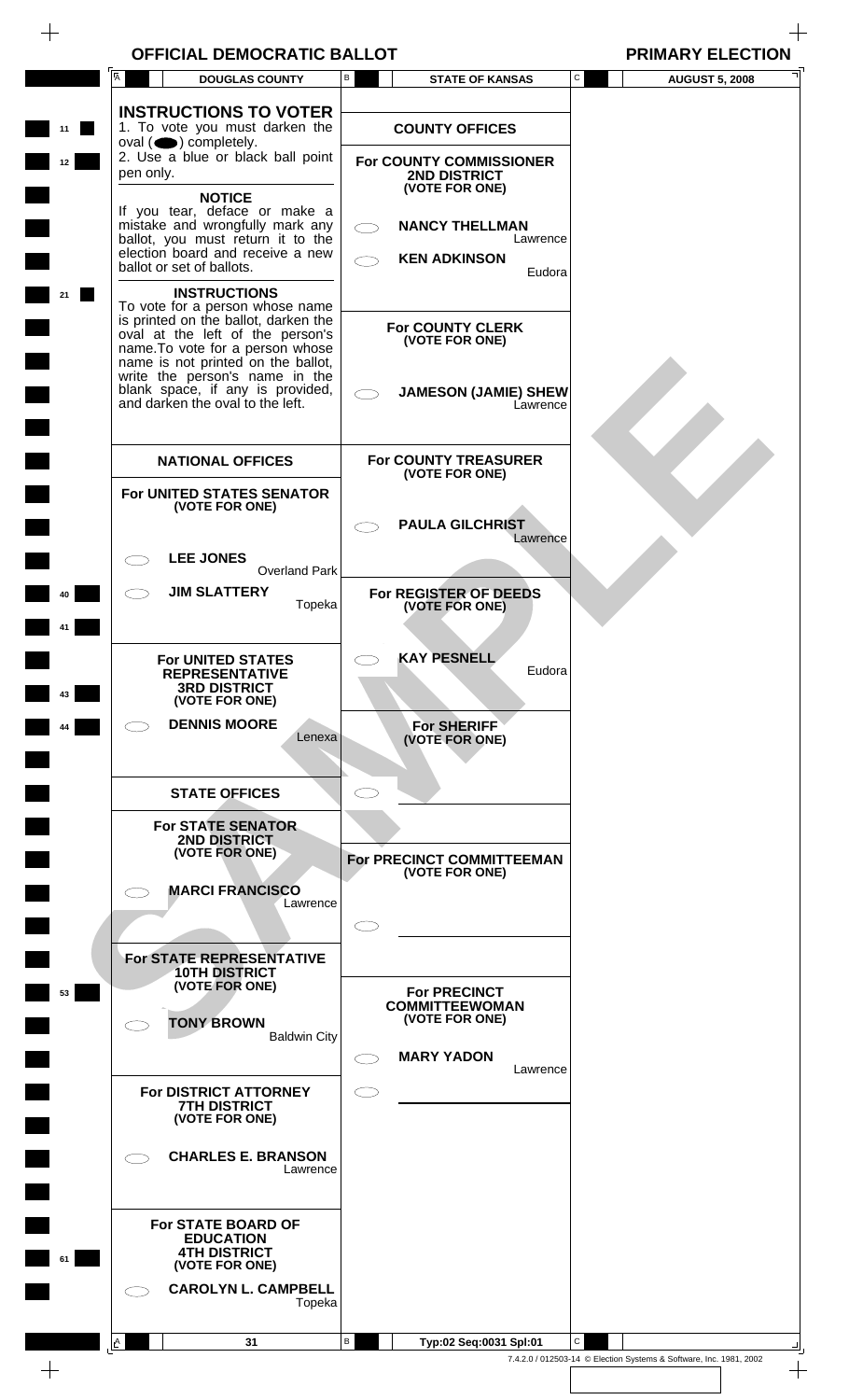# $\begin{array}{ccc} & + \ \text{OFFICIAL DEMOCRATIC BALLOT} \end{array}$

 $\begin{array}{c} + \end{array}$ 

|                | A                                                                                                                                                                                                                                                                                                                                                                                                        | <b>DOUGLAS COUNTY</b>                      | В | <b>STATE OF KANSAS</b>                                                                                                                                            | ${\bf C}$ | <b>AUGUST 5, 2008</b> |
|----------------|----------------------------------------------------------------------------------------------------------------------------------------------------------------------------------------------------------------------------------------------------------------------------------------------------------------------------------------------------------------------------------------------------------|--------------------------------------------|---|-------------------------------------------------------------------------------------------------------------------------------------------------------------------|-----------|-----------------------|
| 11<br>12<br>21 | <b>INSTRUCTIONS TO VOTER</b><br>1. To vote you must darken the<br>oval $($ $\bullet)$ completely.<br>2. Use a blue or black ball point<br>pen only.<br><b>NOTICE</b><br>If you tear, deface or make a<br>mistake and wrongfully mark any<br>ballot, you must return it to the<br>election board and receive a new<br>ballot or set of ballots.<br><b>INSTRUCTIONS</b><br>To vote for a person whose name |                                            |   | <b>COUNTY OFFICES</b><br>For COUNTY COMMISSIONER<br><b>3RD DISTRICT</b><br>(VOTE FOR ONE)<br><b>CLENECE HILLS</b><br>Lawrence<br><b>KEN GROTEWIEL</b><br>Lawrence |           |                       |
|                | is printed on the ballot, darken the<br>oval at the left of the person's<br>name. To vote for a person whose<br>name is not printed on the ballot,<br>write the person's name in the<br>blank space, if any is provided,<br>and darken the oval to the left.                                                                                                                                             |                                            |   | <b>For COUNTY CLERK</b><br>(VOTE FOR ONE)<br><b>JAMESON (JAMIE) SHEW</b><br>Lawrence                                                                              |           |                       |
|                | <b>NATIONAL OFFICES</b><br>For UNITED STATES SENATOR<br>(VOTE FOR ONE)                                                                                                                                                                                                                                                                                                                                   |                                            |   | <b>For COUNTY TREASURER</b><br>(VOTE FOR ONE)<br><b>PAULA GILCHRIST</b><br>Lawrence                                                                               |           |                       |
| 40             | <b>LEE JONES</b><br><b>JIM SLATTERY</b><br>For UNITED STATES                                                                                                                                                                                                                                                                                                                                             | <b>Overland Park</b><br>Topeka             |   | For REGISTER OF DEEDS<br>(VOTE FOR ONE)<br><b>KAY PESNELL</b>                                                                                                     |           |                       |
| 43<br>44       | <b>REPRESENTATIVE</b><br><b>3RD DISTRICT</b><br>(VOTE FOR ONE)<br><b>DENNIS MOORE</b>                                                                                                                                                                                                                                                                                                                    | Lenexa                                     |   | Eudora<br><b>For SHERIFF</b><br>(VOTE FOR ONE)                                                                                                                    |           |                       |
|                | <b>STATE OFFICES</b><br><b>For STATE SENATOR</b><br><b>2ND DISTRICT</b><br>(VOTE FOR ONE)<br><b>MARCI FRANCISCO</b>                                                                                                                                                                                                                                                                                      |                                            |   | For PRECINCT COMMITTEEMAN<br>(VOTE FOR ONE)                                                                                                                       |           |                       |
|                | For STATE REPRESENTATIVE<br><b>10TH DISTRICT</b><br>(VOTE FOR ONE)                                                                                                                                                                                                                                                                                                                                       | Lawrence                                   |   | <b>For PRECINCT</b><br><b>COMMITTEEWOMAN</b>                                                                                                                      |           |                       |
| 54             | <b>TONY BROWN</b><br>For DISTRICT ATTORNEY<br><b>7TH DISTRICT</b><br>(VOTE FOR ONE)                                                                                                                                                                                                                                                                                                                      | <b>Baldwin City</b>                        |   | (VOTE FOR ONE)                                                                                                                                                    |           |                       |
|                | For STATE BOARD OF                                                                                                                                                                                                                                                                                                                                                                                       | <b>CHARLES E. BRANSON</b><br>Lawrence      |   |                                                                                                                                                                   |           |                       |
| 61             | <b>EDUCATION</b><br><b>4TH DISTRICT</b><br>(VOTE FOR ONE)                                                                                                                                                                                                                                                                                                                                                |                                            |   |                                                                                                                                                                   |           |                       |
|                |                                                                                                                                                                                                                                                                                                                                                                                                          | <b>CAROLYN L. CAMPBELL</b><br>Topeka<br>32 | В | Typ:02 Seq:0032 Spl:01                                                                                                                                            | C         |                       |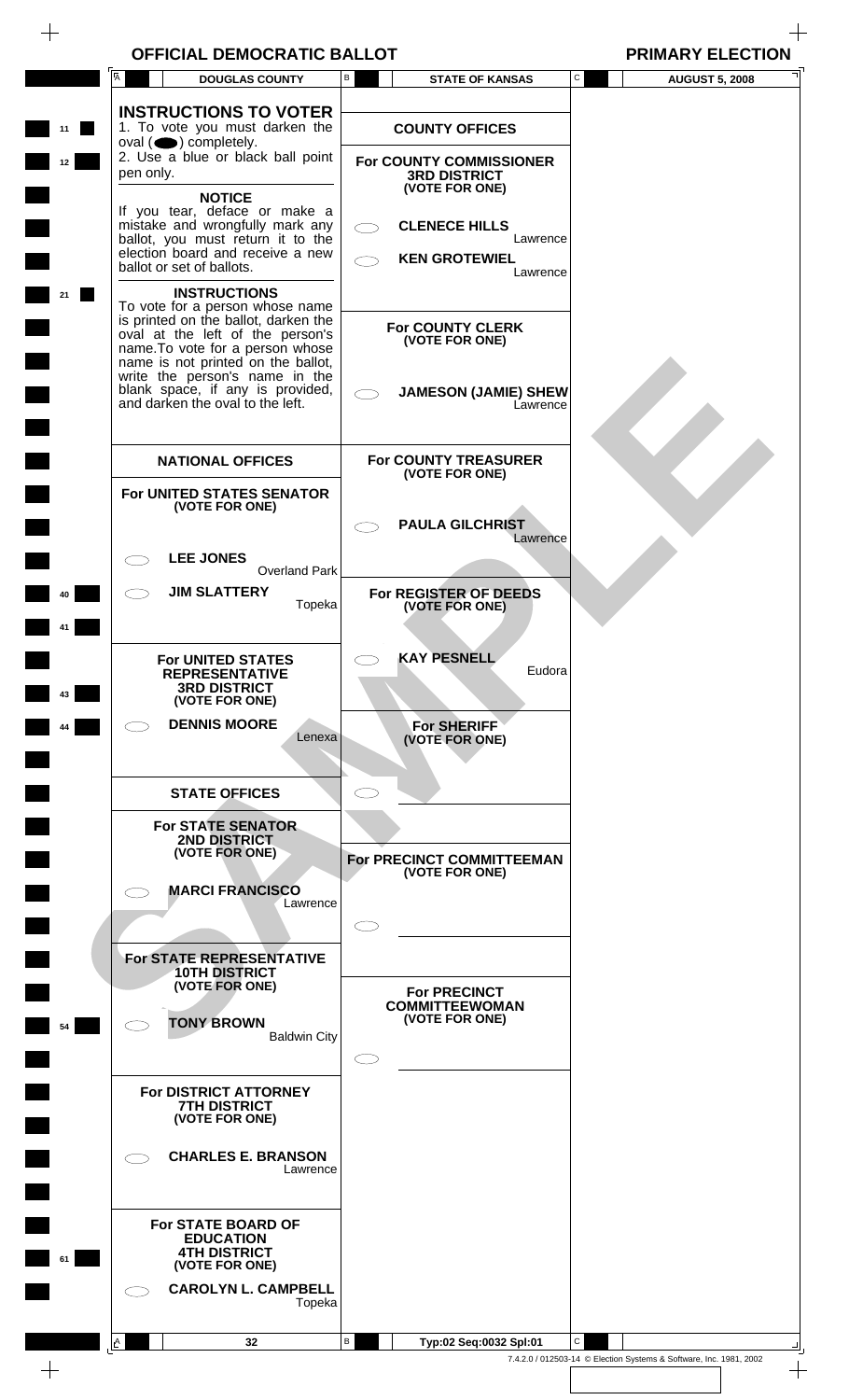$\begin{array}{c} \begin{array}{c} \begin{array}{c} \end{array} \end{array} \end{array}$ 

 $\begin{array}{c} \begin{array}{c} \begin{array}{c} \begin{array}{c} \end{array} \end{array} \end{array} \end{array} \end{array}$ 

|    | A<br><b>DOUGLAS COUNTY</b>                                                                                                                                                                                                                                                                                             | $\, {\bf B} \,$     | <b>STATE OF KANSAS</b>                                                               | $\mathtt{C}$ | <b>AUGUST 5, 2008</b> |
|----|------------------------------------------------------------------------------------------------------------------------------------------------------------------------------------------------------------------------------------------------------------------------------------------------------------------------|---------------------|--------------------------------------------------------------------------------------|--------------|-----------------------|
| 11 | <b>INSTRUCTIONS TO VOTER</b><br>1. To vote you must darken the<br>$oval(\n\bullet)$ completely.                                                                                                                                                                                                                        |                     | <b>COUNTY OFFICES</b>                                                                |              |                       |
| 12 | 2. Use a blue or black ball point<br>pen only.                                                                                                                                                                                                                                                                         |                     | For COUNTY COMMISSIONER<br>2ND DISTRICT                                              |              |                       |
|    | <b>NOTICE</b><br>If you tear, deface or make a<br>mistake and wrongfully mark any                                                                                                                                                                                                                                      | $\subset$ $\supset$ | (VOTE FOR ONE)<br><b>KEN ADKINSON</b>                                                |              |                       |
|    | ballot, you must return it to the<br>election board and receive a new<br>ballot or set of ballots.                                                                                                                                                                                                                     |                     | Eudora<br><b>NANCY THELLMAN</b><br>Lawrence                                          |              |                       |
| 21 | <b>INSTRUCTIONS</b><br>To vote for a person whose name<br>is printed on the ballot, darken the<br>oval at the left of the person's<br>name. To vote for a person whose<br>name is not printed on the ballot,<br>write the person's name in the<br>blank space, if any is provided,<br>and darken the oval to the left. |                     | <b>For COUNTY CLERK</b><br>(VOTE FOR ONE)<br><b>JAMESON (JAMIE) SHEW</b><br>Lawrence |              |                       |
|    | <b>NATIONAL OFFICES</b>                                                                                                                                                                                                                                                                                                |                     | <b>For COUNTY TREASURER</b>                                                          |              |                       |
|    | For UNITED STATES SENATOR                                                                                                                                                                                                                                                                                              |                     | (VOTE FOR ONE)                                                                       |              |                       |
|    | (VOTE FOR ONE)                                                                                                                                                                                                                                                                                                         |                     | <b>PAULA GILCHRIST</b><br>Lawrence                                                   |              |                       |
|    | <b>LEE JONES</b><br><b>Overland Park</b>                                                                                                                                                                                                                                                                               |                     |                                                                                      |              |                       |
| 40 | <b>JIM SLATTERY</b><br>Topeka                                                                                                                                                                                                                                                                                          |                     | For REGISTER OF DEEDS<br>(VOTE FOR ONE)                                              |              |                       |
| 41 |                                                                                                                                                                                                                                                                                                                        |                     | <b>KAY PESNELL</b>                                                                   |              |                       |
| 43 | <b>For UNITED STATES</b><br><b>REPRESENTATIVE</b><br><b>3RD DISTRICT</b><br>(VOTE FOR ONE)                                                                                                                                                                                                                             |                     | Eudora                                                                               |              |                       |
|    | <b>DENNIS MOORE</b><br>Lenexa                                                                                                                                                                                                                                                                                          |                     | <b>For SHERIFF</b><br>(VOTE FOR ONE)                                                 |              |                       |
| 45 | <b>STATE OFFICES</b>                                                                                                                                                                                                                                                                                                   |                     |                                                                                      |              |                       |
|    | <b>For STATE SENATOR</b>                                                                                                                                                                                                                                                                                               |                     |                                                                                      |              |                       |
|    | <b>2ND DISTRICT</b><br>(VOTE FOR ONE)                                                                                                                                                                                                                                                                                  |                     | For PRECINCT COMMITTEEMAN<br>(VOTE FOR ONE)                                          |              |                       |
|    | <b>MARCI FRANCISCO</b><br>Lawrence                                                                                                                                                                                                                                                                                     |                     |                                                                                      |              |                       |
| 51 |                                                                                                                                                                                                                                                                                                                        |                     | <b>CRAIG A. SUNDELL</b><br>Lawrence                                                  |              |                       |
|    | For STATE REPRESENTATIVE<br><b>46TH DISTRICT</b><br>(VOTE FOR ONE)                                                                                                                                                                                                                                                     | $\subset$           |                                                                                      |              |                       |
|    | <b>PAUL T. DAVIS</b><br>Lawrence                                                                                                                                                                                                                                                                                       |                     | <b>For PRECINCT</b><br><b>COMMITTEEWOMAN</b><br>(VOTE FOR ONE)                       |              |                       |
|    | For DISTRICT ATTORNEY<br><b>7TH DISTRICT</b><br>(VOTE FOR ONE)                                                                                                                                                                                                                                                         | $\subset$           |                                                                                      |              |                       |
|    | <b>CHARLES E. BRANSON</b><br>Lawrence                                                                                                                                                                                                                                                                                  |                     |                                                                                      |              |                       |
| 61 | <b>For STATE BOARD OF</b><br><b>EDUCATION</b><br><b>4TH DISTRICT</b><br>(VOTE FOR ONE)                                                                                                                                                                                                                                 |                     |                                                                                      |              |                       |
|    | <b>CAROLYN L. CAMPBELL</b><br>Topeka                                                                                                                                                                                                                                                                                   |                     |                                                                                      |              |                       |
|    | A<br>33                                                                                                                                                                                                                                                                                                                | $\, {\bf B} \,$     | Typ:02 Seq:0033 Spl:01                                                               | C            |                       |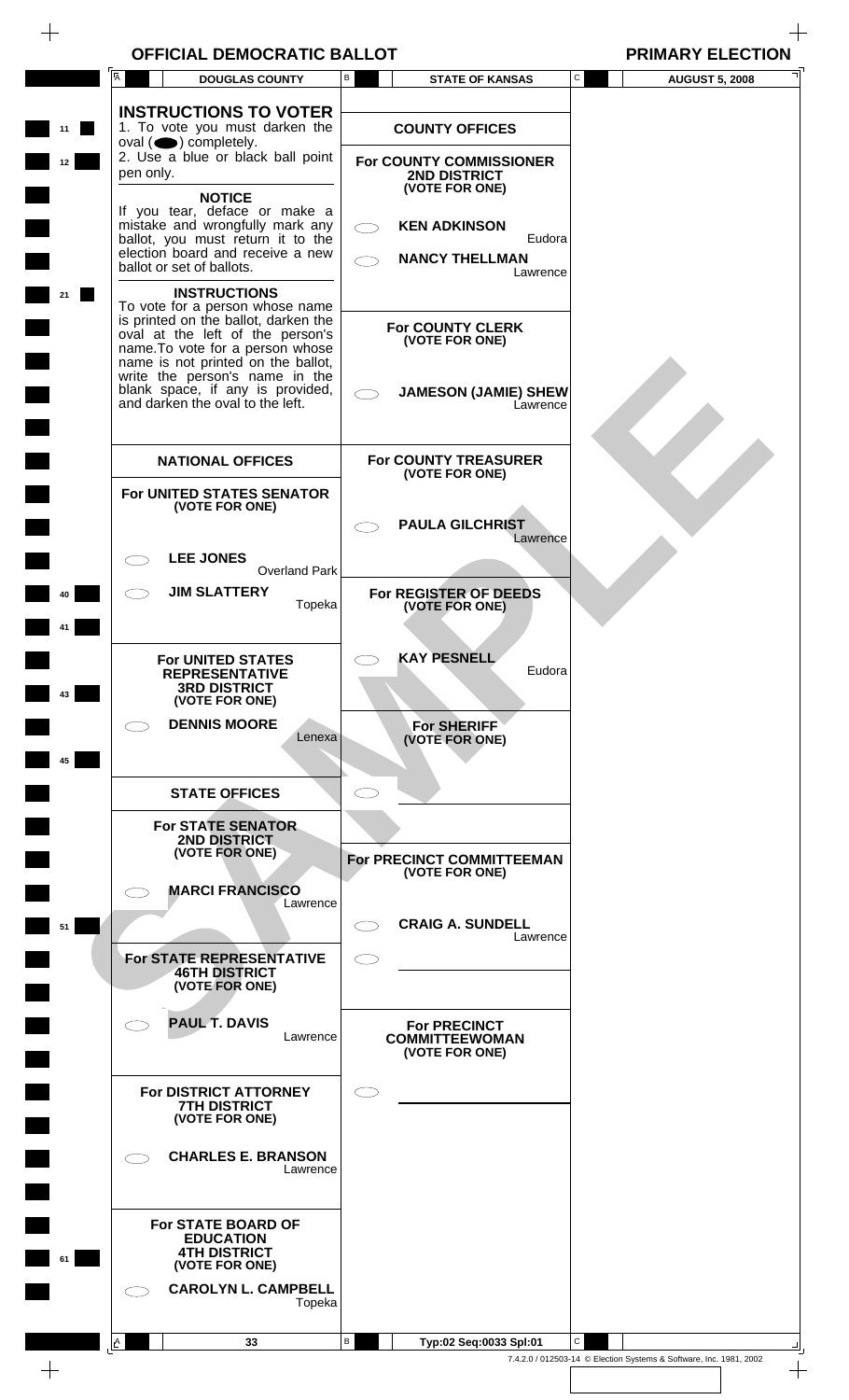$\begin{array}{c} + \end{array}$ 

|          | Ā<br><b>DOUGLAS COUNTY</b>                                                                                                                                                                                                                                                                                             | В        | <b>STATE OF KANSAS</b>                                                                    | C<br><b>AUGUST 5, 2008</b>                                         |
|----------|------------------------------------------------------------------------------------------------------------------------------------------------------------------------------------------------------------------------------------------------------------------------------------------------------------------------|----------|-------------------------------------------------------------------------------------------|--------------------------------------------------------------------|
| 11<br>12 | <b>INSTRUCTIONS TO VOTER</b><br>1. To vote you must darken the<br>oval $($ $\bullet)$ completely.<br>2. Use a blue or black ball point<br>pen only.                                                                                                                                                                    |          | <b>COUNTY OFFICES</b><br><b>For COUNTY COMMISSIONER</b><br>2ND DISTRICT<br>(VOTE FOR ONE) |                                                                    |
|          | <b>NOTICE</b><br>If you tear, deface or make a<br>mistake and wrongfully mark any<br>ballot, you must return it to the<br>election board and receive a new<br>ballot or set of ballots.                                                                                                                                |          | <b>NANCY THELLMAN</b><br>Lawrence<br><b>KEN ADKINSON</b><br>Eudora                        |                                                                    |
| 21       | <b>INSTRUCTIONS</b><br>To vote for a person whose name<br>is printed on the ballot, darken the<br>oval at the left of the person's<br>name. To vote for a person whose<br>name is not printed on the ballot,<br>write the person's name in the<br>blank space, if any is provided,<br>and darken the oval to the left. |          | <b>For COUNTY CLERK</b><br>(VOTE FOR ONE)<br><b>JAMESON (JAMIE) SHEW</b><br>Lawrence      |                                                                    |
|          | <b>NATIONAL OFFICES</b>                                                                                                                                                                                                                                                                                                |          | <b>For COUNTY TREASURER</b><br>(VOTE FOR ONE)                                             |                                                                    |
|          | For UNITED STATES SENATOR<br>(VOTE FOR ONE)                                                                                                                                                                                                                                                                            |          | <b>PAULA GILCHRIST</b><br>Lawrence                                                        |                                                                    |
| 40       | <b>LEE JONES</b><br><b>Overland Park</b><br><b>JIM SLATTERY</b>                                                                                                                                                                                                                                                        | Topeka   | For REGISTER OF DEEDS<br>(VOTE FOR ONE)                                                   |                                                                    |
| 43       | <b>For UNITED STATES</b><br><b>REPRESENTATIVE</b><br><b>3RD DISTRICT</b><br>(VOTE FOR ONE)                                                                                                                                                                                                                             |          | <b>KAY PESNELL</b><br>Eudora                                                              |                                                                    |
| 45       | <b>DENNIS MOORE</b>                                                                                                                                                                                                                                                                                                    | Lenexa   | <b>For SHERIFF</b><br>(VOTE FOR ONE)                                                      |                                                                    |
|          | <b>STATE OFFICES</b>                                                                                                                                                                                                                                                                                                   |          |                                                                                           |                                                                    |
|          | <b>For STATE SENATOR</b><br><b>2ND DISTRICT</b><br>(VOTE FOR ONE)                                                                                                                                                                                                                                                      |          | For PRECINCT COMMITTEEMAN<br>(VOTE FOR ONE)                                               |                                                                    |
|          | <b>MARCI FRANCISCO</b>                                                                                                                                                                                                                                                                                                 | Lawrence | <b>JACK MARTIN</b>                                                                        |                                                                    |
| 52       | For STATE REPRESENTATIVE<br><b>46TH DISTRICT</b><br>(VOTE FOR ONE)                                                                                                                                                                                                                                                     |          | Lawrence                                                                                  |                                                                    |
|          | <b>PAUL T. DAVIS</b>                                                                                                                                                                                                                                                                                                   | Lawrence | <b>For PRECINCT</b><br><b>COMMITTEEWOMAN</b><br>(VOTE FOR ONE)                            |                                                                    |
|          | For DISTRICT ATTORNEY<br><b>7TH DISTRICT</b><br>(VOTE FOR ONE)                                                                                                                                                                                                                                                         |          |                                                                                           |                                                                    |
|          | <b>CHARLES E. BRANSON</b>                                                                                                                                                                                                                                                                                              | Lawrence |                                                                                           |                                                                    |
| 61       | <b>For STATE BOARD OF</b><br><b>EDUCATION</b><br><b>4TH DISTRICT</b><br>(VOTE FOR ONE)<br><b>CAROLYN L. CAMPBELL</b>                                                                                                                                                                                                   | Topeka   |                                                                                           |                                                                    |
|          | 34                                                                                                                                                                                                                                                                                                                     | В        |                                                                                           | C                                                                  |
| $+$      | A                                                                                                                                                                                                                                                                                                                      |          | Typ:02 Seq:0034 Spl:01                                                                    | 7.4.2.0 / 012503-14 © Election Systems & Software, Inc. 1981, 2002 |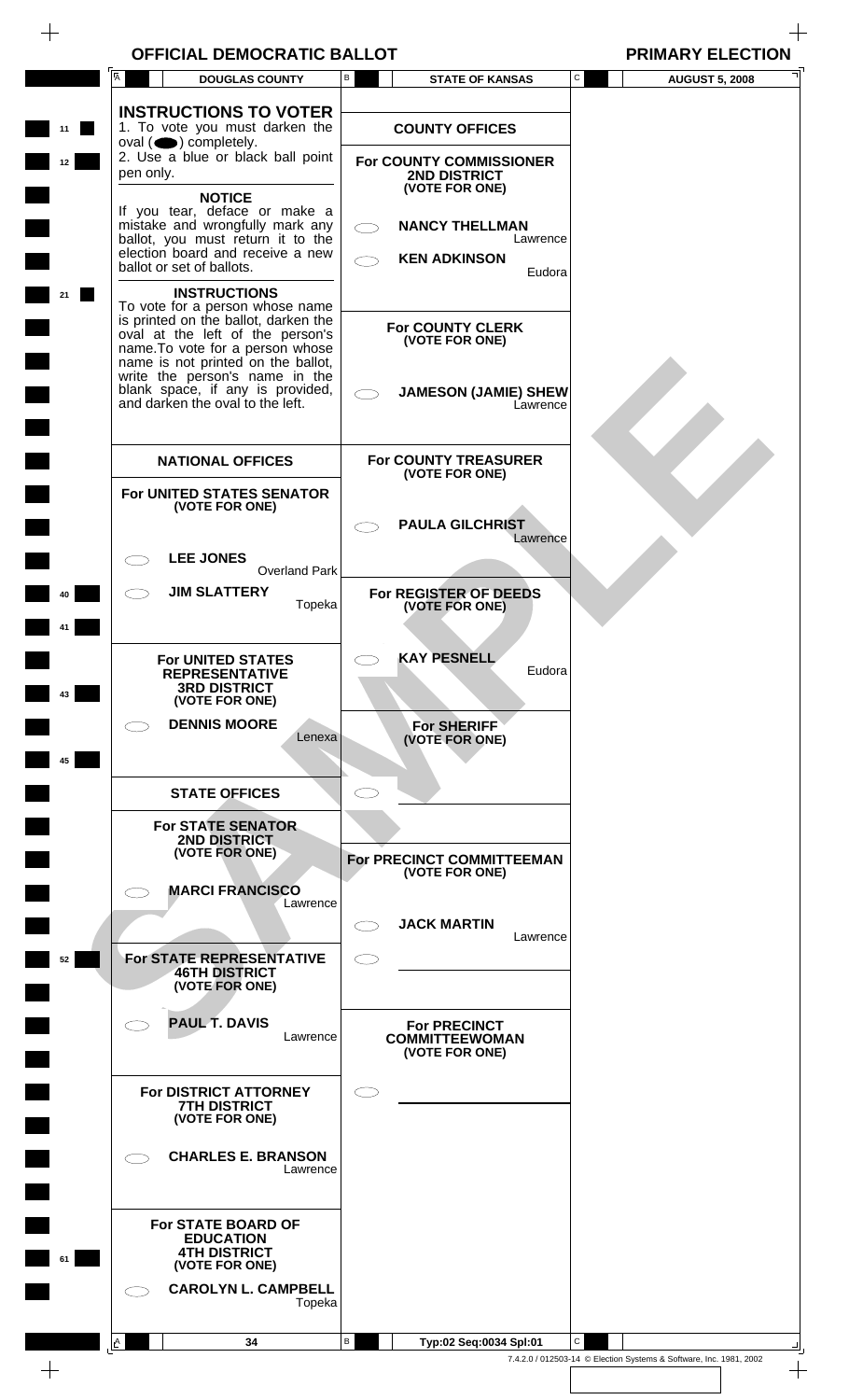$\begin{array}{c} \begin{array}{c} \begin{array}{c} \end{array} \end{array} \end{array}$ 

 $\begin{array}{c} \begin{array}{c} \begin{array}{c} \begin{array}{c} \end{array} \end{array} \end{array} \end{array} \end{array}$ 

| $\overline{A}$ | <b>DOUGLAS COUNTY</b>                                                   | $\mathsf{B}$    | <b>STATE OF KANSAS</b>                        | C<br><b>AUGUST 5, 2008</b> |
|----------------|-------------------------------------------------------------------------|-----------------|-----------------------------------------------|----------------------------|
|                | <b>INSTRUCTIONS TO VOTER</b>                                            |                 |                                               |                            |
|                | 1. To vote you must darken the<br>$oval(\bigodot)$ completely.          |                 | <b>COUNTY OFFICES</b>                         |                            |
|                | 2. Use a blue or black ball point                                       |                 | For COUNTY COMMISSIONER                       |                            |
|                | pen only.                                                               |                 | <b>2ND DISTRICT</b><br>(VOTE FOR ONE)         |                            |
|                | <b>NOTICE</b><br>If you tear, deface or make a                          |                 |                                               |                            |
|                | mistake and wrongfully mark any                                         | $\bigcirc$      | <b>KEN ADKINSON</b>                           |                            |
|                | ballot, you must return it to the<br>election board and receive a new   |                 | Eudora                                        |                            |
|                | ballot or set of ballots.                                               |                 | <b>NANCY THELLMAN</b><br>Lawrence             |                            |
|                | <b>INSTRUCTIONS</b>                                                     |                 |                                               |                            |
|                | To vote for a person whose name<br>is printed on the ballot, darken the |                 |                                               |                            |
|                | oval at the left of the person's                                        |                 | <b>For COUNTY CLERK</b><br>(VOTE FOR ONE)     |                            |
|                | name. To vote for a person whose<br>name is not printed on the ballot,  |                 |                                               |                            |
|                | write the person's name in the<br>blank space, if any is provided,      |                 |                                               |                            |
|                | and darken the oval to the left.                                        |                 | <b>JAMESON (JAMIE) SHEW</b><br>Lawrence       |                            |
|                |                                                                         |                 |                                               |                            |
|                |                                                                         |                 |                                               |                            |
|                | <b>NATIONAL OFFICES</b>                                                 |                 | <b>For COUNTY TREASURER</b><br>(VOTE FOR ONE) |                            |
|                | For UNITED STATES SENATOR                                               |                 |                                               |                            |
|                | (VOTE FOR ONE)                                                          |                 | <b>PAULA GILCHRIST</b>                        |                            |
|                |                                                                         |                 | Lawrence                                      |                            |
|                | <b>LEE JONES</b><br><b>Overland Park</b>                                |                 |                                               |                            |
|                | <b>JIM SLATTERY</b>                                                     |                 | For REGISTER OF DEEDS                         |                            |
|                | Topeka                                                                  |                 | (VOTE FOR ONE)                                |                            |
|                |                                                                         |                 |                                               |                            |
|                |                                                                         |                 | <b>KAY PESNELL</b>                            |                            |
|                | <b>For UNITED STATES</b><br><b>REPRESENTATIVE</b>                       |                 | Eudora                                        |                            |
|                | <b>3RD DISTRICT</b><br>(VOTE FOR ONE)                                   |                 |                                               |                            |
|                | <b>DENNIS MOORE</b>                                                     |                 |                                               |                            |
|                | Lenexa                                                                  |                 | <b>For SHERIFF</b><br>(VOTE FOR ONE)          |                            |
|                |                                                                         |                 |                                               |                            |
|                | <b>STATE OFFICES</b>                                                    |                 |                                               |                            |
|                |                                                                         |                 |                                               |                            |
|                | <b>For STATE SENATOR</b>                                                |                 |                                               |                            |
|                | <b>2ND DISTRICT</b><br>(VOTE FOR ONE)                                   |                 | For PRECINCT COMMITTEEMAN                     |                            |
|                |                                                                         |                 | (VOTE FOR ONE)                                |                            |
|                | <b>MARCI FRANCISCO</b><br>Lawrence                                      |                 |                                               |                            |
|                |                                                                         |                 |                                               |                            |
|                |                                                                         |                 |                                               |                            |
|                | For STATE REPRESENTATIVE<br><b>46TH DISTRICT</b>                        |                 |                                               |                            |
|                | (VOTE FOR ONE)                                                          |                 | <b>For PRECINCT</b>                           |                            |
|                |                                                                         |                 | <b>COMMITTEEWOMAN</b><br>(VOTE FOR ONE)       |                            |
|                | <b>PAUL T. DAVIS</b><br>Lawrence                                        |                 |                                               |                            |
|                |                                                                         |                 |                                               |                            |
|                |                                                                         |                 |                                               |                            |
|                | For DISTRICT ATTORNEY<br><b>7TH DISTRICT</b>                            |                 |                                               |                            |
|                | (VOTE FOR ONE)                                                          |                 |                                               |                            |
|                | <b>CHARLES E. BRANSON</b>                                               |                 |                                               |                            |
|                | Lawrence                                                                |                 |                                               |                            |
|                |                                                                         |                 |                                               |                            |
|                |                                                                         |                 |                                               |                            |
|                | <b>For STATE BOARD OF</b><br><b>EDUCATION</b>                           |                 |                                               |                            |
|                | <b>4TH DISTRICT</b><br>(VOTE FOR ONE)                                   |                 |                                               |                            |
|                | <b>CAROLYN L. CAMPBELL</b>                                              |                 |                                               |                            |
|                | Topeka                                                                  |                 |                                               |                            |
|                |                                                                         |                 |                                               |                            |
|                |                                                                         | $\, {\bf B} \,$ |                                               |                            |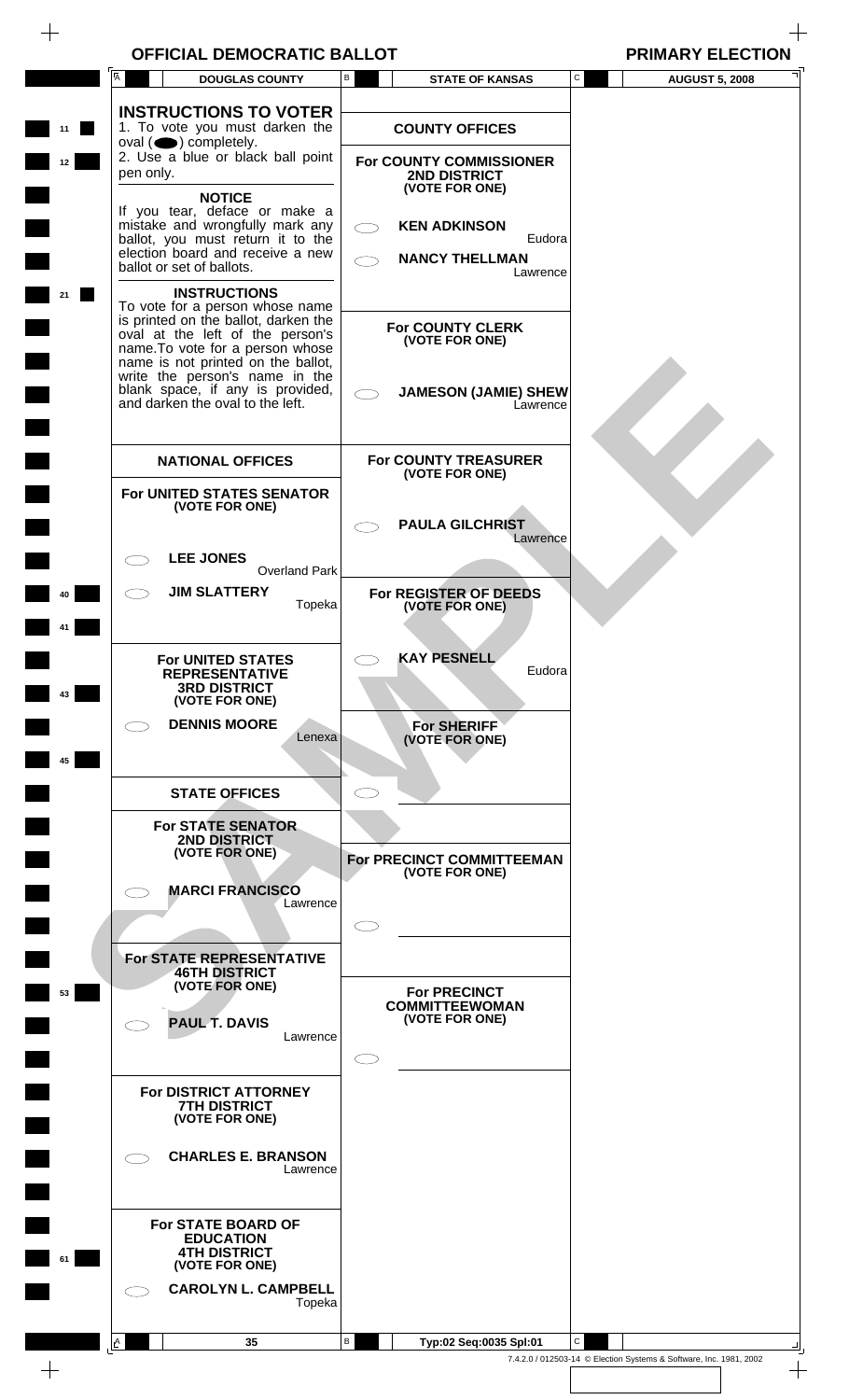$\begin{array}{c} + \end{array}$ 

|                   | Ā<br><b>DOUGLAS COUNTY</b>                                                                                                                                                           | В          | <b>STATE OF KANSAS</b>                                         | С | <b>AUGUST 5, 2008</b>                                              |
|-------------------|--------------------------------------------------------------------------------------------------------------------------------------------------------------------------------------|------------|----------------------------------------------------------------|---|--------------------------------------------------------------------|
| 11                | <b>INSTRUCTIONS TO VOTER</b><br>1. To vote you must darken the<br>$oval(\n\bullet)$ completely.                                                                                      |            | <b>COUNTY OFFICES</b>                                          |   |                                                                    |
| 12                | 2. Use a blue or black ball point<br>pen only.                                                                                                                                       |            | For COUNTY COMMISSIONER<br>2ND DISTRICT<br>(VOTE FOR ONE)      |   |                                                                    |
|                   | <b>NOTICE</b><br>If you tear, deface or make a<br>mistake and wrongfully mark any<br>ballot, you must return it to the<br>election board and receive a new                           |            | <b>NANCY THELLMAN</b><br>Lawrence<br><b>KEN ADKINSON</b>       |   |                                                                    |
| 21                | ballot or set of ballots.<br><b>INSTRUCTIONS</b><br>To vote for a person whose name                                                                                                  |            | Eudora                                                         |   |                                                                    |
|                   | is printed on the ballot, darken the<br>oval at the left of the person's<br>name. To vote for a person whose<br>name is not printed on the ballot,<br>write the person's name in the |            | <b>For COUNTY CLERK</b><br>(VOTE FOR ONE)                      |   |                                                                    |
|                   | blank space, if any is provided,<br>and darken the oval to the left.                                                                                                                 |            | <b>JAMESON (JAMIE) SHEW</b><br>Lawrence                        |   |                                                                    |
|                   | <b>NATIONAL OFFICES</b>                                                                                                                                                              |            | <b>For COUNTY TREASURER</b><br>(VOTE FOR ONE)                  |   |                                                                    |
|                   | For UNITED STATES SENATOR<br>(VOTE FOR ONE)                                                                                                                                          |            | <b>PAULA GILCHRIST</b><br>Lawrence                             |   |                                                                    |
| 40                | <b>LEE JONES</b><br><b>Overland Park</b><br><b>JIM SLATTERY</b>                                                                                                                      |            | For REGISTER OF DEEDS                                          |   |                                                                    |
|                   | Topeka                                                                                                                                                                               |            | (VOTE FOR ONE)                                                 |   |                                                                    |
| 43                | <b>For UNITED STATES</b><br><b>REPRESENTATIVE</b><br><b>3RD DISTRICT</b><br>(VOTE FOR ONE)                                                                                           |            | <b>KAY PESNELL</b><br>Eudora                                   |   |                                                                    |
| 45                | <b>DENNIS MOORE</b><br>Lenexa                                                                                                                                                        |            | <b>For SHERIFF</b><br>(VOTE FOR ONE)                           |   |                                                                    |
|                   | <b>STATE OFFICES</b>                                                                                                                                                                 |            |                                                                |   |                                                                    |
|                   | <b>For STATE SENATOR</b><br><b>2ND DISTRICT</b><br>(VOTE FOR ONE)                                                                                                                    |            | For PRECINCT COMMITTEEMAN<br>(VOTE FOR ONE)                    |   |                                                                    |
|                   | <b>MARCI FRANCISCO</b><br>Lawrence                                                                                                                                                   |            |                                                                |   |                                                                    |
|                   | For STATE REPRESENTATIVE<br><b>46TH DISTRICT</b>                                                                                                                                     | $\subset$  | <b>JAMESON (JAMIE) SHEW</b><br>Lawrence                        |   |                                                                    |
|                   | (VOTE FOR ONE)<br><b>PAUL T. DAVIS</b>                                                                                                                                               |            |                                                                |   |                                                                    |
| 54                | Lawrence                                                                                                                                                                             |            | <b>For PRECINCT</b><br><b>COMMITTEEWOMAN</b><br>(VOTE FOR ONE) |   |                                                                    |
|                   | For DISTRICT ATTORNEY<br><b>7TH DISTRICT</b><br>(VOTE FOR ONE)                                                                                                                       | $\sqrt{2}$ | <b>JENNIFER SCALES</b><br>Lawrence                             |   |                                                                    |
|                   | <b>CHARLES E. BRANSON</b><br>Lawrence                                                                                                                                                |            |                                                                |   |                                                                    |
| 61                | For STATE BOARD OF<br><b>EDUCATION</b><br><b>4TH DISTRICT</b><br>(VOTE FOR ONE)                                                                                                      |            |                                                                |   |                                                                    |
|                   | <b>CAROLYN L. CAMPBELL</b><br>Topeka                                                                                                                                                 |            |                                                                |   |                                                                    |
|                   | A<br>36                                                                                                                                                                              | В          | Typ:02 Seq:0036 Spl:01                                         | C | 7.4.2.0 / 012503-14 © Election Systems & Software, Inc. 1981, 2002 |
| $\qquad \qquad +$ |                                                                                                                                                                                      |            |                                                                |   |                                                                    |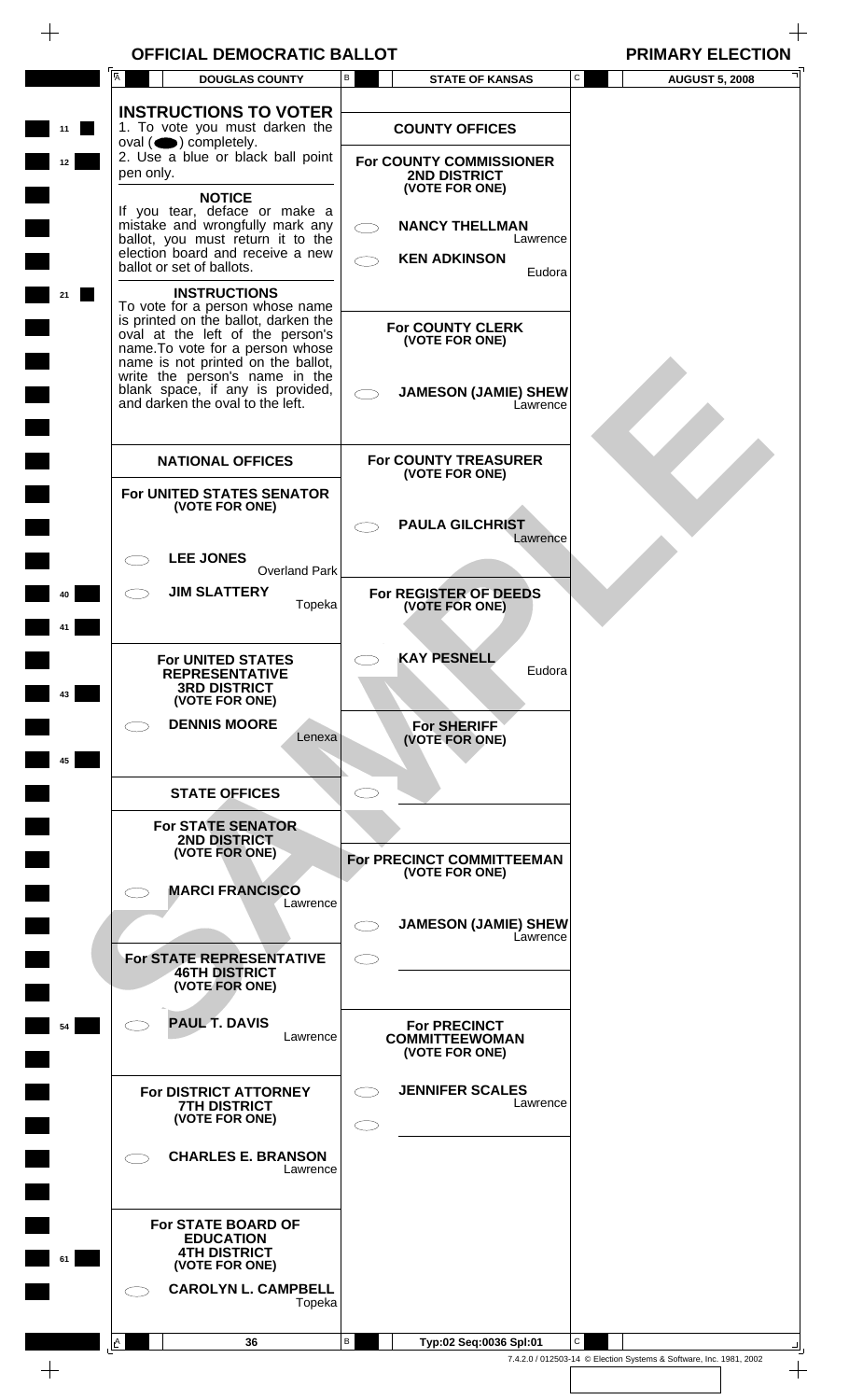$\frac{1}{\sqrt{2}}$ 

 $\begin{array}{c} \begin{array}{c} \begin{array}{c} \begin{array}{c} \end{array} \end{array} \end{array} \end{array} \end{array}$ 

| $\overline{A}$ |           | <b>DOUGLAS COUNTY</b>                                                | $\mathsf{B}$    |            | <b>STATE OF KANSAS</b>                       | C | <b>AUGUST 5, 2008</b> |
|----------------|-----------|----------------------------------------------------------------------|-----------------|------------|----------------------------------------------|---|-----------------------|
|                |           | <b>INSTRUCTIONS TO VOTER</b>                                         |                 |            |                                              |   |                       |
|                |           | 1. To vote you must darken the<br>$oval(\n\bullet)$ completely.      |                 |            | <b>COUNTY OFFICES</b>                        |   |                       |
|                |           | 2. Use a blue or black ball point                                    |                 |            | For COUNTY COMMISSIONER                      |   |                       |
|                | pen only. |                                                                      |                 |            | <b>2ND DISTRICT</b>                          |   |                       |
|                |           | <b>NOTICE</b>                                                        |                 |            | (VOTE FOR ONE)                               |   |                       |
|                |           | If you tear, deface or make a<br>mistake and wrongfully mark any     |                 |            | <b>KEN ADKINSON</b>                          |   |                       |
|                |           | ballot, you must return it to the                                    |                 | $\bigcirc$ | Eudora                                       |   |                       |
|                |           | election board and receive a new<br>ballot or set of ballots.        |                 |            | <b>NANCY THELLMAN</b>                        |   |                       |
|                |           |                                                                      |                 |            | Lawrence                                     |   |                       |
|                |           | <b>INSTRUCTIONS</b><br>To vote for a person whose name               |                 |            |                                              |   |                       |
|                |           | is printed on the ballot, darken the                                 |                 |            | <b>For COUNTY CLERK</b>                      |   |                       |
|                |           | oval at the left of the person's<br>name. To vote for a person whose |                 |            | (VOTE FOR ONE)                               |   |                       |
|                |           | name is not printed on the ballot,<br>write the person's name in the |                 |            |                                              |   |                       |
|                |           | blank space, if any is provided,                                     |                 |            | <b>JAMESON (JAMIE) SHEW</b>                  |   |                       |
|                |           | and darken the oval to the left.                                     |                 |            | Lawrence                                     |   |                       |
|                |           |                                                                      |                 |            |                                              |   |                       |
|                |           | <b>NATIONAL OFFICES</b>                                              |                 |            | <b>For COUNTY TREASURER</b>                  |   |                       |
|                |           |                                                                      |                 |            | (VOTE FOR ONE)                               |   |                       |
|                |           | For UNITED STATES SENATOR                                            |                 |            |                                              |   |                       |
|                |           | (VOTE FOR ONE)                                                       |                 |            | <b>PAULA GILCHRIST</b>                       |   |                       |
|                |           |                                                                      |                 |            | Lawrence                                     |   |                       |
|                |           | <b>LEE JONES</b>                                                     |                 |            |                                              |   |                       |
|                |           | <b>Overland Park</b><br><b>JIM SLATTERY</b>                          |                 |            |                                              |   |                       |
|                |           |                                                                      | Topeka          |            | For REGISTER OF DEEDS<br>(VOTE FOR ONE)      |   |                       |
|                |           |                                                                      |                 |            |                                              |   |                       |
|                |           |                                                                      |                 |            |                                              |   |                       |
|                |           | <b>For UNITED STATES</b><br><b>REPRESENTATIVE</b>                    |                 |            | <b>KAY PESNELL</b><br>Eudora                 |   |                       |
|                |           | <b>3RD DISTRICT</b>                                                  |                 |            |                                              |   |                       |
|                |           | (VOTE FOR ONE)                                                       |                 |            |                                              |   |                       |
|                |           | <b>DENNIS MOORE</b>                                                  | Lenexa          |            | <b>For SHERIFF</b><br>(VOTE FOR ONE)         |   |                       |
|                |           |                                                                      |                 |            |                                              |   |                       |
|                |           |                                                                      |                 |            |                                              |   |                       |
|                |           | <b>STATE OFFICES</b>                                                 |                 |            |                                              |   |                       |
|                |           | <b>For STATE SENATOR</b>                                             |                 |            |                                              |   |                       |
|                |           | <b>2ND DISTRICT</b><br>(VOTE FOR ONE)                                |                 |            |                                              |   |                       |
|                |           |                                                                      |                 |            | For PRECINCT COMMITTEEMAN<br>(VOTE FOR ONE)  |   |                       |
|                |           | <b>MARCI FRANCISCO</b>                                               |                 |            |                                              |   |                       |
|                |           |                                                                      | Lawrence        |            |                                              |   |                       |
|                |           |                                                                      |                 |            |                                              |   |                       |
|                |           | For STATE REPRESENTATIVE                                             |                 |            |                                              |   |                       |
|                |           | <b>46TH DISTRICT</b>                                                 |                 |            |                                              |   |                       |
|                |           | (VOTE FOR ONE)                                                       |                 |            | <b>For PRECINCT</b><br><b>COMMITTEEWOMAN</b> |   |                       |
|                |           | <b>PAUL T. DAVIS</b>                                                 |                 |            | (VOTE FOR ONE)                               |   |                       |
|                |           |                                                                      | Lawrence        |            |                                              |   |                       |
|                |           |                                                                      |                 |            |                                              |   |                       |
|                |           | For DISTRICT ATTORNEY                                                |                 |            |                                              |   |                       |
|                |           | <b>7TH DISTRICT</b>                                                  |                 |            |                                              |   |                       |
|                |           | (VOTE FOR ONE)                                                       |                 |            |                                              |   |                       |
|                |           | <b>CHARLES E. BRANSON</b>                                            |                 |            |                                              |   |                       |
|                |           |                                                                      | Lawrence        |            |                                              |   |                       |
|                |           |                                                                      |                 |            |                                              |   |                       |
|                |           | For STATE BOARD OF                                                   |                 |            |                                              |   |                       |
|                |           | <b>EDUCATION</b>                                                     |                 |            |                                              |   |                       |
|                |           | <b>4TH DISTRICT</b><br>(VOTE FOR ONE)                                |                 |            |                                              |   |                       |
|                |           | <b>CAROLYN L. CAMPBELL</b>                                           |                 |            |                                              |   |                       |
|                |           |                                                                      | Topeka          |            |                                              |   |                       |
|                |           |                                                                      |                 |            |                                              |   |                       |
| A              |           | 37                                                                   | $\, {\bf B} \,$ |            | Typ:02 Seq:0037 Spl:01                       | C |                       |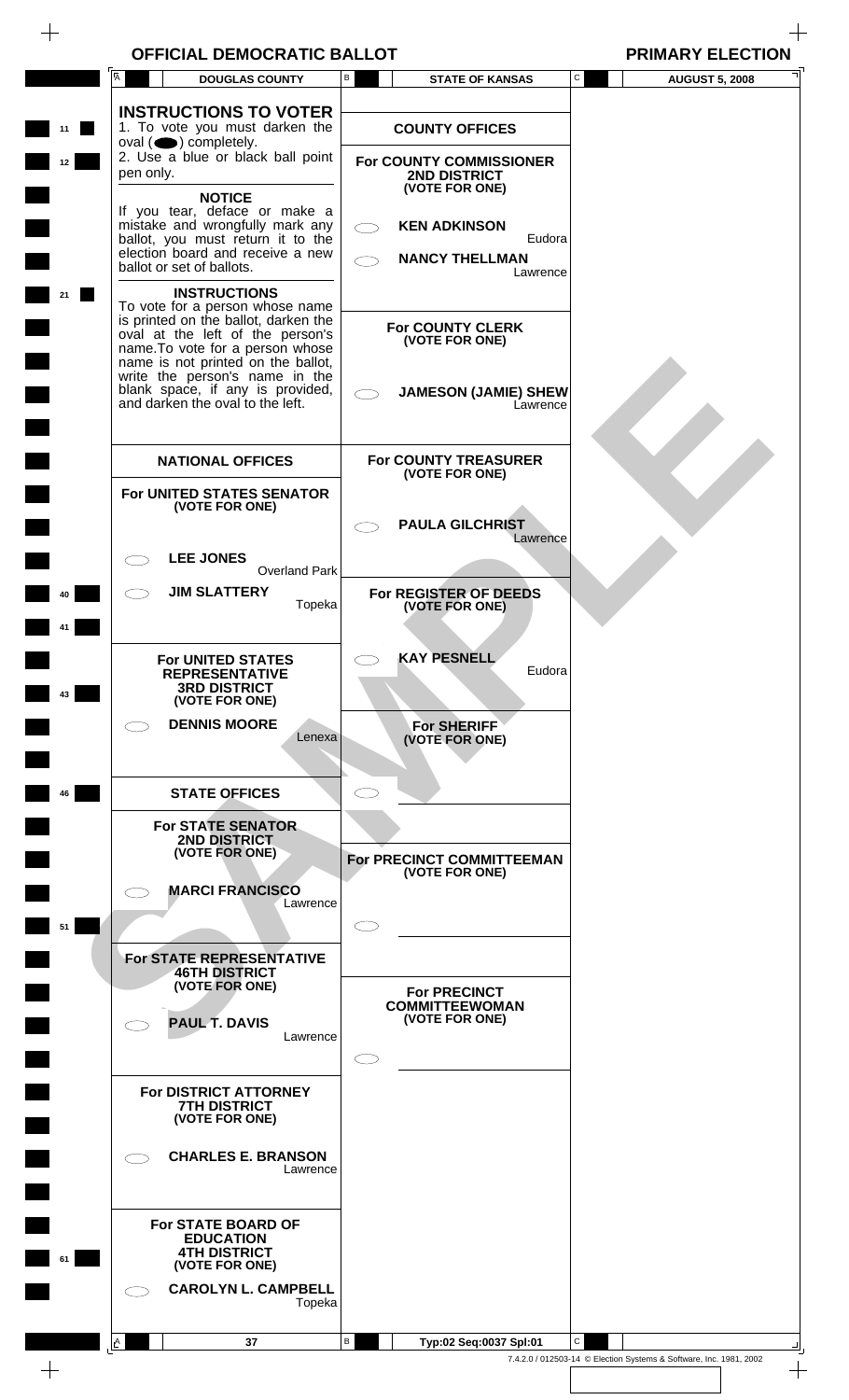$\qquad \qquad +$ 

|     | Ā         | <b>DOUGLAS COUNTY</b>                                                                                                                                                                                                   | В | <b>STATE OF KANSAS</b>                                         | С            | <b>AUGUST 5, 2008</b>                                              |
|-----|-----------|-------------------------------------------------------------------------------------------------------------------------------------------------------------------------------------------------------------------------|---|----------------------------------------------------------------|--------------|--------------------------------------------------------------------|
|     |           | <b>INSTRUCTIONS TO VOTER</b>                                                                                                                                                                                            |   |                                                                |              |                                                                    |
| 11  |           | 1. To vote you must darken the<br>$oval(\n\bullet)$ completely.                                                                                                                                                         |   | <b>COUNTY OFFICES</b>                                          |              |                                                                    |
| 12  | pen only. | 2. Use a blue or black ball point                                                                                                                                                                                       |   | For COUNTY COMMISSIONER<br>2ND DISTRICT<br>(VOTE FOR ONE)      |              |                                                                    |
|     |           | <b>NOTICE</b><br>If you tear, deface or make a<br>mistake and wrongfully mark any                                                                                                                                       |   | <b>NANCY THELLMAN</b>                                          |              |                                                                    |
|     |           | ballot, you must return it to the<br>election board and receive a new                                                                                                                                                   |   | Lawrence<br><b>KEN ADKINSON</b>                                |              |                                                                    |
|     |           | ballot or set of ballots.<br><b>INSTRUCTIONS</b>                                                                                                                                                                        |   | Eudora                                                         |              |                                                                    |
| 21  |           | To vote for a person whose name<br>is printed on the ballot, darken the<br>oval at the left of the person's<br>name. To vote for a person whose<br>name is not printed on the ballot,<br>write the person's name in the |   | <b>For COUNTY CLERK</b><br>(VOTE FOR ONE)                      |              |                                                                    |
|     |           | blank space, if any is provided,<br>and darken the oval to the left.                                                                                                                                                    |   | <b>JAMESON (JAMIE) SHEW</b><br>Lawrence                        |              |                                                                    |
|     |           | <b>NATIONAL OFFICES</b>                                                                                                                                                                                                 |   | <b>For COUNTY TREASURER</b>                                    |              |                                                                    |
|     |           | For UNITED STATES SENATOR                                                                                                                                                                                               |   | (VOTE FOR ONE)                                                 |              |                                                                    |
|     |           | (VOTE FOR ONE)                                                                                                                                                                                                          |   | <b>PAULA GILCHRIST</b><br>Lawrence                             |              |                                                                    |
|     |           | <b>LEE JONES</b><br><b>Overland Park</b>                                                                                                                                                                                |   |                                                                |              |                                                                    |
| 40  |           | <b>JIM SLATTERY</b><br>Topeka                                                                                                                                                                                           |   | For REGISTER OF DEEDS<br>(VOTE FOR ONE)                        |              |                                                                    |
|     |           |                                                                                                                                                                                                                         |   |                                                                |              |                                                                    |
| 43  |           | <b>For UNITED STATES</b><br><b>REPRESENTATIVE</b><br><b>3RD DISTRICT</b><br>(VOTE FOR ONE)                                                                                                                              |   | <b>KAY PESNELL</b><br>Eudora                                   |              |                                                                    |
|     |           | <b>DENNIS MOORE</b><br>Lenexa                                                                                                                                                                                           |   | For SHERIFF<br>(VOTE FOR ONE)                                  |              |                                                                    |
| 46  |           | <b>STATE OFFICES</b>                                                                                                                                                                                                    |   |                                                                |              |                                                                    |
|     |           | <b>For STATE SENATOR</b><br><b>2ND DISTRICT</b><br>(VOTE FOR ONE)                                                                                                                                                       |   | For PRECINCT COMMITTEEMAN                                      |              |                                                                    |
|     |           | <b>MARCI FRANCISCO</b>                                                                                                                                                                                                  |   | (VOTE FOR ONE)                                                 |              |                                                                    |
|     |           | Lawrence                                                                                                                                                                                                                |   |                                                                |              |                                                                    |
| 52  |           | For STATE REPRESENTATIVE<br><b>38TH DISTRICT</b>                                                                                                                                                                        |   |                                                                |              |                                                                    |
|     |           | (VOTE FOR ONE)                                                                                                                                                                                                          |   | <b>For PRECINCT</b><br><b>COMMITTEEWOMAN</b><br>(VOTE FOR ONE) |              |                                                                    |
|     |           | <b>STEPHANIE KELTON</b><br>Lawrence                                                                                                                                                                                     |   |                                                                |              |                                                                    |
|     |           | For DISTRICT ATTORNEY<br><b>7TH DISTRICT</b><br>(VOTE FOR ONE)                                                                                                                                                          |   |                                                                |              |                                                                    |
|     |           | <b>CHARLES E. BRANSON</b><br>Lawrence                                                                                                                                                                                   |   |                                                                |              |                                                                    |
| 61  |           | For STATE BOARD OF<br><b>EDUCATION</b><br><b>4TH DISTRICT</b><br>(VOTE FOR ONE)                                                                                                                                         |   |                                                                |              |                                                                    |
|     |           | <b>CAROLYN L. CAMPBELL</b><br>Topeka                                                                                                                                                                                    |   |                                                                |              |                                                                    |
|     | A         | 38                                                                                                                                                                                                                      | B | Typ:02 Seq:0038 Spl:01                                         | $\mathsf{C}$ |                                                                    |
| $+$ |           |                                                                                                                                                                                                                         |   |                                                                |              | 7.4.2.0 / 012503-14 © Election Systems & Software, Inc. 1981, 2002 |
|     |           |                                                                                                                                                                                                                         |   |                                                                |              |                                                                    |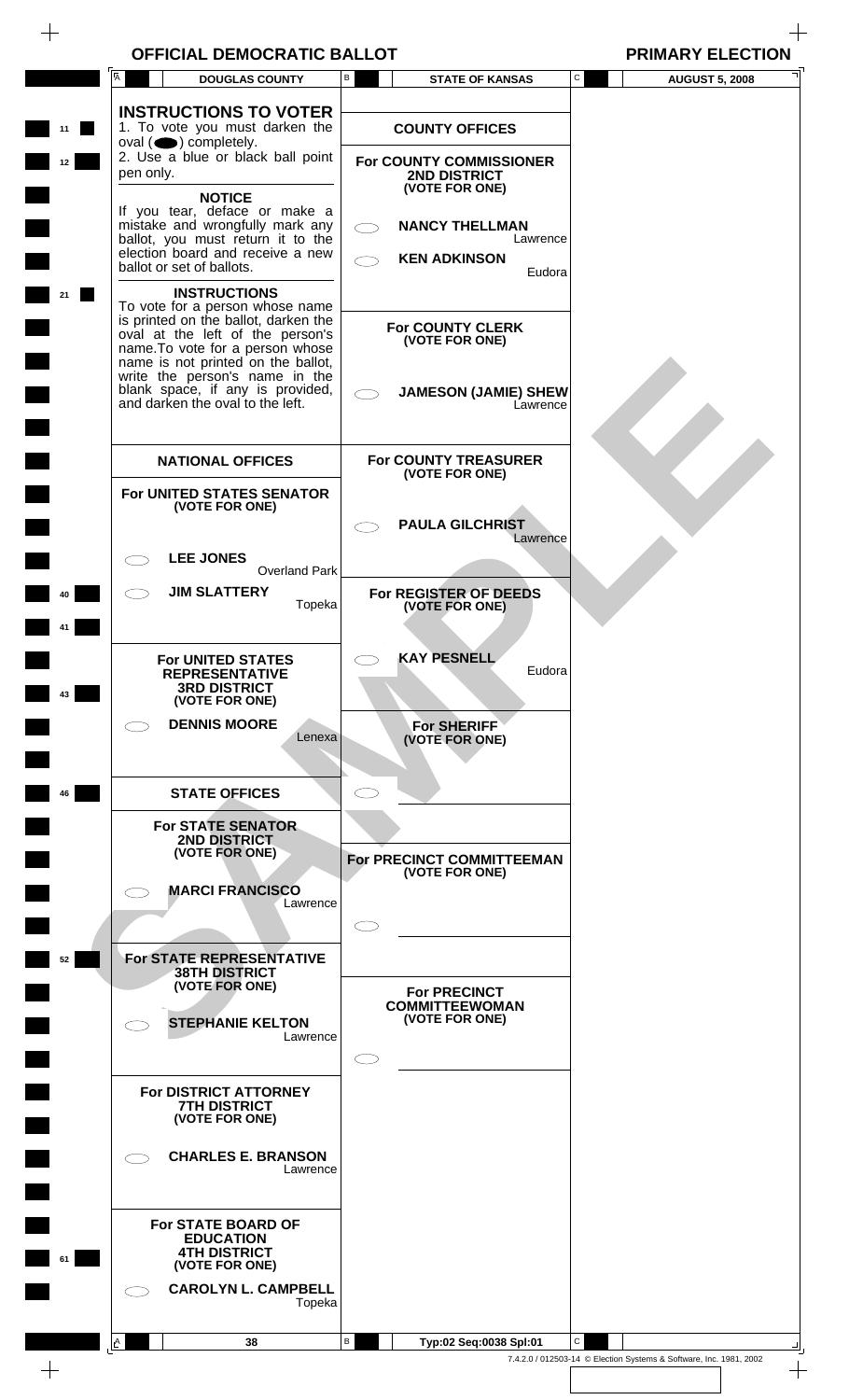$\begin{array}{c} \begin{array}{c} \begin{array}{c} \end{array} \end{array} \end{array}$ 

 $\begin{array}{c} \begin{array}{c} \begin{array}{c} \begin{array}{c} \end{array} \end{array} \end{array} \end{array} \end{array}$ 

|          | $\overline{A}$<br><b>DOUGLAS COUNTY</b>                                                                                                                                                 | B<br><b>STATE OF KANSAS</b>                                                    | $\mathtt{C}$ | <b>AUGUST 5, 2008</b> |
|----------|-----------------------------------------------------------------------------------------------------------------------------------------------------------------------------------------|--------------------------------------------------------------------------------|--------------|-----------------------|
| 11<br>12 | <b>INSTRUCTIONS TO VOTER</b><br>1. To vote you must darken the<br>$oval(\n\bullet)$ completely.<br>2. Use a blue or black ball point<br>pen only.                                       | <b>COUNTY OFFICES</b><br>For COUNTY COMMISSIONER                               |              |                       |
|          | <b>NOTICE</b><br>If you tear, deface or make a<br>mistake and wrongfully mark any<br>ballot, you must return it to the<br>election board and receive a new<br>ballot or set of ballots. | 2ND DISTRICT<br>(VOTE FOR ONE)<br><b>NANCY THELLMAN</b><br><b>KEN ADKINSON</b> | Lawrence     |                       |
| 21       | <b>INSTRUCTIONS</b><br>To vote for a person whose name<br>is printed on the ballot, darken the                                                                                          |                                                                                | Eudora       |                       |
| 22       | oval at the left of the person's<br>name. To vote for a person whose<br>name is not printed on the ballot,<br>write the person's name in the<br>blank space, if any is provided,        | <b>For COUNTY CLERK</b><br>(VOTE FOR ONE)<br><b>JAMESON (JAMIE) SHEW</b>       |              |                       |
|          | and darken the oval to the left.                                                                                                                                                        |                                                                                | Lawrence     |                       |
|          | <b>NATIONAL OFFICES</b>                                                                                                                                                                 | <b>For COUNTY TREASURER</b><br>(VOTE FOR ONE)                                  |              |                       |
|          | For UNITED STATES SENATOR<br>(VOTE FOR ONE)                                                                                                                                             | <b>PAULA GILCHRIST</b>                                                         | Lawrence     |                       |
| 40       | <b>LEE JONES</b><br><b>Overland Park</b><br><b>JIM SLATTERY</b>                                                                                                                         | For REGISTER OF DEEDS                                                          |              |                       |
|          | Topeka                                                                                                                                                                                  | (VOTE FOR ONE)                                                                 |              |                       |
| 43       | For UNITED STATES<br><b>REPRESENTATIVE</b><br><b>3RD DISTRICT</b><br>(VOTE FOR ONE)                                                                                                     | <b>KAY PESNELL</b>                                                             | Eudora       |                       |
|          | <b>DENNIS MOORE</b><br>Lenexa                                                                                                                                                           | <b>For SHERIFF</b><br>(VOTE FOR ONE)                                           |              |                       |
| 46       | <b>STATE OFFICES</b>                                                                                                                                                                    |                                                                                |              |                       |
|          | <b>For STATE SENATOR</b><br><b>3RD DISTRICT</b><br>(VOTE FOR ONE)                                                                                                                       | For PRECINCT COMMITTEEMAN<br>(VOTE FOR ONE)                                    |              |                       |
|          | <b>TOM HOLLAND</b><br><b>Baldwin City</b>                                                                                                                                               |                                                                                |              |                       |
| 52       | For STATE REPRESENTATIVE<br><b>38TH DISTRICT</b>                                                                                                                                        |                                                                                |              |                       |
|          | (VOTE FOR ONE)<br><b>STEPHANIE KELTON</b><br>Lawrence                                                                                                                                   | <b>For PRECINCT</b><br><b>COMMITTEEWOMAN</b><br>(VOTE FOR ONE)                 |              |                       |
|          | For DISTRICT ATTORNEY<br><b>7TH DISTRICT</b><br>(VOTE FOR ONE)                                                                                                                          |                                                                                |              |                       |
|          | <b>CHARLES E. BRANSON</b><br>Lawrence                                                                                                                                                   |                                                                                |              |                       |
|          |                                                                                                                                                                                         |                                                                                |              |                       |
| 61       |                                                                                                                                                                                         |                                                                                |              |                       |
| 62       |                                                                                                                                                                                         |                                                                                |              |                       |
|          | A<br>38                                                                                                                                                                                 | $\, {\bf B} \,$<br>Typ:02 Seq:0038 Spl:02                                      | C            |                       |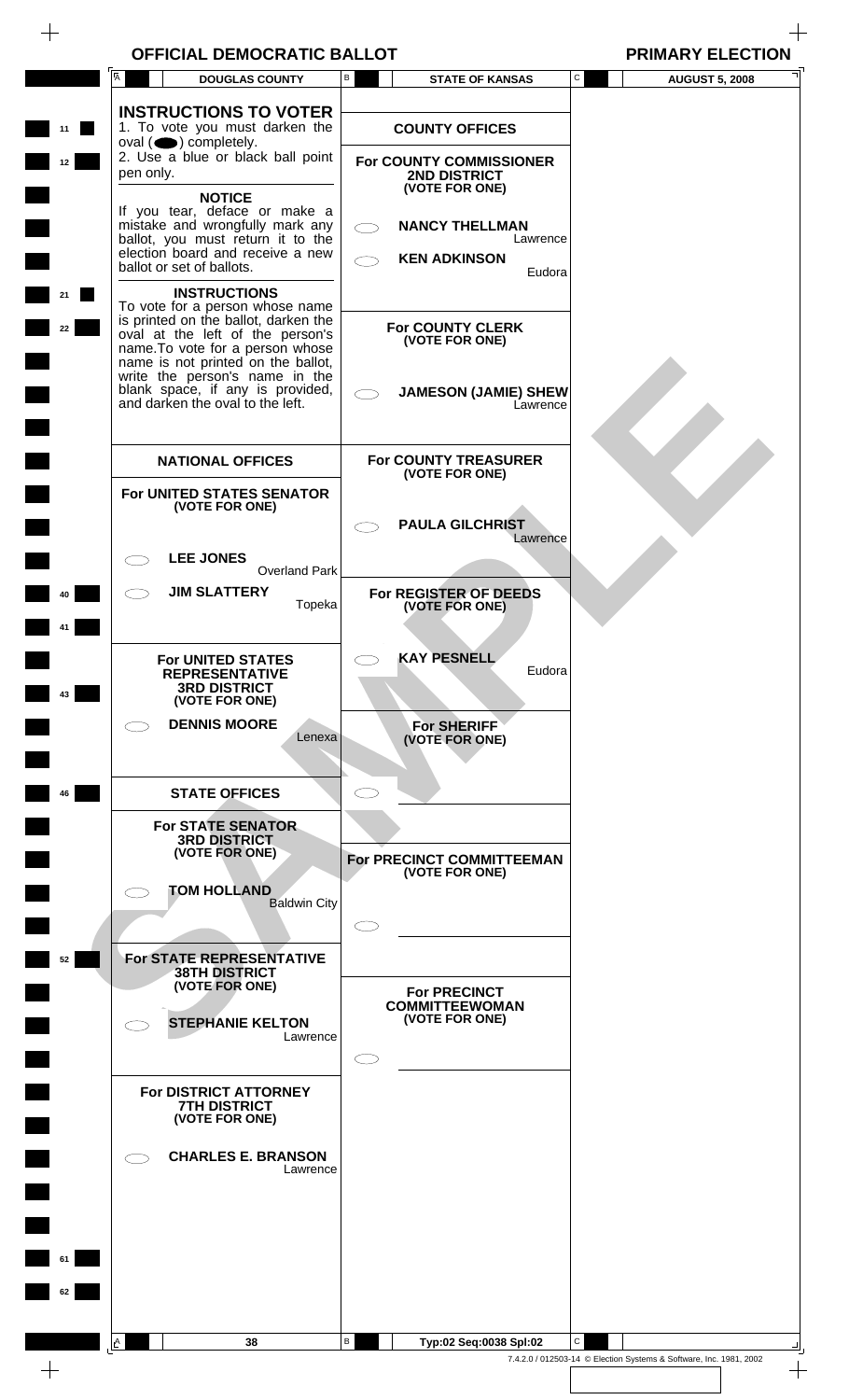$\begin{array}{c} + \end{array}$ 

|          | <b>DOUGLAS COUNTY</b>                                                                                                                                                                                                                                                                                                  | В<br><b>STATE OF KANSAS</b>                                                         | C<br><b>AUGUST 5, 2008</b>                                         |
|----------|------------------------------------------------------------------------------------------------------------------------------------------------------------------------------------------------------------------------------------------------------------------------------------------------------------------------|-------------------------------------------------------------------------------------|--------------------------------------------------------------------|
| 11<br>12 | <b>INSTRUCTIONS TO VOTER</b><br>1. To vote you must darken the<br>oval $($ $\bullet)$ completely.<br>2. Use a blue or black ball point<br>pen only.                                                                                                                                                                    | <b>COUNTY OFFICES</b><br><b>For COUNTY CLERK</b><br>(VOTE FOR ONE)                  |                                                                    |
|          | <b>NOTICE</b><br>If you tear, deface or make a<br>mistake and wrongfully mark any<br>ballot, you must return it to the<br>election board and receive a new<br>ballot or set of ballots.                                                                                                                                | <b>JAMESON (JAMIE) SHEW</b><br>Lawrence                                             |                                                                    |
|          | <b>INSTRUCTIONS</b><br>To vote for a person whose name<br>is printed on the ballot, darken the<br>oval at the left of the person's<br>name. To vote for a person whose<br>name is not printed on the ballot,<br>write the person's name in the<br>blank space, if any is provided,<br>and darken the oval to the left. | <b>For COUNTY TREASURER</b><br>(VOTE FOR ONE)<br><b>PAULA GILCHRIST</b><br>Lawrence |                                                                    |
|          | <b>NATIONAL OFFICES</b>                                                                                                                                                                                                                                                                                                | For REGISTER OF DEEDS<br>(VOTE FOR ONE)                                             |                                                                    |
|          | For UNITED STATES SENATOR<br>(VOTE FOR ONE)                                                                                                                                                                                                                                                                            | <b>KAY PESNELL</b><br>Eudora                                                        |                                                                    |
|          | <b>LEE JONES</b><br><b>Overland Park</b><br><b>JIM SLATTERY</b><br>Topeka                                                                                                                                                                                                                                              | <b>For SHERIFF</b><br>(VOTE FOR ONE)                                                |                                                                    |
| 43       | For UNITED STATES<br><b>REPRESENTATIVE</b><br><b>3RD DISTRICT</b><br>(VOTE FOR ONE)<br><b>DENNIS MOORE</b>                                                                                                                                                                                                             | For PRECINCT COMMITTEEMAN<br>(VOTE FOR ONE)                                         |                                                                    |
|          | Lenexa                                                                                                                                                                                                                                                                                                                 |                                                                                     |                                                                    |
| 46       | <b>STATE OFFICES</b><br><b>For STATE SENATOR</b><br><b>2ND DISTRICT</b><br>(VOTE FOR ONE)                                                                                                                                                                                                                              | <b>For PRECINCT</b><br><b>COMMITTEEWOMAN</b><br>(VOTE FOR ONE)                      |                                                                    |
|          | <b>MARCI FRANCISCO</b><br>Lawrence                                                                                                                                                                                                                                                                                     |                                                                                     |                                                                    |
| 53       | For STATE REPRESENTATIVE<br><b>46TH DISTRICT</b><br>(VOTE FOR ONE)                                                                                                                                                                                                                                                     |                                                                                     |                                                                    |
|          | <b>PAUL T. DAVIS</b><br>Lawrence                                                                                                                                                                                                                                                                                       |                                                                                     |                                                                    |
|          | For DISTRICT ATTORNEY<br><b>7TH DISTRICT</b><br>(VOTE FOR ONE)                                                                                                                                                                                                                                                         |                                                                                     |                                                                    |
|          | <b>CHARLES E. BRANSON</b><br>Lawrence                                                                                                                                                                                                                                                                                  |                                                                                     |                                                                    |
| 61       | <b>For STATE BOARD OF</b><br><b>EDUCATION</b><br><b>4TH DISTRICT</b><br>(VOTE FOR ONE)<br><b>CAROLYN L. CAMPBELL</b><br>Topeka                                                                                                                                                                                         |                                                                                     |                                                                    |
|          | 39<br><u>A</u>                                                                                                                                                                                                                                                                                                         | В<br>Typ:02 Seq:0039 Spl:01                                                         | C                                                                  |
|          |                                                                                                                                                                                                                                                                                                                        |                                                                                     | 7.4.2.0 / 012503-14 © Election Systems & Software, Inc. 1981, 2002 |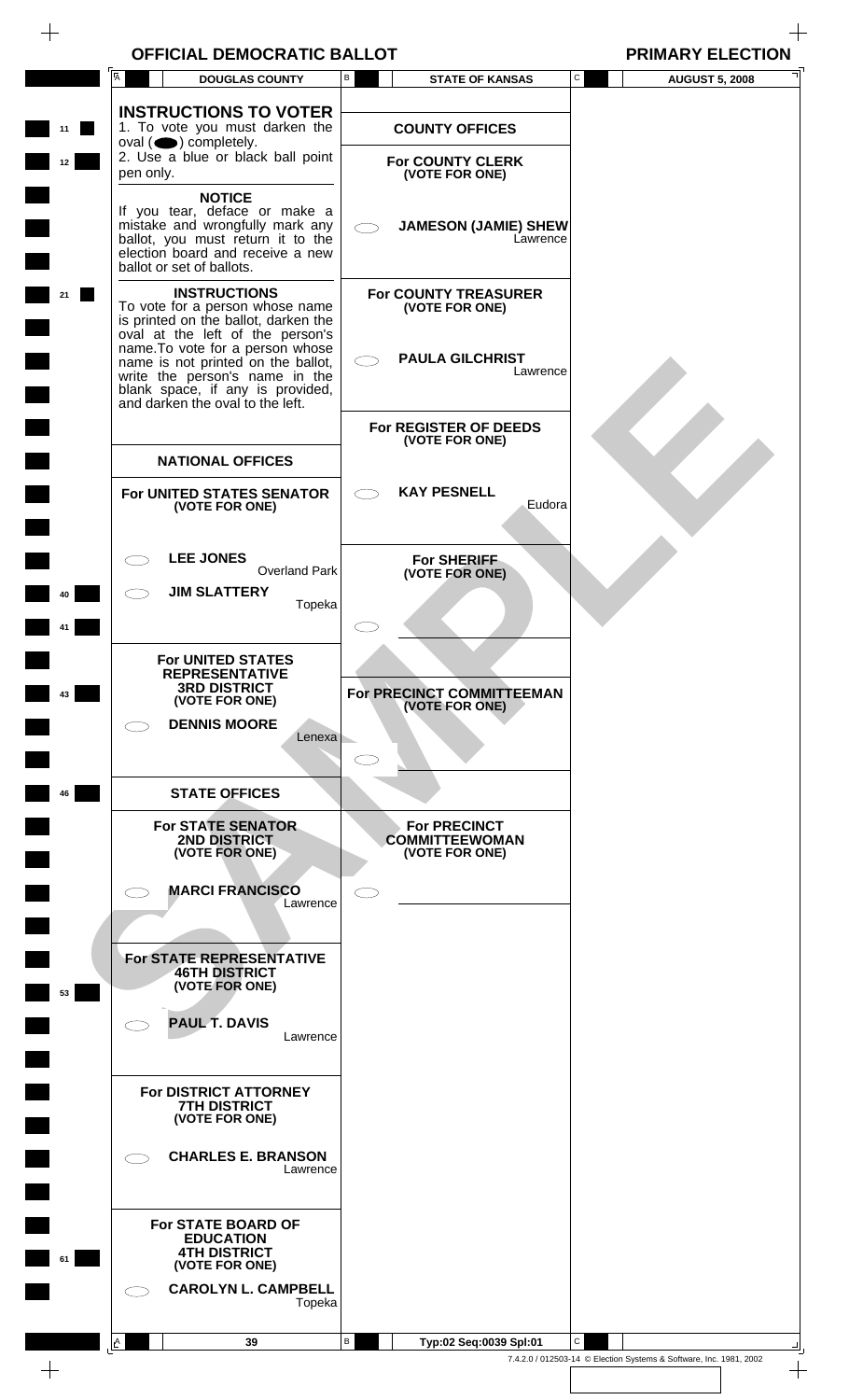$\begin{array}{c} + \end{array}$ 

|    | $\overline{A}$      | <b>DOUGLAS COUNTY</b>                                                                                                                                                                                                                                        | В  | <b>STATE OF KANSAS</b>                                                               | C | <b>AUGUST 5, 2008</b>                                              |
|----|---------------------|--------------------------------------------------------------------------------------------------------------------------------------------------------------------------------------------------------------------------------------------------------------|----|--------------------------------------------------------------------------------------|---|--------------------------------------------------------------------|
| 11 |                     | <b>INSTRUCTIONS TO VOTER</b><br>1. To vote you must darken the<br>oval $($ $\bullet)$ completely.<br>2. Use a blue or black ball point                                                                                                                       |    | <b>COUNTY OFFICES</b>                                                                |   |                                                                    |
| 12 | pen only.           | <b>NOTICE</b><br>If you tear, deface or make a<br>mistake and wrongfully mark any<br>ballot, you must return it to the                                                                                                                                       |    | <b>For COUNTY CLERK</b><br>(VOTE FOR ONE)<br><b>JAMESON (JAMIE) SHEW</b><br>Lawrence |   |                                                                    |
| 21 |                     | election board and receive a new<br>ballot or set of ballots.<br><b>INSTRUCTIONS</b><br>To vote for a person whose name                                                                                                                                      |    | <b>For COUNTY TREASURER</b><br>(VOTE FOR ONE)                                        |   |                                                                    |
|    |                     | is printed on the ballot, darken the<br>oval at the left of the person's<br>name. To vote for a person whose<br>name is not printed on the ballot,<br>write the person's name in the<br>blank space, if any is provided,<br>and darken the oval to the left. |    | <b>PAULA GILCHRIST</b><br>Lawrence                                                   |   |                                                                    |
|    |                     | <b>NATIONAL OFFICES</b>                                                                                                                                                                                                                                      |    | For REGISTER OF DEEDS<br>(VOTE FOR ONE)                                              |   |                                                                    |
|    |                     | For UNITED STATES SENATOR<br>(VOTE FOR ONE)                                                                                                                                                                                                                  |    | <b>KAY PESNELL</b><br>Eudora                                                         |   |                                                                    |
|    |                     | <b>LEE JONES</b><br><b>Overland Park</b><br><b>JIM SLATTERY</b>                                                                                                                                                                                              |    | <b>For SHERIFF</b><br>(VOTE FOR ONE)                                                 |   |                                                                    |
|    |                     | Topeka                                                                                                                                                                                                                                                       |    |                                                                                      |   |                                                                    |
| 43 |                     | For UNITED STATES<br><b>REPRESENTATIVE</b><br><b>3RD DISTRICT</b><br>(VOTE FOR ONE)                                                                                                                                                                          |    | For PRECINCT COMMITTEEMAN<br>(VOTE FOR ONE)                                          |   |                                                                    |
|    |                     | <b>DENNIS MOORE</b><br>Lenexa                                                                                                                                                                                                                                | C  | <b>CRAIG A. STANCLIFFE</b><br>Lawrence                                               |   |                                                                    |
| 46 |                     | <b>STATE OFFICES</b>                                                                                                                                                                                                                                         | ⊂  |                                                                                      |   |                                                                    |
|    |                     | <b>For STATE SENATOR</b><br><b>2ND DISTRICT</b><br>(VOTE FOR ONE)<br><b>MARCI FRANCISCO</b>                                                                                                                                                                  |    | <b>For PRECINCT</b><br><b>COMMITTEEWOMAN</b><br>(VOTE FOR ONE)                       |   |                                                                    |
|    |                     | Lawrence                                                                                                                                                                                                                                                     |    | <b>SKY WESTERLUND</b><br>Lawrence                                                    |   |                                                                    |
|    |                     | For STATE REPRESENTATIVE<br><b>46TH DISTRICT</b><br>(VOTE FOR ONE)                                                                                                                                                                                           | ⊂⊃ |                                                                                      |   |                                                                    |
| 54 |                     | <b>PAUL T. DAVIS</b><br>Lawrence                                                                                                                                                                                                                             |    |                                                                                      |   |                                                                    |
|    |                     | For DISTRICT ATTORNEY<br><b>7TH DISTRICT</b><br>(VOTE FOR ONE)                                                                                                                                                                                               |    |                                                                                      |   |                                                                    |
|    | $\subset$ $\supset$ | <b>CHARLES E. BRANSON</b><br>Lawrence                                                                                                                                                                                                                        |    |                                                                                      |   |                                                                    |
| 61 |                     | For STATE BOARD OF<br><b>EDUCATION</b><br><b>4TH DISTRICT</b><br>(VOTE FOR ONE)<br><b>CAROLYN L. CAMPBELL</b><br>Topeka                                                                                                                                      |    |                                                                                      |   |                                                                    |
|    | <u> 4</u>           | 40                                                                                                                                                                                                                                                           | В  | Typ:02 Seq:0040 Spl:01                                                               | С |                                                                    |
|    |                     |                                                                                                                                                                                                                                                              |    |                                                                                      |   | 7.4.2.0 / 012503-14 © Election Systems & Software, Inc. 1981, 2002 |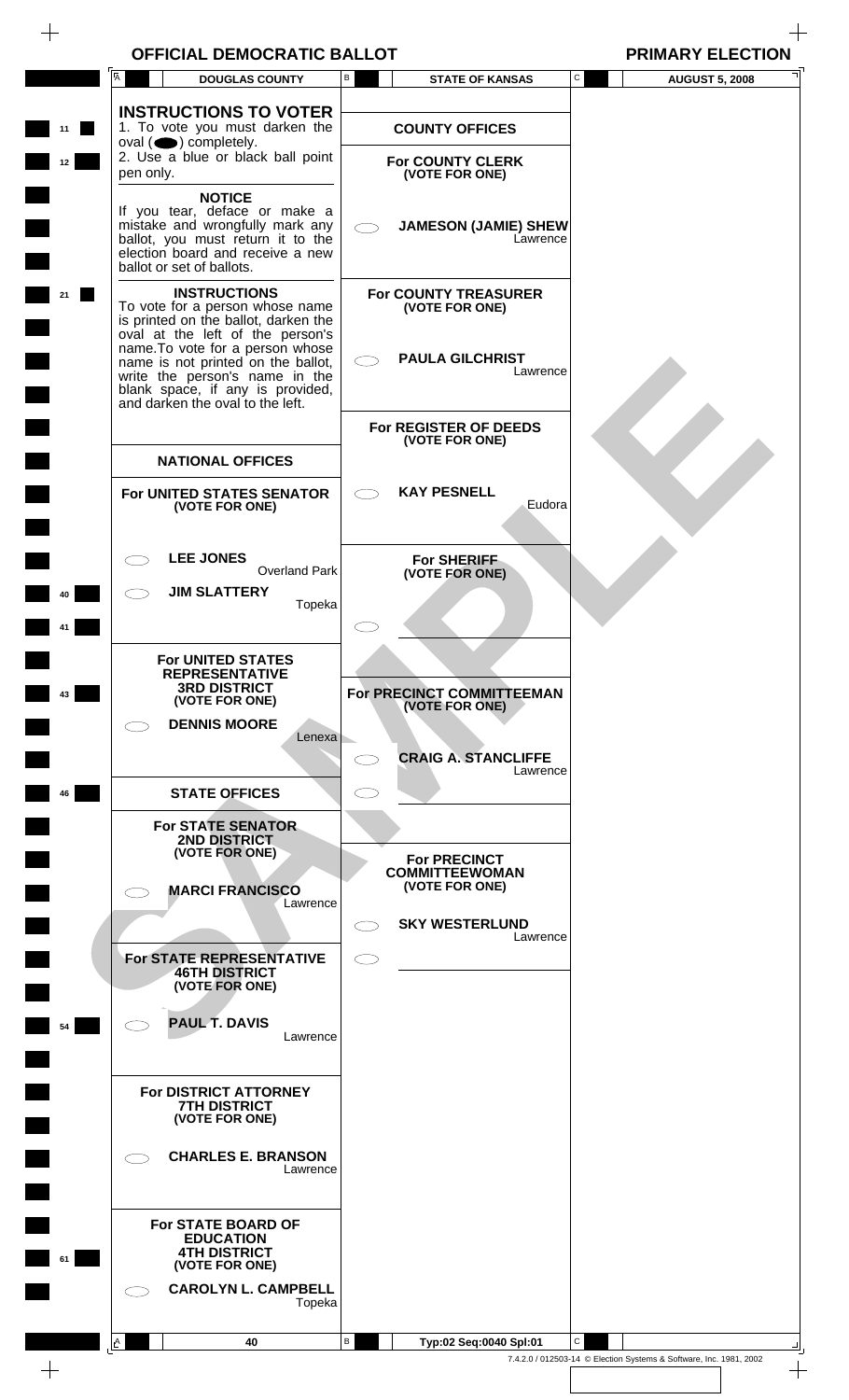$\begin{array}{c} + \end{array}$ 

 $\begin{array}{c} \begin{array}{c} \begin{array}{c} \begin{array}{c} \end{array} \end{array} \end{array} \end{array} \end{array}$ 

| $\overline{A}$<br><b>DOUGLAS COUNTY</b>                                  | $\mathsf{B}$    | <b>STATE OF KANSAS</b>                       | C<br><b>AUGUST 5, 2008</b> |
|--------------------------------------------------------------------------|-----------------|----------------------------------------------|----------------------------|
| <b>INSTRUCTIONS TO VOTER</b>                                             |                 |                                              |                            |
| 1. To vote you must darken the<br>oval $($ $\bullet)$ completely.        |                 | <b>COUNTY OFFICES</b>                        |                            |
| 2. Use a blue or black ball point                                        |                 | For COUNTY COMMISSIONER                      |                            |
| pen only.                                                                |                 | <b>2ND DISTRICT</b>                          |                            |
| <b>NOTICE</b>                                                            |                 | (VOTE FOR ONE)                               |                            |
| If you tear, deface or make a<br>mistake and wrongfully mark any         | $\bigcirc$      | <b>KEN ADKINSON</b>                          |                            |
| ballot, you must return it to the                                        |                 | Eudora                                       |                            |
| election board and receive a new<br>ballot or set of ballots.            |                 | <b>NANCY THELLMAN</b>                        |                            |
|                                                                          |                 | Lawrence                                     |                            |
| <b>INSTRUCTIONS</b><br>To vote for a person whose name                   |                 |                                              |                            |
| is printed on the ballot, darken the<br>oval at the left of the person's |                 | <b>For COUNTY CLERK</b>                      |                            |
| name.To vote for a person whose<br>name is not printed on the ballot,    |                 | (VOTE FOR ONE)                               |                            |
| write the person's name in the                                           |                 |                                              |                            |
| blank space, if any is provided,                                         |                 | <b>JAMESON (JAMIE) SHEW</b>                  |                            |
| and darken the oval to the left.                                         |                 | Lawrence                                     |                            |
|                                                                          |                 |                                              |                            |
| <b>NATIONAL OFFICES</b>                                                  |                 | <b>For COUNTY TREASURER</b>                  |                            |
|                                                                          |                 | (VOTE FOR ONE)                               |                            |
| For UNITED STATES SENATOR                                                |                 |                                              |                            |
| (VOTE FOR ONE)                                                           |                 | <b>PAULA GILCHRIST</b>                       |                            |
|                                                                          |                 | Lawrence                                     |                            |
| <b>LEE JONES</b><br><b>Overland Park</b>                                 |                 |                                              |                            |
| <b>JIM SLATTERY</b>                                                      |                 | For REGISTER OF DEEDS                        |                            |
| Topeka                                                                   |                 | (VOTE FOR ONE)                               |                            |
|                                                                          |                 |                                              |                            |
|                                                                          |                 |                                              |                            |
| <b>For UNITED STATES</b><br><b>REPRESENTATIVE</b>                        |                 | <b>KAY PESNELL</b><br>Eudora                 |                            |
| <b>3RD DISTRICT</b>                                                      |                 |                                              |                            |
| (VOTE FOR ONE)                                                           |                 |                                              |                            |
| <b>DENNIS MOORE</b><br>Lenexa                                            |                 | <b>For SHERIFF</b><br>(VOTE FOR ONE)         |                            |
|                                                                          |                 |                                              |                            |
|                                                                          |                 |                                              |                            |
| <b>STATE OFFICES</b>                                                     |                 |                                              |                            |
| <b>For STATE SENATOR</b>                                                 |                 |                                              |                            |
| <b>3RD DISTRICT</b><br>(VOTE FOR ONE)                                    |                 |                                              |                            |
|                                                                          |                 | For PRECINCT COMMITTEEMAN<br>(VOTE FOR ONE)  |                            |
| <b>TOM HOLLAND</b>                                                       |                 |                                              |                            |
| <b>Baldwin City</b>                                                      |                 |                                              |                            |
|                                                                          |                 |                                              |                            |
| For STATE REPRESENTATIVE                                                 |                 |                                              |                            |
| <b>38TH DISTRICT</b><br>(VOTE FOR ONE)                                   |                 |                                              |                            |
|                                                                          |                 | <b>For PRECINCT</b><br><b>COMMITTEEWOMAN</b> |                            |
| <b>STEPHANIE KELTON</b>                                                  |                 | (VOTE FOR ONE)                               |                            |
| Lawrence                                                                 |                 | <b>PATTI J BUTCHER</b>                       |                            |
|                                                                          |                 | Lawrence                                     |                            |
| For DISTRICT ATTORNEY                                                    | $\subset$       |                                              |                            |
| <b>7TH DISTRICT</b><br>(VOTE FOR ONE)                                    |                 |                                              |                            |
|                                                                          |                 |                                              |                            |
| <b>CHARLES E. BRANSON</b>                                                |                 |                                              |                            |
| Lawrence                                                                 |                 |                                              |                            |
|                                                                          |                 |                                              |                            |
|                                                                          |                 |                                              |                            |
|                                                                          |                 |                                              |                            |
|                                                                          |                 |                                              |                            |
|                                                                          |                 |                                              |                            |
|                                                                          |                 |                                              |                            |
|                                                                          |                 |                                              |                            |
| 41<br>$\mathbf{A}$                                                       | $\, {\sf B} \,$ | Typ:02 Seq:0041 Spl:01                       | C                          |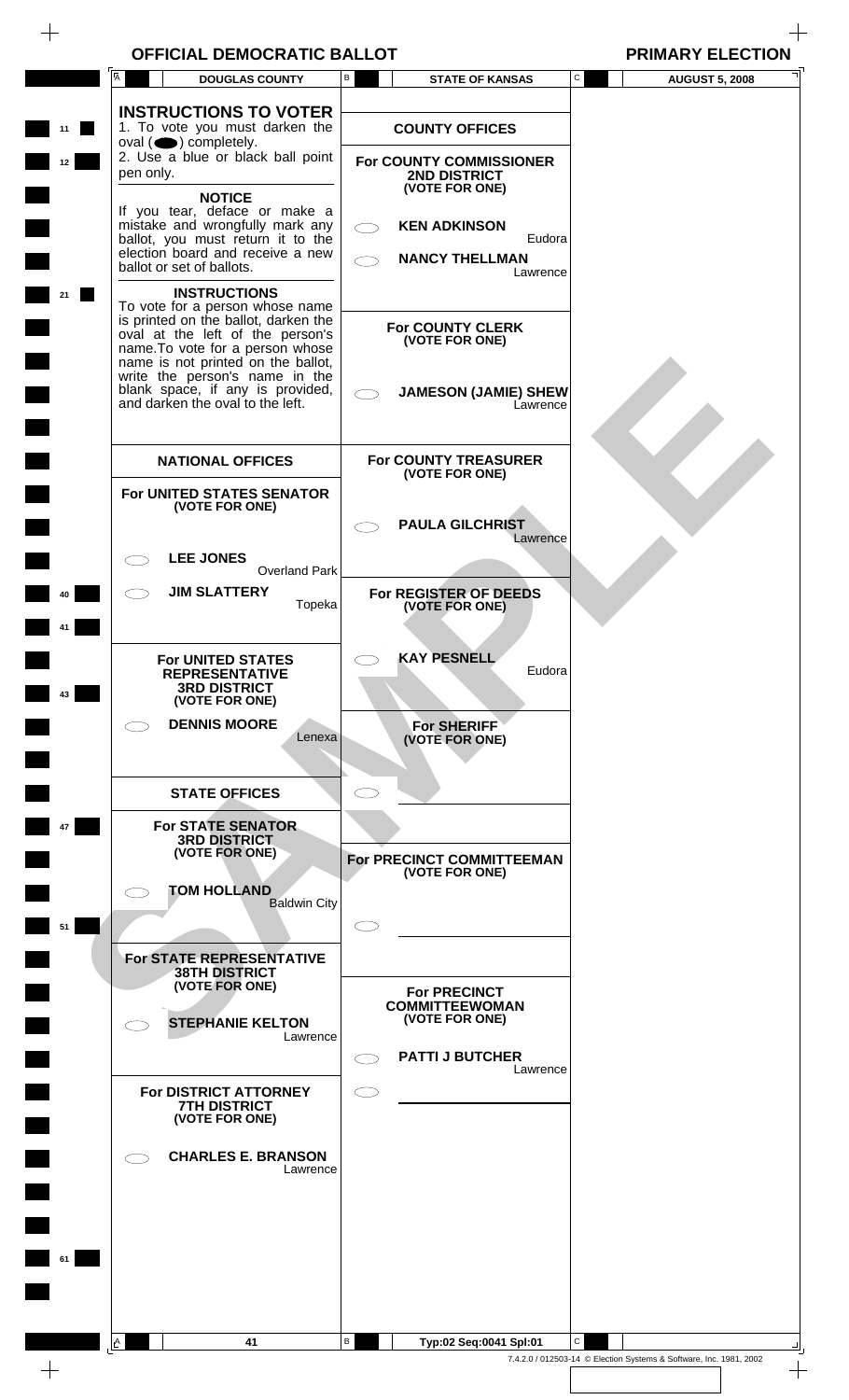$\begin{array}{c} + \end{array}$ 

|           | A<br><b>DOUGLAS COUNTY</b>                                                                                                                                                                                                                     | В | <b>STATE OF KANSAS</b>                                                              | С | <b>AUGUST 5, 2008</b>                                              |
|-----------|------------------------------------------------------------------------------------------------------------------------------------------------------------------------------------------------------------------------------------------------|---|-------------------------------------------------------------------------------------|---|--------------------------------------------------------------------|
| 11<br>12  | <b>INSTRUCTIONS TO VOTER</b><br>1. To vote you must darken the<br>oval $($ $\bullet)$ completely.<br>2. Use a blue or black ball point<br>pen only.                                                                                            |   | <b>COUNTY OFFICES</b><br><b>For COUNTY CLERK</b><br>(VOTE FOR ONE)                  |   |                                                                    |
|           | <b>NOTICE</b><br>If you tear, deface or make a<br>mistake and wrongfully mark any<br>ballot, you must return it to the<br>election board and receive a new<br>ballot or set of ballots.                                                        |   | <b>JAMESON (JAMIE) SHEW</b><br>Lawrence                                             |   |                                                                    |
| 21        | <b>INSTRUCTIONS</b><br>To vote for a person whose name<br>is printed on the ballot, darken the<br>oval at the left of the person's<br>name. To vote for a person whose<br>name is not printed on the ballot,<br>write the person's name in the |   | <b>For COUNTY TREASURER</b><br>(VOTE FOR ONE)<br><b>PAULA GILCHRIST</b><br>Lawrence |   |                                                                    |
|           | blank space, if any is provided,<br>and darken the oval to the left.<br><b>NATIONAL OFFICES</b>                                                                                                                                                |   | For REGISTER OF DEEDS<br>(VOTE FOR ONE)                                             |   |                                                                    |
|           | For UNITED STATES SENATOR<br>(VOTE FOR ONE)                                                                                                                                                                                                    |   | <b>KAY PESNELL</b><br>Eudora                                                        |   |                                                                    |
|           | <b>LEE JONES</b><br><b>Overland Park</b><br><b>JIM SLATTERY</b><br>Topeka                                                                                                                                                                      |   | <b>For SHERIFF</b><br>(VOTE FOR ONE)                                                |   |                                                                    |
| 43        | <b>For UNITED STATES</b><br><b>REPRESENTATIVE</b><br><b>3RD DISTRICT</b><br>(VOTE FOR ONE)<br><b>DENNIS MOORE</b><br>Lenexa                                                                                                                    |   | For PRECINCT COMMITTEEMAN<br>(VOTE FOR ONE)                                         |   |                                                                    |
|           | <b>STATE OFFICES</b>                                                                                                                                                                                                                           |   | <b>CURTIS HALL</b><br>Lawrence                                                      |   |                                                                    |
| 47        | <b>For STATE SENATOR</b><br><b>3RD DISTRICT</b><br>(VOTE FOR ONE)<br><b>TOM HOLLAND</b>                                                                                                                                                        |   | <b>For PRECINCT</b><br><b>COMMITTEEWOMAN</b><br>(VOTE FOR ONE)                      |   |                                                                    |
| 52        | <b>Baldwin City</b><br>For STATE REPRESENTATIVE<br><b>45TH DISTRICT</b><br>(VOTE FOR ONE)                                                                                                                                                      |   | <b>MARILYN A. HALL</b><br>Lawrence                                                  |   |                                                                    |
|           | <b>JOHN C. WILSON</b><br>Lawrence                                                                                                                                                                                                              |   |                                                                                     |   |                                                                    |
|           | For DISTRICT ATTORNEY<br><b>7TH DISTRICT</b><br>(VOTE FOR ONE)<br><b>CHARLES E. BRANSON</b>                                                                                                                                                    |   |                                                                                     |   |                                                                    |
|           | Lawrence                                                                                                                                                                                                                                       |   |                                                                                     |   |                                                                    |
| 61        |                                                                                                                                                                                                                                                |   |                                                                                     |   |                                                                    |
|           | A<br>42                                                                                                                                                                                                                                        | В | Typ:02 Seq:0042 Spl:01                                                              | C |                                                                    |
| $\! + \!$ |                                                                                                                                                                                                                                                |   |                                                                                     |   | 7.4.2.0 / 012503-14 © Election Systems & Software, Inc. 1981, 2002 |
|           |                                                                                                                                                                                                                                                |   |                                                                                     |   |                                                                    |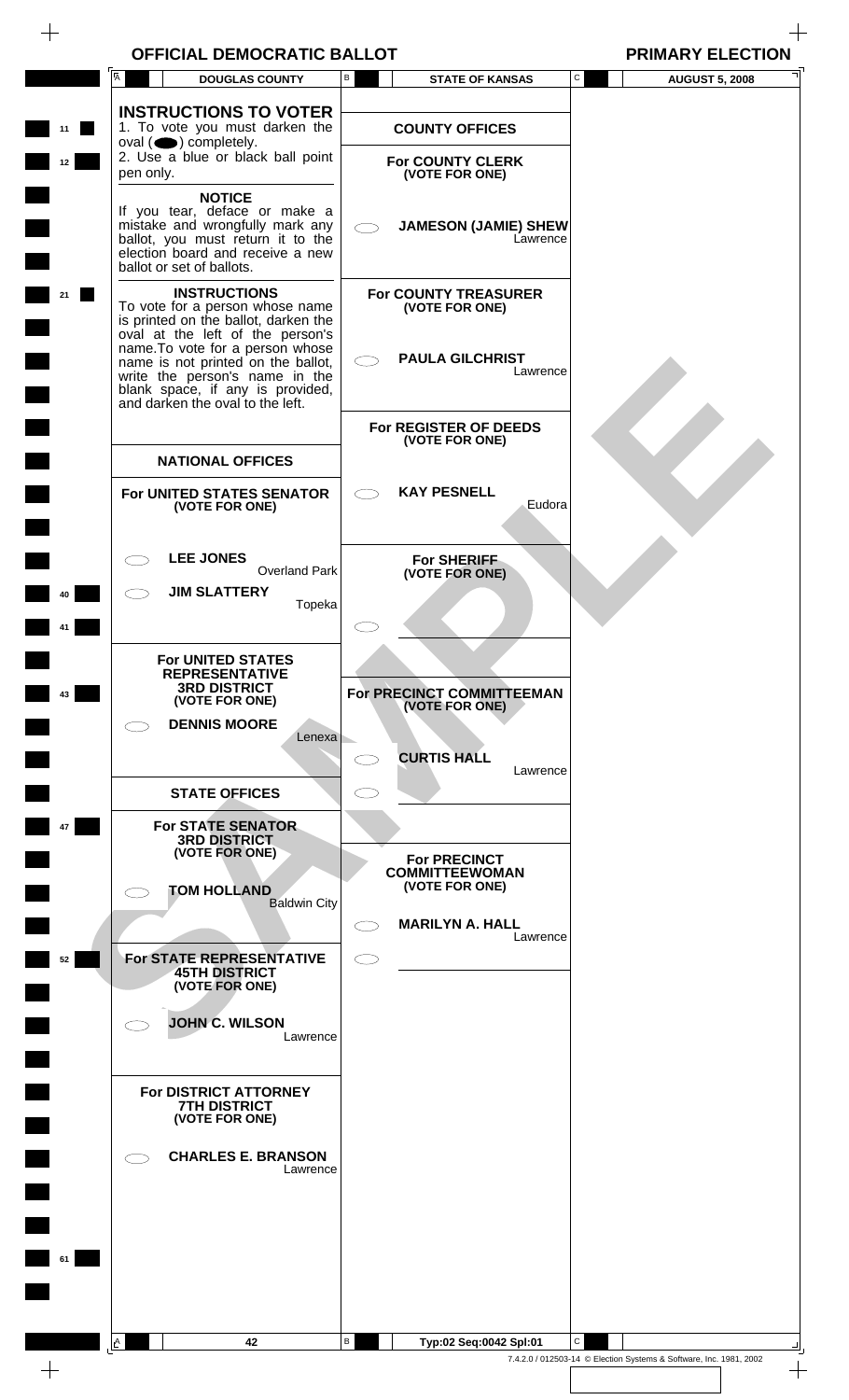$\begin{array}{c} + \end{array}$ 

|         | A         | <b>DOUGLAS COUNTY</b>                                                                                                                                                                   | В                                  | <b>STATE OF KANSAS</b>                             | C | <b>AUGUST 5, 2008</b>                                              |
|---------|-----------|-----------------------------------------------------------------------------------------------------------------------------------------------------------------------------------------|------------------------------------|----------------------------------------------------|---|--------------------------------------------------------------------|
|         |           | <b>INSTRUCTIONS TO VOTER</b>                                                                                                                                                            |                                    |                                                    |   |                                                                    |
| ×<br>11 |           | 1. To vote you must darken the                                                                                                                                                          |                                    | <b>COUNTY OFFICES</b>                              |   |                                                                    |
| 12      | pen only. | $oval(\n\bullet)$ completely.<br>2. Use a blue or black ball point                                                                                                                      |                                    | <b>For COUNTY CLERK</b><br>(VOTE FOR ONE)          |   |                                                                    |
|         |           | <b>NOTICE</b><br>If you tear, deface or make a<br>mistake and wrongfully mark any<br>ballot, you must return it to the<br>election board and receive a new<br>ballot or set of ballots. | $\subset$ $\supset$                | <b>JAMESON (JAMIE) SHEW</b><br>Lawrence            |   |                                                                    |
| 21      |           | <b>INSTRUCTIONS</b><br>To vote for a person whose name                                                                                                                                  |                                    | <b>For COUNTY TREASURER</b><br>(VOTE FOR ONE)      |   |                                                                    |
| 22      |           | is printed on the ballot, darken the<br>oval at the left of the person's<br>name. To vote for a person whose<br>name is not printed on the ballot,<br>write the person's name in the    | $\subset$ $\supset$                | <b>PAULA GILCHRIST</b><br>Lawrence                 |   |                                                                    |
|         |           | blank space, if any is provided,<br>and darken the oval to the left.                                                                                                                    |                                    |                                                    |   |                                                                    |
|         |           |                                                                                                                                                                                         |                                    | For REGISTER OF DEEDS<br>(VOTE FOR ONE)            |   |                                                                    |
|         |           | <b>NATIONAL OFFICES</b>                                                                                                                                                                 |                                    |                                                    |   |                                                                    |
|         |           | For UNITED STATES SENATOR<br>(VOTE FOR ONE)                                                                                                                                             |                                    | <b>KAY PESNELL</b><br>Eudora                       |   |                                                                    |
|         |           | <b>LEE JONES</b><br><b>Overland Park</b>                                                                                                                                                |                                    | <b>For SHERIFF</b><br>(VOTE FOR ONE)               |   |                                                                    |
|         |           | <b>JIM SLATTERY</b><br>Topeka                                                                                                                                                           |                                    |                                                    |   |                                                                    |
|         |           |                                                                                                                                                                                         |                                    |                                                    |   |                                                                    |
|         |           | For UNITED STATES<br><b>REPRESENTATIVE</b><br><b>3RD DISTRICT</b>                                                                                                                       |                                    |                                                    |   |                                                                    |
| 43      | CΞ        | (VOTE FOR ONE)<br><b>DENNIS MOORE</b>                                                                                                                                                   |                                    | <b>For PRECINCT COMMITTEEMAN</b><br>(VOTE FOR ONE) |   |                                                                    |
|         |           | Lenexa                                                                                                                                                                                  |                                    | <b>CURTIS HALL</b>                                 |   |                                                                    |
|         |           | <b>STATE OFFICES</b>                                                                                                                                                                    | СD                                 | Lawrence                                           |   |                                                                    |
| 47      |           | <b>For STATE SENATOR</b>                                                                                                                                                                |                                    |                                                    |   |                                                                    |
|         |           | <b>3RD DISTRICT</b><br>(VOTE FOR ONE)                                                                                                                                                   |                                    | <b>For PRECINCT</b>                                |   |                                                                    |
|         |           | <b>TOM HOLLAND</b><br><b>Baldwin City</b>                                                                                                                                               |                                    | <b>COMMITTEEWOMAN</b><br>(VOTE FOR ONE)            |   |                                                                    |
|         |           |                                                                                                                                                                                         | $\subset$ $\overline{\phantom{a}}$ | <b>MARILYN A. HALL</b><br>Lawrence                 |   |                                                                    |
| 52      |           | For STATE REPRESENTATIVE<br><b>38TH DISTRICT</b><br>(VOTE FOR ONE)                                                                                                                      | Œ                                  |                                                    |   |                                                                    |
|         |           | <b>STEPHANIE KELTON</b><br>Lawrence                                                                                                                                                     |                                    |                                                    |   |                                                                    |
|         |           | For DISTRICT ATTORNEY<br><b>7TH DISTRICT</b><br>(VOTE FOR ONE)                                                                                                                          |                                    |                                                    |   |                                                                    |
|         |           |                                                                                                                                                                                         |                                    |                                                    |   |                                                                    |
|         | C D       | <b>CHARLES E. BRANSON</b><br>Lawrence                                                                                                                                                   |                                    |                                                    |   |                                                                    |
|         |           |                                                                                                                                                                                         |                                    |                                                    |   |                                                                    |
| 61      |           |                                                                                                                                                                                         |                                    |                                                    |   |                                                                    |
|         |           |                                                                                                                                                                                         |                                    |                                                    |   |                                                                    |
| 62      |           |                                                                                                                                                                                         |                                    |                                                    |   |                                                                    |
|         | <u>A</u>  | 42                                                                                                                                                                                      | В                                  | Typ:02 Seq:0042 Spl:02                             | С |                                                                    |
|         |           |                                                                                                                                                                                         |                                    |                                                    |   | 7.4.2.0 / 012503-14 © Election Systems & Software, Inc. 1981, 2002 |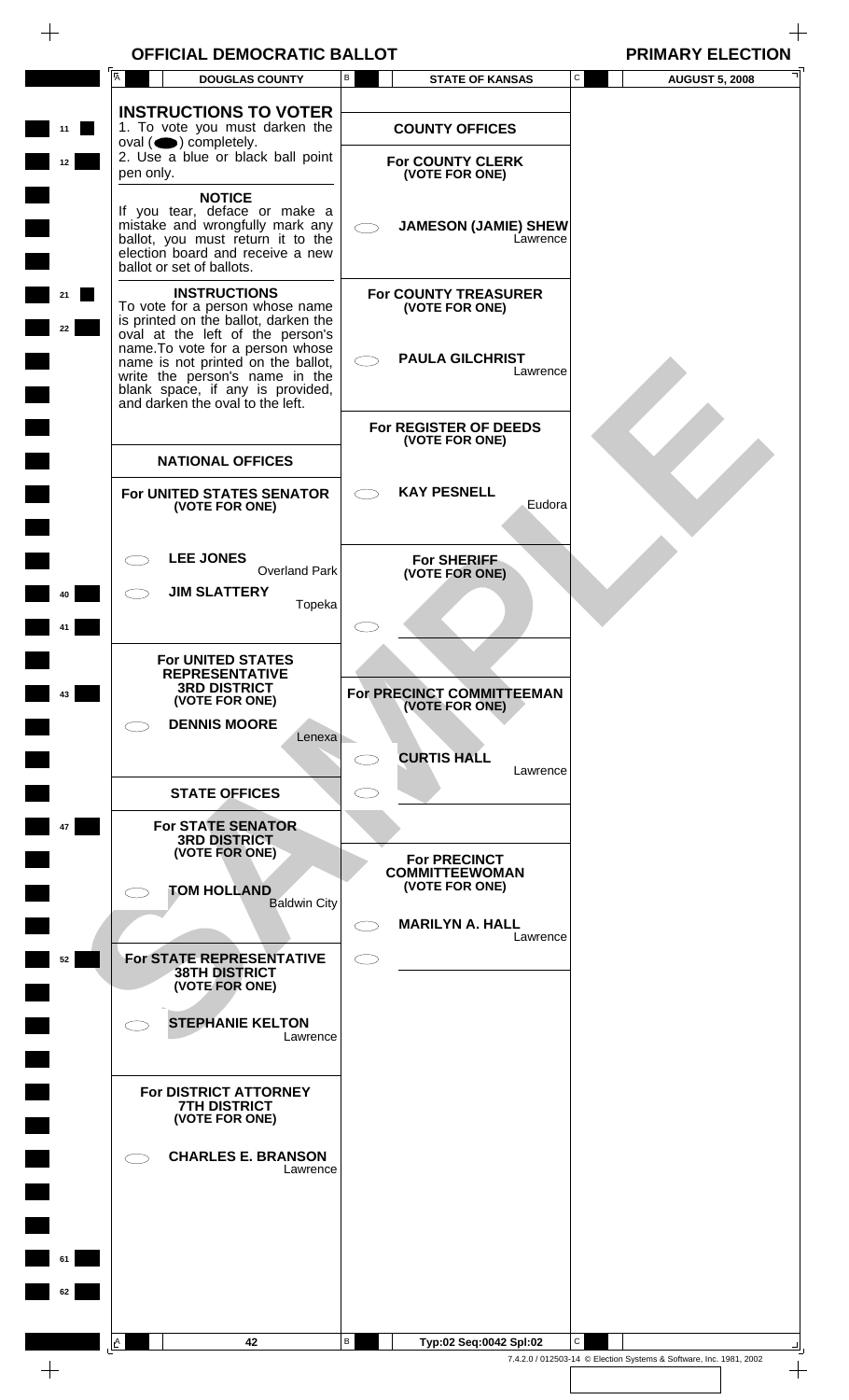$\begin{array}{c} + \end{array}$ 

|          | A<br><b>DOUGLAS COUNTY</b>                                                                                                                                                       | В      | <b>STATE OF KANSAS</b>                                         | $\mathtt{C}$ | <b>AUGUST 5, 2008</b>                                              |
|----------|----------------------------------------------------------------------------------------------------------------------------------------------------------------------------------|--------|----------------------------------------------------------------|--------------|--------------------------------------------------------------------|
| 11       | <b>INSTRUCTIONS TO VOTER</b><br>1. To vote you must darken the<br>$oval(\n\bullet)$ completely.<br>2. Use a blue or black ball point                                             |        | <b>COUNTY OFFICES</b>                                          |              |                                                                    |
| 12       | pen only.<br><b>NOTICE</b>                                                                                                                                                       |        | <b>For COUNTY CLERK</b><br>(VOTE FOR ONE)                      |              |                                                                    |
|          | If you tear, deface or make a<br>mistake and wrongfully mark any<br>ballot, you must return it to the<br>election board and receive a new<br>ballot or set of ballots.           |        | <b>JAMESON (JAMIE) SHEW</b><br>Lawrence                        |              |                                                                    |
| 21       | <b>INSTRUCTIONS</b><br>To vote for a person whose name<br>is printed on the ballot, darken the<br>oval at the left of the person's                                               |        | <b>For COUNTY TREASURER</b><br>(VOTE FOR ONE)                  |              |                                                                    |
| 23       | name. To vote for a person whose<br>name is not printed on the ballot,<br>write the person's name in the<br>blank space, if any is provided,<br>and darken the oval to the left. | CΞ     | <b>PAULA GILCHRIST</b><br>Lawrence                             |              |                                                                    |
|          | <b>NATIONAL OFFICES</b>                                                                                                                                                          |        | For REGISTER OF DEEDS<br>(VOTE FOR ONE)                        |              |                                                                    |
|          | For UNITED STATES SENATOR<br>(VOTE FOR ONE)                                                                                                                                      |        | <b>KAY PESNELL</b><br>Eudora                                   |              |                                                                    |
|          | <b>LEE JONES</b><br><b>Overland Park</b>                                                                                                                                         |        | <b>For SHERIFF</b><br>(VOTE FOR ONE)                           |              |                                                                    |
| 41       | <b>JIM SLATTERY</b>                                                                                                                                                              | Topeka |                                                                |              |                                                                    |
|          | For UNITED STATES<br><b>REPRESENTATIVE</b><br><b>2ND DISTRICT</b>                                                                                                                |        |                                                                |              |                                                                    |
| 43       | (VOTE FOR ONE)<br><b>NANCY E. BOYDA</b>                                                                                                                                          | Topeka | <b>For PRECINCT COMMITTEEMAN</b><br>(VOTE FOR ONE)             |              |                                                                    |
|          | <b>STATE OFFICES</b>                                                                                                                                                             | СD     | <b>CURTIS HALL</b><br>Lawrence                                 |              |                                                                    |
| 47       | <b>For STATE SENATOR</b><br><b>3RD DISTRICT</b>                                                                                                                                  |        |                                                                |              |                                                                    |
|          | (VOTE FOR ONE)<br><b>TOM HOLLAND</b><br><b>Baldwin City</b>                                                                                                                      |        | <b>For PRECINCT</b><br><b>COMMITTEEWOMAN</b><br>(VOTE FOR ONE) |              |                                                                    |
|          |                                                                                                                                                                                  |        | <b>MARILYN A. HALL</b><br>Lawrence                             |              |                                                                    |
| 52       | For STATE REPRESENTATIVE<br><b>38TH DISTRICT</b><br>(VOTE FOR ONE)                                                                                                               | C D    |                                                                |              |                                                                    |
|          | <b>STEPHANIE KELTON</b><br>Lawrence                                                                                                                                              |        |                                                                |              |                                                                    |
|          | For DISTRICT ATTORNEY<br><b>7TH DISTRICT</b><br>(VOTE FOR ONE)                                                                                                                   |        |                                                                |              |                                                                    |
|          | <b>CHARLES E. BRANSON</b><br>Lawrence                                                                                                                                            |        |                                                                |              |                                                                    |
|          |                                                                                                                                                                                  |        |                                                                |              |                                                                    |
| 61<br>62 |                                                                                                                                                                                  |        |                                                                |              |                                                                    |
|          | 42                                                                                                                                                                               | В      | Typ:02 Seq:0042 Spl:03                                         | С            |                                                                    |
|          |                                                                                                                                                                                  |        |                                                                |              | 7.4.2.0 / 012503-14 © Election Systems & Software, Inc. 1981, 2002 |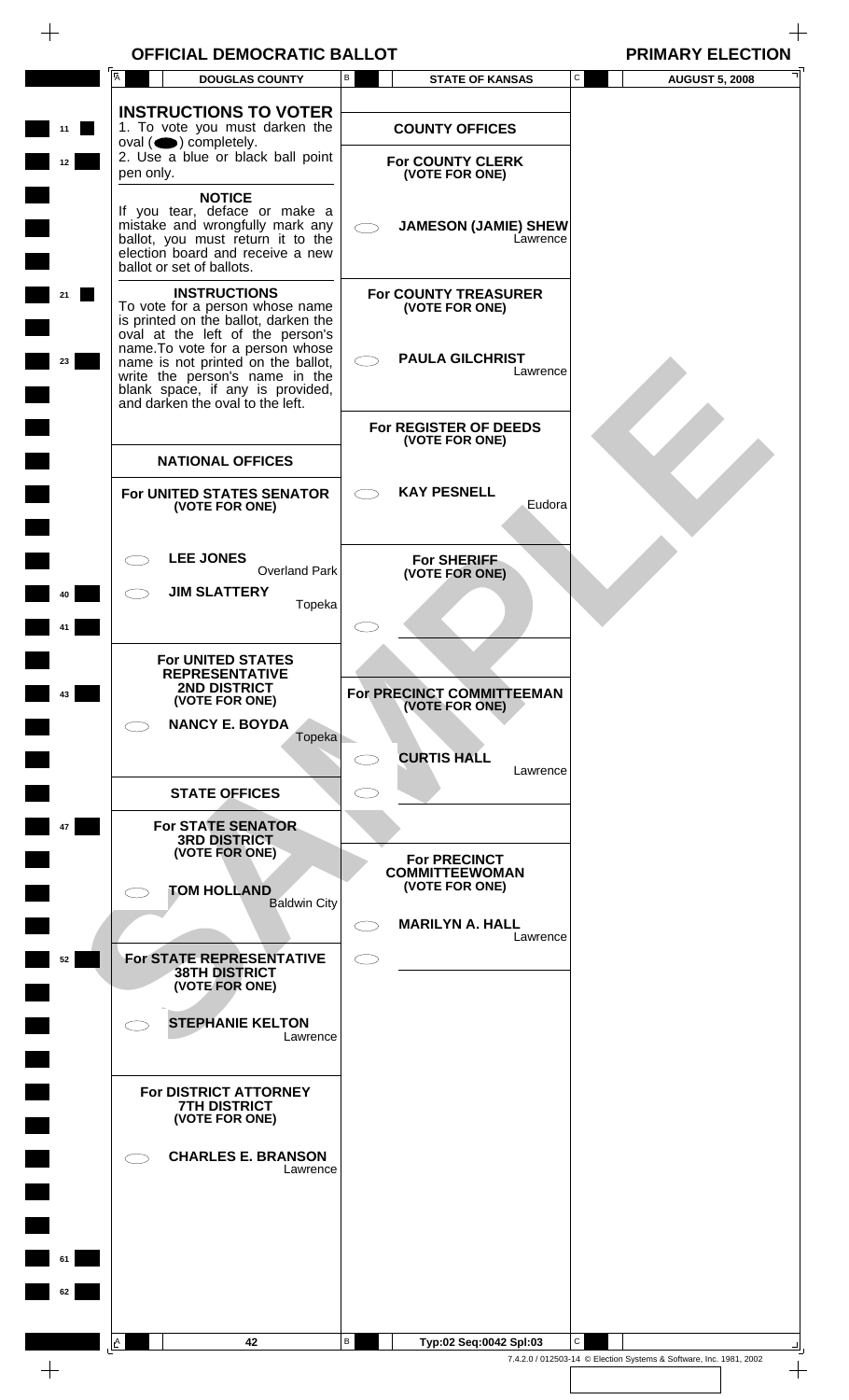$\begin{array}{c} + \end{array}$ 

 $\boldsymbol{+}$ 

|    | Ā         | <b>DOUGLAS COUNTY</b>                                                                                       | в         | <b>STATE OF KANSAS</b>                                         | С            | <b>AUGUST 5, 2008</b>                                              |
|----|-----------|-------------------------------------------------------------------------------------------------------------|-----------|----------------------------------------------------------------|--------------|--------------------------------------------------------------------|
|    |           | <b>INSTRUCTIONS TO VOTER</b>                                                                                |           |                                                                |              |                                                                    |
| 11 |           | 1. To vote you must darken the<br>$oval(\n\bullet)$ completely.                                             |           | <b>COUNTY OFFICES</b>                                          |              |                                                                    |
| 12 | pen only. | 2. Use a blue or black ball point                                                                           |           | For COUNTY COMMISSIONER<br><b>3RD DISTRICT</b>                 |              |                                                                    |
|    |           | <b>NOTICE</b><br>If you tear, deface or make a                                                              |           | (VOTE FOR ONE)                                                 |              |                                                                    |
|    |           | mistake and wrongfully mark any<br>ballot, you must return it to the                                        |           | <b>KEN GROTEWIEL</b><br>Lawrence                               |              |                                                                    |
|    |           | election board and receive a new<br>ballot or set of ballots.                                               |           | <b>CLENECE HILLS</b><br>Lawrence                               |              |                                                                    |
| 21 |           | <b>INSTRUCTIONS</b>                                                                                         |           |                                                                |              |                                                                    |
|    |           | To vote for a person whose name<br>is printed on the ballot, darken the<br>oval at the left of the person's |           | <b>For COUNTY CLERK</b>                                        |              |                                                                    |
|    |           | name. To vote for a person whose<br>name is not printed on the ballot,                                      |           | (VOTE FOR ONE)                                                 |              |                                                                    |
|    |           | write the person's name in the<br>blank space, if any is provided,                                          |           | <b>JAMESON (JAMIE) SHEW</b>                                    |              |                                                                    |
|    |           | and darken the oval to the left.                                                                            |           | Lawrence                                                       |              |                                                                    |
|    |           |                                                                                                             |           |                                                                |              |                                                                    |
|    |           | <b>NATIONAL OFFICES</b>                                                                                     |           | <b>For COUNTY TREASURER</b><br>(VOTE FOR ONE)                  |              |                                                                    |
|    |           | For UNITED STATES SENATOR<br>(VOTE FOR ONE)                                                                 |           |                                                                |              |                                                                    |
|    |           |                                                                                                             |           | <b>PAULA GILCHRIST</b><br>Lawrence                             |              |                                                                    |
|    |           | <b>LEE JONES</b><br><b>Overland Park</b>                                                                    |           |                                                                |              |                                                                    |
| 40 |           | <b>JIM SLATTERY</b><br>Topeka                                                                               |           | For REGISTER OF DEEDS<br>(VOTE FOR ONE)                        |              |                                                                    |
|    |           |                                                                                                             |           |                                                                |              |                                                                    |
|    |           | <b>For UNITED STATES</b><br><b>REPRESENTATIVE</b>                                                           |           | <b>KAY PESNELL</b><br>Eudora                                   |              |                                                                    |
| 43 |           | <b>2ND DISTRICT</b><br>(VOTE FOR ONE)                                                                       |           |                                                                |              |                                                                    |
|    |           | <b>NANCY E. BOYDA</b><br>Topeka                                                                             |           | For SHERIFF                                                    |              |                                                                    |
|    |           |                                                                                                             |           | (VOTE FOR ONE)                                                 |              |                                                                    |
|    |           | <b>STATE OFFICES</b>                                                                                        |           |                                                                |              |                                                                    |
| 47 |           | <b>For STATE SENATOR</b>                                                                                    |           |                                                                |              |                                                                    |
|    |           | <b>3RD DISTRICT</b><br>(VOTE FOR ONE)                                                                       |           | For PRECINCT COMMITTEEMAN                                      |              |                                                                    |
|    |           | <b>TOM HOLLAND</b>                                                                                          |           | (VOTE FOR ONE)                                                 |              |                                                                    |
|    |           | <b>Baldwin City</b>                                                                                         |           | <b>JIM JESSE</b>                                               |              |                                                                    |
|    |           | For STATE REPRESENTATIVE                                                                                    |           | Lawrence<br><b>REX GARDNER</b>                                 |              |                                                                    |
|    |           | <b>45TH DISTRICT</b><br>(VOTE FOR ONE)                                                                      | $\subset$ | Lawrence                                                       |              |                                                                    |
| 53 |           | <b>JOHN C. WILSON</b>                                                                                       |           |                                                                |              |                                                                    |
|    |           | Lawrence                                                                                                    |           |                                                                |              |                                                                    |
|    |           |                                                                                                             |           | <b>For PRECINCT</b><br><b>COMMITTEEWOMAN</b><br>(VOTE FOR ONE) |              |                                                                    |
|    |           | For DISTRICT ATTORNEY<br><b>7TH DISTRICT</b>                                                                |           |                                                                |              |                                                                    |
|    |           | (VOTE FOR ONE)                                                                                              |           | <b>ROBERTA SUENRAM</b><br>Lawrence                             |              |                                                                    |
|    |           | <b>CHARLES E. BRANSON</b><br>Lawrence                                                                       |           | <b>CLARISSA UNGER</b><br>Lawrence                              |              |                                                                    |
|    |           |                                                                                                             | $\subset$ |                                                                |              |                                                                    |
|    |           |                                                                                                             |           |                                                                |              |                                                                    |
| 61 |           |                                                                                                             |           |                                                                |              |                                                                    |
|    |           |                                                                                                             |           |                                                                |              |                                                                    |
|    |           |                                                                                                             |           |                                                                |              |                                                                    |
|    | A         | 43                                                                                                          | В         | Typ:02 Seq:0043 Spl:01                                         | $\mathsf{C}$ | 7.4.2.0 / 012503-14 © Election Systems & Software, Inc. 1981, 2002 |
|    |           |                                                                                                             |           |                                                                |              |                                                                    |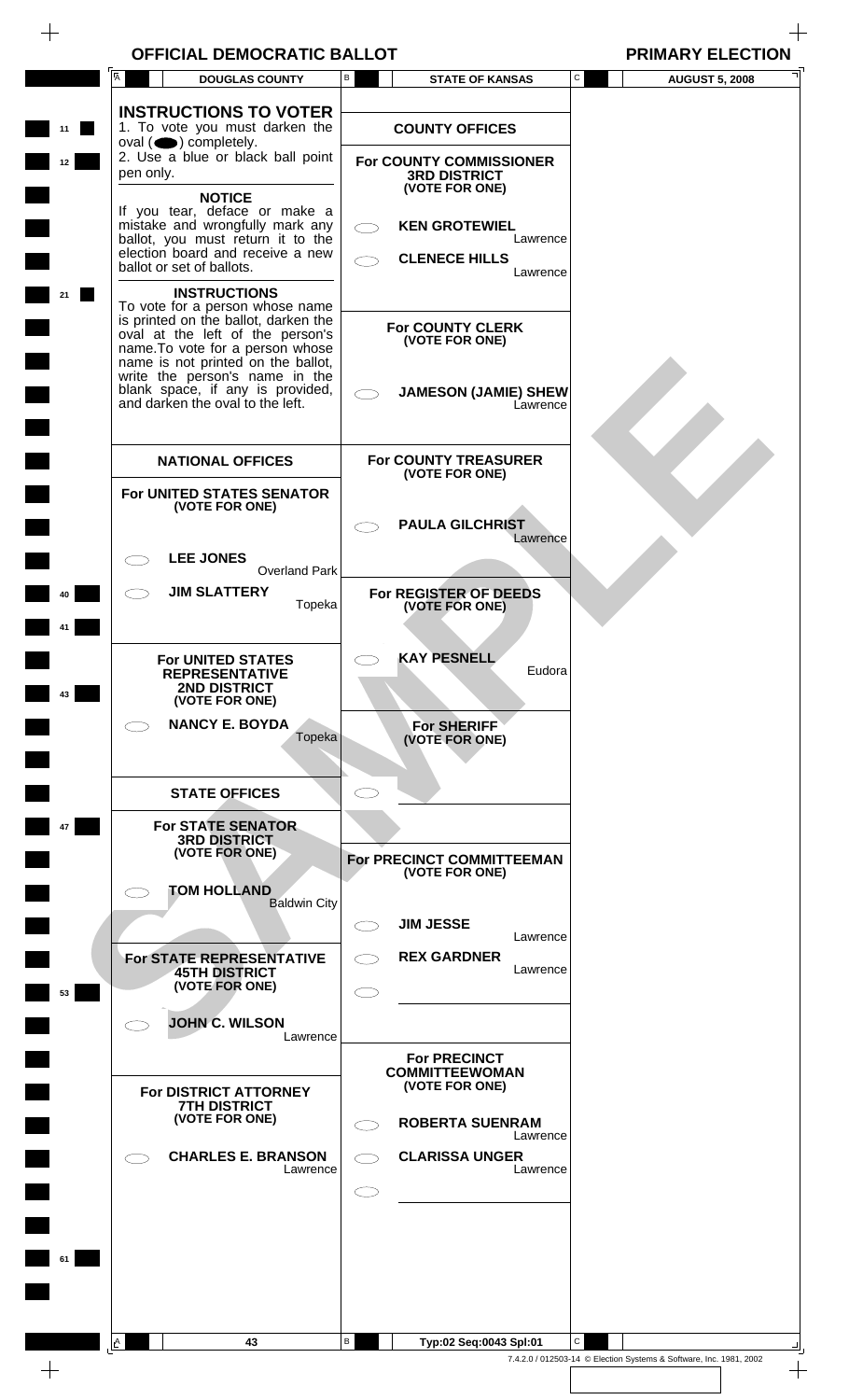$\begin{array}{c} + \end{array}$ 

 $\begin{array}{c} \begin{array}{c} \begin{array}{c} \begin{array}{c} \end{array} \end{array} \end{array} \end{array} \end{array}$ 

|                          | Ā         | <b>DOUGLAS COUNTY</b>                                                                                                                              | В            | <b>STATE OF KANSAS</b>                                                                   | C            | <b>AUGUST 5, 2008</b>                                              |
|--------------------------|-----------|----------------------------------------------------------------------------------------------------------------------------------------------------|--------------|------------------------------------------------------------------------------------------|--------------|--------------------------------------------------------------------|
| 11                       |           | <b>INSTRUCTIONS TO VOTER</b><br>1. To vote you must darken the                                                                                     |              | <b>COUNTY OFFICES</b>                                                                    |              |                                                                    |
| 12                       | pen only. | $oval(\n\bullet)$ completely.<br>2. Use a blue or black ball point                                                                                 |              | For COUNTY COMMISSIONER<br><b>3RD DISTRICT</b>                                           |              |                                                                    |
|                          |           | <b>NOTICE</b><br>If you tear, deface or make a<br>mistake and wrongfully mark any                                                                  |              | (VOTE FOR ONE)<br><b>KEN GROTEWIEL</b>                                                   |              |                                                                    |
|                          |           | ballot, you must return it to the<br>election board and receive a new<br>ballot or set of ballots.                                                 |              | Lawrence<br><b>CLENECE HILLS</b>                                                         |              |                                                                    |
| 21                       |           | <b>INSTRUCTIONS</b><br>To vote for a person whose name                                                                                             |              | Lawrence                                                                                 |              |                                                                    |
| 22                       |           | is printed on the ballot, darken the<br>oval at the left of the person's<br>name. To vote for a person whose<br>name is not printed on the ballot, |              | <b>For COUNTY CLERK</b><br>(VOTE FOR ONE)                                                |              |                                                                    |
|                          |           | write the person's name in the<br>blank space, if any is provided,<br>and darken the oval to the left.                                             |              | <b>JAMESON (JAMIE) SHEW</b><br>Lawrence                                                  |              |                                                                    |
|                          |           | <b>NATIONAL OFFICES</b>                                                                                                                            |              | <b>For COUNTY TREASURER</b><br>(VOTE FOR ONE)                                            |              |                                                                    |
|                          |           | For UNITED STATES SENATOR<br>(VOTE FOR ONE)                                                                                                        |              |                                                                                          |              |                                                                    |
|                          |           |                                                                                                                                                    |              | <b>PAULA GILCHRIST</b><br>Lawrence                                                       |              |                                                                    |
|                          |           | <b>LEE JONES</b><br><b>Overland Park</b><br><b>JIM SLATTERY</b>                                                                                    |              |                                                                                          |              |                                                                    |
| 40                       |           | Topeka                                                                                                                                             |              | For REGISTER OF DEEDS<br>(VOTE FOR ONE)                                                  |              |                                                                    |
| 43                       |           | <b>For UNITED STATES</b><br><b>REPRESENTATIVE</b><br><b>3RD DISTRICT</b>                                                                           |              | <b>KAY PESNELL</b><br>Eudora                                                             |              |                                                                    |
|                          |           | (VOTE FOR ONE)<br><b>DENNIS MOORE</b><br>Lenexa                                                                                                    |              | For SHERIFF<br>(VOTE FOR ONE)                                                            |              |                                                                    |
|                          |           |                                                                                                                                                    |              |                                                                                          |              |                                                                    |
|                          |           | <b>STATE OFFICES</b>                                                                                                                               |              |                                                                                          |              |                                                                    |
| 47                       |           | <b>For STATE SENATOR</b><br><b>3RD DISTRICT</b><br>(VOTE FOR ONE)                                                                                  |              | For PRECINCT COMMITTEEMAN                                                                |              |                                                                    |
|                          |           | <b>TOM HOLLAND</b><br><b>Baldwin City</b>                                                                                                          |              | (VOTE FOR ONE)                                                                           |              |                                                                    |
| $\overline{\phantom{a}}$ |           |                                                                                                                                                    |              | <b>JIM JESSE</b><br>Lawrence                                                             |              |                                                                    |
| 53                       |           | For STATE REPRESENTATIVE<br><b>45TH DISTRICT</b><br>(VOTE FOR ONE)                                                                                 |              | <b>REX GARDNER</b><br>Lawrence                                                           |              |                                                                    |
|                          |           | <b>JOHN C. WILSON</b><br>Lawrence                                                                                                                  |              |                                                                                          |              |                                                                    |
|                          |           | For DISTRICT ATTORNEY<br><b>7TH DISTRICT</b><br>(VOTE FOR ONE)                                                                                     |              | <b>For PRECINCT</b><br><b>COMMITTEEWOMAN</b><br>(VOTE FOR ONE)<br><b>ROBERTA SUENRAM</b> |              |                                                                    |
|                          |           | <b>CHARLES E. BRANSON</b>                                                                                                                          |              | Lawrence<br><b>CLARISSA UNGER</b>                                                        |              |                                                                    |
|                          |           | Lawrence                                                                                                                                           |              | Lawrence                                                                                 |              |                                                                    |
|                          |           |                                                                                                                                                    |              |                                                                                          |              |                                                                    |
| 61                       |           |                                                                                                                                                    |              |                                                                                          |              |                                                                    |
| 62                       |           |                                                                                                                                                    |              |                                                                                          |              |                                                                    |
|                          |           | 43                                                                                                                                                 | $\mathsf{B}$ | Typ:02 Seq:0043 Spl:02                                                                   | $\mathsf{C}$ |                                                                    |
|                          |           |                                                                                                                                                    |              |                                                                                          |              | 7.4.2.0 / 012503-14 © Election Systems & Software, Inc. 1981, 2002 |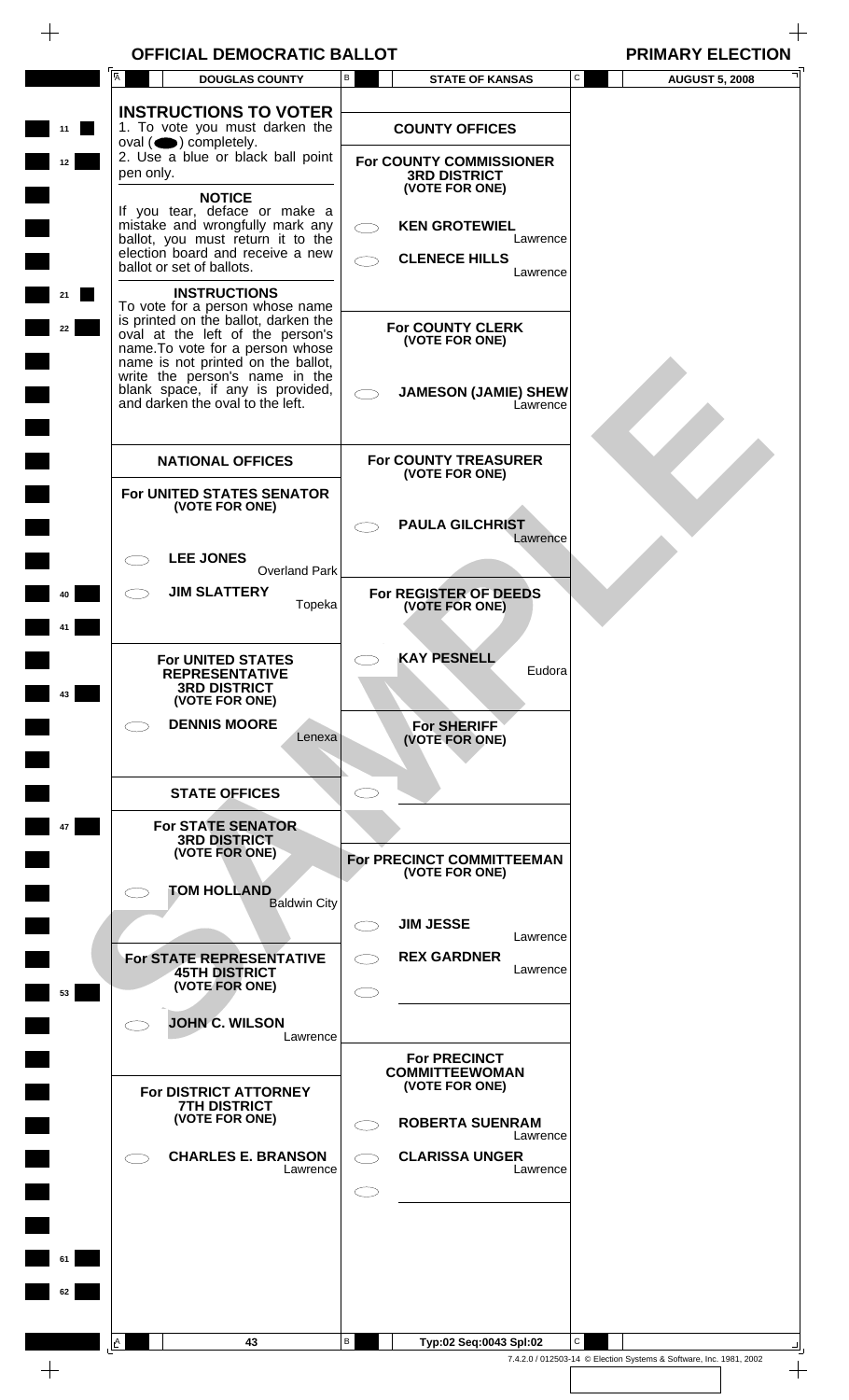$\begin{array}{c} + \end{array}$ 

 $\boldsymbol{+}$ 

|                | A<br><b>DOUGLAS COUNTY</b>                                                                                                                                                                                                                                                                                                                                                                                                                                                                                                                                     | <b>STATE OF KANSAS</b><br>В                                                                                                                                                                                           | С<br><b>AUGUST 5, 2008</b>                                         |
|----------------|----------------------------------------------------------------------------------------------------------------------------------------------------------------------------------------------------------------------------------------------------------------------------------------------------------------------------------------------------------------------------------------------------------------------------------------------------------------------------------------------------------------------------------------------------------------|-----------------------------------------------------------------------------------------------------------------------------------------------------------------------------------------------------------------------|--------------------------------------------------------------------|
| 11<br>12<br>23 | <b>INSTRUCTIONS TO VOTER</b><br>1. To vote you must darken the<br>oval $($ $\bullet)$ completely.<br>2. Use a blue or black ball point<br>pen only.<br><b>NOTICE</b><br>If you tear, deface or make a<br>mistake and wrongfully mark any<br>ballot, you must return it to the<br>election board and receive a new<br>ballot or set of ballots.<br><b>INSTRUCTIONS</b><br>To vote for a person whose name<br>is printed on the ballot, darken the<br>oval at the left of the person's<br>name. To vote for a person whose<br>name is not printed on the ballot, | <b>COUNTY OFFICES</b><br><b>For COUNTY COMMISSIONER</b><br><b>3RD DISTRICT</b><br>(VOTE FOR ONE)<br><b>KEN GROTEWIEL</b><br>Lawrence<br><b>CLENECE HILLS</b><br>Lawrence<br><b>For COUNTY CLERK</b><br>(VOTE FOR ONE) |                                                                    |
|                | write the person's name in the<br>blank space, if any is provided,<br>and darken the oval to the left.<br><b>NATIONAL OFFICES</b>                                                                                                                                                                                                                                                                                                                                                                                                                              | <b>JAMESON (JAMIE) SHEW</b><br>Lawrence<br><b>For COUNTY TREASURER</b>                                                                                                                                                |                                                                    |
|                | For UNITED STATES SENATOR<br>(VOTE FOR ONE)<br><b>LEE JONES</b>                                                                                                                                                                                                                                                                                                                                                                                                                                                                                                | (VOTE FOR ONE)<br><b>PAULA GILCHRIST</b><br>Lawrence                                                                                                                                                                  |                                                                    |
|                | <b>Overland Park</b><br><b>JIM SLATTERY</b><br>Topeka<br><b>For UNITED STATES</b>                                                                                                                                                                                                                                                                                                                                                                                                                                                                              | For REGISTER OF DEEDS<br>(VOTE FOR ONE)<br><b>KAY PESNELL</b>                                                                                                                                                         |                                                                    |
| 43             | <b>REPRESENTATIVE</b><br><b>2ND DISTRICT</b><br>(VOTE FOR ONE)<br><b>NANCY E. BOYDA</b><br>Topeka                                                                                                                                                                                                                                                                                                                                                                                                                                                              | Eudora<br>For SHERIFF<br>(VOTE FOR ONE)                                                                                                                                                                               |                                                                    |
| 47             | <b>STATE OFFICES</b><br><b>For STATE SENATOR</b><br><b>3RD DISTRICT</b><br>(VOTE FOR ONE)                                                                                                                                                                                                                                                                                                                                                                                                                                                                      | For PRECINCT COMMITTEEMAN<br>(VOTE FOR ONE)                                                                                                                                                                           |                                                                    |
| 53             | <b>TOM HOLLAND</b><br><b>Baldwin City</b><br><b>For STATE REPRESENTATIVE</b><br><b>38TH DISTRICT</b><br>(VOTE FOR ONE)                                                                                                                                                                                                                                                                                                                                                                                                                                         | <b>JIM JESSE</b><br>Lawrence<br><b>REX GARDNER</b><br>Lawrence                                                                                                                                                        |                                                                    |
|                | <b>STEPHANIE KELTON</b><br>Lawrence<br><b>For DISTRICT ATTORNEY</b><br><b>7TH DISTRICT</b><br>(VOTE FOR ONE)                                                                                                                                                                                                                                                                                                                                                                                                                                                   | <b>For PRECINCT</b><br><b>COMMITTEEWOMAN</b><br>(VOTE FOR ONE)<br><b>ROBERTA SUENRAM</b>                                                                                                                              |                                                                    |
|                | <b>CHARLES E. BRANSON</b><br>Lawrence                                                                                                                                                                                                                                                                                                                                                                                                                                                                                                                          | Lawrence<br><b>CLARISSA UNGER</b><br>Lawrence                                                                                                                                                                         |                                                                    |
| 61<br>62       | $\mathbf{A}$<br>43                                                                                                                                                                                                                                                                                                                                                                                                                                                                                                                                             | В<br>Typ:02 Seq:0043 Spl:03                                                                                                                                                                                           | C                                                                  |
|                |                                                                                                                                                                                                                                                                                                                                                                                                                                                                                                                                                                |                                                                                                                                                                                                                       | 7.4.2.0 / 012503-14 © Election Systems & Software, Inc. 1981, 2002 |
|                |                                                                                                                                                                                                                                                                                                                                                                                                                                                                                                                                                                |                                                                                                                                                                                                                       |                                                                    |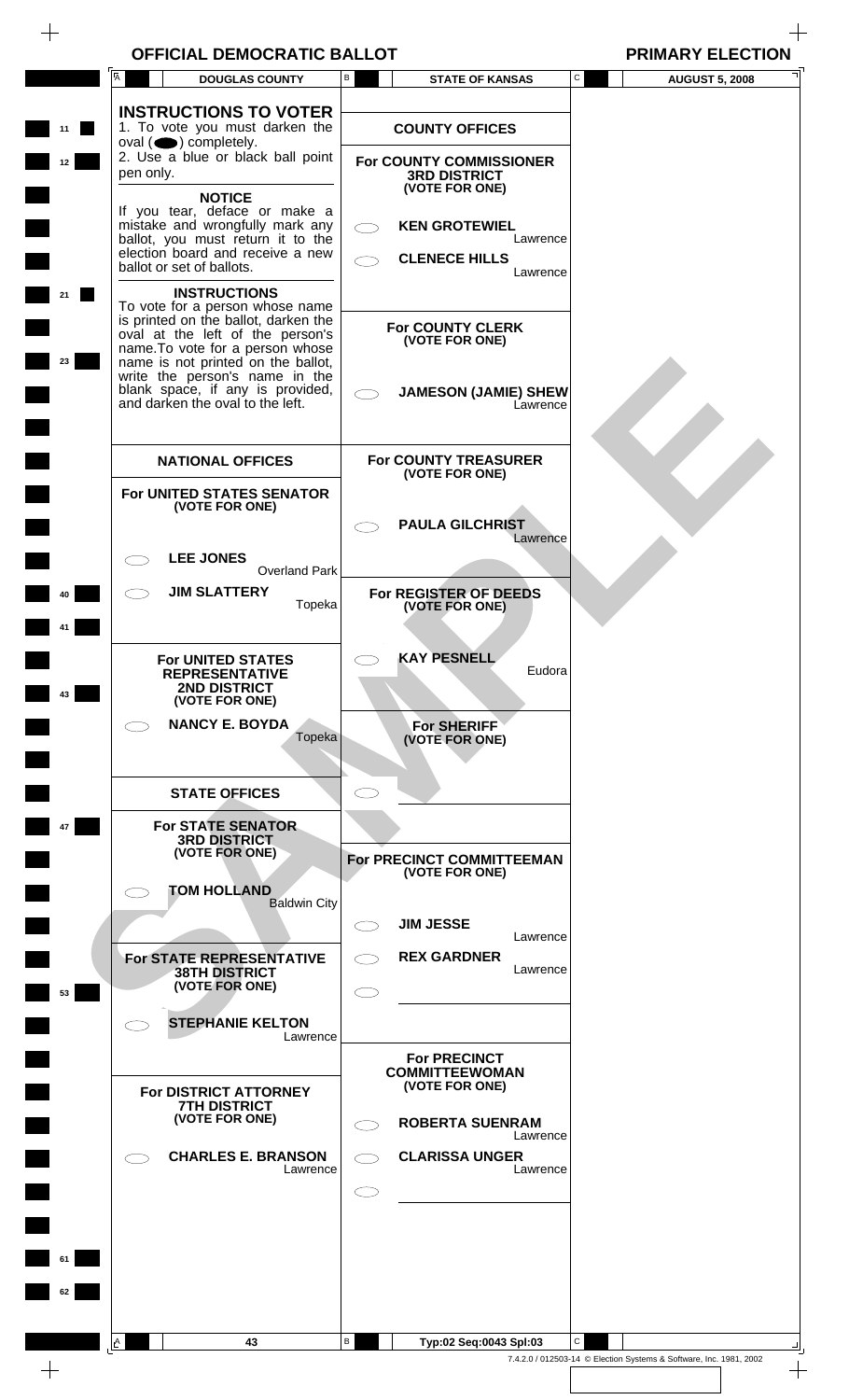$\begin{array}{c} + \end{array}$ 

|    | Ā                                       | <b>DOUGLAS COUNTY</b>                                                                                                                                                  | В | <b>STATE OF KANSAS</b>                                         | C | <b>AUGUST 5, 2008</b>                                              |
|----|-----------------------------------------|------------------------------------------------------------------------------------------------------------------------------------------------------------------------|---|----------------------------------------------------------------|---|--------------------------------------------------------------------|
| 11 | oval $($ $\bullet)$ completely.         | <b>INSTRUCTIONS TO VOTER</b><br>1. To vote you must darken the                                                                                                         |   | <b>COUNTY OFFICES</b>                                          |   |                                                                    |
| 12 | pen only.                               | 2. Use a blue or black ball point<br><b>NOTICE</b>                                                                                                                     |   | <b>For COUNTY CLERK</b><br>(VOTE FOR ONE)                      |   |                                                                    |
|    | ballot or set of ballots.               | If you tear, deface or make a<br>mistake and wrongfully mark any<br>ballot, you must return it to the<br>election board and receive a new                              |   | <b>JAMESON (JAMIE) SHEW</b><br>Lawrence                        |   |                                                                    |
|    |                                         | <b>INSTRUCTIONS</b><br>To vote for a person whose name<br>is printed on the ballot, darken the<br>oval at the left of the person's<br>name. To vote for a person whose |   | <b>For COUNTY TREASURER</b><br>(VOTE FOR ONE)                  |   |                                                                    |
|    |                                         | name is not printed on the ballot,<br>write the person's name in the<br>blank space, if any is provided,<br>and darken the oval to the left.                           |   | <b>PAULA GILCHRIST</b><br>Lawrence                             |   |                                                                    |
|    |                                         | <b>NATIONAL OFFICES</b>                                                                                                                                                |   | For REGISTER OF DEEDS<br>(VOTE FOR ONE)                        |   |                                                                    |
|    |                                         | For UNITED STATES SENATOR<br>(VOTE FOR ONE)                                                                                                                            |   | <b>KAY PESNELL</b><br>Eudora                                   |   |                                                                    |
|    | <b>LEE JONES</b><br><b>JIM SLATTERY</b> | <b>Overland Park</b>                                                                                                                                                   |   | <b>For SHERIFF</b><br>(VOTE FOR ONE)                           |   |                                                                    |
|    |                                         | Topeka                                                                                                                                                                 |   |                                                                |   |                                                                    |
| 43 |                                         | <b>For UNITED STATES</b><br><b>REPRESENTATIVE</b><br><b>3RD DISTRICT</b><br>(VOTE FOR ONE)                                                                             |   | For PRECINCT COMMITTEEMAN<br>(VOTE FOR ONE)                    |   |                                                                    |
|    |                                         | <b>DENNIS MOORE</b><br>Lenexa                                                                                                                                          |   |                                                                |   |                                                                    |
|    |                                         | <b>STATE OFFICES</b>                                                                                                                                                   |   |                                                                |   |                                                                    |
| 47 |                                         | <b>For STATE SENATOR</b><br><b>3RD DISTRICT</b><br>(VOTE FOR ONE)                                                                                                      |   | <b>For PRECINCT</b><br><b>COMMITTEEWOMAN</b><br>(VOTE FOR ONE) |   |                                                                    |
|    | <b>TOM HOLLAND</b>                      | <b>Baldwin City</b>                                                                                                                                                    |   |                                                                |   |                                                                    |
|    |                                         | For STATE REPRESENTATIVE<br><b>45TH DISTRICT</b><br>(VOTE FOR ONE)                                                                                                     |   |                                                                |   |                                                                    |
| 54 |                                         | <b>JOHN C. WILSON</b><br>Lawrence                                                                                                                                      |   |                                                                |   |                                                                    |
|    |                                         | For DISTRICT ATTORNEY<br><b>7TH DISTRICT</b><br>(VOTE FOR ONE)                                                                                                         |   |                                                                |   |                                                                    |
|    |                                         | <b>CHARLES E. BRANSON</b><br>Lawrence                                                                                                                                  |   |                                                                |   |                                                                    |
| 61 |                                         |                                                                                                                                                                        |   |                                                                |   |                                                                    |
|    |                                         |                                                                                                                                                                        |   |                                                                |   |                                                                    |
|    | A                                       | 44                                                                                                                                                                     | В | Typ:02 Seq:0044 Spl:01                                         | C |                                                                    |
|    |                                         |                                                                                                                                                                        |   |                                                                |   | 7.4.2.0 / 012503-14 © Election Systems & Software, Inc. 1981, 2002 |
|    |                                         |                                                                                                                                                                        |   |                                                                |   |                                                                    |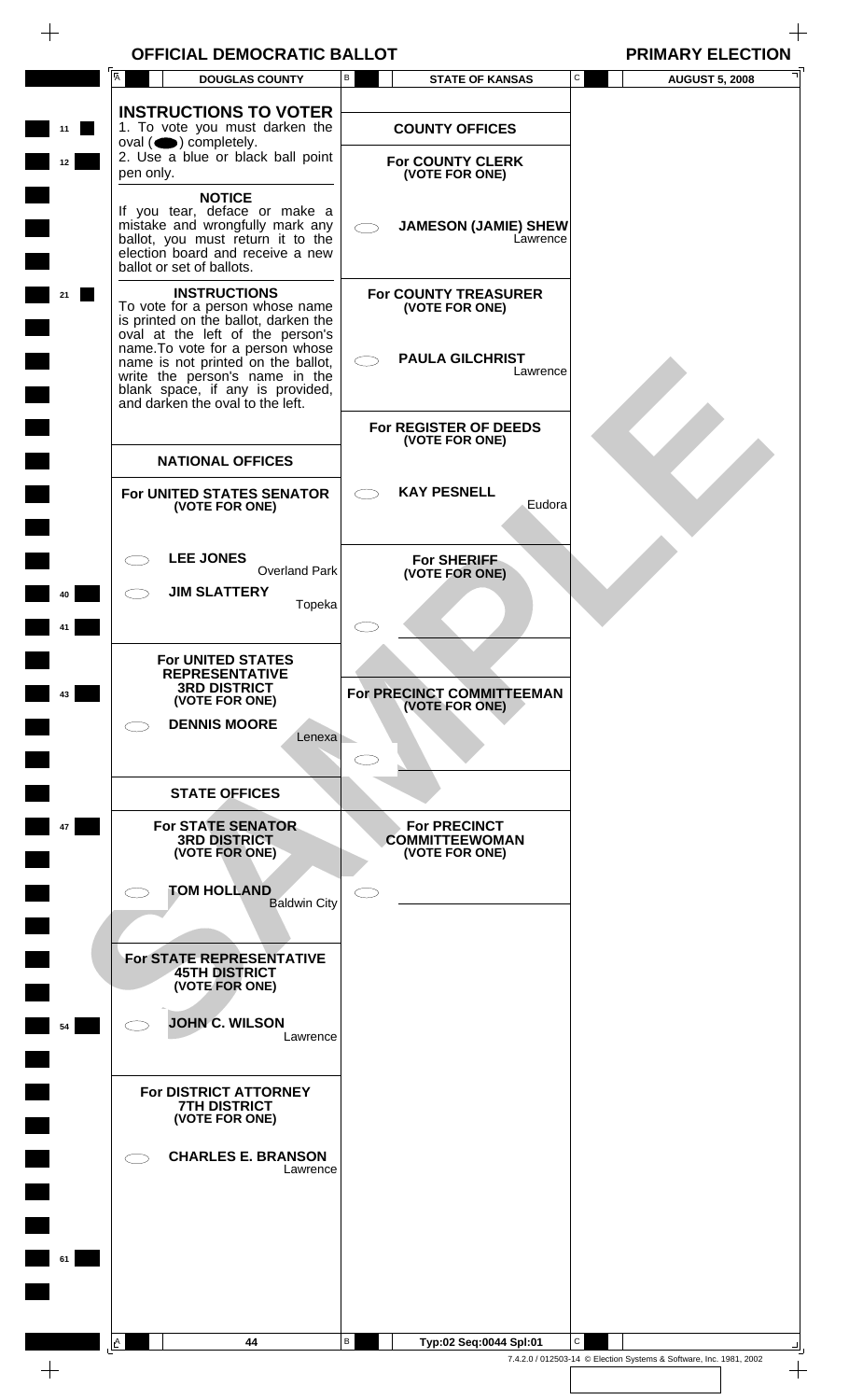$\frac{1}{\sqrt{2}}$ 

|    | $\overline{A}$<br><b>DOUGLAS COUNTY</b>                                                                                                                                                                                                                                                                                | В | <b>STATE OF KANSAS</b>                                                                 | C | <b>AUGUST 5, 2008</b>                                              |
|----|------------------------------------------------------------------------------------------------------------------------------------------------------------------------------------------------------------------------------------------------------------------------------------------------------------------------|---|----------------------------------------------------------------------------------------|---|--------------------------------------------------------------------|
|    |                                                                                                                                                                                                                                                                                                                        |   |                                                                                        |   |                                                                    |
| 11 | <b>INSTRUCTIONS TO VOTER</b><br>1. To vote you must darken the                                                                                                                                                                                                                                                         |   | <b>COUNTY OFFICES</b>                                                                  |   |                                                                    |
| 12 | oval $($ $\bullet)$ completely.<br>2. Use a blue or black ball point<br>pen only.                                                                                                                                                                                                                                      |   | For COUNTY COMMISSIONER<br><b>3RD DISTRICT</b>                                         |   |                                                                    |
|    | <b>NOTICE</b><br>If you tear, deface or make a<br>mistake and wrongfully mark any<br>ballot, you must return it to the<br>election board and receive a new<br>ballot or set of ballots.                                                                                                                                |   | (VOTE FOR ONE)<br><b>CLENECE HILLS</b><br>Lawrence<br><b>KEN GROTEWIEL</b><br>Lawrence |   |                                                                    |
| 21 | <b>INSTRUCTIONS</b><br>To vote for a person whose name<br>is printed on the ballot, darken the<br>oval at the left of the person's<br>name. To vote for a person whose<br>name is not printed on the ballot,<br>write the person's name in the<br>blank space, if any is provided,<br>and darken the oval to the left. |   | <b>For COUNTY CLERK</b><br>(VOTE FOR ONE)<br><b>JAMESON (JAMIE) SHEW</b><br>Lawrence   |   |                                                                    |
|    | <b>NATIONAL OFFICES</b>                                                                                                                                                                                                                                                                                                |   | <b>For COUNTY TREASURER</b><br>(VOTE FOR ONE)                                          |   |                                                                    |
|    | For UNITED STATES SENATOR<br>(VOTE FOR ONE)                                                                                                                                                                                                                                                                            |   | <b>PAULA GILCHRIST</b><br>Lawrence                                                     |   |                                                                    |
|    | <b>LEE JONES</b><br><b>Overland Park</b><br><b>JIM SLATTERY</b>                                                                                                                                                                                                                                                        |   |                                                                                        |   |                                                                    |
|    | Topeka                                                                                                                                                                                                                                                                                                                 |   | For REGISTER OF DEEDS<br>(VOTE FOR ONE)                                                |   |                                                                    |
| 43 | <b>For UNITED STATES</b><br><b>REPRESENTATIVE</b><br>2ND DISTRICT<br>(VOTE FOR ONE)                                                                                                                                                                                                                                    |   | <b>KAY PESNELL</b><br>Eudora                                                           |   |                                                                    |
|    | <b>NANCY E. BOYDA</b><br>Topeka                                                                                                                                                                                                                                                                                        |   | <b>For SHERIFF</b><br>(VOTE FOR ONE)                                                   |   |                                                                    |
|    | <b>STATE OFFICES</b>                                                                                                                                                                                                                                                                                                   |   |                                                                                        |   |                                                                    |
| 48 | <b>For STATE SENATOR</b><br><b>2ND DISTRICT</b><br>(VOTE FOR ONE)                                                                                                                                                                                                                                                      |   | For PRECINCT COMMITTEEMAN<br>(VOTE FOR ONE)                                            |   |                                                                    |
|    | <b>MARCI FRANCISCO</b><br>Lawrence                                                                                                                                                                                                                                                                                     |   |                                                                                        |   |                                                                    |
| 51 |                                                                                                                                                                                                                                                                                                                        |   |                                                                                        |   |                                                                    |
|    | For STATE REPRESENTATIVE<br><b>45TH DISTRICT</b><br>(VOTE FOR ONE)                                                                                                                                                                                                                                                     |   | <b>For PRECINCT</b>                                                                    |   |                                                                    |
|    | <b>JOHN C. WILSON</b><br>Lawrence                                                                                                                                                                                                                                                                                      |   | <b>COMMITTEEWOMAN</b><br>(VOTE FOR ONE)                                                |   |                                                                    |
|    | For DISTRICT ATTORNEY<br><b>7TH DISTRICT</b><br>(VOTE FOR ONE)                                                                                                                                                                                                                                                         |   |                                                                                        |   |                                                                    |
|    | <b>CHARLES E. BRANSON</b><br>Lawrence                                                                                                                                                                                                                                                                                  |   |                                                                                        |   |                                                                    |
| 61 | <b>For STATE BOARD OF</b><br><b>EDUCATION</b><br><b>4TH DISTRICT</b><br>(VOTE FOR ONE)                                                                                                                                                                                                                                 |   |                                                                                        |   |                                                                    |
|    | <b>CAROLYN L. CAMPBELL</b><br>Topeka                                                                                                                                                                                                                                                                                   |   |                                                                                        |   |                                                                    |
|    | $\mathbf{A}$<br>45                                                                                                                                                                                                                                                                                                     | В | Typ:02 Seq:0045 Spl:01                                                                 | C | 7.4.2.0 / 012503-14 © Election Systems & Software, Inc. 1981, 2002 |
|    |                                                                                                                                                                                                                                                                                                                        |   |                                                                                        |   |                                                                    |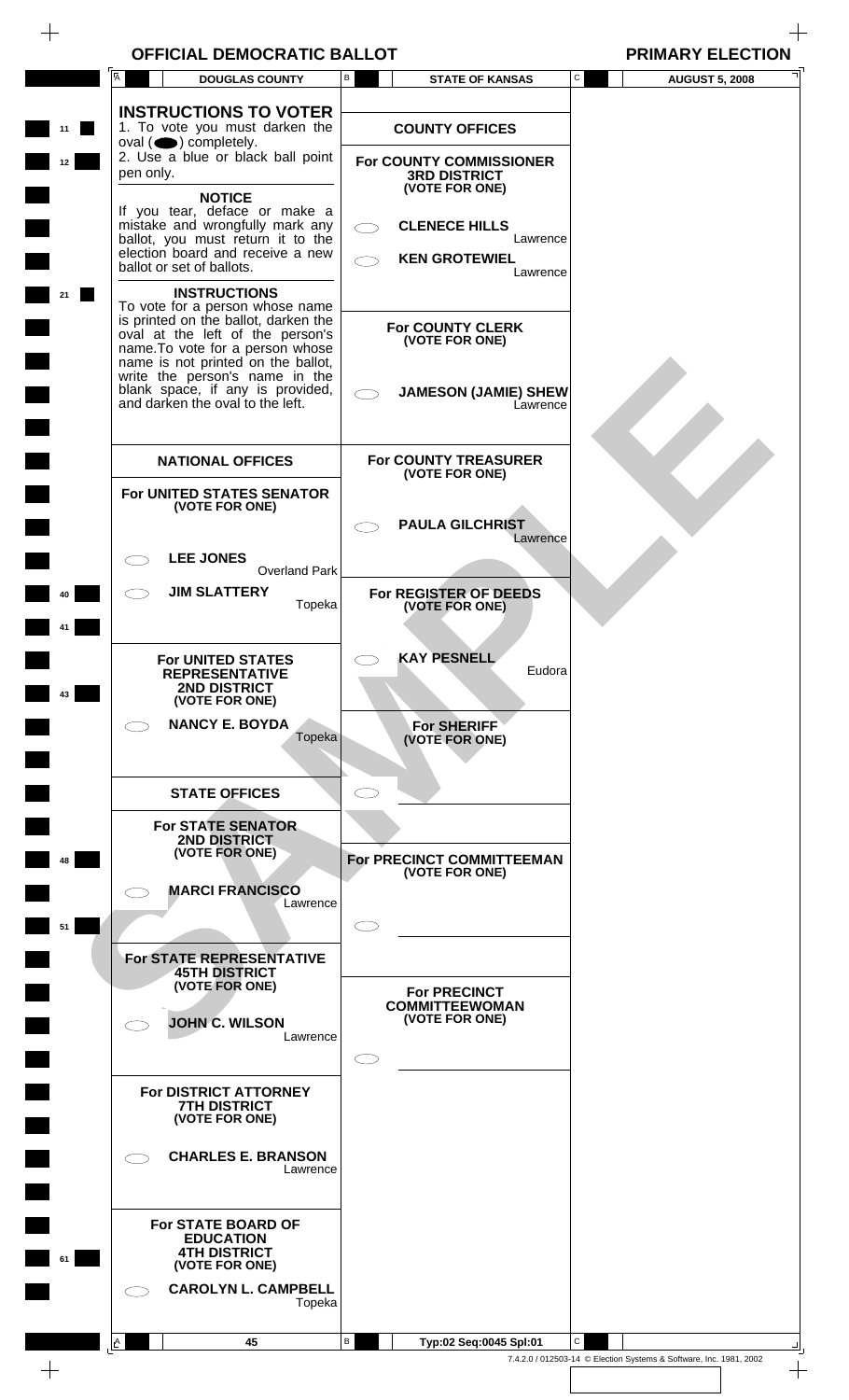$\begin{array}{c} + \end{array}$ 

 $\overline{\phantom{0}}$ 

|                  | Ā              | <b>DOUGLAS COUNTY</b>                                                                                      | B               | <b>STATE OF KANSAS</b>                                           | C            | <b>AUGUST 5, 2008</b>                                              |
|------------------|----------------|------------------------------------------------------------------------------------------------------------|-----------------|------------------------------------------------------------------|--------------|--------------------------------------------------------------------|
|                  |                | <b>INSTRUCTIONS TO VOTER</b><br>1. To vote you must darken the                                             |                 |                                                                  |              |                                                                    |
| 11               |                | $oval(\n\bullet)$ completely.<br>2. Use a blue or black ball point                                         |                 | <b>COUNTY OFFICES</b>                                            |              |                                                                    |
| 12 <sup>12</sup> | pen only.      |                                                                                                            |                 | For COUNTY COMMISSIONER<br><b>3RD DISTRICT</b><br>(VOTE FOR ONE) |              |                                                                    |
|                  |                | <b>NOTICE</b><br>If you tear, deface or make a<br>mistake and wrongfully mark any                          |                 | <b>KEN GROTEWIEL</b>                                             |              |                                                                    |
|                  |                | ballot, you must return it to the<br>election board and receive a new                                      |                 | Lawrence<br><b>CLENECE HILLS</b>                                 |              |                                                                    |
| 21               |                | ballot or set of ballots.<br><b>INSTRUCTIONS</b>                                                           |                 | Lawrence                                                         |              |                                                                    |
|                  |                | To vote for a person whose name<br>is printed on the ballot, darken the                                    |                 | <b>For COUNTY CLERK</b>                                          |              |                                                                    |
|                  |                | oval at the left of the person's<br>name. To vote for a person whose<br>name is not printed on the ballot, |                 | (VOTE FOR ONE)                                                   |              |                                                                    |
|                  |                | write the person's name in the<br>blank space, if any is provided,                                         |                 | <b>JAMESON (JAMIE) SHEW</b>                                      |              |                                                                    |
|                  |                | and darken the oval to the left.                                                                           |                 | Lawrence                                                         |              |                                                                    |
|                  |                | <b>NATIONAL OFFICES</b>                                                                                    |                 | <b>For COUNTY TREASURER</b>                                      |              |                                                                    |
|                  |                | For UNITED STATES SENATOR                                                                                  |                 | (VOTE FOR ONE)                                                   |              |                                                                    |
|                  |                | (VOTE FOR ONE)                                                                                             |                 | <b>PAULA GILCHRIST</b>                                           |              |                                                                    |
|                  |                | <b>LEE JONES</b>                                                                                           |                 | Lawrence                                                         |              |                                                                    |
| 40               |                | <b>Overland Park</b><br><b>JIM SLATTERY</b>                                                                |                 | For REGISTER OF DEEDS                                            |              |                                                                    |
|                  |                | Topeka                                                                                                     |                 | (VOTE FOR ONE)                                                   |              |                                                                    |
|                  |                | <b>For UNITED STATES</b>                                                                                   |                 | <b>KAY PESNELL</b>                                               |              |                                                                    |
| 43               |                | <b>REPRESENTATIVE</b><br><b>2ND DISTRICT</b><br>(VOTE FOR ONE)                                             |                 | Eudora                                                           |              |                                                                    |
|                  |                | <b>NANCY E. BOYDA</b>                                                                                      |                 | <b>For SHERIFF</b>                                               |              |                                                                    |
|                  |                | Topeka                                                                                                     |                 | (VOTE FOR ONE)                                                   |              |                                                                    |
|                  |                | <b>STATE OFFICES</b>                                                                                       |                 |                                                                  |              |                                                                    |
|                  |                | <b>For STATE SENATOR</b>                                                                                   |                 |                                                                  |              |                                                                    |
| 48               |                | <b>2ND DISTRICT</b><br>(VOTE FOR ONE)                                                                      |                 | For PRECINCT COMMITTEEMAN                                        |              |                                                                    |
|                  |                | <b>MARCI FRANCISCO</b><br>Lawrence                                                                         |                 | (VOTE FOR ONE)                                                   |              |                                                                    |
|                  |                |                                                                                                            |                 |                                                                  |              |                                                                    |
| 52               |                | For STATE REPRESENTATIVE<br><b>45TH DISTRICT</b>                                                           |                 |                                                                  |              |                                                                    |
|                  |                | (VOTE FOR ONE)                                                                                             |                 | <b>For PRECINCT</b><br><b>COMMITTEEWOMAN</b>                     |              |                                                                    |
|                  |                | <b>JOHN C. WILSON</b><br>Lawrence                                                                          |                 | (VOTE FOR ONE)                                                   |              |                                                                    |
|                  |                |                                                                                                            |                 | <b>CATHERINE M. SHAFER</b><br>Lawrence                           |              |                                                                    |
|                  |                | For DISTRICT ATTORNEY<br><b>7TH DISTRICT</b>                                                               |                 |                                                                  |              |                                                                    |
|                  |                | (VOTE FOR ONE)                                                                                             |                 |                                                                  |              |                                                                    |
|                  |                | <b>CHARLES E. BRANSON</b><br>Lawrence                                                                      |                 |                                                                  |              |                                                                    |
|                  |                |                                                                                                            |                 |                                                                  |              |                                                                    |
|                  |                | <b>For STATE BOARD OF</b><br><b>EDUCATION</b>                                                              |                 |                                                                  |              |                                                                    |
| 61               |                | <b>4TH DISTRICT</b><br>(VOTE FOR ONE)                                                                      |                 |                                                                  |              |                                                                    |
|                  |                | <b>CAROLYN L. CAMPBELL</b><br>Topeka                                                                       |                 |                                                                  |              |                                                                    |
|                  | <sub>L</sub> A | 46                                                                                                         | $\, {\sf B} \,$ | Typ:02 Seg:0046 Spl:01                                           | $\mathsf{C}$ |                                                                    |
| $+$              |                |                                                                                                            |                 |                                                                  |              | 7.4.2.0 / 012503-14 © Election Systems & Software, Inc. 1981, 2002 |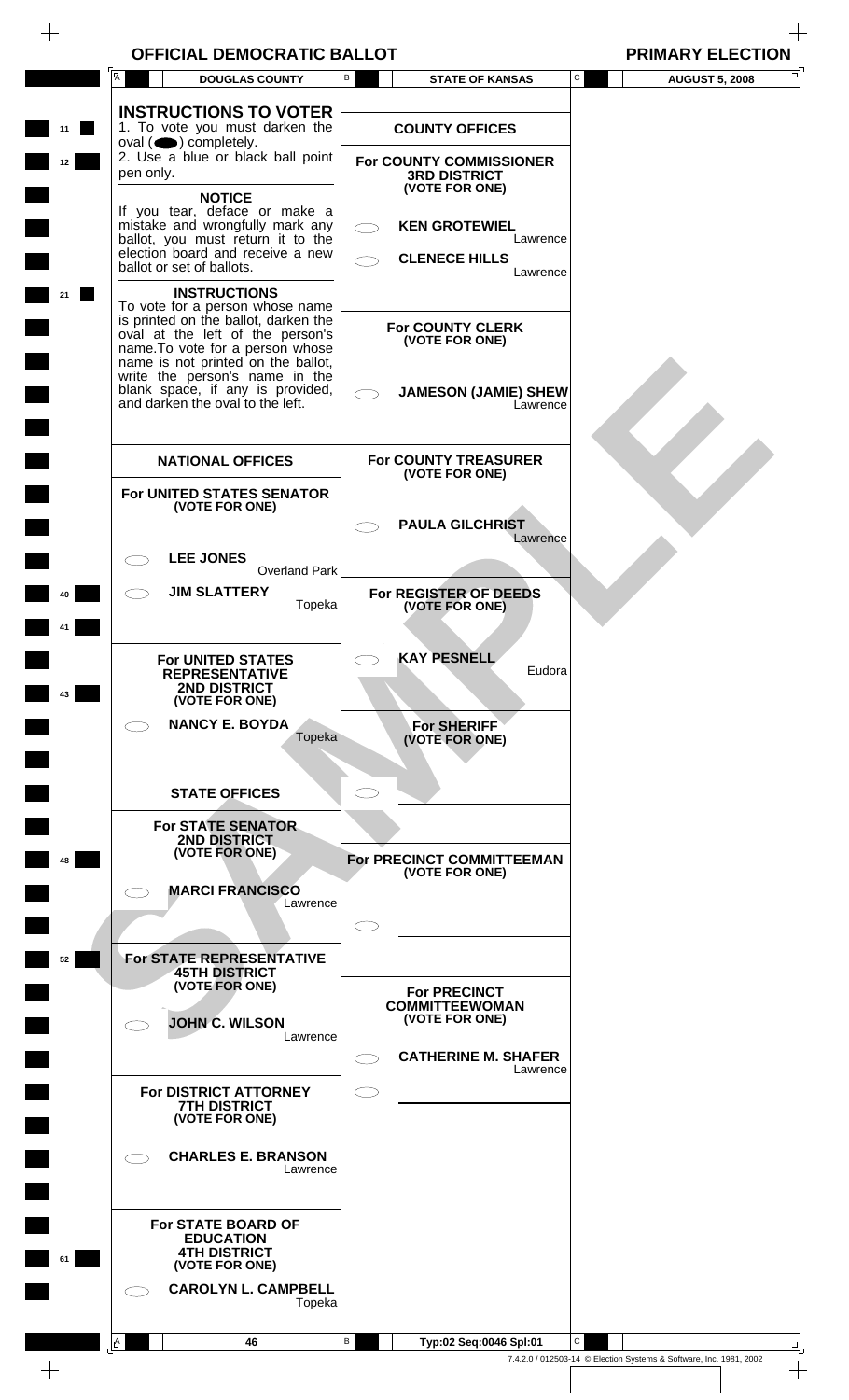# $\begin{array}{ccc} & + \ \text{OFFICIAL DEMOCRATIC BALLOT} \end{array}$

 $\begin{array}{c} + \end{array}$ 

|                | A<br><b>DOUGLAS COUNTY</b>                                                                                                                                                                                                                                                                                                                                                                               | В      | <b>STATE OF KANSAS</b>                                                                                                                                            | ${\bf C}$ | <b>AUGUST 5, 2008</b> |
|----------------|----------------------------------------------------------------------------------------------------------------------------------------------------------------------------------------------------------------------------------------------------------------------------------------------------------------------------------------------------------------------------------------------------------|--------|-------------------------------------------------------------------------------------------------------------------------------------------------------------------|-----------|-----------------------|
| 11<br>12<br>21 | <b>INSTRUCTIONS TO VOTER</b><br>1. To vote you must darken the<br>oval $($ $\bullet)$ completely.<br>2. Use a blue or black ball point<br>pen only.<br><b>NOTICE</b><br>If you tear, deface or make a<br>mistake and wrongfully mark any<br>ballot, you must return it to the<br>election board and receive a new<br>ballot or set of ballots.<br><b>INSTRUCTIONS</b><br>To vote for a person whose name |        | <b>COUNTY OFFICES</b><br>For COUNTY COMMISSIONER<br><b>3RD DISTRICT</b><br>(VOTE FOR ONE)<br><b>CLENECE HILLS</b><br>Lawrence<br><b>KEN GROTEWIEL</b><br>Lawrence |           |                       |
|                | is printed on the ballot, darken the<br>oval at the left of the person's<br>name. To vote for a person whose<br>name is not printed on the ballot,<br>write the person's name in the<br>blank space, if any is provided,<br>and darken the oval to the left.                                                                                                                                             |        | <b>For COUNTY CLERK</b><br>(VOTE FOR ONE)<br><b>JAMESON (JAMIE) SHEW</b><br>Lawrence                                                                              |           |                       |
|                | <b>NATIONAL OFFICES</b><br>For UNITED STATES SENATOR<br>(VOTE FOR ONE)                                                                                                                                                                                                                                                                                                                                   |        | <b>For COUNTY TREASURER</b><br>(VOTE FOR ONE)<br><b>PAULA GILCHRIST</b><br>Lawrence                                                                               |           |                       |
| 40             | <b>LEE JONES</b><br><b>Overland Park</b><br><b>JIM SLATTERY</b><br>For UNITED STATES                                                                                                                                                                                                                                                                                                                     | Topeka | For REGISTER OF DEEDS<br>(VOTE FOR ONE)<br><b>KAY PESNELL</b>                                                                                                     |           |                       |
| 43             | <b>REPRESENTATIVE</b><br><b>2ND DISTRICT</b><br>(VOTE FOR ONE)<br><b>NANCY E. BOYDA</b>                                                                                                                                                                                                                                                                                                                  | Topeka | Eudora<br><b>For SHERIFF</b><br>(VOTE FOR ONE)                                                                                                                    |           |                       |
| 48             | <b>STATE OFFICES</b><br><b>For STATE SENATOR</b><br><b>2ND DISTRICT</b><br>(VOTE FOR ONE)<br><b>MARCI FRANCISCO</b>                                                                                                                                                                                                                                                                                      |        | For PRECINCT COMMITTEEMAN<br>(VOTE FOR ONE)                                                                                                                       |           |                       |
| 53             | Lawrence<br>For STATE REPRESENTATIVE<br><b>45TH DISTRICT</b><br>(VOTE FOR ONE)                                                                                                                                                                                                                                                                                                                           |        | <b>For PRECINCT</b><br><b>COMMITTEEWOMAN</b>                                                                                                                      |           |                       |
|                | <b>JOHN C. WILSON</b><br>Lawrence<br>For DISTRICT ATTORNEY<br><b>7TH DISTRICT</b><br>(VOTE FOR ONE)                                                                                                                                                                                                                                                                                                      |        | (VOTE FOR ONE)                                                                                                                                                    |           |                       |
|                | <b>CHARLES E. BRANSON</b><br>Lawrence<br>For STATE BOARD OF                                                                                                                                                                                                                                                                                                                                              |        |                                                                                                                                                                   |           |                       |
| 61             | <b>EDUCATION</b><br><b>4TH DISTRICT</b><br>(VOTE FOR ONE)<br><b>CAROLYN L. CAMPBELL</b>                                                                                                                                                                                                                                                                                                                  | Topeka |                                                                                                                                                                   |           |                       |
|                | 47                                                                                                                                                                                                                                                                                                                                                                                                       | В      | Typ:02 Seg:0047 Spl:01                                                                                                                                            | C         |                       |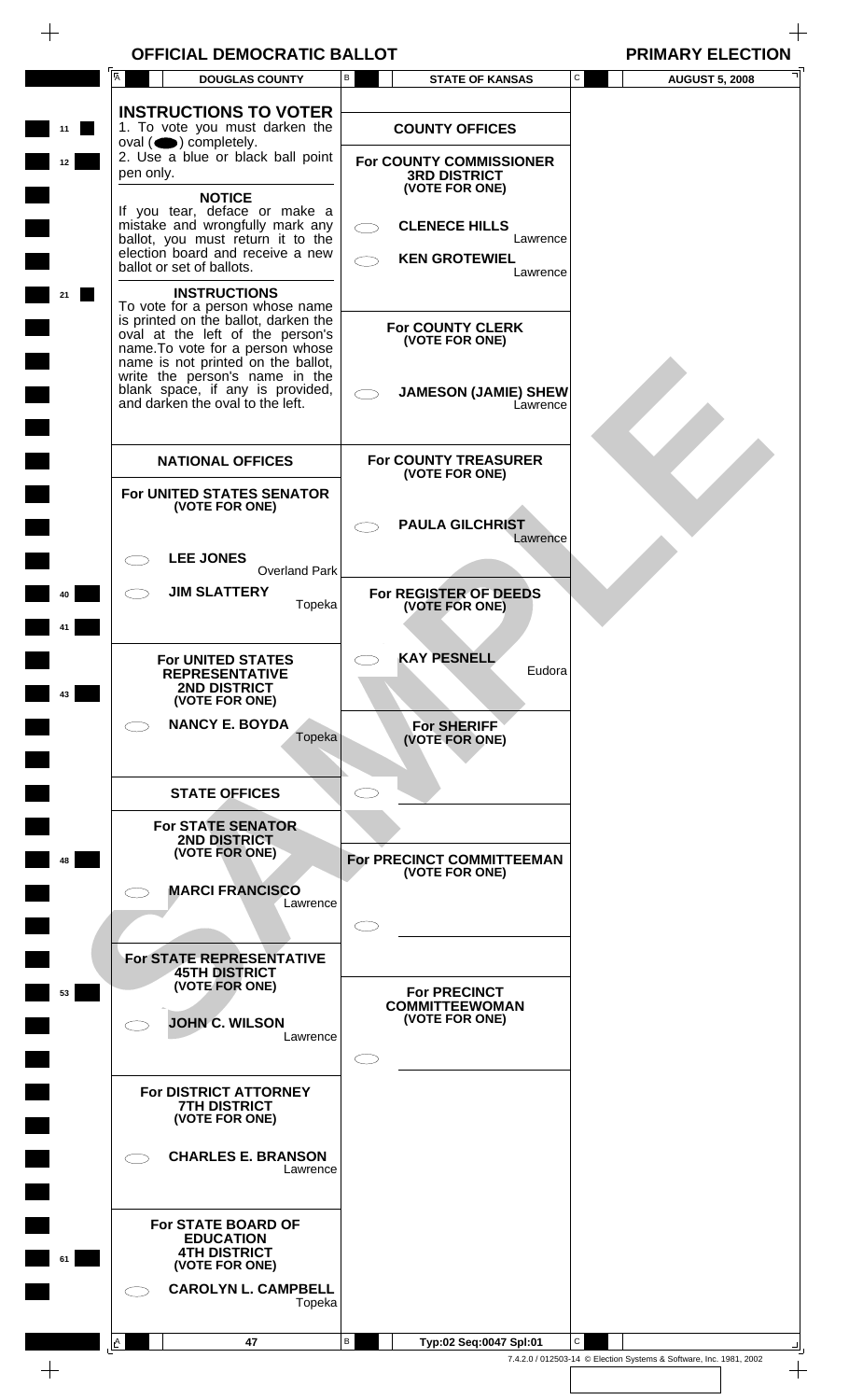$\begin{array}{c} + \end{array}$ 

 $\!+\!$ 

|          | Ā<br><b>DOUGLAS COUNTY</b>                                                                                                                                                                                                                                                                      | В | <b>STATE OF KANSAS</b>                                                                 | C<br><b>AUGUST 5, 2008</b>                                                         |
|----------|-------------------------------------------------------------------------------------------------------------------------------------------------------------------------------------------------------------------------------------------------------------------------------------------------|---|----------------------------------------------------------------------------------------|------------------------------------------------------------------------------------|
| 11<br>12 | <b>INSTRUCTIONS TO VOTER</b><br>1. To vote you must darken the<br>oval $($ $\bullet)$ completely.<br>2. Use a blue or black ball point<br>pen only.                                                                                                                                             |   | <b>COUNTY OFFICES</b><br>For COUNTY COMMISSIONER<br><b>3RD DISTRICT</b>                |                                                                                    |
| 21       | <b>NOTICE</b><br>If you tear, deface or make a<br>mistake and wrongfully mark any<br>ballot, you must return it to the<br>election board and receive a new<br>ballot or set of ballots.<br><b>INSTRUCTIONS</b>                                                                                  |   | (VOTE FOR ONE)<br><b>KEN GROTEWIEL</b><br>Lawrence<br><b>CLENECE HILLS</b><br>Lawrence |                                                                                    |
|          | To vote for a person whose name<br>is printed on the ballot, darken the<br>oval at the left of the person's<br>name. To vote for a person whose<br>name is not printed on the ballot,<br>write the person's name in the<br>blank space, if any is provided,<br>and darken the oval to the left. |   | <b>For COUNTY CLERK</b><br>(VOTE FOR ONE)<br><b>JAMESON (JAMIE) SHEW</b><br>Lawrence   |                                                                                    |
|          | <b>NATIONAL OFFICES</b>                                                                                                                                                                                                                                                                         |   | <b>For COUNTY TREASURER</b><br>(VOTE FOR ONE)                                          |                                                                                    |
|          | For UNITED STATES SENATOR<br>(VOTE FOR ONE)<br><b>LEE JONES</b>                                                                                                                                                                                                                                 |   | <b>PAULA GILCHRIST</b><br>Lawrence                                                     |                                                                                    |
| 40       | Overland Park<br><b>JIM SLATTERY</b><br>Topeka                                                                                                                                                                                                                                                  |   | For REGISTER OF DEEDS<br>(VOTE FOR ONE)                                                |                                                                                    |
| 43       | <b>For UNITED STATES</b><br><b>REPRESENTATIVE</b><br><b>2ND DISTRICT</b><br>(VOTE FOR ONE)                                                                                                                                                                                                      |   | <b>KAY PESNELL</b><br>Eudora                                                           |                                                                                    |
|          | <b>NANCY E. BOYDA</b><br>Topeka                                                                                                                                                                                                                                                                 |   | <b>For SHERIFF</b><br>(VOTE FOR ONE)                                                   |                                                                                    |
|          | <b>STATE OFFICES</b>                                                                                                                                                                                                                                                                            |   |                                                                                        |                                                                                    |
| 48       | <b>For STATE SENATOR</b><br><b>2ND DISTRICT</b><br>(VOTE FOR ONE)                                                                                                                                                                                                                               |   | For PRECINCT COMMITTEEMAN<br>(VOTE FOR ONE)                                            |                                                                                    |
|          | <b>MARCI FRANCISCO</b><br>Lawrence                                                                                                                                                                                                                                                              |   | <b>BRAD ALLEN</b><br>Lawrence                                                          |                                                                                    |
|          | For STATE REPRESENTATIVE<br><b>45TH DISTRICT</b><br>(VOTE FOR ONE)                                                                                                                                                                                                                              |   |                                                                                        |                                                                                    |
| 54       | <b>JOHN C. WILSON</b><br>Lawrence                                                                                                                                                                                                                                                               |   | <b>For PRECINCT</b><br><b>COMMITTEEWOMAN</b><br>(VOTE FOR ONE)                         |                                                                                    |
|          | For DISTRICT ATTORNEY<br><b>7TH DISTRICT</b><br>(VOTE FOR ONE)                                                                                                                                                                                                                                  |   | <b>SUSAN ALLEN</b><br>Lawrence                                                         |                                                                                    |
|          | <b>CHARLES E. BRANSON</b><br>Lawrence                                                                                                                                                                                                                                                           |   |                                                                                        |                                                                                    |
| 61       | For STATE BOARD OF<br><b>EDUCATION</b><br><b>4TH DISTRICT</b><br>(VOTE FOR ONE)<br><b>CAROLYN L. CAMPBELL</b><br>Topeka                                                                                                                                                                         |   |                                                                                        |                                                                                    |
|          |                                                                                                                                                                                                                                                                                                 |   |                                                                                        |                                                                                    |
|          | A<br>48                                                                                                                                                                                                                                                                                         | B | Typ:02 Seq:0048 Spl:01                                                                 | $\mathsf{C}$<br>7.4.2.0 / 012503-14 © Election Systems & Software, Inc. 1981, 2002 |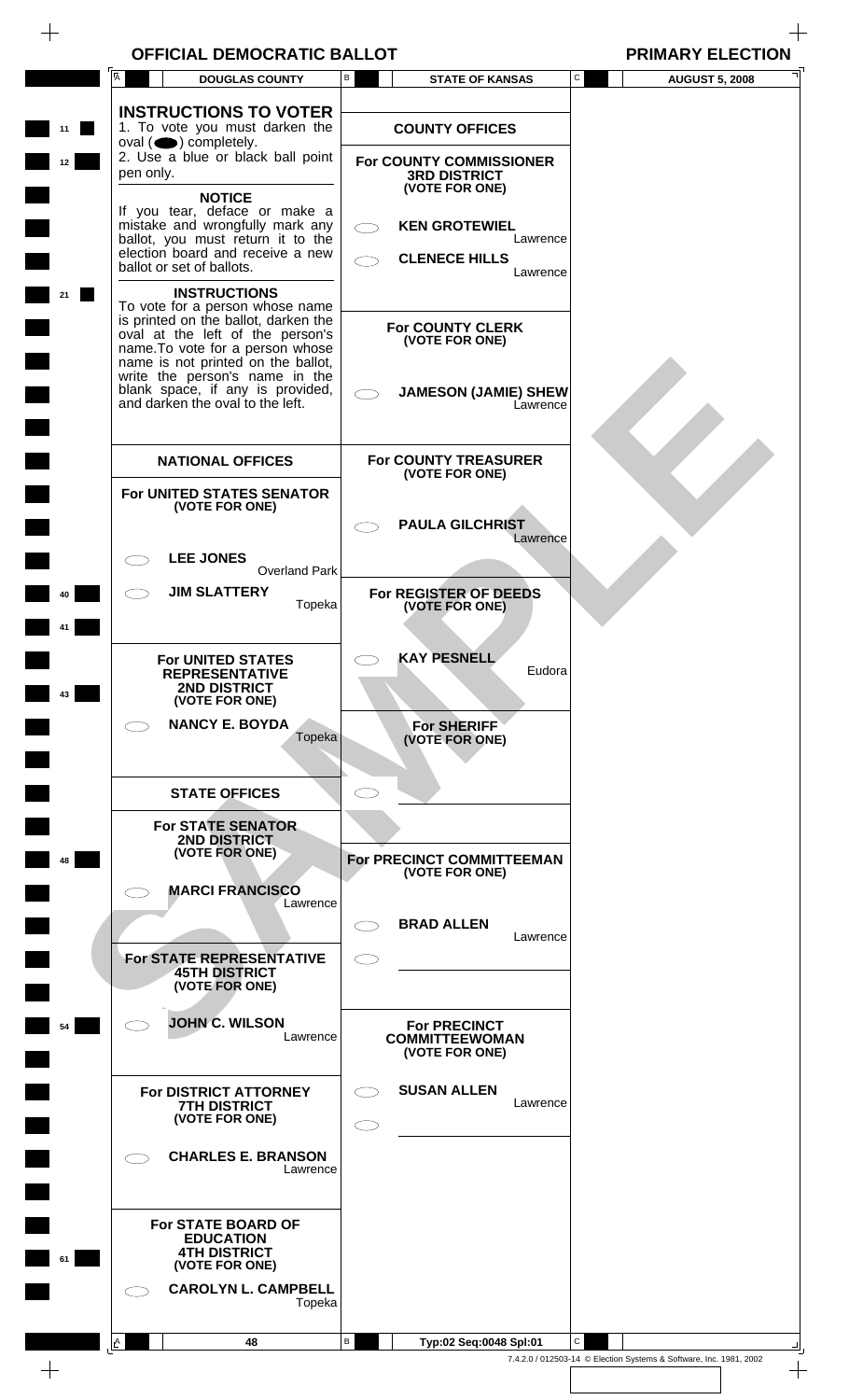# $\begin{array}{ccc} & + \ \text{OFFICIAL DEMOCRATIC BALLOT} \end{array}$

 $\begin{array}{c} \begin{array}{c} \begin{array}{c} \begin{array}{c} \end{array} \end{array} \end{array} \end{array} \end{array}$ 

| 11<br>12 | <b>INSTRUCTIONS TO VOTER</b><br>1. To vote you must darken the<br>oval $($ $\bullet)$ completely.<br>2. Use a blue or black ball point<br>pen only.                                                                                                                                                                | <b>COUNTY OFFICES</b><br><b>For COUNTY COMMISSIONER</b><br><b>3RD DISTRICT</b>         |   |
|----------|--------------------------------------------------------------------------------------------------------------------------------------------------------------------------------------------------------------------------------------------------------------------------------------------------------------------|----------------------------------------------------------------------------------------|---|
|          | <b>NOTICE</b><br>If you tear, deface or make a<br>mistake and wrongfully mark any<br>ballot, you must return it to the<br>election board and receive a new<br>ballot or set of ballots.                                                                                                                            | (VOTE FOR ONE)<br><b>CLENECE HILLS</b><br>Lawrence<br><b>KEN GROTEWIEL</b><br>Lawrence |   |
| 21       | <b>INSTRUCTIONS</b><br>To vote for a person whose name<br>is printed on the ballot, darken the<br>oval at the left of the person's<br>name.To vote for a person whose<br>name is not printed on the ballot,<br>write the person's name in the<br>blank space, if any is provided, and darken the oval to the left. | <b>For COUNTY CLERK</b><br>(VOTE FOR ONE)<br><b>JAMESON (JAMIE) SHEW</b><br>Lawrence   |   |
|          | <b>NATIONAL OFFICES</b><br>For UNITED STATES SENATOR<br>(VOTE FOR ONE)                                                                                                                                                                                                                                             | <b>For COUNTY TREASURER</b><br>(VOTE FOR ONE)                                          |   |
|          | <b>LEE JONES</b><br><b>Overland Park</b>                                                                                                                                                                                                                                                                           | <b>PAULA GILCHRIST</b><br>Lawrence                                                     |   |
| 40<br>41 | <b>JIM SLATTERY</b><br>Topeka                                                                                                                                                                                                                                                                                      | For REGISTER OF DEEDS<br>(VOTE FOR ONE)                                                |   |
| 43       | <b>For UNITED STATES</b><br><b>REPRESENTATIVE</b><br>2ND DISTRICT<br>(VOTE FOR ONE)                                                                                                                                                                                                                                | <b>KAY PESNELL</b><br>Eudora                                                           |   |
|          | <b>NANCY E. BOYDA</b><br>Topeka                                                                                                                                                                                                                                                                                    | For SHERIFF<br>(VOTE FOR ONE)                                                          |   |
|          | <b>STATE OFFICES</b>                                                                                                                                                                                                                                                                                               |                                                                                        |   |
|          | <b>For STATE SENATOR</b><br><b>2ND DISTRICT</b><br>(VOTE FOR ONE)                                                                                                                                                                                                                                                  | For PRECINCT COMMITTEEMAN<br>(VOTE FOR ONE)                                            |   |
| 49       | <b>MARCI FRANCISCO</b><br>Lawrence                                                                                                                                                                                                                                                                                 |                                                                                        |   |
| 51       | <b>For STATE REPRESENTATIVE</b><br><b>45TH DISTRICT</b><br>(VOTE FOR ONE)                                                                                                                                                                                                                                          | <b>CHARLES J. "JAMIE"</b><br><b>SCHWARTZ</b><br>Lawrence                               |   |
|          | <b>JOHN C. WILSON</b><br>Lawrence                                                                                                                                                                                                                                                                                  | <b>For PRECINCT</b><br><b>COMMITTEEWOMAN</b><br>(VOTE FOR ONE)                         |   |
|          | For DISTRICT ATTORNEY<br><b>7TH DISTRICT</b><br>(VOTE FOR ONE)                                                                                                                                                                                                                                                     | <b>DIANNE SCHWARTZ</b><br>Lawrence                                                     |   |
|          | <b>CHARLES E. BRANSON</b><br>Lawrence                                                                                                                                                                                                                                                                              |                                                                                        |   |
| 61       | <b>For STATE BOARD OF</b><br><b>EDUCATION</b><br><b>4TH DISTRICT</b><br>(VOTE FOR ONE)<br><b>CAROLYN L. CAMPBELL</b><br>Topeka                                                                                                                                                                                     |                                                                                        |   |
|          |                                                                                                                                                                                                                                                                                                                    |                                                                                        |   |
|          | 49                                                                                                                                                                                                                                                                                                                 | В<br>Typ:02 Seq:0049 Spl:01                                                            | C |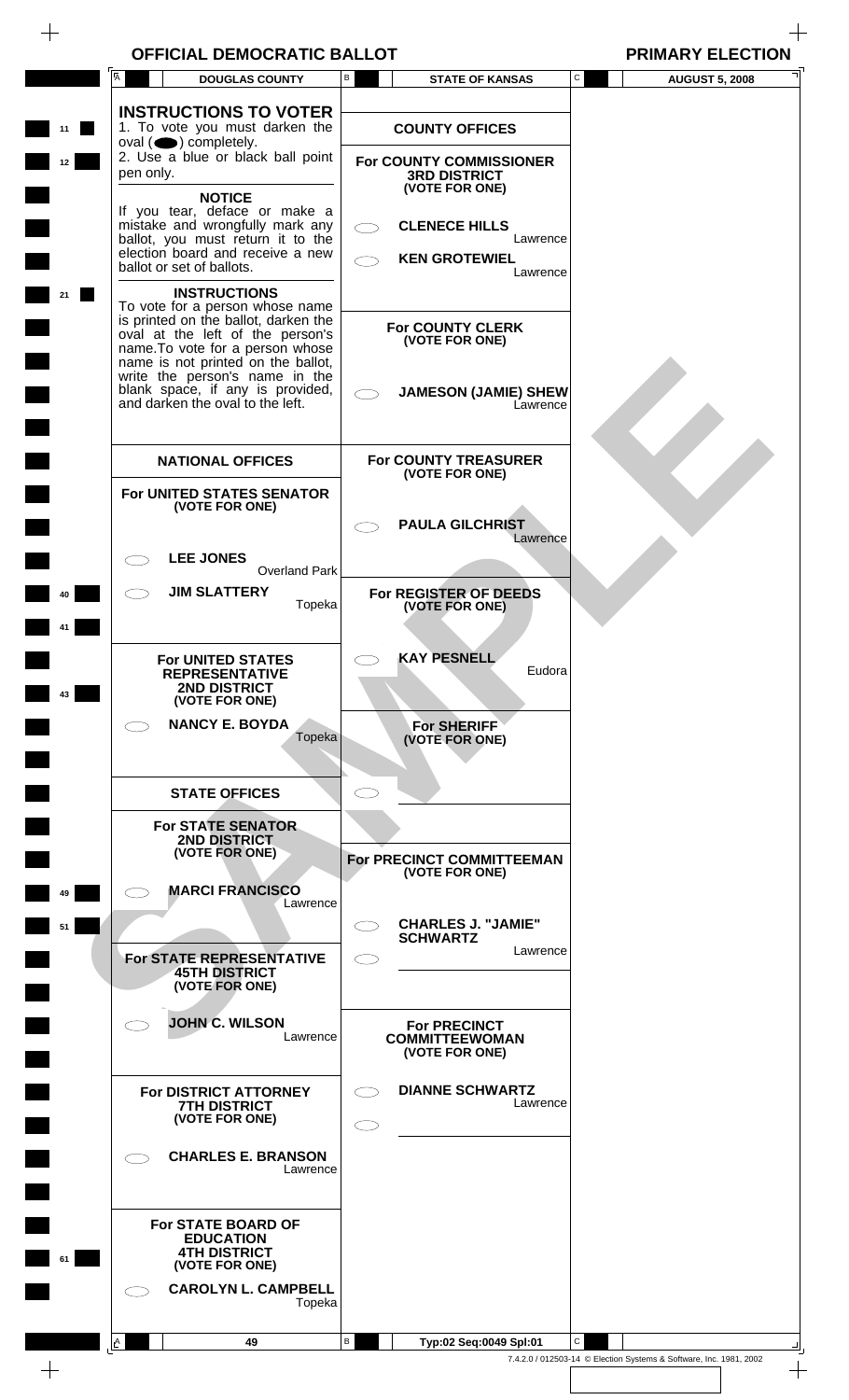$\frac{1}{\sqrt{2}}$ 

|    | A         | <b>DOUGLAS COUNTY</b>                                                                                                                              | B                   | <b>STATE OF KANSAS</b>                                    | C        | <b>AUGUST 5, 2008</b>                        |
|----|-----------|----------------------------------------------------------------------------------------------------------------------------------------------------|---------------------|-----------------------------------------------------------|----------|----------------------------------------------|
| 11 |           | <b>INSTRUCTIONS TO VOTER</b><br>1. To vote you must darken the<br>$oval(\n\bullet)$ completely.                                                    |                     | <b>COUNTY OFFICES</b>                                     |          | <b>For PRECINCT</b><br><b>COMMITTEEWOMAN</b> |
| 12 | pen only. | 2. Use a blue or black ball point<br><b>NOTICE</b>                                                                                                 |                     | For COUNTY COMMISSIONER<br>2ND DISTRICT<br>(VOTE FOR ONE) |          | (VOTE FOR ONE)                               |
|    |           | If you tear, deface or make a<br>mistake and wrongfully mark any<br>ballot, you must return it to the<br>election board and receive a new          | $\subset$ $\supset$ | <b>NANCY THELLMAN</b>                                     | Lawrence |                                              |
| 21 |           | ballot or set of ballots.<br><b>INSTRUCTIONS</b><br>To vote for a person whose name                                                                |                     | <b>KEN ADKINSON</b>                                       | Eudora   |                                              |
|    |           | is printed on the ballot, darken the<br>oval at the left of the person's<br>name. To vote for a person whose<br>name is not printed on the ballot, |                     | For COUNTY CLERK<br>(VOTE FOR ONE)                        |          |                                              |
|    |           | write the person's name in the<br>blank space, if any is provided,<br>and darken the oval to the left.                                             |                     | <b>JAMESON (JAMIE) SHEW</b>                               | Lawrence |                                              |
|    |           | <b>NATIONAL OFFICES</b><br>For UNITED STATES SENATOR                                                                                               |                     | <b>For COUNTY TREASURER</b><br>(VOTE FOR ONE)             |          |                                              |
|    |           | (VOTE FOR ONE)                                                                                                                                     |                     | <b>PAULA GILCHRIST</b>                                    | Lawrence |                                              |
|    |           | <b>LEE JONES</b><br><b>Overland Park</b><br><b>JIM SLATTERY</b><br>Topeka                                                                          |                     | For REGISTER OF DEEDS<br>(VOTE FOR ONE)                   |          |                                              |
|    |           | <b>For UNITED STATES</b>                                                                                                                           |                     | <b>KAY PESNELL</b>                                        |          |                                              |
|    |           | <b>REPRESENTATIVE</b><br><b>3RD DISTRICT</b><br>(VOTE FOR ONE)<br><b>DENNIS MOORE</b>                                                              |                     |                                                           | Eudora   |                                              |
|    |           | Lenexa                                                                                                                                             |                     | <b>For SHERIFF</b><br>(VOTE FOR ONE)                      |          |                                              |
|    |           | <b>STATE OFFICES</b>                                                                                                                               |                     |                                                           |          |                                              |
|    |           | <b>For STATE SENATOR</b><br><b>3RD DISTRICT</b><br>(VOTE FOR ONE)                                                                                  |                     | <b>TOWNSHIP OFFICES</b>                                   |          |                                              |
| 49 |           | <b>TOM HOLLAND</b><br><b>Baldwin City</b>                                                                                                          |                     | For EUDORA TWP TRUSTEE<br>(VOTE FOR ONE)                  |          |                                              |
| 52 |           | For STATE REPRESENTATIVE<br><b>38TH DISTRICT</b><br>(VOTE FOR ONE)                                                                                 |                     | <b>KEITH KNABE</b>                                        | Eudora   |                                              |
|    |           | <b>STEPHANIE KELTON</b><br>Lawrence                                                                                                                |                     | For EUDORA TWP TREASURER<br>(VOTE FOR ONE)                |          |                                              |
|    |           | <b>For DISTRICT ATTORNEY</b><br><b>7TH DISTRICT</b><br>(VOTE FOR ONE)                                                                              |                     |                                                           |          |                                              |
|    |           | <b>CHARLES E. BRANSON</b><br>Lawrence                                                                                                              |                     | For PRECINCT COMMITTEEMAN<br>(VOTE FOR ONE)               |          |                                              |
|    |           |                                                                                                                                                    |                     |                                                           |          |                                              |
|    |           |                                                                                                                                                    |                     |                                                           |          |                                              |
|    |           |                                                                                                                                                    |                     |                                                           |          |                                              |
|    |           | 50-W EUDORA                                                                                                                                        | В                   | Typ:02 Seq:0050 Spl:01                                    | C        |                                              |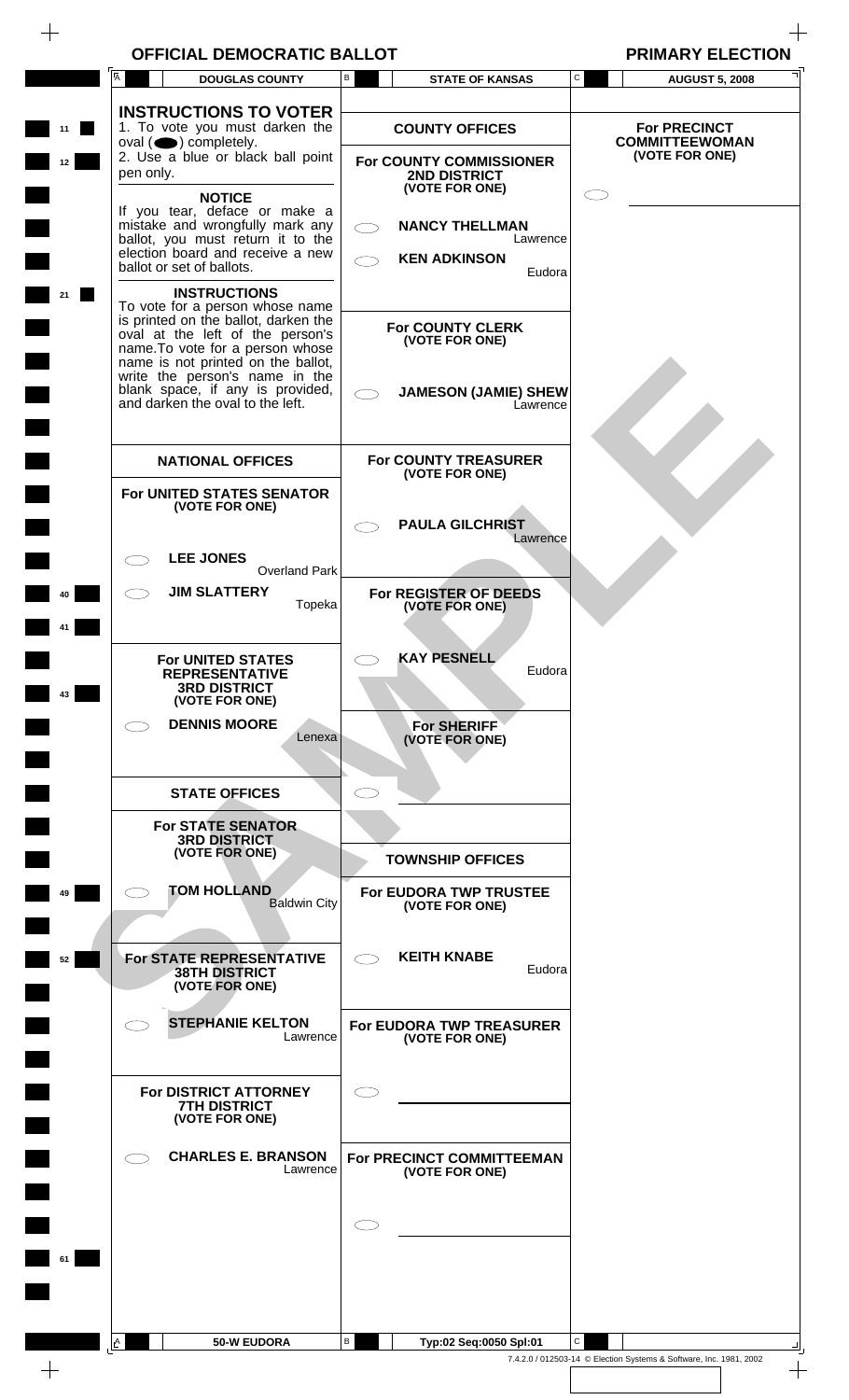$\qquad \qquad +$ 

|    | A         | <b>DOUGLAS COUNTY</b>                                                                                                                                                                                                                                                                                                  | В                   | <b>STATE OF KANSAS</b>                                                                 | C | <b>AUGUST 5, 2008</b>                                              |
|----|-----------|------------------------------------------------------------------------------------------------------------------------------------------------------------------------------------------------------------------------------------------------------------------------------------------------------------------------|---------------------|----------------------------------------------------------------------------------------|---|--------------------------------------------------------------------|
| 11 |           | <b>INSTRUCTIONS TO VOTER</b><br>1. To vote you must darken the                                                                                                                                                                                                                                                         |                     | <b>COUNTY OFFICES</b>                                                                  |   | <b>For PRECINCT</b>                                                |
| 12 | pen only. | $oval(\n\bullet)$ completely.<br>2. Use a blue or black ball point                                                                                                                                                                                                                                                     |                     | For COUNTY COMMISSIONER<br><b>3RD DISTRICT</b>                                         |   | <b>COMMITTEEWOMAN</b><br>(VOTE FOR ONE)                            |
|    |           | <b>NOTICE</b><br>If you tear, deface or make a<br>mistake and wrongfully mark any<br>ballot, you must return it to the<br>election board and receive a new<br>ballot or set of ballots.                                                                                                                                | $\subset$ $\supset$ | (VOTE FOR ONE)<br><b>KEN GROTEWIEL</b><br>Lawrence<br><b>CLENECE HILLS</b><br>Lawrence |   | <b>BEVERLEY WORSTER</b><br>Lawrence                                |
| 21 |           | <b>INSTRUCTIONS</b><br>To vote for a person whose name<br>is printed on the ballot, darken the<br>oval at the left of the person's<br>name. To vote for a person whose<br>name is not printed on the ballot,<br>write the person's name in the<br>blank space, if any is provided,<br>and darken the oval to the left. |                     | <b>For COUNTY CLERK</b><br>(VOTE FOR ONE)<br><b>JAMESON (JAMIE) SHEW</b><br>Lawrence   |   |                                                                    |
|    |           | <b>NATIONAL OFFICES</b><br>For UNITED STATES SENATOR<br>(VOTE FOR ONE)                                                                                                                                                                                                                                                 |                     | <b>For COUNTY TREASURER</b><br>(VOTE FOR ONE)                                          |   |                                                                    |
|    |           | <b>LEE JONES</b><br><b>Overland Park</b>                                                                                                                                                                                                                                                                               |                     | <b>PAULA GILCHRIST</b><br>Lawrence                                                     |   |                                                                    |
|    |           | <b>JIM SLATTERY</b><br>Topeka                                                                                                                                                                                                                                                                                          |                     | For REGISTER OF DEEDS<br>(VOTE FOR ONE)                                                |   |                                                                    |
| 43 |           | <b>For UNITED STATES</b><br><b>REPRESENTATIVE</b><br>2ND DISTRICT<br>(VOTE FOR ONE)                                                                                                                                                                                                                                    |                     | <b>KAY PESNELL</b><br>Eudora                                                           |   |                                                                    |
|    |           | <b>NANCY E. BOYDA</b><br>Topeka                                                                                                                                                                                                                                                                                        |                     | <b>For SHERIFF</b><br>(VOTE FOR ONE)                                                   |   |                                                                    |
|    |           | <b>STATE OFFICES</b><br><b>For STATE SENATOR</b><br><b>2ND DISTRICT</b><br>(VOTE FOR ONE)                                                                                                                                                                                                                              | C.                  | <b>TOWNSHIP OFFICES</b>                                                                |   |                                                                    |
| 49 |           | <b>MARCI FRANCISCO</b><br>Lawrence                                                                                                                                                                                                                                                                                     |                     | For CLINTON TWP TRUSTEE<br>(VOTE FOR ONE)                                              |   |                                                                    |
| 53 |           | For STATE REPRESENTATIVE<br><b>53RD DISTRICT</b><br>(VOTE FOR ONE)                                                                                                                                                                                                                                                     | C.                  |                                                                                        |   |                                                                    |
|    |           | <b>ANN E. MAH</b><br>Topeka                                                                                                                                                                                                                                                                                            |                     | <b>For CLINTON TWP TREASURER</b><br>(VOTE FOR ONE)                                     |   |                                                                    |
|    |           | For DISTRICT ATTORNEY<br><b>7TH DISTRICT</b><br>(VOTE FOR ONE)                                                                                                                                                                                                                                                         |                     |                                                                                        |   |                                                                    |
|    |           | <b>CHARLES E. BRANSON</b><br>Lawrence                                                                                                                                                                                                                                                                                  |                     | For PRECINCT COMMITTEEMAN<br>(VOTE FOR ONE)                                            |   |                                                                    |
| 61 |           | <b>For STATE BOARD OF</b><br><b>EDUCATION</b><br><b>4TH DISTRICT</b><br>(VOTE FOR ONE)                                                                                                                                                                                                                                 | C D<br>CD           | <b>STEPHEN GODDARD</b><br>Lawrence                                                     |   |                                                                    |
|    |           | <b>CAROLYN L. CAMPBELL</b><br>Topeka                                                                                                                                                                                                                                                                                   |                     |                                                                                        |   |                                                                    |
|    | LA        | 51-CLINTON                                                                                                                                                                                                                                                                                                             | В                   | Typ:02 Seq:0051 Spl:01                                                                 | С | 7.4.2.0 / 012503-14 © Election Systems & Software, Inc. 1981, 2002 |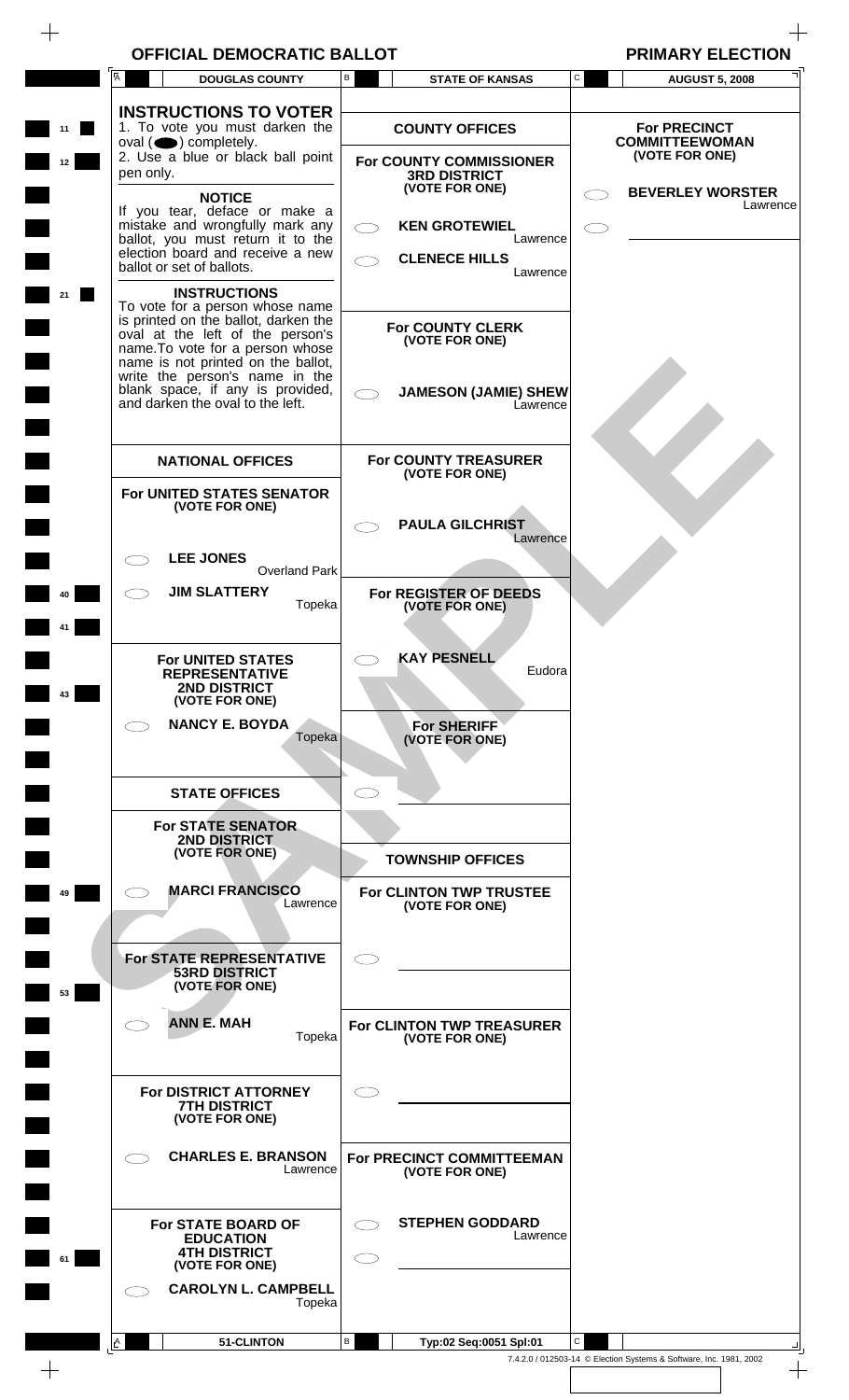$\frac{1}{\sqrt{2}}$ 

| <b>INSTRUCTIONS TO VOTER</b><br>1. To vote you must darken the<br><b>COUNTY OFFICES</b><br><b>For PRECINCT</b><br>11<br>oval $($ $\bullet)$ completely.<br><b>COMMITTEEWOMAN</b><br>(VOTE FOR ONE)<br>2. Use a blue or black ball point<br>For COUNTY COMMISSIONER<br>12<br>pen only.<br>2ND DISTRICT<br>(VOTE FOR ONE)<br><b>NOTICE</b><br>If you tear, deface or make a<br>mistake and wrongfully mark any<br><b>KEN ADKINSON</b><br>$\bigcirc$<br>ballot, you must return it to the<br>Eudora<br>election board and receive a new<br><b>NANCY THELLMAN</b><br>ballot or set of ballots.<br>Lawrence<br><b>INSTRUCTIONS</b><br>21<br>To vote for a person whose name<br>is printed on the ballot, darken the<br><b>For COUNTY CLERK</b><br>oval at the left of the person's<br>(VOTE FOR ONE)<br>name. To vote for a person whose<br>name is not printed on the ballot,<br>write the person's name in the<br>blank space, if any is provided,<br><b>JAMESON (JAMIE) SHEW</b><br>and darken the oval to the left.<br>Lawrence<br><b>For COUNTY TREASURER</b><br><b>NATIONAL OFFICES</b><br>(VOTE FOR ONE)<br>For UNITED STATES SENATOR<br>(VOTE FOR ONE)<br><b>PAULA GILCHRIST</b><br>Lawrence<br><b>LEE JONES</b><br><b>Overland Park</b><br><b>JIM SLATTERY</b><br>For REGISTER OF DEEDS<br>40<br>Topeka<br>(VOTE FOR ONE)<br>41<br><b>KAY PESNELL</b><br><b>For UNITED STATES</b><br>Eudora<br><b>REPRESENTATIVE</b><br><b>3RD DISTRICT</b><br>(VOTE FOR ONE)<br><b>DENNIS MOORE</b><br><b>For SHERIFF</b><br>Lenexa<br>(VOTE FOR ONE)<br><b>STATE OFFICES</b><br><b>For STATE SENATOR</b><br><b>3RD DISTRICT</b><br>(VOTE FOR ONE)<br><b>TOWNSHIP OFFICES</b><br><b>TOM HOLLAND</b><br>For EUDORA TWP TRUSTEE<br>49<br><b>Baldwin City</b><br>(VOTE FOR ONE)<br><b>KEITH KNABE</b><br><b>For STATE REPRESENTATIVE</b><br>Eudora<br><b>38TH DISTRICT</b><br>(VOTE FOR ONE)<br><b>STEPHANIE KELTON</b><br><b>For EUDORA TWP TREASURER</b><br>54<br>Lawrence<br>(VOTE FOR ONE)<br>For DISTRICT ATTORNEY<br><b>7TH DISTRICT</b><br>(VOTE FOR ONE)<br><b>CHARLES E. BRANSON</b><br>For PRECINCT COMMITTEEMAN<br>Lawrence<br>(VOTE FOR ONE)<br>61<br>В<br><b>52-N EUDORA</b><br>C<br>Typ:02 Seq:0052 Spl:01<br>7.4.2.0 / 012503-14 © Election Systems & Software, Inc. 1981, 2002 |  | A<br><b>DOUGLAS COUNTY</b> | $\mathsf{B}$<br>C<br><b>STATE OF KANSAS</b> | <b>AUGUST 5, 2008</b> |
|----------------------------------------------------------------------------------------------------------------------------------------------------------------------------------------------------------------------------------------------------------------------------------------------------------------------------------------------------------------------------------------------------------------------------------------------------------------------------------------------------------------------------------------------------------------------------------------------------------------------------------------------------------------------------------------------------------------------------------------------------------------------------------------------------------------------------------------------------------------------------------------------------------------------------------------------------------------------------------------------------------------------------------------------------------------------------------------------------------------------------------------------------------------------------------------------------------------------------------------------------------------------------------------------------------------------------------------------------------------------------------------------------------------------------------------------------------------------------------------------------------------------------------------------------------------------------------------------------------------------------------------------------------------------------------------------------------------------------------------------------------------------------------------------------------------------------------------------------------------------------------------------------------------------------------------------------------------------------------------------------------------------------------------------------------------------------------------------------------------------------------------------------------------------------------------------------------------------------------------------------------------------------------|--|----------------------------|---------------------------------------------|-----------------------|
|                                                                                                                                                                                                                                                                                                                                                                                                                                                                                                                                                                                                                                                                                                                                                                                                                                                                                                                                                                                                                                                                                                                                                                                                                                                                                                                                                                                                                                                                                                                                                                                                                                                                                                                                                                                                                                                                                                                                                                                                                                                                                                                                                                                                                                                                                  |  |                            |                                             |                       |
|                                                                                                                                                                                                                                                                                                                                                                                                                                                                                                                                                                                                                                                                                                                                                                                                                                                                                                                                                                                                                                                                                                                                                                                                                                                                                                                                                                                                                                                                                                                                                                                                                                                                                                                                                                                                                                                                                                                                                                                                                                                                                                                                                                                                                                                                                  |  |                            |                                             |                       |
|                                                                                                                                                                                                                                                                                                                                                                                                                                                                                                                                                                                                                                                                                                                                                                                                                                                                                                                                                                                                                                                                                                                                                                                                                                                                                                                                                                                                                                                                                                                                                                                                                                                                                                                                                                                                                                                                                                                                                                                                                                                                                                                                                                                                                                                                                  |  |                            |                                             |                       |
|                                                                                                                                                                                                                                                                                                                                                                                                                                                                                                                                                                                                                                                                                                                                                                                                                                                                                                                                                                                                                                                                                                                                                                                                                                                                                                                                                                                                                                                                                                                                                                                                                                                                                                                                                                                                                                                                                                                                                                                                                                                                                                                                                                                                                                                                                  |  |                            |                                             |                       |
|                                                                                                                                                                                                                                                                                                                                                                                                                                                                                                                                                                                                                                                                                                                                                                                                                                                                                                                                                                                                                                                                                                                                                                                                                                                                                                                                                                                                                                                                                                                                                                                                                                                                                                                                                                                                                                                                                                                                                                                                                                                                                                                                                                                                                                                                                  |  |                            |                                             |                       |
|                                                                                                                                                                                                                                                                                                                                                                                                                                                                                                                                                                                                                                                                                                                                                                                                                                                                                                                                                                                                                                                                                                                                                                                                                                                                                                                                                                                                                                                                                                                                                                                                                                                                                                                                                                                                                                                                                                                                                                                                                                                                                                                                                                                                                                                                                  |  |                            |                                             |                       |
|                                                                                                                                                                                                                                                                                                                                                                                                                                                                                                                                                                                                                                                                                                                                                                                                                                                                                                                                                                                                                                                                                                                                                                                                                                                                                                                                                                                                                                                                                                                                                                                                                                                                                                                                                                                                                                                                                                                                                                                                                                                                                                                                                                                                                                                                                  |  |                            |                                             |                       |
|                                                                                                                                                                                                                                                                                                                                                                                                                                                                                                                                                                                                                                                                                                                                                                                                                                                                                                                                                                                                                                                                                                                                                                                                                                                                                                                                                                                                                                                                                                                                                                                                                                                                                                                                                                                                                                                                                                                                                                                                                                                                                                                                                                                                                                                                                  |  |                            |                                             |                       |
|                                                                                                                                                                                                                                                                                                                                                                                                                                                                                                                                                                                                                                                                                                                                                                                                                                                                                                                                                                                                                                                                                                                                                                                                                                                                                                                                                                                                                                                                                                                                                                                                                                                                                                                                                                                                                                                                                                                                                                                                                                                                                                                                                                                                                                                                                  |  |                            |                                             |                       |
|                                                                                                                                                                                                                                                                                                                                                                                                                                                                                                                                                                                                                                                                                                                                                                                                                                                                                                                                                                                                                                                                                                                                                                                                                                                                                                                                                                                                                                                                                                                                                                                                                                                                                                                                                                                                                                                                                                                                                                                                                                                                                                                                                                                                                                                                                  |  |                            |                                             |                       |
|                                                                                                                                                                                                                                                                                                                                                                                                                                                                                                                                                                                                                                                                                                                                                                                                                                                                                                                                                                                                                                                                                                                                                                                                                                                                                                                                                                                                                                                                                                                                                                                                                                                                                                                                                                                                                                                                                                                                                                                                                                                                                                                                                                                                                                                                                  |  |                            |                                             |                       |
|                                                                                                                                                                                                                                                                                                                                                                                                                                                                                                                                                                                                                                                                                                                                                                                                                                                                                                                                                                                                                                                                                                                                                                                                                                                                                                                                                                                                                                                                                                                                                                                                                                                                                                                                                                                                                                                                                                                                                                                                                                                                                                                                                                                                                                                                                  |  |                            |                                             |                       |
|                                                                                                                                                                                                                                                                                                                                                                                                                                                                                                                                                                                                                                                                                                                                                                                                                                                                                                                                                                                                                                                                                                                                                                                                                                                                                                                                                                                                                                                                                                                                                                                                                                                                                                                                                                                                                                                                                                                                                                                                                                                                                                                                                                                                                                                                                  |  |                            |                                             |                       |
|                                                                                                                                                                                                                                                                                                                                                                                                                                                                                                                                                                                                                                                                                                                                                                                                                                                                                                                                                                                                                                                                                                                                                                                                                                                                                                                                                                                                                                                                                                                                                                                                                                                                                                                                                                                                                                                                                                                                                                                                                                                                                                                                                                                                                                                                                  |  |                            |                                             |                       |
|                                                                                                                                                                                                                                                                                                                                                                                                                                                                                                                                                                                                                                                                                                                                                                                                                                                                                                                                                                                                                                                                                                                                                                                                                                                                                                                                                                                                                                                                                                                                                                                                                                                                                                                                                                                                                                                                                                                                                                                                                                                                                                                                                                                                                                                                                  |  |                            |                                             |                       |
|                                                                                                                                                                                                                                                                                                                                                                                                                                                                                                                                                                                                                                                                                                                                                                                                                                                                                                                                                                                                                                                                                                                                                                                                                                                                                                                                                                                                                                                                                                                                                                                                                                                                                                                                                                                                                                                                                                                                                                                                                                                                                                                                                                                                                                                                                  |  |                            |                                             |                       |
|                                                                                                                                                                                                                                                                                                                                                                                                                                                                                                                                                                                                                                                                                                                                                                                                                                                                                                                                                                                                                                                                                                                                                                                                                                                                                                                                                                                                                                                                                                                                                                                                                                                                                                                                                                                                                                                                                                                                                                                                                                                                                                                                                                                                                                                                                  |  |                            |                                             |                       |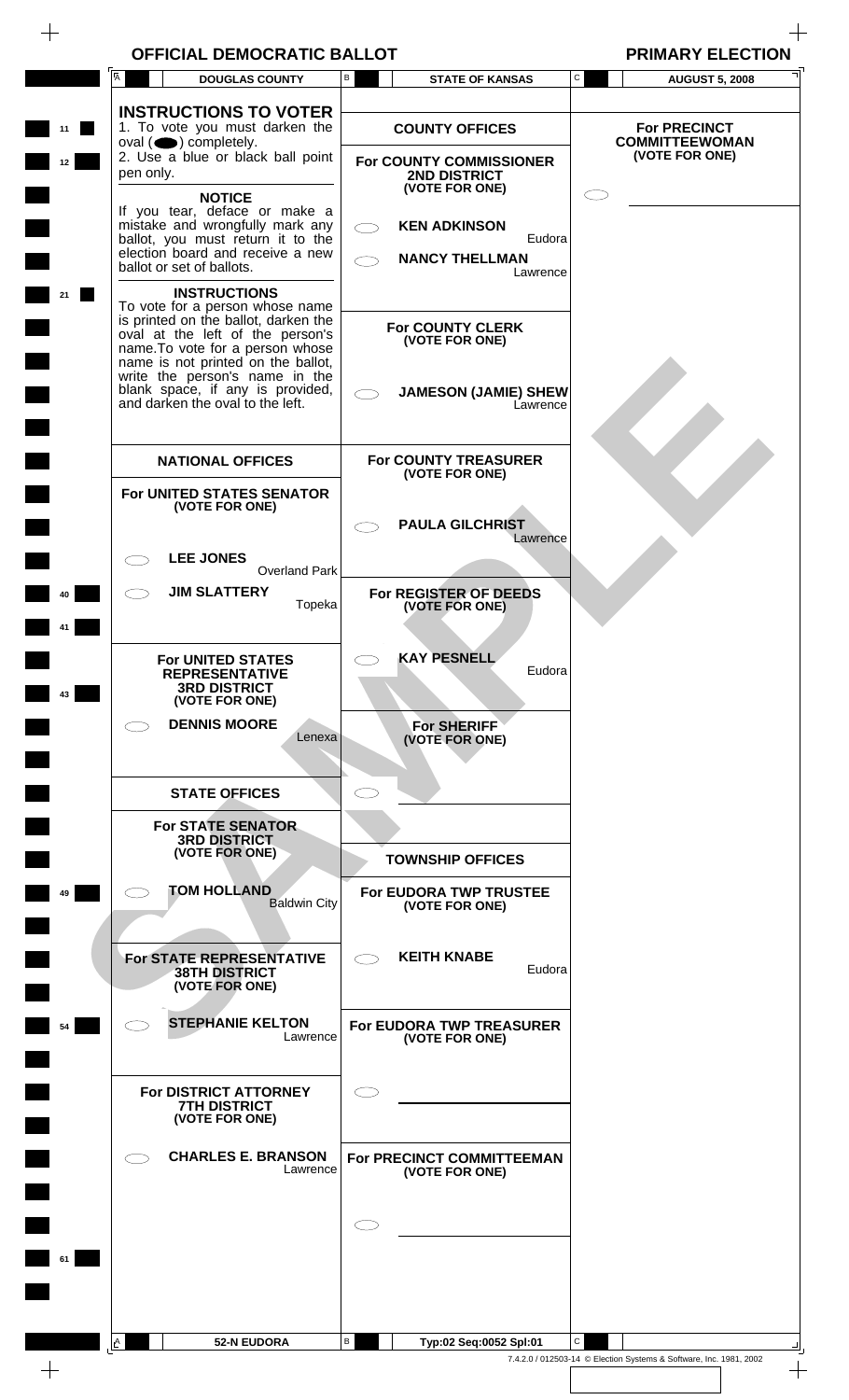$\frac{1}{\sqrt{2}}$ 

|          | A<br><b>DOUGLAS COUNTY</b>                                                                                                                                                                                                                                                                                                                   | В<br><b>STATE OF KANSAS</b>                                                                                                                          | C<br><b>AUGUST 5, 2008</b>                                              |
|----------|----------------------------------------------------------------------------------------------------------------------------------------------------------------------------------------------------------------------------------------------------------------------------------------------------------------------------------------------|------------------------------------------------------------------------------------------------------------------------------------------------------|-------------------------------------------------------------------------|
| 11<br>12 | <b>INSTRUCTIONS TO VOTER</b><br>1. To vote you must darken the<br>$oval(\n\bullet)$ completely.<br>2. Use a blue or black ball point<br>pen only.<br><b>NOTICE</b><br>If you tear, deface or make a<br>mistake and wrongfully mark any<br>ballot, you must return it to the<br>election board and receive a new<br>ballot or set of ballots. | <b>COUNTY OFFICES</b><br>For COUNTY COMMISSIONER<br>2ND DISTRICT<br>(VOTE FOR ONE)<br><b>NANCY THELLMAN</b><br>くつ<br>Lawrence<br><b>KEN ADKINSON</b> | <b>For PRECINCT</b><br><b>COMMITTEEWOMAN</b><br>(VOTE FOR ONE)          |
| 21       | <b>INSTRUCTIONS</b><br>To vote for a person whose name<br>is printed on the ballot, darken the<br>oval at the left of the person's<br>name.To vote for a person whose<br>name is not printed on the ballot,<br>write the person's name in the<br>blank space, if any is provided,<br>and darken the oval to the left.                        | Eudora<br><b>For COUNTY CLERK</b><br>(VOTE FOR ONE)<br><b>JAMESON (JAMIE) SHEW</b><br>Lawrence                                                       |                                                                         |
|          | <b>NATIONAL OFFICES</b><br>For UNITED STATES SENATOR<br>(VOTE FOR ONE)                                                                                                                                                                                                                                                                       | <b>For COUNTY TREASURER</b><br>(VOTE FOR ONE)<br><b>PAULA GILCHRIST</b><br>Lawrence                                                                  |                                                                         |
|          | <b>LEE JONES</b><br><b>Overland Park</b><br><b>JIM SLATTERY</b><br>Topeka                                                                                                                                                                                                                                                                    | For REGISTER OF DEEDS<br>(VOTE FOR ONE)                                                                                                              |                                                                         |
|          | <b>For UNITED STATES</b><br><b>REPRESENTATIVE</b><br><b>3RD DISTRICT</b><br>(VOTE FOR ONE)<br><b>DENNIS MOORE</b><br>Lenexa                                                                                                                                                                                                                  | <b>KAY PESNELL</b><br>Eudora<br><b>For SHERIFF</b><br>(VOTE FOR ONE)                                                                                 |                                                                         |
| 45       | <b>STATE OFFICES</b><br><b>For STATE SENATOR</b><br><b>3RD DISTRICT</b><br>(VOTE FOR ONE)                                                                                                                                                                                                                                                    | <b>TOWNSHIP OFFICES</b>                                                                                                                              |                                                                         |
| 51       | <b>TOM HOLLAND</b><br><b>Baldwin City</b><br><b>For STATE REPRESENTATIVE</b><br><b>38TH DISTRICT</b>                                                                                                                                                                                                                                         | <b>For EUDORA TWP TRUSTEE</b><br>(VOTE FOR ONE)<br><b>KEITH KNABE</b><br>Eudora                                                                      |                                                                         |
|          | (VOTE FOR ONE)<br><b>STEPHANIE KELTON</b><br>Lawrence                                                                                                                                                                                                                                                                                        | For EUDORA TWP TREASURER<br>(VOTE FOR ONE)                                                                                                           |                                                                         |
|          | <b>For DISTRICT ATTORNEY</b><br><b>7TH DISTRICT</b><br>(VOTE FOR ONE)<br><b>CHARLES E. BRANSON</b><br>Lawrence                                                                                                                                                                                                                               | For PRECINCT COMMITTEEMAN<br>(VOTE FOR ONE)                                                                                                          |                                                                         |
|          |                                                                                                                                                                                                                                                                                                                                              |                                                                                                                                                      |                                                                         |
|          | <b>53-S EUDORA</b><br>$L^A$                                                                                                                                                                                                                                                                                                                  | В<br>Typ:02 Seq:0053 Spl:01                                                                                                                          | C<br>7.4.2.0 / 012503-14 © Election Systems & Software, Inc. 1981, 2002 |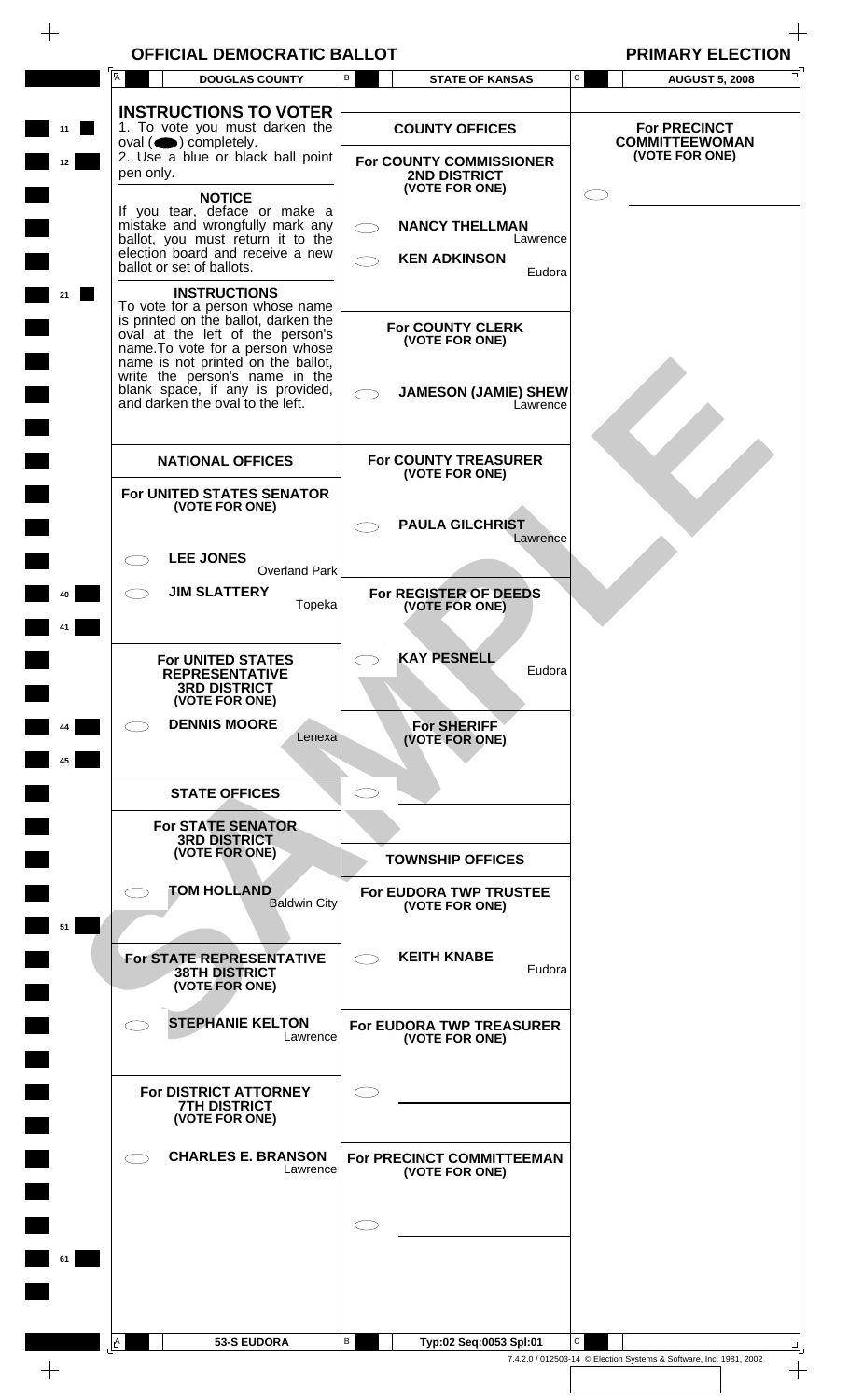$\frac{1}{\sqrt{2}}$ 

|    | A         | <b>DOUGLAS COUNTY</b>                                                                                                                                                                 | В                   | <b>STATE OF KANSAS</b>                                    | C | <b>AUGUST 5, 2008</b>                        |
|----|-----------|---------------------------------------------------------------------------------------------------------------------------------------------------------------------------------------|---------------------|-----------------------------------------------------------|---|----------------------------------------------|
| 11 |           | <b>INSTRUCTIONS TO VOTER</b><br>1. To vote you must darken the<br>$oval(\n\bullet)$ completely.                                                                                       |                     | <b>COUNTY OFFICES</b>                                     |   | <b>For PRECINCT</b><br><b>COMMITTEEWOMAN</b> |
| 12 | pen only. | 2. Use a blue or black ball point                                                                                                                                                     |                     | For COUNTY COMMISSIONER<br>2ND DISTRICT<br>(VOTE FOR ONE) |   | (VOTE FOR ONE)                               |
|    |           | <b>NOTICE</b><br>If you tear, deface or make a<br>mistake and wrongfully mark any<br>ballot, you must return it to the                                                                | $\subset$ $\supset$ | <b>KEN ADKINSON</b><br>Eudora                             |   |                                              |
| 21 |           | election board and receive a new<br>ballot or set of ballots.<br><b>INSTRUCTIONS</b>                                                                                                  | $\subset$           | <b>NANCY THELLMAN</b><br>Lawrence                         |   |                                              |
|    |           | To vote for a person whose name<br>is printed on the ballot, darken the<br>oval at the left of the person's<br>name. To vote for a person whose<br>name is not printed on the ballot, |                     | <b>For COUNTY CLERK</b><br>(VOTE FOR ONE)                 |   |                                              |
|    |           | write the person's name in the<br>blank space, if any is provided,<br>and darken the oval to the left.                                                                                |                     | <b>JAMESON (JAMIE) SHEW</b><br>Lawrence                   |   |                                              |
|    |           | <b>NATIONAL OFFICES</b>                                                                                                                                                               |                     | <b>For COUNTY TREASURER</b><br>(VOTE FOR ONE)             |   |                                              |
|    |           | For UNITED STATES SENATOR<br>(VOTE FOR ONE)                                                                                                                                           |                     | <b>PAULA GILCHRIST</b><br>Lawrence                        |   |                                              |
|    |           | <b>LEE JONES</b><br><b>Overland Park</b>                                                                                                                                              |                     |                                                           |   |                                              |
| 40 |           | <b>JIM SLATTERY</b><br>Topeka                                                                                                                                                         |                     | For REGISTER OF DEEDS<br>(VOTE FOR ONE)                   |   |                                              |
|    |           | <b>For UNITED STATES</b><br><b>REPRESENTATIVE</b><br><b>3RD DISTRICT</b><br>(VOTE FOR ONE)                                                                                            |                     | <b>KAY PESNELL</b><br>Eudora                              |   |                                              |
| 45 |           | <b>DENNIS MOORE</b><br>Lenexa                                                                                                                                                         |                     | <b>For SHERIFF</b><br>(VOTE FOR ONE)                      |   |                                              |
|    |           | <b>STATE OFFICES</b>                                                                                                                                                                  |                     |                                                           |   |                                              |
|    |           | <b>For STATE SENATOR</b><br><b>3RD DISTRICT</b><br>(VOTE FOR ONE)                                                                                                                     |                     | <b>TOWNSHIP OFFICES</b>                                   |   |                                              |
|    |           | <b>TOM HOLLAND</b><br><b>Baldwin City</b>                                                                                                                                             |                     | For EUDORA TWP TRUSTEE<br>(VOTE FOR ONE)                  |   |                                              |
| 52 |           | <b>For STATE REPRESENTATIVE</b><br><b>38TH DISTRICT</b><br>(VOTE FOR ONE)                                                                                                             |                     | <b>KEITH KNABE</b><br>Eudora                              |   |                                              |
|    |           | <b>STEPHANIE KELTON</b><br>Lawrence                                                                                                                                                   |                     | <b>For EUDORA TWP TREASURER</b><br>(VOTE FOR ONE)         |   |                                              |
|    |           | For DISTRICT ATTORNEY<br><b>7TH DISTRICT</b><br>(VOTE FOR ONE)                                                                                                                        |                     |                                                           |   |                                              |
|    |           | <b>CHARLES E. BRANSON</b><br>Lawrence                                                                                                                                                 |                     | For PRECINCT COMMITTEEMAN<br>(VOTE FOR ONE)               |   |                                              |
|    |           |                                                                                                                                                                                       |                     |                                                           |   |                                              |
|    |           |                                                                                                                                                                                       |                     |                                                           |   |                                              |
|    |           | <b>54-C EUDORA</b>                                                                                                                                                                    | В                   | Typ:02 Seq:0054 Spl:01                                    | C |                                              |
|    |           |                                                                                                                                                                                       |                     |                                                           |   |                                              |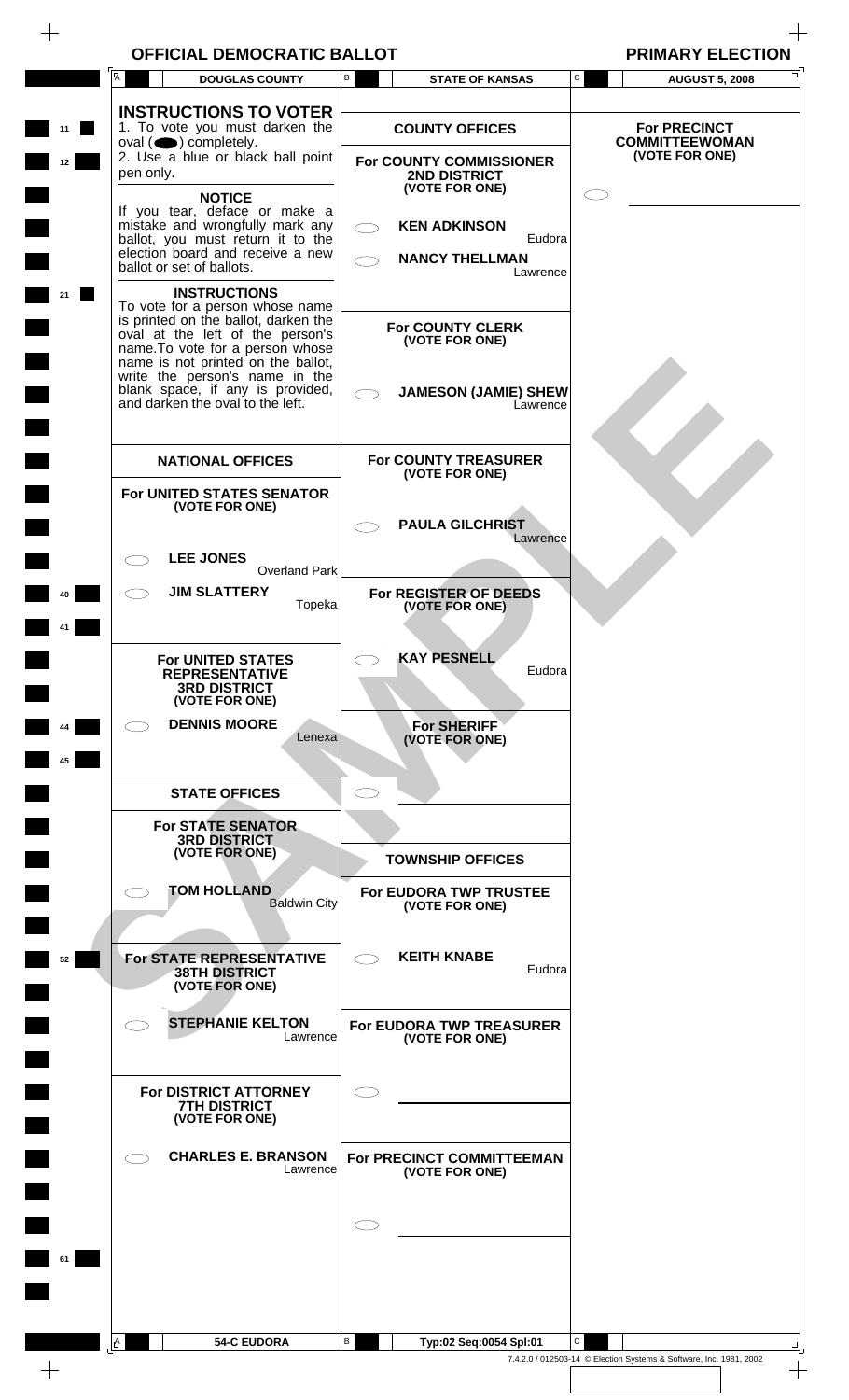$\frac{1}{\sqrt{2}}$ 

|                 | <b>DOUGLAS COUNTY</b><br>Ά                                                                                                                                                                                                                     | В<br><b>STATE OF KANSAS</b>                               | C<br><b>AUGUST 5, 2008</b>                   |
|-----------------|------------------------------------------------------------------------------------------------------------------------------------------------------------------------------------------------------------------------------------------------|-----------------------------------------------------------|----------------------------------------------|
| 11              | <b>INSTRUCTIONS TO VOTER</b><br>1. To vote you must darken the<br>$oval(\bigodot)$ completely.                                                                                                                                                 | <b>COUNTY OFFICES</b>                                     | <b>For PRECINCT</b><br><b>COMMITTEEWOMAN</b> |
| 12 <sub>2</sub> | 2. Use a blue or black ball point<br>pen only.                                                                                                                                                                                                 | For COUNTY COMMISSIONER<br>2ND DISTRICT<br>(VOTE FOR ONE) | (VOTE FOR ONE)                               |
|                 | <b>NOTICE</b><br>If you tear, deface or make a<br>mistake and wrongfully mark any<br>ballot, you must return it to the                                                                                                                         | <b>NANCY THELLMAN</b><br>$\bigcirc$<br>Lawrence           |                                              |
|                 | election board and receive a new<br>ballot or set of ballots.                                                                                                                                                                                  | <b>KEN ADKINSON</b><br>Eudora                             |                                              |
| 21              | <b>INSTRUCTIONS</b><br>To vote for a person whose name<br>is printed on the ballot, darken the<br>oval at the left of the person's<br>name. To vote for a person whose<br>name is not printed on the ballot,<br>write the person's name in the | <b>For COUNTY CLERK</b><br>(VOTE FOR ONE)                 |                                              |
|                 | blank space, if any is provided,<br>and darken the oval to the left.                                                                                                                                                                           | <b>JAMESON (JAMIE) SHEW</b><br>Lawrence                   |                                              |
|                 | <b>NATIONAL OFFICES</b>                                                                                                                                                                                                                        | <b>For COUNTY TREASURER</b><br>(VOTE FOR ONE)             |                                              |
|                 | For UNITED STATES SENATOR<br>(VOTE FOR ONE)                                                                                                                                                                                                    | <b>PAULA GILCHRIST</b><br>Lawrence                        |                                              |
|                 | <b>LEE JONES</b><br><b>Overland Park</b>                                                                                                                                                                                                       |                                                           |                                              |
| 10              | <b>JIM SLATTERY</b><br>Topeka                                                                                                                                                                                                                  | For REGISTER OF DEEDS<br>(VOTE FOR ONE)                   |                                              |
|                 | <b>For UNITED STATES</b><br><b>REPRESENTATIVE</b><br><b>3RD DISTRICT</b><br>(VOTE FOR ONE)                                                                                                                                                     | <b>KAY PESNELL</b><br>Eudora                              |                                              |
| 45              | <b>DENNIS MOORE</b><br>Lenexa                                                                                                                                                                                                                  | <b>For SHERIFF</b><br>(VOTE FOR ONE)                      |                                              |
|                 | <b>STATE OFFICES</b>                                                                                                                                                                                                                           |                                                           |                                              |
|                 | <b>For STATE SENATOR</b><br><b>3RD DISTRICT</b><br>(VOTE FOR ONE)                                                                                                                                                                              | <b>TOWNSHIP OFFICES</b>                                   |                                              |
|                 | <b>TOM HOLLAND</b><br><b>Baldwin City</b>                                                                                                                                                                                                      | For GRANT TWP TRUSTEE<br>(VOTE FOR ONE)                   |                                              |
| 53              | For STATE REPRESENTATIVE<br><b>38TH DISTRICT</b><br>(VOTE FOR ONE)                                                                                                                                                                             | $\subset$ $\overline{\phantom{a}}$                        |                                              |
|                 | <b>STEPHANIE KELTON</b><br>Lawrence                                                                                                                                                                                                            | For GRANT TWP TREASURER<br>(VOTE FOR ONE)                 |                                              |
|                 | For DISTRICT ATTORNEY<br><b>7TH DISTRICT</b><br>(VOTE FOR ONE)                                                                                                                                                                                 | <b>JERROLD JOST</b><br>$\subset$ $\supset$<br>Lawrence    |                                              |
|                 | <b>CHARLES E. BRANSON</b><br>Lawrence                                                                                                                                                                                                          | For PRECINCT COMMITTEEMAN<br>(VOTE FOR ONE)               |                                              |
|                 |                                                                                                                                                                                                                                                | <b>RONALD SCHNEIDER</b><br>Lawrence<br>$\subset$          |                                              |
| 61              |                                                                                                                                                                                                                                                |                                                           |                                              |
|                 | 55-GRANT                                                                                                                                                                                                                                       | В<br>Typ:02 Seq:0055 Spl:01                               | С                                            |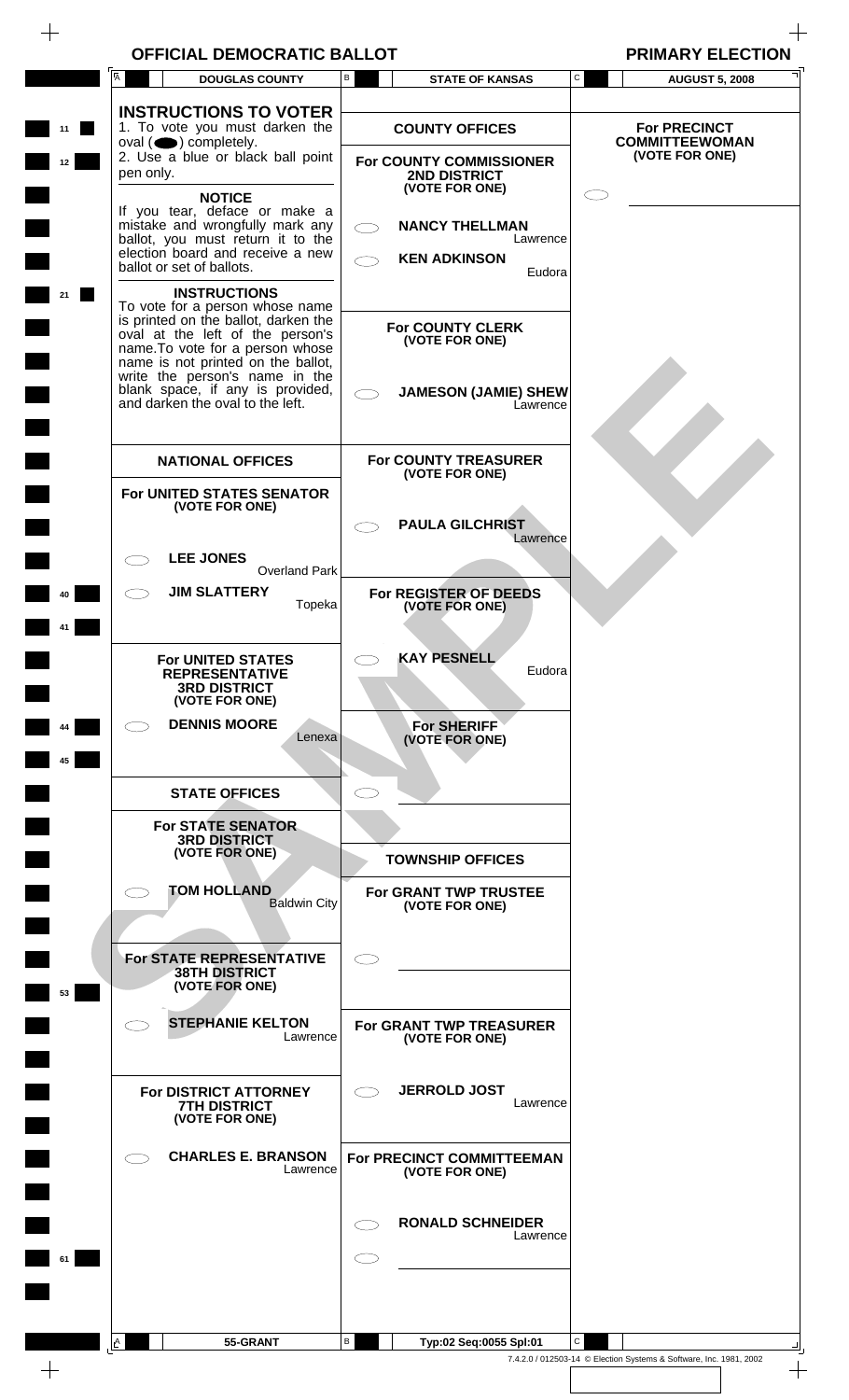$\frac{1}{\sqrt{2}}$ 

|                       | Α         | <b>DOUGLAS COUNTY</b>                                                                                                                                                                                                                                                                                                  | В      | <b>STATE OF KANSAS</b>                                                                    | C                           | <b>AUGUST 5, 2008</b>                                          |
|-----------------------|-----------|------------------------------------------------------------------------------------------------------------------------------------------------------------------------------------------------------------------------------------------------------------------------------------------------------------------------|--------|-------------------------------------------------------------------------------------------|-----------------------------|----------------------------------------------------------------|
| 11<br>12 <sub>2</sub> | pen only. | <b>INSTRUCTIONS TO VOTER</b><br>1. To vote you must darken the<br>$oval(\n\bullet)$ completely.<br>2. Use a blue or black ball point<br><b>NOTICE</b>                                                                                                                                                                  |        | <b>COUNTY OFFICES</b><br>For COUNTY COMMISSIONER<br><b>3RD DISTRICT</b><br>(VOTE FOR ONE) |                             | <b>For PRECINCT</b><br><b>COMMITTEEWOMAN</b><br>(VOTE FOR ONE) |
|                       |           | If you tear, deface or make a<br>mistake and wrongfully mark any<br>ballot, you must return it to the<br>election board and receive a new<br>ballot or set of ballots.                                                                                                                                                 |        | <b>CLENECE HILLS</b><br><b>KEN GROTEWIEL</b>                                              | Lawrence<br>Lawrence        |                                                                |
| 21                    |           | <b>INSTRUCTIONS</b><br>To vote for a person whose name<br>is printed on the ballot, darken the<br>oval at the left of the person's<br>name. To vote for a person whose<br>name is not printed on the ballot,<br>write the person's name in the<br>blank space, if any is provided,<br>and darken the oval to the left. |        | <b>For COUNTY CLERK</b><br>(VOTE FOR ONE)<br><b>JAMESON (JAMIE) SHEW</b>                  | Lawrence                    |                                                                |
|                       |           | <b>NATIONAL OFFICES</b>                                                                                                                                                                                                                                                                                                |        | <b>For COUNTY TREASURER</b><br>(VOTE FOR ONE)                                             |                             |                                                                |
|                       |           | For UNITED STATES SENATOR<br>(VOTE FOR ONE)                                                                                                                                                                                                                                                                            |        | <b>PAULA GILCHRIST</b>                                                                    | Lawrence                    |                                                                |
|                       |           | <b>LEE JONES</b><br><b>Overland Park</b>                                                                                                                                                                                                                                                                               |        |                                                                                           |                             |                                                                |
| 40                    |           | <b>JIM SLATTERY</b>                                                                                                                                                                                                                                                                                                    | Topeka | For REGISTER OF DEEDS<br>(VOTE FOR ONE)                                                   |                             |                                                                |
|                       |           | <b>For UNITED STATES</b><br><b>REPRESENTATIVE</b><br>2ND DISTRICT<br>(VOTE FOR ONE)                                                                                                                                                                                                                                    |        | <b>KAY PESNELL</b>                                                                        | Eudora                      |                                                                |
| 45                    |           | <b>NANCY E. BOYDA</b>                                                                                                                                                                                                                                                                                                  | Topeka | <b>For SHERIFF</b><br>(VOTE FOR ONE)                                                      |                             |                                                                |
|                       |           | <b>STATE OFFICES</b>                                                                                                                                                                                                                                                                                                   |        |                                                                                           |                             |                                                                |
|                       |           | <b>For STATE SENATOR</b><br><b>2ND DISTRICT</b><br>(VOTE FOR ONE)                                                                                                                                                                                                                                                      |        | <b>TOWNSHIP OFFICES</b>                                                                   |                             |                                                                |
|                       |           | <b>MARCI FRANCISCO</b><br>Lawrence                                                                                                                                                                                                                                                                                     |        | <b>For KANWAKA TWP TRUSTEE</b><br>(VOTE FOR ONE)                                          |                             |                                                                |
| $\Box$                |           | For STATE REPRESENTATIVE<br><b>45TH DISTRICT</b><br>(VOTE FOR ONE)                                                                                                                                                                                                                                                     |        | <b>DAVID A. WULFKUHLE</b>                                                                 | Lecompton                   |                                                                |
| 54                    |           | <b>JOHN C. WILSON</b><br>Lawrence                                                                                                                                                                                                                                                                                      |        | For KANWAKA TWP TREASURER<br>(VOTE FOR ONE)                                               |                             |                                                                |
|                       |           | For DISTRICT ATTORNEY<br><b>7TH DISTRICT</b><br>(VOTE FOR ONE)                                                                                                                                                                                                                                                         |        | <b>JIM DEHOFF</b>                                                                         | Lawrence                    |                                                                |
|                       |           | <b>CHARLES E. BRANSON</b><br>Lawrence                                                                                                                                                                                                                                                                                  |        | For PRECINCT COMMITTEEMAN<br>(VOTE FOR ONE)                                               |                             |                                                                |
|                       |           | For STATE BOARD OF<br><b>EDUCATION</b><br><b>4TH DISTRICT</b><br>(VOTE FOR ONE)                                                                                                                                                                                                                                        |        | <b>ERNIE FANTINI</b>                                                                      | Lawrence                    |                                                                |
|                       |           | <b>CAROLYN L. CAMPBELL</b>                                                                                                                                                                                                                                                                                             | Topeka |                                                                                           |                             |                                                                |
|                       |           | 56-KANWAKA                                                                                                                                                                                                                                                                                                             | В      |                                                                                           | C<br>Typ:02 Seq:0056 Spl:01 |                                                                |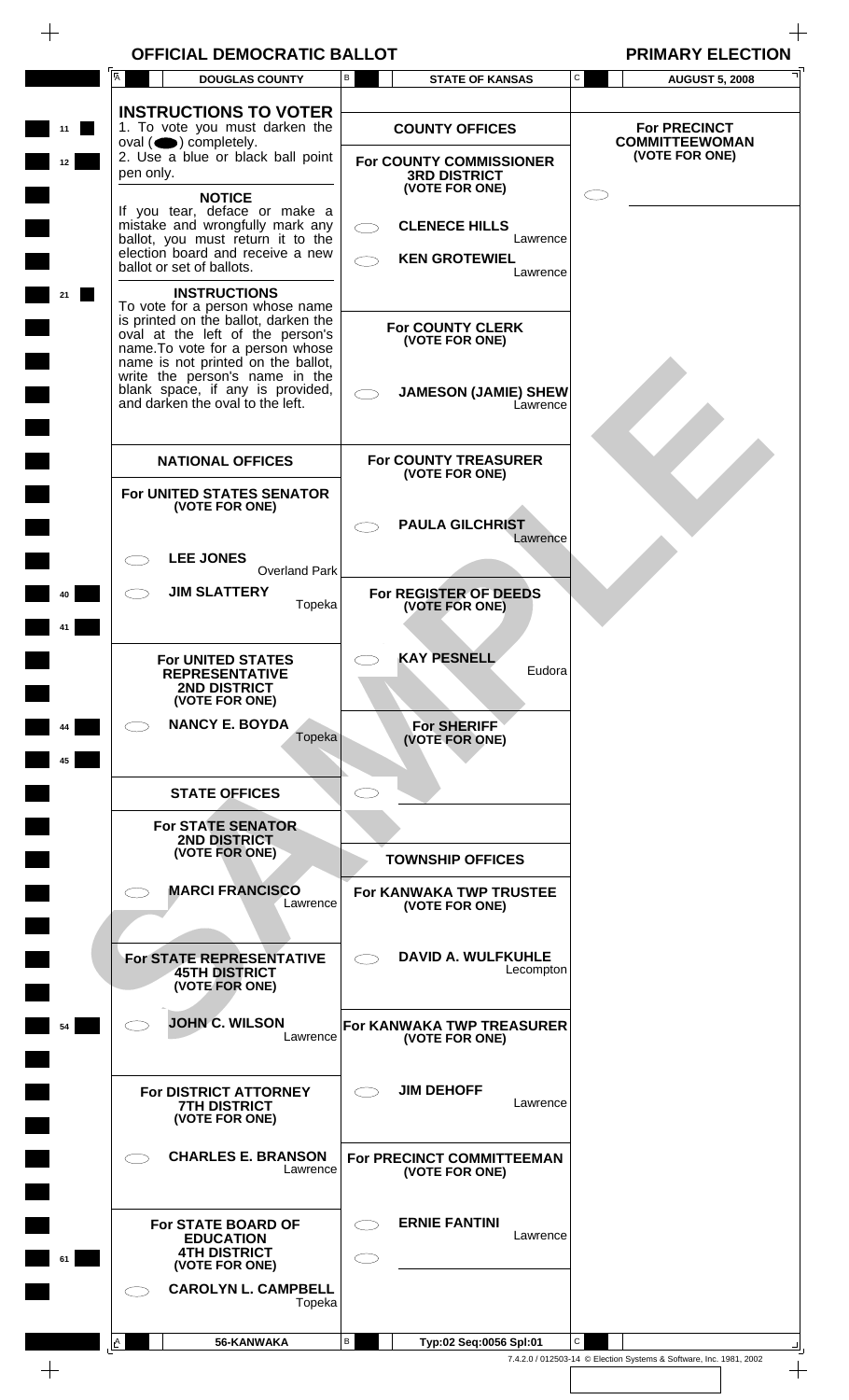# $\begin{array}{ccc} & + \ \text{OFFICIAL DEMOCRATIC BALLOT} \end{array}$

 $\begin{array}{c} + \end{array}$ 

| <b>PRIMARY ELECTION</b> |  |  |
|-------------------------|--|--|
|                         |  |  |

|    | A<br><b>DOUGLAS COUNTY</b>                                                                                                                                                                                                                     | В          | <b>STATE OF KANSAS</b>                                           | C  | <b>AUGUST 5, 2008</b>                        |
|----|------------------------------------------------------------------------------------------------------------------------------------------------------------------------------------------------------------------------------------------------|------------|------------------------------------------------------------------|----|----------------------------------------------|
| 11 | <b>INSTRUCTIONS TO VOTER</b><br>1. To vote you must darken the<br>$oval(\n\bullet)$ completely.                                                                                                                                                |            | <b>COUNTY OFFICES</b>                                            |    | <b>For PRECINCT</b><br><b>COMMITTEEWOMAN</b> |
| 12 | 2. Use a blue or black ball point<br>pen only.                                                                                                                                                                                                 |            | For COUNTY COMMISSIONER<br><b>3RD DISTRICT</b><br>(VOTE FOR ONE) |    | (VOTE FOR ONE)<br><b>AMY HYTEN</b>           |
|    | <b>NOTICE</b><br>If you tear, deface or make a<br>mistake and wrongfully mark any<br>ballot, you must return it to the                                                                                                                         | $\bigcirc$ | <b>KEN GROTEWIEL</b><br>Lawrence                                 | 17 | Lecompton                                    |
|    | election board and receive a new<br>ballot or set of ballots.                                                                                                                                                                                  |            | <b>CLENECE HILLS</b><br>Lawrence                                 |    |                                              |
| 21 | <b>INSTRUCTIONS</b><br>To vote for a person whose name<br>is printed on the ballot, darken the<br>oval at the left of the person's<br>name. To vote for a person whose<br>name is not printed on the ballot,<br>write the person's name in the |            | <b>For COUNTY CLERK</b><br>(VOTE FOR ONE)                        |    |                                              |
|    | blank space, if any is provided,<br>and darken the oval to the left.                                                                                                                                                                           |            | <b>JAMESON (JAMIE) SHEW</b><br>Lawrence                          |    |                                              |
|    | <b>NATIONAL OFFICES</b>                                                                                                                                                                                                                        |            | <b>For COUNTY TREASURER</b><br>(VOTE FOR ONE)                    |    |                                              |
|    | For UNITED STATES SENATOR<br>(VOTE FOR ONE)                                                                                                                                                                                                    |            | <b>PAULA GILCHRIST</b><br>Lawrence                               |    |                                              |
|    | <b>LEE JONES</b><br><b>Overland Park</b>                                                                                                                                                                                                       |            |                                                                  |    |                                              |
| 40 | <b>JIM SLATTERY</b><br>Topeka                                                                                                                                                                                                                  |            | For REGISTER OF DEEDS<br>(VOTE FOR ONE)                          |    |                                              |
|    | <b>For UNITED STATES</b><br><b>REPRESENTATIVE</b><br>2ND DISTRICT<br>(VOTE FOR ONE)                                                                                                                                                            |            | <b>KAY PESNELL</b><br>Eudora                                     |    |                                              |
| 44 | <b>NANCY E. BOYDA</b><br>Topeka                                                                                                                                                                                                                |            | <b>For SHERIFF</b><br>(VOTE FOR ONE)                             |    |                                              |
| 46 | <b>STATE OFFICES</b>                                                                                                                                                                                                                           |            |                                                                  |    |                                              |
|    | <b>For STATE SENATOR</b><br><b>2ND DISTRICT</b><br>(VOTE FOR ONE)                                                                                                                                                                              |            | <b>TOWNSHIP OFFICES</b>                                          |    |                                              |
|    | <b>MARCI FRANCISCO</b><br>Lawrence                                                                                                                                                                                                             |            | For LECOMPTON TWP TRUSTEE<br>(VOTE FOR ONE)                      |    |                                              |
| 51 | <b>For STATE REPRESENTATIVE</b><br><b>45TH DISTRICT</b><br>(VOTE FOR ONE)                                                                                                                                                                      |            |                                                                  |    |                                              |
|    | <b>JOHN C. WILSON</b><br>Lawrence                                                                                                                                                                                                              |            | For LECOMPTON TWP<br><b>TREASURER</b><br>(VOTE FOR ONE)          |    |                                              |
|    | <b>For DISTRICT ATTORNEY</b><br><b>7TH DISTRICT</b><br>(VOTE FOR ONE)                                                                                                                                                                          |            |                                                                  |    |                                              |
|    | <b>CHARLES E. BRANSON</b><br>Lawrence                                                                                                                                                                                                          |            | For PRECINCT COMMITTEEMAN<br>(VOTE FOR ONE)                      |    |                                              |
| 61 | <b>For STATE BOARD OF</b><br><b>EDUCATION</b><br><b>4TH DISTRICT</b><br>(VOTE FOR ONE)                                                                                                                                                         |            |                                                                  |    |                                              |
|    | <b>CAROLYN L. CAMPBELL</b><br>Topeka                                                                                                                                                                                                           |            |                                                                  |    |                                              |
|    | 57-LECOMPTON                                                                                                                                                                                                                                   | В          | Typ:02 Seq:0057 Spl:01                                           | C  |                                              |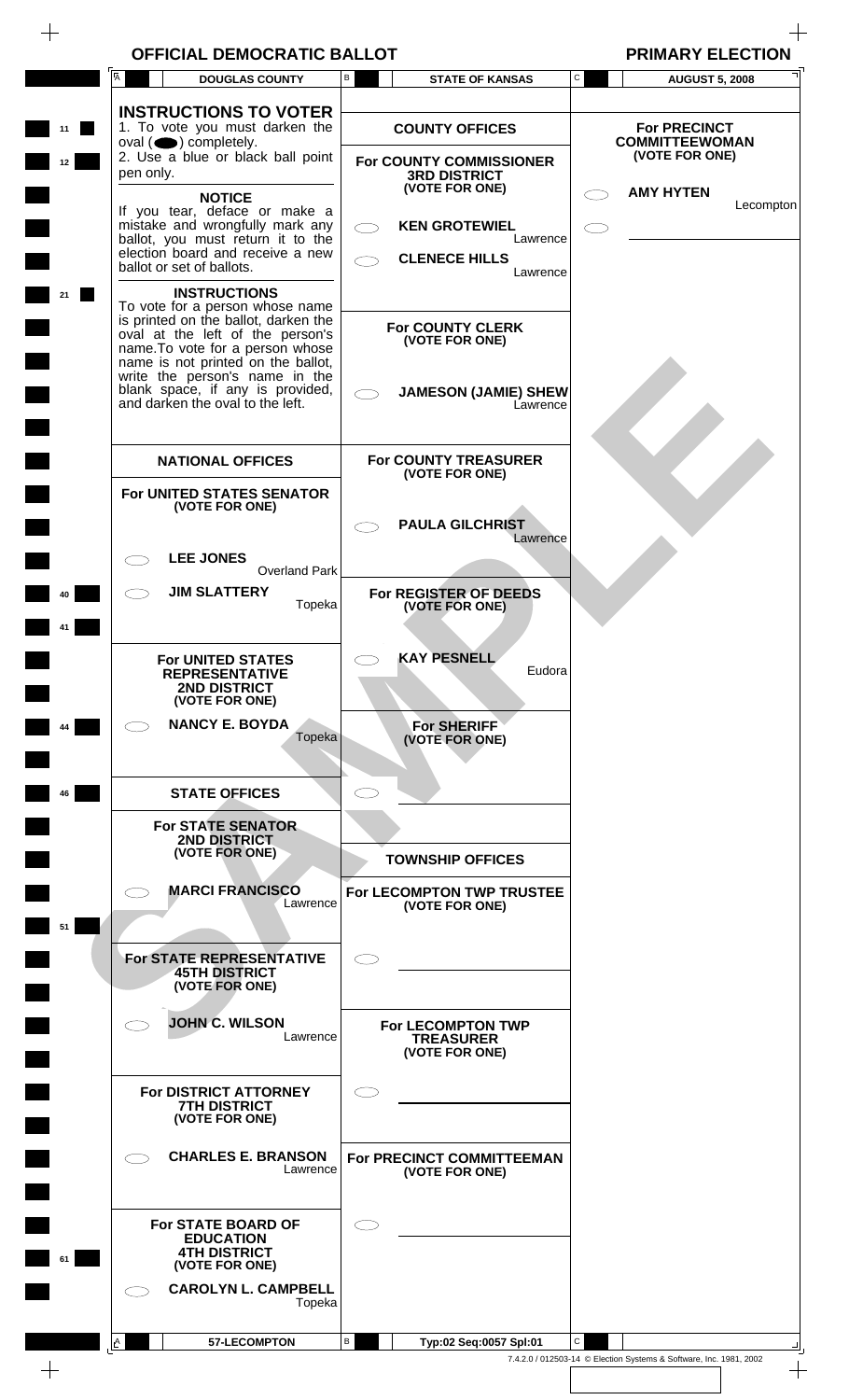$\begin{array}{c} + \end{array}$ 

|    | A<br><b>DOUGLAS COUNTY</b>                                             | $\, {\bf B}$<br>C<br><b>STATE OF KANSAS</b><br><b>AUGUST 5, 2008</b> |
|----|------------------------------------------------------------------------|----------------------------------------------------------------------|
|    |                                                                        |                                                                      |
|    | <b>INSTRUCTIONS TO VOTER</b><br>1. To vote you must darken the         | <b>COUNTY OFFICES</b><br><b>For PRECINCT</b>                         |
| 11 | oval $($ $\bullet)$ completely.                                        | <b>COMMITTEEWOMAN</b>                                                |
| 12 | 2. Use a blue or black ball point<br>pen only.                         | (VOTE FOR ONE)<br>For COUNTY COMMISSIONER<br><b>3RD DISTRICT</b>     |
|    | <b>NOTICE</b>                                                          | (VOTE FOR ONE)                                                       |
|    | If you tear, deface or make a                                          |                                                                      |
|    | mistake and wrongfully mark any                                        | <b>CLENECE HILLS</b><br>$\subset$ $\supset$                          |
|    | ballot, you must return it to the<br>election board and receive a new  | Lawrence                                                             |
|    | ballot or set of ballots.                                              | <b>KEN GROTEWIEL</b><br>Lawrence                                     |
|    |                                                                        |                                                                      |
| 21 | <b>INSTRUCTIONS</b><br>To vote for a person whose name                 |                                                                      |
|    | is printed on the ballot, darken the                                   | <b>For COUNTY CLERK</b>                                              |
|    | oval at the left of the person's                                       | (VOTE FOR ONE)                                                       |
|    | name. To vote for a person whose<br>name is not printed on the ballot, |                                                                      |
|    | write the person's name in the                                         |                                                                      |
|    | blank space, if any is provided,<br>and darken the oval to the left.   | <b>JAMESON (JAMIE) SHEW</b>                                          |
|    |                                                                        | Lawrence                                                             |
|    |                                                                        |                                                                      |
|    |                                                                        |                                                                      |
|    | <b>NATIONAL OFFICES</b>                                                | <b>For COUNTY TREASURER</b><br>(VOTE FOR ONE)                        |
|    | For UNITED STATES SENATOR                                              |                                                                      |
|    | (VOTE FOR ONE)                                                         |                                                                      |
|    |                                                                        | <b>PAULA GILCHRIST</b>                                               |
|    |                                                                        | Lawrence                                                             |
|    | <b>LEE JONES</b>                                                       |                                                                      |
|    | <b>Overland Park</b>                                                   |                                                                      |
|    | <b>JIM SLATTERY</b><br>Topeka                                          | For REGISTER OF DEEDS<br>(VOTE FOR ONE)                              |
|    |                                                                        |                                                                      |
|    |                                                                        |                                                                      |
|    | <b>For UNITED STATES</b>                                               | <b>KAY PESNELL</b>                                                   |
|    | <b>REPRESENTATIVE</b>                                                  | Eudora                                                               |
|    | 2ND DISTRICT<br>(VOTE FOR ONE)                                         |                                                                      |
|    |                                                                        |                                                                      |
|    | <b>NANCY E. BOYDA</b>                                                  | <b>For SHERIFF</b>                                                   |
|    | Topeka                                                                 | (VOTE FOR ONE)                                                       |
|    |                                                                        |                                                                      |
| 46 | <b>STATE OFFICES</b>                                                   |                                                                      |
|    |                                                                        |                                                                      |
|    | <b>For STATE SENATOR</b>                                               |                                                                      |
|    | <b>2ND DISTRICT</b>                                                    |                                                                      |
|    | (VOTE FOR ONE)                                                         | <b>TOWNSHIP OFFICES</b>                                              |
|    |                                                                        |                                                                      |
|    | <b>MARCI FRANCISCO</b><br>Lawrence                                     | For LECOMPTON TWP TRUSTEE<br>(VOTE FOR ONE)                          |
|    |                                                                        |                                                                      |
|    |                                                                        |                                                                      |
| 52 | For STATE REPRESENTATIVE                                               |                                                                      |
|    | <b>45TH DISTRICT</b>                                                   |                                                                      |
|    | (VOTE FOR ONE)                                                         |                                                                      |
|    |                                                                        |                                                                      |
|    | <b>JOHN C. WILSON</b><br>Lawrence                                      | For LECOMPTON TWP<br><b>TREASURER</b>                                |
|    |                                                                        | (VOTE FOR ONE)                                                       |
|    |                                                                        |                                                                      |
|    | For DISTRICT ATTORNEY                                                  |                                                                      |
|    | <b>7TH DISTRICT</b><br>(VOTE FOR ONE)                                  |                                                                      |
|    |                                                                        |                                                                      |
|    |                                                                        |                                                                      |
|    |                                                                        |                                                                      |
|    | <b>CHARLES E. BRANSON</b><br>Lawrence                                  | For PRECINCT COMMITTEEMAN<br>(VOTE FOR ONE)                          |
|    |                                                                        |                                                                      |
|    |                                                                        |                                                                      |
|    | <b>For STATE BOARD OF</b>                                              |                                                                      |
|    | <b>EDUCATION</b>                                                       |                                                                      |
| 61 | <b>4TH DISTRICT</b><br>(VOTE FOR ONE)                                  |                                                                      |
|    |                                                                        |                                                                      |
|    | <b>CAROLYN L. CAMPBELL</b><br>Topeka                                   |                                                                      |
|    |                                                                        |                                                                      |
|    | 58-BIG SPRINGS<br>∟≙                                                   | в<br>Typ:02 Seq:0058 Spl:01<br>C                                     |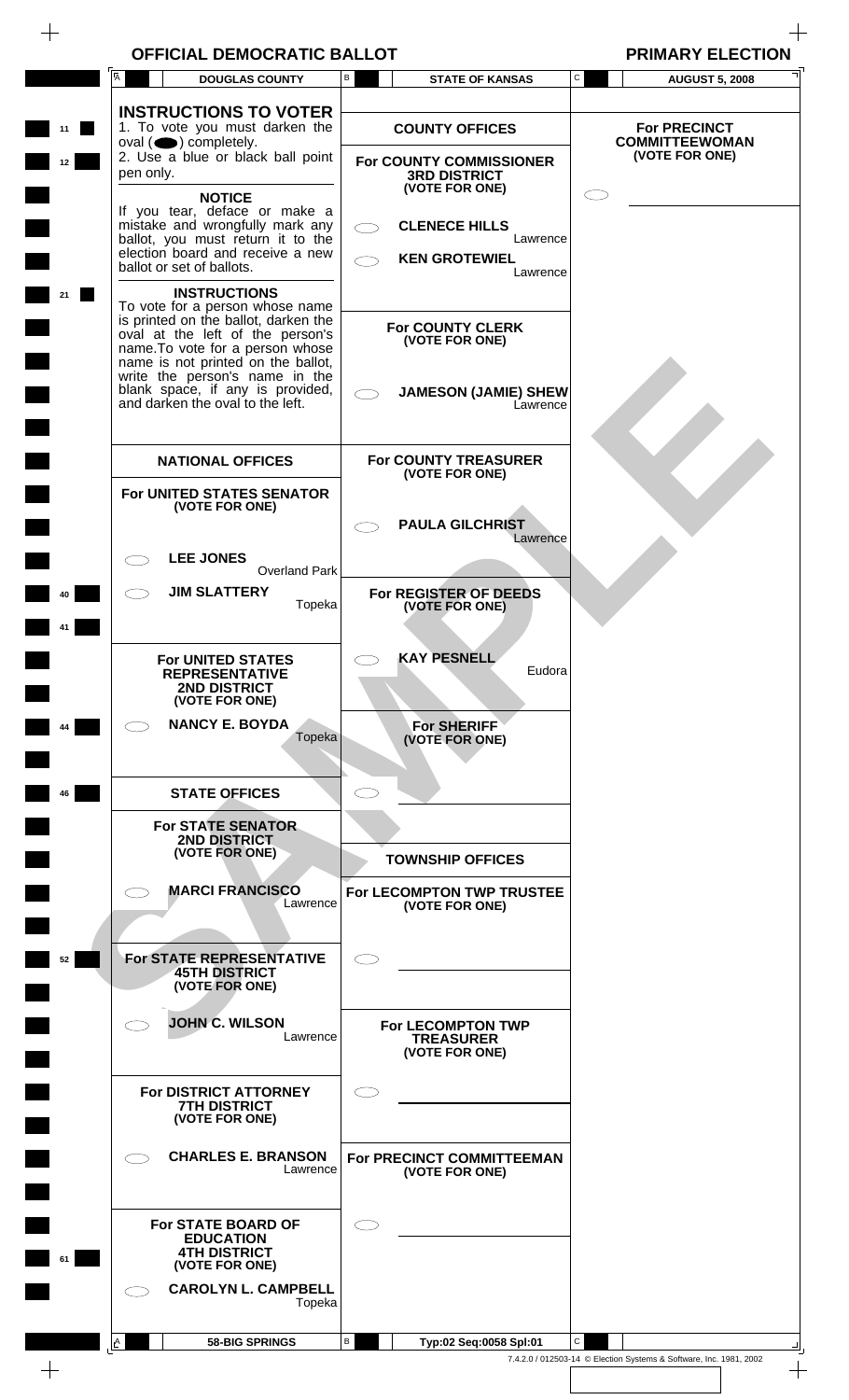$\begin{array}{c} + \end{array}$ 

|                       | A         | <b>DOUGLAS COUNTY</b>                                                                                                                                                                                                    | В                   | <b>STATE OF KANSAS</b>                                                   | C      | <b>AUGUST 5, 2008</b>                        |
|-----------------------|-----------|--------------------------------------------------------------------------------------------------------------------------------------------------------------------------------------------------------------------------|---------------------|--------------------------------------------------------------------------|--------|----------------------------------------------|
| 11                    |           | <b>INSTRUCTIONS TO VOTER</b><br>1. To vote you must darken the<br>oval $($ $\bullet)$ completely.                                                                                                                        |                     | <b>COUNTY OFFICES</b>                                                    |        | <b>For PRECINCT</b><br><b>COMMITTEEWOMAN</b> |
| 12                    | pen only. | 2. Use a blue or black ball point<br><b>NOTICE</b>                                                                                                                                                                       |                     | For COUNTY COMMISSIONER<br><b>3RD DISTRICT</b><br>(VOTE FOR ONE)         |        | (VOTE FOR ONE)<br><b>KAREN A. JOHNS</b>      |
| <b>Contract</b>       |           | If you tear, deface or make a<br>mistake and wrongfully mark any<br>ballot, you must return it to the<br>election board and receive a new                                                                                | $\subset$ $\supset$ | <b>KEN GROTEWIEL</b><br>Lawrence<br><b>CLENECE HILLS</b>                 |        | Lawrence                                     |
|                       |           | ballot or set of ballots.<br><b>INSTRUCTIONS</b><br>To vote for a person whose name                                                                                                                                      |                     | Lawrence                                                                 |        |                                              |
| <b>Contract</b>       |           | is printed on the ballot, darken the<br>oval at the left of the person's<br>name. To vote for a person whose<br>name is not printed on the ballot,<br>write the person's name in the<br>blank space, if any is provided, |                     | <b>For COUNTY CLERK</b><br>(VOTE FOR ONE)<br><b>JAMESON (JAMIE) SHEW</b> |        |                                              |
| <b>Contract</b>       |           | and darken the oval to the left.                                                                                                                                                                                         |                     | Lawrence                                                                 |        |                                              |
|                       |           | <b>NATIONAL OFFICES</b>                                                                                                                                                                                                  |                     | <b>For COUNTY TREASURER</b><br>(VOTE FOR ONE)                            |        |                                              |
| <b>Contract</b>       |           | For UNITED STATES SENATOR<br>(VOTE FOR ONE)                                                                                                                                                                              |                     | <b>PAULA GILCHRIST</b><br>Lawrence                                       |        |                                              |
|                       |           | <b>LEE JONES</b><br><b>Overland Park</b>                                                                                                                                                                                 |                     |                                                                          |        |                                              |
|                       |           | <b>JIM SLATTERY</b><br>Topeka                                                                                                                                                                                            |                     | For REGISTER OF DEEDS<br>(VOTE FOR ONE)                                  |        |                                              |
|                       |           | <b>For UNITED STATES</b><br><b>REPRESENTATIVE</b><br><b>2ND DISTRICT</b><br>(VOTE FOR ONE)                                                                                                                               |                     | <b>KAY PESNELL</b>                                                       | Eudora |                                              |
|                       |           | <b>NANCY E. BOYDA</b><br>Topeka                                                                                                                                                                                          |                     | <b>For SHERIFF</b><br>(VOTE FOR ONE)                                     |        |                                              |
| 46                    |           | <b>STATE OFFICES</b>                                                                                                                                                                                                     | $\subset$ $\supset$ |                                                                          |        |                                              |
|                       |           | <b>For STATE SENATOR</b><br><b>19TH DISTRICT</b><br>(VOTE FOR ONE)                                                                                                                                                       |                     | <b>TOWNSHIP OFFICES</b>                                                  |        |                                              |
|                       |           | <b>ANTHONY HENSLEY</b><br>Topeka                                                                                                                                                                                         |                     | For MARION TWP TRUSTEE<br>(VOTE FOR ONE)                                 |        |                                              |
| <b>Contract</b><br>53 |           | For STATE REPRESENTATIVE<br><b>53RD DISTRICT</b><br>(VOTE FOR ONE)                                                                                                                                                       | CΞ                  | <b>BONNIE WISCOMBE</b><br>Overbrook                                      |        |                                              |
|                       |           | <b>ANN E. MAH</b><br>Topeka                                                                                                                                                                                              |                     | For MARION TWP TREASURER<br>(VOTE FOR ONE)                               |        |                                              |
|                       |           | For DISTRICT ATTORNEY<br><b>7TH DISTRICT</b><br>(VOTE FOR ONE)                                                                                                                                                           | CΞ                  | <b>JIM JOLLY</b><br>Overbrook                                            |        |                                              |
|                       |           | <b>CHARLES E. BRANSON</b><br>Lawrence                                                                                                                                                                                    |                     | <b>For PRECINCT COMMITTEEMAN</b><br>(VOTE FOR ONE)                       |        |                                              |
|                       |           | For STATE BOARD OF<br><b>EDUCATION</b><br><b>4TH DISTRICT</b>                                                                                                                                                            | C C<br>СĴ           | <b>HENRY L. JOHNS</b><br>Lawrence                                        |        |                                              |
| 61                    |           | (VOTE FOR ONE)                                                                                                                                                                                                           |                     |                                                                          |        |                                              |
|                       |           | <b>CAROLYN L. CAMPBELL</b><br>Topeka                                                                                                                                                                                     |                     |                                                                          |        |                                              |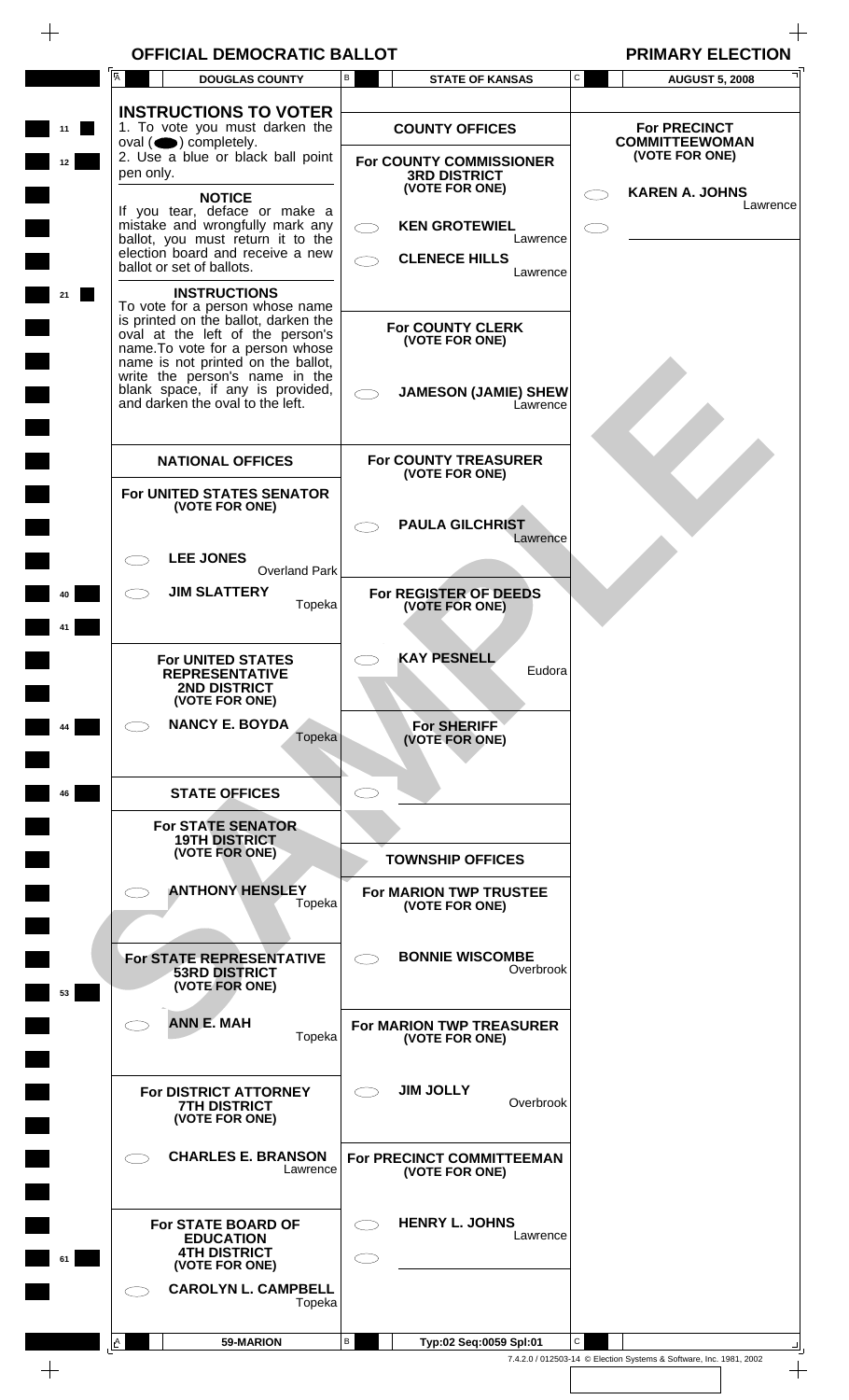$\frac{1}{\sqrt{2}}$ 

|          | A            | <b>DOUGLAS COUNTY</b>                                                                                                                                                                | В  | <b>STATE OF KANSAS</b>                                    | C | <b>AUGUST 5, 2008</b>                        |
|----------|--------------|--------------------------------------------------------------------------------------------------------------------------------------------------------------------------------------|----|-----------------------------------------------------------|---|----------------------------------------------|
| 11       |              | <b>INSTRUCTIONS TO VOTER</b><br>1. To vote you must darken the<br>$oval(\n\bullet)$ completely.                                                                                      |    | <b>COUNTY OFFICES</b>                                     |   | <b>For PRECINCT</b><br><b>COMMITTEEWOMAN</b> |
| 12       | pen only.    | 2. Use a blue or black ball point<br><b>NOTICE</b>                                                                                                                                   |    | For COUNTY COMMISSIONER<br>2ND DISTRICT<br>(VOTE FOR ONE) |   | (VOTE FOR ONE)                               |
|          |              | If you tear, deface or make a<br>mistake and wrongfully mark any<br>ballot, you must return it to the<br>election board and receive a new                                            | C) | <b>KEN ADKINSON</b><br>Eudora<br><b>NANCY THELLMAN</b>    |   |                                              |
| 21       |              | ballot or set of ballots.<br><b>INSTRUCTIONS</b><br>To vote for a person whose name                                                                                                  |    | Lawrence                                                  |   |                                              |
|          |              | is printed on the ballot, darken the<br>oval at the left of the person's<br>name. To vote for a person whose<br>name is not printed on the ballot,<br>write the person's name in the |    | <b>For COUNTY CLERK</b><br>(VOTE FOR ONE)                 |   |                                              |
|          |              | blank space, if any is provided,<br>and darken the oval to the left.                                                                                                                 |    | <b>JAMESON (JAMIE) SHEW</b><br>Lawrence                   |   |                                              |
|          |              | <b>NATIONAL OFFICES</b><br>For UNITED STATES SENATOR                                                                                                                                 |    | <b>For COUNTY TREASURER</b><br>(VOTE FOR ONE)             |   |                                              |
|          |              | (VOTE FOR ONE)                                                                                                                                                                       |    | <b>PAULA GILCHRIST</b><br>Lawrence                        |   |                                              |
|          |              | <b>LEE JONES</b><br><b>Overland Park</b>                                                                                                                                             |    |                                                           |   |                                              |
| 40<br>41 |              | <b>JIM SLATTERY</b><br>Topeka                                                                                                                                                        |    | For REGISTER OF DEEDS<br>(VOTE FOR ONE)                   |   |                                              |
|          |              | <b>For UNITED STATES</b><br><b>REPRESENTATIVE</b><br>2ND DISTRICT<br>(VOTE FOR ONE)                                                                                                  |    | <b>KAY PESNELL</b><br>Eudora                              |   |                                              |
| 44       |              | <b>NANCY E. BOYDA</b><br>Topeka                                                                                                                                                      |    | For SHERIFF<br>(VOTE FOR ONE)                             |   |                                              |
| 46       |              | <b>STATE OFFICES</b>                                                                                                                                                                 |    |                                                           |   |                                              |
|          |              | <b>For STATE SENATOR</b><br><b>3RD DISTRICT</b><br>(VOTE FOR ONE)                                                                                                                    |    | <b>TOWNSHIP OFFICES</b>                                   |   |                                              |
|          |              | <b>TOM HOLLAND</b><br><b>Baldwin City</b>                                                                                                                                            |    | For PALMYRA TWP TRUSTEE<br>(VOTE FOR ONE)                 |   |                                              |
|          |              | For STATE REPRESENTATIVE<br><b>10TH DISTRICT</b><br>(VOTE FOR ONE)                                                                                                                   |    | <b>BRETT BOND</b><br><b>Baldwin City</b>                  |   |                                              |
| 54       |              | <b>TONY BROWN</b><br><b>Baldwin City</b>                                                                                                                                             |    | For PALMYRA TWP TREASURER<br>(VOTE FOR ONE)               |   |                                              |
|          |              | For DISTRICT ATTORNEY<br><b>7TH DISTRICT</b><br>(VOTE FOR ONE)                                                                                                                       |    |                                                           |   |                                              |
|          |              | <b>CHARLES E. BRANSON</b><br>Lawrence                                                                                                                                                |    | For PRECINCT COMMITTEEMAN<br>(VOTE FOR ONE)               |   |                                              |
|          |              |                                                                                                                                                                                      |    |                                                           |   |                                              |
| 61       |              |                                                                                                                                                                                      |    |                                                           |   |                                              |
|          |              |                                                                                                                                                                                      |    |                                                           |   |                                              |
|          | $\mathbf{A}$ | <b>60-NW BALDWIN</b>                                                                                                                                                                 | В  | Typ:02 Seq:0060 Spl:01                                    | C |                                              |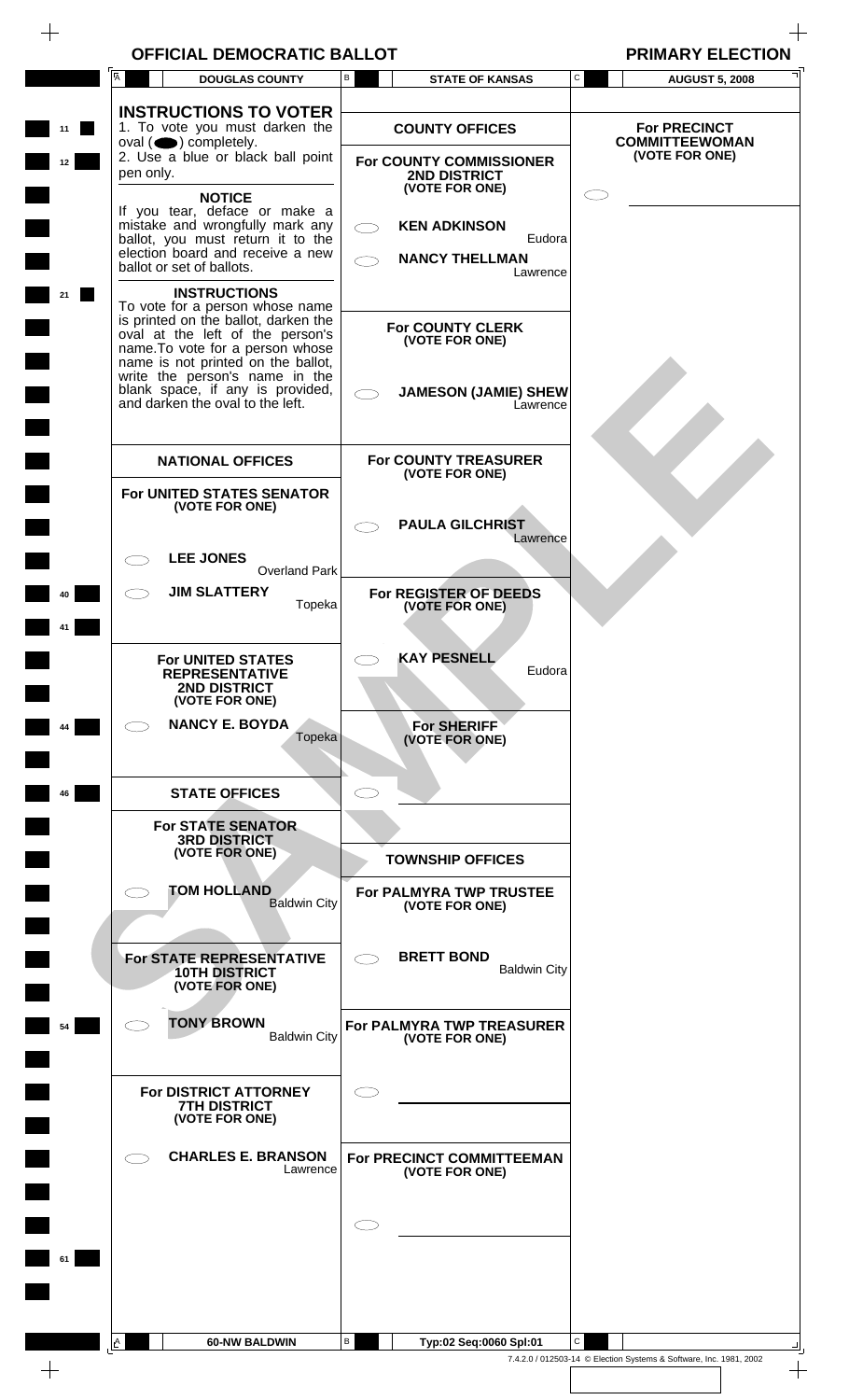|                                         | A<br><b>DOUGLAS COUNTY</b>                                                                                                                                                                                                                                                                                                                                                                                                                                                                                                                                   | В<br><b>STATE OF KANSAS</b>                                                                                                                                                                                 | C                                                                                                                                   |
|-----------------------------------------|--------------------------------------------------------------------------------------------------------------------------------------------------------------------------------------------------------------------------------------------------------------------------------------------------------------------------------------------------------------------------------------------------------------------------------------------------------------------------------------------------------------------------------------------------------------|-------------------------------------------------------------------------------------------------------------------------------------------------------------------------------------------------------------|-------------------------------------------------------------------------------------------------------------------------------------|
| 11<br>12<br>21                          | <b>INSTRUCTIONS TO VOTER</b><br>1. To vote you must darken the<br>$oval(\n\bullet)$ completely.<br>2. Use a blue or black ball point<br>pen only.<br><b>NOTICE</b><br>If you tear, deface or make a<br>mistake and wrongfully mark any<br>ballot, you must return it to the<br>election board and receive a new<br>ballot or set of ballots.<br><b>INSTRUCTIONS</b><br>To vote for a person whose name<br>is printed on the ballot, darken the<br>oval at the left of the person's<br>name. To vote for a person whose<br>name is not printed on the ballot, | <b>COUNTY OFFICES</b><br>For COUNTY COMMISSIONER<br>2ND DISTRICT<br>(VOTE FOR ONE)<br><b>NANCY THELLMAN</b><br>くつ<br>Lawrence<br><b>KEN ADKINSON</b><br>Eudora<br><b>For COUNTY CLERK</b><br>(VOTE FOR ONE) | <b>AUGUST 5, 2008</b><br><b>For PRECINCT</b><br><b>COMMITTEEWOMAN</b><br>(VOTE FOR ONE)<br><b>ERIN JOYCE</b><br><b>Baldwin City</b> |
|                                         | write the person's name in the<br>blank space, if any is provided,<br>and darken the oval to the left.                                                                                                                                                                                                                                                                                                                                                                                                                                                       | <b>JAMESON (JAMIE) SHEW</b><br>Lawrence                                                                                                                                                                     |                                                                                                                                     |
|                                         | <b>NATIONAL OFFICES</b><br>For UNITED STATES SENATOR<br>(VOTE FOR ONE)                                                                                                                                                                                                                                                                                                                                                                                                                                                                                       | <b>For COUNTY TREASURER</b><br>(VOTE FOR ONE)                                                                                                                                                               |                                                                                                                                     |
|                                         | <b>LEE JONES</b><br><b>Overland Park</b>                                                                                                                                                                                                                                                                                                                                                                                                                                                                                                                     | <b>PAULA GILCHRIST</b><br>Lawrence                                                                                                                                                                          |                                                                                                                                     |
|                                         | <b>JIM SLATTERY</b><br>Topeka                                                                                                                                                                                                                                                                                                                                                                                                                                                                                                                                | For REGISTER OF DEEDS<br>(VOTE FOR ONE)                                                                                                                                                                     |                                                                                                                                     |
|                                         | <b>For UNITED STATES</b><br><b>REPRESENTATIVE</b><br><b>2ND DISTRICT</b><br>(VOTE FOR ONE)                                                                                                                                                                                                                                                                                                                                                                                                                                                                   | <b>KAY PESNELL</b><br>Eudora                                                                                                                                                                                |                                                                                                                                     |
|                                         | <b>NANCY E. BOYDA</b><br>Topeka                                                                                                                                                                                                                                                                                                                                                                                                                                                                                                                              | <b>For SHERIFF</b><br>(VOTE FOR ONE)                                                                                                                                                                        |                                                                                                                                     |
| 47                                      | <b>STATE OFFICES</b><br><b>For STATE SENATOR</b>                                                                                                                                                                                                                                                                                                                                                                                                                                                                                                             |                                                                                                                                                                                                             |                                                                                                                                     |
|                                         | <b>3RD DISTRICT</b><br>(VOTE FOR ONE)                                                                                                                                                                                                                                                                                                                                                                                                                                                                                                                        | <b>TOWNSHIP OFFICES</b>                                                                                                                                                                                     |                                                                                                                                     |
| 51                                      | <b>TOM HOLLAND</b><br><b>Baldwin City</b>                                                                                                                                                                                                                                                                                                                                                                                                                                                                                                                    | For PALMYRA TWP TRUSTEE<br>(VOTE FOR ONE)                                                                                                                                                                   |                                                                                                                                     |
|                                         | <b>For STATE REPRESENTATIVE</b><br><b>10TH DISTRICT</b><br>(VOTE FOR ONE)                                                                                                                                                                                                                                                                                                                                                                                                                                                                                    | <b>BRETT BOND</b><br><b>Baldwin City</b>                                                                                                                                                                    |                                                                                                                                     |
| $\overline{\phantom{a}}$                | <b>TONY BROWN</b><br><b>Baldwin City</b>                                                                                                                                                                                                                                                                                                                                                                                                                                                                                                                     | For PALMYRA TWP TREASURER<br>(VOTE FOR ONE)                                                                                                                                                                 |                                                                                                                                     |
| $\overline{\phantom{a}}$<br><u>a ma</u> | For DISTRICT ATTORNEY<br><b>7TH DISTRICT</b><br>(VOTE FOR ONE)                                                                                                                                                                                                                                                                                                                                                                                                                                                                                               |                                                                                                                                                                                                             |                                                                                                                                     |
|                                         | <b>CHARLES E. BRANSON</b><br>Lawrence                                                                                                                                                                                                                                                                                                                                                                                                                                                                                                                        | For PRECINCT COMMITTEEMAN<br>(VOTE FOR ONE)                                                                                                                                                                 |                                                                                                                                     |
|                                         |                                                                                                                                                                                                                                                                                                                                                                                                                                                                                                                                                              |                                                                                                                                                                                                             |                                                                                                                                     |
|                                         |                                                                                                                                                                                                                                                                                                                                                                                                                                                                                                                                                              |                                                                                                                                                                                                             |                                                                                                                                     |
|                                         | <b>61-NE BALDWIN</b><br>$\mathbf{A}$                                                                                                                                                                                                                                                                                                                                                                                                                                                                                                                         | В<br>Typ:02 Seq:0061 Spl:01                                                                                                                                                                                 | С                                                                                                                                   |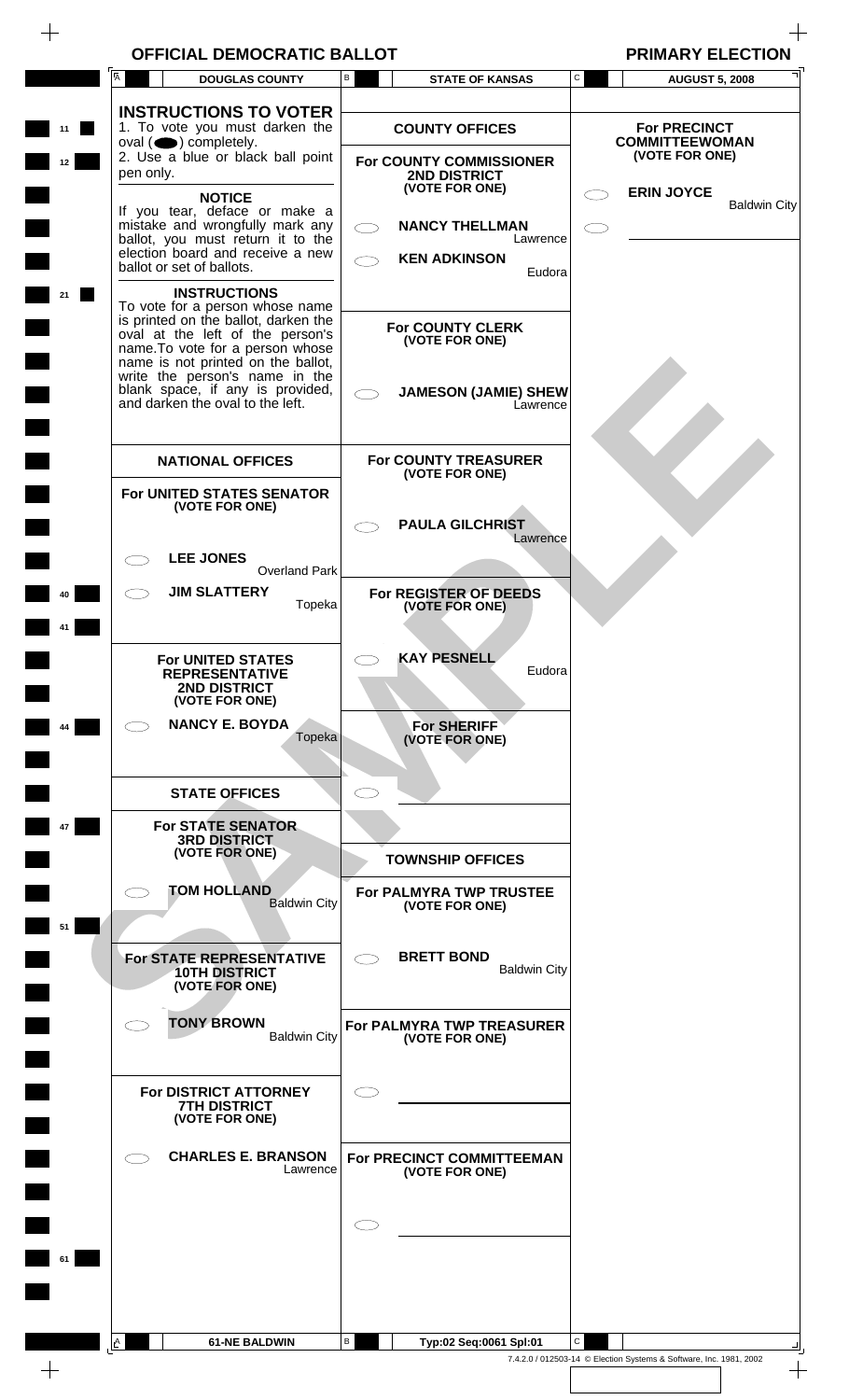$\begin{array}{c} + \end{array}$ 

|          | A         | <b>DOUGLAS COUNTY</b>                                                                                                                                                            | В                                  | <b>STATE OF KANSAS</b>                           | С | <b>AUGUST 5, 2008</b>                                                    |
|----------|-----------|----------------------------------------------------------------------------------------------------------------------------------------------------------------------------------|------------------------------------|--------------------------------------------------|---|--------------------------------------------------------------------------|
|          |           | <b>INSTRUCTIONS TO VOTER</b>                                                                                                                                                     |                                    |                                                  |   |                                                                          |
| 11<br>12 |           | 1. To vote you must darken the<br>$oval(\n\bullet)$ completely.<br>2. Use a blue or black ball point                                                                             |                                    | <b>COUNTY OFFICES</b><br>For COUNTY COMMISSIONER |   | <b>For PRECINCT</b><br><b>COMMITTEEWOMAN</b><br>(VOTE FOR ONE)           |
|          | pen only. | <b>NOTICE</b>                                                                                                                                                                    |                                    | 2ND DISTRICT<br>(VOTE FOR ONE)                   |   | <b>CHANNETTE KIRBY</b>                                                   |
|          |           | If you tear, deface or make a<br>mistake and wrongfully mark any<br>ballot, you must return it to the                                                                            |                                    | <b>KEN ADKINSON</b><br>Eudora                    |   | <b>Baldwin City</b><br><b>CASSIE BETH GILMORE</b><br><b>Baldwin City</b> |
|          |           | election board and receive a new<br>ballot or set of ballots.                                                                                                                    |                                    | <b>NANCY THELLMAN</b><br>Lawrence                |   |                                                                          |
|          |           | <b>INSTRUCTIONS</b><br>To vote for a person whose name<br>is printed on the ballot, darken the<br>oval at the left of the person's                                               |                                    | <b>For COUNTY CLERK</b><br>(VOTE FOR ONE)        |   |                                                                          |
|          |           | name. To vote for a person whose<br>name is not printed on the ballot,<br>write the person's name in the<br>blank space, if any is provided,<br>and darken the oval to the left. |                                    | <b>JAMESON (JAMIE) SHEW</b>                      |   |                                                                          |
|          |           |                                                                                                                                                                                  |                                    | Lawrence                                         |   |                                                                          |
|          |           | <b>NATIONAL OFFICES</b>                                                                                                                                                          |                                    | <b>For COUNTY TREASURER</b><br>(VOTE FOR ONE)    |   |                                                                          |
|          |           | For UNITED STATES SENATOR<br>(VOTE FOR ONE)                                                                                                                                      |                                    |                                                  |   |                                                                          |
|          |           | <b>LEE JONES</b>                                                                                                                                                                 |                                    | <b>PAULA GILCHRIST</b><br>Lawrence               |   |                                                                          |
|          |           | <b>Overland Park</b><br><b>JIM SLATTERY</b><br>Topeka                                                                                                                            |                                    | For REGISTER OF DEEDS<br>(VOTE FOR ONE)          |   |                                                                          |
|          |           | <b>For UNITED STATES</b><br><b>REPRESENTATIVE</b>                                                                                                                                |                                    | <b>KAY PESNELL</b><br>Eudora                     |   |                                                                          |
|          |           | <b>2ND DISTRICT</b><br>(VOTE FOR ONE)                                                                                                                                            |                                    |                                                  |   |                                                                          |
|          |           | <b>NANCY E. BOYDA</b><br>Topeka                                                                                                                                                  |                                    | <b>For SHERIFF</b><br>(VOTE FOR ONE)             |   |                                                                          |
|          |           | <b>STATE OFFICES</b>                                                                                                                                                             | $\subset$ $\overline{\phantom{a}}$ |                                                  |   |                                                                          |
| 47       |           | <b>For STATE SENATOR</b><br><b>3RD DISTRICT</b>                                                                                                                                  |                                    |                                                  |   |                                                                          |
|          |           | (VOTE FOR ONE)                                                                                                                                                                   |                                    | <b>TOWNSHIP OFFICES</b>                          |   |                                                                          |
|          |           | <b>TOM HOLLAND</b><br><b>Baldwin City</b>                                                                                                                                        |                                    | For PALMYRA TWP TRUSTEE<br>(VOTE FOR ONE)        |   |                                                                          |
| 52       |           | <b>For STATE REPRESENTATIVE</b><br><b>10TH DISTRICT</b><br>(VOTE FOR ONE)                                                                                                        |                                    | <b>BRETT BOND</b><br><b>Baldwin City</b>         |   |                                                                          |
|          |           | <b>TONY BROWN</b><br><b>Baldwin City</b>                                                                                                                                         |                                    | For PALMYRA TWP TREASURER<br>(VOTE FOR ONE)      |   |                                                                          |
|          |           | <b>For DISTRICT ATTORNEY</b><br><b>7TH DISTRICT</b><br>(VOTE FOR ONE)                                                                                                            |                                    |                                                  |   |                                                                          |
|          |           | <b>CHARLES E. BRANSON</b><br>Lawrence                                                                                                                                            |                                    | For PRECINCT COMMITTEEMAN<br>(VOTE FOR ONE)      |   |                                                                          |
|          |           |                                                                                                                                                                                  |                                    | <b>KIRBY C. HAYES</b><br><b>Baldwin City</b>     |   |                                                                          |
|          |           |                                                                                                                                                                                  |                                    |                                                  |   |                                                                          |
|          |           |                                                                                                                                                                                  |                                    |                                                  |   |                                                                          |
|          | A         | <b>62-S BALDWIN</b>                                                                                                                                                              | В                                  | Typ:02 Seq:0062 Spl:01                           | С |                                                                          |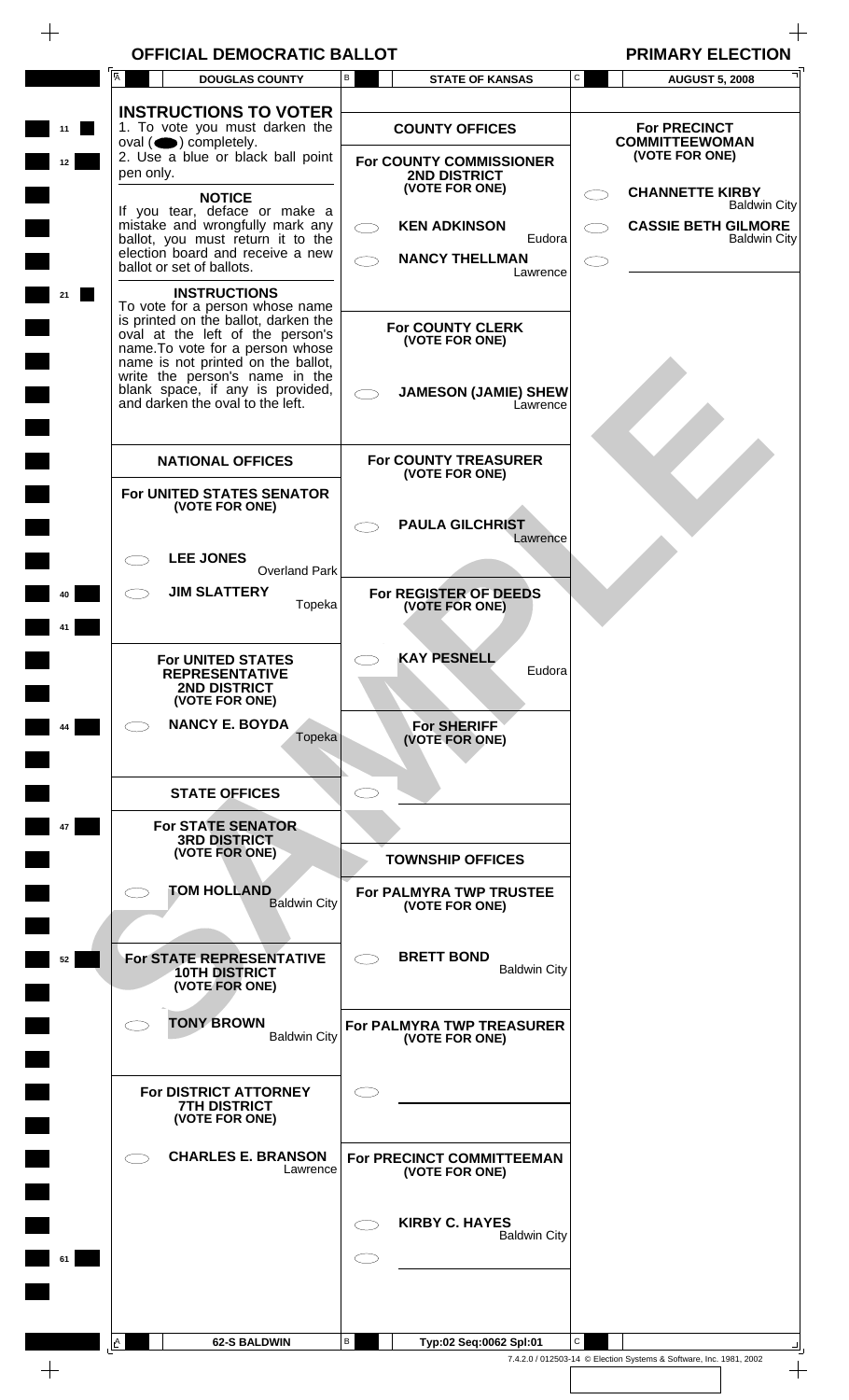$\begin{array}{c} + \end{array}$ 

|                 | A.<br><b>DOUGLAS COUNTY</b>                                              | В                                  | <b>STATE OF KANSAS</b>                           | $\mathtt{C}$ | <b>AUGUST 5, 2008</b>                          |
|-----------------|--------------------------------------------------------------------------|------------------------------------|--------------------------------------------------|--------------|------------------------------------------------|
|                 | <b>INSTRUCTIONS TO VOTER</b>                                             |                                    |                                                  |              |                                                |
| 11              | 1. To vote you must darken the<br>oval $($ $\bullet)$ completely.        |                                    | <b>COUNTY OFFICES</b>                            |              | <b>For PRECINCT</b><br><b>COMMITTEEWOMAN</b>   |
| 12 <sub>2</sub> | 2. Use a blue or black ball point                                        |                                    | For COUNTY COMMISSIONER                          |              | (VOTE FOR ONE)                                 |
|                 | pen only.                                                                |                                    | 2ND DISTRICT<br>(VOTE FOR ONE)                   |              |                                                |
|                 | <b>NOTICE</b><br>If you tear, deface or make a                           |                                    |                                                  |              | <b>VERDEANIA ZELLER</b><br><b>Baldwin City</b> |
|                 | mistake and wrongfully mark any                                          | $\bigcirc$                         | <b>NANCY THELLMAN</b>                            | 77           |                                                |
|                 | ballot, you must return it to the<br>election board and receive a new    | $\bigcirc$                         | Lawrence<br><b>KEN ADKINSON</b>                  |              |                                                |
|                 | ballot or set of ballots.                                                |                                    | Eudora                                           |              |                                                |
| 21              | <b>INSTRUCTIONS</b><br>To vote for a person whose name                   |                                    |                                                  |              |                                                |
|                 | is printed on the ballot, darken the<br>oval at the left of the person's |                                    | <b>For COUNTY CLERK</b>                          |              |                                                |
|                 | name. To vote for a person whose                                         |                                    | (VOTE FOR ONE)                                   |              |                                                |
|                 | name is not printed on the ballot,<br>write the person's name in the     |                                    |                                                  |              |                                                |
|                 | blank space, if any is provided,<br>and darken the oval to the left.     |                                    | <b>JAMESON (JAMIE) SHEW</b><br>Lawrence          |              |                                                |
|                 |                                                                          |                                    |                                                  |              |                                                |
|                 | <b>NATIONAL OFFICES</b>                                                  |                                    | <b>For COUNTY TREASURER</b>                      |              |                                                |
|                 | For UNITED STATES SENATOR                                                |                                    | (VOTE FOR ONE)                                   |              |                                                |
|                 | (VOTE FOR ONE)                                                           |                                    |                                                  |              |                                                |
|                 |                                                                          |                                    | <b>PAULA GILCHRIST</b><br>Lawrence               |              |                                                |
|                 | <b>LEE JONES</b><br><b>Overland Park</b>                                 |                                    |                                                  |              |                                                |
|                 | <b>JIM SLATTERY</b>                                                      |                                    | For REGISTER OF DEEDS                            |              |                                                |
|                 | Topeka                                                                   |                                    | (VOTE FOR ONE)                                   |              |                                                |
|                 |                                                                          |                                    |                                                  |              |                                                |
|                 | <b>For UNITED STATES</b><br><b>REPRESENTATIVE</b>                        |                                    | <b>KAY PESNELL</b><br>Eudora                     |              |                                                |
|                 | <b>3RD DISTRICT</b><br>(VOTE FOR ONE)                                    |                                    |                                                  |              |                                                |
|                 | <b>DENNIS MOORE</b>                                                      |                                    | <b>For SHERIFF</b>                               |              |                                                |
|                 | Lenexa                                                                   |                                    | (VOTE FOR ONE)                                   |              |                                                |
|                 |                                                                          |                                    |                                                  |              |                                                |
|                 | <b>STATE OFFICES</b>                                                     | $\subset$ $\overline{\phantom{a}}$ |                                                  |              |                                                |
|                 | <b>For STATE SENATOR</b>                                                 |                                    |                                                  |              |                                                |
|                 | <b>3RD DISTRICT</b><br>(VOTE FOR ONE)                                    |                                    | <b>TOWNSHIP OFFICES</b>                          |              |                                                |
|                 |                                                                          |                                    |                                                  |              |                                                |
|                 | <b>TOM HOLLAND</b><br><b>Baldwin City</b>                                |                                    | <b>For PALMYRA TWP TRUSTEE</b><br>(VOTE FOR ONE) |              |                                                |
|                 |                                                                          |                                    |                                                  |              |                                                |
|                 | For STATE REPRESENTATIVE                                                 |                                    | <b>BRETT BOND</b>                                |              |                                                |
| 53              | <b>10TH DISTRICT</b><br>(VOTE FOR ONE)                                   |                                    | <b>Baldwin City</b>                              |              |                                                |
|                 |                                                                          |                                    |                                                  |              |                                                |
|                 | <b>TONY BROWN</b><br><b>Baldwin City</b>                                 |                                    | For PALMYRA TWP TREASURER<br>(VOTE FOR ONE)      |              |                                                |
|                 |                                                                          |                                    |                                                  |              |                                                |
|                 | For DISTRICT ATTORNEY                                                    |                                    |                                                  |              |                                                |
|                 | <b>7TH DISTRICT</b><br>(VOTE FOR ONE)                                    |                                    |                                                  |              |                                                |
|                 |                                                                          |                                    |                                                  |              |                                                |
|                 | <b>CHARLES E. BRANSON</b><br>Lawrence                                    |                                    | For PRECINCT COMMITTEEMAN<br>(VOTE FOR ONE)      |              |                                                |
|                 |                                                                          |                                    |                                                  |              |                                                |
|                 |                                                                          |                                    | <b>MARC L. CARTER</b>                            |              |                                                |
|                 |                                                                          |                                    | <b>Baldwin City</b>                              |              |                                                |
| 61              |                                                                          |                                    |                                                  |              |                                                |
|                 |                                                                          |                                    |                                                  |              |                                                |
|                 |                                                                          |                                    |                                                  |              |                                                |
|                 |                                                                          |                                    |                                                  | С            |                                                |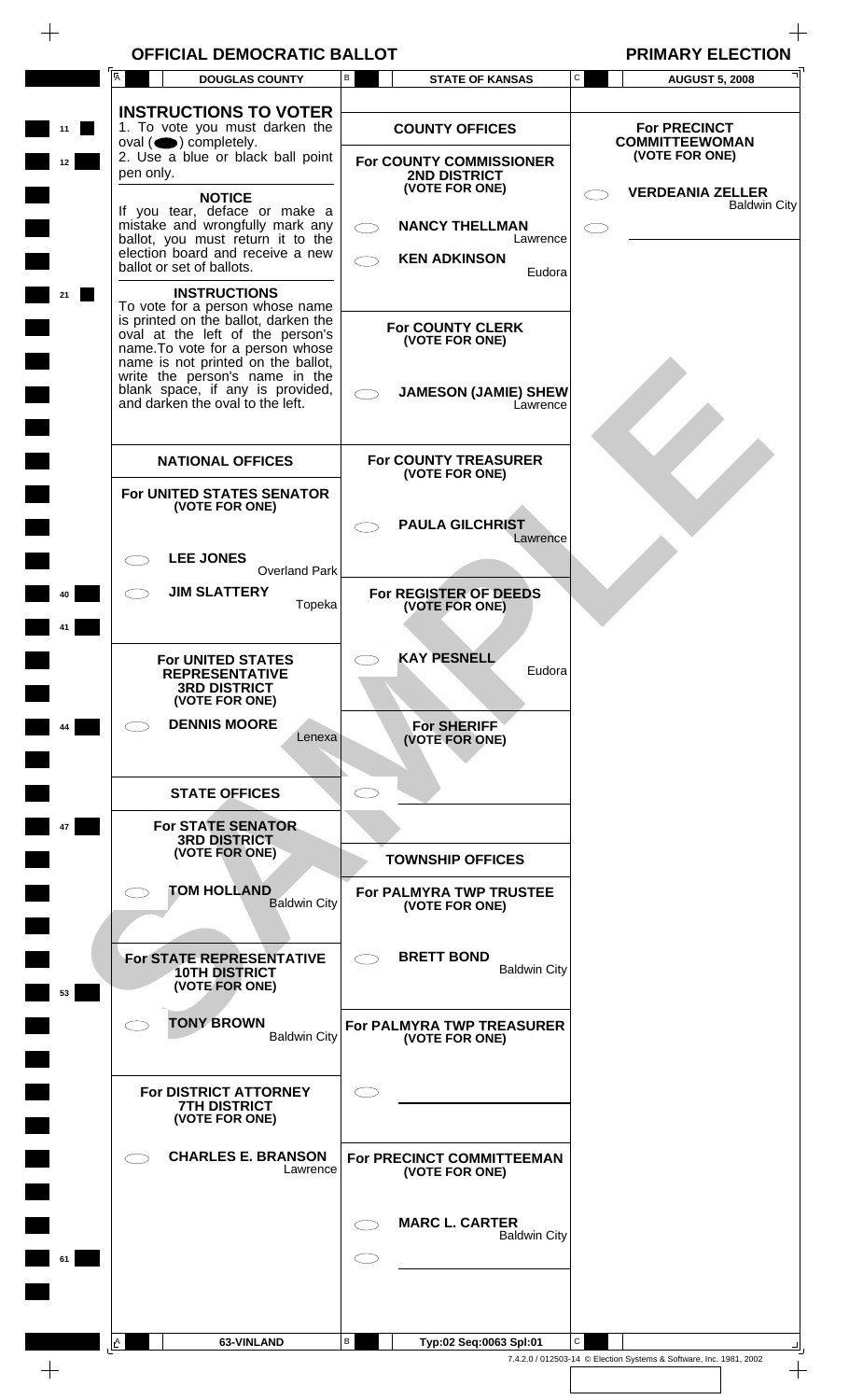$\frac{1}{\sqrt{2}}$ 

|          | A<br><b>DOUGLAS COUNTY</b>                                                                                                                                                                                              | B<br><b>STATE OF KANSAS</b>                                      | C | <b>AUGUST 5, 2008</b>                        |
|----------|-------------------------------------------------------------------------------------------------------------------------------------------------------------------------------------------------------------------------|------------------------------------------------------------------|---|----------------------------------------------|
| 11       | <b>INSTRUCTIONS TO VOTER</b><br>1. To vote you must darken the<br>$oval(\bigodot)$ completely.                                                                                                                          | <b>COUNTY OFFICES</b>                                            |   | <b>For PRECINCT</b><br><b>COMMITTEEWOMAN</b> |
| 12       | 2. Use a blue or black ball point<br>pen only.<br><b>NOTICE</b>                                                                                                                                                         | For COUNTY COMMISSIONER<br><b>3RD DISTRICT</b><br>(VOTE FOR ONE) |   | (VOTE FOR ONE)                               |
|          | If you tear, deface or make a<br>mistake and wrongfully mark any<br>ballot, you must return it to the<br>election board and receive a new                                                                               | <b>CLENECE HILLS</b><br>$\bigcirc$<br>Lawrence                   |   |                                              |
| 21       | ballot or set of ballots.<br><b>INSTRUCTIONS</b>                                                                                                                                                                        | <b>KEN GROTEWIEL</b><br>Lawrence                                 |   |                                              |
|          | To vote for a person whose name<br>is printed on the ballot, darken the<br>oval at the left of the person's<br>name. To vote for a person whose<br>name is not printed on the ballot,<br>write the person's name in the | <b>For COUNTY CLERK</b><br>(VOTE FOR ONE)                        |   |                                              |
|          | blank space, if any is provided,<br>and darken the oval to the left.                                                                                                                                                    | <b>JAMESON (JAMIE) SHEW</b><br>Lawrence                          |   |                                              |
|          | <b>NATIONAL OFFICES</b>                                                                                                                                                                                                 | <b>For COUNTY TREASURER</b><br>(VOTE FOR ONE)                    |   |                                              |
|          | For UNITED STATES SENATOR<br>(VOTE FOR ONE)                                                                                                                                                                             | <b>PAULA GILCHRIST</b><br>Lawrence                               |   |                                              |
|          | <b>LEE JONES</b><br><b>Overland Park</b><br><b>JIM SLATTERY</b>                                                                                                                                                         | For REGISTER OF DEEDS                                            |   |                                              |
| 40<br>41 | Topeka                                                                                                                                                                                                                  | (VOTE FOR ONE)                                                   |   |                                              |
|          | <b>For UNITED STATES</b><br><b>REPRESENTATIVE</b><br><b>2ND DISTRICT</b><br>(VOTE FOR ONE)                                                                                                                              | <b>KAY PESNELL</b><br>Eudora                                     |   |                                              |
| 44       | <b>NANCY E. BOYDA</b><br>Topeka                                                                                                                                                                                         | <b>For SHERIFF</b><br>(VOTE FOR ONE)                             |   |                                              |
|          | <b>STATE OFFICES</b>                                                                                                                                                                                                    |                                                                  |   |                                              |
| 47       | <b>For STATE SENATOR</b><br><b>3RD DISTRICT</b><br>(VOTE FOR ONE)                                                                                                                                                       | <b>TOWNSHIP OFFICES</b>                                          |   |                                              |
|          | <b>TOM HOLLAND</b><br><b>Baldwin City</b>                                                                                                                                                                               | For WAKARUSA TWP TRUSTEE<br>(VOTE FOR ONE)                       |   |                                              |
|          | <b>For STATE REPRESENTATIVE</b><br><b>38TH DISTRICT</b><br>(VOTE FOR ONE)                                                                                                                                               | <b>ERNEST BUTELL JR.</b><br>Lawrence                             |   |                                              |
| 54       | <b>STEPHANIE KELTON</b><br>Lawrence                                                                                                                                                                                     | For WAKARUSA TWP<br><b>TREASURER</b><br>(VOTE FOR ONE)           |   |                                              |
|          |                                                                                                                                                                                                                         |                                                                  |   |                                              |
|          | For DISTRICT ATTORNEY<br><b>7TH DISTRICT</b><br>(VOTE FOR ONE)                                                                                                                                                          |                                                                  |   |                                              |
|          | <b>CHARLES E. BRANSON</b><br>Lawrence                                                                                                                                                                                   | For PRECINCT COMMITTEEMAN<br>(VOTE FOR ONE)                      |   |                                              |
|          |                                                                                                                                                                                                                         |                                                                  |   |                                              |
| 61       |                                                                                                                                                                                                                         |                                                                  |   |                                              |
|          | 64-N WAK                                                                                                                                                                                                                | В<br>Typ:02 Seq:0064 Spl:01                                      | C |                                              |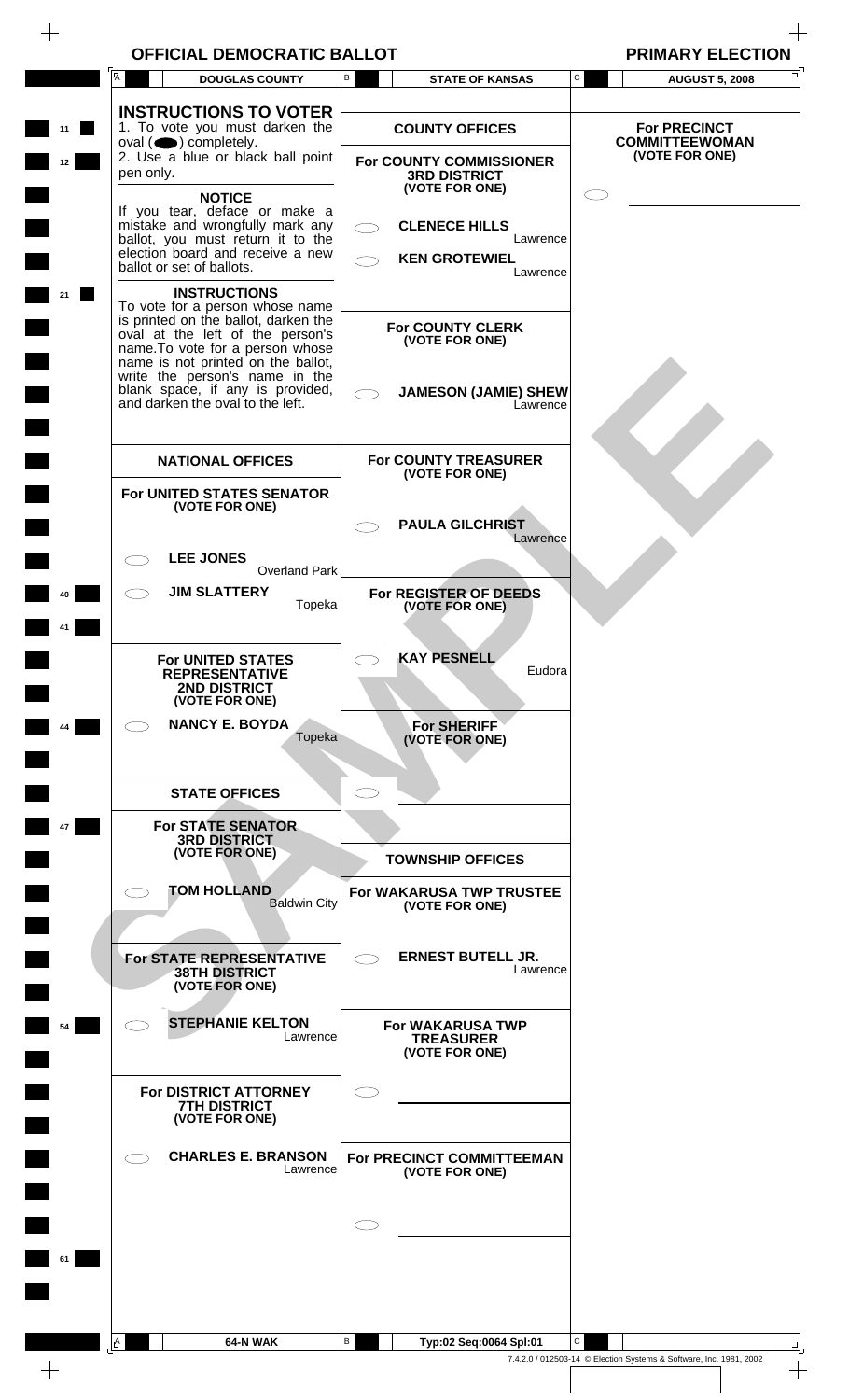$\begin{array}{c} + \end{array}$ 

 $\overline{\phantom{a}}$ 

|    | A<br><b>DOUGLAS COUNTY</b>                                                                                                         | В<br><b>STATE OF KANSAS</b>                                   | $\mathtt{C}$<br><b>AUGUST 5, 2008</b>        |
|----|------------------------------------------------------------------------------------------------------------------------------------|---------------------------------------------------------------|----------------------------------------------|
| 11 | <b>INSTRUCTIONS TO VOTER</b><br>1. To vote you must darken the<br>oval $($ $\bullet)$ completely.                                  | <b>COUNTY OFFICES</b>                                         | <b>For PRECINCT</b><br><b>COMMITTEEWOMAN</b> |
| 12 | 2. Use a blue or black ball point<br>pen only.                                                                                     | For COUNTY COMMISSIONER<br>2ND DISTRICT<br>(VOTE FOR ONE)     | (VOTE FOR ONE)                               |
|    | <b>NOTICE</b><br>If you tear, deface or make a<br>mistake and wrongfully mark any<br>ballot, you must return it to the             | <b>KEN ADKINSON</b><br>$\bigcirc$<br>Eudora                   |                                              |
|    | election board and receive a new<br>ballot or set of ballots.                                                                      | <b>NANCY THELLMAN</b><br>$\overline{\phantom{0}}$<br>Lawrence |                                              |
| 21 | <b>INSTRUCTIONS</b><br>To vote for a person whose name<br>is printed on the ballot, darken the<br>oval at the left of the person's | <b>For COUNTY CLERK</b>                                       |                                              |
|    | name. To vote for a person whose<br>name is not printed on the ballot,<br>write the person's name in the                           | (VOTE FOR ONE)                                                |                                              |
|    | blank space, if any is provided,<br>and darken the oval to the left.                                                               | <b>JAMESON (JAMIE) SHEW</b><br>Lawrence                       |                                              |
|    | <b>NATIONAL OFFICES</b>                                                                                                            | <b>For COUNTY TREASURER</b><br>(VOTE FOR ONE)                 |                                              |
|    | For UNITED STATES SENATOR<br>(VOTE FOR ONE)                                                                                        | <b>PAULA GILCHRIST</b>                                        |                                              |
|    | <b>LEE JONES</b><br><b>Overland Park</b>                                                                                           | Lawrence                                                      |                                              |
|    | <b>JIM SLATTERY</b><br>Topeka                                                                                                      | For REGISTER OF DEEDS<br>(VOTE FOR ONE)                       |                                              |
|    | <b>For UNITED STATES</b><br><b>REPRESENTATIVE</b>                                                                                  | <b>KAY PESNELL</b><br>Eudora                                  |                                              |
| 44 | <b>3RD DISTRICT</b><br>(VOTE FOR ONE)<br><b>DENNIS MOORE</b>                                                                       | <b>For SHERIFF</b>                                            |                                              |
|    | Lenexa                                                                                                                             | (VOTE FOR ONE)                                                |                                              |
|    | <b>STATE OFFICES</b>                                                                                                               | 71                                                            |                                              |
|    | <b>For STATE SENATOR</b><br><b>3RD DISTRICT</b><br>(VOTE FOR ONE)                                                                  |                                                               |                                              |
| 48 | <b>TOM HOLLAND</b>                                                                                                                 | <b>TOWNSHIP OFFICES</b><br>For WAKARUSA TWP TRUSTEE           |                                              |
| 51 | <b>Baldwin City</b>                                                                                                                | (VOTE FOR ONE)                                                |                                              |
|    | For STATE REPRESENTATIVE<br><b>10TH DISTRICT</b><br>(VOTE FOR ONE)                                                                 | <b>ERNEST BUTELL JR.</b><br>$\subset$ $\supset$<br>Lawrence   |                                              |
|    | <b>TONY BROWN</b><br><b>Baldwin City</b>                                                                                           | For WAKARUSA TWP<br><b>TREASURER</b><br>(VOTE FOR ONE)        |                                              |
|    | <b>For DISTRICT ATTORNEY</b><br><b>7TH DISTRICT</b><br>(VOTE FOR ONE)                                                              |                                                               |                                              |
|    | <b>CHARLES E. BRANSON</b><br>Lawrence                                                                                              | For PRECINCT COMMITTEEMAN<br>(VOTE FOR ONE)                   |                                              |
|    |                                                                                                                                    |                                                               |                                              |
|    |                                                                                                                                    |                                                               |                                              |
|    |                                                                                                                                    |                                                               |                                              |
|    |                                                                                                                                    |                                                               |                                              |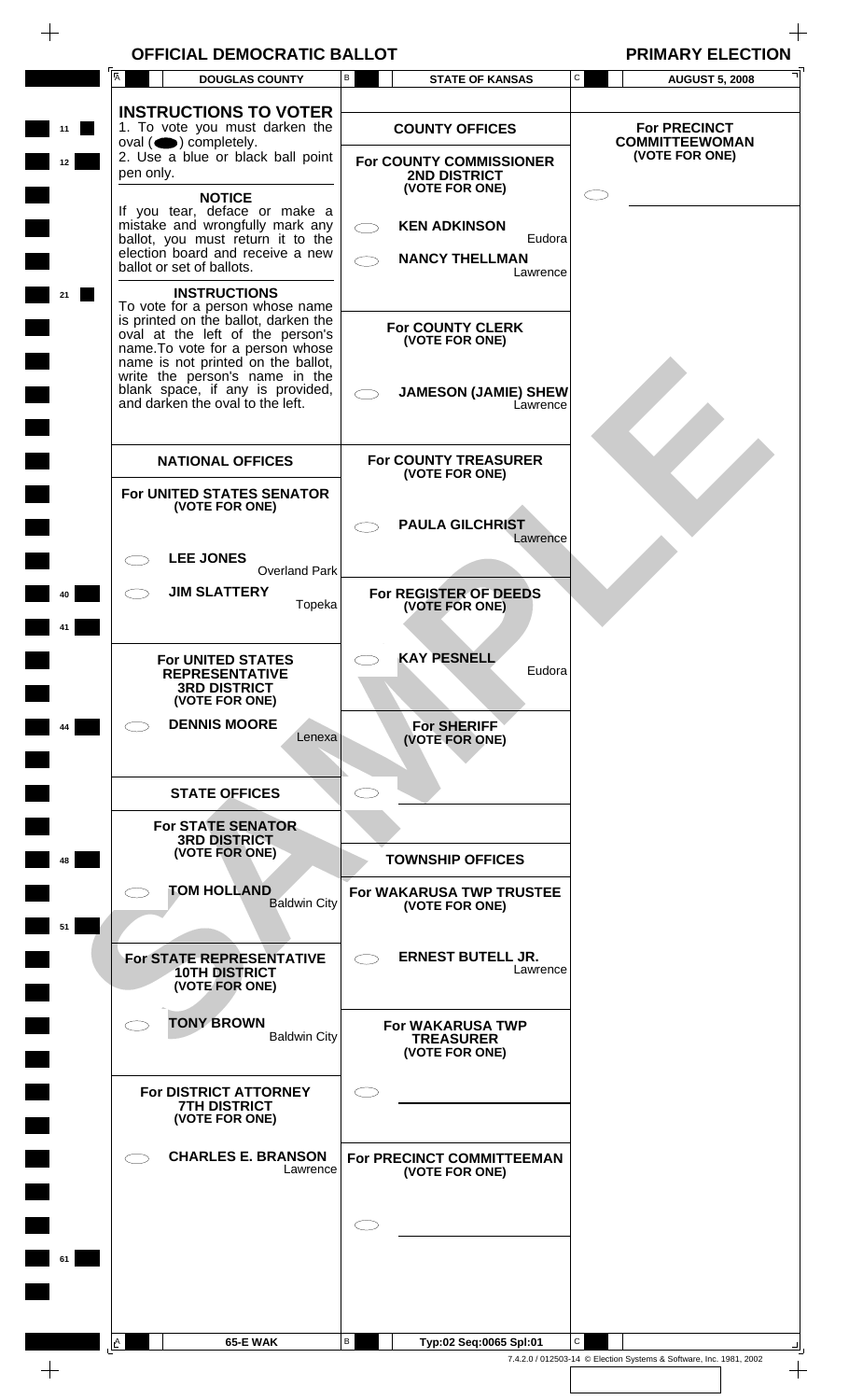$\frac{1}{\sqrt{2}}$ 

|    | A         | <b>DOUGLAS COUNTY</b>                                                                                                                        |                                | B | <b>STATE OF KANSAS</b>                                                | $\mathsf{C}$ | <b>AUGUST 5, 2008</b>                        |
|----|-----------|----------------------------------------------------------------------------------------------------------------------------------------------|--------------------------------|---|-----------------------------------------------------------------------|--------------|----------------------------------------------|
| 11 |           | <b>INSTRUCTIONS TO VOTER</b><br>1. To vote you must darken the<br>$oval(\n\bullet)$ completely.                                              |                                |   | <b>COUNTY OFFICES</b>                                                 |              | <b>For PRECINCT</b><br><b>COMMITTEEWOMAN</b> |
| 12 | pen only. | 2. Use a blue or black ball point<br><b>NOTICE</b>                                                                                           |                                |   | For COUNTY COMMISSIONER<br>2ND DISTRICT<br>(VOTE FOR ONE)             |              | (VOTE FOR ONE)                               |
|    |           | If you tear, deface or make a<br>mistake and wrongfully mark any<br>ballot, you must return it to the<br>election board and receive a new    |                                | Ο | <b>KEN ADKINSON</b><br>Eudora<br><b>NANCY THELLMAN</b>                |              |                                              |
| 21 |           | ballot or set of ballots.<br><b>INSTRUCTIONS</b><br>To vote for a person whose name<br>is printed on the ballot, darken the                  |                                |   | Lawrence                                                              |              |                                              |
| 22 |           | oval at the left of the person's<br>name. To vote for a person whose<br>name is not printed on the ballot,<br>write the person's name in the |                                |   | <b>For COUNTY CLERK</b><br>(VOTE FOR ONE)                             |              |                                              |
|    |           | blank space, if any is provided,<br>and darken the oval to the left.                                                                         |                                |   | <b>JAMESON (JAMIE) SHEW</b><br>Lawrence                               |              |                                              |
|    |           | <b>NATIONAL OFFICES</b><br>For UNITED STATES SENATOR                                                                                         |                                |   | <b>For COUNTY TREASURER</b><br>(VOTE FOR ONE)                         |              |                                              |
|    |           | (VOTE FOR ONE)<br><b>LEE JONES</b>                                                                                                           |                                |   | <b>PAULA GILCHRIST</b><br>Lawrence                                    |              |                                              |
| 40 |           | <b>JIM SLATTERY</b>                                                                                                                          | <b>Overland Park</b><br>Topeka |   | For REGISTER OF DEEDS<br>(VOTE FOR ONE)                               |              |                                              |
| 41 |           | <b>For UNITED STATES</b><br><b>REPRESENTATIVE</b>                                                                                            |                                |   | <b>KAY PESNELL</b><br>Eudora                                          |              |                                              |
| 44 |           | <b>3RD DISTRICT</b><br>(VOTE FOR ONE)<br><b>DENNIS MOORE</b>                                                                                 |                                |   | <b>For SHERIFF</b>                                                    |              |                                              |
|    |           | <b>STATE OFFICES</b>                                                                                                                         | Lenexa                         |   | (VOTE FOR ONE)                                                        |              |                                              |
|    |           | <b>For STATE SENATOR</b><br><b>3RD DISTRICT</b><br>(VOTE FOR ONE)                                                                            |                                |   |                                                                       |              |                                              |
| 48 |           | <b>TOM HOLLAND</b>                                                                                                                           | <b>Baldwin City</b>            |   | <b>TOWNSHIP OFFICES</b><br>For WAKARUSA TWP TRUSTEE<br>(VOTE FOR ONE) |              |                                              |
| 51 |           | <b>For STATE REPRESENTATIVE</b><br><b>38TH DISTRICT</b><br>(VOTE FOR ONE)                                                                    |                                |   | <b>ERNEST BUTELL JR.</b><br>Lawrence                                  |              |                                              |
|    |           | <b>STEPHANIE KELTON</b>                                                                                                                      | Lawrence                       |   | For WAKARUSA TWP<br><b>TREASURER</b><br>(VOTE FOR ONE)                |              |                                              |
|    |           | For DISTRICT ATTORNEY<br><b>7TH DISTRICT</b><br>(VOTE FOR ONE)                                                                               |                                |   |                                                                       |              |                                              |
|    |           | <b>CHARLES E. BRANSON</b>                                                                                                                    | Lawrence                       |   | For PRECINCT COMMITTEEMAN<br>(VOTE FOR ONE)                           |              |                                              |
|    |           |                                                                                                                                              |                                |   |                                                                       |              |                                              |
|    |           |                                                                                                                                              |                                |   |                                                                       |              |                                              |
| 62 |           |                                                                                                                                              |                                |   |                                                                       |              |                                              |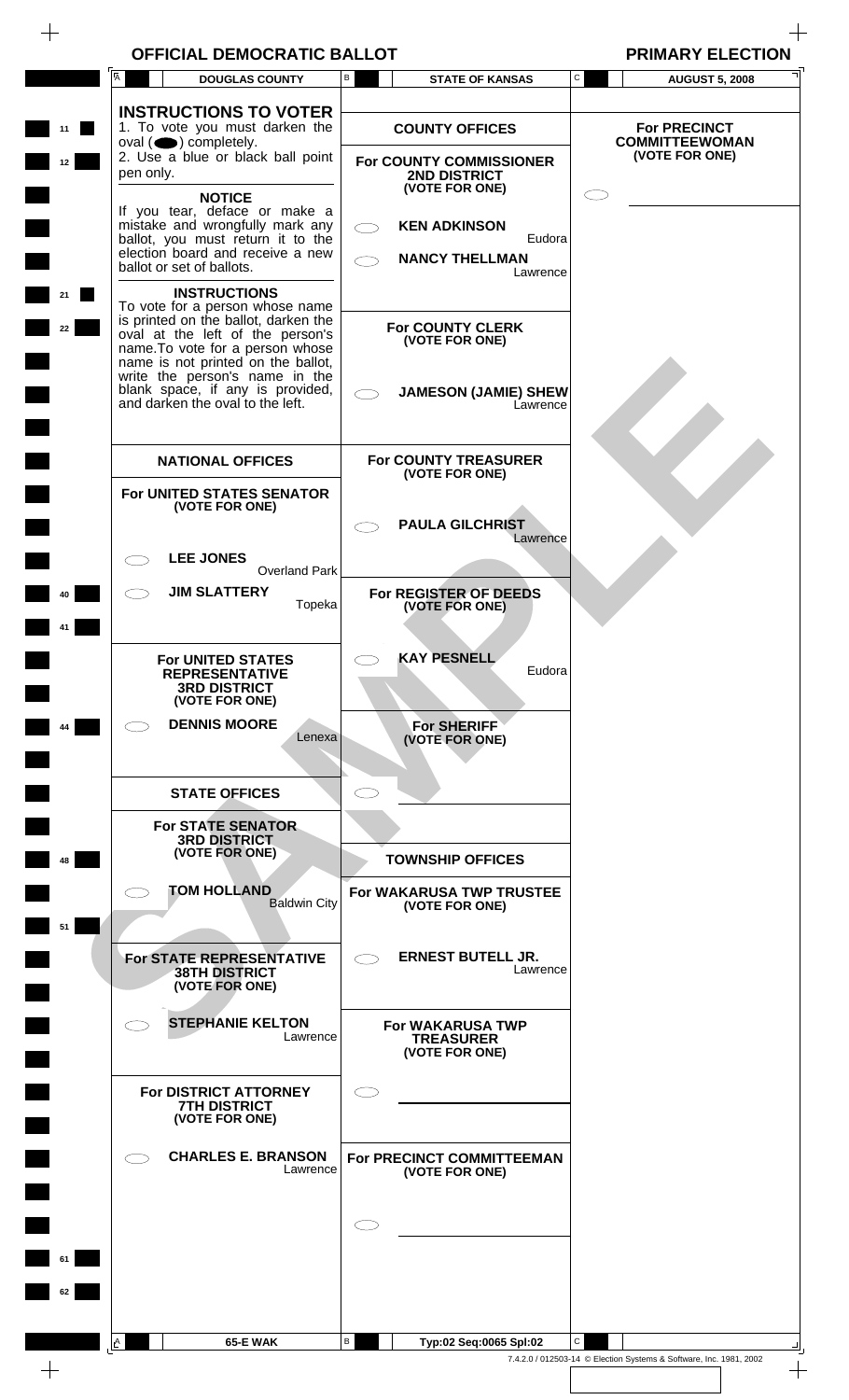$\begin{array}{c} + \end{array}$ 

 $\overline{\phantom{a}}$ 

|    | $\overline{A}$<br><b>DOUGLAS COUNTY</b>                                                                                                                                                                                                                                            | В<br><b>STATE OF KANSAS</b>                                              | C<br><b>AUGUST 5, 2008</b>                   |
|----|------------------------------------------------------------------------------------------------------------------------------------------------------------------------------------------------------------------------------------------------------------------------------------|--------------------------------------------------------------------------|----------------------------------------------|
|    | <b>INSTRUCTIONS TO VOTER</b>                                                                                                                                                                                                                                                       |                                                                          |                                              |
| 11 | 1. To vote you must darken the<br>$oval(\n\bullet)$ completely.                                                                                                                                                                                                                    | <b>COUNTY OFFICES</b>                                                    | <b>For PRECINCT</b><br><b>COMMITTEEWOMAN</b> |
| 12 | 2. Use a blue or black ball point<br>pen only.                                                                                                                                                                                                                                     | For COUNTY COMMISSIONER<br><b>3RD DISTRICT</b><br>(VOTE FOR ONE)         | (VOTE FOR ONE)                               |
|    | <b>NOTICE</b><br>If you tear, deface or make a<br>mistake and wrongfully mark any                                                                                                                                                                                                  | <b>KEN GROTEWIEL</b>                                                     |                                              |
|    | ballot, you must return it to the<br>election board and receive a new<br>ballot or set of ballots.                                                                                                                                                                                 | Lawrence<br><b>CLENECE HILLS</b><br>Lawrence                             |                                              |
| 21 | <b>INSTRUCTIONS</b><br>To vote for a person whose name<br>is printed on the ballot, darken the<br>oval at the left of the person's<br>name. To vote for a person whose<br>name is not printed on the ballot,<br>write the person's name in the<br>blank space, if any is provided, | <b>For COUNTY CLERK</b><br>(VOTE FOR ONE)<br><b>JAMESON (JAMIE) SHEW</b> |                                              |
|    | and darken the oval to the left.                                                                                                                                                                                                                                                   | Lawrence                                                                 |                                              |
|    | <b>NATIONAL OFFICES</b>                                                                                                                                                                                                                                                            | <b>For COUNTY TREASURER</b><br>(VOTE FOR ONE)                            |                                              |
|    | For UNITED STATES SENATOR<br>(VOTE FOR ONE)                                                                                                                                                                                                                                        | <b>PAULA GILCHRIST</b><br>Lawrence                                       |                                              |
|    | <b>LEE JONES</b><br><b>Overland Park</b>                                                                                                                                                                                                                                           |                                                                          |                                              |
| 40 | <b>JIM SLATTERY</b><br>Topeka                                                                                                                                                                                                                                                      | For REGISTER OF DEEDS<br>(VOTE FOR ONE)                                  |                                              |
|    | For UNITED STATES<br><b>REPRESENTATIVE</b><br><b>3RD DISTRICT</b><br>(VOTE FOR ONE)                                                                                                                                                                                                | <b>KAY PESNELL</b><br>Eudora                                             |                                              |
| 44 | <b>DENNIS MOORE</b><br>Lenexa                                                                                                                                                                                                                                                      | <b>For SHERIFF</b><br>(VOTE FOR ONE)                                     |                                              |
|    | <b>STATE OFFICES</b>                                                                                                                                                                                                                                                               |                                                                          |                                              |
| 48 | <b>For STATE SENATOR</b><br><b>2ND DISTRICT</b><br>(VOTE FOR ONE)                                                                                                                                                                                                                  | <b>TOWNSHIP OFFICES</b>                                                  |                                              |
|    | <b>MARCI FRANCISCO</b><br>Lawrence                                                                                                                                                                                                                                                 | For WAKARUSA TWP TRUSTEE<br>(VOTE FOR ONE)                               |                                              |
| 52 | For STATE REPRESENTATIVE<br><b>10TH DISTRICT</b><br>(VOTE FOR ONE)                                                                                                                                                                                                                 | <b>ERNEST BUTELL JR.</b><br>$\bigcirc$<br>Lawrence                       |                                              |
|    | <b>TONY BROWN</b><br><b>Baldwin City</b>                                                                                                                                                                                                                                           | For WAKARUSA TWP<br><b>TREASURER</b><br>(VOTE FOR ONE)                   |                                              |
|    | For DISTRICT ATTORNEY<br><b>7TH DISTRICT</b><br>(VOTE FOR ONE)                                                                                                                                                                                                                     |                                                                          |                                              |
|    | <b>CHARLES E. BRANSON</b><br>Lawrence                                                                                                                                                                                                                                              | For PRECINCT COMMITTEEMAN<br>(VOTE FOR ONE)                              |                                              |
| 61 | <b>For STATE BOARD OF</b><br><b>EDUCATION</b><br><b>4TH DISTRICT</b><br>(VOTE FOR ONE)<br><b>CAROLYN L. CAMPBELL</b>                                                                                                                                                               |                                                                          |                                              |
|    | Topeka                                                                                                                                                                                                                                                                             |                                                                          |                                              |
|    | 66-W WAK<br>$\mathbb{A}$                                                                                                                                                                                                                                                           | В<br>Typ:02 Seq:0066 Spl:01                                              | С                                            |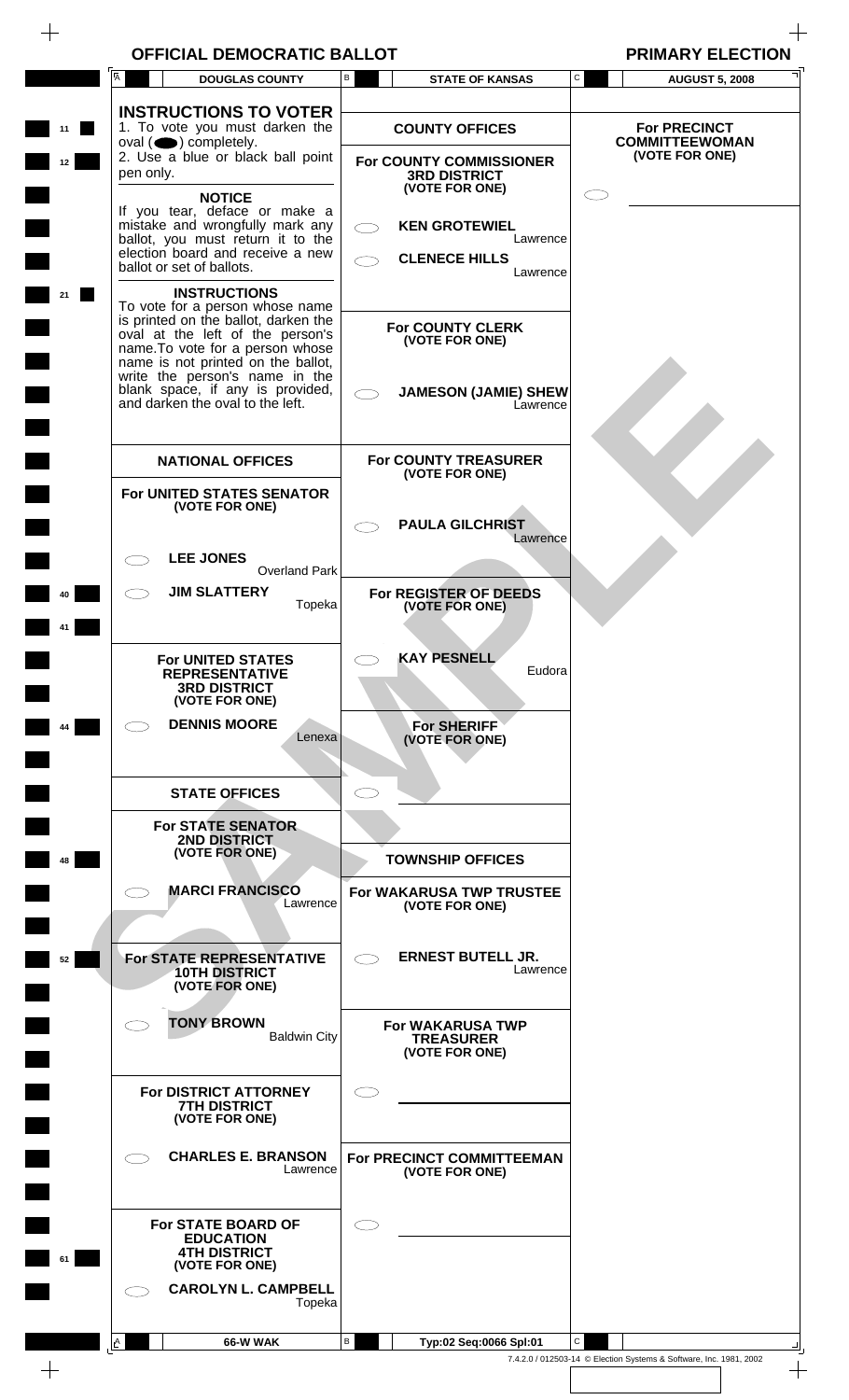# **OFFICIAL DEMOCRATIC BALLOT PRIMARY ELECTION**

 $\begin{array}{c} + \end{array}$ 

 $\frac{1}{\sqrt{2}}$ 

|    |           | <b>DOUGLAS COUNTY</b>                                                                                                                                                                |                                | B | <b>STATE OF KANSAS</b>                                           | C | <b>AUGUST 5, 2008</b>                        |
|----|-----------|--------------------------------------------------------------------------------------------------------------------------------------------------------------------------------------|--------------------------------|---|------------------------------------------------------------------|---|----------------------------------------------|
| 11 |           | <b>INSTRUCTIONS TO VOTER</b><br>1. To vote you must darken the<br>$oval(\n\bullet)$ completely.                                                                                      |                                |   | <b>COUNTY OFFICES</b>                                            |   | <b>For PRECINCT</b><br><b>COMMITTEEWOMAN</b> |
| 12 | pen only. | 2. Use a blue or black ball point<br><b>NOTICE</b>                                                                                                                                   |                                |   | For COUNTY COMMISSIONER<br><b>3RD DISTRICT</b><br>(VOTE FOR ONE) |   | (VOTE FOR ONE)                               |
|    |           | If you tear, deface or make a<br>mistake and wrongfully mark any<br>ballot, you must return it to the<br>election board and receive a new                                            |                                |   | <b>KEN GROTEWIEL</b><br>Lawrence<br><b>CLENECE HILLS</b>         |   |                                              |
| 21 |           | ballot or set of ballots.<br><b>INSTRUCTIONS</b><br>To vote for a person whose name                                                                                                  |                                |   | Lawrence                                                         |   |                                              |
| 22 |           | is printed on the ballot, darken the<br>oval at the left of the person's<br>name. To vote for a person whose<br>name is not printed on the ballot,<br>write the person's name in the |                                |   | <b>For COUNTY CLERK</b><br>(VOTE FOR ONE)                        |   |                                              |
|    |           | blank space, if any is provided,<br>and darken the oval to the left.                                                                                                                 |                                |   | <b>JAMESON (JAMIE) SHEW</b><br>Lawrence                          |   |                                              |
|    |           | <b>NATIONAL OFFICES</b><br>For UNITED STATES SENATOR                                                                                                                                 |                                |   | <b>For COUNTY TREASURER</b><br>(VOTE FOR ONE)                    |   |                                              |
|    |           | (VOTE FOR ONE)                                                                                                                                                                       |                                |   | <b>PAULA GILCHRIST</b><br>Lawrence                               |   |                                              |
| 40 |           | <b>LEE JONES</b><br><b>JIM SLATTERY</b>                                                                                                                                              | <b>Overland Park</b><br>Topeka |   | For REGISTER OF DEEDS<br>(VOTE FOR ONE)                          |   |                                              |
|    |           | <b>For UNITED STATES</b>                                                                                                                                                             |                                |   | <b>KAY PESNELL</b>                                               |   |                                              |
|    |           | <b>REPRESENTATIVE</b><br>2ND DISTRICT<br>(VOTE FOR ONE)                                                                                                                              |                                |   | Eudora                                                           |   |                                              |
| 44 |           | <b>NANCY E. BOYDA</b>                                                                                                                                                                | Topeka                         |   | <b>For SHERIFF</b><br>(VOTE FOR ONE)                             |   |                                              |
|    |           | <b>STATE OFFICES</b><br><b>For STATE SENATOR</b>                                                                                                                                     |                                |   |                                                                  |   |                                              |
| 48 |           | <b>2ND DISTRICT</b><br>(VOTE FOR ONE)<br><b>MARCI FRANCISCO</b>                                                                                                                      |                                |   | <b>TOWNSHIP OFFICES</b><br><b>For WAKARUSA TWP TRUSTEE</b>       |   |                                              |
|    |           |                                                                                                                                                                                      | Lawrence                       |   | (VOTE FOR ONE)                                                   |   |                                              |
| 52 |           | For STATE REPRESENTATIVE<br><b>53RD DISTRICT</b><br>(VOTE FOR ONE)                                                                                                                   |                                |   | <b>ERNEST BUTELL JR.</b><br>Lawrence                             |   |                                              |
|    |           | <b>ANN E. MAH</b>                                                                                                                                                                    | Topeka                         |   | For WAKARUSA TWP<br><b>TREASURER</b><br>(VOTE FOR ONE)           |   |                                              |
|    |           | For DISTRICT ATTORNEY<br><b>7TH DISTRICT</b><br>(VOTE FOR ONE)                                                                                                                       |                                |   |                                                                  |   |                                              |
|    |           | <b>CHARLES E. BRANSON</b>                                                                                                                                                            | Lawrence                       |   | For PRECINCT COMMITTEEMAN<br>(VOTE FOR ONE)                      |   |                                              |
| 61 |           | For STATE BOARD OF<br><b>EDUCATION</b><br><b>4TH DISTRICT</b><br>(VOTE FOR ONE)                                                                                                      |                                |   |                                                                  |   |                                              |
| 62 |           | <b>CAROLYN L. CAMPBELL</b>                                                                                                                                                           | Topeka                         |   |                                                                  |   |                                              |
|    |           |                                                                                                                                                                                      |                                |   |                                                                  |   |                                              |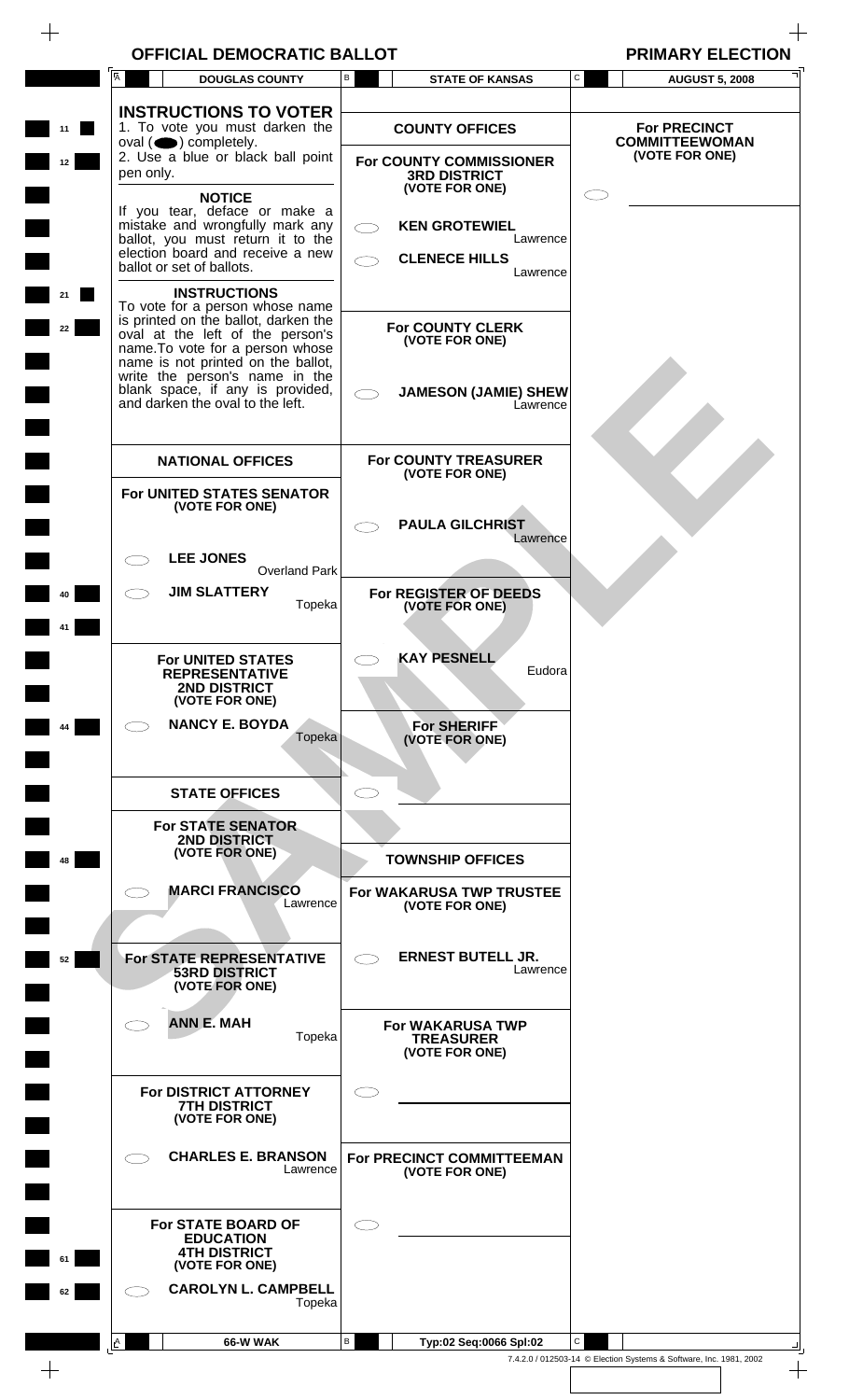# **OFFICIAL DEMOCRATIC BALLOT PRIMARY ELECTION**

 $\begin{array}{c} + \end{array}$ 

 $\frac{1}{\sqrt{2}}$ 

|    | Ā<br><b>DOUGLAS COUNTY</b>                                            | В | <b>STATE OF KANSAS</b>                            | C | <b>AUGUST 5, 2008</b>                   |
|----|-----------------------------------------------------------------------|---|---------------------------------------------------|---|-----------------------------------------|
|    | <b>INSTRUCTIONS TO VOTER</b>                                          |   |                                                   |   |                                         |
| 11 | 1. To vote you must darken the                                        |   | <b>COUNTY OFFICES</b>                             |   | <b>For PRECINCT</b>                     |
|    | $oval(\n\bullet)$ completely.                                         |   |                                                   |   | <b>COMMITTEEWOMAN</b><br>(VOTE FOR ONE) |
| 12 | 2. Use a blue or black ball point<br>pen only.                        |   | For COUNTY COMMISSIONER<br><b>3RD DISTRICT</b>    |   |                                         |
|    |                                                                       |   | (VOTE FOR ONE)                                    |   |                                         |
|    | <b>NOTICE</b><br>If you tear, deface or make a                        |   |                                                   |   |                                         |
|    | mistake and wrongfully mark any                                       |   | <b>KEN GROTEWIEL</b>                              |   |                                         |
|    | ballot, you must return it to the<br>election board and receive a new |   | Lawrence                                          |   |                                         |
|    | ballot or set of ballots.                                             |   | <b>CLENECE HILLS</b><br>Lawrence                  |   |                                         |
|    |                                                                       |   |                                                   |   |                                         |
| 21 | <b>INSTRUCTIONS</b><br>To vote for a person whose name                |   |                                                   |   |                                         |
|    | is printed on the ballot, darken the                                  |   | <b>For COUNTY CLERK</b>                           |   |                                         |
|    | oval at the left of the person's<br>name. To vote for a person whose  |   | (VOTE FOR ONE)                                    |   |                                         |
| 23 | name is not printed on the ballot,                                    |   |                                                   |   |                                         |
|    | write the person's name in the<br>blank space, if any is provided,    |   |                                                   |   |                                         |
|    | and darken the oval to the left.                                      |   | <b>JAMESON (JAMIE) SHEW</b><br>Lawrence           |   |                                         |
|    |                                                                       |   |                                                   |   |                                         |
|    |                                                                       |   |                                                   |   |                                         |
|    | <b>NATIONAL OFFICES</b>                                               |   | <b>For COUNTY TREASURER</b>                       |   |                                         |
|    |                                                                       |   | (VOTE FOR ONE)                                    |   |                                         |
|    | For UNITED STATES SENATOR<br>(VOTE FOR ONE)                           |   |                                                   |   |                                         |
|    |                                                                       |   | <b>PAULA GILCHRIST</b>                            |   |                                         |
|    |                                                                       |   | Lawrence                                          |   |                                         |
|    | <b>LEE JONES</b>                                                      |   |                                                   |   |                                         |
|    | <b>Overland Park</b>                                                  |   |                                                   |   |                                         |
| 40 | <b>JIM SLATTERY</b><br>Topeka                                         |   | For REGISTER OF DEEDS<br>(VOTE FOR ONE)           |   |                                         |
|    |                                                                       |   |                                                   |   |                                         |
| 41 |                                                                       |   |                                                   |   |                                         |
|    | <b>For UNITED STATES</b>                                              |   | <b>KAY PESNELL</b>                                |   |                                         |
|    | <b>REPRESENTATIVE</b>                                                 |   | Eudora                                            |   |                                         |
|    | 2ND DISTRICT<br>(VOTE FOR ONE)                                        |   |                                                   |   |                                         |
| 44 | <b>NANCY E. BOYDA</b>                                                 |   | <b>For SHERIFF</b>                                |   |                                         |
|    | Topeka                                                                |   | (VOTE FOR ONE)                                    |   |                                         |
|    |                                                                       |   |                                                   |   |                                         |
|    |                                                                       |   |                                                   |   |                                         |
|    | <b>STATE OFFICES</b>                                                  |   |                                                   |   |                                         |
|    | <b>For STATE SENATOR</b>                                              |   |                                                   |   |                                         |
|    | <b>2ND DISTRICT</b>                                                   |   |                                                   |   |                                         |
| 48 | (VOTE FOR ONE)                                                        |   | <b>TOWNSHIP OFFICES</b>                           |   |                                         |
|    |                                                                       |   |                                                   |   |                                         |
|    | <b>MARCI FRANCISCO</b><br>Lawrence                                    |   | <b>For WAKARUSA TWP TRUSTEE</b><br>(VOTE FOR ONE) |   |                                         |
|    |                                                                       |   |                                                   |   |                                         |
|    |                                                                       |   |                                                   |   |                                         |
| 52 | For STATE REPRESENTATIVE                                              |   | <b>ERNEST BUTELL JR.</b>                          |   |                                         |
|    | <b>10TH DISTRICT</b><br>(VOTE FOR ONE)                                |   | Lawrence                                          |   |                                         |
|    |                                                                       |   |                                                   |   |                                         |
|    | <b>TONY BROWN</b>                                                     |   | For WAKARUSA TWP                                  |   |                                         |
|    | <b>Baldwin City</b>                                                   |   | <b>TREASURER</b>                                  |   |                                         |
|    |                                                                       |   | (VOTE FOR ONE)                                    |   |                                         |
|    | For DISTRICT ATTORNEY                                                 |   |                                                   |   |                                         |
|    | <b>7TH DISTRICT</b>                                                   |   |                                                   |   |                                         |
|    | (VOTE FOR ONE)                                                        |   |                                                   |   |                                         |
|    |                                                                       |   |                                                   |   |                                         |
|    | <b>CHARLES E. BRANSON</b><br>Lawrence                                 |   | For PRECINCT COMMITTEEMAN<br>(VOTE FOR ONE)       |   |                                         |
|    |                                                                       |   |                                                   |   |                                         |
|    |                                                                       |   |                                                   |   |                                         |
|    | For STATE BOARD OF                                                    |   |                                                   |   |                                         |
|    | <b>EDUCATION</b><br><b>4TH DISTRICT</b>                               |   |                                                   |   |                                         |
|    | (VOTE FOR ONE)                                                        |   |                                                   |   |                                         |
| 61 |                                                                       |   |                                                   |   |                                         |
|    |                                                                       |   |                                                   |   |                                         |
| 62 | <b>CAROLYN L. CAMPBELL</b><br>Topeka                                  |   |                                                   |   |                                         |
|    |                                                                       |   |                                                   |   |                                         |
|    | 66-W WAK                                                              | В | Typ:02 Seq:0066 Spl:03                            | C |                                         |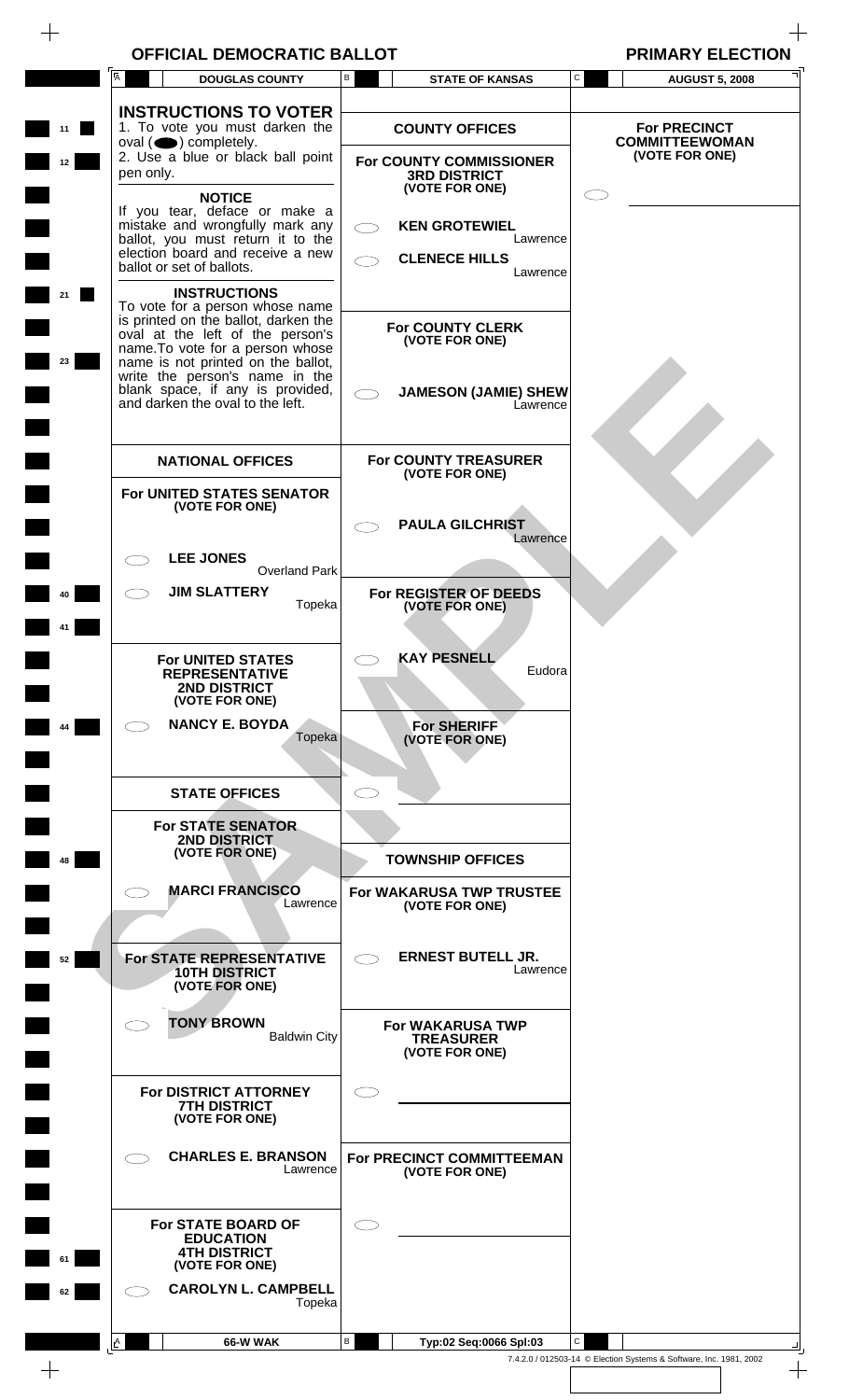# **OFFICIAL DEMOCRATIC BALLOT PRIMARY ELECTION**

 $\frac{1}{\sqrt{2}}$ 

|                             | <b>DOUGLAS COUNTY</b><br>Ά                                                                                                                                                                                                                                                                                                                                            | В<br><b>STATE OF KANSAS</b>                                                                                                                                       | $\mathsf{C}$<br><b>AUGUST 5, 2008</b>                              |
|-----------------------------|-----------------------------------------------------------------------------------------------------------------------------------------------------------------------------------------------------------------------------------------------------------------------------------------------------------------------------------------------------------------------|-------------------------------------------------------------------------------------------------------------------------------------------------------------------|--------------------------------------------------------------------|
| 11<br>12 <sub>2</sub><br>21 | <b>INSTRUCTIONS TO VOTER</b><br>1. To vote you must darken the<br>oval $($ $\bullet)$ completely.<br>2. Use a blue or black ball point<br>pen only.<br><b>NOTICE</b><br>If you tear, deface or make a<br>mistake and wrongfully mark any<br>ballot, you must return it to the<br>election board and receive a new<br>ballot or set of ballots.<br><b>INSTRUCTIONS</b> | <b>COUNTY OFFICES</b><br>For COUNTY COMMISSIONER<br><b>3RD DISTRICT</b><br>(VOTE FOR ONE)<br><b>CLENECE HILLS</b><br>Lawrence<br><b>KEN GROTEWIEL</b><br>Lawrence | <b>For PRECINCT</b><br><b>COMMITTEEWOMAN</b><br>(VOTE FOR ONE)     |
|                             | To vote for a person whose name<br>is printed on the ballot, darken the<br>oval at the left of the person's<br>name. To vote for a person whose<br>name is not printed on the ballot,<br>write the person's name in the<br>blank space, if any is provided,<br>and darken the oval to the left.                                                                       | <b>For COUNTY CLERK</b><br>(VOTE FOR ONE)<br><b>JAMESON (JAMIE) SHEW</b><br>Lawrence                                                                              |                                                                    |
|                             | <b>NATIONAL OFFICES</b>                                                                                                                                                                                                                                                                                                                                               | <b>For COUNTY TREASURER</b><br>(VOTE FOR ONE)                                                                                                                     |                                                                    |
|                             | For UNITED STATES SENATOR<br>(VOTE FOR ONE)                                                                                                                                                                                                                                                                                                                           | <b>PAULA GILCHRIST</b><br>Lawrence                                                                                                                                |                                                                    |
|                             | <b>LEE JONES</b><br><b>Overland Park</b>                                                                                                                                                                                                                                                                                                                              |                                                                                                                                                                   |                                                                    |
| 41                          | <b>JIM SLATTERY</b><br>Topeka                                                                                                                                                                                                                                                                                                                                         | For REGISTER OF DEEDS<br>(VOTE FOR ONE)                                                                                                                           |                                                                    |
|                             | <b>For UNITED STATES</b><br><b>REPRESENTATIVE</b><br>2ND DISTRICT<br>(VOTE FOR ONE)                                                                                                                                                                                                                                                                                   | <b>KAY PESNELL</b><br>Eudora                                                                                                                                      |                                                                    |
|                             | <b>NANCY E. BOYDA</b><br>Topeka                                                                                                                                                                                                                                                                                                                                       | <b>For SHERIFF</b><br>(VOTE FOR ONE)                                                                                                                              |                                                                    |
|                             | <b>STATE OFFICES</b>                                                                                                                                                                                                                                                                                                                                                  |                                                                                                                                                                   |                                                                    |
| 48                          | <b>For STATE SENATOR</b><br><b>19TH DISTRICT</b><br>(VOTE FOR ONE)                                                                                                                                                                                                                                                                                                    | <b>TOWNSHIP OFFICES</b>                                                                                                                                           |                                                                    |
|                             | <b>ANTHONY HENSLEY</b><br>Topeka                                                                                                                                                                                                                                                                                                                                      | For WILLOW SPRINGS TWP<br><b>TRUSTEE</b><br>(VOTE FOR ONE)                                                                                                        |                                                                    |
| 53                          | For STATE REPRESENTATIVE<br><b>59TH DISTRICT</b><br>(VOTE FOR ONE)                                                                                                                                                                                                                                                                                                    |                                                                                                                                                                   |                                                                    |
|                             | <b>JIM IREY</b><br>Melvern                                                                                                                                                                                                                                                                                                                                            | For WILLOW SPRINGS TWP<br><b>TREASURER</b><br>(VOTE FOR ONE)                                                                                                      |                                                                    |
|                             | For DISTRICT ATTORNEY<br><b>7TH DISTRICT</b><br>(VOTE FOR ONE)                                                                                                                                                                                                                                                                                                        | <b>SUZANNE EVINGER</b><br><b>Baldwin City</b>                                                                                                                     |                                                                    |
|                             | <b>CHARLES E. BRANSON</b><br>Lawrence                                                                                                                                                                                                                                                                                                                                 | For PRECINCT COMMITTEEMAN<br>(VOTE FOR ONE)                                                                                                                       |                                                                    |
| 61                          | For STATE BOARD OF<br><b>EDUCATION</b><br><b>4TH DISTRICT</b><br>(VOTE FOR ONE)                                                                                                                                                                                                                                                                                       | <b>MIKE AUCHARD</b><br>Lawrence                                                                                                                                   |                                                                    |
|                             | <b>CAROLYN L. CAMPBELL</b><br>Topeka                                                                                                                                                                                                                                                                                                                                  |                                                                                                                                                                   |                                                                    |
|                             | <b>67-WILLOW SPRINGS</b><br>$\mathbf{A}$                                                                                                                                                                                                                                                                                                                              | В<br>Typ:02 Seq:0067 Spl:01                                                                                                                                       | C                                                                  |
|                             |                                                                                                                                                                                                                                                                                                                                                                       |                                                                                                                                                                   | 7.4.2.0 / 012503-14 © Election Systems & Software, Inc. 1981, 2002 |

 $\frac{1}{\sqrt{2}}$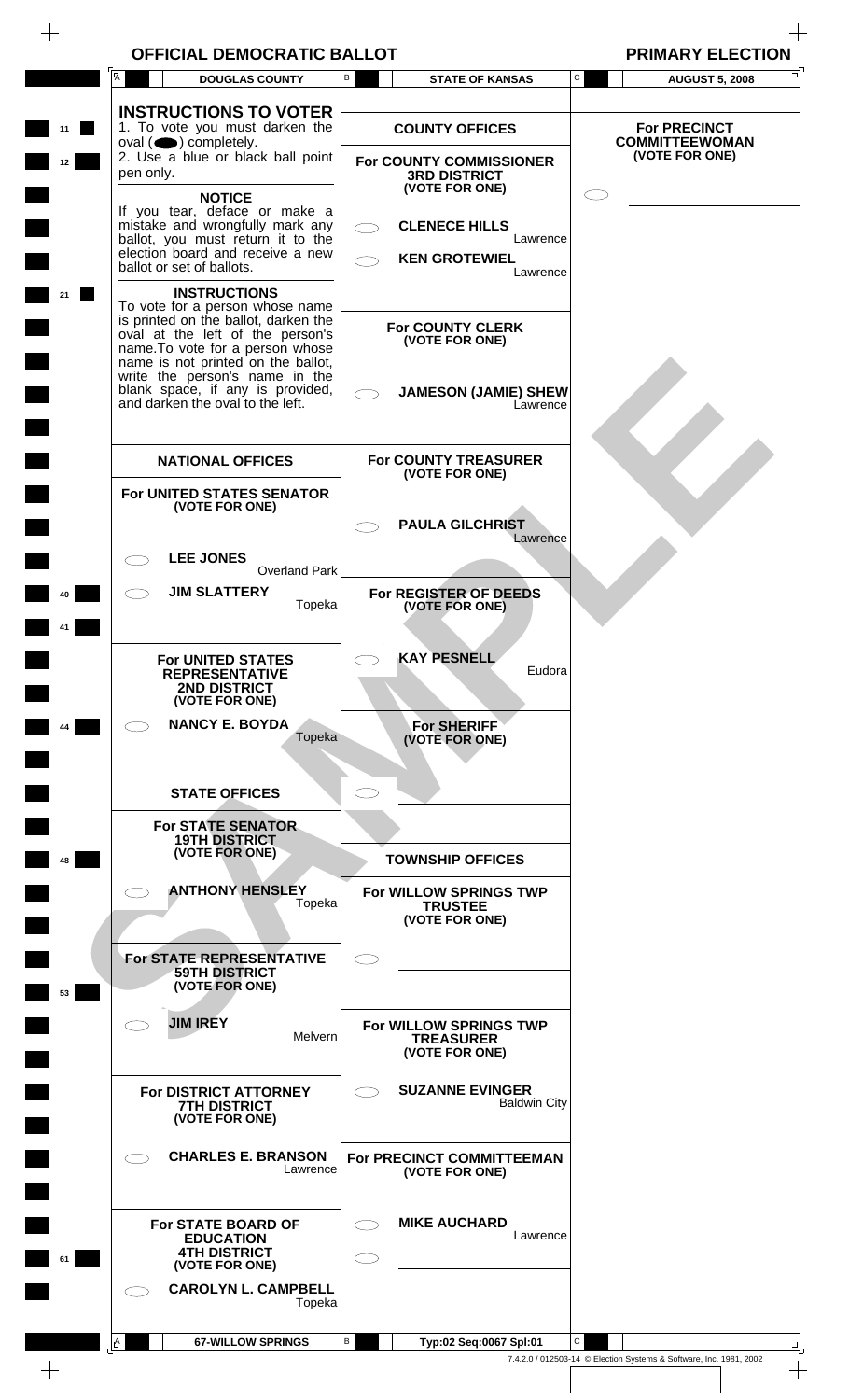**11** 

A

**21**

**Tari** 

Π

 $\blacksquare$ 

 $\blacksquare$ 

 $\blacksquare$ 

**40**

**41** 

**42**

 $\blacksquare$ 

 $\overline{\phantom{0}}$ 

 $\blacksquare$ 

٦

 $\blacksquare$ 

 $\qquad \qquad +$ 

**43**

**51**

A

 $\bigcirc$ 

| <b>OFFICIAL REPUBLICAN BALLOT</b>                                                                                                                                                                                                              |                                                                | <b>PRIMARY ELECTION</b>            |
|------------------------------------------------------------------------------------------------------------------------------------------------------------------------------------------------------------------------------------------------|----------------------------------------------------------------|------------------------------------|
| <b>DOUGLAS COUNTY</b>                                                                                                                                                                                                                          | В<br><b>STATE OF KANSAS</b>                                    | ${\bf C}$<br><b>AUGUST 5, 2008</b> |
| <b>INSTRUCTIONS TO VOTER</b><br>1. To vote you must darken the<br>oval $($ $\bullet)$ completely.                                                                                                                                              | <b>COUNTY OFFICES</b>                                          |                                    |
| 2. Use a blue or black ball point<br>pen only.                                                                                                                                                                                                 | <b>For COUNTY CLERK</b><br>(VOTE FOR ONE)                      |                                    |
| <b>NOTICE</b><br>If you tear, deface or make a<br>mistake and wrongfully mark any<br>ballot, you must return it to the<br>election board and receive a new<br>ballot or set of ballots.                                                        |                                                                |                                    |
| <b>INSTRUCTIONS</b><br>To vote for a person whose name<br>is printed on the ballot, darken the<br>oval at the left of the person's<br>name. To vote for a person whose<br>name is not printed on the ballot,<br>write the person's name in the | <b>For COUNTY TREASURER</b><br>(VOTE FOR ONE)                  |                                    |
| blank space, if any is provided,<br>and darken the oval to the left.                                                                                                                                                                           | For REGISTER OF DEEDS                                          |                                    |
| <b>NATIONAL OFFICES</b>                                                                                                                                                                                                                        | (VOTE FOR ONE)                                                 |                                    |
| For UNITED STATES SENATOR<br>(VOTE FOR ONE)                                                                                                                                                                                                    |                                                                |                                    |
| <b>PAT ROBERTS</b><br>Dodge City                                                                                                                                                                                                               | <b>For SHERIFF</b><br>(VOTE FOR ONE)                           |                                    |
| <b>For UNITED STATES</b><br><b>REPRESENTATIVE</b><br><b>3RD DISTRICT</b><br>(VOTE FOR ONE)                                                                                                                                                     | <b>KENNETH McGOVERN</b><br>Lawrence                            |                                    |
| <b>PAUL V. SHOWEN</b><br>Shawnee                                                                                                                                                                                                               | For PRECINCT COMMITTEEMAN<br>(VOTE FOR ONE)                    |                                    |
| <b>NICK JORDAN</b><br>Shawnee                                                                                                                                                                                                                  |                                                                |                                    |
| <b>STATE OFFICES</b>                                                                                                                                                                                                                           |                                                                |                                    |
| <b>For STATE SENATOR</b><br><b>3RD DISTRICT</b><br>(VOTE FOR ONE)                                                                                                                                                                              | <b>For PRECINCT</b><br><b>COMMITTEEWOMAN</b><br>(VOTE FOR ONE) |                                    |
| <b>ROGER C. PINE</b><br>Lawrence                                                                                                                                                                                                               |                                                                |                                    |
| For STATE REPRESENTATIVE<br><b>46TH DISTRICT</b><br>(VOTE FOR ONE)                                                                                                                                                                             |                                                                |                                    |

# **STATE OFFICES**

| <b>For STATE SENATOR</b> |
|--------------------------|
| <b>3RD DISTRICT</b>      |
| (VOTE FOR ONE)           |
|                          |

**For DISTRICT ATTORNEY 7TH DISTRICT (VOTE FOR ONE)**

# $\bigcirc$

B

**1 Typ:01 Seq:0001 Spl:01** C 7.4.2.0 / 012503-14 © Election Systems & Software, Inc. 1981, 2002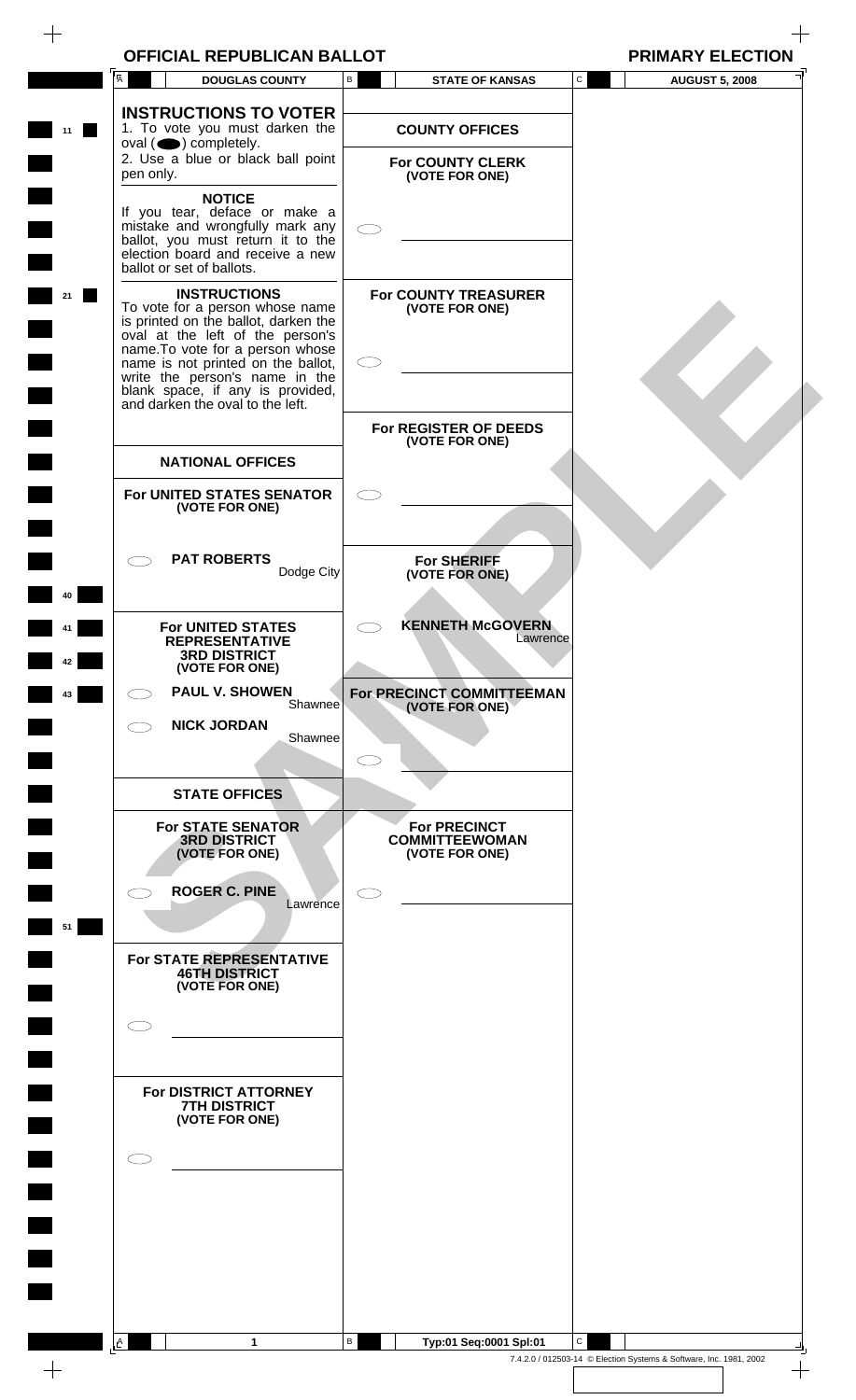|  | <b>OFFICIAL REPUBLICAN BALLOT</b> | <b>PRIMARY ELECTION</b> |
|--|-----------------------------------|-------------------------|
|--|-----------------------------------|-------------------------|

| <b>PRIMARY ELE</b> |
|--------------------|
|--------------------|

|    | Ā         | <b>DOUGLAS COUNTY</b>                                                                                                                                                            | В | <b>STATE OF KANSAS</b>                                         | C            | <b>AUGUST 5, 2008</b> |
|----|-----------|----------------------------------------------------------------------------------------------------------------------------------------------------------------------------------|---|----------------------------------------------------------------|--------------|-----------------------|
| 11 |           | <b>INSTRUCTIONS TO VOTER</b><br>1. To vote you must darken the<br>$oval \textcircled{\bullet}$ ) completely.                                                                     |   | <b>STATE OFFICES</b>                                           |              |                       |
|    | pen only. | 2. Use a blue or black ball point                                                                                                                                                |   | For STATE BOARD OF<br><b>EDUCATION</b><br><b>4TH DISTRICT</b>  |              |                       |
|    |           | <b>NOTICE</b><br>If you tear, deface or make a<br>mistake and wrongfully mark any<br>ballot, you must return it to the                                                           |   | (VOTE FOR ONE)<br><b>ROBERT MEISSNER</b><br>Topeka             |              |                       |
|    |           | election board and receive a new<br>ballot or set of ballots.                                                                                                                    |   | <b>ALAN DETRICH</b><br>Lawrence                                |              |                       |
| 21 |           | <b>INSTRUCTIONS</b><br>To vote for a person whose name<br>is printed on the ballot, darken the<br>oval at the left of the person's                                               |   | <b>COUNTY OFFICES</b>                                          |              |                       |
|    |           | name. To vote for a person whose<br>name is not printed on the ballot,<br>write the person's name in the<br>blank space, if any is provided,<br>and darken the oval to the left. |   | <b>For COUNTY CLERK</b><br>(VOTE FOR ONE)                      |              |                       |
|    |           |                                                                                                                                                                                  |   |                                                                |              |                       |
|    |           | <b>NATIONAL OFFICES</b>                                                                                                                                                          |   |                                                                |              |                       |
|    |           | For UNITED STATES SENATOR<br>(VOTE FOR ONE)                                                                                                                                      |   | For COUNTY TREASURER<br>(VOTE FOR ONE)                         |              |                       |
| 10 |           | <b>PAT ROBERTS</b><br>Dodge City                                                                                                                                                 |   |                                                                |              |                       |
|    |           | <b>For UNITED STATES</b>                                                                                                                                                         |   | For REGISTER OF DEEDS                                          |              |                       |
|    |           | <b>REPRESENTATIVE</b><br><b>3RD DISTRICT</b><br>(VOTE FOR ONE)                                                                                                                   |   | (VOTE FOR ONE)                                                 |              |                       |
| 43 |           | <b>NICK JORDAN</b><br>Shawnee                                                                                                                                                    |   |                                                                |              |                       |
|    |           | <b>PAUL V. SHOWEN</b><br>Shawnee                                                                                                                                                 |   |                                                                |              |                       |
|    |           |                                                                                                                                                                                  |   | <b>For SHERIFF</b><br>(VOTE FOR ONE)                           |              |                       |
|    |           | <b>STATE OFFICES</b><br><b>For STATE SENATOR</b>                                                                                                                                 |   | <b>KENNETH McGOVERN</b>                                        |              |                       |
|    |           | 2ND DISTRICT<br>(VOTE FOR ONE)                                                                                                                                                   |   | Lawrence                                                       |              |                       |
|    |           | <b>SCOTT MORGAN</b><br>Lawrence                                                                                                                                                  |   | For PRECINCT COMMITTEEMAN<br>(VOTE FOR ONE)                    |              |                       |
| 52 |           | For STATE REPRESENTATIVE<br><b>44TH DISTRICT</b><br>(VOTE FOR ONE)                                                                                                               |   |                                                                |              |                       |
|    |           |                                                                                                                                                                                  |   | <b>For PRECINCT</b><br><b>COMMITTEEWOMAN</b><br>(VOTE FOR ONE) |              |                       |
|    |           | For DISTRICT ATTORNEY<br><b>7TH DISTRICT</b><br>(VOTE FOR ONE)                                                                                                                   |   |                                                                |              |                       |
|    |           |                                                                                                                                                                                  |   |                                                                |              |                       |
|    |           |                                                                                                                                                                                  |   |                                                                |              |                       |
|    |           |                                                                                                                                                                                  |   |                                                                |              |                       |
|    |           |                                                                                                                                                                                  |   |                                                                |              |                       |
|    |           |                                                                                                                                                                                  |   |                                                                |              |                       |
|    | A         | $\mathbf{2}$                                                                                                                                                                     | В | Typ:01 Seq:0002 Spl:01                                         | $\mathsf{C}$ |                       |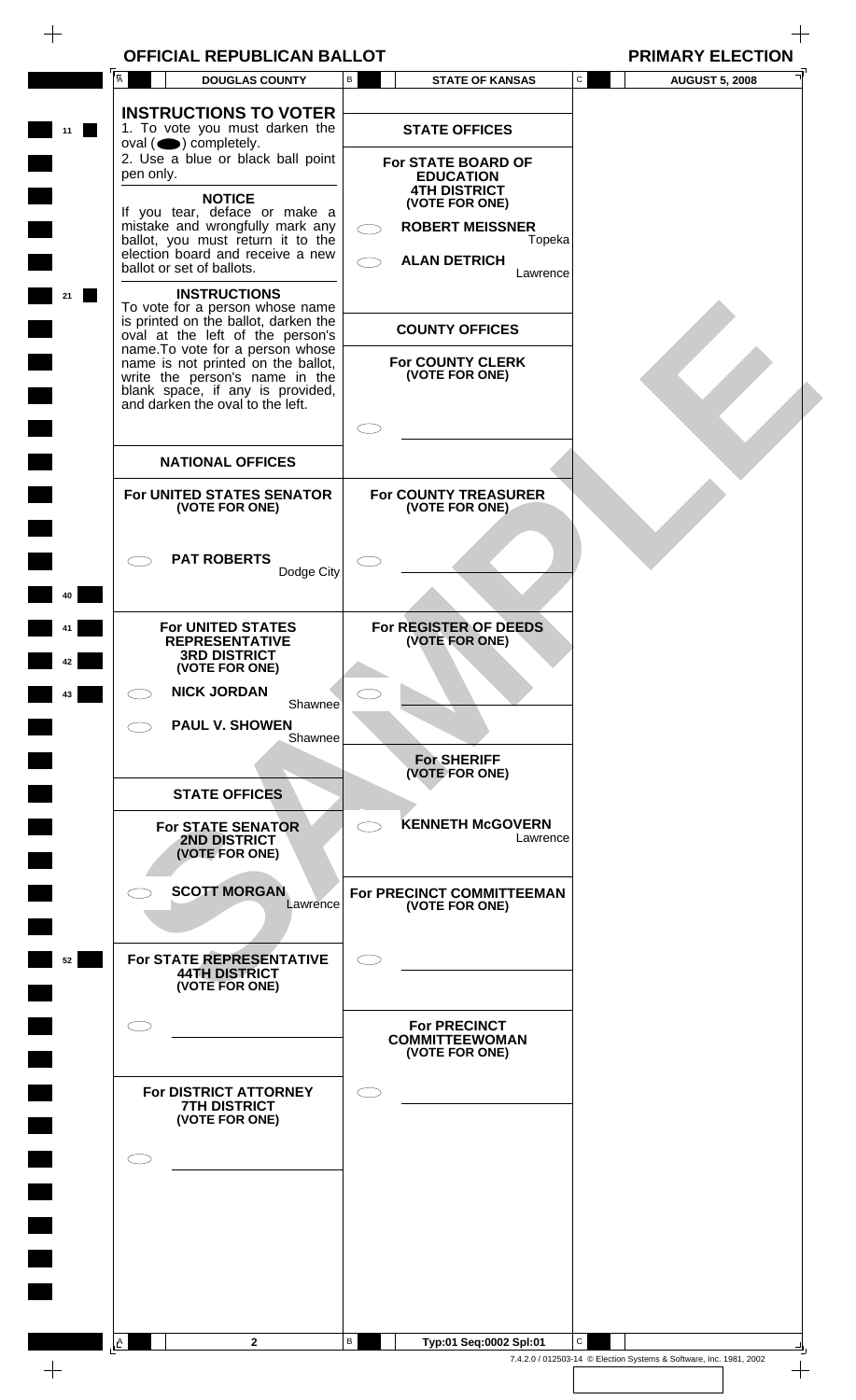| <b>OFFICIAL REPUBLICAN BALLOT</b> | <b>PRIMARY ELECTION</b> |
|-----------------------------------|-------------------------|
|                                   |                         |

 $\begin{array}{c} \begin{array}{c} \begin{array}{c} \end{array} \\ \begin{array}{c} \end{array} \end{array} \end{array}$ 

|  |  | <b>PRIMARY EL</b>      |  |
|--|--|------------------------|--|
|  |  | AIOCIICTE <sub>0</sub> |  |

|    | Ā<br><b>DOUGLAS COUNTY</b>                                                                                                                                                       | В  | <b>STATE OF KANSAS</b>                                         | ${\tt C}$    | <b>AUGUST 5, 2008</b> |  |
|----|----------------------------------------------------------------------------------------------------------------------------------------------------------------------------------|----|----------------------------------------------------------------|--------------|-----------------------|--|
| 11 | <b>INSTRUCTIONS TO VOTER</b><br>1. To vote you must darken the<br>$oval(\n\bullet)$ completely.                                                                                  |    | <b>STATE OFFICES</b>                                           |              |                       |  |
|    | 2. Use a blue or black ball point<br>pen only.                                                                                                                                   |    | For STATE BOARD OF<br><b>EDUCATION</b><br><b>4TH DISTRICT</b>  |              |                       |  |
|    | <b>NOTICE</b><br>If you tear, deface or make a<br>mistake and wrongfully mark any                                                                                                |    | (VOTE FOR ONE)<br><b>ROBERT MEISSNER</b>                       |              |                       |  |
|    | ballot, you must return it to the<br>election board and receive a new<br>ballot or set of ballots.                                                                               |    | Topeka<br><b>ALAN DETRICH</b><br>Lawrence                      |              |                       |  |
| 21 | <b>INSTRUCTIONS</b><br>To vote for a person whose name<br>is printed on the ballot, darken the<br>oval at the left of the person's                                               |    | <b>COUNTY OFFICES</b>                                          |              |                       |  |
|    | name. To vote for a person whose<br>name is not printed on the ballot,<br>write the person's name in the<br>blank space, if any is provided,<br>and darken the oval to the left. |    | <b>For COUNTY CLERK</b><br>(VOTE FOR ONE)                      |              |                       |  |
|    |                                                                                                                                                                                  |    |                                                                |              |                       |  |
|    | <b>NATIONAL OFFICES</b>                                                                                                                                                          |    |                                                                |              |                       |  |
|    | For UNITED STATES SENATOR<br>(VOTE FOR ONE)                                                                                                                                      |    | <b>For COUNTY TREASURER</b><br>(VOTE FOR ONE)                  |              |                       |  |
| 40 | <b>PAT ROBERTS</b><br>Dodge City                                                                                                                                                 |    |                                                                |              |                       |  |
|    | For UNITED STATES                                                                                                                                                                |    | For REGISTER OF DEEDS                                          |              |                       |  |
|    | <b>REPRESENTATIVE</b><br><b>3RD DISTRICT</b><br>(VOTE FOR ONE)                                                                                                                   |    | (VOTE FOR ONE)                                                 |              |                       |  |
| 43 | <b>PAUL V. SHOWEN</b><br>Shawnee                                                                                                                                                 |    |                                                                |              |                       |  |
|    | <b>NICK JORDAN</b><br>Shawnee                                                                                                                                                    |    |                                                                |              |                       |  |
|    |                                                                                                                                                                                  |    | <b>For SHERIFF</b><br>(VOTE FOR ONE)                           |              |                       |  |
|    | <b>STATE OFFICES</b>                                                                                                                                                             |    |                                                                |              |                       |  |
|    | <b>For STATE SENATOR</b><br>2ND DISTRICT<br>(VOTE FOR ONE)                                                                                                                       | CΞ | <b>KENNETH McGOVERN</b><br>Lawrence                            |              |                       |  |
|    | <b>SCOTT MORGAN</b><br>Lawrence                                                                                                                                                  |    | For PRECINCT COMMITTEEMAN<br>(VOTE FOR ONE)                    |              |                       |  |
| 53 | For STATE REPRESENTATIVE<br><b>44TH DISTRICT</b><br>(VOTE FOR ONE)                                                                                                               |    |                                                                |              |                       |  |
|    |                                                                                                                                                                                  |    | <b>For PRECINCT</b><br><b>COMMITTEEWOMAN</b><br>(VOTE FOR ONE) |              |                       |  |
|    | For DISTRICT ATTORNEY<br><b>7TH DISTRICT</b><br>(VOTE FOR ONE)                                                                                                                   |    |                                                                |              |                       |  |
|    |                                                                                                                                                                                  |    |                                                                |              |                       |  |
|    |                                                                                                                                                                                  |    |                                                                |              |                       |  |
|    |                                                                                                                                                                                  |    |                                                                |              |                       |  |
|    |                                                                                                                                                                                  |    |                                                                |              |                       |  |
|    |                                                                                                                                                                                  |    |                                                                |              |                       |  |
|    |                                                                                                                                                                                  |    |                                                                |              |                       |  |
|    | 3<br>$\mathsf{A}$                                                                                                                                                                | В  | Typ:01 Seq:0003 Spl:01                                         | $\mathsf{C}$ |                       |  |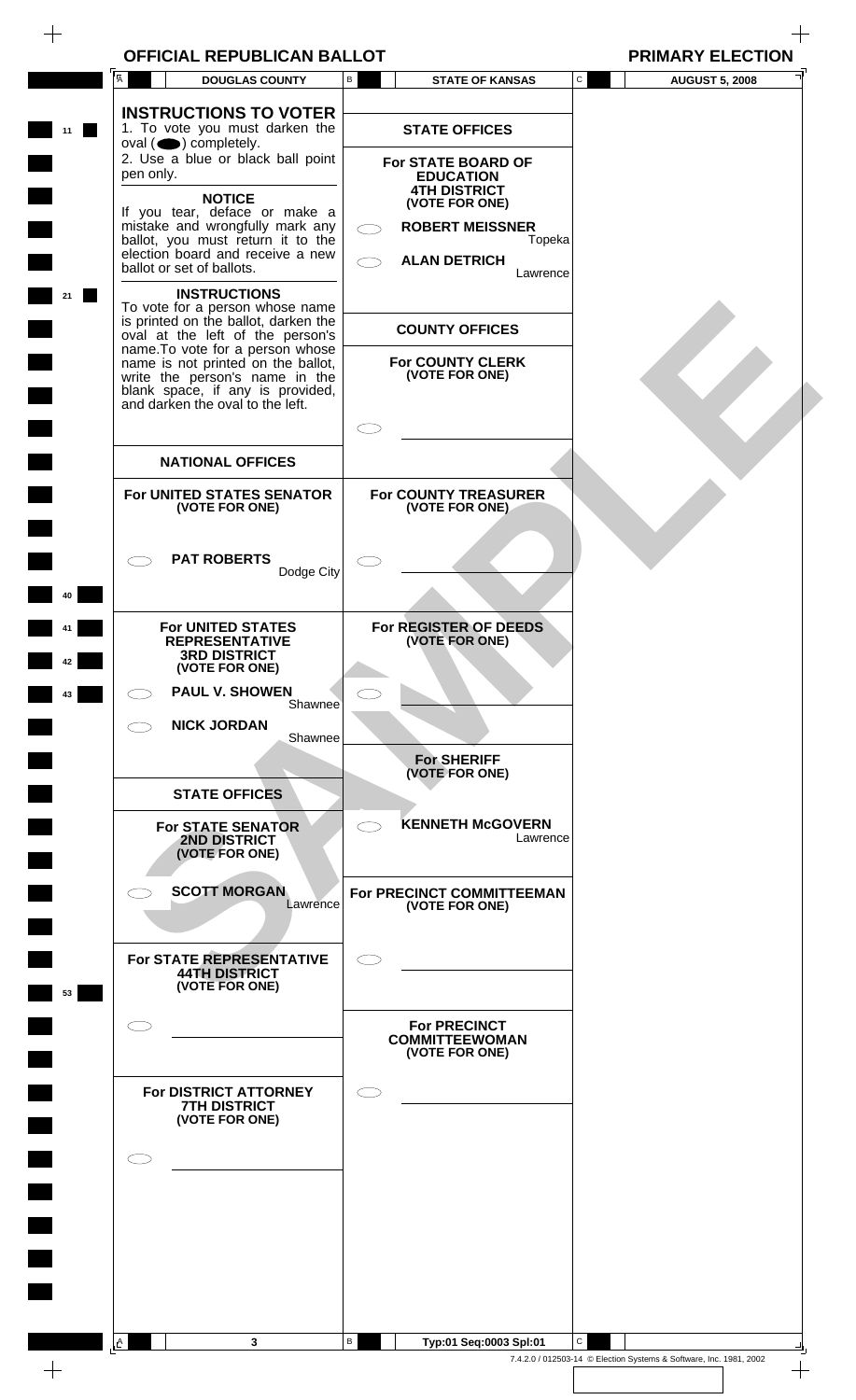# **OFFICIAL REPUBLICAN BALLOT PRIMARY ELECTION**

A

**11**

 $\! + \!\!$ 

**21** 

**40**

**41**

**42**

**43**

**54**

 $+$ 

 $\bigcirc$ 

 $\subset$ 

A

| וב וזכו טטבוטמוז טמבנ<br><b>DOUGLAS COUNTY</b>                                                                                                                                                                                                                                                                         | В<br><b>STATE OF KANSAS</b>                                        | INIMANI LLLVIIVI<br>$\mathsf{C}$<br><b>AUGUST 5, 2008</b> |
|------------------------------------------------------------------------------------------------------------------------------------------------------------------------------------------------------------------------------------------------------------------------------------------------------------------------|--------------------------------------------------------------------|-----------------------------------------------------------|
| <b>INSTRUCTIONS TO VOTER</b><br>1. To vote you must darken the<br>$oval(\n\bullet)$ completely.<br>2. Use a blue or black ball point<br>pen only.                                                                                                                                                                      | <b>COUNTY OFFICES</b><br><b>For COUNTY CLERK</b><br>(VOTE FOR ONE) |                                                           |
| <b>NOTICE</b><br>If you tear, deface or make a<br>mistake and wrongfully mark any<br>ballot, you must return it to the<br>election board and receive a new<br>ballot or set of ballots.                                                                                                                                |                                                                    |                                                           |
| <b>INSTRUCTIONS</b><br>To vote for a person whose name<br>is printed on the ballot, darken the<br>oval at the left of the person's<br>name. To vote for a person whose<br>name is not printed on the ballot,<br>write the person's name in the<br>blank space, if any is provided,<br>and darken the oval to the left. | <b>For COUNTY TREASURER</b><br>(VOTE FOR ONE)                      |                                                           |
|                                                                                                                                                                                                                                                                                                                        | For REGISTER OF DEEDS<br>(VOTE FOR ONE)                            |                                                           |
| <b>NATIONAL OFFICES</b>                                                                                                                                                                                                                                                                                                |                                                                    |                                                           |
| For UNITED STATES SENATOR<br>(VOTE FOR ONE)                                                                                                                                                                                                                                                                            |                                                                    |                                                           |
| <b>PAT ROBERTS</b><br>Dodge City                                                                                                                                                                                                                                                                                       | <b>For SHERIFF</b><br>(VOTE FOR ONE)                               |                                                           |
| <b>For UNITED STATES</b><br><b>REPRESENTATIVE</b><br><b>3RD DISTRICT</b><br>(VOTE FOR ONE)                                                                                                                                                                                                                             | <b>KENNETH McGOVERN</b><br>Lawrence                                |                                                           |
| <b>NICK JORDAN</b><br>Shawnee                                                                                                                                                                                                                                                                                          | For PRECINCT COMMITTEEMAN<br>(VOTE FOR ONE)                        |                                                           |
| <b>PAUL V. SHOWEN</b><br>Shawnee                                                                                                                                                                                                                                                                                       |                                                                    |                                                           |
|                                                                                                                                                                                                                                                                                                                        | <b>DEAN O. RADCLIFFE</b><br>Lawrence                               |                                                           |
| <b>STATE OFFICES</b>                                                                                                                                                                                                                                                                                                   |                                                                    |                                                           |
| <b>For STATE SENATOR</b><br><b>3RD DISTRICT</b><br>(VOTE FOR ONE)<br><b>ROGER C. PINE</b><br>Lawrence                                                                                                                                                                                                                  | <b>For PRECINCT</b><br><b>COMMITTEEWOMAN</b><br>(VOTE FOR ONE)     |                                                           |
|                                                                                                                                                                                                                                                                                                                        | <b>SUE B. RADCLIFFE</b><br>Lawrence                                |                                                           |
| For STATE REPRESENTATIVE<br><b>45TH DISTRICT</b><br>(VOTE FOR ONE)                                                                                                                                                                                                                                                     |                                                                    |                                                           |

### **For UNITED STATES REPRESENTATIVE 3RD DISTRICT (VOTE FOR ONE)**

# **STATE OFFICES**

> **TOM SLOAN** Lawrence

### **For DISTRICT ATTORNEY 7TH DISTRICT (VOTE FOR ONE)**

B

**4 Typ:01 Seq:0004 Spl:01** C  $\blacksquare$ 

7.4.2.0 / 012503-14 © Election Systems & Software, Inc. 1981, 2002

 $+$ 

 $\hspace{0.1mm} +$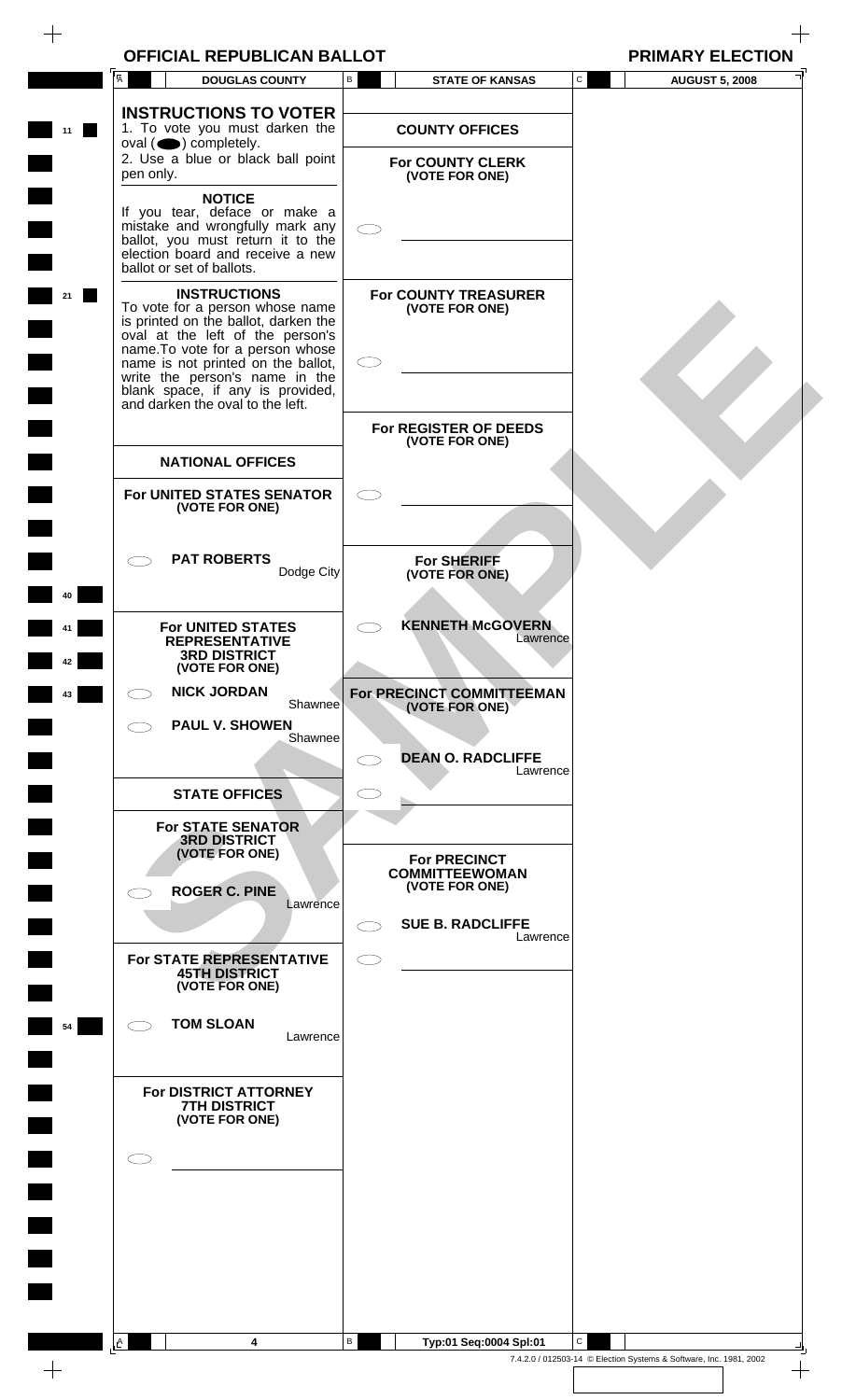**11** 

 $\hspace{0.1mm} +$ 

**21**

**Tari** 

٦

۳

 $\blacksquare$ 

 $\blacksquare$ 

 $\blacksquare$ 

**40**

**41**

**42**

**44**

 $\blacksquare$ 

<u>ra</u>

 $\blacksquare$ 

 $\blacksquare$ 

 $\blacksquare$ 

 $\qquad \qquad +$ 

**51**

 $A$ 

 $\bigcirc$ 

 $\bigcirc$ 

| <b>OFFICIAL REPUBLICAN BALLOT</b>                                                                                                                                                                                                              | <b>PRIMARY ELECTION</b>                                        |                                    |
|------------------------------------------------------------------------------------------------------------------------------------------------------------------------------------------------------------------------------------------------|----------------------------------------------------------------|------------------------------------|
| Ā<br><b>DOUGLAS COUNTY</b>                                                                                                                                                                                                                     | В<br><b>STATE OF KANSAS</b>                                    | ${\bf C}$<br><b>AUGUST 5, 2008</b> |
| <b>INSTRUCTIONS TO VOTER</b><br>1. To vote you must darken the                                                                                                                                                                                 | <b>COUNTY OFFICES</b>                                          |                                    |
| $oval \textcircled{\bullet}$ ) completely.<br>2. Use a blue or black ball point<br>pen only.                                                                                                                                                   | <b>For COUNTY CLERK</b><br>(VOTE FOR ONE)                      |                                    |
| <b>NOTICE</b><br>If you tear, deface or make a<br>mistake and wrongfully mark any<br>ballot, you must return it to the<br>election board and receive a new<br>ballot or set of ballots.                                                        |                                                                |                                    |
| <b>INSTRUCTIONS</b><br>To vote for a person whose name<br>is printed on the ballot, darken the<br>oval at the left of the person's<br>name. To vote for a person whose<br>name is not printed on the ballot,<br>write the person's name in the | <b>For COUNTY TREASURER</b><br>(VOTE FOR ONE)                  |                                    |
| blank space, if any is provided,<br>and darken the oval to the left.                                                                                                                                                                           | For REGISTER OF DEEDS                                          |                                    |
| <b>NATIONAL OFFICES</b>                                                                                                                                                                                                                        | (VOTE FOR ONE)                                                 |                                    |
| For UNITED STATES SENATOR<br>(VOTE FOR ONE)                                                                                                                                                                                                    |                                                                |                                    |
| <b>PAT ROBERTS</b><br>Dodge City                                                                                                                                                                                                               | <b>For SHERIFF</b><br>(VOTE FOR ONE)                           |                                    |
| <b>For UNITED STATES</b><br><b>REPRESENTATIVE</b><br><b>3RD DISTRICT</b><br>(VOTE FOR ONE)                                                                                                                                                     | <b>KENNETH McGOVERN</b><br>Lawrence                            |                                    |
| <b>PAUL V. SHOWEN</b><br>Shawnee<br><b>NICK JORDAN</b>                                                                                                                                                                                         | For PRECINCT COMMITTEEMAN<br>(VOTE FOR ONE)                    |                                    |
| Shawnee                                                                                                                                                                                                                                        |                                                                |                                    |
| <b>STATE OFFICES</b>                                                                                                                                                                                                                           |                                                                |                                    |
| <b>For STATE SENATOR</b><br><b>3RD DISTRICT</b><br>(VOTE FOR ONE)                                                                                                                                                                              | <b>For PRECINCT</b><br><b>COMMITTEEWOMAN</b><br>(VOTE FOR ONE) |                                    |
| <b>ROGER C. PINE</b><br>Lawrence                                                                                                                                                                                                               |                                                                |                                    |
| For STATE REPRESENTATIVE<br><b>44TH DISTRICT</b><br>(VOTE FOR ONE)                                                                                                                                                                             |                                                                |                                    |

**For DISTRICT ATTORNEY 7TH DISTRICT (VOTE FOR ONE)**

B

**5 Typ:01 Seq:0005 Spl:01** C 7.4.2.0 / 012503-14 © Election Systems & Software, Inc. 1981, 2002

ц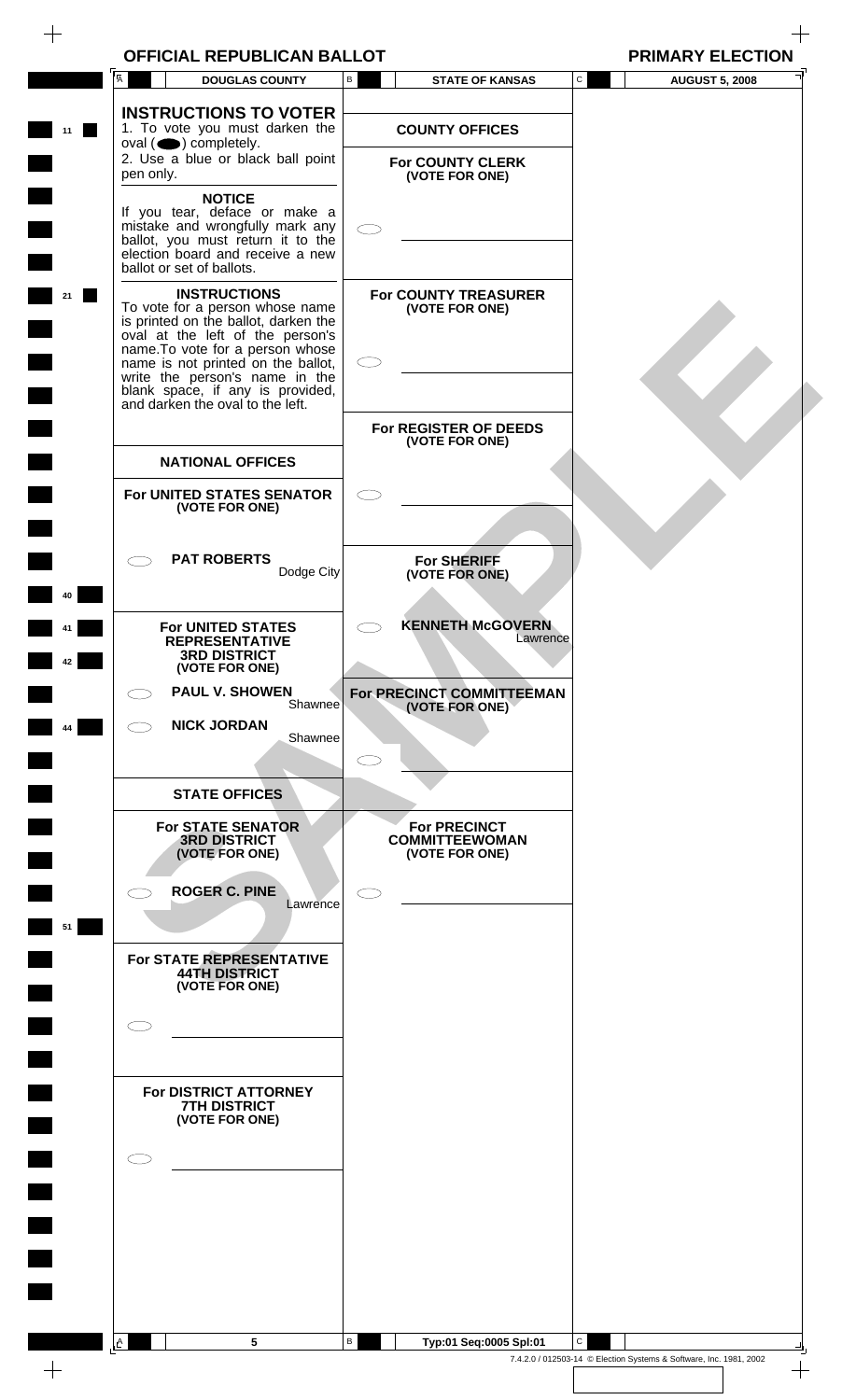# **OFFICIAL REPUBLICAN BALLOT PRIMARY ELECTION**

A

**11**

 $+$ 

**21** 

**40**

**41**

**42**

**44**

**52**

 $\qquad \qquad +$ 

A

| <b>DOUGLAS COUNTY</b>                                                                                                                                                                                                                                                                                                  | <b>STATE OF KANSAS</b><br>В                                    | С<br><b>AUGUST 5, 2008</b> |
|------------------------------------------------------------------------------------------------------------------------------------------------------------------------------------------------------------------------------------------------------------------------------------------------------------------------|----------------------------------------------------------------|----------------------------|
| <b>INSTRUCTIONS TO VOTER</b><br>1. To vote you must darken the<br>oval $($ $\bullet)$ completely.                                                                                                                                                                                                                      | <b>COUNTY OFFICES</b>                                          |                            |
| 2. Use a blue or black ball point<br>pen only.                                                                                                                                                                                                                                                                         | <b>For COUNTY CLERK</b><br>(VOTE FOR ONE)                      |                            |
| <b>NOTICE</b><br>If you tear, deface or make a<br>mistake and wrongfully mark any<br>ballot, you must return it to the<br>election board and receive a new<br>ballot or set of ballots.                                                                                                                                |                                                                |                            |
| <b>INSTRUCTIONS</b><br>To vote for a person whose name<br>is printed on the ballot, darken the<br>oval at the left of the person's<br>name. To vote for a person whose<br>name is not printed on the ballot,<br>write the person's name in the<br>blank space, if any is provided,<br>and darken the oval to the left. | <b>For COUNTY TREASURER</b><br>(VOTE FOR ONE)                  |                            |
| <b>NATIONAL OFFICES</b>                                                                                                                                                                                                                                                                                                | For REGISTER OF DEEDS<br>(VOTE FOR ONE)                        |                            |
| <b>For UNITED STATES SENATOR</b><br>(VOTE FOR ONE)                                                                                                                                                                                                                                                                     |                                                                |                            |
| <b>PAT ROBERTS</b><br>Dodge City                                                                                                                                                                                                                                                                                       | <b>For SHERIFF</b><br>(VOTE FOR ONE)                           |                            |
| <b>For UNITED STATES</b><br><b>REPRESENTATIVE</b><br><b>3RD DISTRICT</b><br>(VOTE FOR ONE)                                                                                                                                                                                                                             | <b>KENNETH McGOVERN</b><br>Lawrence                            |                            |
| <b>NICK JORDAN</b><br>Shawnee                                                                                                                                                                                                                                                                                          | For PRECINCT COMMITTEEMAN<br>(VOTE FOR ONE)                    |                            |
| <b>PAUL V. SHOWEN</b><br>Shawnee                                                                                                                                                                                                                                                                                       | <b>CHRISTIAN G. MORGAN</b><br>Lawrence                         |                            |
| <b>STATE OFFICES</b>                                                                                                                                                                                                                                                                                                   |                                                                |                            |
| <b>For STATE SENATOR</b><br><b>3RD DISTRICT</b><br>(VOTE FOR ONE)<br><b>ROGER C. PINE</b><br>Lawrence                                                                                                                                                                                                                  | <b>For PRECINCT</b><br><b>COMMITTEEWOMAN</b><br>(VOTE FOR ONE) |                            |
| For STATE REPRESENTATIVE<br><b>45TH DISTRICT</b><br>(VOTE FOR ONE)                                                                                                                                                                                                                                                     |                                                                |                            |

### **For UNITED STATES SENATOR (VOTE FOR ONE) PAT ROBERTS** Dodge City **For UNITED STATES REPRESENTATIVE 3RD DISTRICT (VOTE FOR ONE) NICK JORDAN For SHERIFF (VOTE FOR ONE) KENNETH McGOVERN For PRECINCT COMMITTEEMAN**

# **STATE OFFICES**

**TOM SLOAN**  $\bigcirc$ 

### **For DISTRICT ATTORNEY 7TH DISTRICT (VOTE FOR ONE)**

Lawrence

**6 Typ:01 Seq:0006 Spl:01**

B

C

7.4.2.0 / 012503-14 © Election Systems & Software, Inc. 1981, 2002

 $+$ 

 $\blacksquare$ 

 $\pm$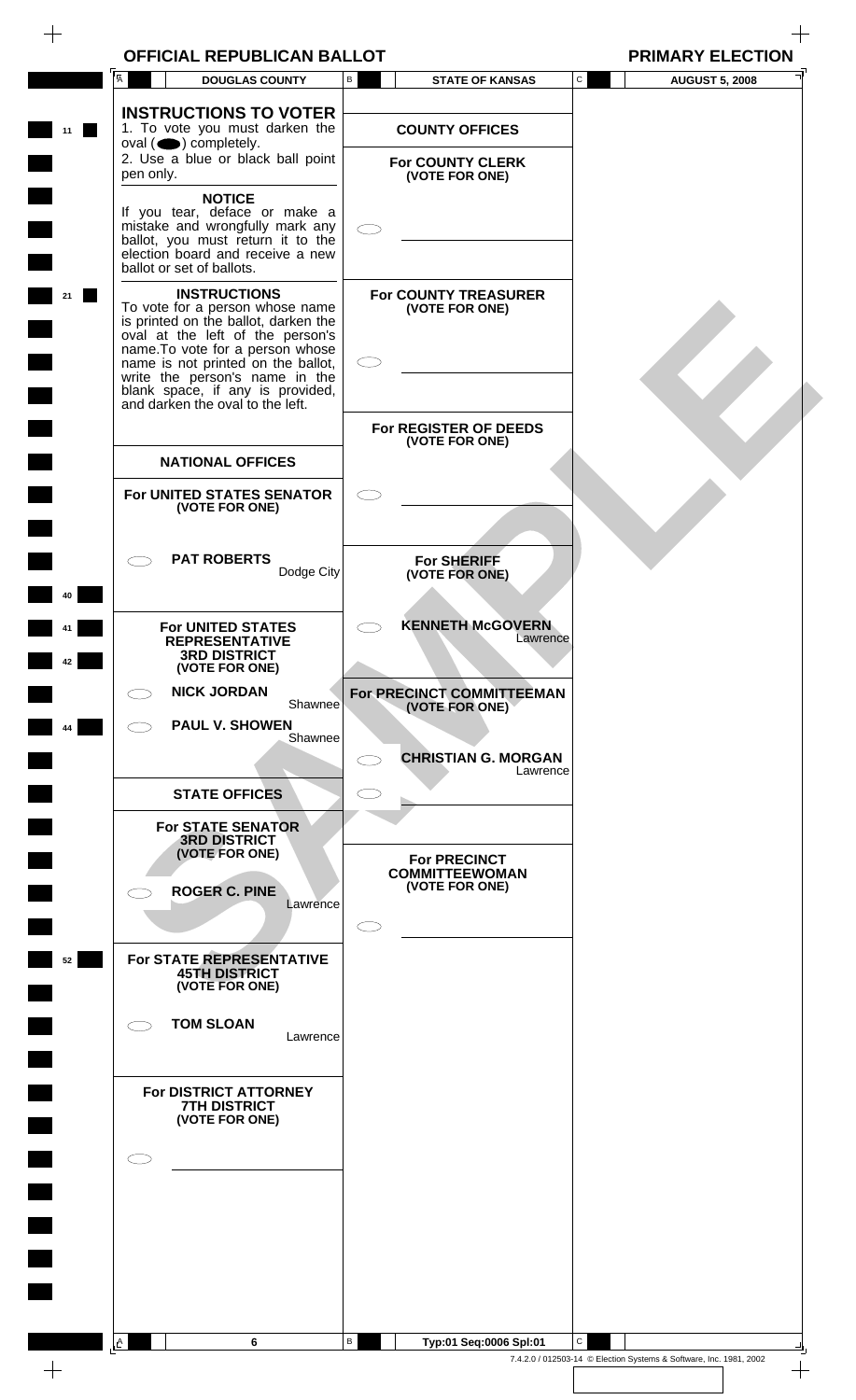|  | <b>OFFICIAL REPUBLICAN BALLOT</b> | <b>PRIMARY ELECTION</b> |
|--|-----------------------------------|-------------------------|
|--|-----------------------------------|-------------------------|

 $\begin{array}{c} \begin{array}{c} \begin{array}{c} \end{array} \\ \begin{array}{c} \end{array} \end{array} \end{array}$ 

|    | Ā<br><b>DOUGLAS COUNTY</b>                                                                                                                                                       | В | <b>STATE OF KANSAS</b>                                          | C            | <b>AUGUST 5, 2008</b>                                              |  |
|----|----------------------------------------------------------------------------------------------------------------------------------------------------------------------------------|---|-----------------------------------------------------------------|--------------|--------------------------------------------------------------------|--|
| 11 | <b>INSTRUCTIONS TO VOTER</b><br>1. To vote you must darken the                                                                                                                   |   | <b>STATE OFFICES</b>                                            |              |                                                                    |  |
|    | $oval(\n\bullet)$ completely.<br>2. Use a blue or black ball point<br>pen only.                                                                                                  |   | For STATE BOARD OF<br><b>EDUCATION</b>                          |              |                                                                    |  |
|    | <b>NOTICE</b><br>If you tear, deface or make a<br>mistake and wrongfully mark any                                                                                                |   | <b>4TH DISTRICT</b><br>(VOTE FOR ONE)<br><b>ROBERT MEISSNER</b> |              |                                                                    |  |
|    | ballot, you must return it to the<br>election board and receive a new<br>ballot or set of ballots.                                                                               |   | Topeka<br><b>ALAN DETRICH</b><br>Lawrence                       |              |                                                                    |  |
| 21 | <b>INSTRUCTIONS</b><br>To vote for a person whose name<br>is printed on the ballot, darken the<br>oval at the left of the person's                                               |   | <b>COUNTY OFFICES</b>                                           |              |                                                                    |  |
|    | name. To vote for a person whose<br>name is not printed on the ballot,<br>write the person's name in the<br>blank space, if any is provided,<br>and darken the oval to the left. |   | For COUNTY CLERK<br>(VOTE FOR ONE)                              |              |                                                                    |  |
|    |                                                                                                                                                                                  |   |                                                                 |              |                                                                    |  |
|    | <b>NATIONAL OFFICES</b>                                                                                                                                                          |   |                                                                 |              |                                                                    |  |
|    | For UNITED STATES SENATOR<br>(VOTE FOR ONE)                                                                                                                                      |   | <b>For COUNTY TREASURER</b><br>(VOTE FOR ONE)                   |              |                                                                    |  |
|    | <b>PAT ROBERTS</b><br>Dodge City                                                                                                                                                 |   |                                                                 |              |                                                                    |  |
| 10 | <b>For UNITED STATES</b>                                                                                                                                                         |   | For REGISTER OF DEEDS                                           |              |                                                                    |  |
|    | <b>REPRESENTATIVE</b><br><b>3RD DISTRICT</b><br>(VOTE FOR ONE)                                                                                                                   |   | (VOTE FOR ONE)                                                  |              |                                                                    |  |
|    | <b>NICK JORDAN</b><br>Shawnee                                                                                                                                                    |   |                                                                 |              |                                                                    |  |
| 44 | <b>PAUL V. SHOWEN</b><br>Shawnee                                                                                                                                                 |   |                                                                 |              |                                                                    |  |
|    |                                                                                                                                                                                  |   | <b>For SHERIFF</b><br>(VOTE FOR ONE)                            |              |                                                                    |  |
|    | <b>STATE OFFICES</b>                                                                                                                                                             |   | <b>KENNETH McGOVERN</b>                                         |              |                                                                    |  |
|    | <b>For STATE SENATOR</b><br>2ND DISTRICT<br>(VOTE FOR ONE)                                                                                                                       |   | Lawrence                                                        |              |                                                                    |  |
|    | <b>SCOTT MORGAN</b><br>Lawrence                                                                                                                                                  |   | For PRECINCT COMMITTEEMAN<br>(VOTE FOR ONE)                     |              |                                                                    |  |
|    | For STATE REPRESENTATIVE<br><b>46TH DISTRICT</b><br>(VOTE FOR ONE)                                                                                                               |   | <b>JAMES C. DUNN</b><br>Lawrence                                |              |                                                                    |  |
| 53 |                                                                                                                                                                                  |   |                                                                 |              |                                                                    |  |
|    | For DISTRICT ATTORNEY                                                                                                                                                            |   | <b>For PRECINCT</b><br><b>COMMITTEEWOMAN</b><br>(VOTE FOR ONE)  |              |                                                                    |  |
|    | <b>7TH DISTRICT</b><br>(VOTE FOR ONE)                                                                                                                                            |   | <b>NANCY R. DUNN</b><br>Lawrence                                |              |                                                                    |  |
|    |                                                                                                                                                                                  |   |                                                                 |              |                                                                    |  |
|    |                                                                                                                                                                                  |   |                                                                 |              |                                                                    |  |
|    |                                                                                                                                                                                  |   |                                                                 |              |                                                                    |  |
|    |                                                                                                                                                                                  |   |                                                                 |              |                                                                    |  |
|    | A<br>$\overline{7}$                                                                                                                                                              | В | Typ:01 Seq:0007 Spl:01                                          | $\mathsf{C}$ | 7.4.2.0 / 012503-14 © Election Systems & Software, Inc. 1981, 2002 |  |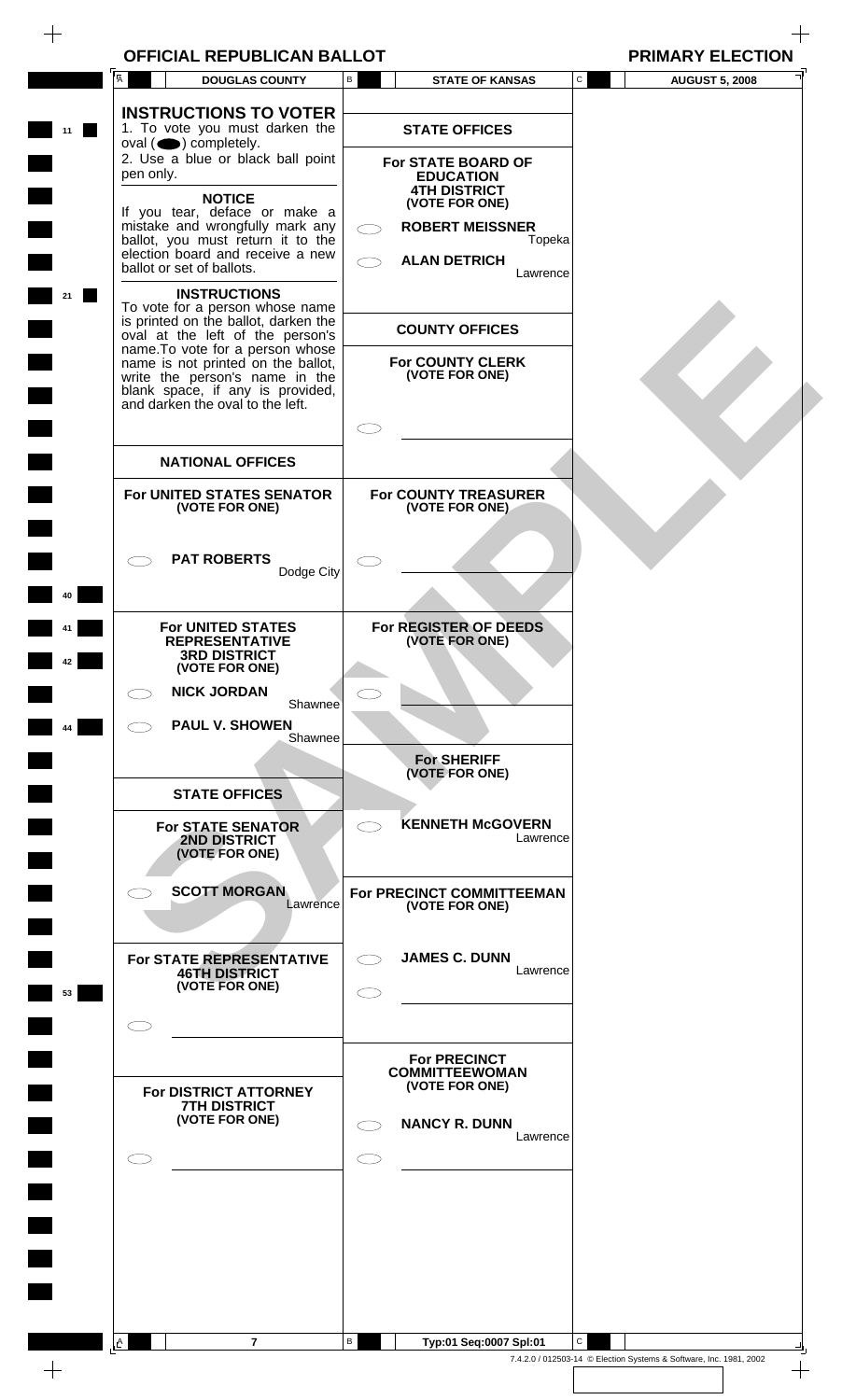| <b>OFFICIAL REPUBLICAN BALLOT</b> |  |  |  |
|-----------------------------------|--|--|--|
|-----------------------------------|--|--|--|

| <b>DOUGLAS COUNTY</b><br><b>INSTRUCTIONS TO VOTER</b><br>1. To vote you must darken the<br><b>STATE OFFICES</b><br>$oval(\n\bullet)$ completely.<br>2. Use a blue or black ball point<br>For STATE BOARD OF<br>pen only.<br><b>EDUCATION</b><br><b>4TH DISTRICT</b><br><b>NOTICE</b><br>(VOTE FOR ONE)<br>If you tear, deface or make a<br>mistake and wrongfully mark any<br><b>ALAN DETRICH</b><br>ballot, you must return it to the<br>Lawrence<br>election board and receive a new<br><b>ROBERT MEISSNER</b><br>ballot or set of ballots.<br>Topeka<br><b>INSTRUCTIONS</b><br>To vote for a person whose name<br>is printed on the ballot, darken the<br><b>COUNTY OFFICES</b><br>oval at the left of the person's<br>name. To vote for a person whose<br>name is not printed on the ballot,<br>For COUNTY CLERK<br>write the person's name in the<br>(VOTE FOR ONE)<br>blank space, if any is provided,<br>and darken the oval to the left.<br><b>NATIONAL OFFICES</b><br>For UNITED STATES SENATOR<br><b>For COUNTY TREASURER</b><br>(VOTE FOR ONE)<br>(VOTE FOR ONE)<br><b>PAT ROBERTS</b><br>Dodge City<br>For REGISTER OF DEEDS<br><b>For UNITED STATES</b><br>(VOTE FOR ONE)<br><b>REPRESENTATIVE</b><br><b>3RD DISTRICT</b><br>(VOTE FOR ONE)<br><b>NICK JORDAN</b><br>CD.<br>Shawnee<br><b>PAUL V. SHOWEN</b><br>- 7<br>Shawnee<br><b>For SHERIFF</b><br>(VOTE FOR ONE)<br><b>STATE OFFICES</b><br><b>KENNETH McGOVERN</b><br><b>For STATE SENATOR</b><br>$\bigcirc$<br>Lawrence<br>2ND DISTRICT<br>(VOTE FOR ONE)<br><b>SCOTT MORGAN</b><br>For PRECINCT COMMITTEEMAN<br>Lawrence<br>(VOTE FOR ONE)<br><b>JON JOSSERAND</b><br>For STATE REPRESENTATIVE<br>Lawrence<br><b>46TH DISTRICT</b><br>(VOTE FOR ONE)<br><b>For PRECINCT</b><br><b>COMMITTEEWOMAN</b><br>(VOTE FOR ONE)<br><b>For DISTRICT ATTORNEY</b><br><b>7TH DISTRICT</b><br>(VOTE FOR ONE) | <b>OFFICIAL REPUBLICAN BALLOT</b><br><b>PRIMARY ELECTION</b><br>$\mathtt{C}$<br>B<br><b>STATE OF KANSAS</b><br><b>AUGUST 5, 2008</b> |  |
|-----------------------------------------------------------------------------------------------------------------------------------------------------------------------------------------------------------------------------------------------------------------------------------------------------------------------------------------------------------------------------------------------------------------------------------------------------------------------------------------------------------------------------------------------------------------------------------------------------------------------------------------------------------------------------------------------------------------------------------------------------------------------------------------------------------------------------------------------------------------------------------------------------------------------------------------------------------------------------------------------------------------------------------------------------------------------------------------------------------------------------------------------------------------------------------------------------------------------------------------------------------------------------------------------------------------------------------------------------------------------------------------------------------------------------------------------------------------------------------------------------------------------------------------------------------------------------------------------------------------------------------------------------------------------------------------------------------------------------------------------------------------------------------------------------------------------------------------------------------------------|--------------------------------------------------------------------------------------------------------------------------------------|--|
|                                                                                                                                                                                                                                                                                                                                                                                                                                                                                                                                                                                                                                                                                                                                                                                                                                                                                                                                                                                                                                                                                                                                                                                                                                                                                                                                                                                                                                                                                                                                                                                                                                                                                                                                                                                                                                                                       |                                                                                                                                      |  |
|                                                                                                                                                                                                                                                                                                                                                                                                                                                                                                                                                                                                                                                                                                                                                                                                                                                                                                                                                                                                                                                                                                                                                                                                                                                                                                                                                                                                                                                                                                                                                                                                                                                                                                                                                                                                                                                                       |                                                                                                                                      |  |
|                                                                                                                                                                                                                                                                                                                                                                                                                                                                                                                                                                                                                                                                                                                                                                                                                                                                                                                                                                                                                                                                                                                                                                                                                                                                                                                                                                                                                                                                                                                                                                                                                                                                                                                                                                                                                                                                       |                                                                                                                                      |  |
|                                                                                                                                                                                                                                                                                                                                                                                                                                                                                                                                                                                                                                                                                                                                                                                                                                                                                                                                                                                                                                                                                                                                                                                                                                                                                                                                                                                                                                                                                                                                                                                                                                                                                                                                                                                                                                                                       |                                                                                                                                      |  |
|                                                                                                                                                                                                                                                                                                                                                                                                                                                                                                                                                                                                                                                                                                                                                                                                                                                                                                                                                                                                                                                                                                                                                                                                                                                                                                                                                                                                                                                                                                                                                                                                                                                                                                                                                                                                                                                                       |                                                                                                                                      |  |
|                                                                                                                                                                                                                                                                                                                                                                                                                                                                                                                                                                                                                                                                                                                                                                                                                                                                                                                                                                                                                                                                                                                                                                                                                                                                                                                                                                                                                                                                                                                                                                                                                                                                                                                                                                                                                                                                       |                                                                                                                                      |  |
|                                                                                                                                                                                                                                                                                                                                                                                                                                                                                                                                                                                                                                                                                                                                                                                                                                                                                                                                                                                                                                                                                                                                                                                                                                                                                                                                                                                                                                                                                                                                                                                                                                                                                                                                                                                                                                                                       |                                                                                                                                      |  |
|                                                                                                                                                                                                                                                                                                                                                                                                                                                                                                                                                                                                                                                                                                                                                                                                                                                                                                                                                                                                                                                                                                                                                                                                                                                                                                                                                                                                                                                                                                                                                                                                                                                                                                                                                                                                                                                                       |                                                                                                                                      |  |
|                                                                                                                                                                                                                                                                                                                                                                                                                                                                                                                                                                                                                                                                                                                                                                                                                                                                                                                                                                                                                                                                                                                                                                                                                                                                                                                                                                                                                                                                                                                                                                                                                                                                                                                                                                                                                                                                       |                                                                                                                                      |  |
|                                                                                                                                                                                                                                                                                                                                                                                                                                                                                                                                                                                                                                                                                                                                                                                                                                                                                                                                                                                                                                                                                                                                                                                                                                                                                                                                                                                                                                                                                                                                                                                                                                                                                                                                                                                                                                                                       |                                                                                                                                      |  |
|                                                                                                                                                                                                                                                                                                                                                                                                                                                                                                                                                                                                                                                                                                                                                                                                                                                                                                                                                                                                                                                                                                                                                                                                                                                                                                                                                                                                                                                                                                                                                                                                                                                                                                                                                                                                                                                                       |                                                                                                                                      |  |
|                                                                                                                                                                                                                                                                                                                                                                                                                                                                                                                                                                                                                                                                                                                                                                                                                                                                                                                                                                                                                                                                                                                                                                                                                                                                                                                                                                                                                                                                                                                                                                                                                                                                                                                                                                                                                                                                       |                                                                                                                                      |  |
|                                                                                                                                                                                                                                                                                                                                                                                                                                                                                                                                                                                                                                                                                                                                                                                                                                                                                                                                                                                                                                                                                                                                                                                                                                                                                                                                                                                                                                                                                                                                                                                                                                                                                                                                                                                                                                                                       |                                                                                                                                      |  |
|                                                                                                                                                                                                                                                                                                                                                                                                                                                                                                                                                                                                                                                                                                                                                                                                                                                                                                                                                                                                                                                                                                                                                                                                                                                                                                                                                                                                                                                                                                                                                                                                                                                                                                                                                                                                                                                                       |                                                                                                                                      |  |
|                                                                                                                                                                                                                                                                                                                                                                                                                                                                                                                                                                                                                                                                                                                                                                                                                                                                                                                                                                                                                                                                                                                                                                                                                                                                                                                                                                                                                                                                                                                                                                                                                                                                                                                                                                                                                                                                       |                                                                                                                                      |  |
|                                                                                                                                                                                                                                                                                                                                                                                                                                                                                                                                                                                                                                                                                                                                                                                                                                                                                                                                                                                                                                                                                                                                                                                                                                                                                                                                                                                                                                                                                                                                                                                                                                                                                                                                                                                                                                                                       |                                                                                                                                      |  |
|                                                                                                                                                                                                                                                                                                                                                                                                                                                                                                                                                                                                                                                                                                                                                                                                                                                                                                                                                                                                                                                                                                                                                                                                                                                                                                                                                                                                                                                                                                                                                                                                                                                                                                                                                                                                                                                                       |                                                                                                                                      |  |
|                                                                                                                                                                                                                                                                                                                                                                                                                                                                                                                                                                                                                                                                                                                                                                                                                                                                                                                                                                                                                                                                                                                                                                                                                                                                                                                                                                                                                                                                                                                                                                                                                                                                                                                                                                                                                                                                       |                                                                                                                                      |  |
|                                                                                                                                                                                                                                                                                                                                                                                                                                                                                                                                                                                                                                                                                                                                                                                                                                                                                                                                                                                                                                                                                                                                                                                                                                                                                                                                                                                                                                                                                                                                                                                                                                                                                                                                                                                                                                                                       |                                                                                                                                      |  |
| В<br>$\mathbf{C}$<br>Typ:01 Seq:0008 Spl:01                                                                                                                                                                                                                                                                                                                                                                                                                                                                                                                                                                                                                                                                                                                                                                                                                                                                                                                                                                                                                                                                                                                                                                                                                                                                                                                                                                                                                                                                                                                                                                                                                                                                                                                                                                                                                           |                                                                                                                                      |  |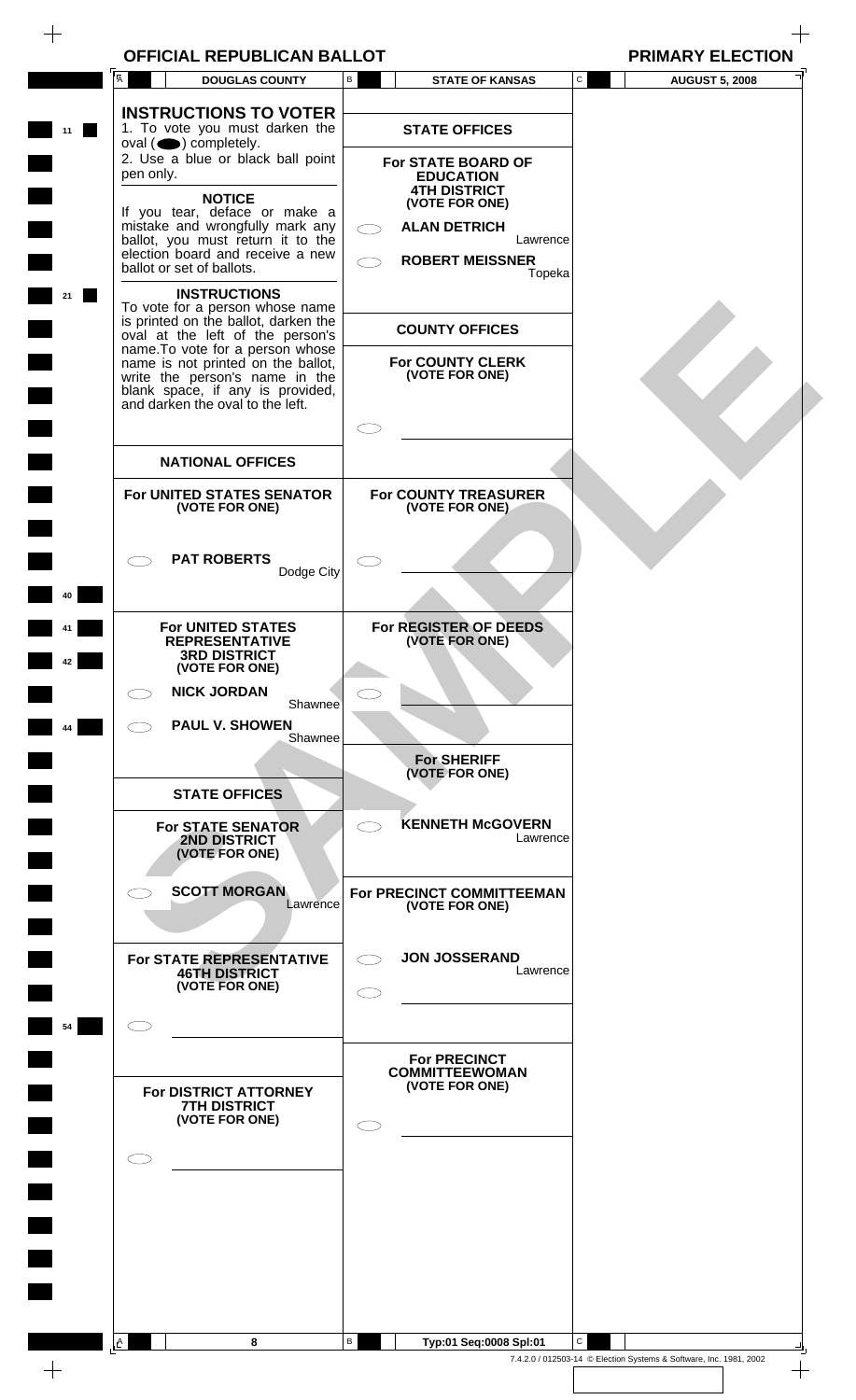| <b>OFFICIAL REPUBLICAN BALLOT</b> |  |
|-----------------------------------|--|
|-----------------------------------|--|

| PRIMARY EL |  |
|------------|--|
|            |  |

|    | <b>OFFICIAL REPUBLICAN BALLOT</b>                                                                                                                 |             |                                                                |              | <b>PRIMARY ELECTION</b> |  |
|----|---------------------------------------------------------------------------------------------------------------------------------------------------|-------------|----------------------------------------------------------------|--------------|-------------------------|--|
|    | $\overline{A}$<br><b>DOUGLAS COUNTY</b>                                                                                                           | $\mathsf B$ | <b>STATE OF KANSAS</b>                                         | $\mathtt{C}$ | <b>AUGUST 5, 2008</b>   |  |
|    | <b>INSTRUCTIONS TO VOTER</b><br>1. To vote you must darken the<br>$oval(\n\bullet)$ completely.<br>2. Use a blue or black ball point<br>pen only. |             | <b>STATE OFFICES</b><br>For STATE BOARD OF<br><b>EDUCATION</b> |              |                         |  |
|    | <b>NOTICE</b>                                                                                                                                     |             | <b>4TH DISTRICT</b><br>(VOTE FOR ONE)                          |              |                         |  |
|    | If you tear, deface or make a<br>mistake and wrongfully mark any                                                                                  |             | <b>ROBERT MEISSNER</b>                                         |              |                         |  |
|    | ballot, you must return it to the<br>election board and receive a new<br>ballot or set of ballots.                                                |             | Topeka<br><b>ALAN DETRICH</b>                                  |              |                         |  |
|    | <b>INSTRUCTIONS</b>                                                                                                                               |             | Lawrence                                                       |              |                         |  |
|    | To vote for a person whose name<br>is printed on the ballot, darken the<br>oval at the left of the person's                                       |             | <b>COUNTY OFFICES</b>                                          |              |                         |  |
|    | name. To vote for a person whose<br>name is not printed on the ballot,                                                                            |             | <b>For COUNTY CLERK</b>                                        |              |                         |  |
|    | write the person's name in the<br>blank space, if any is provided,                                                                                |             | (VOTE FOR ONE)                                                 |              |                         |  |
|    | and darken the oval to the left.                                                                                                                  |             |                                                                |              |                         |  |
|    | <b>NATIONAL OFFICES</b>                                                                                                                           |             |                                                                |              |                         |  |
|    | For UNITED STATES SENATOR                                                                                                                         |             | For COUNTY TREASURER                                           |              |                         |  |
|    | (VOTE FOR ONE)                                                                                                                                    |             | (VOTE FOR ONE)                                                 |              |                         |  |
|    | <b>PAT ROBERTS</b>                                                                                                                                |             |                                                                |              |                         |  |
|    | Dodge City                                                                                                                                        |             |                                                                |              |                         |  |
|    | <b>For UNITED STATES</b>                                                                                                                          |             |                                                                |              |                         |  |
| 42 | <b>REPRESENTATIVE</b><br><b>3RD DISTRICT</b>                                                                                                      |             | For REGISTER OF DEEDS<br>(VOTE FOR ONE)                        |              |                         |  |
|    | (VOTE FOR ONE)<br><b>PAUL V. SHOWEN</b>                                                                                                           |             |                                                                |              |                         |  |
|    | Shawnee<br><b>NICK JORDAN</b>                                                                                                                     |             |                                                                |              |                         |  |
| 45 | Shawnee                                                                                                                                           |             | <b>For SHERIFF</b>                                             |              |                         |  |
|    | <b>STATE OFFICES</b>                                                                                                                              |             | (VOTE FOR ONE)                                                 |              |                         |  |
|    | <b>For STATE SENATOR</b>                                                                                                                          | $\bigcirc$  | <b>KENNETH McGOVERN</b>                                        |              |                         |  |
|    | 2ND DISTRICT<br>(VOTE FOR ONE)                                                                                                                    |             | Lawrence                                                       |              |                         |  |
|    | <b>SCOTT MORGAN</b><br>Lawrence                                                                                                                   |             | For PRECINCT COMMITTEEMAN<br>(VOTE FOR ONE)                    |              |                         |  |
| 51 |                                                                                                                                                   |             |                                                                |              |                         |  |
|    | For STATE REPRESENTATIVE<br><b>44TH DISTRICT</b>                                                                                                  |             | <b>MARK A. BUHLER</b><br>Lawrence                              |              |                         |  |
|    | (VOTE FOR ONE)                                                                                                                                    |             |                                                                |              |                         |  |
|    |                                                                                                                                                   |             |                                                                |              |                         |  |
|    |                                                                                                                                                   |             | <b>For PRECINCT</b><br><b>COMMITTEEWOMAN</b>                   |              |                         |  |
|    | For DISTRICT ATTORNEY<br><b>7TH DISTRICT</b>                                                                                                      |             | (VOTE FOR ONE)                                                 |              |                         |  |
|    | (VOTE FOR ONE)                                                                                                                                    |             |                                                                |              |                         |  |
|    |                                                                                                                                                   |             |                                                                |              |                         |  |
|    |                                                                                                                                                   |             |                                                                |              |                         |  |
|    |                                                                                                                                                   |             |                                                                |              |                         |  |
|    |                                                                                                                                                   |             |                                                                |              |                         |  |
|    |                                                                                                                                                   |             |                                                                |              |                         |  |
|    |                                                                                                                                                   |             |                                                                |              |                         |  |
|    | A<br>9                                                                                                                                            | В           | Typ:01 Seq:0009 Spl:01                                         | $\mathsf{C}$ |                         |  |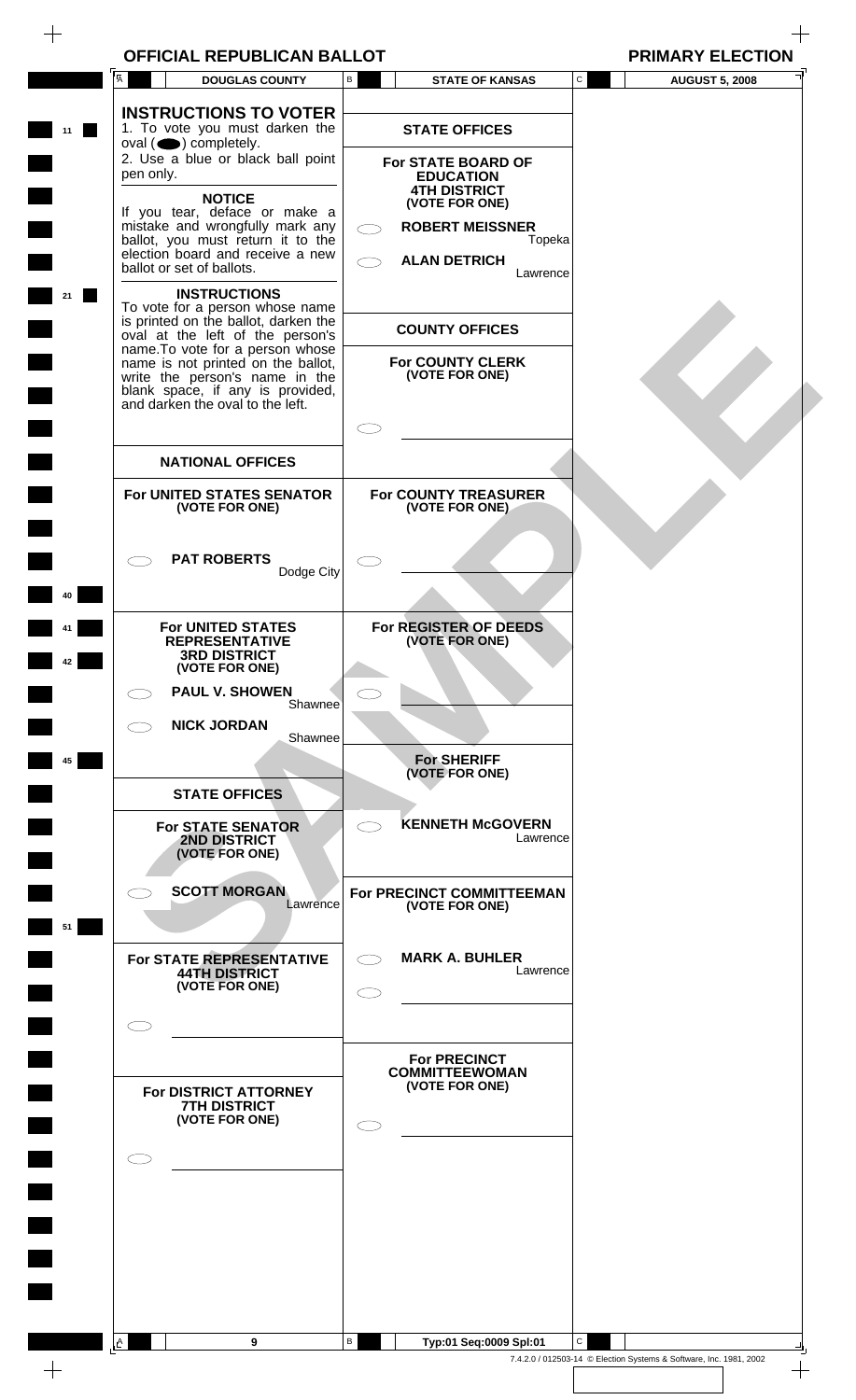| <b>OFFICIAL REPUBLICAN BALLOT</b> |  |  |  |
|-----------------------------------|--|--|--|
|-----------------------------------|--|--|--|

**OFFICIAL REPUBLICAN BANK PRIMARY ELECTION** 

 $\hspace{0.1mm} +$ 

| Ā                                                       | <b>DOUGLAS COUNTY</b>                                                                                                                           | В                | <b>STATE OF KANSAS</b>                                         |          | С            | <b>AUGUST 5, 2008</b>                                              |  |
|---------------------------------------------------------|-------------------------------------------------------------------------------------------------------------------------------------------------|------------------|----------------------------------------------------------------|----------|--------------|--------------------------------------------------------------------|--|
| 11                                                      | <b>INSTRUCTIONS TO VOTER</b><br>1. To vote you must darken the                                                                                  |                  | <b>STATE OFFICES</b>                                           |          |              |                                                                    |  |
| $oval \textcircled{\bullet}$ ) completely.<br>pen only. | 2. Use a blue or black ball point                                                                                                               |                  | For STATE BOARD OF<br><b>EDUCATION</b><br><b>4TH DISTRICT</b>  |          |              |                                                                    |  |
|                                                         | <b>NOTICE</b><br>If you tear, deface or make a<br>mistake and wrongfully mark any<br>ballot, you must return it to the                          |                  | (VOTE FOR ONE)<br><b>ALAN DETRICH</b>                          | Lawrence |              |                                                                    |  |
| ballot or set of ballots.                               | election board and receive a new<br><b>INSTRUCTIONS</b>                                                                                         |                  | <b>ROBERT MEISSNER</b>                                         | Topeka   |              |                                                                    |  |
|                                                         | To vote for a person whose name<br>is printed on the ballot, darken the<br>oval at the left of the person's<br>name. To vote for a person whose |                  | <b>COUNTY OFFICES</b>                                          |          |              |                                                                    |  |
|                                                         | name is not printed on the ballot,<br>write the person's name in the<br>blank space, if any is provided,<br>and darken the oval to the left.    |                  | <b>For COUNTY CLERK</b><br>(VOTE FOR ONE)                      |          |              |                                                                    |  |
|                                                         | <b>NATIONAL OFFICES</b>                                                                                                                         |                  |                                                                |          |              |                                                                    |  |
|                                                         | For UNITED STATES SENATOR<br>(VOTE FOR ONE)                                                                                                     |                  | For COUNTY TREASURER<br>(VOTE FOR ONE)                         |          |              |                                                                    |  |
|                                                         | <b>PAT ROBERTS</b><br>Dodge City                                                                                                                |                  |                                                                |          |              |                                                                    |  |
|                                                         | <b>For UNITED STATES</b><br><b>REPRESENTATIVE</b><br><b>3RD DISTRICT</b><br>(VOTE FOR ONE)                                                      |                  | For REGISTER OF DEEDS<br>(VOTE FOR ONE)                        |          |              |                                                                    |  |
| $\bigcap$                                               | <b>NICK JORDAN</b><br>Shawnee<br><b>PAUL V. SHOWEN</b>                                                                                          |                  |                                                                |          |              |                                                                    |  |
| 45                                                      | Shawnee                                                                                                                                         |                  | <b>For SHERIFF</b>                                             |          |              |                                                                    |  |
|                                                         | <b>STATE OFFICES</b>                                                                                                                            |                  | (VOTE FOR ONE)                                                 |          |              |                                                                    |  |
|                                                         | <b>For STATE SENATOR</b><br><b>2ND DISTRICT</b><br>(VOTE FOR ONE)                                                                               | $\subset$ $\Box$ | <b>KENNETH McGOVERN</b>                                        | Lawrence |              |                                                                    |  |
|                                                         | <b>SCOTT MORGAN</b><br>Lawrence                                                                                                                 |                  | For PRECINCT COMMITTEEMAN<br>(VOTE FOR ONE)                    |          |              |                                                                    |  |
| 52                                                      | For STATE REPRESENTATIVE<br><b>44TH DISTRICT</b><br>(VOTE FOR ONE)                                                                              |                  | <b>JOHN R. BOLIN III</b>                                       | Lawrence |              |                                                                    |  |
|                                                         |                                                                                                                                                 |                  |                                                                |          |              |                                                                    |  |
|                                                         | For DISTRICT ATTORNEY<br><b>7TH DISTRICT</b><br>(VOTE FOR ONE)                                                                                  |                  | <b>For PRECINCT</b><br><b>COMMITTEEWOMAN</b><br>(VOTE FOR ONE) |          |              |                                                                    |  |
|                                                         |                                                                                                                                                 |                  |                                                                |          |              |                                                                    |  |
|                                                         |                                                                                                                                                 |                  |                                                                |          |              |                                                                    |  |
|                                                         |                                                                                                                                                 |                  |                                                                |          |              |                                                                    |  |
| $\mathsf{L}^{\mathsf{A}}$                               | 10                                                                                                                                              | В                | Typ:01 Seq:0010 Spl:01                                         |          | $\mathbf{C}$ |                                                                    |  |
|                                                         |                                                                                                                                                 |                  |                                                                |          |              | 7.4.2.0 / 012503-14 © Election Systems & Software, Inc. 1981, 2002 |  |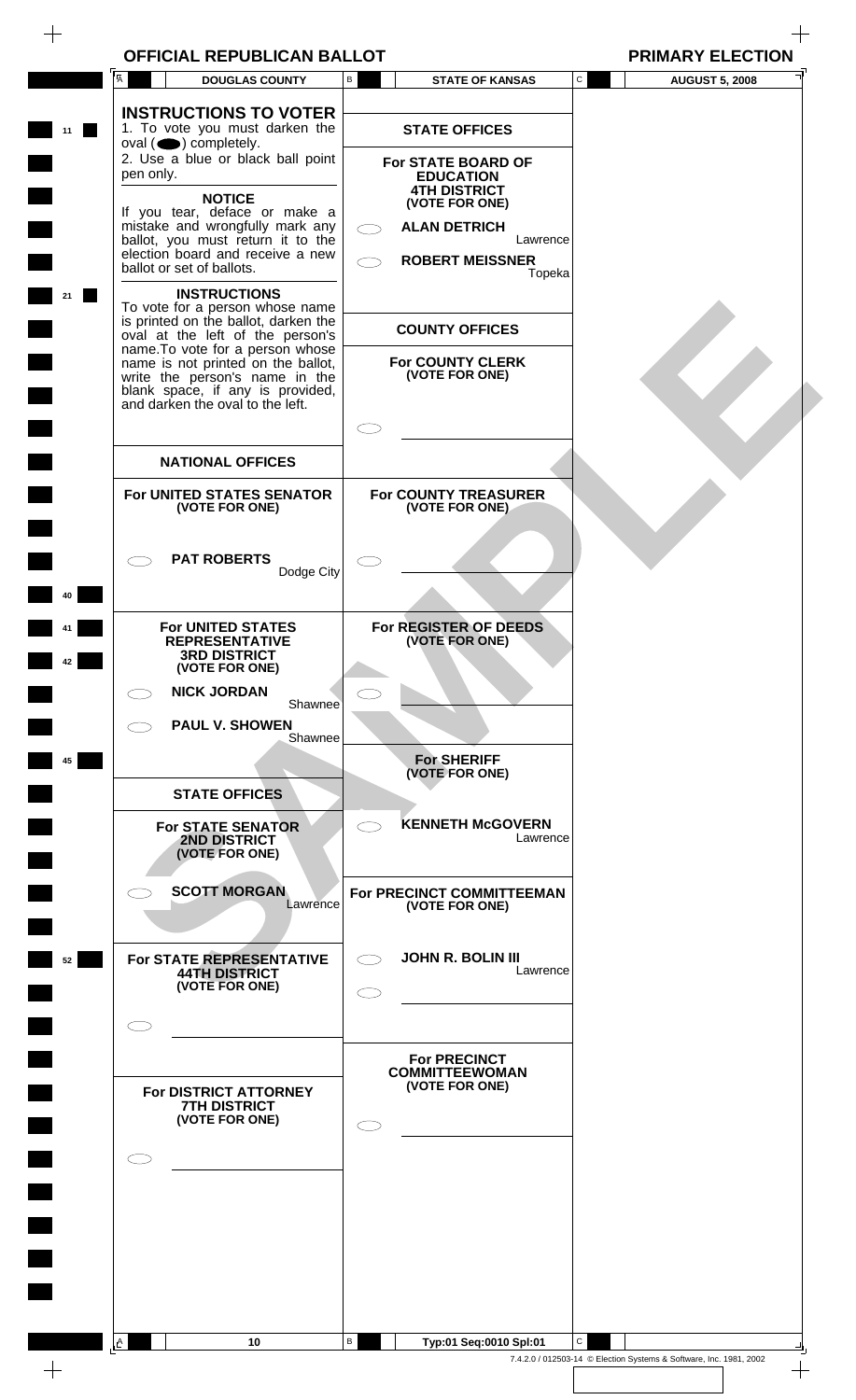| <b>OFFICIAL REPUBLICAN BALLOT</b> |  |
|-----------------------------------|--|
|-----------------------------------|--|

| ΟT |                        |  | <b>PRIMARY ELECTION</b> |
|----|------------------------|--|-------------------------|
|    | <b>STATE OF KANSAS</b> |  | <b>AUGUST 5, 2008</b>   |
|    |                        |  |                         |
|    |                        |  |                         |

 $\!+\!$ 

| A   | <b>DOUGLAS COUNTY</b>                                                                                                                                                            | В            | <b>STATE OF KANSAS</b>                                         | C            | <b>AUGUST 5, 2008</b>                                              |  |
|-----|----------------------------------------------------------------------------------------------------------------------------------------------------------------------------------|--------------|----------------------------------------------------------------|--------------|--------------------------------------------------------------------|--|
| 11  | <b>INSTRUCTIONS TO VOTER</b><br>1. To vote you must darken the                                                                                                                   |              | <b>STATE OFFICES</b>                                           |              |                                                                    |  |
|     | $oval(\n\bullet)$ completely.<br>2. Use a blue or black ball point<br>pen only.                                                                                                  |              | For STATE BOARD OF<br><b>EDUCATION</b><br><b>4TH DISTRICT</b>  |              |                                                                    |  |
|     | <b>NOTICE</b><br>If you tear, deface or make a<br>mistake and wrongfully mark any                                                                                                |              | (VOTE FOR ONE)<br><b>ROBERT MEISSNER</b>                       |              |                                                                    |  |
|     | ballot, you must return it to the<br>election board and receive a new<br>ballot or set of ballots.                                                                               |              | Topeka<br><b>ALAN DETRICH</b><br>Lawrence                      |              |                                                                    |  |
| 21  | <b>INSTRUCTIONS</b><br>To vote for a person whose name<br>is printed on the ballot, darken the<br>oval at the left of the person's                                               |              | <b>COUNTY OFFICES</b>                                          |              |                                                                    |  |
|     | name. To vote for a person whose<br>name is not printed on the ballot,<br>write the person's name in the<br>blank space, if any is provided,<br>and darken the oval to the left. |              | <b>For COUNTY CLERK</b><br>(VOTE FOR ONE)                      |              |                                                                    |  |
|     |                                                                                                                                                                                  |              |                                                                |              |                                                                    |  |
|     | <b>NATIONAL OFFICES</b>                                                                                                                                                          |              |                                                                |              |                                                                    |  |
|     | For UNITED STATES SENATOR<br>(VOTE FOR ONE)                                                                                                                                      |              | <b>For COUNTY TREASURER</b><br>(VOTE FOR ONE)                  |              |                                                                    |  |
| 40  | <b>PAT ROBERTS</b><br>Dodge City                                                                                                                                                 |              |                                                                |              |                                                                    |  |
|     | <b>For UNITED STATES</b><br><b>REPRESENTATIVE</b><br><b>2ND DISTRICT</b><br>(VOTE FOR ONE)                                                                                       |              | For REGISTER OF DEEDS<br>(VOTE FOR ONE)                        |              |                                                                    |  |
|     | <b>LYNN JENKINS</b><br>Topeka                                                                                                                                                    |              |                                                                |              |                                                                    |  |
|     | <b>JIM RYUN</b><br>Lawrence                                                                                                                                                      |              |                                                                |              |                                                                    |  |
| 45  |                                                                                                                                                                                  |              | <b>For SHERIFF</b><br>(VOTE FOR ONE)                           |              |                                                                    |  |
|     | <b>STATE OFFICES</b>                                                                                                                                                             |              |                                                                |              |                                                                    |  |
|     | <b>For STATE SENATOR</b><br>2ND DISTRICT<br>(VOTE FOR ONE)                                                                                                                       | $\subset$    | <b>KENNETH McGOVERN</b><br>Lawrence                            |              |                                                                    |  |
|     | <b>SCOTT MORGAN</b><br>Lawrence                                                                                                                                                  |              | For PRECINCT COMMITTEEMAN<br>(VOTE FOR ONE)                    |              |                                                                    |  |
| 53  | For STATE REPRESENTATIVE<br><b>44TH DISTRICT</b><br>(VOTE FOR ONE)                                                                                                               |              |                                                                |              |                                                                    |  |
|     |                                                                                                                                                                                  |              | <b>For PRECINCT</b><br><b>COMMITTEEWOMAN</b><br>(VOTE FOR ONE) |              |                                                                    |  |
|     | For DISTRICT ATTORNEY<br><b>7TH DISTRICT</b><br>(VOTE FOR ONE)                                                                                                                   |              |                                                                |              |                                                                    |  |
|     |                                                                                                                                                                                  |              |                                                                |              |                                                                    |  |
|     |                                                                                                                                                                                  |              |                                                                |              |                                                                    |  |
|     |                                                                                                                                                                                  |              |                                                                |              |                                                                    |  |
|     |                                                                                                                                                                                  |              |                                                                |              |                                                                    |  |
| A   | 11                                                                                                                                                                               | $\mathsf{B}$ | Typ:01 Seq:0011 Spl:01                                         | $\mathsf{C}$ |                                                                    |  |
| $+$ |                                                                                                                                                                                  |              |                                                                |              | 7.4.2.0 / 012503-14 © Election Systems & Software, Inc. 1981, 2002 |  |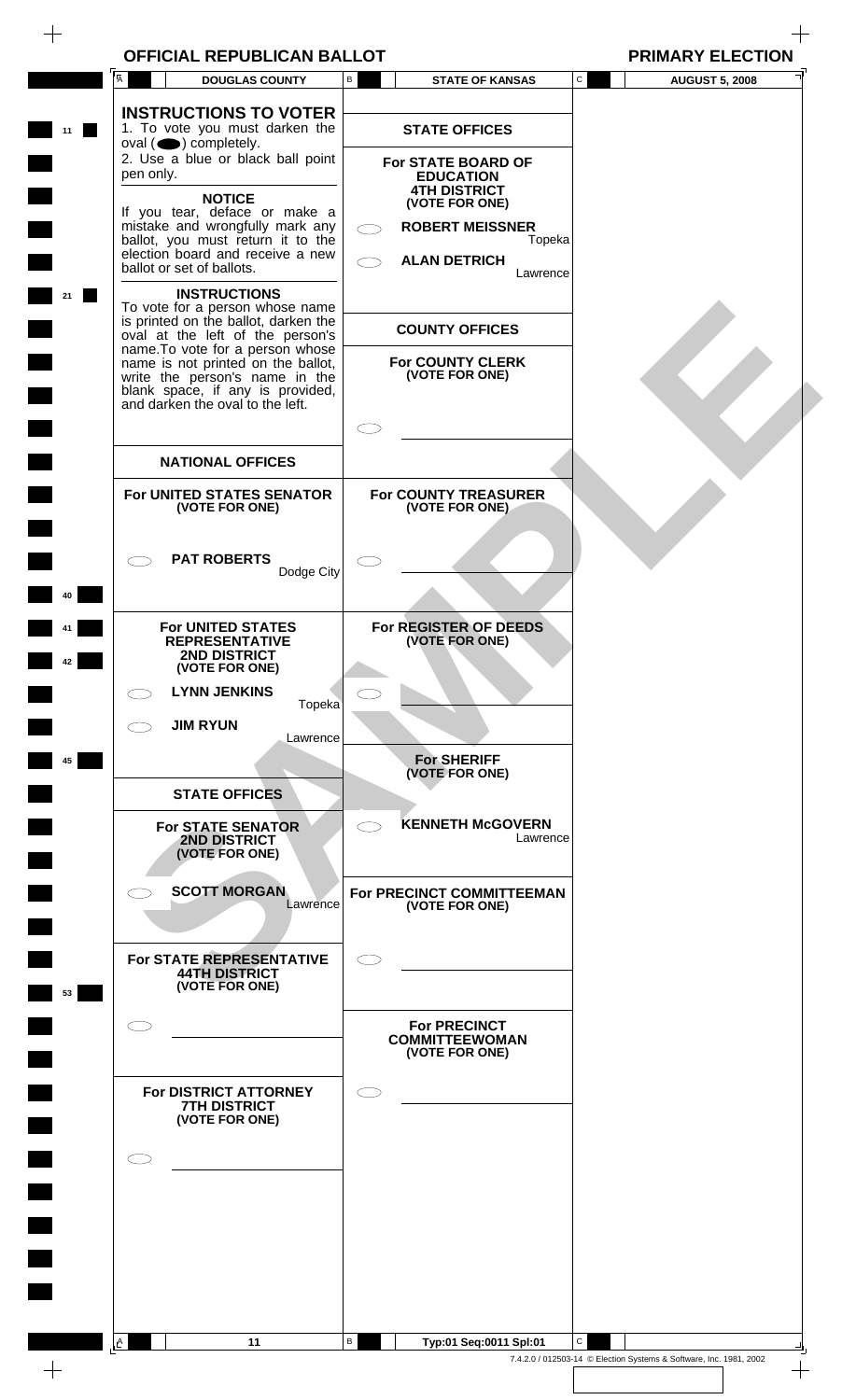| <b>OFFICIAL REPUBLICAN BALLOT</b> | <b>PRIMARY ELECTION</b> |
|-----------------------------------|-------------------------|
|                                   |                         |

|    | $\bar{\mathsf{A}}$<br><b>DOUGLAS COUNTY</b>                                                                                                                                      | B                   | <b>STATE OF KANSAS</b>                                        | ${\bf C}$    | <b>AUGUST 5, 2008</b> |
|----|----------------------------------------------------------------------------------------------------------------------------------------------------------------------------------|---------------------|---------------------------------------------------------------|--------------|-----------------------|
| 11 | <b>INSTRUCTIONS TO VOTER</b><br>1. To vote you must darken the<br>$oval \textcircled{\bullet}$ ) completely.                                                                     |                     | <b>STATE OFFICES</b>                                          |              |                       |
|    | 2. Use a blue or black ball point<br>pen only.                                                                                                                                   |                     | For STATE BOARD OF<br><b>EDUCATION</b><br><b>4TH DISTRICT</b> |              |                       |
|    | <b>NOTICE</b><br>If you tear, deface or make a<br>mistake and wrongfully mark any<br>ballot, you must return it to the                                                           |                     | (VOTE FOR ONE)<br><b>ALAN DETRICH</b><br>Lawrence             |              |                       |
|    | election board and receive a new<br>ballot or set of ballots.                                                                                                                    |                     | <b>ROBERT MEISSNER</b><br>Topeka                              |              |                       |
| 21 | <b>INSTRUCTIONS</b><br>To vote for a person whose name<br>is printed on the ballot, darken the<br>oval at the left of the person's                                               |                     | <b>COUNTY OFFICES</b>                                         |              |                       |
|    | name. To vote for a person whose<br>name is not printed on the ballot,<br>write the person's name in the<br>blank space, if any is provided,<br>and darken the oval to the left. |                     | <b>For COUNTY CLERK</b><br>(VOTE FOR ONE)                     |              |                       |
|    |                                                                                                                                                                                  | $\subset$ $\bar{ }$ |                                                               |              |                       |
|    | <b>NATIONAL OFFICES</b>                                                                                                                                                          |                     |                                                               |              |                       |
|    | For UNITED STATES SENATOR<br>(VOTE FOR ONE)                                                                                                                                      |                     | For COUNTY TREASURER<br>(VOTE FOR ONE)                        |              |                       |
|    | <b>PAT ROBERTS</b><br>Dodge City                                                                                                                                                 |                     |                                                               |              |                       |
|    |                                                                                                                                                                                  |                     |                                                               |              |                       |
|    | <b>For UNITED STATES</b><br><b>REPRESENTATIVE</b><br>2ND DISTRICT<br>(VOTE FOR ONE)                                                                                              |                     | For REGISTER OF DEEDS<br>(VOTE FOR ONE)                       |              |                       |
|    | <b>LYNN JENKINS</b>                                                                                                                                                              |                     |                                                               |              |                       |
|    | Topeka<br><b>JIM RYUN</b>                                                                                                                                                        |                     |                                                               |              |                       |
|    | Lawrence                                                                                                                                                                         |                     |                                                               |              |                       |
| 45 |                                                                                                                                                                                  |                     | <b>For SHERIFF</b><br>(VOTE FOR ONE)                          |              |                       |
|    | <b>STATE OFFICES</b>                                                                                                                                                             |                     |                                                               |              |                       |
|    | <b>For STATE SENATOR</b><br><b>2ND DISTRICT</b><br>(VOTE FOR ONE)                                                                                                                | $\subset$ .         | <b>KENNETH McGOVERN</b><br>Lawrence                           |              |                       |
|    | <b>SCOTT MORGAN</b><br>Lawrence                                                                                                                                                  |                     | For PRECINCT COMMITTEEMAN<br>(VOTE FOR ONE)                   |              |                       |
|    | For STATE REPRESENTATIVE<br><b>44TH DISTRICT</b><br>(VOTE FOR ONE)                                                                                                               |                     | <b>RICHARD L. TODD</b><br>Lawrence                            |              |                       |
|    |                                                                                                                                                                                  |                     |                                                               |              |                       |
| 54 |                                                                                                                                                                                  |                     |                                                               |              |                       |
|    |                                                                                                                                                                                  |                     | <b>For PRECINCT</b><br><b>COMMITTEEWOMAN</b>                  |              |                       |
|    | For DISTRICT ATTORNEY<br><b>7TH DISTRICT</b><br>(VOTE FOR ONE)                                                                                                                   |                     | (VOTE FOR ONE)                                                |              |                       |
|    |                                                                                                                                                                                  |                     |                                                               |              |                       |
|    |                                                                                                                                                                                  |                     |                                                               |              |                       |
|    |                                                                                                                                                                                  |                     |                                                               |              |                       |
|    |                                                                                                                                                                                  |                     |                                                               |              |                       |
|    |                                                                                                                                                                                  |                     |                                                               |              |                       |
|    |                                                                                                                                                                                  |                     |                                                               |              |                       |
|    |                                                                                                                                                                                  |                     |                                                               |              |                       |
|    |                                                                                                                                                                                  |                     |                                                               |              |                       |
|    | 12                                                                                                                                                                               | В                   | Typ:01 Seq:0012 Spl:01                                        | $\mathsf{C}$ |                       |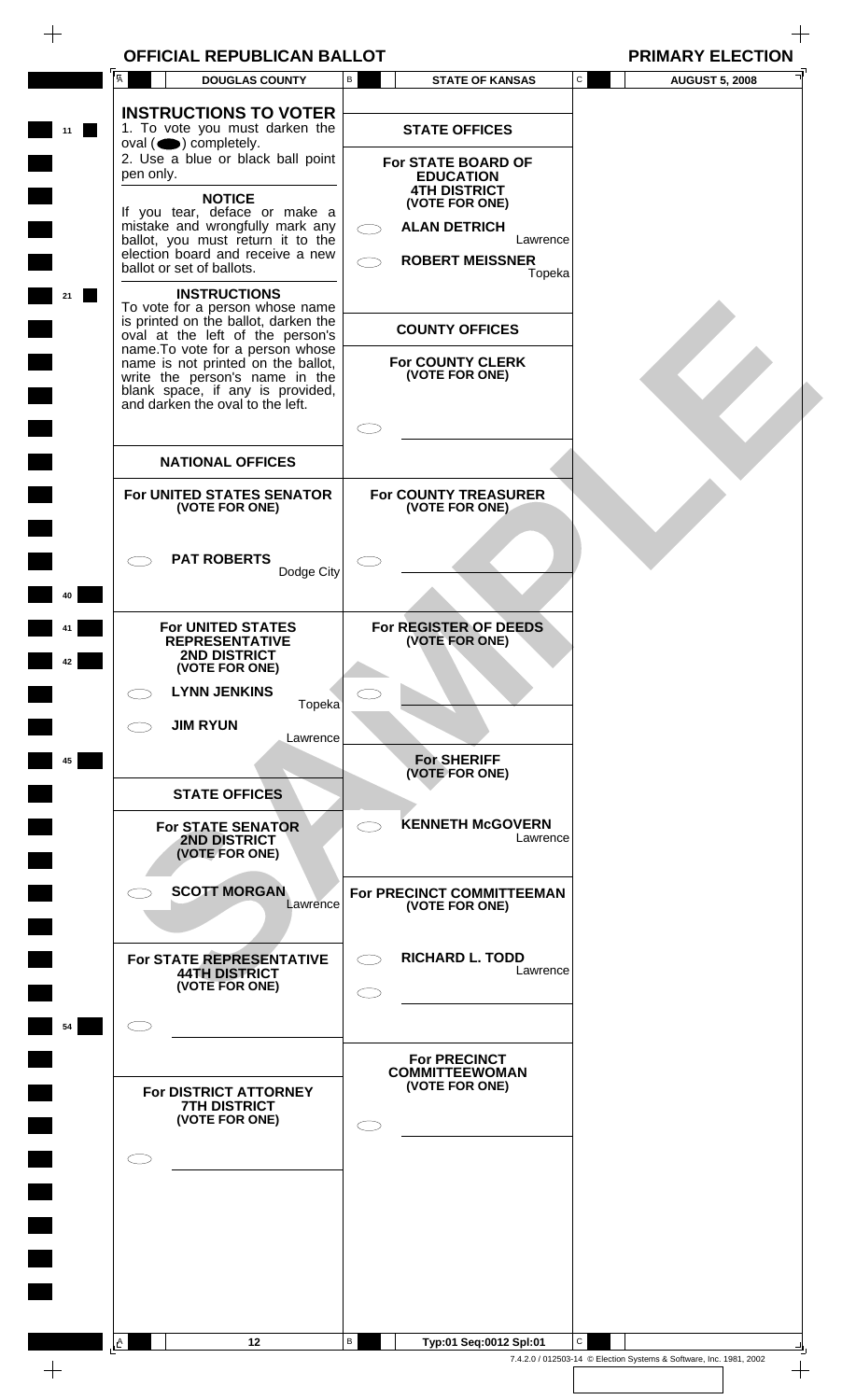A

**11**

 $\! + \!\!$ 

**21** 

**40**

**41**

**42**

**46**

**51**

 $\blacksquare$ 

 $\begin{array}{c} \begin{array}{c} \begin{array}{c} \begin{array}{c} \end{array} \end{array} \end{array} \end{array} \end{array}$ 

 $A$ 

 $\subset$ 

| OFFICIAL REPUBLICAN BALLOT                                                                                                                                                                                                                                                                                             |                                                                    | <b>PRIMARY ELECTION</b> |
|------------------------------------------------------------------------------------------------------------------------------------------------------------------------------------------------------------------------------------------------------------------------------------------------------------------------|--------------------------------------------------------------------|-------------------------|
| <b>DOUGLAS COUNTY</b>                                                                                                                                                                                                                                                                                                  | ${\bf C}$<br>В<br><b>STATE OF KANSAS</b>                           | <b>AUGUST 5, 2008</b>   |
| <b>INSTRUCTIONS TO VOTER</b><br>1. To vote you must darken the<br>oval $($ $\bullet)$ completely.<br>2. Use a blue or black ball point<br>pen only.                                                                                                                                                                    | <b>COUNTY OFFICES</b><br><b>For COUNTY CLERK</b><br>(VOTE FOR ONE) |                         |
| <b>NOTICE</b><br>If you tear, deface or make a<br>mistake and wrongfully mark any<br>ballot, you must return it to the<br>election board and receive a new<br>ballot or set of ballots.                                                                                                                                |                                                                    |                         |
| <b>INSTRUCTIONS</b><br>To vote for a person whose name<br>is printed on the ballot, darken the<br>oval at the left of the person's<br>name. To vote for a person whose<br>name is not printed on the ballot,<br>write the person's name in the<br>blank space, if any is provided,<br>and darken the oval to the left. | <b>For COUNTY TREASURER</b><br>(VOTE FOR ONE)<br>C.                |                         |
|                                                                                                                                                                                                                                                                                                                        | For REGISTER OF DEEDS<br>(VOTE FOR ONE)                            |                         |
| <b>NATIONAL OFFICES</b>                                                                                                                                                                                                                                                                                                |                                                                    |                         |
| For UNITED STATES SENATOR<br>(VOTE FOR ONE)                                                                                                                                                                                                                                                                            |                                                                    |                         |
| <b>PAT ROBERTS</b><br>Dodge City                                                                                                                                                                                                                                                                                       | <b>For SHERIFF</b><br>(VOTE FOR ONE)                               |                         |
| For UNITED STATES<br><b>REPRESENTATIVE</b><br><b>3RD DISTRICT</b><br>(VOTE FOR ONE)                                                                                                                                                                                                                                    | <b>KENNETH McGOVERN</b><br>Lawrence                                |                         |
| <b>NICK JORDAN</b><br>Shawnee                                                                                                                                                                                                                                                                                          | For PRECINCT COMMITTEEMAN<br>(VOTE FOR ONE)                        |                         |
| <b>PAUL V. SHOWEN</b><br>Shawnee                                                                                                                                                                                                                                                                                       |                                                                    |                         |
|                                                                                                                                                                                                                                                                                                                        | <b>TERRY CAMPBELL</b><br>Lawrence                                  |                         |
| <b>STATE OFFICES</b>                                                                                                                                                                                                                                                                                                   |                                                                    |                         |
| <b>For STATE SENATOR</b><br><b>3RD DISTRICT</b><br>(VOTE FOR ONE)<br><b>ROGER C. PINE</b><br>Lawrence                                                                                                                                                                                                                  | <b>For PRECINCT</b><br><b>COMMITTEEWOMAN</b><br>(VOTE FOR ONE)     |                         |
| For STATE REPRESENTATIVE<br><b>44TH DISTRICT</b><br>(VOTE FOR ONE)                                                                                                                                                                                                                                                     |                                                                    |                         |

 $\hspace{0.1mm} +$ 

B

 $\subset$ 

**For DISTRICT ATTORNEY 7TH DISTRICT (VOTE FOR ONE)**

> **13 Typ:01 Seq:0013 Spl:01** C  $\blacksquare$ 7.4.2.0 / 012503-14 © Election Systems & Software, Inc. 1981, 2002

 $\qquad \qquad +$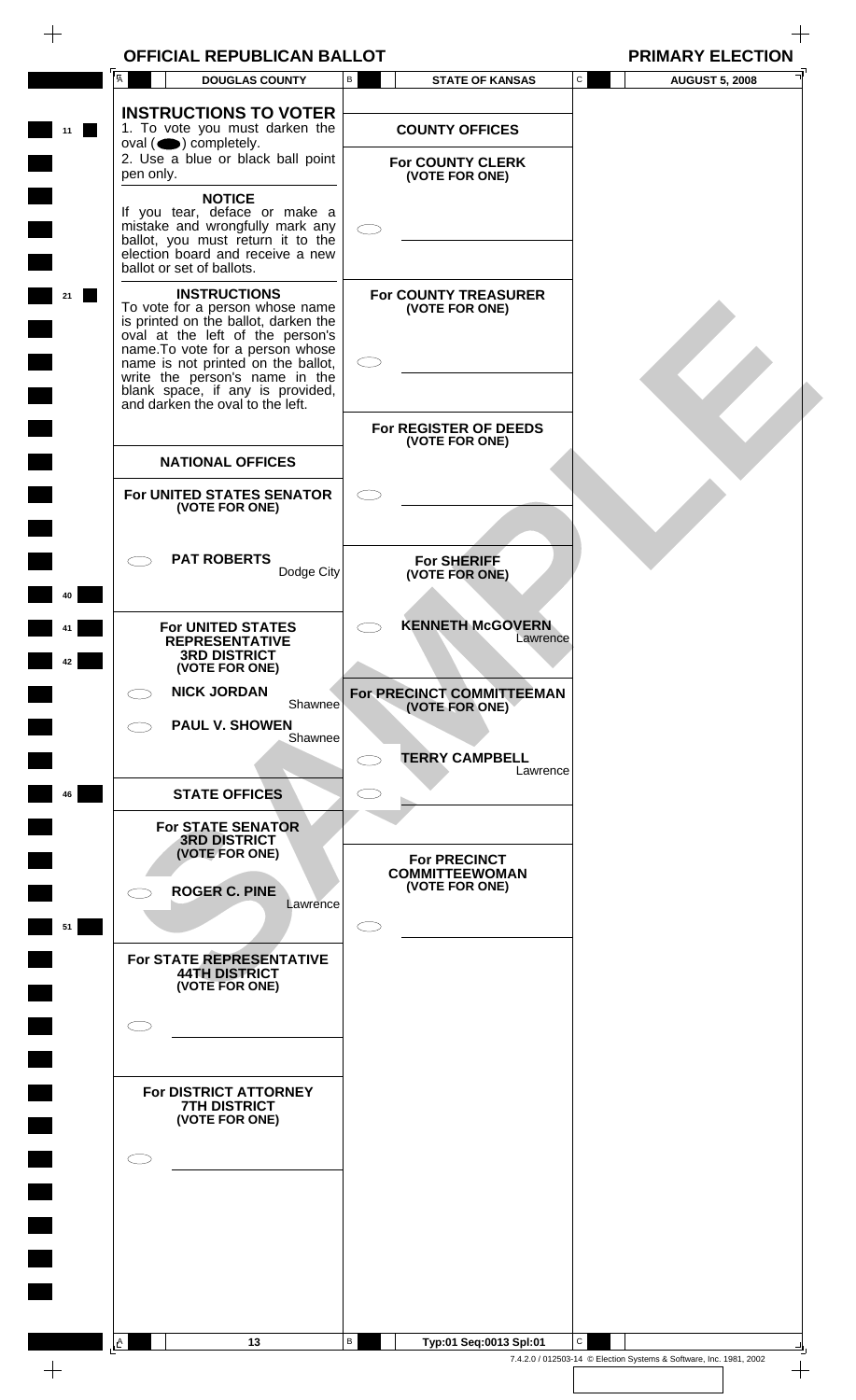|  | <b>PRIMARY ELECTI</b> |  |  |
|--|-----------------------|--|--|
|  |                       |  |  |

| OFFICIAL REPUBLICAN BALLOT                                                                                                                                                       |                                                                      | <b>PRIMARY ELECTION</b> |
|----------------------------------------------------------------------------------------------------------------------------------------------------------------------------------|----------------------------------------------------------------------|-------------------------|
| $\overline{A}$<br><b>DOUGLAS COUNTY</b>                                                                                                                                          | $\mathtt{C}$<br>B.<br><b>STATE OF KANSAS</b>                         | <b>AUGUST 5, 2008</b>   |
| <b>INSTRUCTIONS TO VOTER</b><br>1. To vote you must darken the<br>$oval(\n\bullet)$ completely.                                                                                  | <b>STATE OFFICES</b>                                                 |                         |
| 2. Use a blue or black ball point<br>pen only.                                                                                                                                   | <b>For STATE BOARD OF</b><br><b>EDUCATION</b><br><b>4TH DISTRICT</b> |                         |
| <b>NOTICE</b><br>If you tear, deface or make a<br>mistake and wrongfully mark any                                                                                                | (VOTE FOR ONE)<br><b>ROBERT MEISSNER</b>                             |                         |
| ballot, you must return it to the<br>election board and receive a new                                                                                                            | Topeka<br><b>ALAN DETRICH</b>                                        |                         |
| ballot or set of ballots.<br><b>INSTRUCTIONS</b>                                                                                                                                 | Lawrence                                                             |                         |
| To vote for a person whose name<br>is printed on the ballot, darken the<br>oval at the left of the person's                                                                      | <b>COUNTY OFFICES</b>                                                |                         |
| name. To vote for a person whose<br>name is not printed on the ballot,<br>write the person's name in the<br>blank space, if any is provided,<br>and darken the oval to the left. | For COUNTY COMMISSIONER<br><b>3RD DISTRICT</b><br>(VOTE FOR ONE)     |                         |
|                                                                                                                                                                                  | <b>JOHN TACHA</b><br>Lawrence                                        |                         |
| <b>NATIONAL OFFICES</b>                                                                                                                                                          | <b>JAMES E. FLORY</b><br>Lawrence                                    |                         |
| For UNITED STATES SENATOR                                                                                                                                                        |                                                                      |                         |
| (VOTE FOR ONE)                                                                                                                                                                   | For COUNTY CLERK<br>(VOTE FOR ONE)                                   |                         |
| <b>PAT ROBERTS</b><br>Dodge City                                                                                                                                                 |                                                                      |                         |
|                                                                                                                                                                                  |                                                                      |                         |
| <b>For UNITED STATES</b>                                                                                                                                                         |                                                                      |                         |
| <b>REPRESENTATIVE</b><br><b>2ND DISTRICT</b><br>(VOTE FOR ONE)                                                                                                                   | For COUNTY TREASURER<br>(VOTE FOR ONE)                               |                         |
| <b>LYNN JENKINS</b><br>Topeka                                                                                                                                                    |                                                                      |                         |
| <b>JIM RYUN</b><br>Lawrence                                                                                                                                                      |                                                                      |                         |
|                                                                                                                                                                                  |                                                                      |                         |
| <b>STATE OFFICES</b>                                                                                                                                                             | For REGISTER OF DEEDS<br>(VOTE FOR ONE)                              |                         |
| <b>For STATE SENATOR</b><br>2ND DISTRICT                                                                                                                                         |                                                                      |                         |
| (VOTE FOR ONE)                                                                                                                                                                   |                                                                      |                         |
| <b>SCOTT MORGAN</b><br>Lawrence                                                                                                                                                  |                                                                      |                         |
|                                                                                                                                                                                  | <b>For SHERIFF</b><br>(VOTE FOR ONE)                                 |                         |
| For STATE REPRESENTATIVE<br><b>10TH DISTRICT</b><br>(VOTE FOR ONE)                                                                                                               | <b>KENNETH McGOVERN</b><br>$\overline{\phantom{m}}$                  |                         |
| <b>JOHN COEN</b><br>$\overline{\phantom{a}}$                                                                                                                                     | Lawrence                                                             |                         |
| Wellsville                                                                                                                                                                       | For PRECINCT COMMITTEEMAN                                            |                         |
| For DISTRICT ATTORNEY                                                                                                                                                            | (VOTE FOR ONE)                                                       |                         |
| <b>7TH DISTRICT</b><br>(VOTE FOR ONE)                                                                                                                                            | C.                                                                   |                         |
|                                                                                                                                                                                  |                                                                      |                         |
|                                                                                                                                                                                  | <b>For PRECINCT</b>                                                  |                         |
|                                                                                                                                                                                  | <b>COMMITTEEWOMAN</b><br>(VOTE FOR ONE)                              |                         |
|                                                                                                                                                                                  |                                                                      |                         |
|                                                                                                                                                                                  |                                                                      |                         |
|                                                                                                                                                                                  |                                                                      |                         |
| $\mathsf{L}^\mathsf{A}$<br>14                                                                                                                                                    | В<br>$\mathsf{C}$<br>Typ:01 Seq:0014 Spl:01                          |                         |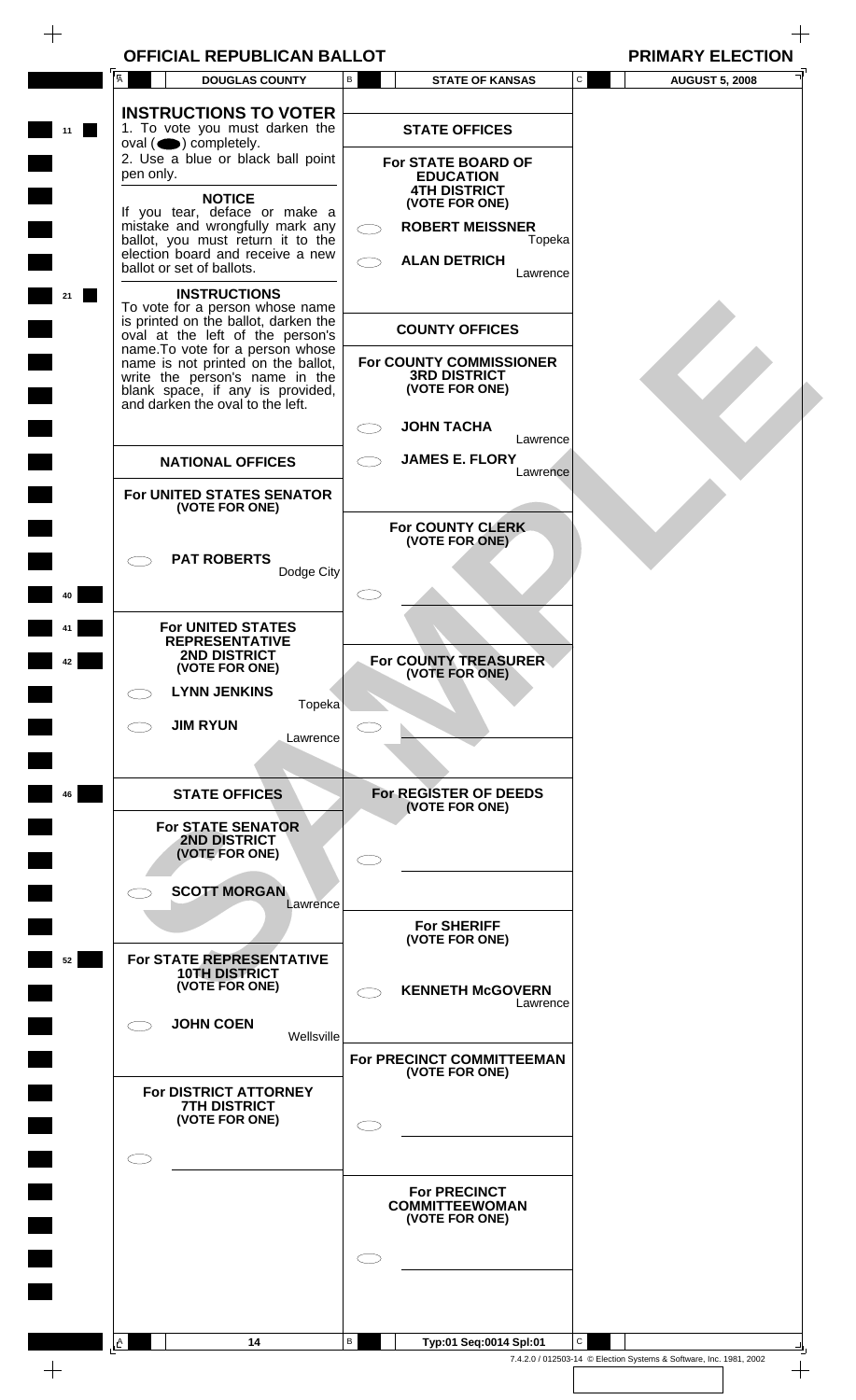**OFFICIAL REPUBLICAN BALLOT PRIMARY ELECTION**

|    | Ā            | <b>DOUGLAS COUNTY</b>                                                                                                                                                                                                        | B | <b>STATE OF KANSAS</b>                                                                                                           |                    | C | <b>AUGUST 5, 2008</b> |  |
|----|--------------|------------------------------------------------------------------------------------------------------------------------------------------------------------------------------------------------------------------------------|---|----------------------------------------------------------------------------------------------------------------------------------|--------------------|---|-----------------------|--|
| 11 |              | <b>INSTRUCTIONS TO VOTER</b><br>1. To vote you must darken the<br>$oval(\n\bullet)$ completely.                                                                                                                              |   | <b>STATE OFFICES</b>                                                                                                             |                    |   |                       |  |
|    | pen only.    | 2. Use a blue or black ball point<br><b>NOTICE</b><br>If you tear, deface or make a<br>mistake and wrongfully mark any<br>ballot, you must return it to the<br>election board and receive a new<br>ballot or set of ballots. |   | For STATE BOARD OF<br><b>EDUCATION</b><br><b>4TH DISTRICT</b><br>(VOTE FOR ONE)<br><b>ALAN DETRICH</b><br><b>ROBERT MEISSNER</b> | Lawrence<br>Topeka |   |                       |  |
|    |              | <b>INSTRUCTIONS</b><br>To vote for a person whose name<br>is printed on the ballot, darken the<br>oval at the left of the person's                                                                                           |   | <b>COUNTY OFFICES</b>                                                                                                            |                    |   |                       |  |
|    |              | name. To vote for a person whose<br>name is not printed on the ballot,<br>write the person's name in the<br>blank space, if any is provided, and darken the oval to the left.                                                |   | <b>For COUNTY COMMISSIONER</b><br><b>3RD DISTRICT</b><br>(VOTE FOR ONE)                                                          |                    |   |                       |  |
|    |              |                                                                                                                                                                                                                              |   | <b>JAMES E. FLORY</b>                                                                                                            | Lawrence           |   |                       |  |
|    |              | <b>NATIONAL OFFICES</b>                                                                                                                                                                                                      |   | <b>JOHN TACHA</b>                                                                                                                | Lawrence           |   |                       |  |
|    |              | For UNITED STATES SENATOR<br>(VOTE FOR ONE)                                                                                                                                                                                  |   |                                                                                                                                  |                    |   |                       |  |
|    |              | <b>PAT ROBERTS</b><br>Dodge City                                                                                                                                                                                             |   | For COUNTY CLERK<br>(VOTE FOR ONE)                                                                                               |                    |   |                       |  |
|    |              | For UNITED STATES                                                                                                                                                                                                            |   |                                                                                                                                  |                    |   |                       |  |
|    |              | <b>REPRESENTATIVE</b><br><b>2ND DISTRICT</b><br>(VOTE FOR ONE)                                                                                                                                                               |   | For COUNTY TREASURER<br>(VOTE FOR ONE)                                                                                           |                    |   |                       |  |
|    |              | <b>LYNN JENKINS</b><br>Topeka                                                                                                                                                                                                |   |                                                                                                                                  |                    |   |                       |  |
|    |              | <b>JIM RYUN</b><br>Lawrence                                                                                                                                                                                                  |   |                                                                                                                                  |                    |   |                       |  |
| 46 |              | <b>STATE OFFICES</b><br><b>For STATE SENATOR</b><br>2ND DISTRICT<br>(VOTE FOR ONE)                                                                                                                                           |   | For REGISTER OF DEEDS<br>(VOTE FOR ONE)                                                                                          |                    |   |                       |  |
|    |              | <b>SCOTT MORGAN</b><br>Lawrence                                                                                                                                                                                              |   | <b>For SHERIFF</b>                                                                                                               |                    |   |                       |  |
|    |              | For STATE REPRESENTATIVE<br><b>44TH DISTRICT</b>                                                                                                                                                                             |   | (VOTE FOR ONE)                                                                                                                   |                    |   |                       |  |
| 53 |              | (VOTE FOR ONE)                                                                                                                                                                                                               |   | <b>KENNETH McGOVERN</b>                                                                                                          | Lawrence           |   |                       |  |
|    |              |                                                                                                                                                                                                                              |   |                                                                                                                                  |                    |   |                       |  |
|    |              | For DISTRICT ATTORNEY                                                                                                                                                                                                        |   | For PRECINCT COMMITTEEMAN<br>(VOTE FOR ONE)                                                                                      |                    |   |                       |  |
|    |              | <b>7TH DISTRICT</b><br>(VOTE FOR ONE)                                                                                                                                                                                        |   |                                                                                                                                  |                    |   |                       |  |
|    |              |                                                                                                                                                                                                                              |   |                                                                                                                                  |                    |   |                       |  |
|    |              |                                                                                                                                                                                                                              |   | <b>For PRECINCT</b><br><b>COMMITTEEWOMAN</b><br>(VOTE FOR ONE)                                                                   |                    |   |                       |  |
|    |              |                                                                                                                                                                                                                              |   |                                                                                                                                  |                    |   |                       |  |
|    |              |                                                                                                                                                                                                                              |   |                                                                                                                                  |                    |   |                       |  |
|    | $\mathsf{A}$ | 15                                                                                                                                                                                                                           | В | Typ:01 Seq:0015 Spl:01                                                                                                           |                    | C |                       |  |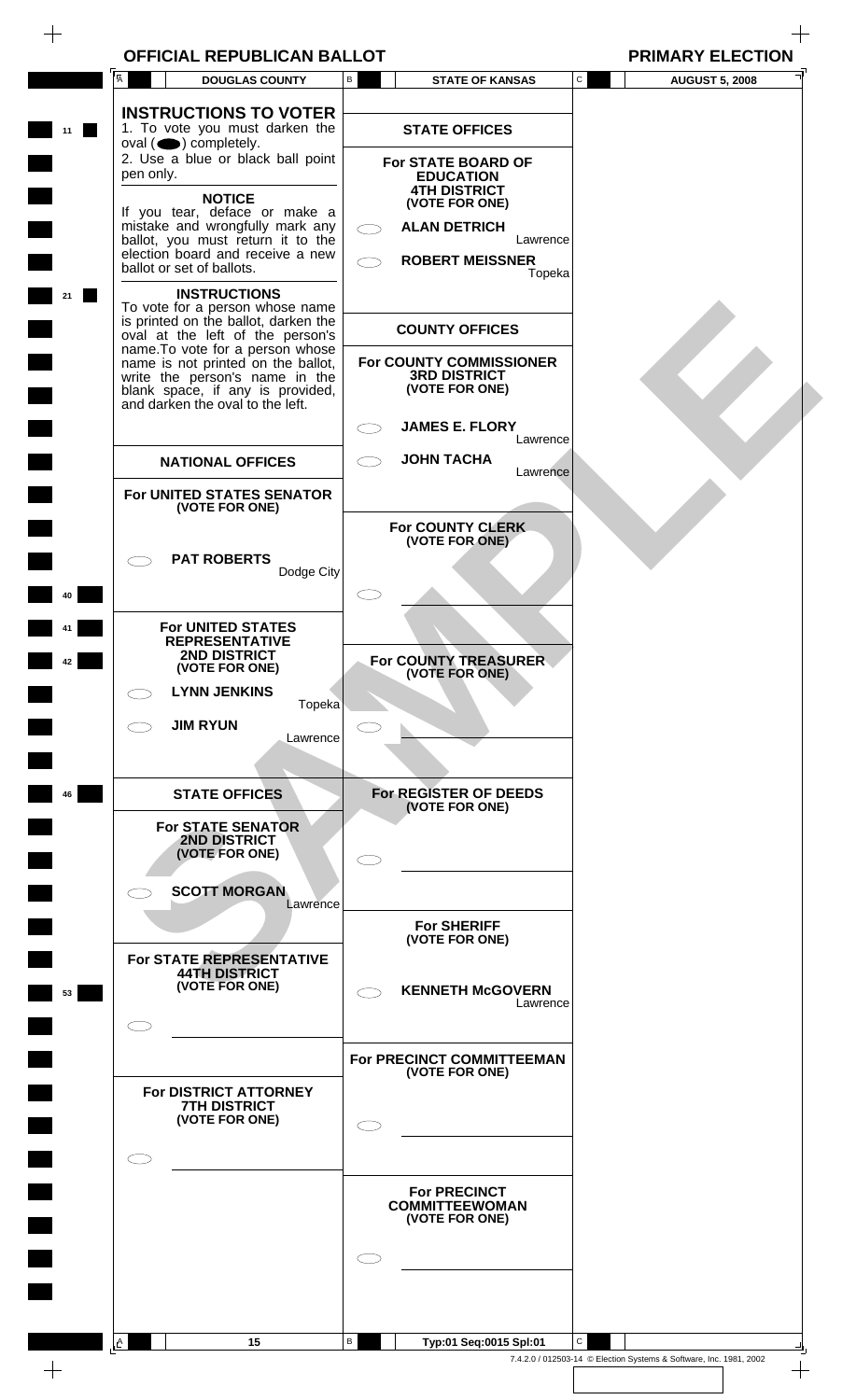| <b>OFFICIAL REPUBLICAN BALLOT</b><br><b>PRIMARY ELECTION</b> |  |
|--------------------------------------------------------------|--|
|--------------------------------------------------------------|--|



| Ā  | <b>DOUGLAS COUNTY</b>                                                                                                                                                            | В            | <b>STATE OF KANSAS</b>                                                  | С            | <b>AUGUST 5, 2008</b> |
|----|----------------------------------------------------------------------------------------------------------------------------------------------------------------------------------|--------------|-------------------------------------------------------------------------|--------------|-----------------------|
| 11 | <b>INSTRUCTIONS TO VOTER</b><br>1. To vote you must darken the<br>$oval \textcircled{\bullet}$ ) completely.                                                                     |              | <b>STATE OFFICES</b>                                                    |              |                       |
|    | 2. Use a blue or black ball point<br>pen only.                                                                                                                                   |              | For STATE BOARD OF<br><b>EDUCATION</b><br><b>4TH DISTRICT</b>           |              |                       |
|    | <b>NOTICE</b><br>If you tear, deface or make a<br>mistake and wrongfully mark any<br>ballot, you must return it to the                                                           |              | (VOTE FOR ONE)<br><b>ROBERT MEISSNER</b><br>Topeka                      |              |                       |
|    | election board and receive a new<br>ballot or set of ballots.<br><b>INSTRUCTIONS</b>                                                                                             |              | <b>ALAN DETRICH</b><br>Lawrence                                         |              |                       |
| 21 | To vote for a person whose name<br>is printed on the ballot, darken the<br>oval at the left of the person's                                                                      |              | <b>COUNTY OFFICES</b>                                                   |              |                       |
|    | name. To vote for a person whose<br>name is not printed on the ballot,<br>write the person's name in the<br>blank space, if any is provided,<br>and darken the oval to the left. |              | <b>For COUNTY COMMISSIONER</b><br><b>3RD DISTRICT</b><br>(VOTE FOR ONE) |              |                       |
|    |                                                                                                                                                                                  |              | <b>JOHN TACHA</b><br>Lawrence                                           |              |                       |
|    | <b>NATIONAL OFFICES</b>                                                                                                                                                          |              | <b>JAMES E. FLORY</b><br>Lawrence                                       |              |                       |
|    | For UNITED STATES SENATOR<br>(VOTE FOR ONE)                                                                                                                                      |              | For COUNTY CLERK<br>(VOTE FOR ONE)                                      |              |                       |
|    | <b>PAT ROBERTS</b><br>Dodge City                                                                                                                                                 |              |                                                                         |              |                       |
| 40 | <b>For UNITED STATES</b>                                                                                                                                                         |              |                                                                         |              |                       |
|    | <b>REPRESENTATIVE</b><br><b>2ND DISTRICT</b><br>(VOTE FOR ONE)                                                                                                                   |              | For COUNTY TREASURER<br>(VOTE FOR ONE)                                  |              |                       |
|    | <b>LYNN JENKINS</b><br>Topeka                                                                                                                                                    |              |                                                                         |              |                       |
|    | <b>JIM RYUN</b><br>Lawrence                                                                                                                                                      |              |                                                                         |              |                       |
| 46 | <b>STATE OFFICES</b>                                                                                                                                                             |              | For REGISTER OF DEEDS<br>(VOTE FOR ONE)                                 |              |                       |
|    | <b>For STATE SENATOR</b><br>2ND DISTRICT<br>(VOTE FOR ONE)                                                                                                                       |              |                                                                         |              |                       |
|    | <b>SCOTT MORGAN</b><br>Lawrence                                                                                                                                                  |              | <b>For SHERIFF</b>                                                      |              |                       |
|    | For STATE REPRESENTATIVE<br><b>44TH DISTRICT</b>                                                                                                                                 |              | (VOTE FOR ONE)                                                          |              |                       |
|    | (VOTE FOR ONE)                                                                                                                                                                   |              | <b>KENNETH McGOVERN</b><br>Lawrence                                     |              |                       |
| 54 |                                                                                                                                                                                  |              | For PRECINCT COMMITTEEMAN                                               |              |                       |
|    | For DISTRICT ATTORNEY                                                                                                                                                            |              | (VOTE FOR ONE)                                                          |              |                       |
|    | <b>7TH DISTRICT</b><br>(VOTE FOR ONE)                                                                                                                                            |              |                                                                         |              |                       |
|    |                                                                                                                                                                                  |              |                                                                         |              |                       |
|    |                                                                                                                                                                                  |              | <b>For PRECINCT</b><br><b>COMMITTEEWOMAN</b><br>(VOTE FOR ONE)          |              |                       |
|    |                                                                                                                                                                                  |              | <b>DIANE HAZEN</b><br>Lawrence                                          |              |                       |
|    |                                                                                                                                                                                  |              |                                                                         |              |                       |
| A  | 16                                                                                                                                                                               | $\mathsf{B}$ | Typ:01 Seq:0016 Spl:01                                                  | $\mathsf{C}$ |                       |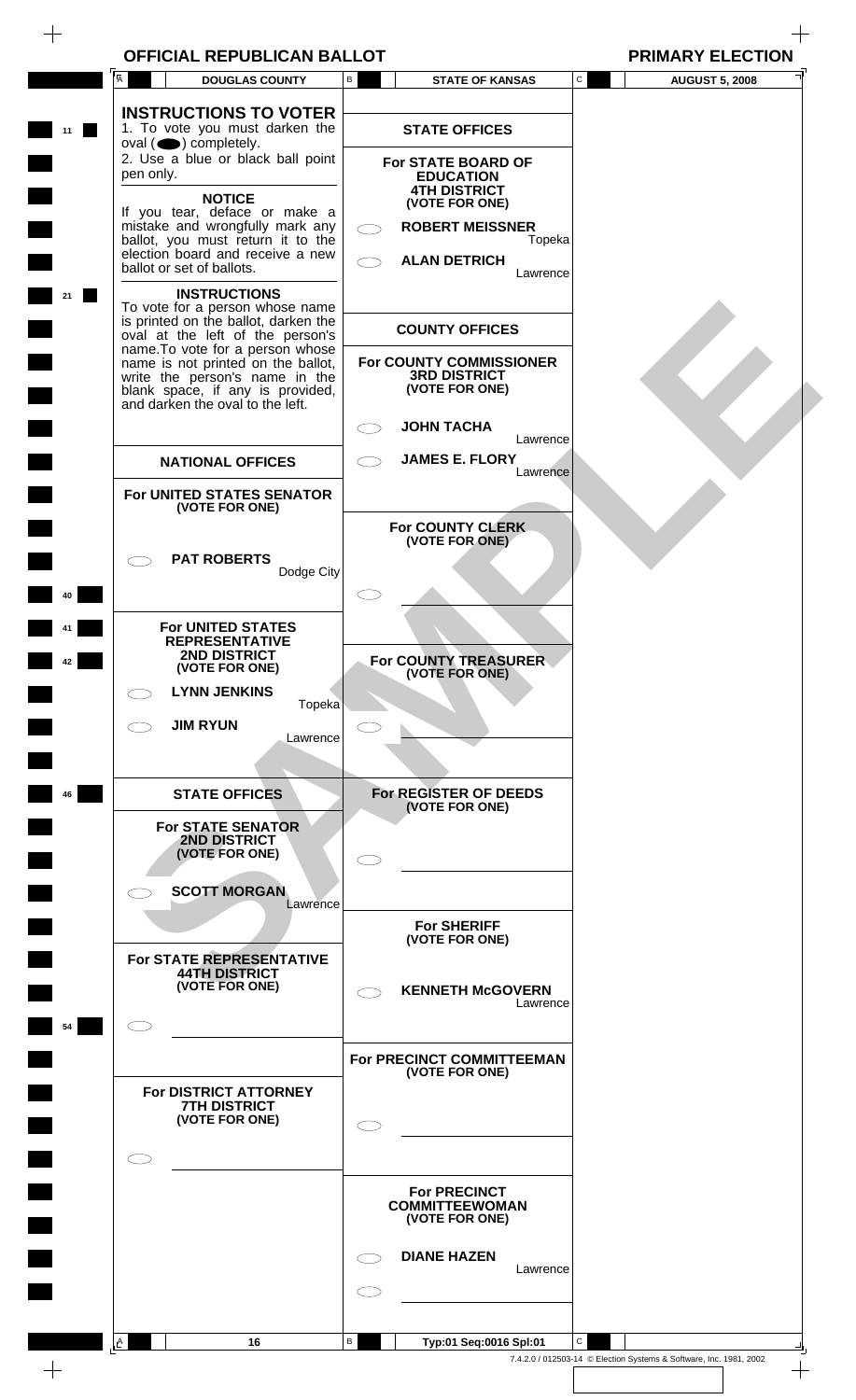| <b>OFFICIAL REPUBLICAN BALLOT</b> |  |  |  |
|-----------------------------------|--|--|--|
|-----------------------------------|--|--|--|

|    | <b>OFFICIAL REPUBLICAN BALLOT</b>                                                                                                               | <b>PRIMARY ELECTION</b>                                                            |
|----|-------------------------------------------------------------------------------------------------------------------------------------------------|------------------------------------------------------------------------------------|
|    | A<br><b>DOUGLAS COUNTY</b>                                                                                                                      | $\, {\bf B} \,$<br>$\mathtt{C}$<br><b>AUGUST 5, 2008</b><br><b>STATE OF KANSAS</b> |
| 11 | <b>INSTRUCTIONS TO VOTER</b><br>1. To vote you must darken the<br>$oval(\n\bullet)$ completely.<br>2. Use a blue or black ball point            | <b>STATE OFFICES</b><br>For STATE BOARD OF                                         |
|    | pen only.<br><b>NOTICE</b>                                                                                                                      | <b>EDUCATION</b><br><b>4TH DISTRICT</b><br>(VOTE FOR ONE)                          |
|    | If you tear, deface or make a<br>mistake and wrongfully mark any                                                                                | <b>ALAN DETRICH</b>                                                                |
|    | ballot, you must return it to the<br>election board and receive a new<br>ballot or set of ballots.                                              | Lawrence<br><b>ROBERT MEISSNER</b><br>Topeka                                       |
|    | <b>INSTRUCTIONS</b>                                                                                                                             |                                                                                    |
|    | To vote for a person whose name<br>is printed on the ballot, darken the<br>oval at the left of the person's<br>name. To vote for a person whose | <b>COUNTY OFFICES</b>                                                              |
|    | name is not printed on the ballot,<br>write the person's name in the<br>blank space, if any is provided,<br>and darken the oval to the left.    | For COUNTY COMMISSIONER<br><b>3RD DISTRICT</b><br>(VOTE FOR ONE)                   |
|    |                                                                                                                                                 | <b>JAMES E. FLORY</b><br>Lawrence                                                  |
|    | <b>NATIONAL OFFICES</b>                                                                                                                         | <b>JOHN TACHA</b><br>Lawrence                                                      |
|    | For UNITED STATES SENATOR<br>(VOTE FOR ONE)                                                                                                     |                                                                                    |
|    |                                                                                                                                                 | For COUNTY CLERK<br>(VOTE FOR ONE)                                                 |
|    | <b>PAT ROBERTS</b><br>Dodge City                                                                                                                |                                                                                    |
|    |                                                                                                                                                 |                                                                                    |
|    | <b>For UNITED STATES</b>                                                                                                                        |                                                                                    |
| 42 | <b>REPRESENTATIVE</b><br><b>2ND DISTRICT</b><br>(VOTE FOR ONE)                                                                                  | For COUNTY TREASURER                                                               |
|    | <b>LYNN JENKINS</b>                                                                                                                             | (VOTE FOR ONE)                                                                     |
|    | Topeka<br><b>JIM RYUN</b>                                                                                                                       |                                                                                    |
|    | Lawrence                                                                                                                                        |                                                                                    |
|    | <b>STATE OFFICES</b>                                                                                                                            | For REGISTER OF DEEDS<br>(VOTE FOR ONE)                                            |
| 47 | <b>For STATE SENATOR</b><br><b>2ND DISTRICT</b><br>(VOTE FOR ONE)                                                                               |                                                                                    |
|    | <b>SCOTT MORGAN</b>                                                                                                                             |                                                                                    |
| 51 | Lawrence                                                                                                                                        | <b>For SHERIFF</b><br>(VOTE FOR ONE)                                               |
|    | For STATE REPRESENTATIVE<br><b>10TH DISTRICT</b>                                                                                                |                                                                                    |
|    | (VOTE FOR ONE)                                                                                                                                  | <b>KENNETH McGOVERN</b><br>Lawrence                                                |
|    | <b>JOHN COEN</b><br>Wellsville                                                                                                                  |                                                                                    |
|    |                                                                                                                                                 | For PRECINCT COMMITTEEMAN<br>(VOTE FOR ONE)                                        |
|    | For DISTRICT ATTORNEY<br><b>7TH DISTRICT</b>                                                                                                    |                                                                                    |
|    | (VOTE FOR ONE)                                                                                                                                  | <b>JAMES W. WHITE</b><br>Lawrence                                                  |
|    |                                                                                                                                                 |                                                                                    |
|    |                                                                                                                                                 |                                                                                    |
|    |                                                                                                                                                 | <b>For PRECINCT</b><br><b>COMMITTEEWOMAN</b><br>(VOTE FOR ONE)                     |
|    |                                                                                                                                                 |                                                                                    |
|    |                                                                                                                                                 |                                                                                    |
|    | A<br>17                                                                                                                                         | $\mathsf{C}$<br>В<br>Typ:01 Seq:0017 Spl:01                                        |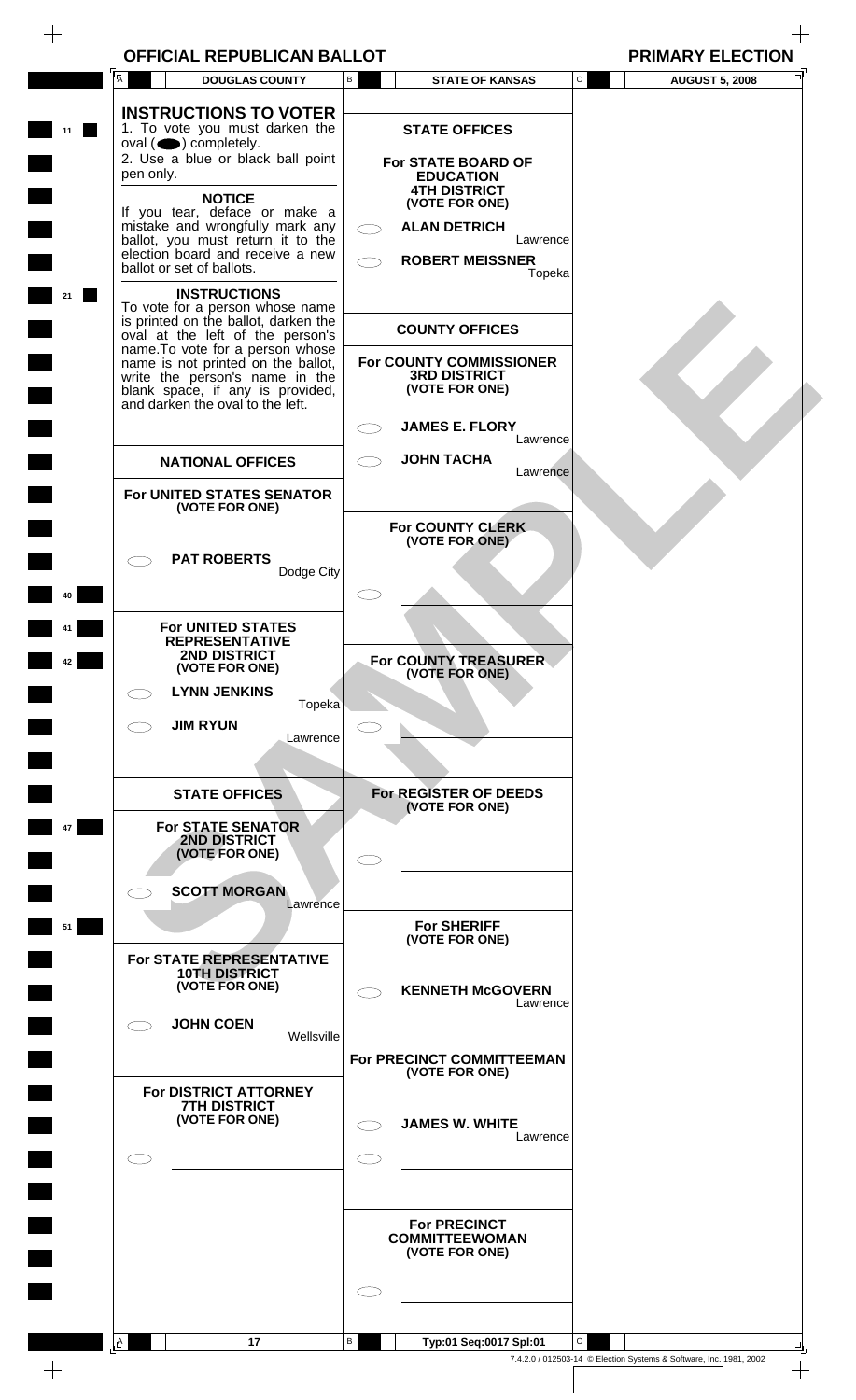|  | <b>PRIMARY ELECTI</b> |  |  |
|--|-----------------------|--|--|
|  |                       |  |  |

| OFFICIAL REPUBLICAN BALLOT                                                                                                                   |                                                                      |                       |
|----------------------------------------------------------------------------------------------------------------------------------------------|----------------------------------------------------------------------|-----------------------|
| $\overline{A}$<br><b>DOUGLAS COUNTY</b>                                                                                                      | $\mathtt{C}$<br>B.<br><b>STATE OF KANSAS</b>                         | <b>AUGUST 5, 2008</b> |
| <b>INSTRUCTIONS TO VOTER</b><br>1. To vote you must darken the<br>$oval(\n\bullet)$ completely.                                              | <b>STATE OFFICES</b>                                                 |                       |
| 2. Use a blue or black ball point<br>pen only.                                                                                               | <b>For STATE BOARD OF</b><br><b>EDUCATION</b><br><b>4TH DISTRICT</b> |                       |
| <b>NOTICE</b><br>If you tear, deface or make a<br>mistake and wrongfully mark any<br>ballot, you must return it to the                       | (VOTE FOR ONE)<br><b>ROBERT MEISSNER</b><br>Topeka                   |                       |
| election board and receive a new<br>ballot or set of ballots.                                                                                | <b>ALAN DETRICH</b><br>Lawrence                                      |                       |
| <b>INSTRUCTIONS</b><br>To vote for a person whose name<br>is printed on the ballot, darken the                                               | <b>COUNTY OFFICES</b>                                                |                       |
| oval at the left of the person's<br>name. To vote for a person whose<br>name is not printed on the ballot,<br>write the person's name in the | For COUNTY COMMISSIONER<br><b>3RD DISTRICT</b>                       |                       |
| blank space, if any is provided,<br>and darken the oval to the left.                                                                         | (VOTE FOR ONE)<br><b>JOHN TACHA</b>                                  |                       |
| <b>NATIONAL OFFICES</b>                                                                                                                      | Lawrence<br><b>JAMES E. FLORY</b><br>Lawrence                        |                       |
| For UNITED STATES SENATOR<br>(VOTE FOR ONE)                                                                                                  |                                                                      |                       |
| <b>PAT ROBERTS</b>                                                                                                                           | For COUNTY CLERK<br>(VOTE FOR ONE)                                   |                       |
| Dodge City                                                                                                                                   |                                                                      |                       |
| <b>For UNITED STATES</b><br><b>REPRESENTATIVE</b><br><b>2ND DISTRICT</b>                                                                     |                                                                      |                       |
| (VOTE FOR ONE)<br><b>LYNN JENKINS</b>                                                                                                        | For COUNTY TREASURER<br>(VOTE FOR ONE)                               |                       |
| Topeka<br><b>JIM RYUN</b><br>Lawrence                                                                                                        |                                                                      |                       |
| <b>STATE OFFICES</b>                                                                                                                         | For REGISTER OF DEEDS                                                |                       |
| <b>For STATE SENATOR</b><br>2ND DISTRICT                                                                                                     | (VOTE FOR ONE)                                                       |                       |
| (VOTE FOR ONE)                                                                                                                               |                                                                      |                       |
| <b>SCOTT MORGAN</b><br>Lawrence                                                                                                              | <b>For SHERIFF</b>                                                   |                       |
| For STATE REPRESENTATIVE<br><b>45TH DISTRICT</b><br>(VOTE FOR ONE)                                                                           | (VOTE FOR ONE)<br><b>KENNETH McGOVERN</b>                            |                       |
| <b>TOM SLOAN</b><br>─ ─                                                                                                                      | $\overline{\phantom{a}}$<br>Lawrence                                 |                       |
| Lawrence                                                                                                                                     | For PRECINCT COMMITTEEMAN<br>(VOTE FOR ONE)                          |                       |
| For DISTRICT ATTORNEY<br><b>7TH DISTRICT</b><br>(VOTE FOR ONE)                                                                               | C.                                                                   |                       |
|                                                                                                                                              |                                                                      |                       |
|                                                                                                                                              | <b>For PRECINCT</b><br><b>COMMITTEEWOMAN</b><br>(VOTE FOR ONE)       |                       |
|                                                                                                                                              |                                                                      |                       |
|                                                                                                                                              |                                                                      |                       |
| A<br>18                                                                                                                                      | В<br>$\mathsf{C}$<br>Typ:01 Seq:0018 Spl:01                          |                       |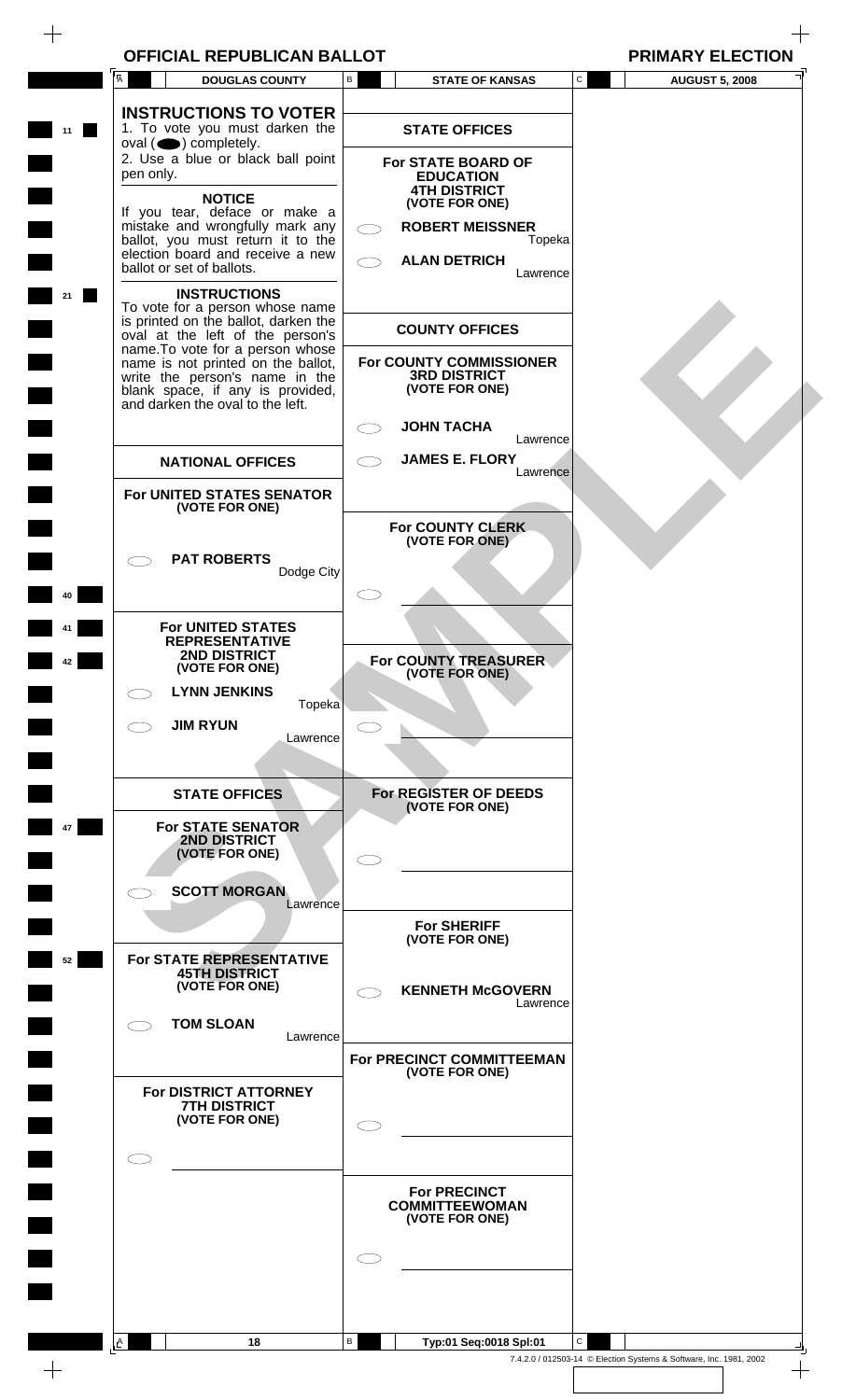| $\overline{A}$<br><b>DOUGLAS COUNTY</b>                                 | В | <b>STATE OF KANSAS</b>                         | $\mathbf{C}$ | <b>AUGUST 5, 2008</b>                        |
|-------------------------------------------------------------------------|---|------------------------------------------------|--------------|----------------------------------------------|
| <b>INSTRUCTIONS TO VOTER</b>                                            |   |                                                |              |                                              |
| 1. To vote you must darken the<br>$oval(\n\bullet)$ completely.         |   | <b>STATE OFFICES</b>                           |              | <b>For PRECINCT</b><br><b>COMMITTEEWOMAN</b> |
| 2. Use a blue or black ball point                                       |   | For STATE BOARD OF                             |              | (VOTE FOR ONE)                               |
| pen only.                                                               |   | <b>EDUCATION</b>                               |              |                                              |
| <b>NOTICE</b>                                                           |   | <b>4TH DISTRICT</b><br>(VOTE FOR ONE)          |              | <b>KATHLEEN MORGAN</b><br>Lawrence           |
| If you tear, deface or make a<br>mistake and wrongfully mark any        |   | <b>ALAN DETRICH</b>                            |              |                                              |
| ballot, you must return it to the<br>election board and receive a new   |   | Lawrence                                       |              |                                              |
| ballot or set of ballots.                                               |   | <b>ROBERT MEISSNER</b><br>Topeka               |              |                                              |
| <b>INSTRUCTIONS</b>                                                     |   |                                                |              |                                              |
| To vote for a person whose name<br>is printed on the ballot, darken the |   |                                                |              |                                              |
| oval at the left of the person's<br>name. To vote for a person whose    |   | <b>COUNTY OFFICES</b>                          |              |                                              |
| name is not printed on the ballot,                                      |   | For COUNTY COMMISSIONER<br><b>3RD DISTRICT</b> |              |                                              |
| write the person's name in the<br>blank space, if any is provided,      |   | (VOTE FOR ONE)                                 |              |                                              |
| and darken the oval to the left.                                        |   |                                                |              |                                              |
|                                                                         |   | <b>JAMES E. FLORY</b><br>Lawrence              |              |                                              |
| <b>NATIONAL OFFICES</b>                                                 |   | <b>JOHN TACHA</b>                              |              |                                              |
| For UNITED STATES SENATOR                                               |   | Lawrence                                       |              |                                              |
| (VOTE FOR ONE)                                                          |   |                                                |              |                                              |
|                                                                         |   | For COUNTY CLERK<br>(VOTE FOR ONE)             |              |                                              |
| <b>PAT ROBERTS</b>                                                      |   |                                                |              |                                              |
| Dodge City                                                              |   |                                                |              |                                              |
|                                                                         |   |                                                |              |                                              |
| <b>For UNITED STATES</b>                                                |   |                                                |              |                                              |
| <b>REPRESENTATIVE</b><br><b>2ND DISTRICT</b>                            |   | For COUNTY TREASURER                           |              |                                              |
| (VOTE FOR ONE)                                                          |   | (VOTE FOR ONE)                                 |              |                                              |
| <b>LYNN JENKINS</b><br>Topeka                                           |   |                                                |              |                                              |
| <b>JIM RYUN</b>                                                         |   |                                                |              |                                              |
| Lawrence                                                                |   |                                                |              |                                              |
|                                                                         |   |                                                |              |                                              |
| <b>STATE OFFICES</b>                                                    |   | For REGISTER OF DEEDS                          |              |                                              |
| <b>For STATE SENATOR</b>                                                |   | (VOTE FOR ONE)                                 |              |                                              |
| 2ND DISTRICT<br>(VOTE FOR ONE)                                          |   |                                                |              |                                              |
|                                                                         |   |                                                |              |                                              |
| <b>SCOTT MORGAN</b>                                                     |   |                                                |              |                                              |
| Lawrence                                                                |   | <b>For SHERIFF</b>                             |              |                                              |
|                                                                         |   | (VOTE FOR ONE)                                 |              |                                              |
| For STATE REPRESENTATIVE<br><b>45TH DISTRICT</b>                        |   |                                                |              |                                              |
| (VOTE FOR ONE)                                                          |   | <b>KENNETH McGOVERN</b>                        |              |                                              |
| <b>TOM SLOAN</b>                                                        |   | Lawrence                                       |              |                                              |
| Lawrence                                                                |   |                                                |              |                                              |
|                                                                         |   | For PRECINCT COMMITTEEMAN<br>(VOTE FOR ONE)    |              |                                              |
| For DISTRICT ATTORNEY                                                   |   |                                                |              |                                              |
| <b>7TH DISTRICT</b><br>(VOTE FOR ONE)                                   |   |                                                |              |                                              |
|                                                                         |   | <b>SCOTT E MORGAN</b><br>Lawrence              |              |                                              |
|                                                                         |   |                                                |              |                                              |
|                                                                         |   |                                                |              |                                              |
|                                                                         |   |                                                |              |                                              |
|                                                                         |   |                                                |              |                                              |
|                                                                         |   |                                                |              |                                              |
|                                                                         |   |                                                |              |                                              |
|                                                                         |   |                                                |              |                                              |
|                                                                         |   |                                                |              |                                              |
|                                                                         | В | Typ:01 Seq:0019 Spl:01                         | $\mathbf{C}$ |                                              |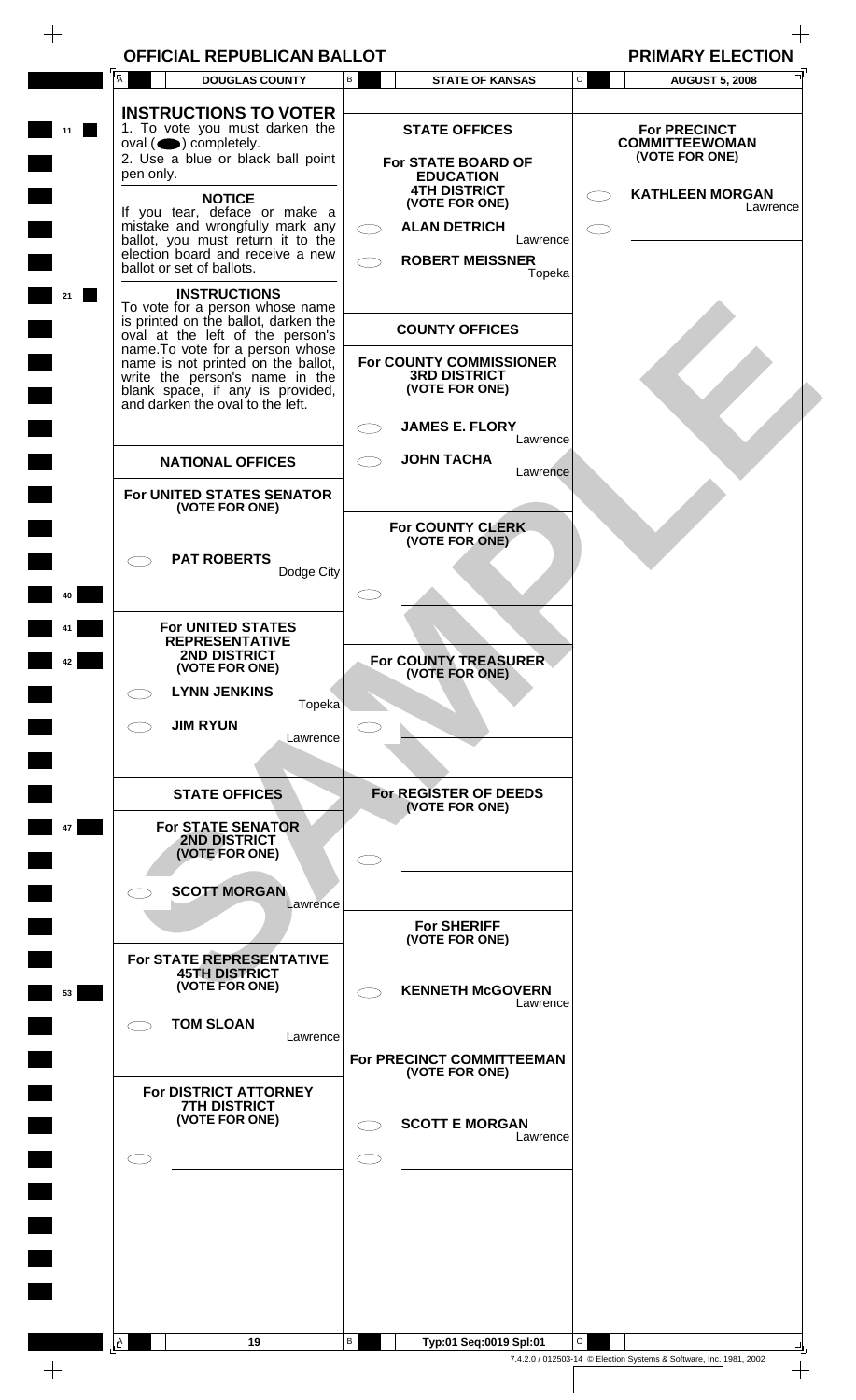A

**11** 

**21**

**40**

 $\blacksquare$ 

 $\blacksquare$ 

**41**

**42**

**47**

**54**

 $+$ 

 $\bigcirc$ 

 $\bigcirc$ 

 $A$ 

| <b>OFFICIAL REPUBLICAN BALLOT</b>                                                                                                                                                                                                                                                                                      |                                                                    | <b>PRIMARY ELECTION</b>               |
|------------------------------------------------------------------------------------------------------------------------------------------------------------------------------------------------------------------------------------------------------------------------------------------------------------------------|--------------------------------------------------------------------|---------------------------------------|
| <b>DOUGLAS COUNTY</b>                                                                                                                                                                                                                                                                                                  | В<br><b>STATE OF KANSAS</b>                                        | $\mathsf{C}$<br><b>AUGUST 5, 2008</b> |
| <b>INSTRUCTIONS TO VOTER</b><br>1. To vote you must darken the<br>$oval(\n\bullet)$ completely.<br>2. Use a blue or black ball point<br>pen only.                                                                                                                                                                      | <b>COUNTY OFFICES</b><br><b>For COUNTY CLERK</b><br>(VOTE FOR ONE) |                                       |
| <b>NOTICE</b><br>If you tear, deface or make a<br>mistake and wrongfully mark any<br>ballot, you must return it to the<br>election board and receive a new<br>ballot or set of ballots.                                                                                                                                |                                                                    |                                       |
| <b>INSTRUCTIONS</b><br>To vote for a person whose name<br>is printed on the ballot, darken the<br>oval at the left of the person's<br>name. To vote for a person whose<br>name is not printed on the ballot,<br>write the person's name in the<br>blank space, if any is provided,<br>and darken the oval to the left. | <b>For COUNTY TREASURER</b><br>(VOTE FOR ONE)                      |                                       |
|                                                                                                                                                                                                                                                                                                                        | For REGISTER OF DEEDS<br>(VOTE FOR ONE)                            |                                       |
| <b>NATIONAL OFFICES</b>                                                                                                                                                                                                                                                                                                |                                                                    |                                       |
| <b>For UNITED STATES SENATOR</b><br>(VOTE FOR ONE)                                                                                                                                                                                                                                                                     |                                                                    |                                       |
| <b>PAT ROBERTS</b><br>Dodge City                                                                                                                                                                                                                                                                                       | <b>For SHERIFF</b><br>(VOTE FOR ONE)                               |                                       |
| <b>For UNITED STATES</b><br><b>REPRESENTATIVE</b><br><b>3RD DISTRICT</b><br>(VOTE FOR ONE)                                                                                                                                                                                                                             | <b>KENNETH McGOVERN</b><br>Lawrence                                |                                       |
| <b>NICK JORDAN</b><br>Shawnee                                                                                                                                                                                                                                                                                          | For PRECINCT COMMITTEEMAN<br>(VOTE FOR ONE)                        |                                       |
| <b>PAUL V. SHOWEN</b><br>Shawnee                                                                                                                                                                                                                                                                                       | <b>JERRY WELLS</b><br>Lawrence                                     |                                       |
| <b>STATE OFFICES</b>                                                                                                                                                                                                                                                                                                   |                                                                    |                                       |
| <b>For STATE SENATOR</b><br><b>3RD DISTRICT</b><br>(VOTE FOR ONE)<br><b>ROGER C. PINE</b><br>Lawrence                                                                                                                                                                                                                  | <b>For PRECINCT</b><br><b>COMMITTEEWOMAN</b><br>(VOTE FOR ONE)     |                                       |
|                                                                                                                                                                                                                                                                                                                        | <b>RHONDA WELLS</b><br>Lawrence                                    |                                       |
| For STATE REPRESENTATIVE<br><b>45TH DISTRICT</b><br>(VOTE FOR ONE)                                                                                                                                                                                                                                                     |                                                                    |                                       |

 $\overline{\phantom{a}}$ 

**ROGER C. PINE** Lawrence **For STATE REPRESENTATIVE 45TH DISTRICT (VOTE FOR ONE)** Lawrence **RHONDA WELLS** Lawrence

B

## **For DISTRICT ATTORNEY 7TH DISTRICT (VOTE FOR ONE)**

**TOM SLOAN**

**20 Typ:01 Seq:0020 Spl:01** C  $\blacksquare$ 7.4.2.0 / 012503-14 © Election Systems & Software, Inc. 1981, 2002

 $\qquad \qquad +$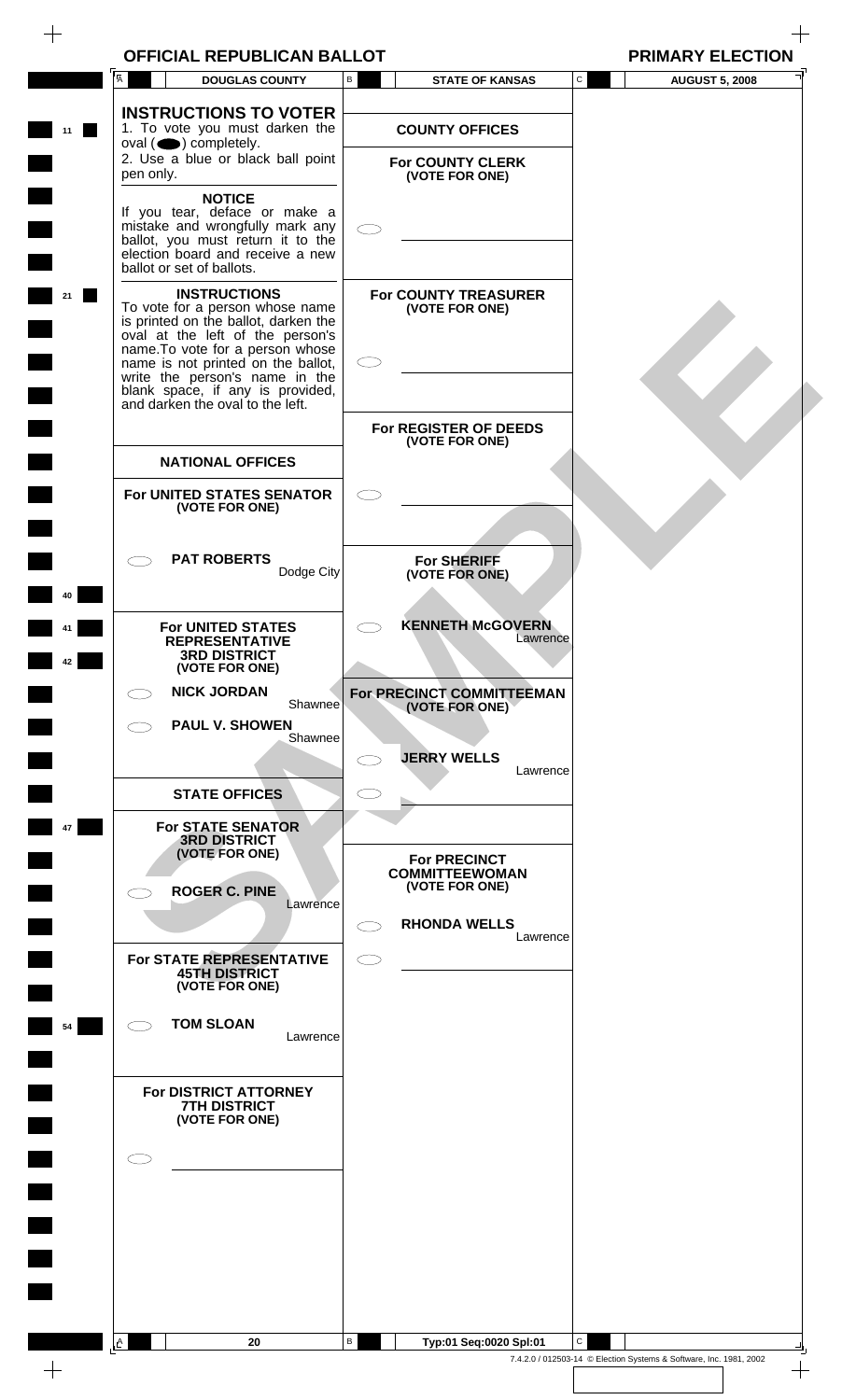| <b>OFFICIAL REPUBLICAN BALLOT</b> | <b>PRIMARY ELECTION</b> |
|-----------------------------------|-------------------------|
|                                   |                         |

|  | וסו<br>IMARY I | - |
|--|----------------|---|
|  |                |   |

|          | Ā<br><b>DOUGLAS COUNTY</b>                                                                                                                                                                                                                                                                                                                                                                                                                                                                                                                                                                                                                                             | В          | <b>STATE OF KANSAS</b>                                                                                                                                                                                                                               | C            | <b>AUGUST 5, 2008</b> |  |
|----------|------------------------------------------------------------------------------------------------------------------------------------------------------------------------------------------------------------------------------------------------------------------------------------------------------------------------------------------------------------------------------------------------------------------------------------------------------------------------------------------------------------------------------------------------------------------------------------------------------------------------------------------------------------------------|------------|------------------------------------------------------------------------------------------------------------------------------------------------------------------------------------------------------------------------------------------------------|--------------|-----------------------|--|
| 11<br>21 | <b>INSTRUCTIONS TO VOTER</b><br>1. To vote you must darken the<br>$oval(\n\bullet)$ completely.<br>2. Use a blue or black ball point<br>pen only.<br><b>NOTICE</b><br>If you tear, deface or make a<br>mistake and wrongfully mark any<br>ballot, you must return it to the<br>election board and receive a new<br>ballot or set of ballots.<br><b>INSTRUCTIONS</b><br>To vote for a person whose name<br>is printed on the ballot, darken the<br>oval at the left of the person's<br>name. To vote for a person whose<br>name is not printed on the ballot,<br>write the person's name in the<br>blank space, if any is provided,<br>and darken the oval to the left. |            | <b>STATE OFFICES</b><br>For STATE BOARD OF<br><b>EDUCATION</b><br><b>4TH DISTRICT</b><br>(VOTE FOR ONE)<br><b>ROBERT MEISSNER</b><br>Topeka<br><b>ALAN DETRICH</b><br>Lawrence<br><b>COUNTY OFFICES</b><br><b>For COUNTY CLERK</b><br>(VOTE FOR ONE) |              |                       |  |
|          |                                                                                                                                                                                                                                                                                                                                                                                                                                                                                                                                                                                                                                                                        |            |                                                                                                                                                                                                                                                      |              |                       |  |
|          | <b>NATIONAL OFFICES</b>                                                                                                                                                                                                                                                                                                                                                                                                                                                                                                                                                                                                                                                |            |                                                                                                                                                                                                                                                      |              |                       |  |
|          | For UNITED STATES SENATOR<br>(VOTE FOR ONE)                                                                                                                                                                                                                                                                                                                                                                                                                                                                                                                                                                                                                            |            | For COUNTY TREASURER<br>(VOTE FOR ONE)                                                                                                                                                                                                               |              |                       |  |
| 10       | <b>PAT ROBERTS</b><br>Dodge City                                                                                                                                                                                                                                                                                                                                                                                                                                                                                                                                                                                                                                       |            |                                                                                                                                                                                                                                                      |              |                       |  |
|          | <b>For UNITED STATES</b><br><b>REPRESENTATIVE</b><br><b>3RD DISTRICT</b><br>(VOTE FOR ONE)                                                                                                                                                                                                                                                                                                                                                                                                                                                                                                                                                                             |            | For REGISTER OF DEEDS<br>(VOTE FOR ONE)                                                                                                                                                                                                              |              |                       |  |
|          | <b>PAUL V. SHOWEN</b><br>Shawnee                                                                                                                                                                                                                                                                                                                                                                                                                                                                                                                                                                                                                                       |            |                                                                                                                                                                                                                                                      |              |                       |  |
|          | <b>NICK JORDAN</b><br>Shawnee                                                                                                                                                                                                                                                                                                                                                                                                                                                                                                                                                                                                                                          |            |                                                                                                                                                                                                                                                      |              |                       |  |
|          | <b>STATE OFFICES</b>                                                                                                                                                                                                                                                                                                                                                                                                                                                                                                                                                                                                                                                   |            | <b>For SHERIFF</b><br>(VOTE FOR ONE)                                                                                                                                                                                                                 |              |                       |  |
| 48       | <b>For STATE SENATOR</b><br>2ND DISTRICT<br>(VOTE FOR ONE)                                                                                                                                                                                                                                                                                                                                                                                                                                                                                                                                                                                                             | $\bigcirc$ | <b>KENNETH McGOVERN</b><br>Lawrence                                                                                                                                                                                                                  |              |                       |  |
| 51       | <b>SCOTT MORGAN</b><br>Lawrence                                                                                                                                                                                                                                                                                                                                                                                                                                                                                                                                                                                                                                        |            | For PRECINCT COMMITTEEMAN<br>(VOTE FOR ONE)                                                                                                                                                                                                          |              |                       |  |
|          | For STATE REPRESENTATIVE<br><b>44TH DISTRICT</b><br>(VOTE FOR ONE)                                                                                                                                                                                                                                                                                                                                                                                                                                                                                                                                                                                                     |            |                                                                                                                                                                                                                                                      |              |                       |  |
|          | 77                                                                                                                                                                                                                                                                                                                                                                                                                                                                                                                                                                                                                                                                     |            | <b>For PRECINCT</b><br><b>COMMITTEEWOMAN</b><br>(VOTE FOR ONE)                                                                                                                                                                                       |              |                       |  |
|          | For DISTRICT ATTORNEY<br><b>7TH DISTRICT</b><br>(VOTE FOR ONE)                                                                                                                                                                                                                                                                                                                                                                                                                                                                                                                                                                                                         |            |                                                                                                                                                                                                                                                      |              |                       |  |
|          | r n                                                                                                                                                                                                                                                                                                                                                                                                                                                                                                                                                                                                                                                                    |            |                                                                                                                                                                                                                                                      |              |                       |  |
|          |                                                                                                                                                                                                                                                                                                                                                                                                                                                                                                                                                                                                                                                                        |            |                                                                                                                                                                                                                                                      |              |                       |  |
|          |                                                                                                                                                                                                                                                                                                                                                                                                                                                                                                                                                                                                                                                                        |            |                                                                                                                                                                                                                                                      |              |                       |  |
|          |                                                                                                                                                                                                                                                                                                                                                                                                                                                                                                                                                                                                                                                                        |            |                                                                                                                                                                                                                                                      |              |                       |  |
|          | $\mathsf{A}$<br>21                                                                                                                                                                                                                                                                                                                                                                                                                                                                                                                                                                                                                                                     | В          | Typ:01 Seq:0021 Spl:01                                                                                                                                                                                                                               | $\mathsf{C}$ |                       |  |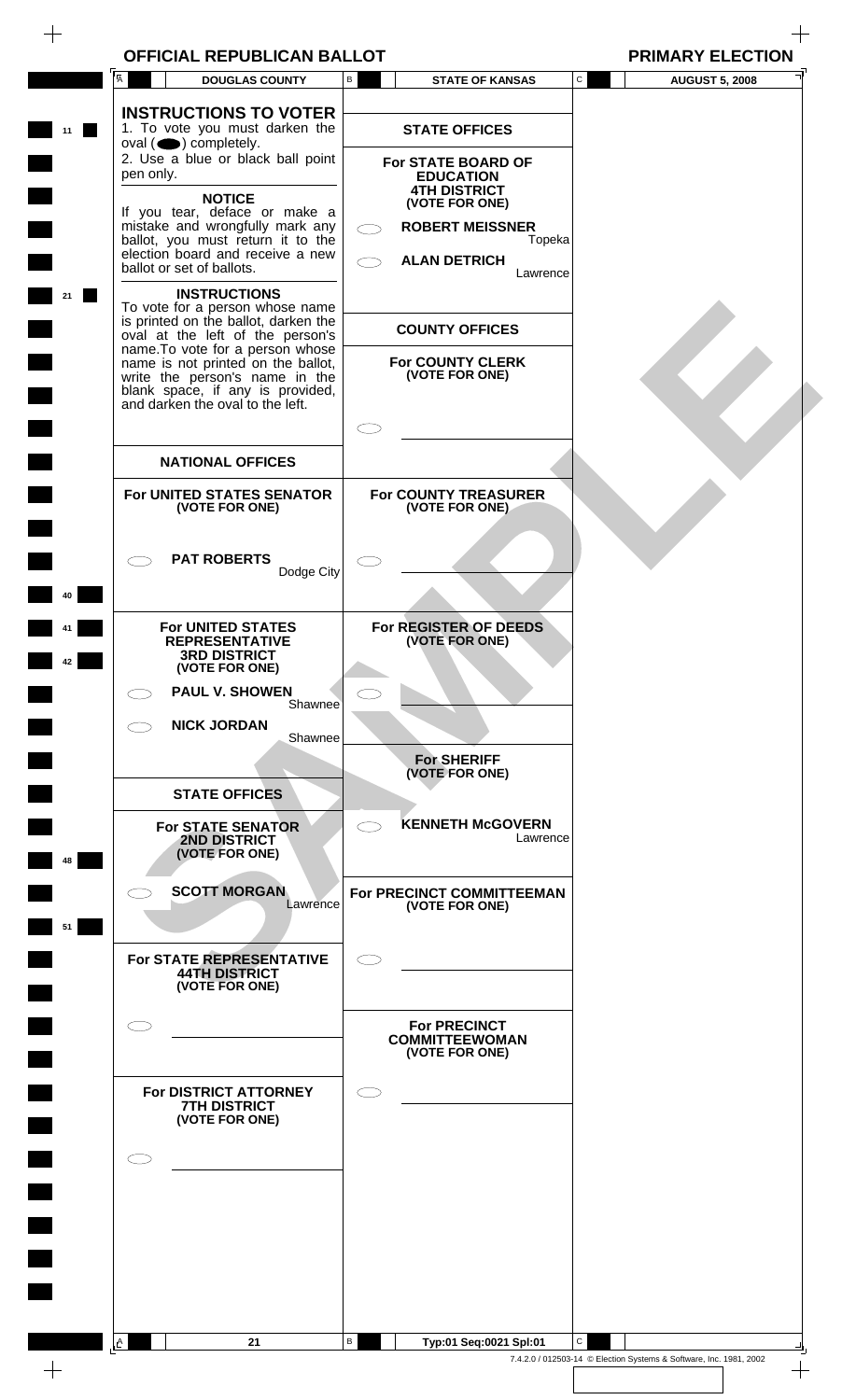|  |  | <b>OFFICIAL REPUBLICAN BALLOT</b> |
|--|--|-----------------------------------|
|--|--|-----------------------------------|

|    | <b>OFFICIAL REPUBLICAN BALLOT</b>                                                                                                            |   |                                                                  |              | <b>PRIMARY ELECTION</b>                                            |  |
|----|----------------------------------------------------------------------------------------------------------------------------------------------|---|------------------------------------------------------------------|--------------|--------------------------------------------------------------------|--|
|    | $\overline{A}$<br><b>DOUGLAS COUNTY</b>                                                                                                      | B | <b>STATE OF KANSAS</b>                                           | $\mathbf{C}$ | <b>AUGUST 5, 2008</b>                                              |  |
|    | <b>INSTRUCTIONS TO VOTER</b><br>1. To vote you must darken the<br>$oval(\n\bullet)$ completely.<br>2. Use a blue or black ball point         |   | <b>STATE OFFICES</b><br>For STATE BOARD OF                       |              |                                                                    |  |
|    | pen only.<br><b>NOTICE</b>                                                                                                                   |   | <b>EDUCATION</b><br><b>4TH DISTRICT</b><br>(VOTE FOR ONE)        |              |                                                                    |  |
|    | If you tear, deface or make a<br>mistake and wrongfully mark any                                                                             |   | <b>ALAN DETRICH</b>                                              |              |                                                                    |  |
|    | ballot, you must return it to the<br>election board and receive a new<br>ballot or set of ballots.                                           |   | Lawrence<br><b>ROBERT MEISSNER</b><br>Topeka                     |              |                                                                    |  |
|    | <b>INSTRUCTIONS</b><br>To vote for a person whose name                                                                                       |   |                                                                  |              |                                                                    |  |
|    | is printed on the ballot, darken the<br>oval at the left of the person's                                                                     |   | <b>COUNTY OFFICES</b>                                            |              |                                                                    |  |
|    | name. To vote for a person whose<br>name is not printed on the ballot,<br>write the person's name in the<br>blank space, if any is provided, |   | For COUNTY COMMISSIONER<br><b>3RD DISTRICT</b><br>(VOTE FOR ONE) |              |                                                                    |  |
|    | and darken the oval to the left.                                                                                                             |   | <b>JAMES E. FLORY</b>                                            |              |                                                                    |  |
|    | <b>NATIONAL OFFICES</b>                                                                                                                      |   | Lawrence<br><b>JOHN TACHA</b>                                    |              |                                                                    |  |
|    | For UNITED STATES SENATOR                                                                                                                    |   | Lawrence                                                         |              |                                                                    |  |
|    | (VOTE FOR ONE)                                                                                                                               |   | For COUNTY CLERK                                                 |              |                                                                    |  |
|    | <b>PAT ROBERTS</b><br>Dodge City                                                                                                             |   | (VOTE FOR ONE)                                                   |              |                                                                    |  |
|    |                                                                                                                                              |   |                                                                  |              |                                                                    |  |
|    | <b>For UNITED STATES</b><br><b>REPRESENTATIVE</b>                                                                                            |   |                                                                  |              |                                                                    |  |
| 42 | <b>2ND DISTRICT</b><br>(VOTE FOR ONE)                                                                                                        |   | For COUNTY TREASURER<br>(VOTE FOR ONE)                           |              |                                                                    |  |
|    | <b>LYNN JENKINS</b><br>Topeka                                                                                                                |   |                                                                  |              |                                                                    |  |
|    | <b>JIM RYUN</b><br>Lawrence                                                                                                                  |   |                                                                  |              |                                                                    |  |
|    |                                                                                                                                              |   |                                                                  |              |                                                                    |  |
|    | <b>STATE OFFICES</b>                                                                                                                         |   | For REGISTER OF DEEDS<br>(VOTE FOR ONE)                          |              |                                                                    |  |
| 48 | <b>For STATE SENATOR</b><br>2ND DISTRICT<br>(VOTE FOR ONE)                                                                                   |   |                                                                  |              |                                                                    |  |
|    | <b>SCOTT MORGAN</b><br>Lawrence                                                                                                              |   |                                                                  |              |                                                                    |  |
|    |                                                                                                                                              |   | <b>For SHERIFF</b><br>(VOTE FOR ONE)                             |              |                                                                    |  |
| 52 | For STATE REPRESENTATIVE<br><b>45TH DISTRICT</b>                                                                                             |   |                                                                  |              |                                                                    |  |
|    | (VOTE FOR ONE)                                                                                                                               |   | <b>KENNETH McGOVERN</b><br>Lawrence                              |              |                                                                    |  |
|    | <b>TOM SLOAN</b><br>Lawrence                                                                                                                 |   |                                                                  |              |                                                                    |  |
|    |                                                                                                                                              |   | For PRECINCT COMMITTEEMAN<br>(VOTE FOR ONE)                      |              |                                                                    |  |
|    | For DISTRICT ATTORNEY<br><b>7TH DISTRICT</b><br>(VOTE FOR ONE)                                                                               |   |                                                                  |              |                                                                    |  |
|    |                                                                                                                                              |   |                                                                  |              |                                                                    |  |
|    |                                                                                                                                              |   |                                                                  |              |                                                                    |  |
|    |                                                                                                                                              |   | <b>For PRECINCT</b><br><b>COMMITTEEWOMAN</b><br>(VOTE FOR ONE)   |              |                                                                    |  |
|    |                                                                                                                                              |   |                                                                  |              |                                                                    |  |
|    |                                                                                                                                              |   |                                                                  |              |                                                                    |  |
|    | A<br>22                                                                                                                                      | В | Typ:01 Seq:0022 Spl:01                                           | $\mathsf{C}$ |                                                                    |  |
|    |                                                                                                                                              |   |                                                                  |              | 7.4.2.0 / 012503-14 © Election Systems & Software, Inc. 1981, 2002 |  |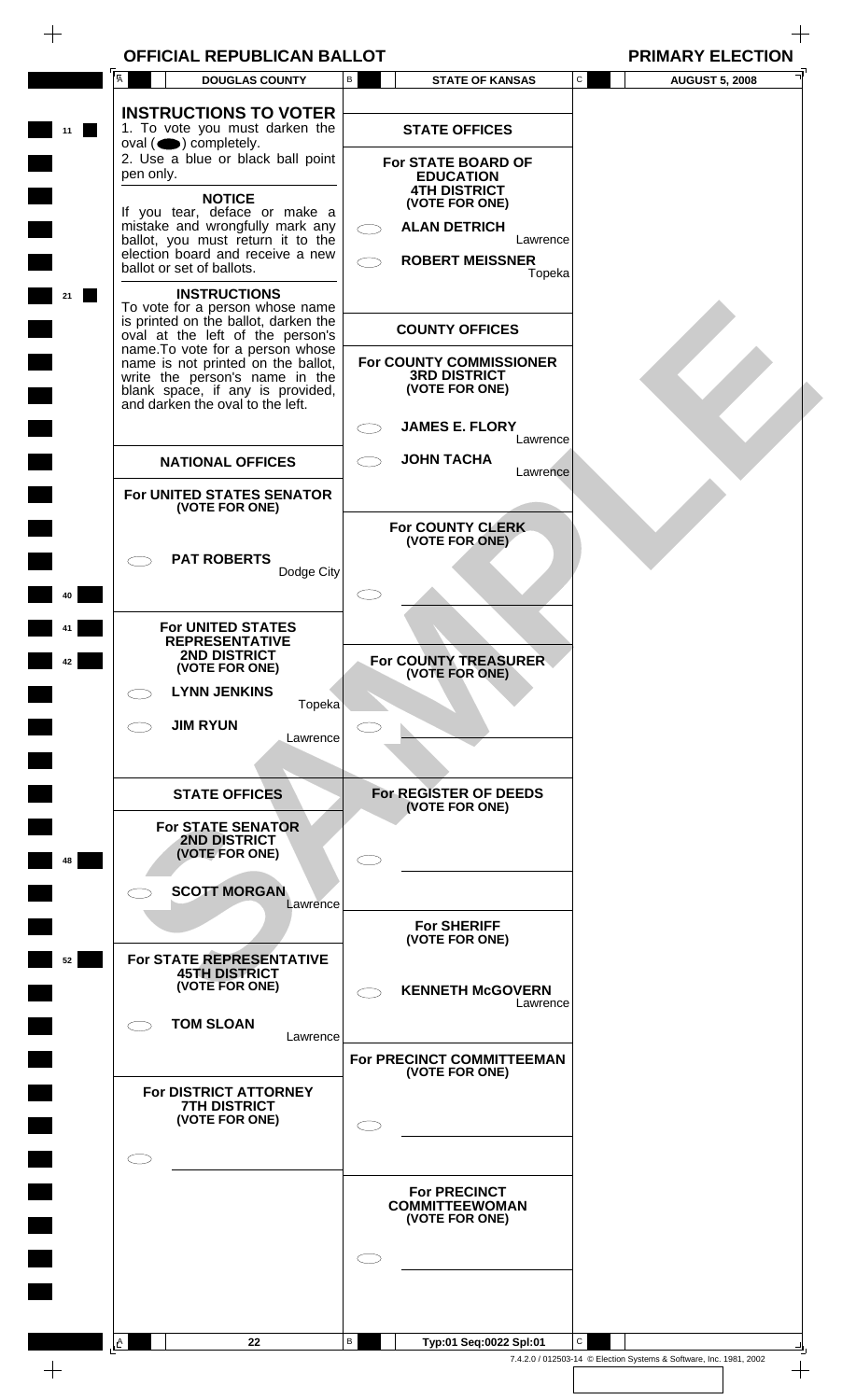|                | <b>OFFICIAL REPUBLICAN BALLOT</b>                                                                                                                                                       |   |                                                                                        |                    | <b>PRIMARY ELECTION</b>                 |          |
|----------------|-----------------------------------------------------------------------------------------------------------------------------------------------------------------------------------------|---|----------------------------------------------------------------------------------------|--------------------|-----------------------------------------|----------|
| $\overline{A}$ | <b>DOUGLAS COUNTY</b>                                                                                                                                                                   | В | <b>STATE OF KANSAS</b>                                                                 | $\mathbf{C}$       | <b>AUGUST 5, 2008</b>                   |          |
|                | <b>INSTRUCTIONS TO VOTER</b><br>1. To vote you must darken the                                                                                                                          |   | <b>STATE OFFICES</b>                                                                   |                    | <b>For PRECINCT</b>                     |          |
| pen only.      | $oval(\n\bullet)$ completely.<br>2. Use a blue or black ball point                                                                                                                      |   | <b>For STATE BOARD OF</b><br><b>EDUCATION</b>                                          |                    | <b>COMMITTEEWOMAN</b><br>(VOTE FOR ONE) |          |
|                | <b>NOTICE</b><br>If you tear, deface or make a<br>mistake and wrongfully mark any<br>ballot, you must return it to the<br>election board and receive a new<br>ballot or set of ballots. |   | <b>4TH DISTRICT</b><br>(VOTE FOR ONE)<br><b>ALAN DETRICH</b><br><b>ROBERT MEISSNER</b> | Lawrence<br>Topeka | PHYLLIS G. TIFFANY                      | Lawrence |
|                | <b>INSTRUCTIONS</b><br>To vote for a person whose name<br>is printed on the ballot, darken the<br>oval at the left of the person's                                                      |   | <b>COUNTY OFFICES</b>                                                                  |                    |                                         |          |
|                | name. To vote for a person whose<br>name is not printed on the ballot,<br>write the person's name in the<br>blank space, if any is provided,<br>and darken the oval to the left.        |   | For COUNTY COMMISSIONER<br><b>3RD DISTRICT</b><br>(VOTE FOR ONE)                       |                    |                                         |          |
|                |                                                                                                                                                                                         |   | <b>JAMES E. FLORY</b>                                                                  |                    |                                         |          |
|                | <b>NATIONAL OFFICES</b>                                                                                                                                                                 |   | <b>JOHN TACHA</b>                                                                      | Lawrence           |                                         |          |
|                | For UNITED STATES SENATOR                                                                                                                                                               |   |                                                                                        | Lawrence           |                                         |          |
|                | (VOTE FOR ONE)                                                                                                                                                                          |   | For COUNTY CLERK<br>(VOTE FOR ONE)                                                     |                    |                                         |          |
|                | <b>PAT ROBERTS</b><br>Dodge City                                                                                                                                                        |   |                                                                                        |                    |                                         |          |
|                |                                                                                                                                                                                         |   |                                                                                        |                    |                                         |          |
|                | <b>For UNITED STATES</b>                                                                                                                                                                |   |                                                                                        |                    |                                         |          |
| 42             | <b>REPRESENTATIVE</b><br><b>2ND DISTRICT</b>                                                                                                                                            |   | For COUNTY TREASURER                                                                   |                    |                                         |          |
|                | (VOTE FOR ONE)                                                                                                                                                                          |   | (VOTE FOR ONE)                                                                         |                    |                                         |          |
|                | <b>LYNN JENKINS</b><br>Topeka                                                                                                                                                           |   |                                                                                        |                    |                                         |          |
|                | <b>JIM RYUN</b><br>Lawrence                                                                                                                                                             |   |                                                                                        |                    |                                         |          |
|                |                                                                                                                                                                                         |   |                                                                                        |                    |                                         |          |
|                | <b>STATE OFFICES</b>                                                                                                                                                                    |   | For REGISTER OF DEEDS<br>(VOTE FOR ONE)                                                |                    |                                         |          |
| 48             | <b>For STATE SENATOR</b><br>2ND DISTRICT<br>(VOTE FOR ONE)                                                                                                                              |   |                                                                                        |                    |                                         |          |
|                | <b>SCOTT MORGAN</b>                                                                                                                                                                     |   |                                                                                        |                    |                                         |          |
|                | Lawrence                                                                                                                                                                                |   | <b>For SHERIFF</b><br>(VOTE FOR ONE)                                                   |                    |                                         |          |
| 53             | For STATE REPRESENTATIVE<br><b>45TH DISTRICT</b><br>(VOTE FOR ONE)                                                                                                                      |   | <b>KENNETH McGOVERN</b>                                                                |                    |                                         |          |
|                | <b>TOM SLOAN</b>                                                                                                                                                                        |   |                                                                                        | Lawrence           |                                         |          |
|                | Lawrence                                                                                                                                                                                |   |                                                                                        |                    |                                         |          |
|                |                                                                                                                                                                                         |   | For PRECINCT COMMITTEEMAN<br>(VOTE FOR ONE)                                            |                    |                                         |          |
|                | For DISTRICT ATTORNEY<br><b>7TH DISTRICT</b><br>(VOTE FOR ONE)                                                                                                                          |   | <b>DONALD W. TIFFANY</b>                                                               |                    |                                         |          |
|                |                                                                                                                                                                                         |   |                                                                                        | Lawrence           |                                         |          |
|                |                                                                                                                                                                                         |   |                                                                                        |                    |                                         |          |
|                |                                                                                                                                                                                         |   |                                                                                        |                    |                                         |          |
|                |                                                                                                                                                                                         |   |                                                                                        |                    |                                         |          |
|                |                                                                                                                                                                                         |   |                                                                                        |                    |                                         |          |
|                |                                                                                                                                                                                         |   |                                                                                        |                    |                                         |          |
|                |                                                                                                                                                                                         |   |                                                                                        | $\mathsf{C}$       |                                         |          |
| $A_{\perp}$    | 23                                                                                                                                                                                      | В | Typ:01 Seq:0023 Spl:01                                                                 |                    |                                         |          |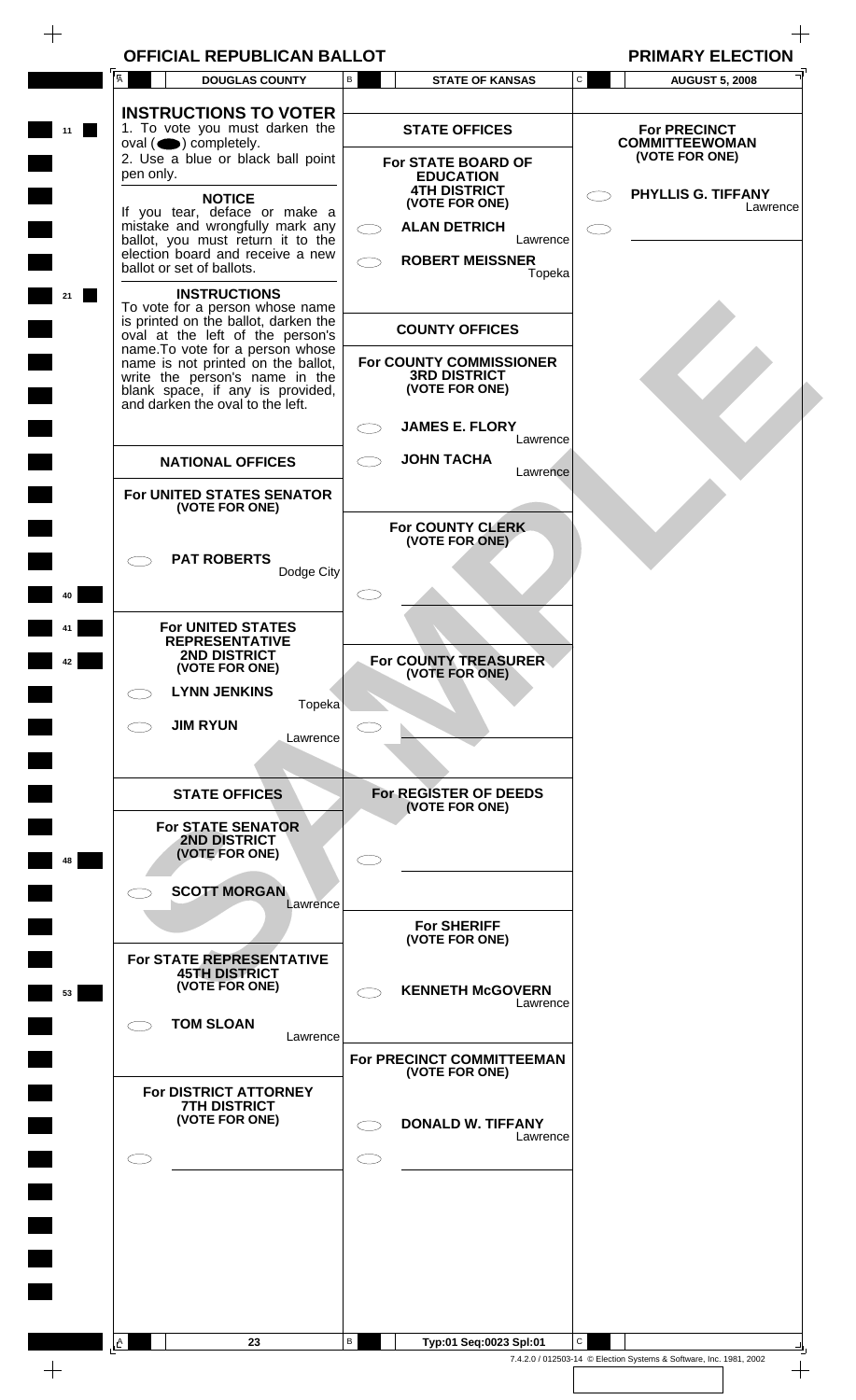| <b>OFFICIAL REPUBLICAN BALLOT</b>                                                                                                                                                                    |   |                                                                                                                                  | <b>PRIMARY ELECTION</b>                                        |
|------------------------------------------------------------------------------------------------------------------------------------------------------------------------------------------------------|---|----------------------------------------------------------------------------------------------------------------------------------|----------------------------------------------------------------|
| $\overline{A}$<br><b>DOUGLAS COUNTY</b>                                                                                                                                                              | B | <b>STATE OF KANSAS</b>                                                                                                           | $\mathtt{C}$<br><b>AUGUST 5, 2008</b>                          |
| <b>INSTRUCTIONS TO VOTER</b><br>1. To vote you must darken the<br>$oval(\n\bullet)$ completely.<br>2. Use a blue or black ball point                                                                 |   | <b>STATE OFFICES</b><br>For STATE BOARD OF                                                                                       | <b>For PRECINCT</b><br><b>COMMITTEEWOMAN</b><br>(VOTE FOR ONE) |
| pen only.<br><b>NOTICE</b><br>If you tear, deface or make a<br>mistake and wrongfully mark any<br>ballot, you must return it to the<br>election board and receive a new<br>ballot or set of ballots. |   | <b>EDUCATION</b><br><b>4TH DISTRICT</b><br>(VOTE FOR ONE)<br><b>ROBERT MEISSNER</b><br>Topeka<br><b>ALAN DETRICH</b><br>Lawrence | <b>ALICE ANN JOHNSTON</b><br>Lawrence                          |
| <b>INSTRUCTIONS</b><br>To vote for a person whose name<br>is printed on the ballot, darken the<br>oval at the left of the person's<br>name. To vote for a person whose                               |   | <b>COUNTY OFFICES</b>                                                                                                            |                                                                |
| name is not printed on the ballot,<br>write the person's name in the<br>blank space, if any is provided,<br>and darken the oval to the left.                                                         |   | For COUNTY COMMISSIONER<br><b>3RD DISTRICT</b><br>(VOTE FOR ONE)                                                                 |                                                                |
|                                                                                                                                                                                                      |   | <b>JAMES E. FLORY</b><br>Lawrence                                                                                                |                                                                |
| <b>NATIONAL OFFICES</b>                                                                                                                                                                              |   | <b>JOHN TACHA</b>                                                                                                                |                                                                |
| For UNITED STATES SENATOR                                                                                                                                                                            |   | Lawrence                                                                                                                         |                                                                |
| (VOTE FOR ONE)                                                                                                                                                                                       |   |                                                                                                                                  |                                                                |
|                                                                                                                                                                                                      |   | For COUNTY CLERK<br>(VOTE FOR ONE)                                                                                               |                                                                |
| <b>PAT ROBERTS</b><br>Dodge City                                                                                                                                                                     |   |                                                                                                                                  |                                                                |
|                                                                                                                                                                                                      |   |                                                                                                                                  |                                                                |
| <b>For UNITED STATES</b>                                                                                                                                                                             |   |                                                                                                                                  |                                                                |
| <b>REPRESENTATIVE</b><br><b>2ND DISTRICT</b>                                                                                                                                                         |   |                                                                                                                                  |                                                                |
| (VOTE FOR ONE)                                                                                                                                                                                       |   | For COUNTY TREASURER<br>(VOTE FOR ONE)                                                                                           |                                                                |
| <b>LYNN JENKINS</b><br>$\subset$ $\supset$<br>Topeka                                                                                                                                                 |   |                                                                                                                                  |                                                                |
| <b>JIM RYUN</b><br>Lawrence                                                                                                                                                                          |   |                                                                                                                                  |                                                                |
|                                                                                                                                                                                                      |   |                                                                                                                                  |                                                                |
| <b>STATE OFFICES</b>                                                                                                                                                                                 |   | For REGISTER OF DEEDS<br>(VOTE FOR ONE)                                                                                          |                                                                |
| <b>For STATE SENATOR</b><br><b>2ND DISTRICT</b><br>(VOTE FOR ONE)                                                                                                                                    |   |                                                                                                                                  |                                                                |
| <b>SCOTT MORGAN</b><br>Lawrence                                                                                                                                                                      |   | <b>For SHERIFF</b>                                                                                                               |                                                                |
| For STATE REPRESENTATIVE                                                                                                                                                                             |   | (VOTE FOR ONE)                                                                                                                   |                                                                |
| <b>44TH DISTRICT</b><br>(VOTE FOR ONE)                                                                                                                                                               |   | <b>KENNETH McGOVERN</b><br>Lawrence                                                                                              |                                                                |
|                                                                                                                                                                                                      |   |                                                                                                                                  |                                                                |
|                                                                                                                                                                                                      |   | For PRECINCT COMMITTEEMAN<br>(VOTE FOR ONE)                                                                                      |                                                                |
| For DISTRICT ATTORNEY<br><b>7TH DISTRICT</b><br>(VOTE FOR ONE)                                                                                                                                       |   | <b>DONALD A. JOHNSTON</b><br>Lawrence                                                                                            |                                                                |
|                                                                                                                                                                                                      |   |                                                                                                                                  |                                                                |
|                                                                                                                                                                                                      |   |                                                                                                                                  |                                                                |
|                                                                                                                                                                                                      |   |                                                                                                                                  |                                                                |
|                                                                                                                                                                                                      | В |                                                                                                                                  | $\mathbf{C}$                                                   |
| A<br>24                                                                                                                                                                                              |   | Typ:01 Seq:0024 Spl:01                                                                                                           |                                                                |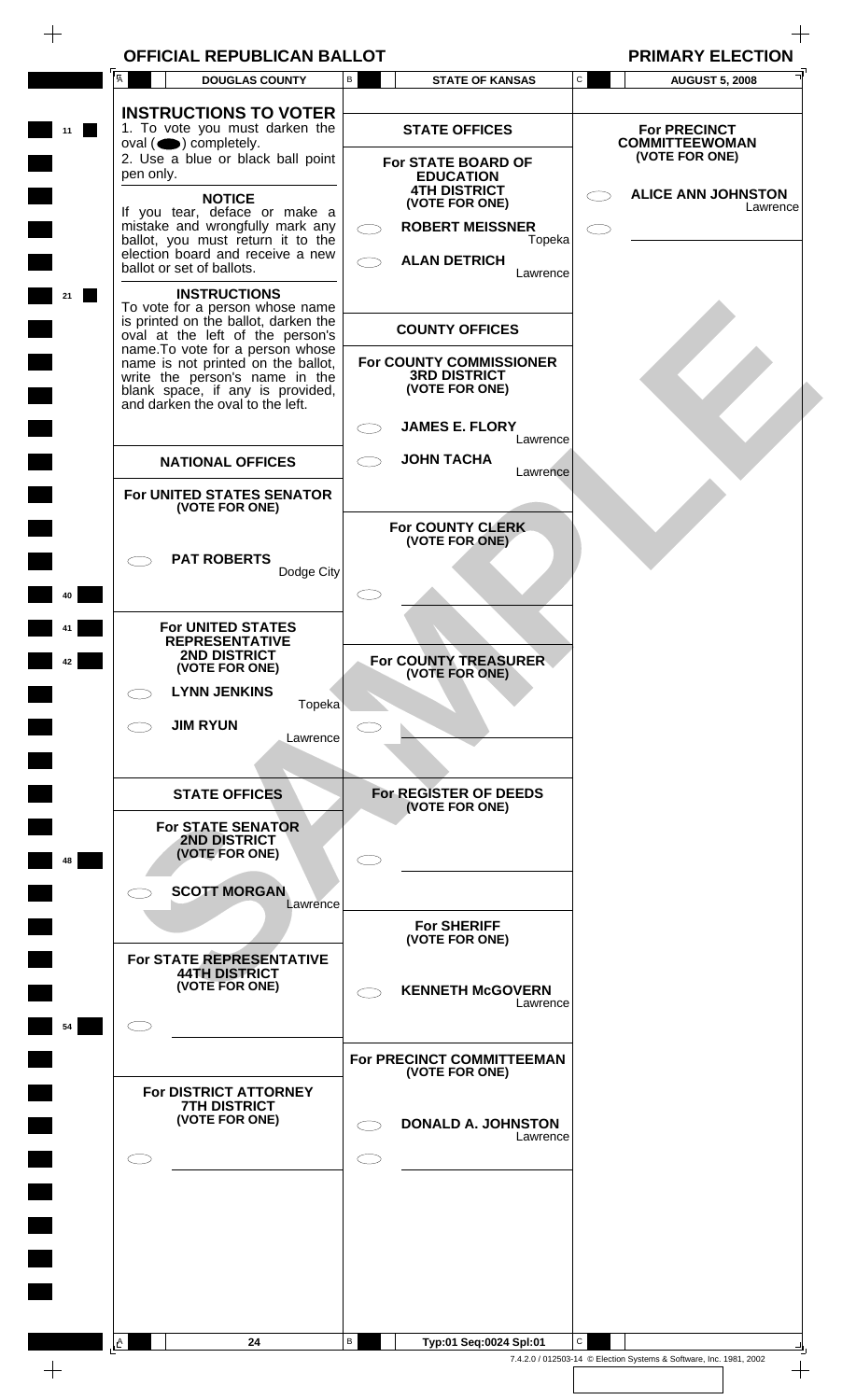| <b>OFFICIAL REPUBLICAN BALLOT</b> | <b>PRIMARY ELECTION</b> |
|-----------------------------------|-------------------------|
|-----------------------------------|-------------------------|

| 11<br>21<br>40 | <b>INSTRUCTIONS TO VOTER</b><br>1. To vote you must darken the<br>$oval(\n\bullet)$ completely.<br>2. Use a blue or black ball point<br>pen only.<br><b>NOTICE</b><br>If you tear, deface or make a<br>mistake and wrongfully mark any<br>ballot, you must return it to the<br>election board and receive a new<br>ballot or set of ballots.<br><b>INSTRUCTIONS</b><br>To vote for a person whose name<br>is printed on the ballot, darken the<br>oval at the left of the person's<br>name. To vote for a person whose<br>name is not printed on the ballot,<br>write the person's name in the<br>blank space, if any is provided,<br>and darken the oval to the left.<br><b>NATIONAL OFFICES</b><br>For UNITED STATES SENATOR<br>(VOTE FOR ONE)<br><b>PAT ROBERTS</b><br>Dodge City |   | <b>STATE OFFICES</b><br>For STATE BOARD OF<br><b>EDUCATION</b><br><b>4TH DISTRICT</b><br>(VOTE FOR ONE)<br><b>ALAN DETRICH</b><br>Lawrence<br><b>ROBERT MEISSNER</b><br>Topeka<br><b>COUNTY OFFICES</b><br><b>For COUNTY CLERK</b><br>(VOTE FOR ONE)<br>For COUNTY TREASURER<br>(VOTE FOR ONE) |                                                                    |  |
|----------------|--------------------------------------------------------------------------------------------------------------------------------------------------------------------------------------------------------------------------------------------------------------------------------------------------------------------------------------------------------------------------------------------------------------------------------------------------------------------------------------------------------------------------------------------------------------------------------------------------------------------------------------------------------------------------------------------------------------------------------------------------------------------------------------|---|------------------------------------------------------------------------------------------------------------------------------------------------------------------------------------------------------------------------------------------------------------------------------------------------|--------------------------------------------------------------------|--|
|                |                                                                                                                                                                                                                                                                                                                                                                                                                                                                                                                                                                                                                                                                                                                                                                                      |   |                                                                                                                                                                                                                                                                                                |                                                                    |  |
|                |                                                                                                                                                                                                                                                                                                                                                                                                                                                                                                                                                                                                                                                                                                                                                                                      |   |                                                                                                                                                                                                                                                                                                |                                                                    |  |
|                |                                                                                                                                                                                                                                                                                                                                                                                                                                                                                                                                                                                                                                                                                                                                                                                      |   |                                                                                                                                                                                                                                                                                                |                                                                    |  |
|                |                                                                                                                                                                                                                                                                                                                                                                                                                                                                                                                                                                                                                                                                                                                                                                                      |   |                                                                                                                                                                                                                                                                                                |                                                                    |  |
|                |                                                                                                                                                                                                                                                                                                                                                                                                                                                                                                                                                                                                                                                                                                                                                                                      |   |                                                                                                                                                                                                                                                                                                |                                                                    |  |
|                |                                                                                                                                                                                                                                                                                                                                                                                                                                                                                                                                                                                                                                                                                                                                                                                      |   |                                                                                                                                                                                                                                                                                                |                                                                    |  |
|                |                                                                                                                                                                                                                                                                                                                                                                                                                                                                                                                                                                                                                                                                                                                                                                                      |   |                                                                                                                                                                                                                                                                                                |                                                                    |  |
|                |                                                                                                                                                                                                                                                                                                                                                                                                                                                                                                                                                                                                                                                                                                                                                                                      |   |                                                                                                                                                                                                                                                                                                |                                                                    |  |
|                |                                                                                                                                                                                                                                                                                                                                                                                                                                                                                                                                                                                                                                                                                                                                                                                      |   |                                                                                                                                                                                                                                                                                                |                                                                    |  |
|                |                                                                                                                                                                                                                                                                                                                                                                                                                                                                                                                                                                                                                                                                                                                                                                                      |   |                                                                                                                                                                                                                                                                                                |                                                                    |  |
|                |                                                                                                                                                                                                                                                                                                                                                                                                                                                                                                                                                                                                                                                                                                                                                                                      |   |                                                                                                                                                                                                                                                                                                |                                                                    |  |
|                | For UNITED STATES<br><b>REPRESENTATIVE</b><br><b>3RD DISTRICT</b><br>(VOTE FOR ONE)                                                                                                                                                                                                                                                                                                                                                                                                                                                                                                                                                                                                                                                                                                  |   | For REGISTER OF DEEDS<br>(VOTE FOR ONE)                                                                                                                                                                                                                                                        |                                                                    |  |
|                | <b>NICK JORDAN</b><br>Shawnee                                                                                                                                                                                                                                                                                                                                                                                                                                                                                                                                                                                                                                                                                                                                                        |   |                                                                                                                                                                                                                                                                                                |                                                                    |  |
|                | <b>PAUL V. SHOWEN</b><br>Shawnee                                                                                                                                                                                                                                                                                                                                                                                                                                                                                                                                                                                                                                                                                                                                                     |   |                                                                                                                                                                                                                                                                                                |                                                                    |  |
|                |                                                                                                                                                                                                                                                                                                                                                                                                                                                                                                                                                                                                                                                                                                                                                                                      |   | <b>For SHERIFF</b><br>(VOTE FOR ONE)                                                                                                                                                                                                                                                           |                                                                    |  |
|                | <b>STATE OFFICES</b>                                                                                                                                                                                                                                                                                                                                                                                                                                                                                                                                                                                                                                                                                                                                                                 |   |                                                                                                                                                                                                                                                                                                |                                                                    |  |
|                | <b>For STATE SENATOR</b><br>2ND DISTRICT<br>(VOTE FOR ONE)                                                                                                                                                                                                                                                                                                                                                                                                                                                                                                                                                                                                                                                                                                                           |   | <b>KENNETH McGOVERN</b><br>Lawrence                                                                                                                                                                                                                                                            |                                                                    |  |
| 49<br>51       | <b>SCOTT MORGAN</b><br>Lawrence                                                                                                                                                                                                                                                                                                                                                                                                                                                                                                                                                                                                                                                                                                                                                      |   | For PRECINCT COMMITTEEMAN<br>(VOTE FOR ONE)                                                                                                                                                                                                                                                    |                                                                    |  |
|                | For STATE REPRESENTATIVE<br><b>46TH DISTRICT</b><br>(VOTE FOR ONE)                                                                                                                                                                                                                                                                                                                                                                                                                                                                                                                                                                                                                                                                                                                   |   | <b>WARREN R. (ROBIN)</b><br><b>SMITH</b><br>Lawrence                                                                                                                                                                                                                                           |                                                                    |  |
|                |                                                                                                                                                                                                                                                                                                                                                                                                                                                                                                                                                                                                                                                                                                                                                                                      |   |                                                                                                                                                                                                                                                                                                |                                                                    |  |
|                |                                                                                                                                                                                                                                                                                                                                                                                                                                                                                                                                                                                                                                                                                                                                                                                      |   | <b>For PRECINCT</b><br><b>COMMITTEEWOMAN</b><br>(VOTE FOR ONE)                                                                                                                                                                                                                                 |                                                                    |  |
|                | For DISTRICT ATTORNEY<br><b>7TH DISTRICT</b><br>(VOTE FOR ONE)                                                                                                                                                                                                                                                                                                                                                                                                                                                                                                                                                                                                                                                                                                                       |   | <b>SHIRLEY MARTIN-SMITH</b><br>Lawrence                                                                                                                                                                                                                                                        |                                                                    |  |
|                |                                                                                                                                                                                                                                                                                                                                                                                                                                                                                                                                                                                                                                                                                                                                                                                      |   |                                                                                                                                                                                                                                                                                                |                                                                    |  |
|                |                                                                                                                                                                                                                                                                                                                                                                                                                                                                                                                                                                                                                                                                                                                                                                                      |   |                                                                                                                                                                                                                                                                                                |                                                                    |  |
|                |                                                                                                                                                                                                                                                                                                                                                                                                                                                                                                                                                                                                                                                                                                                                                                                      |   |                                                                                                                                                                                                                                                                                                |                                                                    |  |
| <b>A</b>       | 25                                                                                                                                                                                                                                                                                                                                                                                                                                                                                                                                                                                                                                                                                                                                                                                   | В | Typ:01 Seq:0025 Spl:01                                                                                                                                                                                                                                                                         | $\mathsf{C}$                                                       |  |
|                |                                                                                                                                                                                                                                                                                                                                                                                                                                                                                                                                                                                                                                                                                                                                                                                      |   |                                                                                                                                                                                                                                                                                                | 7.4.2.0 / 012503-14 © Election Systems & Software, Inc. 1981, 2002 |  |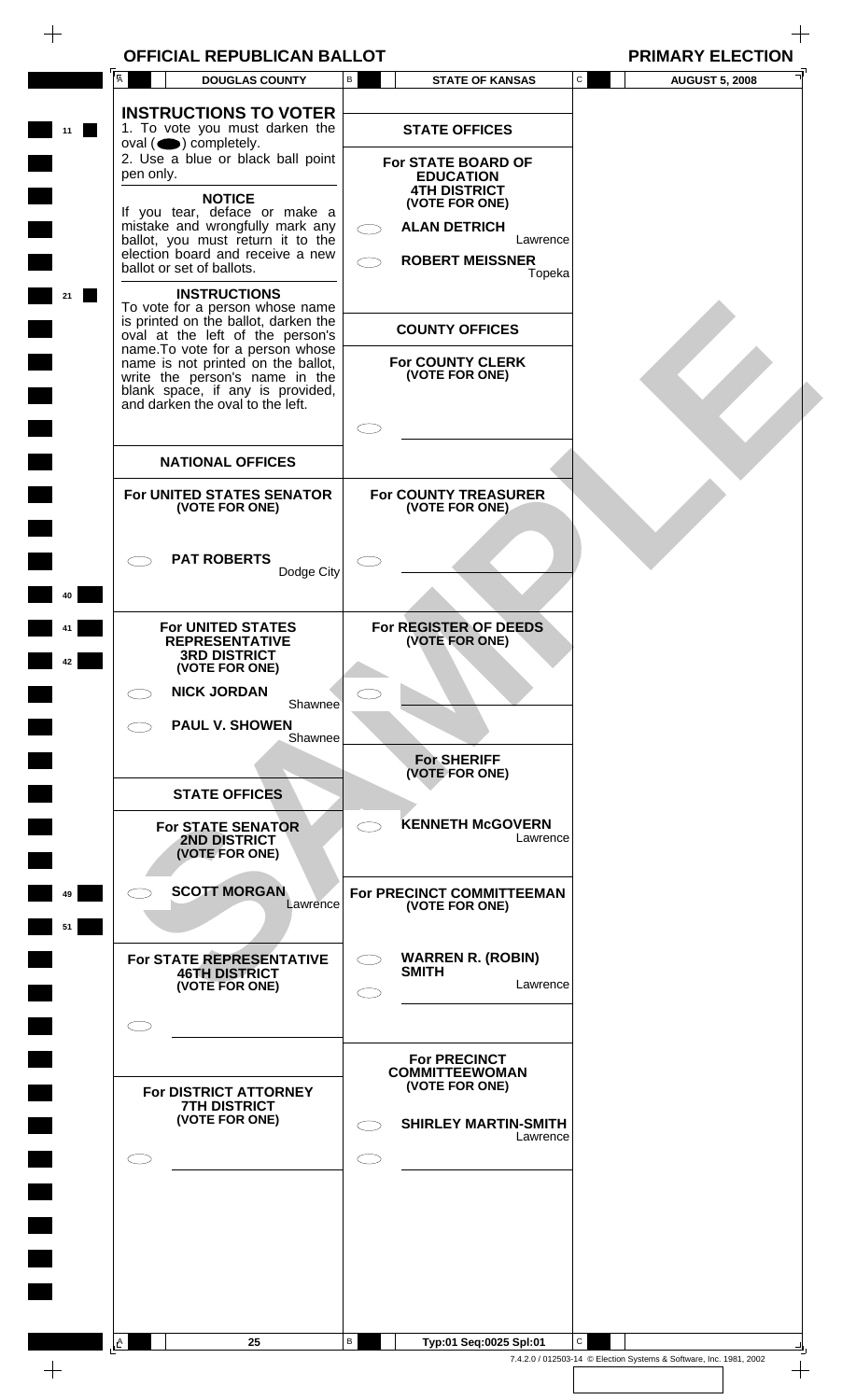| <b>OFFICIAL REPUBLICAN BALLOT</b> |  |  |  |
|-----------------------------------|--|--|--|
|-----------------------------------|--|--|--|

|  |  | IMARY EL |  |
|--|--|----------|--|
|  |  |          |  |

| $\overline{A}$<br><b>DOUGLAS COUNTY</b>                                                                                                            | B<br><b>STATE OF KANSAS</b>                                     | $\mathtt{C}$<br><b>AUGUST 5, 2008</b> |
|----------------------------------------------------------------------------------------------------------------------------------------------------|-----------------------------------------------------------------|---------------------------------------|
| <b>INSTRUCTIONS TO VOTER</b><br>1. To vote you must darken the                                                                                     | <b>STATE OFFICES</b>                                            |                                       |
| $oval(\n\bullet)$ completely.<br>2. Use a blue or black ball point<br>pen only.                                                                    | For STATE BOARD OF<br><b>EDUCATION</b>                          |                                       |
| <b>NOTICE</b><br>If you tear, deface or make a<br>mistake and wrongfully mark any                                                                  | <b>4TH DISTRICT</b><br>(VOTE FOR ONE)<br><b>ROBERT MEISSNER</b> |                                       |
| ballot, you must return it to the<br>election board and receive a new<br>ballot or set of ballots.                                                 | Topeka<br><b>ALAN DETRICH</b><br>Lawrence                       |                                       |
| <b>INSTRUCTIONS</b><br>To vote for a person whose name                                                                                             |                                                                 |                                       |
| is printed on the ballot, darken the<br>oval at the left of the person's<br>name. To vote for a person whose<br>name is not printed on the ballot, | <b>COUNTY OFFICES</b><br><b>For COUNTY CLERK</b>                |                                       |
| write the person's name in the<br>blank space, if any is provided,<br>and darken the oval to the left.                                             | (VOTE FOR ONE)                                                  |                                       |
| <b>NATIONAL OFFICES</b>                                                                                                                            |                                                                 |                                       |
| For UNITED STATES SENATOR<br>(VOTE FOR ONE)                                                                                                        | For COUNTY TREASURER<br>(VOTE FOR ONE)                          |                                       |
| <b>PAT ROBERTS</b><br>Dodge City                                                                                                                   |                                                                 |                                       |
| <b>For UNITED STATES</b>                                                                                                                           | For REGISTER OF DEEDS                                           |                                       |
| <b>REPRESENTATIVE</b><br><b>3RD DISTRICT</b><br>(VOTE FOR ONE)                                                                                     | (VOTE FOR ONE)                                                  |                                       |
| <b>PAUL V. SHOWEN</b><br>C D<br>Shawnee<br><b>NICK JORDAN</b><br>$\subset \supset$                                                                 | $\overline{\phantom{a}}$                                        |                                       |
| Shawnee                                                                                                                                            | <b>For SHERIFF</b><br>(VOTE FOR ONE)                            |                                       |
| <b>STATE OFFICES</b><br><b>For STATE SENATOR</b>                                                                                                   | <b>KENNETH McGOVERN</b><br>$\bigcirc$                           |                                       |
| <b>2ND DISTRICT</b><br>(VOTE FOR ONE)                                                                                                              | Lawrence                                                        |                                       |
| <b>SCOTT MORGAN</b><br>Lawrence                                                                                                                    | For PRECINCT COMMITTEEMAN<br>(VOTE FOR ONE)                     |                                       |
| For STATE REPRESENTATIVE<br><b>46TH DISTRICT</b><br>(VOTE FOR ONE)                                                                                 | <b>CHRIS MILLER</b><br>$\overline{\phantom{0}}$<br>Lawrence     |                                       |
|                                                                                                                                                    |                                                                 |                                       |
| For DISTRICT ATTORNEY                                                                                                                              | <b>For PRECINCT</b><br><b>COMMITTEEWOMAN</b><br>(VOTE FOR ONE)  |                                       |
| <b>7TH DISTRICT</b><br>(VOTE FOR ONE)                                                                                                              | <b>MALEY K. WILKINS</b><br>Lawrence                             |                                       |
|                                                                                                                                                    |                                                                 |                                       |
|                                                                                                                                                    |                                                                 |                                       |
|                                                                                                                                                    |                                                                 |                                       |
|                                                                                                                                                    |                                                                 |                                       |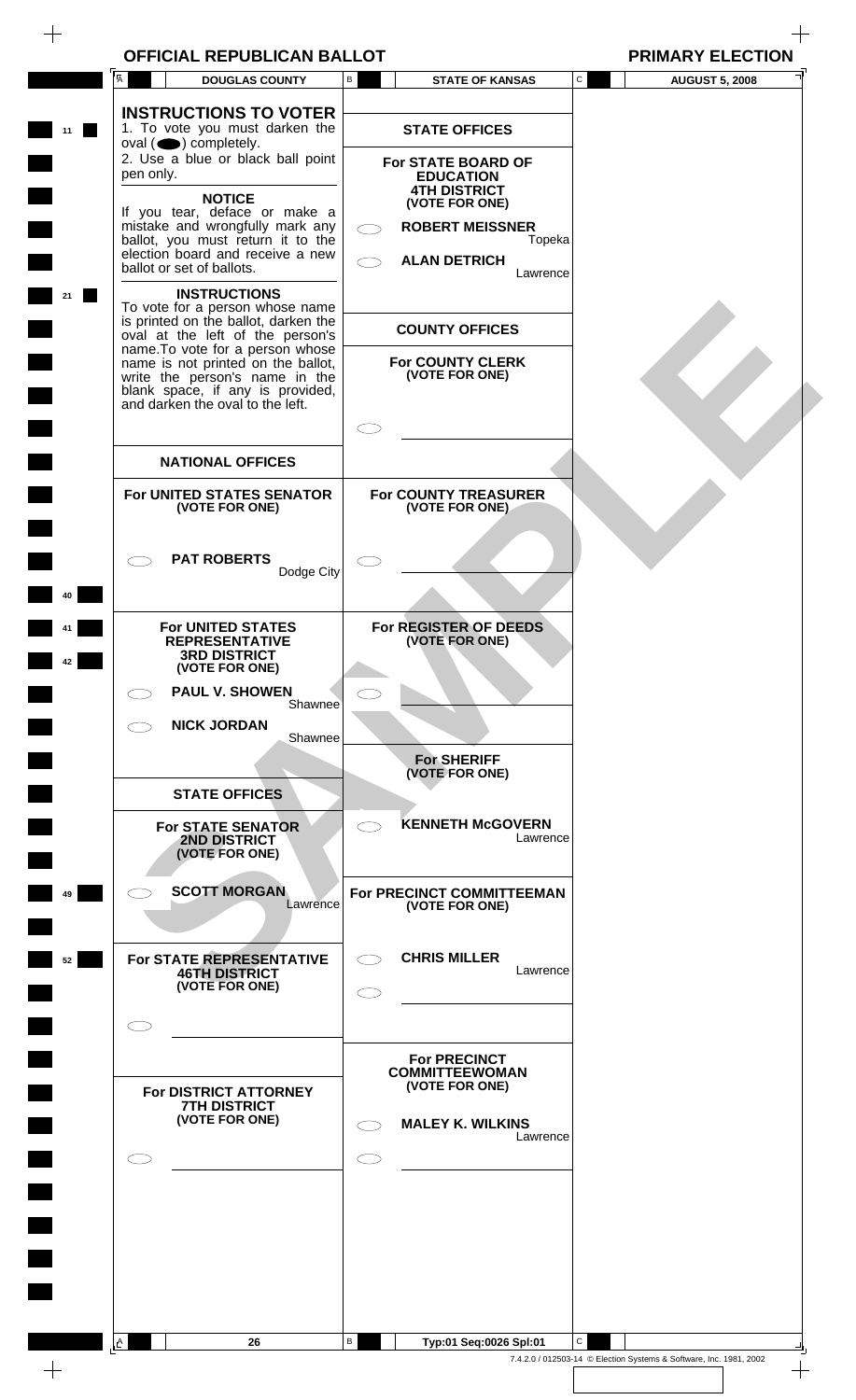| OFFICIAL REPUBLICAN BALLOT | <b>PRIMARY ELECTION</b> |
|----------------------------|-------------------------|
|----------------------------|-------------------------|

|    | A<br><b>DOUGLAS COUNTY</b>                                                                                                                                                                                   | В          | <b>STATE OF KANSAS</b>                                                       | ${\tt C}$    | <b>AUGUST 5, 2008</b> |
|----|--------------------------------------------------------------------------------------------------------------------------------------------------------------------------------------------------------------|------------|------------------------------------------------------------------------------|--------------|-----------------------|
| 11 | <b>INSTRUCTIONS TO VOTER</b><br>1. To vote you must darken the                                                                                                                                               |            | <b>STATE OFFICES</b>                                                         |              |                       |
|    | $oval(\n\bullet)$ completely.<br>2. Use a blue or black ball point<br>pen only.                                                                                                                              |            | For STATE BOARD OF<br><b>EDUCATION</b>                                       |              |                       |
|    | <b>NOTICE</b><br>If you tear, deface or make a<br>mistake and wrongfully mark any                                                                                                                            |            | <b>4TH DISTRICT</b><br>(VOTE FOR ONE)                                        |              |                       |
|    | ballot, you must return it to the<br>election board and receive a new<br>ballot or set of ballots.                                                                                                           |            | <b>ROBERT MEISSNER</b><br>Topeka<br><b>ALAN DETRICH</b>                      |              |                       |
| 21 | <b>INSTRUCTIONS</b><br>To vote for a person whose name<br>is printed on the ballot, darken the<br>oval at the left of the person's<br>name. To vote for a person whose<br>name is not printed on the ballot, |            | Lawrence<br><b>COUNTY OFFICES</b><br>For COUNTY COMMISSIONER<br>2ND DISTRICT |              |                       |
|    | write the person's name in the<br>blank space, if any is provided,<br>and darken the oval to the left.                                                                                                       |            | (VOTE FOR ONE)                                                               |              |                       |
|    |                                                                                                                                                                                                              |            | <b>GRANT EICHHORN</b><br>Lawrence                                            |              |                       |
|    | <b>NATIONAL OFFICES</b><br>For UNITED STATES SENATOR                                                                                                                                                         |            | <b>DAVID L. BROWN</b><br><b>Baldwin City</b>                                 |              |                       |
|    | (VOTE FOR ONE)<br><b>PAT ROBERTS</b>                                                                                                                                                                         |            | For COUNTY CLERK<br>(VOTE FOR ONE)                                           |              |                       |
| 40 |                                                                                                                                                                                                              | Dodge City |                                                                              |              |                       |
|    | For UNITED STATES<br><b>REPRESENTATIVE</b><br><b>3RD DISTRICT</b>                                                                                                                                            |            |                                                                              |              |                       |
|    | (VOTE FOR ONE)<br><b>NICK JORDAN</b>                                                                                                                                                                         |            | For COUNTY TREASURER<br>(VOTE FOR ONE)                                       |              |                       |
|    | <b>PAUL V. SHOWEN</b>                                                                                                                                                                                        | Shawnee    |                                                                              |              |                       |
|    |                                                                                                                                                                                                              | Shawnee    |                                                                              |              |                       |
|    | <b>STATE OFFICES</b>                                                                                                                                                                                         |            | For REGISTER OF DEEDS<br>(VOTE FOR ONE)                                      |              |                       |
|    | <b>For STATE SENATOR</b><br>2ND DISTRICT<br>(VOTE FOR ONE)                                                                                                                                                   |            |                                                                              |              |                       |
| 49 | <b>SCOTT MORGAN</b>                                                                                                                                                                                          | Lawrence   | <b>For SHERIFF</b>                                                           |              |                       |
|    | For STATE REPRESENTATIVE<br><b>46TH DISTRICT</b><br>(VOTE FOR ONE)                                                                                                                                           |            | (VOTE FOR ONE)<br><b>KENNETH McGOVERN</b>                                    |              |                       |
| 53 |                                                                                                                                                                                                              |            | Lawrence                                                                     |              |                       |
|    |                                                                                                                                                                                                              |            | For PRECINCT COMMITTEEMAN<br>(VOTE FOR ONE)                                  |              |                       |
|    | For DISTRICT ATTORNEY<br><b>7TH DISTRICT</b><br>(VOTE FOR ONE)                                                                                                                                               |            |                                                                              |              |                       |
|    |                                                                                                                                                                                                              |            |                                                                              |              |                       |
|    |                                                                                                                                                                                                              |            | <b>For PRECINCT</b><br><b>COMMITTEEWOMAN</b><br>(VOTE FOR ONE)               |              |                       |
|    |                                                                                                                                                                                                              |            |                                                                              |              |                       |
|    |                                                                                                                                                                                                              |            |                                                                              |              |                       |
|    | 27<br>$\mathsf{A}$                                                                                                                                                                                           | В          | Typ:01 Seq:0027 Spl:01                                                       | $\mathsf{C}$ |                       |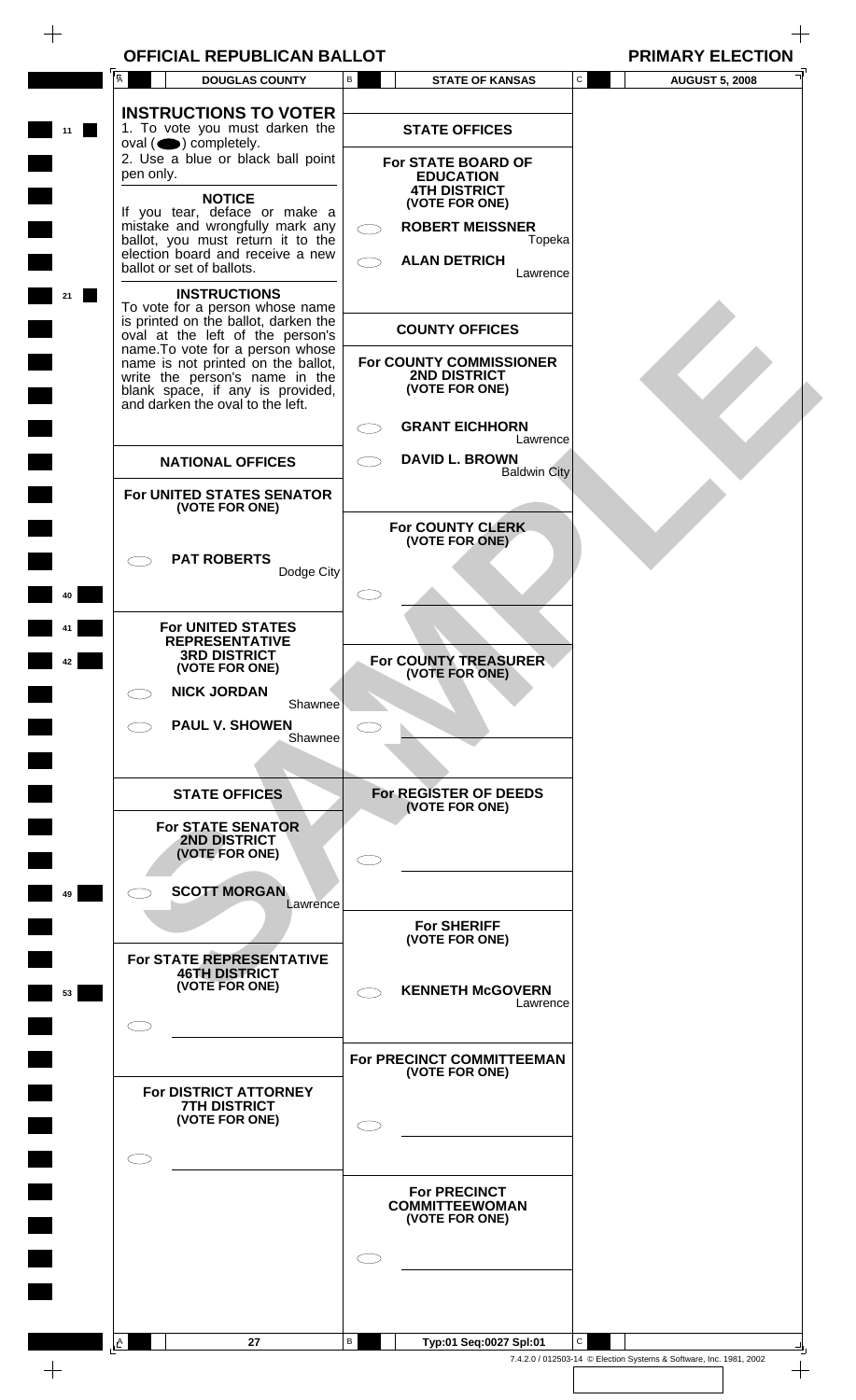|                |           | <b>OFFICIAL REPUBLICAN BALLOT</b>                                                                                                                                                |     |                                                               |                           |              | <b>PRIMARY ELECTION</b>                                            |
|----------------|-----------|----------------------------------------------------------------------------------------------------------------------------------------------------------------------------------|-----|---------------------------------------------------------------|---------------------------|--------------|--------------------------------------------------------------------|
| $\overline{A}$ |           | <b>DOUGLAS COUNTY</b>                                                                                                                                                            | В   |                                                               | <b>STATE OF KANSAS</b>    | C            | <b>AUGUST 5, 2008</b>                                              |
|                |           | <b>INSTRUCTIONS TO VOTER</b><br>1. To vote you must darken the<br>oval $($ $\bullet)$ completely.                                                                                |     | <b>STATE OFFICES</b>                                          |                           |              | <b>For PRECINCT</b><br><b>COMMITTEEWOMAN</b>                       |
|                | pen only. | 2. Use a blue or black ball point                                                                                                                                                |     | For STATE BOARD OF<br><b>EDUCATION</b><br><b>4TH DISTRICT</b> |                           |              | (VOTE FOR ONE)<br><b>EVELYN J. SENECAL</b>                         |
|                |           | <b>NOTICE</b><br>If you tear, deface or make a<br>mistake and wrongfully mark any                                                                                                |     | (VOTE FOR ONE)                                                |                           |              | Lawrence                                                           |
|                |           | ballot, you must return it to the<br>election board and receive a new                                                                                                            |     | <b>ALAN DETRICH</b>                                           | Lawrence                  |              |                                                                    |
|                |           | ballot or set of ballots.<br><b>INSTRUCTIONS</b>                                                                                                                                 |     | <b>ROBERT MEISSNER</b>                                        | Topeka                    |              |                                                                    |
|                |           | To vote for a person whose name<br>is printed on the ballot, darken the<br>oval at the left of the person's                                                                      |     | <b>COUNTY OFFICES</b>                                         |                           |              |                                                                    |
|                |           | name. To vote for a person whose<br>name is not printed on the ballot,<br>write the person's name in the<br>blank space, if any is provided,<br>and darken the oval to the left. |     | <b>2ND DISTRICT</b><br>(VOTE FOR ONE)                         | For COUNTY COMMISSIONER   |              |                                                                    |
|                |           |                                                                                                                                                                                  |     | <b>DAVID L. BROWN</b>                                         | <b>Baldwin City</b>       |              |                                                                    |
|                |           | <b>NATIONAL OFFICES</b>                                                                                                                                                          |     | <b>GRANT EICHHORN</b>                                         | Lawrence                  |              |                                                                    |
|                |           | For UNITED STATES SENATOR<br>(VOTE FOR ONE)                                                                                                                                      |     |                                                               |                           |              |                                                                    |
|                |           |                                                                                                                                                                                  |     | For COUNTY CLERK<br>(VOTE FOR ONE)                            |                           |              |                                                                    |
|                |           | <b>PAT ROBERTS</b>                                                                                                                                                               |     |                                                               |                           |              |                                                                    |
|                |           | Dodge City                                                                                                                                                                       |     |                                                               |                           |              |                                                                    |
|                |           | <b>For UNITED STATES</b>                                                                                                                                                         |     |                                                               |                           |              |                                                                    |
|                |           | <b>REPRESENTATIVE</b><br><b>3RD DISTRICT</b>                                                                                                                                     |     | For COUNTY TREASURER                                          |                           |              |                                                                    |
|                |           | (VOTE FOR ONE)<br><b>PAUL V. SHOWEN</b>                                                                                                                                          |     | (VOTE FOR ONE)                                                |                           |              |                                                                    |
|                |           | Shawnee                                                                                                                                                                          |     |                                                               |                           |              |                                                                    |
|                |           | <b>NICK JORDAN</b><br>Shawnee                                                                                                                                                    |     |                                                               |                           |              |                                                                    |
|                |           |                                                                                                                                                                                  |     |                                                               |                           |              |                                                                    |
|                |           | <b>STATE OFFICES</b>                                                                                                                                                             |     | For REGISTER OF DEEDS<br>(VOTE FOR ONE)                       |                           |              |                                                                    |
|                |           | <b>For STATE SENATOR</b><br><b>2ND DISTRICT</b>                                                                                                                                  |     |                                                               |                           |              |                                                                    |
|                |           | (VOTE FOR ONE)                                                                                                                                                                   |     |                                                               |                           |              |                                                                    |
|                |           | <b>SCOTT MORGAN</b><br>Lawrence                                                                                                                                                  |     |                                                               |                           |              |                                                                    |
|                |           |                                                                                                                                                                                  |     | <b>For SHERIFF</b><br>(VOTE FOR ONE)                          |                           |              |                                                                    |
|                |           | For STATE REPRESENTATIVE                                                                                                                                                         |     |                                                               |                           |              |                                                                    |
|                |           | <b>46TH DISTRICT</b><br>(VOTE FOR ONE)                                                                                                                                           | - 3 |                                                               | <b>KENNETH McGOVERN</b>   |              |                                                                    |
|                |           |                                                                                                                                                                                  |     |                                                               | Lawrence                  |              |                                                                    |
|                |           |                                                                                                                                                                                  |     |                                                               | For PRECINCT COMMITTEEMAN |              |                                                                    |
|                |           |                                                                                                                                                                                  |     | (VOTE FOR ONE)                                                |                           |              |                                                                    |
|                |           | <b>For DISTRICT ATTORNEY</b><br><b>7TH DISTRICT</b><br>(VOTE FOR ONE)                                                                                                            |     |                                                               |                           |              |                                                                    |
|                |           |                                                                                                                                                                                  |     | <b>ROBERT J SENECAL</b>                                       | Lawrence                  |              |                                                                    |
|                |           |                                                                                                                                                                                  |     |                                                               |                           |              |                                                                    |
|                |           |                                                                                                                                                                                  |     |                                                               |                           |              |                                                                    |
|                |           |                                                                                                                                                                                  |     |                                                               |                           |              |                                                                    |
|                |           |                                                                                                                                                                                  |     |                                                               |                           |              |                                                                    |
|                |           |                                                                                                                                                                                  |     |                                                               |                           |              |                                                                    |
|                |           | 28                                                                                                                                                                               | В   |                                                               | Typ:01 Seq:0028 Spl:01    | $\mathsf{C}$ |                                                                    |
| <u>A</u>       |           |                                                                                                                                                                                  |     |                                                               |                           |              | 7.4.2.0 / 012503-14 © Election Systems & Software, Inc. 1981, 2002 |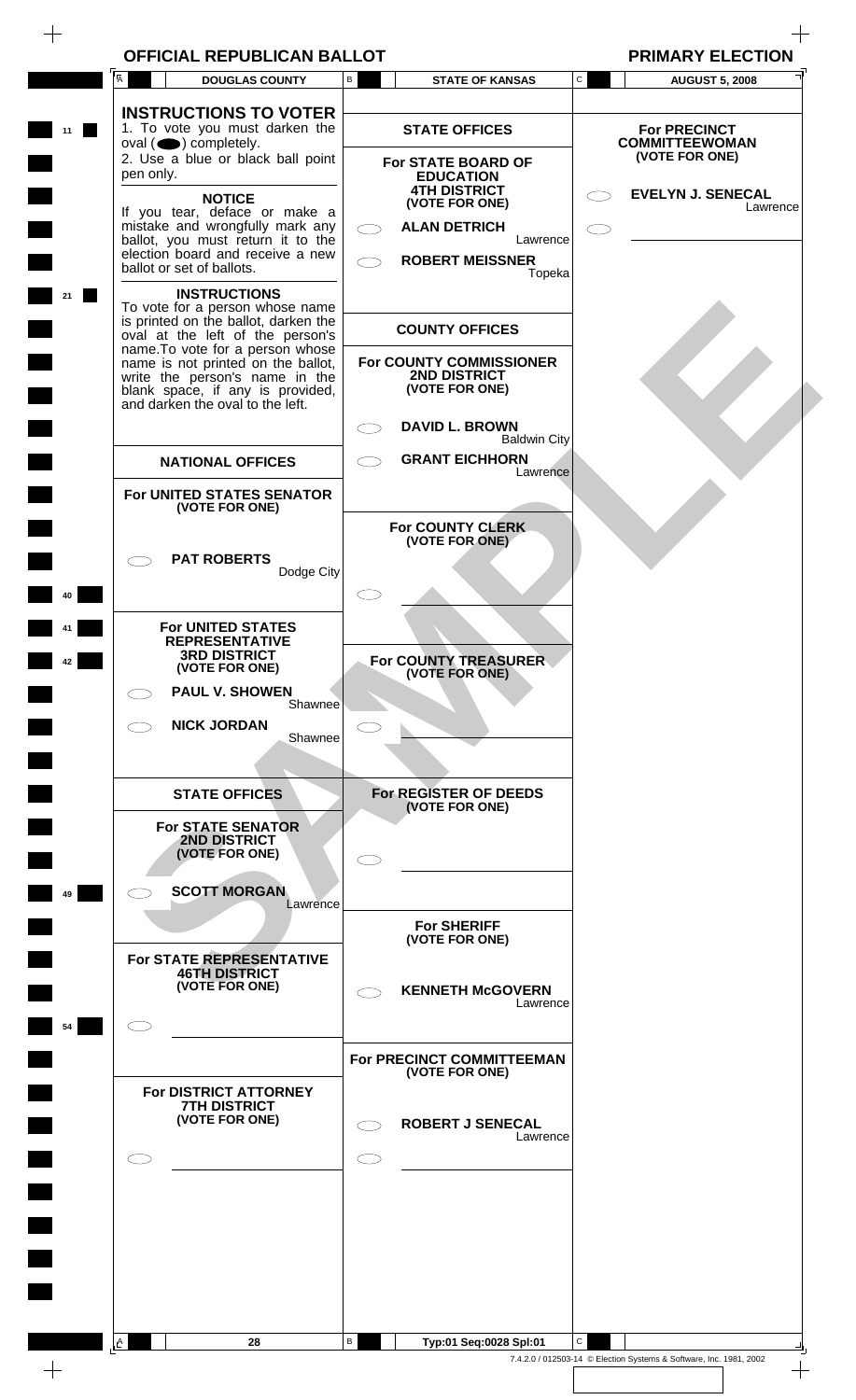# **OFFICIAL REPUBLICAN BALLOT PRIMARY ELECTION**

 $\overline{\phantom{a}}$ 

 $\hspace{0.1mm} +$ 

| $\overline{A}$ | <b>DOUGLAS COUNTY</b>                                                                                                                                                                                                | $\mathtt{C}$<br>$\mathsf{B}$<br><b>STATE OF KANSAS</b><br><b>AUGUST 5, 2008</b> |
|----------------|----------------------------------------------------------------------------------------------------------------------------------------------------------------------------------------------------------------------|---------------------------------------------------------------------------------|
| 11             | <b>INSTRUCTIONS TO VOTER</b><br>1. To vote you must darken the                                                                                                                                                       | <b>STATE OFFICES</b>                                                            |
|                | $oval(\n\bullet)$ completely.<br>2. Use a blue or black ball point<br>pen only.                                                                                                                                      | For STATE BOARD OF<br><b>EDUCATION</b><br><b>4TH DISTRICT</b>                   |
|                | <b>NOTICE</b><br>If you tear, deface or make a<br>mistake and wrongfully mark any                                                                                                                                    | (VOTE FOR ONE)<br><b>ALAN DETRICH</b>                                           |
|                | ballot, you must return it to the<br>election board and receive a new<br>ballot or set of ballots.                                                                                                                   | Lawrence<br><b>ROBERT MEISSNER</b><br>Topeka                                    |
| 21             | <b>INSTRUCTIONS</b><br>To vote for a person whose name<br>is printed on the ballot, darken the                                                                                                                       | <b>COUNTY OFFICES</b>                                                           |
|                | oval at the left of the person's<br>name. To vote for a person whose<br>name is not printed on the ballot,<br>write the person's name in the<br>blank space, if any is provided,<br>and darken the oval to the left. | For COUNTY COMMISSIONER<br>2ND DISTRICT<br>(VOTE FOR ONE)                       |
|                |                                                                                                                                                                                                                      | <b>DAVID L. BROWN</b><br>CΞ<br><b>Baldwin City</b>                              |
|                | <b>NATIONAL OFFICES</b>                                                                                                                                                                                              | <b>GRANT EICHHORN</b><br>Lawrence                                               |
|                | For UNITED STATES SENATOR<br>(VOTE FOR ONE)                                                                                                                                                                          | For COUNTY CLERK<br>(VOTE FOR ONE)                                              |
|                | <b>PAT ROBERTS</b><br>Dodge City                                                                                                                                                                                     |                                                                                 |
|                | For UNITED STATES<br><b>REPRESENTATIVE</b><br><b>3RD DISTRICT</b><br>(VOTE FOR ONE)                                                                                                                                  | For COUNTY TREASURER                                                            |
| 43             | <b>NICK JORDAN</b><br>Shawnee                                                                                                                                                                                        | (VOTE FOR ONE)                                                                  |
| 44             | <b>PAUL V. SHOWEN</b><br>Shawnee                                                                                                                                                                                     |                                                                                 |
|                | <b>STATE OFFICES</b>                                                                                                                                                                                                 | For REGISTER OF DEEDS<br>(VOTE FOR ONE)                                         |
|                | <b>For STATE SENATOR</b><br><b>2ND DISTRICT</b><br>(VOTE FOR ONE)                                                                                                                                                    |                                                                                 |
| 51             | <b>SCOTT MORGAN</b><br>Lawrence                                                                                                                                                                                      | <b>For SHERIFF</b>                                                              |
|                | For STATE REPRESENTATIVE<br><b>46TH DISTRICT</b>                                                                                                                                                                     | (VOTE FOR ONE)                                                                  |
|                | (VOTE FOR ONE)                                                                                                                                                                                                       | <b>KENNETH McGOVERN</b><br>Lawrence                                             |
|                |                                                                                                                                                                                                                      | For PRECINCT COMMITTEEMAN                                                       |
|                | For DISTRICT ATTORNEY<br><b>7TH DISTRICT</b>                                                                                                                                                                         | (VOTE FOR ONE)                                                                  |
|                | (VOTE FOR ONE)                                                                                                                                                                                                       | <b>C. N. CUSHING</b><br>Lawrence                                                |
|                |                                                                                                                                                                                                                      |                                                                                 |
|                |                                                                                                                                                                                                                      | <b>For PRECINCT</b><br><b>COMMITTEEWOMAN</b><br>(VOTE FOR ONE)                  |
|                |                                                                                                                                                                                                                      |                                                                                 |
|                |                                                                                                                                                                                                                      |                                                                                 |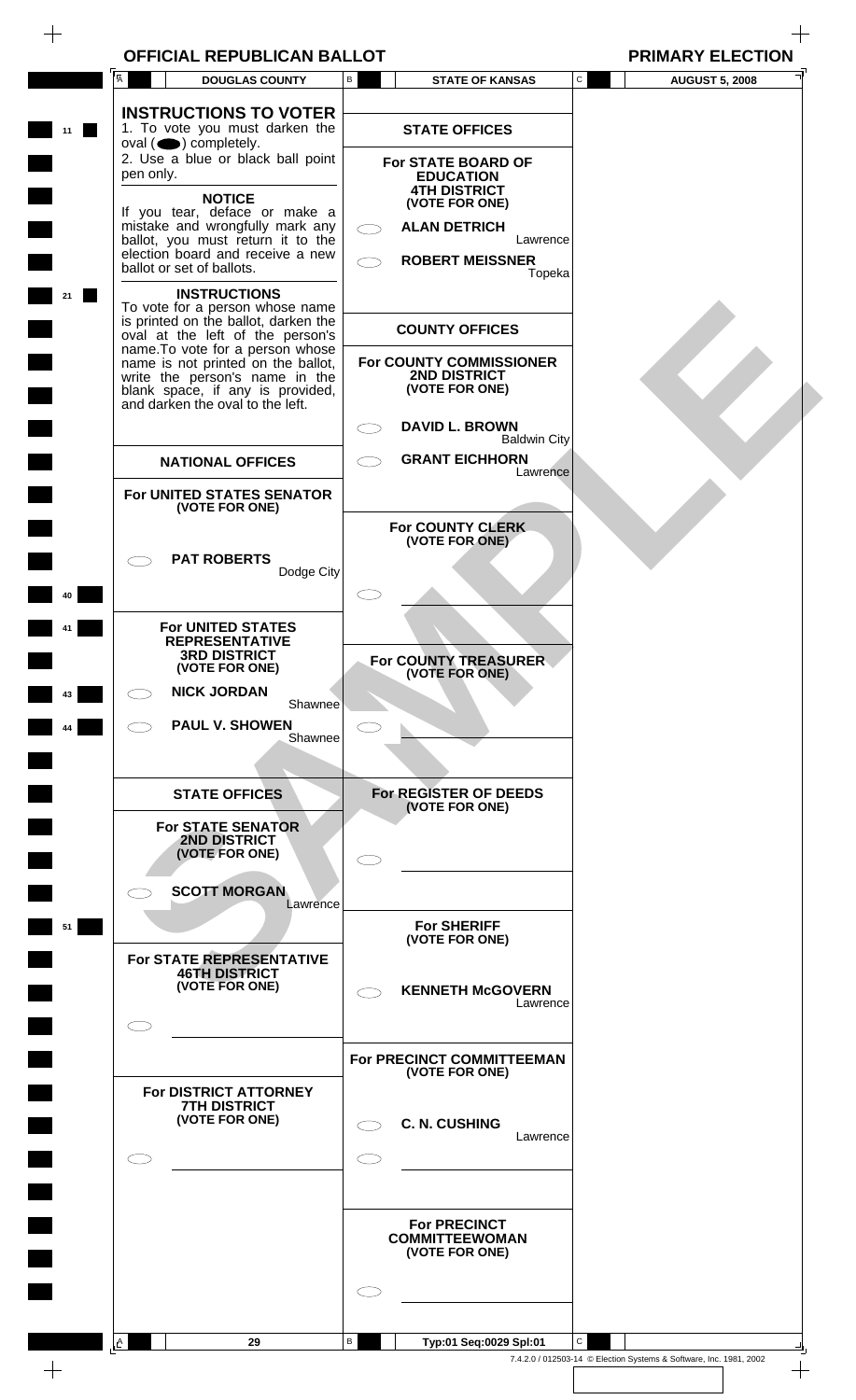| <b>OFFICIAL REPUBLICAN BALLOT</b> |  |  |
|-----------------------------------|--|--|
|-----------------------------------|--|--|

**OFFICIAL REPUBLICAN BANK**<br>**PRIMARY ELECTION** 

 $\hspace{0.1mm} +$ 

|    |           | <b>DOUGLAS COUNTY</b>                                                                                                                                                            | В | <b>STATE OF KANSAS</b>                                           | С            | <b>AUGUST 5, 2008</b> |
|----|-----------|----------------------------------------------------------------------------------------------------------------------------------------------------------------------------------|---|------------------------------------------------------------------|--------------|-----------------------|
|    |           | <b>INSTRUCTIONS TO VOTER</b>                                                                                                                                                     |   |                                                                  |              |                       |
| 11 | pen only. | 1. To vote you must darken the<br>$oval \textcircled{\bullet}$ ) completely.<br>2. Use a blue or black ball point                                                                |   | <b>STATE OFFICES</b><br>For STATE BOARD OF<br><b>EDUCATION</b>   |              |                       |
|    |           | <b>NOTICE</b><br>If you tear, deface or make a<br>mistake and wrongfully mark any                                                                                                |   | <b>4TH DISTRICT</b><br>(VOTE FOR ONE)<br><b>ALAN DETRICH</b>     |              |                       |
|    |           | ballot, you must return it to the<br>election board and receive a new                                                                                                            |   | Lawrence<br><b>ROBERT MEISSNER</b>                               |              |                       |
|    |           | ballot or set of ballots.<br><b>INSTRUCTIONS</b>                                                                                                                                 |   | Topeka                                                           |              |                       |
|    |           | To vote for a person whose name<br>is printed on the ballot, darken the<br>oval at the left of the person's                                                                      |   | <b>COUNTY OFFICES</b>                                            |              |                       |
|    |           | name. To vote for a person whose<br>name is not printed on the ballot,<br>write the person's name in the<br>blank space, if any is provided,<br>and darken the oval to the left. |   | <b>For COUNTY COMMISSIONER</b><br>2ND DISTRICT<br>(VOTE FOR ONE) |              |                       |
|    |           |                                                                                                                                                                                  |   | <b>GRANT EICHHORN</b><br>Lawrence                                |              |                       |
|    |           | <b>NATIONAL OFFICES</b>                                                                                                                                                          |   | <b>DAVID L. BROWN</b><br><b>Baldwin City</b>                     |              |                       |
|    |           | For UNITED STATES SENATOR<br>(VOTE FOR ONE)                                                                                                                                      |   |                                                                  |              |                       |
|    |           | <b>PAT ROBERTS</b>                                                                                                                                                               |   | For COUNTY CLERK<br>(VOTE FOR ONE)                               |              |                       |
|    |           | Dodge City                                                                                                                                                                       |   |                                                                  |              |                       |
|    |           | For UNITED STATES                                                                                                                                                                |   |                                                                  |              |                       |
|    |           | <b>REPRESENTATIVE</b><br><b>3RD DISTRICT</b><br>(VOTE FOR ONE)                                                                                                                   |   | For COUNTY TREASURER<br>(VOTE FOR ONE)                           |              |                       |
| 43 |           | <b>PAUL V. SHOWEN</b><br>Shawnee                                                                                                                                                 |   |                                                                  |              |                       |
|    |           | <b>NICK JORDAN</b><br>Shawnee                                                                                                                                                    |   |                                                                  |              |                       |
|    |           | <b>STATE OFFICES</b>                                                                                                                                                             |   | For REGISTER OF DEEDS                                            |              |                       |
|    |           | <b>For STATE SENATOR</b>                                                                                                                                                         |   | (VOTE FOR ONE)                                                   |              |                       |
|    |           | 2ND DISTRICT<br>(VOTE FOR ONE)                                                                                                                                                   |   |                                                                  |              |                       |
|    |           | <b>SCOTT MORGAN</b><br>Lawrence                                                                                                                                                  |   |                                                                  |              |                       |
| 52 |           | For STATE REPRESENTATIVE                                                                                                                                                         |   | <b>For SHERIFF</b><br>(VOTE FOR ONE)                             |              |                       |
|    |           | <b>44TH DISTRICT</b><br>(VOTE FOR ONE)                                                                                                                                           |   | <b>KENNETH McGOVERN</b>                                          |              |                       |
|    |           |                                                                                                                                                                                  |   | Lawrence                                                         |              |                       |
|    |           |                                                                                                                                                                                  |   | For PRECINCT COMMITTEEMAN<br>(VOTE FOR ONE)                      |              |                       |
|    |           | For DISTRICT ATTORNEY<br><b>7TH DISTRICT</b><br>(VOTE FOR ONE)                                                                                                                   |   |                                                                  |              |                       |
|    |           |                                                                                                                                                                                  |   |                                                                  |              |                       |
|    |           |                                                                                                                                                                                  |   | <b>For PRECINCT</b>                                              |              |                       |
|    |           |                                                                                                                                                                                  |   | <b>COMMITTEEWOMAN</b><br>(VOTE FOR ONE)                          |              |                       |
|    |           |                                                                                                                                                                                  |   | PATSY A. ANDERSON<br>Lawrence                                    |              |                       |
|    |           |                                                                                                                                                                                  |   |                                                                  |              |                       |
|    | . ا.      | 30                                                                                                                                                                               | В | Typ:01 Seq:0030 Spl:01                                           | $\mathbf{C}$ |                       |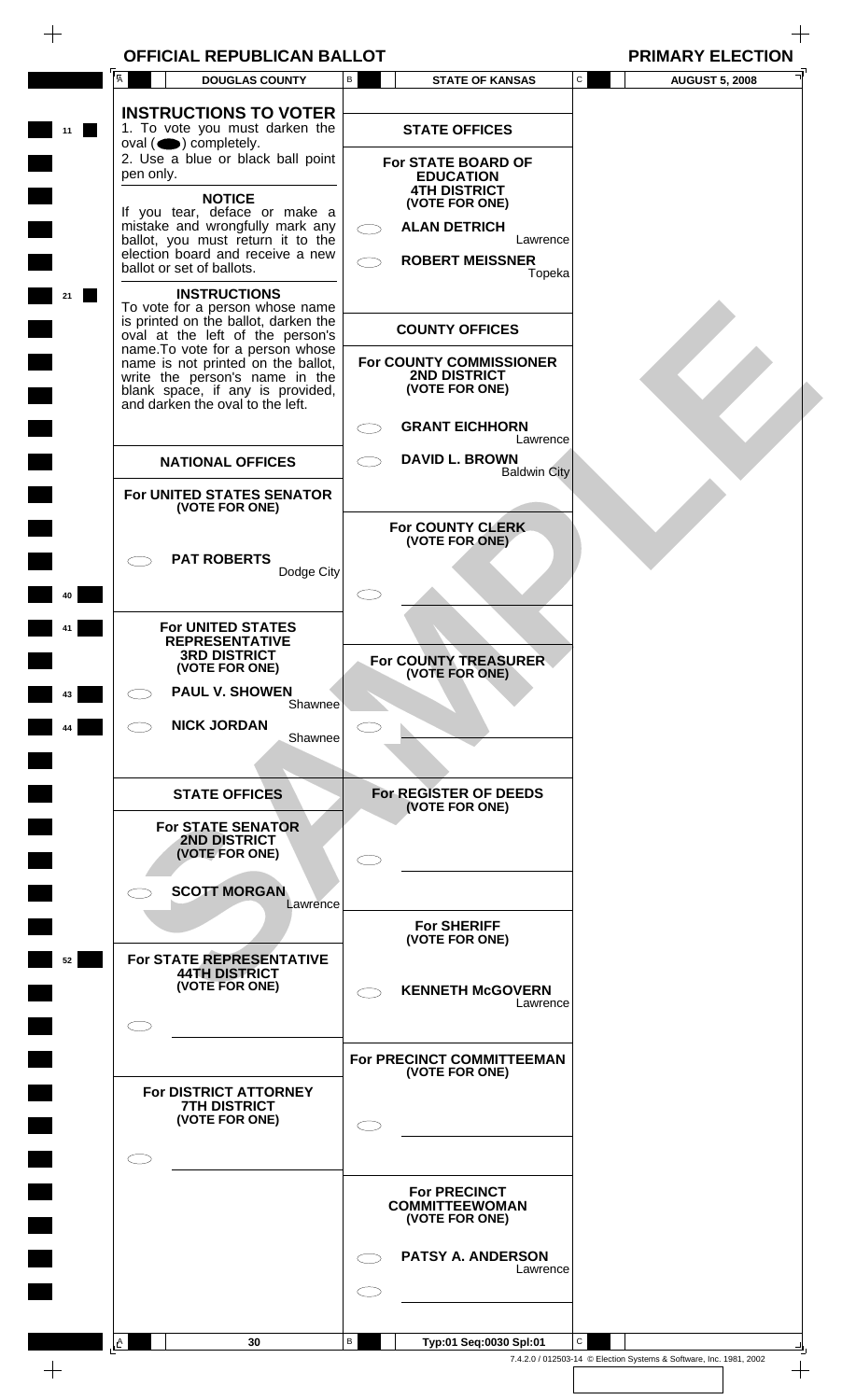| OFFICIAL REPUBLICAN BALLOT | <b>PRIMARY ELECTION</b> |
|----------------------------|-------------------------|
|----------------------------|-------------------------|

| Ā          | <b>DOUGLAS COUNTY</b>                                                                                                                                                                                                                                                                                                  | В | <b>STATE OF KANSAS</b>                                                             | C            | <b>AUGUST 5, 2008</b>                                              |
|------------|------------------------------------------------------------------------------------------------------------------------------------------------------------------------------------------------------------------------------------------------------------------------------------------------------------------------|---|------------------------------------------------------------------------------------|--------------|--------------------------------------------------------------------|
|            | <b>INSTRUCTIONS TO VOTER</b>                                                                                                                                                                                                                                                                                           |   |                                                                                    |              |                                                                    |
| 11         | 1. To vote you must darken the<br>$oval \textcircled{\bullet}$ ) completely.                                                                                                                                                                                                                                           |   | <b>STATE OFFICES</b>                                                               |              |                                                                    |
|            | 2. Use a blue or black ball point<br>pen only.                                                                                                                                                                                                                                                                         |   | For STATE BOARD OF<br><b>EDUCATION</b>                                             |              |                                                                    |
|            | <b>NOTICE</b><br>If you tear, deface or make a                                                                                                                                                                                                                                                                         |   | <b>4TH DISTRICT</b><br>(VOTE FOR ONE)                                              |              |                                                                    |
|            | mistake and wrongfully mark any<br>ballot, you must return it to the                                                                                                                                                                                                                                                   |   | <b>ROBERT MEISSNER</b><br>Topeka                                                   |              |                                                                    |
|            | election board and receive a new<br>ballot or set of ballots.                                                                                                                                                                                                                                                          |   | <b>ALAN DETRICH</b><br>Lawrence                                                    |              |                                                                    |
| 21         | <b>INSTRUCTIONS</b><br>To vote for a person whose name<br>is printed on the ballot, darken the<br>oval at the left of the person's<br>name. To vote for a person whose<br>name is not printed on the ballot,<br>write the person's name in the<br>blank space, if any is provided,<br>and darken the oval to the left. |   | <b>COUNTY OFFICES</b><br>For COUNTY COMMISSIONER<br>2ND DISTRICT<br>(VOTE FOR ONE) |              |                                                                    |
|            |                                                                                                                                                                                                                                                                                                                        |   | <b>DAVID L. BROWN</b><br><b>Baldwin City</b>                                       |              |                                                                    |
|            | <b>NATIONAL OFFICES</b>                                                                                                                                                                                                                                                                                                |   | <b>GRANT EICHHORN</b><br>Lawrence                                                  |              |                                                                    |
|            | For UNITED STATES SENATOR<br>(VOTE FOR ONE)                                                                                                                                                                                                                                                                            |   |                                                                                    |              |                                                                    |
|            |                                                                                                                                                                                                                                                                                                                        |   | For COUNTY CLERK                                                                   |              |                                                                    |
|            | <b>PAT ROBERTS</b><br>Dodge City                                                                                                                                                                                                                                                                                       |   | (VOTE FOR ONE)                                                                     |              |                                                                    |
| 40         |                                                                                                                                                                                                                                                                                                                        |   |                                                                                    |              |                                                                    |
|            | For UNITED STATES                                                                                                                                                                                                                                                                                                      |   |                                                                                    |              |                                                                    |
|            | <b>REPRESENTATIVE</b><br><b>3RD DISTRICT</b><br>(VOTE FOR ONE)                                                                                                                                                                                                                                                         |   | For COUNTY TREASURER                                                               |              |                                                                    |
| 43         | <b>PAUL V. SHOWEN</b><br>Shawnee                                                                                                                                                                                                                                                                                       |   | (VOTE FOR ONE)                                                                     |              |                                                                    |
| 44         | <b>NICK JORDAN</b><br>Shawnee                                                                                                                                                                                                                                                                                          |   |                                                                                    |              |                                                                    |
|            |                                                                                                                                                                                                                                                                                                                        |   |                                                                                    |              |                                                                    |
|            | <b>STATE OFFICES</b>                                                                                                                                                                                                                                                                                                   |   | For REGISTER OF DEEDS                                                              |              |                                                                    |
|            | <b>For STATE SENATOR</b><br>2ND DISTRICT<br>(VOTE FOR ONE)                                                                                                                                                                                                                                                             |   | (VOTE FOR ONE)                                                                     |              |                                                                    |
|            | <b>SCOTT MORGAN</b>                                                                                                                                                                                                                                                                                                    |   |                                                                                    |              |                                                                    |
|            | Lawrence                                                                                                                                                                                                                                                                                                               |   | <b>For SHERIFF</b>                                                                 |              |                                                                    |
|            | For STATE REPRESENTATIVE                                                                                                                                                                                                                                                                                               |   | (VOTE FOR ONE)                                                                     |              |                                                                    |
| 53         | <b>10TH DISTRICT</b><br>(VOTE FOR ONE)                                                                                                                                                                                                                                                                                 |   | <b>KENNETH McGOVERN</b>                                                            |              |                                                                    |
|            | <b>JOHN COEN</b>                                                                                                                                                                                                                                                                                                       |   | Lawrence                                                                           |              |                                                                    |
|            | Wellsville                                                                                                                                                                                                                                                                                                             |   | For PRECINCT COMMITTEEMAN                                                          |              |                                                                    |
|            | For DISTRICT ATTORNEY                                                                                                                                                                                                                                                                                                  |   | (VOTE FOR ONE)                                                                     |              |                                                                    |
|            | <b>7TH DISTRICT</b><br>(VOTE FOR ONE)                                                                                                                                                                                                                                                                                  |   |                                                                                    |              |                                                                    |
|            |                                                                                                                                                                                                                                                                                                                        |   |                                                                                    |              |                                                                    |
|            |                                                                                                                                                                                                                                                                                                                        |   |                                                                                    |              |                                                                    |
|            |                                                                                                                                                                                                                                                                                                                        |   | <b>For PRECINCT</b><br><b>COMMITTEEWOMAN</b><br>(VOTE FOR ONE)                     |              |                                                                    |
|            |                                                                                                                                                                                                                                                                                                                        |   |                                                                                    |              |                                                                    |
|            |                                                                                                                                                                                                                                                                                                                        |   |                                                                                    |              |                                                                    |
|            |                                                                                                                                                                                                                                                                                                                        | В |                                                                                    | $\mathsf{C}$ |                                                                    |
| <b>I</b> A | 31                                                                                                                                                                                                                                                                                                                     |   | Typ:01 Seq:0031 Spl:01                                                             |              | 7.4.2.0 / 012503-14 © Election Systems & Software, Inc. 1981, 2002 |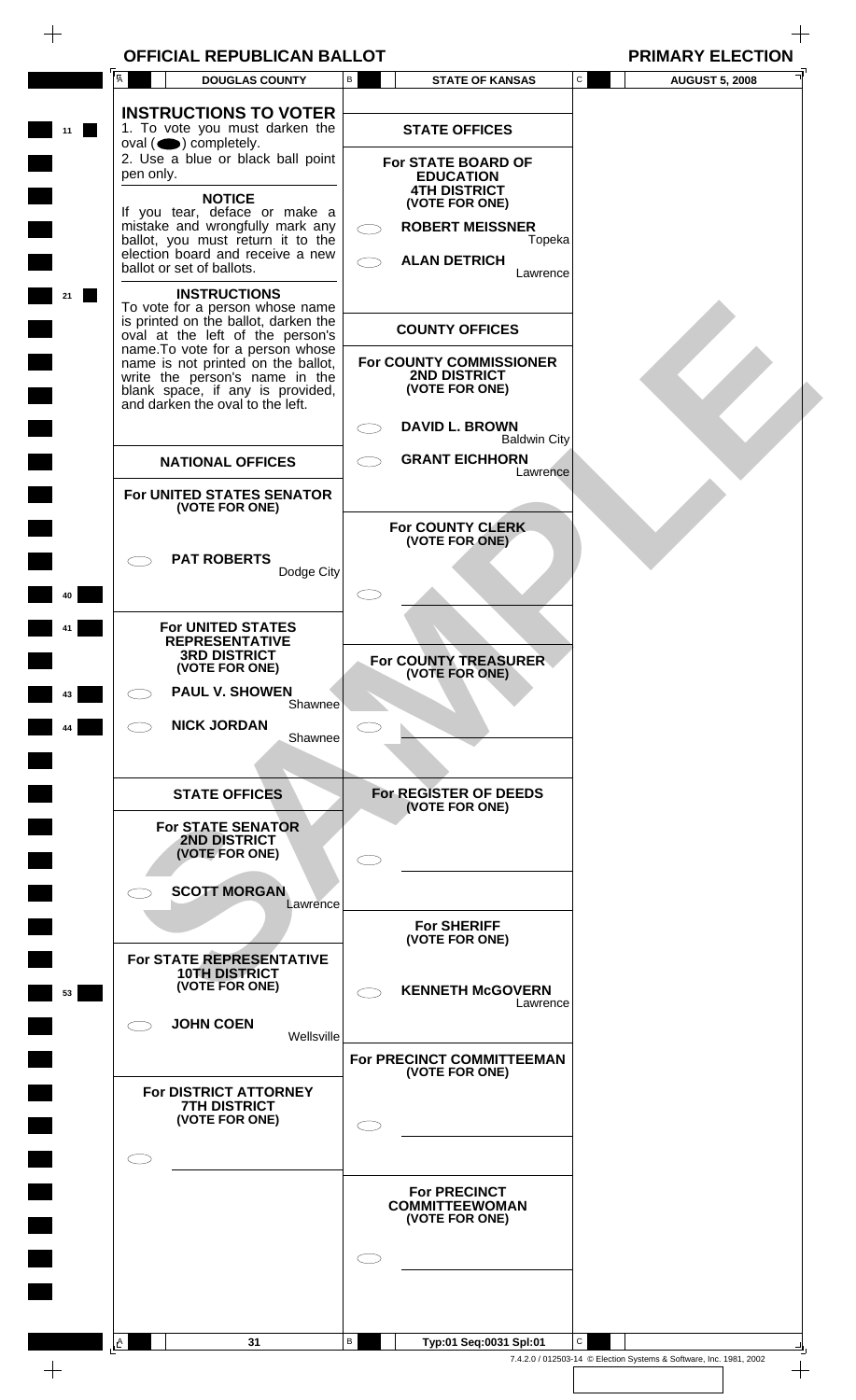|  |  | <b>OFFICIAL REPUBLICAN BALLOT</b> |
|--|--|-----------------------------------|
|--|--|-----------------------------------|

**OFFICIAL REPUBLICAN BANK**<br>**PRIMARY ELECTION** 

|    | Ā         | <b>DOUGLAS COUNTY</b>                                                                                                                              | В | <b>STATE OF KANSAS</b>                                        |          | C            | <b>AUGUST 5, 2008</b>                                              |  |
|----|-----------|----------------------------------------------------------------------------------------------------------------------------------------------------|---|---------------------------------------------------------------|----------|--------------|--------------------------------------------------------------------|--|
| 11 |           | <b>INSTRUCTIONS TO VOTER</b><br>1. To vote you must darken the<br>$oval(\n\bullet)$ completely.                                                    |   | <b>STATE OFFICES</b>                                          |          |              |                                                                    |  |
|    | pen only. | 2. Use a blue or black ball point<br><b>NOTICE</b>                                                                                                 |   | For STATE BOARD OF<br><b>EDUCATION</b><br><b>4TH DISTRICT</b> |          |              |                                                                    |  |
|    |           | If you tear, deface or make a<br>mistake and wrongfully mark any<br>ballot, you must return it to the<br>election board and receive a new          |   | (VOTE FOR ONE)<br><b>ALAN DETRICH</b>                         | Lawrence |              |                                                                    |  |
|    |           | ballot or set of ballots.<br><b>INSTRUCTIONS</b><br>To vote for a person whose name                                                                |   | <b>ROBERT MEISSNER</b>                                        | Topeka   |              |                                                                    |  |
|    |           | is printed on the ballot, darken the<br>oval at the left of the person's<br>name. To vote for a person whose<br>name is not printed on the ballot, |   | <b>COUNTY OFFICES</b><br>For COUNTY COMMISSIONER              |          |              |                                                                    |  |
|    |           | write the person's name in the<br>blank space, if any is provided,<br>and darken the oval to the left.                                             |   | <b>3RD DISTRICT</b><br>(VOTE FOR ONE)                         |          |              |                                                                    |  |
|    |           |                                                                                                                                                    |   | <b>JAMES E. FLORY</b>                                         | Lawrence |              |                                                                    |  |
|    |           | <b>NATIONAL OFFICES</b>                                                                                                                            |   | <b>JOHN TACHA</b>                                             | Lawrence |              |                                                                    |  |
|    |           | For UNITED STATES SENATOR<br>(VOTE FOR ONE)                                                                                                        |   |                                                               |          |              |                                                                    |  |
|    |           | <b>PAT ROBERTS</b>                                                                                                                                 |   | For COUNTY CLERK<br>(VOTE FOR ONE)                            |          |              |                                                                    |  |
|    |           | Dodge City                                                                                                                                         |   |                                                               |          |              |                                                                    |  |
|    |           | <b>For UNITED STATES</b>                                                                                                                           |   |                                                               |          |              |                                                                    |  |
|    |           | <b>REPRESENTATIVE</b><br><b>3RD DISTRICT</b><br>(VOTE FOR ONE)                                                                                     |   | For COUNTY TREASURER<br>(VOTE FOR ONE)                        |          |              |                                                                    |  |
| 43 |           | <b>PAUL V. SHOWEN</b><br>Shawnee <sup>®</sup>                                                                                                      |   |                                                               |          |              |                                                                    |  |
| 44 |           | <b>NICK JORDAN</b><br>Shawnee                                                                                                                      |   |                                                               |          |              |                                                                    |  |
|    |           |                                                                                                                                                    |   |                                                               |          |              |                                                                    |  |
|    |           | <b>STATE OFFICES</b><br><b>For STATE SENATOR</b>                                                                                                   |   | For REGISTER OF DEEDS<br>(VOTE FOR ONE)                       |          |              |                                                                    |  |
|    |           | <b>2ND DISTRICT</b><br>(VOTE FOR ONE)                                                                                                              |   |                                                               |          |              |                                                                    |  |
|    |           | <b>SCOTT MORGAN</b><br>Lawrence                                                                                                                    |   | <b>For SHERIFF</b>                                            |          |              |                                                                    |  |
|    |           | For STATE REPRESENTATIVE                                                                                                                           |   | (VOTE FOR ONE)                                                |          |              |                                                                    |  |
|    |           | <b>10TH DISTRICT</b><br>(VOTE FOR ONE)                                                                                                             |   | <b>KENNETH McGOVERN</b>                                       | Lawrence |              |                                                                    |  |
| 54 |           | <b>JOHN COEN</b><br>Wellsville                                                                                                                     |   |                                                               |          |              |                                                                    |  |
|    |           |                                                                                                                                                    |   | For PRECINCT COMMITTEEMAN<br>(VOTE FOR ONE)                   |          |              |                                                                    |  |
|    |           | For DISTRICT ATTORNEY<br><b>7TH DISTRICT</b><br>(VOTE FOR ONE)                                                                                     |   |                                                               |          |              |                                                                    |  |
|    |           |                                                                                                                                                    |   |                                                               |          |              |                                                                    |  |
|    |           |                                                                                                                                                    |   | <b>For PRECINCT</b><br><b>COMMITTEEWOMAN</b>                  |          |              |                                                                    |  |
|    |           |                                                                                                                                                    |   | (VOTE FOR ONE)                                                |          |              |                                                                    |  |
|    |           |                                                                                                                                                    |   |                                                               |          |              |                                                                    |  |
|    |           |                                                                                                                                                    |   |                                                               |          |              |                                                                    |  |
|    | A         | 32                                                                                                                                                 | В | Typ:01 Seq:0032 Spl:01                                        |          | $\mathsf{C}$ |                                                                    |  |
|    |           |                                                                                                                                                    |   |                                                               |          |              | 7.4.2.0 / 012503-14 © Election Systems & Software, Inc. 1981, 2002 |  |

 $\! +$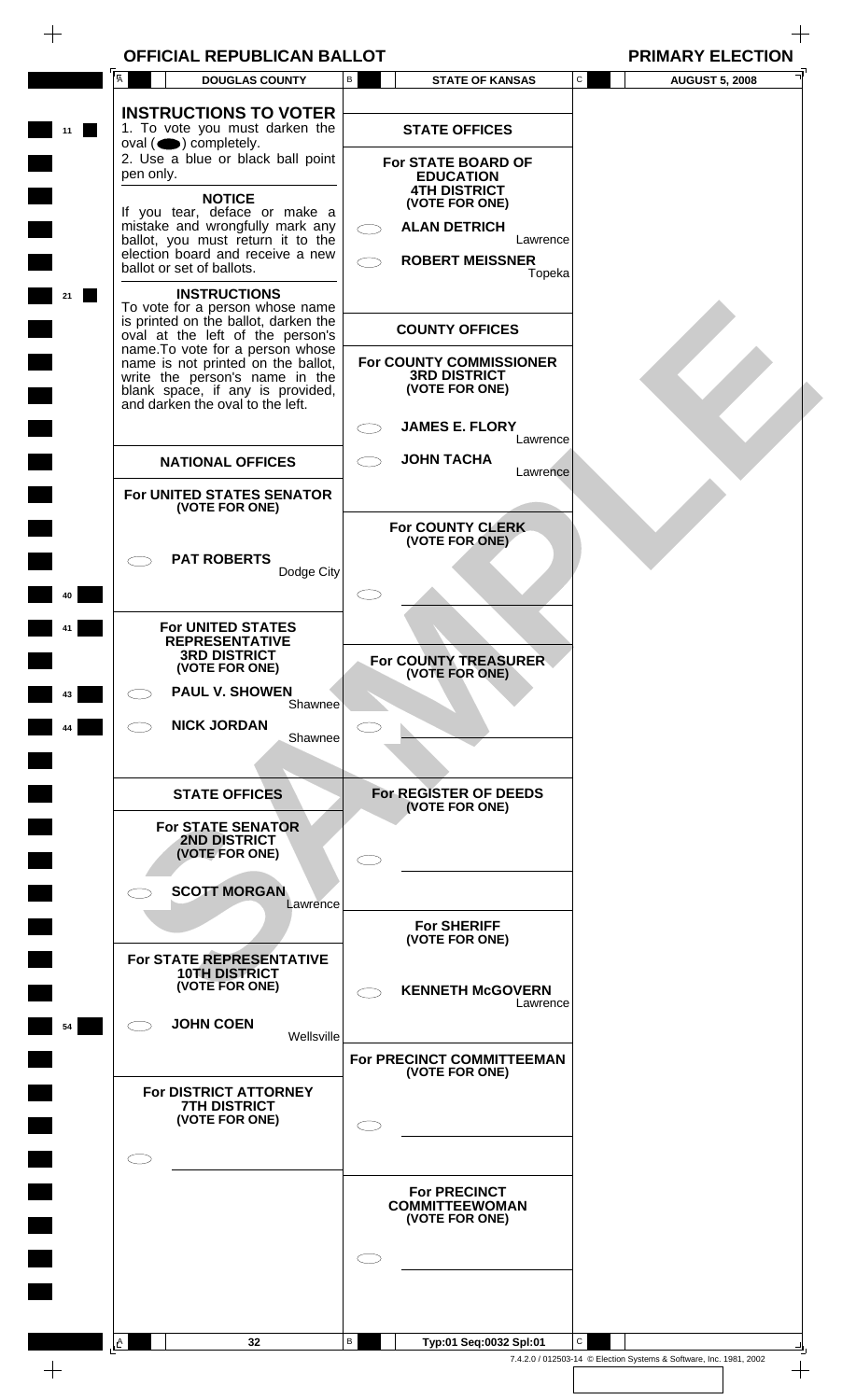| <b>OFFICIAL REPUBLICAN BALLOT</b> | <b>PRIMARY ELECTION</b> |
|-----------------------------------|-------------------------|
|-----------------------------------|-------------------------|

| A <sup>l</sup><br><b>DOUGLAS COUNTY</b>                                                                                                            | $\mathsf{B}$ | <b>STATE OF KANSAS</b>                                          | $\mathtt{C}$ | <b>AUGUST 5, 2008</b> |  |
|----------------------------------------------------------------------------------------------------------------------------------------------------|--------------|-----------------------------------------------------------------|--------------|-----------------------|--|
| <b>INSTRUCTIONS TO VOTER</b><br>1. To vote you must darken the                                                                                     |              | <b>STATE OFFICES</b>                                            |              |                       |  |
| $oval(\n\bullet)$ completely.<br>2. Use a blue or black ball point<br>pen only.                                                                    |              | For STATE BOARD OF<br><b>EDUCATION</b>                          |              |                       |  |
| <b>NOTICE</b><br>If you tear, deface or make a<br>mistake and wrongfully mark any                                                                  |              | <b>4TH DISTRICT</b><br>(VOTE FOR ONE)<br><b>ROBERT MEISSNER</b> |              |                       |  |
| ballot, you must return it to the<br>election board and receive a new<br>ballot or set of ballots.                                                 |              | Topeka<br><b>ALAN DETRICH</b><br>Lawrence                       |              |                       |  |
| <b>INSTRUCTIONS</b><br>To vote for a person whose name                                                                                             |              |                                                                 |              |                       |  |
| is printed on the ballot, darken the<br>oval at the left of the person's<br>name. To vote for a person whose<br>name is not printed on the ballot, |              | <b>COUNTY OFFICES</b><br>For COUNTY COMMISSIONER                |              |                       |  |
| write the person's name in the<br>blank space, if any is provided,<br>and darken the oval to the left.                                             |              | 2ND DISTRICT<br>(VOTE FOR ONE)                                  |              |                       |  |
|                                                                                                                                                    | CΞ           | <b>DAVID L. BROWN</b><br><b>Baldwin City</b>                    |              |                       |  |
| <b>NATIONAL OFFICES</b><br>For UNITED STATES SENATOR                                                                                               |              | <b>GRANT EICHHORN</b><br>Lawrence                               |              |                       |  |
| (VOTE FOR ONE)                                                                                                                                     |              | For COUNTY CLERK                                                |              |                       |  |
| <b>PAT ROBERTS</b><br>Dodge City                                                                                                                   |              | (VOTE FOR ONE)                                                  |              |                       |  |
|                                                                                                                                                    |              |                                                                 |              |                       |  |
| For UNITED STATES<br><b>REPRESENTATIVE</b><br><b>3RD DISTRICT</b><br>(VOTE FOR ONE)                                                                |              | For COUNTY TREASURER                                            |              |                       |  |
| <b>NICK JORDAN</b><br>Shawnee                                                                                                                      |              | (VOTE FOR ONE)                                                  |              |                       |  |
| <b>PAUL V. SHOWEN</b><br>Shawnee                                                                                                                   |              |                                                                 |              |                       |  |
|                                                                                                                                                    |              |                                                                 |              |                       |  |
| <b>STATE OFFICES</b><br><b>For STATE SENATOR</b>                                                                                                   |              | For REGISTER OF DEEDS<br>(VOTE FOR ONE)                         |              |                       |  |
| 2ND DISTRICT<br>(VOTE FOR ONE)                                                                                                                     |              |                                                                 |              |                       |  |
| <b>SCOTT MORGAN</b><br>Lawrence                                                                                                                    |              | <b>For SHERIFF</b>                                              |              |                       |  |
| For STATE REPRESENTATIVE                                                                                                                           |              | (VOTE FOR ONE)                                                  |              |                       |  |
| <b>46TH DISTRICT</b><br>(VOTE FOR ONE)                                                                                                             |              | <b>KENNETH McGOVERN</b><br>Lawrence                             |              |                       |  |
|                                                                                                                                                    |              |                                                                 |              |                       |  |
| For DISTRICT ATTORNEY                                                                                                                              |              | For PRECINCT COMMITTEEMAN<br>(VOTE FOR ONE)                     |              |                       |  |
| <b>7TH DISTRICT</b><br>(VOTE FOR ONE)                                                                                                              |              |                                                                 |              |                       |  |
|                                                                                                                                                    |              |                                                                 |              |                       |  |
|                                                                                                                                                    |              | <b>For PRECINCT</b><br><b>COMMITTEEWOMAN</b><br>(VOTE FOR ONE)  |              |                       |  |
|                                                                                                                                                    |              |                                                                 |              |                       |  |
|                                                                                                                                                    |              |                                                                 |              |                       |  |
| 33                                                                                                                                                 | В            | Typ:01 Seq:0033 Spl:01                                          | $\mathsf{C}$ |                       |  |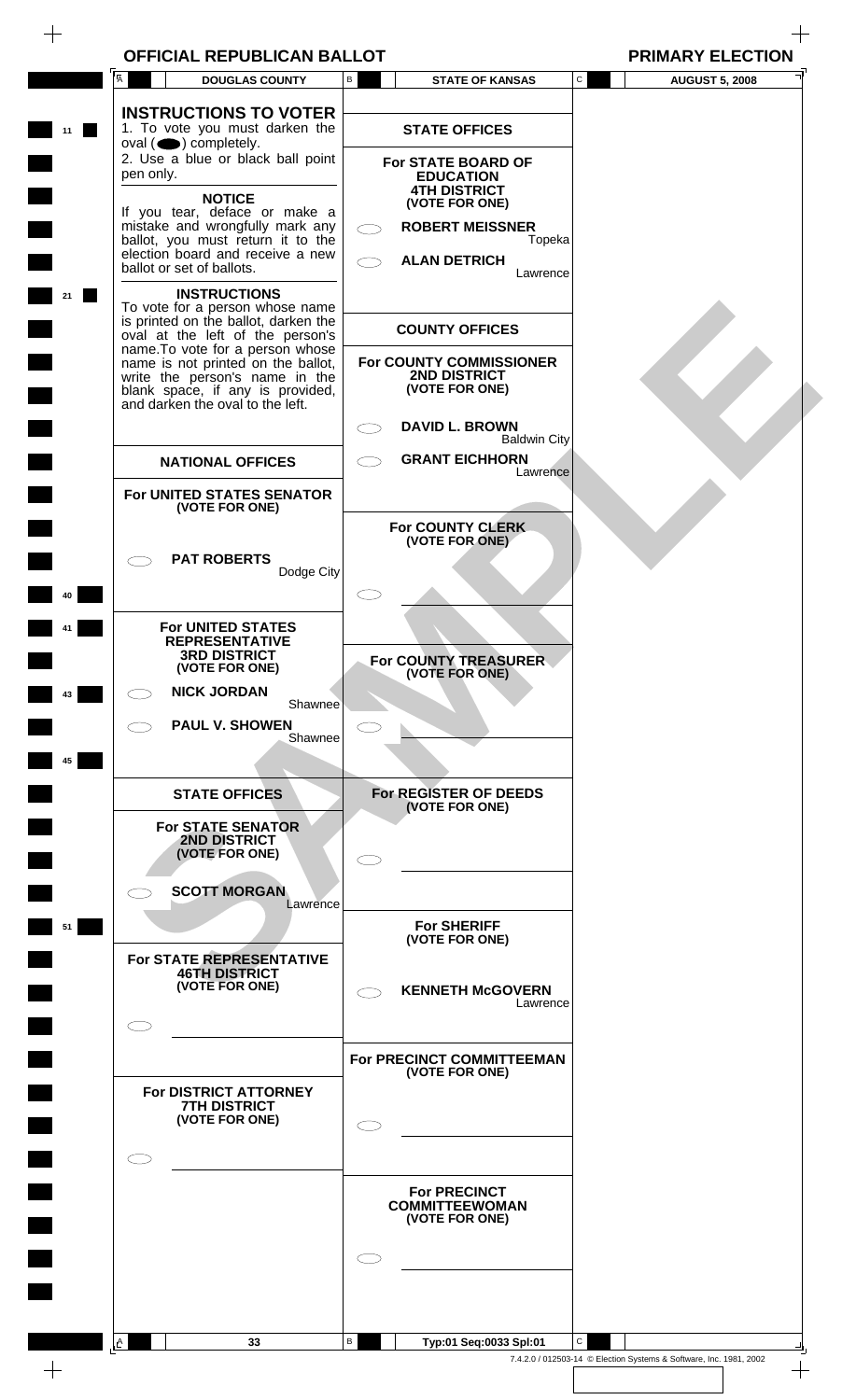**OFFICIAL REPUBLICAN BANK**<br>**PRIMARY ELECTION** 

 $\hspace{0.1mm} +$ 

| Ā | <b>DOUGLAS COUNTY</b>                                                                                                                        | В            | <b>STATE OF KANSAS</b>                                                  | С            | <b>AUGUST 5, 2008</b>                                              |
|---|----------------------------------------------------------------------------------------------------------------------------------------------|--------------|-------------------------------------------------------------------------|--------------|--------------------------------------------------------------------|
|   | <b>INSTRUCTIONS TO VOTER</b><br>1. To vote you must darken the                                                                               |              | <b>STATE OFFICES</b>                                                    |              |                                                                    |
|   | $oval \textcircled{\bullet}$ ) completely.<br>2. Use a blue or black ball point<br>pen only.                                                 |              | <b>For STATE BOARD OF</b><br><b>EDUCATION</b>                           |              |                                                                    |
|   | <b>NOTICE</b><br>If you tear, deface or make a<br>mistake and wrongfully mark any                                                            |              | <b>4TH DISTRICT</b><br>(VOTE FOR ONE)<br><b>ALAN DETRICH</b>            |              |                                                                    |
|   | ballot, you must return it to the<br>election board and receive a new<br>ballot or set of ballots.                                           |              | Lawrence<br><b>ROBERT MEISSNER</b><br>Topeka                            |              |                                                                    |
|   | <b>INSTRUCTIONS</b><br>To vote for a person whose name<br>is printed on the ballot, darken the<br>oval at the left of the person's           |              | <b>COUNTY OFFICES</b>                                                   |              |                                                                    |
|   | name. To vote for a person whose<br>name is not printed on the ballot,<br>write the person's name in the<br>blank space, if any is provided, |              | <b>For COUNTY COMMISSIONER</b><br><b>2ND DISTRICT</b><br>(VOTE FOR ONE) |              |                                                                    |
|   | and darken the oval to the left.                                                                                                             |              | <b>DAVID L. BROWN</b><br><b>Baldwin City</b>                            |              |                                                                    |
|   | <b>NATIONAL OFFICES</b>                                                                                                                      |              | <b>GRANT EICHHORN</b><br>Lawrence                                       |              |                                                                    |
|   | For UNITED STATES SENATOR<br>(VOTE FOR ONE)                                                                                                  |              |                                                                         |              |                                                                    |
|   | <b>PAT ROBERTS</b>                                                                                                                           |              | For COUNTY CLERK<br>(VOTE FOR ONE)                                      |              |                                                                    |
|   | Dodge City                                                                                                                                   |              |                                                                         |              |                                                                    |
|   | <b>For UNITED STATES</b><br><b>REPRESENTATIVE</b><br><b>3RD DISTRICT</b><br>(VOTE FOR ONE)                                                   |              | For COUNTY TREASURER                                                    |              |                                                                    |
|   | <b>PAUL V. SHOWEN</b><br>Shawnee                                                                                                             |              | (VOTE FOR ONE)                                                          |              |                                                                    |
|   | <b>NICK JORDAN</b><br>Shawnee                                                                                                                |              |                                                                         |              |                                                                    |
|   |                                                                                                                                              |              |                                                                         |              |                                                                    |
|   | <b>STATE OFFICES</b>                                                                                                                         |              | For REGISTER OF DEEDS<br>(VOTE FOR ONE)                                 |              |                                                                    |
|   | <b>For STATE SENATOR</b><br>2ND DISTRICT<br>(VOTE FOR ONE)                                                                                   |              |                                                                         |              |                                                                    |
|   | <b>SCOTT MORGAN</b><br>Lawrence                                                                                                              |              |                                                                         |              |                                                                    |
|   | For STATE REPRESENTATIVE                                                                                                                     |              | <b>For SHERIFF</b><br>(VOTE FOR ONE)                                    |              |                                                                    |
|   | <b>46TH DISTRICT</b><br>(VOTE FOR ONE)                                                                                                       |              | <b>KENNETH McGOVERN</b><br>Lawrence                                     |              |                                                                    |
|   |                                                                                                                                              |              | For PRECINCT COMMITTEEMAN                                               |              |                                                                    |
|   | For DISTRICT ATTORNEY                                                                                                                        |              | (VOTE FOR ONE)                                                          |              |                                                                    |
|   | <b>7TH DISTRICT</b><br>(VOTE FOR ONE)                                                                                                        |              |                                                                         |              |                                                                    |
|   |                                                                                                                                              |              |                                                                         |              |                                                                    |
|   |                                                                                                                                              |              | <b>For PRECINCT</b><br><b>COMMITTEEWOMAN</b><br>(VOTE FOR ONE)          |              |                                                                    |
|   |                                                                                                                                              |              |                                                                         |              |                                                                    |
|   |                                                                                                                                              |              |                                                                         |              |                                                                    |
| A | 34                                                                                                                                           | $\mathsf{B}$ | Typ:01 Seq:0034 Spl:01                                                  | $\mathsf{C}$ | 7.4.2.0 / 012503-14 © Election Systems & Software, Inc. 1981, 2002 |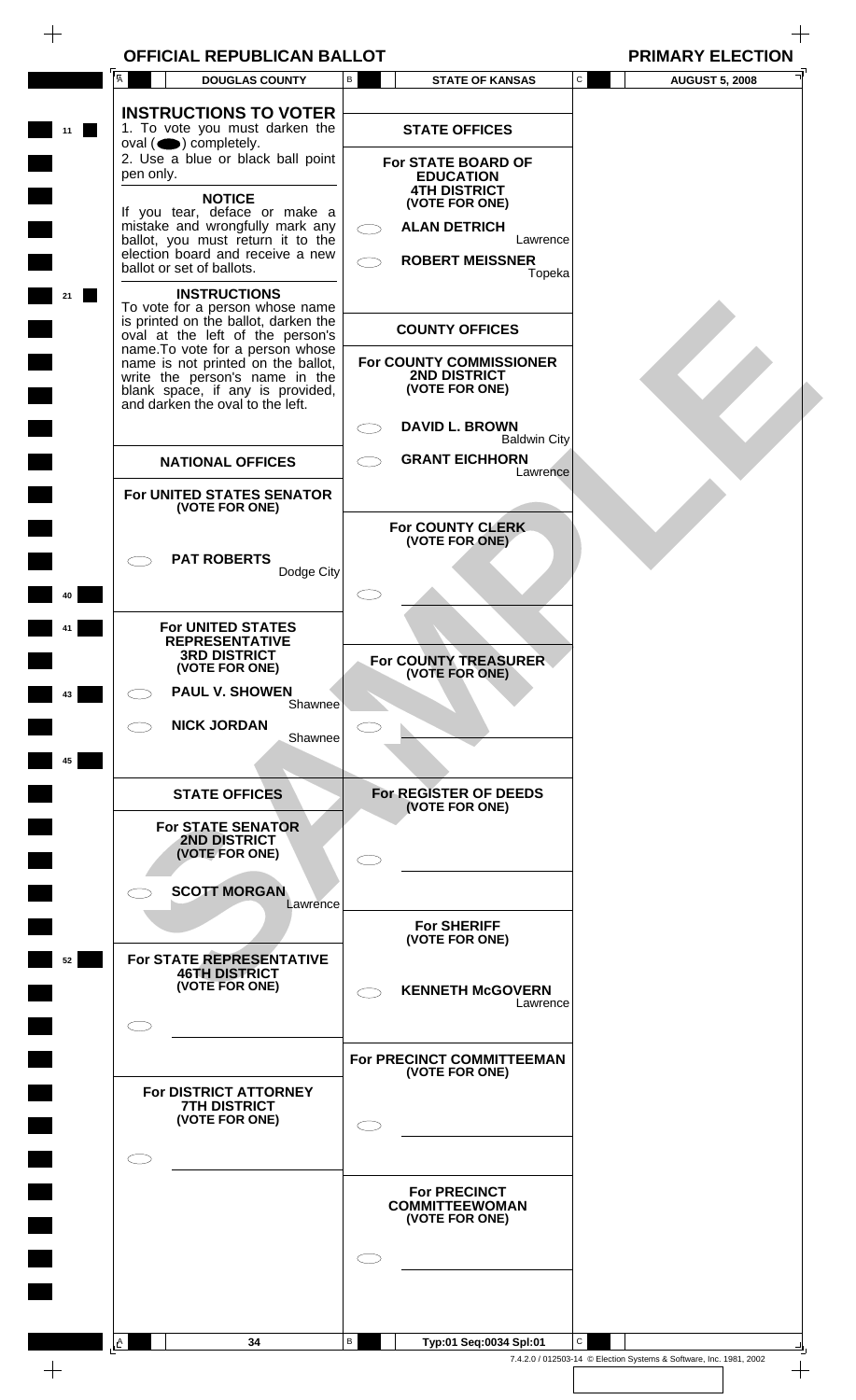| OFFICIAL REPUBLICAN BALLOT | <b>PRIMARY ELECTION</b> |
|----------------------------|-------------------------|
|----------------------------|-------------------------|

| A            |                                                                                                                                                                                                                                                                                                                        | <b>DOUGLAS COUNTY</b> | В | <b>STATE OF KANSAS</b>                                                                                      | ${\tt C}$    | <b>AUGUST 5, 2008</b>                                              |  |
|--------------|------------------------------------------------------------------------------------------------------------------------------------------------------------------------------------------------------------------------------------------------------------------------------------------------------------------------|-----------------------|---|-------------------------------------------------------------------------------------------------------------|--------------|--------------------------------------------------------------------|--|
|              | <b>INSTRUCTIONS TO VOTER</b><br>1. To vote you must darken the<br>$oval(\n\bullet)$ completely.                                                                                                                                                                                                                        |                       |   | <b>STATE OFFICES</b>                                                                                        |              |                                                                    |  |
|              | 2. Use a blue or black ball point<br>pen only.                                                                                                                                                                                                                                                                         |                       |   | For STATE BOARD OF<br><b>EDUCATION</b><br><b>4TH DISTRICT</b>                                               |              |                                                                    |  |
|              | <b>NOTICE</b><br>If you tear, deface or make a<br>mistake and wrongfully mark any                                                                                                                                                                                                                                      |                       |   | (VOTE FOR ONE)<br><b>ROBERT MEISSNER</b>                                                                    |              |                                                                    |  |
|              | ballot, you must return it to the<br>election board and receive a new<br>ballot or set of ballots.                                                                                                                                                                                                                     |                       |   | Topeka<br><b>ALAN DETRICH</b><br>Lawrence                                                                   |              |                                                                    |  |
|              | <b>INSTRUCTIONS</b><br>To vote for a person whose name<br>is printed on the ballot, darken the<br>oval at the left of the person's<br>name. To vote for a person whose<br>name is not printed on the ballot,<br>write the person's name in the<br>blank space, if any is provided,<br>and darken the oval to the left. |                       |   | <b>COUNTY OFFICES</b><br>For COUNTY COMMISSIONER<br>2ND DISTRICT<br>(VOTE FOR ONE)<br><b>DAVID L. BROWN</b> |              |                                                                    |  |
|              |                                                                                                                                                                                                                                                                                                                        |                       |   | <b>Baldwin City</b>                                                                                         |              |                                                                    |  |
|              | <b>NATIONAL OFFICES</b><br>For UNITED STATES SENATOR                                                                                                                                                                                                                                                                   |                       |   | <b>GRANT EICHHORN</b><br>Lawrence                                                                           |              |                                                                    |  |
|              | (VOTE FOR ONE)                                                                                                                                                                                                                                                                                                         |                       |   |                                                                                                             |              |                                                                    |  |
|              |                                                                                                                                                                                                                                                                                                                        |                       |   | For COUNTY CLERK<br>(VOTE FOR ONE)                                                                          |              |                                                                    |  |
|              | <b>PAT ROBERTS</b>                                                                                                                                                                                                                                                                                                     | Dodge City            |   |                                                                                                             |              |                                                                    |  |
|              |                                                                                                                                                                                                                                                                                                                        |                       |   |                                                                                                             |              |                                                                    |  |
|              | For UNITED STATES<br><b>REPRESENTATIVE</b><br><b>3RD DISTRICT</b>                                                                                                                                                                                                                                                      |                       |   | For COUNTY TREASURER                                                                                        |              |                                                                    |  |
| 43           | (VOTE FOR ONE)<br><b>NICK JORDAN</b>                                                                                                                                                                                                                                                                                   |                       |   | (VOTE FOR ONE)                                                                                              |              |                                                                    |  |
|              | <b>PAUL V. SHOWEN</b>                                                                                                                                                                                                                                                                                                  | Shawnee               |   |                                                                                                             |              |                                                                    |  |
| 45           |                                                                                                                                                                                                                                                                                                                        | Shawnee               |   |                                                                                                             |              |                                                                    |  |
|              | <b>STATE OFFICES</b>                                                                                                                                                                                                                                                                                                   |                       |   | For REGISTER OF DEEDS<br>(VOTE FOR ONE)                                                                     |              |                                                                    |  |
|              | <b>For STATE SENATOR</b><br>2ND DISTRICT<br>(VOTE FOR ONE)                                                                                                                                                                                                                                                             |                       |   |                                                                                                             |              |                                                                    |  |
|              | <b>SCOTT MORGAN</b>                                                                                                                                                                                                                                                                                                    | Lawrence              |   |                                                                                                             |              |                                                                    |  |
|              | For STATE REPRESENTATIVE                                                                                                                                                                                                                                                                                               |                       |   | <b>For SHERIFF</b><br>(VOTE FOR ONE)                                                                        |              |                                                                    |  |
| 53           | <b>46TH DISTRICT</b><br>(VOTE FOR ONE)                                                                                                                                                                                                                                                                                 |                       |   | <b>KENNETH McGOVERN</b><br>Lawrence                                                                         |              |                                                                    |  |
|              |                                                                                                                                                                                                                                                                                                                        |                       |   |                                                                                                             |              |                                                                    |  |
|              |                                                                                                                                                                                                                                                                                                                        |                       |   | For PRECINCT COMMITTEEMAN<br>(VOTE FOR ONE)                                                                 |              |                                                                    |  |
|              | For DISTRICT ATTORNEY<br><b>7TH DISTRICT</b><br>(VOTE FOR ONE)                                                                                                                                                                                                                                                         |                       |   |                                                                                                             |              |                                                                    |  |
|              |                                                                                                                                                                                                                                                                                                                        |                       |   |                                                                                                             |              |                                                                    |  |
|              |                                                                                                                                                                                                                                                                                                                        |                       |   | <b>For PRECINCT</b>                                                                                         |              |                                                                    |  |
|              |                                                                                                                                                                                                                                                                                                                        |                       |   | <b>COMMITTEEWOMAN</b><br>(VOTE FOR ONE)                                                                     |              |                                                                    |  |
|              |                                                                                                                                                                                                                                                                                                                        |                       |   |                                                                                                             |              |                                                                    |  |
|              |                                                                                                                                                                                                                                                                                                                        |                       |   |                                                                                                             |              |                                                                    |  |
| $\mathsf{A}$ |                                                                                                                                                                                                                                                                                                                        | 35                    | В | Typ:01 Seq:0035 Spl:01                                                                                      | $\mathsf{C}$ |                                                                    |  |
|              |                                                                                                                                                                                                                                                                                                                        |                       |   |                                                                                                             |              | 7.4.2.0 / 012503-14 © Election Systems & Software, Inc. 1981, 2002 |  |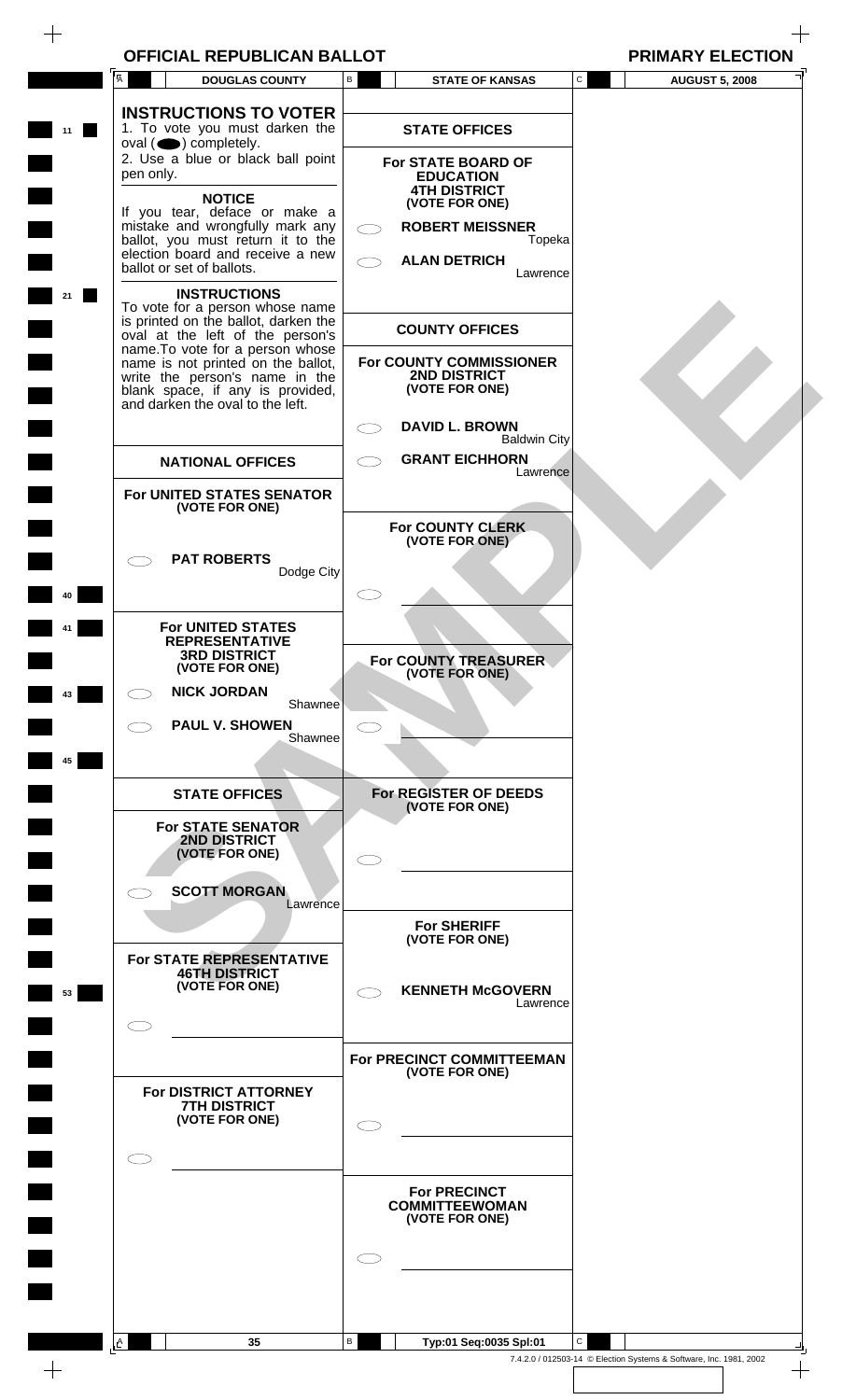| <b>PRIMARY ELECTION</b>                      |                     |                                                               | <b>OFFICIAL REPUBLICAN BALLOT</b>                                                                                                            |                |
|----------------------------------------------|---------------------|---------------------------------------------------------------|----------------------------------------------------------------------------------------------------------------------------------------------|----------------|
| <b>AUGUST 5, 2008</b>                        | $\mathbf{C}$        | <b>STATE OF KANSAS</b>                                        | <b>DOUGLAS COUNTY</b>                                                                                                                        | $\overline{A}$ |
| <b>For PRECINCT</b><br><b>COMMITTEEWOMAN</b> |                     | <b>STATE OFFICES</b>                                          | <b>INSTRUCTIONS TO VOTER</b><br>1. To vote you must darken the<br>$oval(\n\bullet)$ completely.                                              |                |
| (VOTE FOR ONE)<br><b>MARY M. BAXTER</b>      |                     | For STATE BOARD OF<br><b>EDUCATION</b><br><b>4TH DISTRICT</b> | 2. Use a blue or black ball point                                                                                                            | pen only.      |
| Lawrence<br><b>ANDREA MEIER</b><br>Lawrence  | Lawrence            | (VOTE FOR ONE)<br><b>ALAN DETRICH</b>                         | <b>NOTICE</b><br>If you tear, deface or make a<br>mistake and wrongfully mark any<br>ballot, you must return it to the                       |                |
|                                              | Topeka              | <b>ROBERT MEISSNER</b>                                        | election board and receive a new<br>ballot or set of ballots.                                                                                |                |
|                                              |                     | <b>COUNTY OFFICES</b>                                         | <b>INSTRUCTIONS</b><br>To vote for a person whose name<br>is printed on the ballot, darken the<br>oval at the left of the person's           |                |
|                                              |                     | For COUNTY COMMISSIONER<br>2ND DISTRICT<br>(VOTE FOR ONE)     | name. To vote for a person whose<br>name is not printed on the ballot,<br>write the person's name in the<br>blank space, if any is provided, |                |
|                                              | Lawrence            | <b>GRANT EICHHORN</b>                                         | and darken the oval to the left.                                                                                                             |                |
|                                              | <b>Baldwin City</b> | <b>DAVID L. BROWN</b>                                         | <b>NATIONAL OFFICES</b>                                                                                                                      |                |
|                                              |                     |                                                               | For UNITED STATES SENATOR<br>(VOTE FOR ONE)                                                                                                  |                |
|                                              |                     | For COUNTY CLERK<br>(VOTE FOR ONE)                            |                                                                                                                                              |                |
|                                              |                     |                                                               | <b>PAT ROBERTS</b><br>Dodge City                                                                                                             |                |
|                                              |                     |                                                               | <b>For UNITED STATES</b>                                                                                                                     |                |
|                                              |                     | For COUNTY TREASURER                                          | <b>REPRESENTATIVE</b><br><b>3RD DISTRICT</b><br>(VOTE FOR ONE)                                                                               |                |
|                                              |                     | (VOTE FOR ONE)                                                | <b>PAUL V. SHOWEN</b><br>Shawnee                                                                                                             |                |
|                                              |                     |                                                               | <b>NICK JORDAN</b><br>Shawnee                                                                                                                |                |
|                                              |                     |                                                               |                                                                                                                                              |                |
|                                              |                     | For REGISTER OF DEEDS<br>(VOTE FOR ONE)                       | <b>STATE OFFICES</b><br><b>For STATE SENATOR</b>                                                                                             |                |
|                                              |                     |                                                               | 2ND DISTRICT<br>(VOTE FOR ONE)                                                                                                               |                |
|                                              |                     |                                                               | <b>SCOTT MORGAN</b><br>Lawrence                                                                                                              |                |
|                                              |                     | <b>For SHERIFF</b><br>(VOTE FOR ONE)                          |                                                                                                                                              |                |
|                                              |                     | <b>KENNETH McGOVERN</b>                                       | For STATE REPRESENTATIVE<br><b>46TH DISTRICT</b><br>(VOTE FOR ONE)                                                                           |                |
|                                              | Lawrence            |                                                               |                                                                                                                                              |                |
|                                              |                     | For PRECINCT COMMITTEEMAN<br>(VOTE FOR ONE)                   |                                                                                                                                              |                |
|                                              |                     |                                                               | For DISTRICT ATTORNEY<br><b>7TH DISTRICT</b>                                                                                                 |                |
|                                              | Lawrence            | <b>DELBERT M BAXTER</b><br><b>JAMES MEIER</b>                 | (VOTE FOR ONE)                                                                                                                               |                |
|                                              | Lawrence            |                                                               |                                                                                                                                              |                |
|                                              |                     |                                                               |                                                                                                                                              |                |
|                                              |                     |                                                               |                                                                                                                                              |                |
|                                              |                     |                                                               |                                                                                                                                              |                |
|                                              | $\mathsf{C}$        | Typ:01 Seq:0036 Spl:01                                        | 36                                                                                                                                           | $A_{\perp}$    |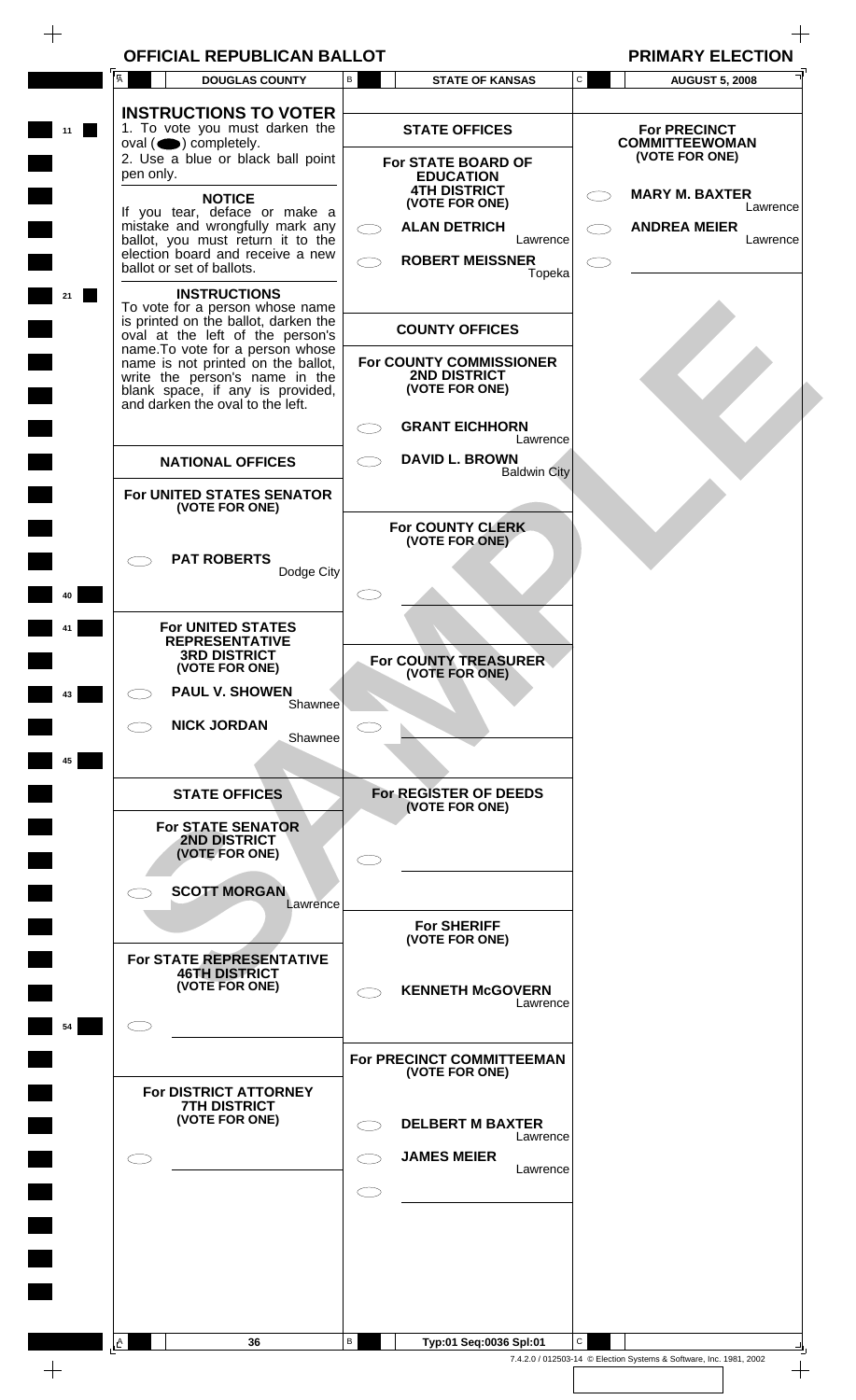| <b>OFFICIAL REPUBLICAN BALLOT</b> | <b>PRIMARY ELECTION</b> |
|-----------------------------------|-------------------------|
|-----------------------------------|-------------------------|

|    | A         | <b>DOUGLAS COUNTY</b>                                                                                                                                                                                                                                                              | В | <b>STATE OF KANSAS</b>                                                             | ${\tt C}$    | <b>AUGUST 5, 2008</b> |
|----|-----------|------------------------------------------------------------------------------------------------------------------------------------------------------------------------------------------------------------------------------------------------------------------------------------|---|------------------------------------------------------------------------------------|--------------|-----------------------|
|    |           | <b>INSTRUCTIONS TO VOTER</b><br>1. To vote you must darken the<br>$oval(\n\bullet)$ completely.                                                                                                                                                                                    |   | <b>STATE OFFICES</b>                                                               |              |                       |
|    | pen only. | 2. Use a blue or black ball point                                                                                                                                                                                                                                                  |   | For STATE BOARD OF<br><b>EDUCATION</b><br><b>4TH DISTRICT</b>                      |              |                       |
|    |           | <b>NOTICE</b><br>If you tear, deface or make a<br>mistake and wrongfully mark any                                                                                                                                                                                                  |   | (VOTE FOR ONE)<br><b>ROBERT MEISSNER</b>                                           |              |                       |
|    |           | ballot, you must return it to the<br>election board and receive a new<br>ballot or set of ballots.                                                                                                                                                                                 |   | Topeka<br><b>ALAN DETRICH</b><br>Lawrence                                          |              |                       |
| 21 |           | <b>INSTRUCTIONS</b><br>To vote for a person whose name<br>is printed on the ballot, darken the<br>oval at the left of the person's<br>name. To vote for a person whose<br>name is not printed on the ballot,<br>write the person's name in the<br>blank space, if any is provided, |   | <b>COUNTY OFFICES</b><br>For COUNTY COMMISSIONER<br>2ND DISTRICT<br>(VOTE FOR ONE) |              |                       |
|    |           | and darken the oval to the left.                                                                                                                                                                                                                                                   |   | <b>DAVID L. BROWN</b>                                                              |              |                       |
|    |           | <b>NATIONAL OFFICES</b>                                                                                                                                                                                                                                                            |   | <b>Baldwin City</b><br><b>GRANT EICHHORN</b><br>Lawrence                           |              |                       |
|    |           | For UNITED STATES SENATOR<br>(VOTE FOR ONE)                                                                                                                                                                                                                                        |   |                                                                                    |              |                       |
|    |           | <b>PAT ROBERTS</b>                                                                                                                                                                                                                                                                 |   | For COUNTY CLERK<br>(VOTE FOR ONE)                                                 |              |                       |
| 40 |           | Dodge City                                                                                                                                                                                                                                                                         |   |                                                                                    |              |                       |
|    |           | For UNITED STATES<br><b>REPRESENTATIVE</b><br><b>3RD DISTRICT</b>                                                                                                                                                                                                                  |   | For COUNTY TREASURER                                                               |              |                       |
| 43 |           | (VOTE FOR ONE)<br><b>NICK JORDAN</b>                                                                                                                                                                                                                                               |   | (VOTE FOR ONE)                                                                     |              |                       |
|    |           | Shawnee<br><b>PAUL V. SHOWEN</b>                                                                                                                                                                                                                                                   |   |                                                                                    |              |                       |
|    |           | Shawnee                                                                                                                                                                                                                                                                            |   |                                                                                    |              |                       |
| 46 |           | <b>STATE OFFICES</b>                                                                                                                                                                                                                                                               |   | For REGISTER OF DEEDS<br>(VOTE FOR ONE)                                            |              |                       |
|    |           | <b>For STATE SENATOR</b><br>2ND DISTRICT<br>(VOTE FOR ONE)                                                                                                                                                                                                                         |   |                                                                                    |              |                       |
|    |           | <b>SCOTT MORGAN</b><br>Lawrence                                                                                                                                                                                                                                                    |   |                                                                                    |              |                       |
| 51 |           | For STATE REPRESENTATIVE                                                                                                                                                                                                                                                           |   | <b>For SHERIFF</b><br>(VOTE FOR ONE)                                               |              |                       |
|    |           | <b>46TH DISTRICT</b><br>(VOTE FOR ONE)                                                                                                                                                                                                                                             |   | <b>KENNETH McGOVERN</b><br>Lawrence                                                |              |                       |
|    |           |                                                                                                                                                                                                                                                                                    |   |                                                                                    |              |                       |
|    |           |                                                                                                                                                                                                                                                                                    |   | For PRECINCT COMMITTEEMAN<br>(VOTE FOR ONE)                                        |              |                       |
|    |           | For DISTRICT ATTORNEY<br><b>7TH DISTRICT</b><br>(VOTE FOR ONE)                                                                                                                                                                                                                     |   |                                                                                    |              |                       |
|    |           |                                                                                                                                                                                                                                                                                    |   |                                                                                    |              |                       |
|    |           |                                                                                                                                                                                                                                                                                    |   | <b>For PRECINCT</b><br><b>COMMITTEEWOMAN</b><br>(VOTE FOR ONE)                     |              |                       |
|    |           |                                                                                                                                                                                                                                                                                    |   |                                                                                    |              |                       |
|    |           |                                                                                                                                                                                                                                                                                    |   |                                                                                    |              |                       |
|    | A         | 37                                                                                                                                                                                                                                                                                 | В | Typ:01 Seq:0037 Spl:01                                                             | $\mathsf{C}$ |                       |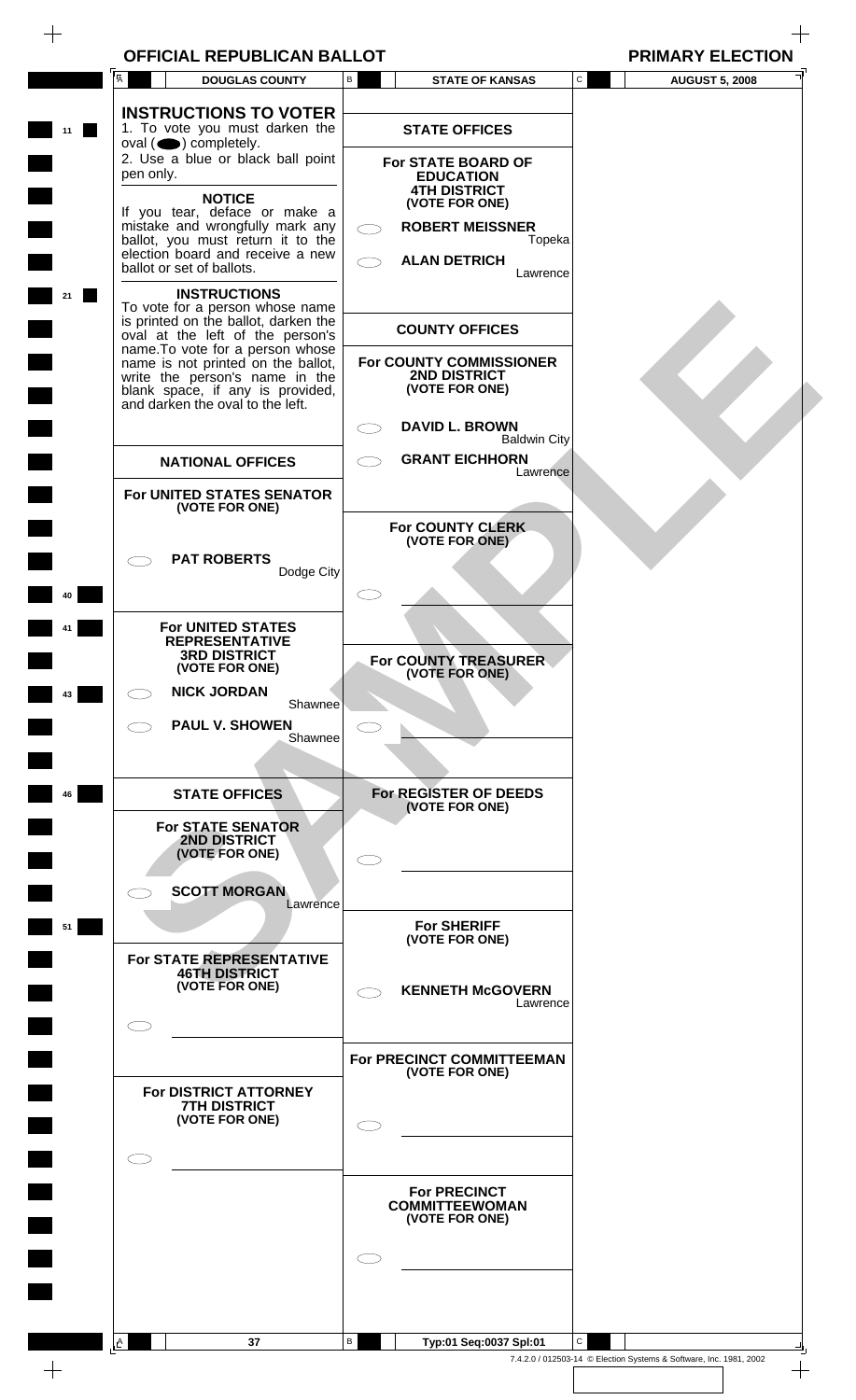| A         | <b>DOUGLAS COUNTY</b>                                                                                    | $\mathsf{B}$ | <b>STATE OF KANSAS</b>                       | $\mathbf C$<br><b>AUGUST 5, 2008</b> |
|-----------|----------------------------------------------------------------------------------------------------------|--------------|----------------------------------------------|--------------------------------------|
|           | <b>INSTRUCTIONS TO VOTER</b>                                                                             |              |                                              |                                      |
|           | 1. To vote you must darken the                                                                           |              | <b>STATE OFFICES</b>                         |                                      |
|           | $oval \textcircled{\bullet}$ ) completely.<br>2. Use a blue or black ball point                          |              | For STATE BOARD OF                           |                                      |
| pen only. |                                                                                                          |              | <b>EDUCATION</b>                             |                                      |
|           | <b>NOTICE</b><br>If you tear, deface or make a                                                           |              | <b>4TH DISTRICT</b><br>(VOTE FOR ONE)        |                                      |
|           | mistake and wrongfully mark any                                                                          |              | <b>ALAN DETRICH</b>                          |                                      |
|           | ballot, you must return it to the<br>election board and receive a new                                    |              | Lawrence<br><b>ROBERT MEISSNER</b>           |                                      |
|           | ballot or set of ballots.                                                                                |              | Topeka                                       |                                      |
|           | <b>INSTRUCTIONS</b><br>To vote for a person whose name                                                   |              |                                              |                                      |
|           | is printed on the ballot, darken the<br>oval at the left of the person's                                 |              | <b>COUNTY OFFICES</b>                        |                                      |
|           | name. To vote for a person whose<br>name is not printed on the ballot,<br>write the person's name in the |              | For COUNTY COMMISSIONER                      |                                      |
|           | blank space, if any is provided,                                                                         |              | 2ND DISTRICT<br>(VOTE FOR ONE)               |                                      |
|           | and darken the oval to the left.                                                                         |              |                                              |                                      |
|           |                                                                                                          |              | <b>GRANT EICHHORN</b><br>Lawrence            |                                      |
|           | <b>NATIONAL OFFICES</b>                                                                                  |              | <b>DAVID L. BROWN</b><br><b>Baldwin City</b> |                                      |
|           | For UNITED STATES SENATOR                                                                                |              |                                              |                                      |
|           | (VOTE FOR ONE)                                                                                           |              | For COUNTY CLERK                             |                                      |
|           | <b>PAT ROBERTS</b>                                                                                       |              | (VOTE FOR ONE)                               |                                      |
|           | Dodge City                                                                                               |              |                                              |                                      |
|           |                                                                                                          |              |                                              |                                      |
|           | <b>For UNITED STATES</b>                                                                                 |              |                                              |                                      |
|           | <b>REPRESENTATIVE</b><br><b>3RD DISTRICT</b>                                                             |              | For COUNTY TREASURER                         |                                      |
|           | (VOTE FOR ONE)<br><b>PAUL V. SHOWEN</b>                                                                  |              | (VOTE FOR ONE)                               |                                      |
|           | Shawnee                                                                                                  |              |                                              |                                      |
|           | <b>NICK JORDAN</b><br>Shawnee                                                                            |              |                                              |                                      |
|           |                                                                                                          |              |                                              |                                      |
|           | <b>STATE OFFICES</b>                                                                                     |              | For REGISTER OF DEEDS                        |                                      |
|           | <b>For STATE SENATOR</b>                                                                                 |              | (VOTE FOR ONE)                               |                                      |
|           | <b>2ND DISTRICT</b><br>(VOTE FOR ONE)                                                                    |              |                                              |                                      |
|           |                                                                                                          |              |                                              |                                      |
|           | <b>SCOTT MORGAN</b><br>Lawrence                                                                          |              |                                              |                                      |
|           |                                                                                                          |              | <b>For SHERIFF</b>                           |                                      |
|           | For STATE REPRESENTATIVE                                                                                 |              | (VOTE FOR ONE)                               |                                      |
|           | <b>38TH DISTRICT</b><br>(VOTE FOR ONE)                                                                   |              | <b>KENNETH McGOVERN</b>                      |                                      |
|           |                                                                                                          |              | Lawrence                                     |                                      |
|           | <b>ANTHONY R. BROWN</b><br>Eudora                                                                        |              |                                              |                                      |
|           |                                                                                                          |              | For PRECINCT COMMITTEEMAN<br>(VOTE FOR ONE)  |                                      |
|           | For DISTRICT ATTORNEY                                                                                    |              |                                              |                                      |
|           | <b>7TH DISTRICT</b><br>(VOTE FOR ONE)                                                                    |              | <b>KEITH D. CAMPBELL</b>                     |                                      |
|           |                                                                                                          |              | Lawrence                                     |                                      |
|           |                                                                                                          |              |                                              |                                      |
|           |                                                                                                          |              |                                              |                                      |
|           |                                                                                                          |              | <b>For PRECINCT</b>                          |                                      |
|           |                                                                                                          |              | <b>COMMITTEEWOMAN</b><br>(VOTE FOR ONE)      |                                      |
|           |                                                                                                          |              |                                              |                                      |
|           |                                                                                                          |              |                                              |                                      |
|           |                                                                                                          |              |                                              |                                      |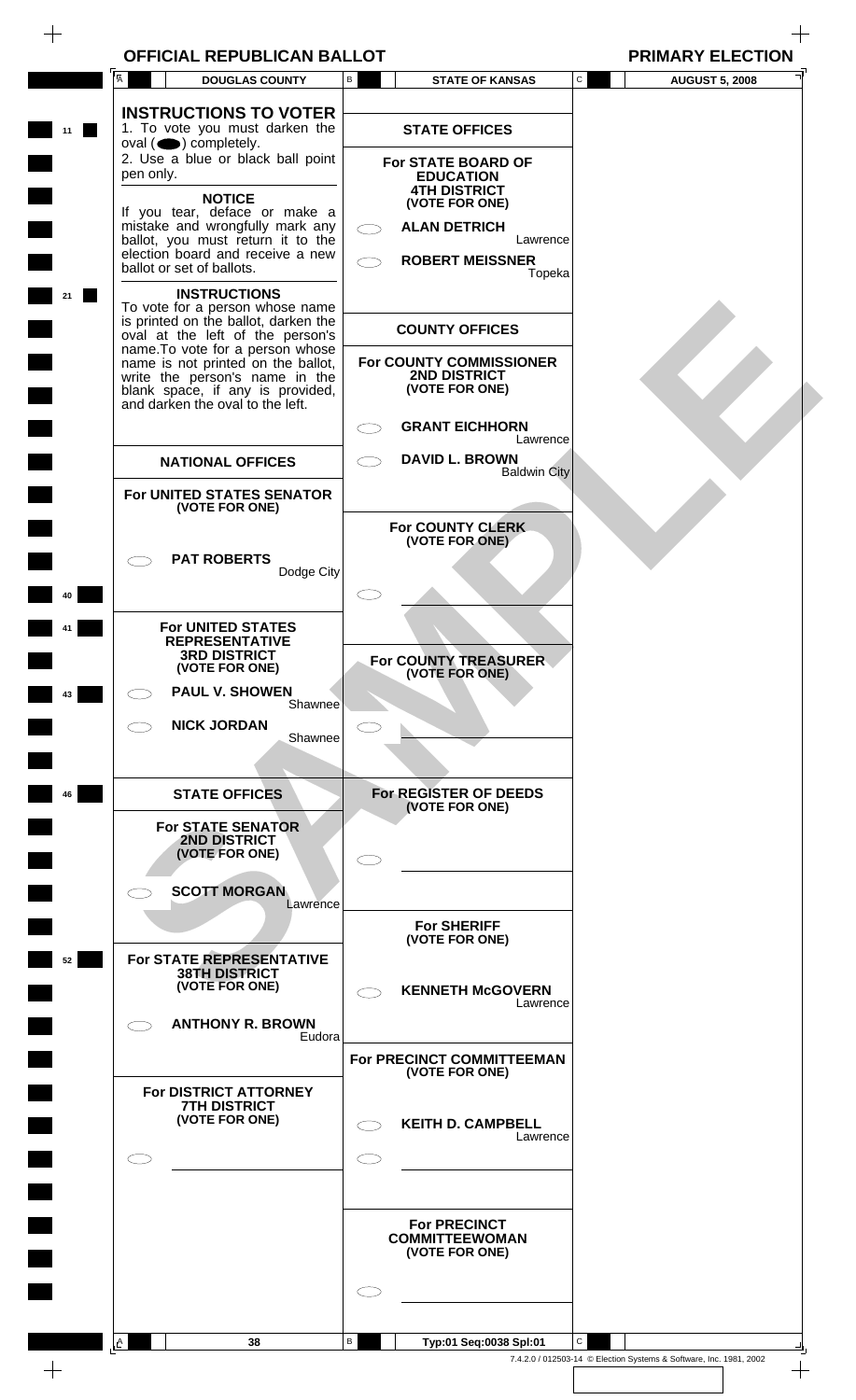| ГĀ<br><b>DOUGLAS COUNTY</b>                                                                                                                  | В                                | <b>STATE OF KANSAS</b>                                         | $\mathtt{C}$<br><b>AUGUST 5, 2008</b> |  |
|----------------------------------------------------------------------------------------------------------------------------------------------|----------------------------------|----------------------------------------------------------------|---------------------------------------|--|
| <b>INSTRUCTIONS TO VOTER</b><br>1. To vote you must darken the                                                                               |                                  | <b>COUNTY OFFICES</b>                                          |                                       |  |
| $oval(\n\bullet)$ completely.<br>2. Use a blue or black ball point<br>pen only.                                                              |                                  | For COUNTY COMMISSIONER<br>2ND DISTRICT<br>(VOTE FOR ONE)      |                                       |  |
| <b>NOTICE</b><br>If you tear, deface or make a<br>mistake and wrongfully mark any<br>ballot, you must return it to the                       | $\subset$ .                      | <b>GRANT EICHHORN</b>                                          |                                       |  |
| election board and receive a new<br>ballot or set of ballots.                                                                                |                                  | Lawrence<br><b>DAVID L. BROWN</b><br><b>Baldwin City</b>       |                                       |  |
| <b>INSTRUCTIONS</b><br>To vote for a person whose name<br>is printed on the ballot, darken the                                               |                                  | <b>For COUNTY CLERK</b>                                        |                                       |  |
| oval at the left of the person's<br>name. To vote for a person whose<br>name is not printed on the ballot,<br>write the person's name in the |                                  | (VOTE FOR ONE)                                                 |                                       |  |
| blank space, if any is provided,<br>and darken the oval to the left.                                                                         |                                  |                                                                |                                       |  |
| <b>NATIONAL OFFICES</b>                                                                                                                      |                                  | For COUNTY TREASURER<br>(VOTE FOR ONE)                         |                                       |  |
| For UNITED STATES SENATOR<br>(VOTE FOR ONE)                                                                                                  |                                  |                                                                |                                       |  |
| <b>PAT ROBERTS</b><br>Dodge City                                                                                                             |                                  |                                                                |                                       |  |
| <b>For UNITED STATES</b>                                                                                                                     |                                  | For REGISTER OF DEEDS<br>(VOTE FOR ONE)                        |                                       |  |
| <b>REPRESENTATIVE</b><br><b>3RD DISTRICT</b><br>(VOTE FOR ONE)                                                                               | ⌒                                |                                                                |                                       |  |
| <b>PAUL V. SHOWEN</b><br>$\subset$ $\supset$<br>Shawnee                                                                                      |                                  |                                                                |                                       |  |
| <b>NICK JORDAN</b><br>Shawnee                                                                                                                |                                  | <b>For SHERIFF</b><br>(VOTE FOR ONE)                           |                                       |  |
| <b>STATE OFFICES</b>                                                                                                                         |                                  | <b>KENNETH McGOVERN</b><br>Lawrence                            |                                       |  |
| <b>For STATE SENATOR</b><br><b>3RD DISTRICT</b><br>(VOTE FOR ONE)                                                                            |                                  | For PRECINCT COMMITTEEMAN                                      |                                       |  |
| <b>ROGER C. PINE</b><br>Lawrence                                                                                                             |                                  | (VOTE FOR ONE)                                                 |                                       |  |
| For STATE REPRESENTATIVE                                                                                                                     | $\subset$ $\supset$<br>$\subset$ | <b>KEITH D. CAMPBELL</b><br>Lawrence                           |                                       |  |
| <b>38TH DISTRICT</b><br>(VOTE FOR ONE)                                                                                                       |                                  |                                                                |                                       |  |
| <b>ANTHONY R. BROWN</b><br>Eudora                                                                                                            |                                  | <b>For PRECINCT</b><br><b>COMMITTEEWOMAN</b><br>(VOTE FOR ONE) |                                       |  |
| For DISTRICT ATTORNEY<br><b>7TH DISTRICT</b><br>(VOTE FOR ONE)                                                                               |                                  |                                                                |                                       |  |
|                                                                                                                                              |                                  |                                                                |                                       |  |
|                                                                                                                                              |                                  |                                                                |                                       |  |
|                                                                                                                                              |                                  |                                                                |                                       |  |
|                                                                                                                                              |                                  |                                                                |                                       |  |
| 38                                                                                                                                           | B                                | Typ:01 Seq:0038 Spl:02                                         | $\mathsf{C}$                          |  |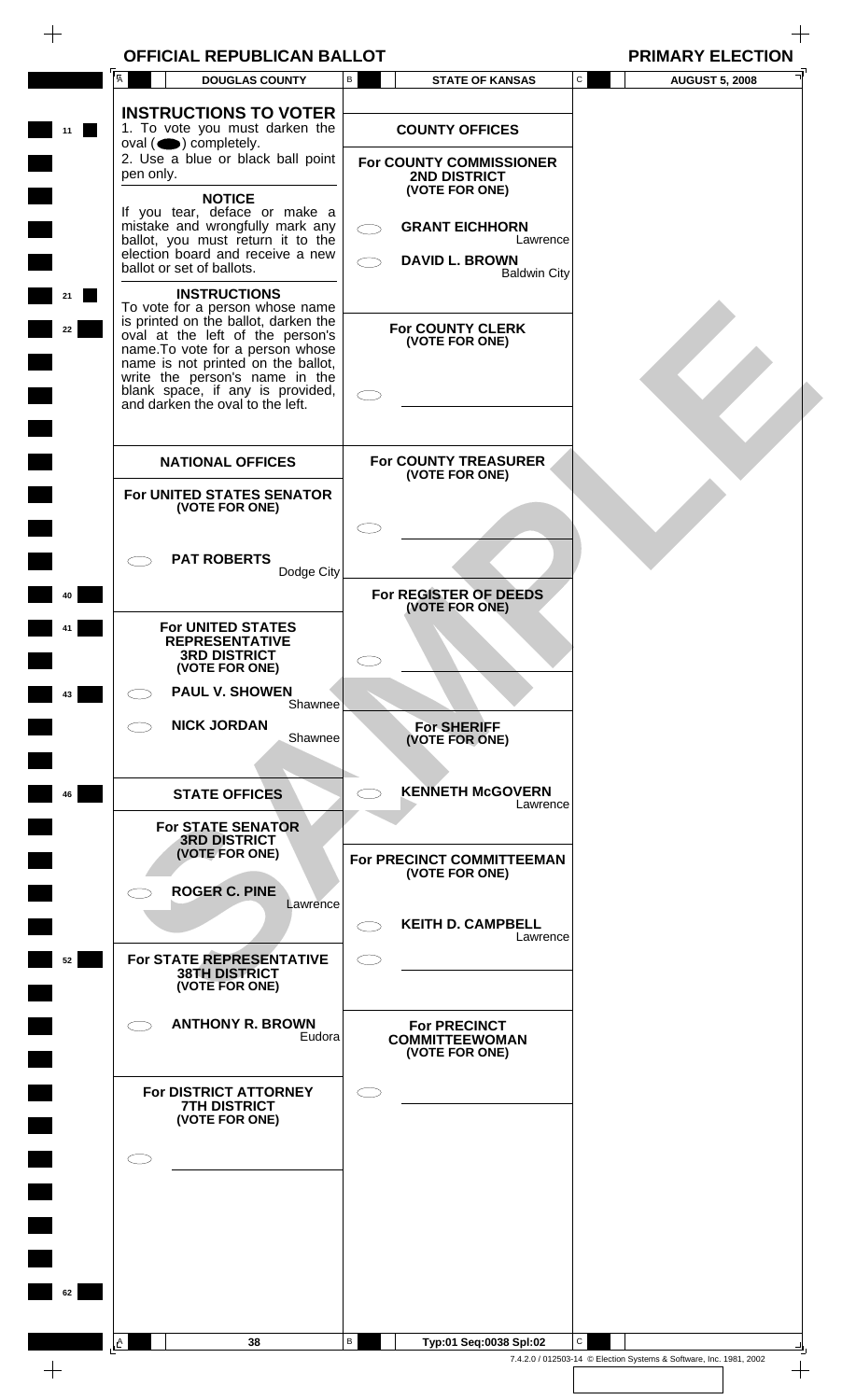| <b>OFFICIAL REPUBLICAN BALLOT</b> | <b>PRIMARY ELECTION</b> |
|-----------------------------------|-------------------------|
|-----------------------------------|-------------------------|

|    | Ā<br><b>DOUGLAS COUNTY</b>                                                                                                                   | В | <b>STATE OF KANSAS</b>                                          | C            | <b>AUGUST 5, 2008</b>                                              |  |
|----|----------------------------------------------------------------------------------------------------------------------------------------------|---|-----------------------------------------------------------------|--------------|--------------------------------------------------------------------|--|
| 11 | <b>INSTRUCTIONS TO VOTER</b><br>1. To vote you must darken the                                                                               |   | <b>STATE OFFICES</b>                                            |              |                                                                    |  |
|    | $oval(\n\bullet)$ completely.<br>2. Use a blue or black ball point<br>pen only.                                                              |   | For STATE BOARD OF<br><b>EDUCATION</b>                          |              |                                                                    |  |
|    | <b>NOTICE</b><br>If you tear, deface or make a<br>mistake and wrongfully mark any                                                            |   | <b>4TH DISTRICT</b><br>(VOTE FOR ONE)<br><b>ROBERT MEISSNER</b> |              |                                                                    |  |
|    | ballot, you must return it to the<br>election board and receive a new<br>ballot or set of ballots.                                           |   | Topeka<br><b>ALAN DETRICH</b><br>Lawrence                       |              |                                                                    |  |
| 21 | <b>INSTRUCTIONS</b><br>To vote for a person whose name<br>is printed on the ballot, darken the<br>oval at the left of the person's           |   | <b>COUNTY OFFICES</b>                                           |              |                                                                    |  |
|    | name. To vote for a person whose<br>name is not printed on the ballot,<br>write the person's name in the<br>blank space, if any is provided, |   | For COUNTY CLERK<br>(VOTE FOR ONE)                              |              |                                                                    |  |
|    | and darken the oval to the left.                                                                                                             |   |                                                                 |              |                                                                    |  |
|    | <b>NATIONAL OFFICES</b>                                                                                                                      |   |                                                                 |              |                                                                    |  |
|    | For UNITED STATES SENATOR<br>(VOTE FOR ONE)                                                                                                  |   | For COUNTY TREASURER<br>(VOTE FOR ONE)                          |              |                                                                    |  |
|    | <b>PAT ROBERTS</b><br>Dodge City                                                                                                             |   |                                                                 |              |                                                                    |  |
| 10 |                                                                                                                                              |   |                                                                 |              |                                                                    |  |
|    | <b>For UNITED STATES</b><br><b>REPRESENTATIVE</b><br><b>3RD DISTRICT</b><br>(VOTE FOR ONE)                                                   |   | For REGISTER OF DEEDS<br>(VOTE FOR ONE)                         |              |                                                                    |  |
| 43 | <b>NICK JORDAN</b><br>Shawnee                                                                                                                |   |                                                                 |              |                                                                    |  |
|    | <b>PAUL V. SHOWEN</b><br>Shawnee                                                                                                             |   |                                                                 |              |                                                                    |  |
|    |                                                                                                                                              |   | <b>For SHERIFF</b><br>(VOTE FOR ONE)                            |              |                                                                    |  |
| 46 | <b>STATE OFFICES</b>                                                                                                                         |   |                                                                 |              |                                                                    |  |
|    | <b>For STATE SENATOR</b><br>2ND DISTRICT<br>(VOTE FOR ONE)                                                                                   |   | <b>KENNETH McGOVERN</b><br>Lawrence                             |              |                                                                    |  |
|    | <b>SCOTT MORGAN</b><br>Lawrence                                                                                                              |   | For PRECINCT COMMITTEEMAN<br>(VOTE FOR ONE)                     |              |                                                                    |  |
| 53 | For STATE REPRESENTATIVE<br><b>46TH DISTRICT</b><br>(VOTE FOR ONE)                                                                           |   | <b>MARTIN A. KENNEDY</b><br>Lawrence                            |              |                                                                    |  |
|    |                                                                                                                                              |   |                                                                 |              |                                                                    |  |
|    | For DISTRICT ATTORNEY<br><b>7TH DISTRICT</b>                                                                                                 |   | <b>For PRECINCT</b><br><b>COMMITTEEWOMAN</b><br>(VOTE FOR ONE)  |              |                                                                    |  |
|    | (VOTE FOR ONE)                                                                                                                               |   | <b>PATRICIA KUHN</b><br>Lawrence                                |              |                                                                    |  |
|    |                                                                                                                                              |   |                                                                 |              |                                                                    |  |
|    |                                                                                                                                              |   |                                                                 |              |                                                                    |  |
|    |                                                                                                                                              |   |                                                                 |              |                                                                    |  |
|    |                                                                                                                                              | В |                                                                 | $\mathsf{C}$ |                                                                    |  |
|    | $\mathbf{A}$<br>39                                                                                                                           |   | Typ:01 Seq:0039 Spl:01                                          |              | 7.4.2.0 / 012503-14 © Election Systems & Software, Inc. 1981, 2002 |  |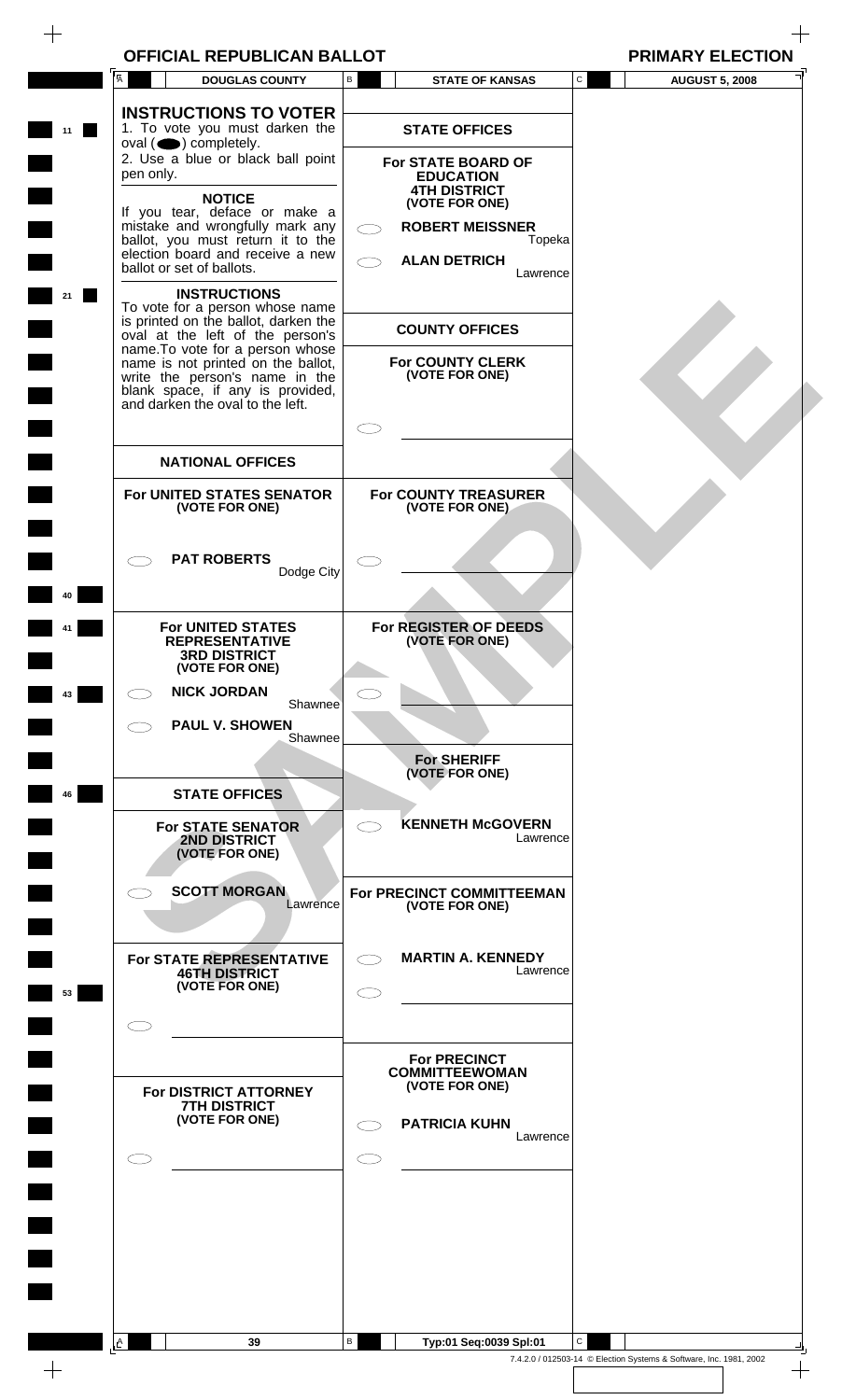| <b>OFFICIAL REPUBLICAN BALLOT</b> | <b>PRIMARY ELECTION</b> |
|-----------------------------------|-------------------------|
|                                   |                         |

 $\pm$ 

|          | Ā<br><b>DOUGLAS COUNTY</b>                                                                                                                      | В | <b>STATE OF KANSAS</b>                                        | C            | <b>AUGUST 5, 2008</b>                                              |  |
|----------|-------------------------------------------------------------------------------------------------------------------------------------------------|---|---------------------------------------------------------------|--------------|--------------------------------------------------------------------|--|
| 11       | <b>INSTRUCTIONS TO VOTER</b><br>1. To vote you must darken the                                                                                  |   | <b>STATE OFFICES</b>                                          |              |                                                                    |  |
|          | $oval \textcircled{\bullet}$ ) completely.<br>2. Use a blue or black ball point<br>pen only.                                                    |   | For STATE BOARD OF<br><b>EDUCATION</b><br><b>4TH DISTRICT</b> |              |                                                                    |  |
|          | <b>NOTICE</b><br>If you tear, deface or make a<br>mistake and wrongfully mark any<br>ballot, you must return it to the                          |   | (VOTE FOR ONE)<br><b>ALAN DETRICH</b><br>Lawrence             |              |                                                                    |  |
| 21       | election board and receive a new<br>ballot or set of ballots.<br><b>INSTRUCTIONS</b>                                                            |   | <b>ROBERT MEISSNER</b><br>Topeka                              |              |                                                                    |  |
|          | To vote for a person whose name<br>is printed on the ballot, darken the<br>oval at the left of the person's<br>name. To vote for a person whose |   | <b>COUNTY OFFICES</b>                                         |              |                                                                    |  |
|          | name is not printed on the ballot,<br>write the person's name in the<br>blank space, if any is provided,<br>and darken the oval to the left.    |   | <b>For COUNTY CLERK</b><br>(VOTE FOR ONE)                     |              |                                                                    |  |
|          |                                                                                                                                                 |   |                                                               |              |                                                                    |  |
|          | <b>NATIONAL OFFICES</b>                                                                                                                         |   |                                                               |              |                                                                    |  |
|          | For UNITED STATES SENATOR<br>(VOTE FOR ONE)                                                                                                     |   | For COUNTY TREASURER<br>(VOTE FOR ONE)                        |              |                                                                    |  |
|          | <b>PAT ROBERTS</b><br>Dodge City                                                                                                                |   |                                                               |              |                                                                    |  |
| 40       |                                                                                                                                                 |   |                                                               |              |                                                                    |  |
|          | For UNITED STATES<br><b>REPRESENTATIVE</b><br><b>3RD DISTRICT</b><br>(VOTE FOR ONE)                                                             |   | For REGISTER OF DEEDS<br>(VOTE FOR ONE)                       |              |                                                                    |  |
| 43       | <b>PAUL V. SHOWEN</b><br>Shawnee                                                                                                                |   |                                                               |              |                                                                    |  |
|          | <b>NICK JORDAN</b><br>Shawnee                                                                                                                   |   |                                                               |              |                                                                    |  |
|          |                                                                                                                                                 |   | <b>For SHERIFF</b>                                            |              |                                                                    |  |
| 46       | <b>STATE OFFICES</b>                                                                                                                            |   | (VOTE FOR ONE)                                                |              |                                                                    |  |
|          | <b>For STATE SENATOR</b><br>2ND DISTRICT<br>(VOTE FOR ONE)                                                                                      |   | <b>KENNETH McGOVERN</b><br>Lawrence                           |              |                                                                    |  |
|          | <b>SCOTT MORGAN</b><br>Lawrence                                                                                                                 |   | For PRECINCT COMMITTEEMAN<br>(VOTE FOR ONE)                   |              |                                                                    |  |
|          | For STATE REPRESENTATIVE<br><b>46TH DISTRICT</b><br>(VOTE FOR ONE)                                                                              |   |                                                               |              |                                                                    |  |
| 54       |                                                                                                                                                 |   | <b>For PRECINCT</b><br><b>COMMITTEEWOMAN</b>                  |              |                                                                    |  |
|          |                                                                                                                                                 |   | (VOTE FOR ONE)                                                |              |                                                                    |  |
|          | For DISTRICT ATTORNEY<br><b>7TH DISTRICT</b><br>(VOTE FOR ONE)                                                                                  |   |                                                               |              |                                                                    |  |
|          |                                                                                                                                                 |   |                                                               |              |                                                                    |  |
|          |                                                                                                                                                 |   |                                                               |              |                                                                    |  |
|          |                                                                                                                                                 |   |                                                               |              |                                                                    |  |
|          |                                                                                                                                                 |   |                                                               |              |                                                                    |  |
|          |                                                                                                                                                 |   |                                                               |              |                                                                    |  |
|          |                                                                                                                                                 |   |                                                               |              |                                                                    |  |
| <b>A</b> | 40                                                                                                                                              | В | Typ:01 Seq:0040 Spl:01                                        | $\mathsf{C}$ |                                                                    |  |
|          |                                                                                                                                                 |   |                                                               |              | 7.4.2.0 / 012503-14 © Election Systems & Software, Inc. 1981, 2002 |  |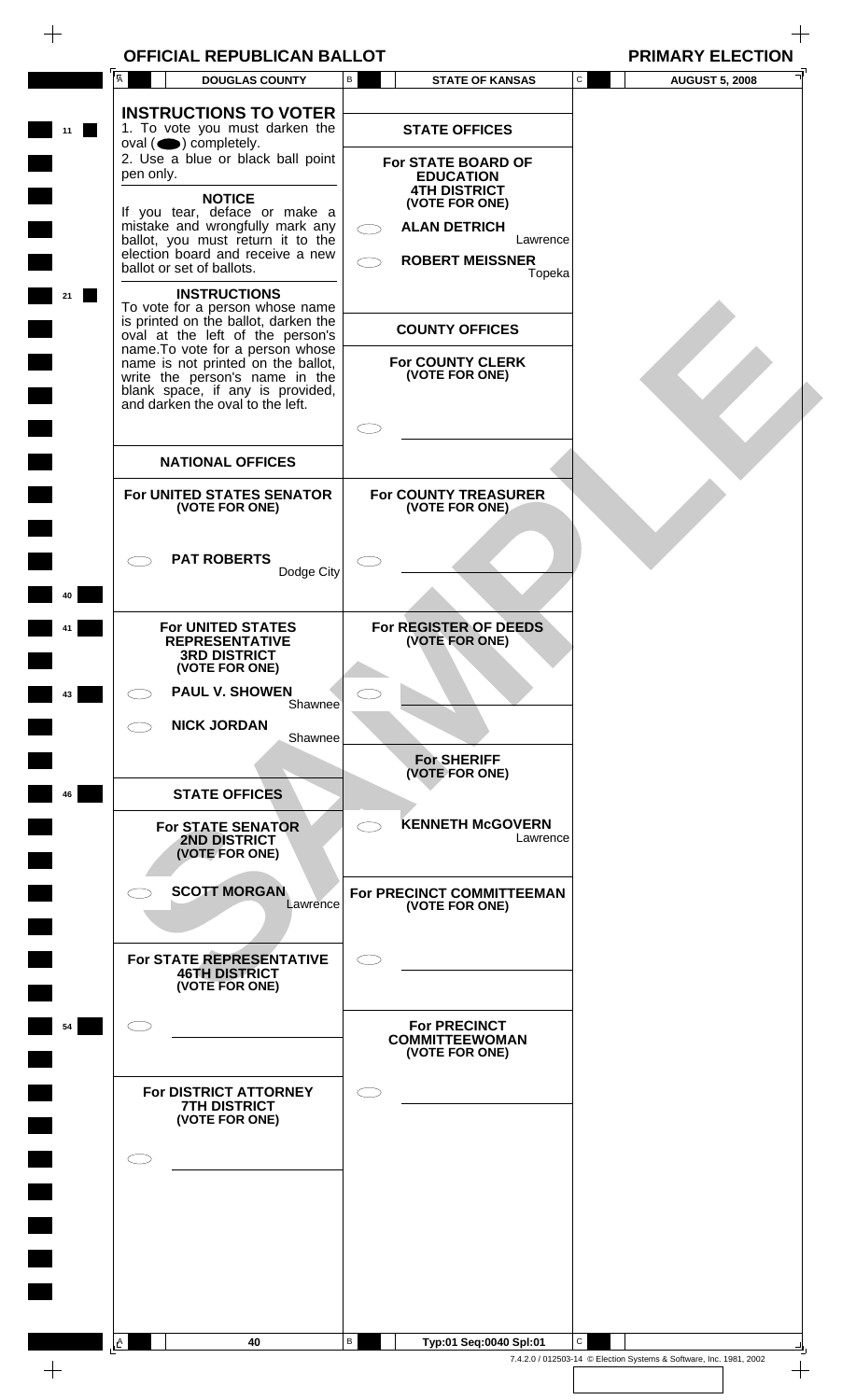| <b>PRIMARY EL</b> |  |
|-------------------|--|
|                   |  |

| $\overline{A}$<br><b>DOUGLAS COUNTY</b>                                                                                                      | $\mathsf B$         | <b>STATE OF KANSAS</b>                                    | $\mathtt{C}$ | <b>AUGUST 5, 2008</b> |
|----------------------------------------------------------------------------------------------------------------------------------------------|---------------------|-----------------------------------------------------------|--------------|-----------------------|
| <b>INSTRUCTIONS TO VOTER</b><br>1. To vote you must darken the                                                                               |                     | <b>COUNTY OFFICES</b>                                     |              |                       |
| $oval(\n\bullet)$ completely.<br>2. Use a blue or black ball point<br>pen only.                                                              |                     | For COUNTY COMMISSIONER<br>2ND DISTRICT<br>(VOTE FOR ONE) |              |                       |
| <b>NOTICE</b><br>If you tear, deface or make a<br>mistake and wrongfully mark any                                                            | $\subset$ $\supset$ | <b>GRANT EICHHORN</b>                                     |              |                       |
| ballot, you must return it to the<br>election board and receive a new<br>ballot or set of ballots.                                           |                     | Lawrence<br><b>DAVID L. BROWN</b><br><b>Baldwin City</b>  |              |                       |
| <b>INSTRUCTIONS</b><br>To vote for a person whose name<br>is printed on the ballot, darken the<br>oval at the left of the person's           |                     | <b>For COUNTY CLERK</b>                                   |              |                       |
| name. To vote for a person whose<br>name is not printed on the ballot,<br>write the person's name in the<br>blank space, if any is provided, |                     | (VOTE FOR ONE)                                            |              |                       |
| and darken the oval to the left.                                                                                                             |                     |                                                           |              |                       |
| <b>NATIONAL OFFICES</b><br>For UNITED STATES SENATOR                                                                                         |                     | For COUNTY TREASURER<br>(VOTE FOR ONE)                    |              |                       |
| (VOTE FOR ONE)                                                                                                                               |                     |                                                           |              |                       |
| <b>PAT ROBERTS</b><br>Dodge City                                                                                                             |                     | For REGISTER OF DEEDS                                     |              |                       |
| <b>For UNITED STATES</b><br><b>REPRESENTATIVE</b>                                                                                            |                     | (VOTE FOR ONE)                                            |              |                       |
| <b>3RD DISTRICT</b><br>(VOTE FOR ONE)<br><b>NICK JORDAN</b>                                                                                  | $\subset$           |                                                           |              |                       |
| C)<br>Shawnee<br><b>PAUL V. SHOWEN</b><br>Shawnee                                                                                            |                     | <b>For SHERIFF</b><br>(VOTE FOR ONE)                      |              |                       |
|                                                                                                                                              |                     |                                                           |              |                       |
| <b>STATE OFFICES</b><br><b>For STATE SENATOR</b>                                                                                             |                     | <b>KENNETH McGOVERN</b><br>Lawrence                       |              |                       |
| <b>3RD DISTRICT</b><br>(VOTE FOR ONE)                                                                                                        |                     | For PRECINCT COMMITTEEMAN<br>(VOTE FOR ONE)               |              |                       |
| <b>ROGER C. PINE</b><br>Lawrence                                                                                                             | СC                  |                                                           |              |                       |
| For STATE REPRESENTATIVE<br><b>38TH DISTRICT</b><br>(VOTE FOR ONE)                                                                           |                     | <b>For PRECINCT</b>                                       |              |                       |
| <b>ANTHONY R. BROWN</b><br>Eudora                                                                                                            |                     | <b>COMMITTEEWOMAN</b><br>(VOTE FOR ONE)                   |              |                       |
| For DISTRICT ATTORNEY                                                                                                                        |                     |                                                           |              |                       |
| <b>7TH DISTRICT</b><br>(VOTE FOR ONE)                                                                                                        |                     |                                                           |              |                       |
|                                                                                                                                              |                     |                                                           |              |                       |
|                                                                                                                                              |                     |                                                           |              |                       |
|                                                                                                                                              |                     |                                                           |              |                       |
|                                                                                                                                              |                     |                                                           |              |                       |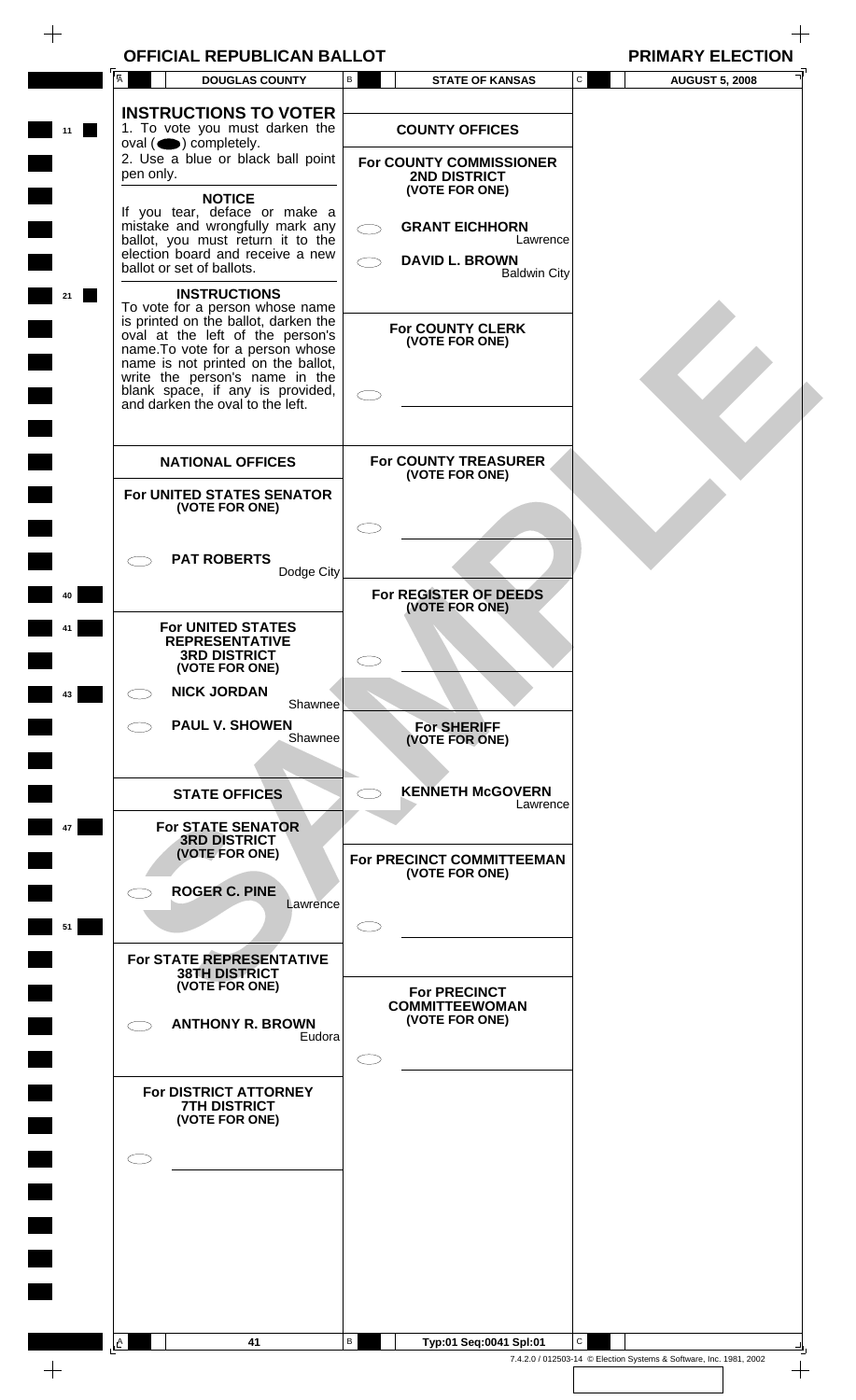| <b>OFFICIAL REPUBLICAN BALLOT</b>                                                                                                                                                                                                                                                                                      |                                                                    | <b>PRIMARY ELECTION</b>               |
|------------------------------------------------------------------------------------------------------------------------------------------------------------------------------------------------------------------------------------------------------------------------------------------------------------------------|--------------------------------------------------------------------|---------------------------------------|
| <b>DOUGLAS COUNTY</b>                                                                                                                                                                                                                                                                                                  | В<br><b>STATE OF KANSAS</b>                                        | $\mathtt{C}$<br><b>AUGUST 5, 2008</b> |
| <b>INSTRUCTIONS TO VOTER</b><br>1. To vote you must darken the<br>oval $($ $\bullet)$ completely.<br>2. Use a blue or black ball point<br>pen only.                                                                                                                                                                    | <b>COUNTY OFFICES</b><br><b>For COUNTY CLERK</b><br>(VOTE FOR ONE) |                                       |
| <b>NOTICE</b><br>If you tear, deface or make a<br>mistake and wrongfully mark any<br>ballot, you must return it to the<br>election board and receive a new<br>ballot or set of ballots.                                                                                                                                |                                                                    |                                       |
| <b>INSTRUCTIONS</b><br>To vote for a person whose name<br>is printed on the ballot, darken the<br>oval at the left of the person's<br>name. To vote for a person whose<br>name is not printed on the ballot,<br>write the person's name in the<br>blank space, if any is provided,<br>and darken the oval to the left. | <b>For COUNTY TREASURER</b><br>(VOTE FOR ONE)                      |                                       |
|                                                                                                                                                                                                                                                                                                                        | For REGISTER OF DEEDS<br>(VOTE FOR ONE)                            |                                       |
| <b>NATIONAL OFFICES</b>                                                                                                                                                                                                                                                                                                |                                                                    |                                       |
| For UNITED STATES SENATOR<br>(VOTE FOR ONE)                                                                                                                                                                                                                                                                            |                                                                    |                                       |
| <b>PAT ROBERTS</b><br>Dodge City                                                                                                                                                                                                                                                                                       | <b>For SHERIFF</b><br>(VOTE FOR ONE)                               |                                       |
| <b>For UNITED STATES</b><br><b>REPRESENTATIVE</b><br><b>3RD DISTRICT</b><br>(VOTE FOR ONE)                                                                                                                                                                                                                             | <b>KENNETH McGOVERN</b><br>Lawrence                                |                                       |
| <b>PAUL V. SHOWEN</b><br>Shawnee                                                                                                                                                                                                                                                                                       | For PRECINCT COMMITTEEMAN<br>(VOTE FOR ONE)                        |                                       |
| <b>NICK JORDAN</b><br>Shawnee                                                                                                                                                                                                                                                                                          |                                                                    |                                       |
| <b>STATE OFFICES</b>                                                                                                                                                                                                                                                                                                   |                                                                    |                                       |
| <b>For STATE SENATOR</b><br><b>3RD DISTRICT</b><br>(VOTE FOR ONE)                                                                                                                                                                                                                                                      | <b>For PRECINCT</b><br><b>COMMITTEEWOMAN</b><br>(VOTE FOR ONE)     |                                       |
| <b>ROGER C. PINE</b><br>Lawrence                                                                                                                                                                                                                                                                                       |                                                                    |                                       |
| For STATE REPRESENTATIVE<br><b>45TH DISTRICT</b><br>(VOTE FOR ONE)                                                                                                                                                                                                                                                     |                                                                    |                                       |

**For STATE REPRESENTATIVE 45TH DISTRICT (VOTE FOR ONE)**

**11 11** 

 $\blacksquare$ 

 $\blacksquare$ 

 $\blacksquare$ 

 $\blacksquare$ 

 $\!+\!$ 

**21** 

**40**

**41**

**43**

 $\blacksquare$ 

┓

 $\overline{\phantom{0}}$ 

 $\blacksquare$ 

 $\blacksquare$ 

 $\blacksquare$ 

 $\blacksquare$ 

 $\frac{1}{\sqrt{2}}$ 

**47**

**52**

 $\mathbf{A}$ 

 $\bigcirc$ 

**TOM SLOAN** Lawrence

### **For DISTRICT ATTORNEY 7TH DISTRICT (VOTE FOR ONE)**

B

**42 Typ:01 Seq:0042 Spl:01** C 7.4.2.0 / 012503-14 © Election Systems & Software, Inc. 1981, 2002

╝

 $\qquad \qquad +$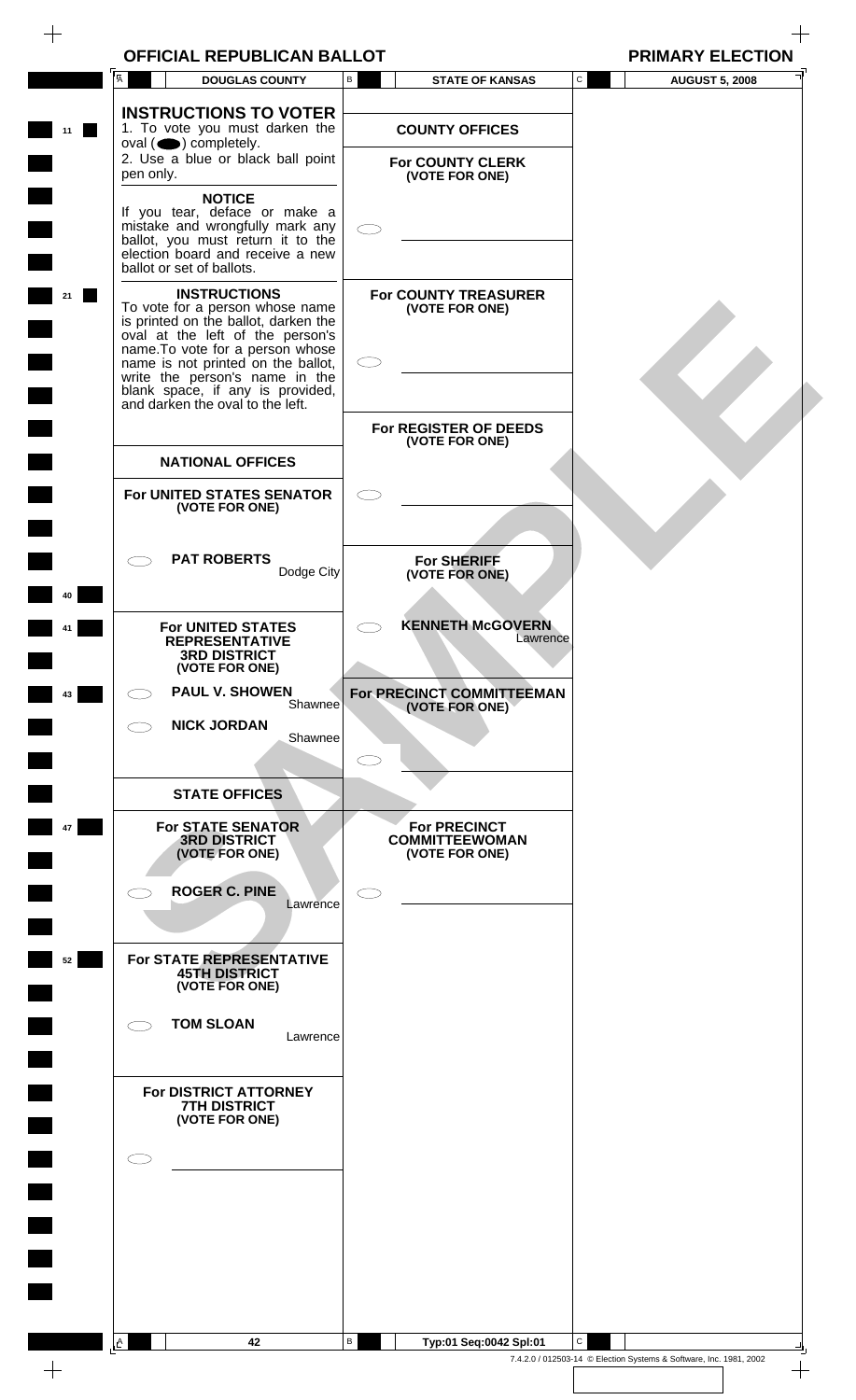A

**11**

 $\! + \!\!$ 

**21**

**22**

**40**

**41**

**43**

**47**

**52**

**62**

 $\qquad \qquad +$ 

A

 $\subset$ 

|           | VI I IVIAL I\LI UDLIVAN DALLU I                                                                                                                                                                              |   |                                                  |   | I INIWAN I LLLVIIV    |
|-----------|--------------------------------------------------------------------------------------------------------------------------------------------------------------------------------------------------------------|---|--------------------------------------------------|---|-----------------------|
|           | <b>DOUGLAS COUNTY</b>                                                                                                                                                                                        | В | <b>STATE OF KANSAS</b>                           | С | <b>AUGUST 5, 2008</b> |
| pen only. | <b>INSTRUCTIONS TO VOTER</b><br>1. To vote you must darken the<br>$oval(\n\bullet)$ completely.<br>2. Use a blue or black ball point                                                                         |   | <b>COUNTY OFFICES</b><br><b>For COUNTY CLERK</b> |   |                       |
|           |                                                                                                                                                                                                              |   | (VOTE FOR ONE)                                   |   |                       |
|           | <b>NOTICE</b><br>If you tear, deface or make a<br>mistake and wrongfully mark any<br>ballot, you must return it to the<br>election board and receive a new<br>ballot or set of ballots.                      |   |                                                  |   |                       |
|           | <b>INSTRUCTIONS</b><br>To vote for a person whose name<br>is printed on the ballot, darken the<br>oval at the left of the person's<br>name. To vote for a person whose<br>name is not printed on the ballot, |   | <b>For COUNTY TREASURER</b><br>(VOTE FOR ONE)    |   |                       |
|           | write the person's name in the<br>blank space, if any is provided,<br>and darken the oval to the left.                                                                                                       |   | For REGISTER OF DEEDS                            |   |                       |

**(VOTE FOR ONE)**

**For SHERIFF (VOTE FOR ONE)**

**(VOTE FOR ONE)**

**For PRECINCT COMMITTEEWOMAN (VOTE FOR ONE)**

Lawrence

To work of a new oriental control of the prince of a new oriental and the same is not prince of the same in the same of a new product of the same is not prince of the same in the same of the same is not prince of the same **NATIONAL OFFICES For UNITED STATES SENATOR (VOTE FOR ONE) PAT ROBERTS** Dodge City **For UNITED STATES REPRESENTATIVE 3RD DISTRICT (VOTE FOR ONE) PAUL V. SHOWEN** Shawnee **NICK JORDAN Shawnee KENNETH McGOVERN For PRECINCT COMMITTEEMAN**

### **STATE OFFICES**

| <b>For STATE SENATOR</b> |  |
|--------------------------|--|
| <b>3RD DISTRICT</b>      |  |
| (VOTE FOR ONE)           |  |
|                          |  |

**ROGER C. PINE** Lawrence

**For STATE REPRESENTATIVE 38TH DISTRICT (VOTE FOR ONE)**

**ANTHONY R. BROWN**  $\bigcirc$ 

### **For DISTRICT ATTORNEY 7TH DISTRICT (VOTE FOR ONE)**

**42 Typ:01 Seq:0042 Spl:02**

B

Eudora

 $\hspace{0.1mm} +\hspace{0.1mm}$ 

 $+$ 

7.4.2.0 / 012503-14 © Election Systems & Software, Inc. 1981, 2002

 $\blacksquare$ 

C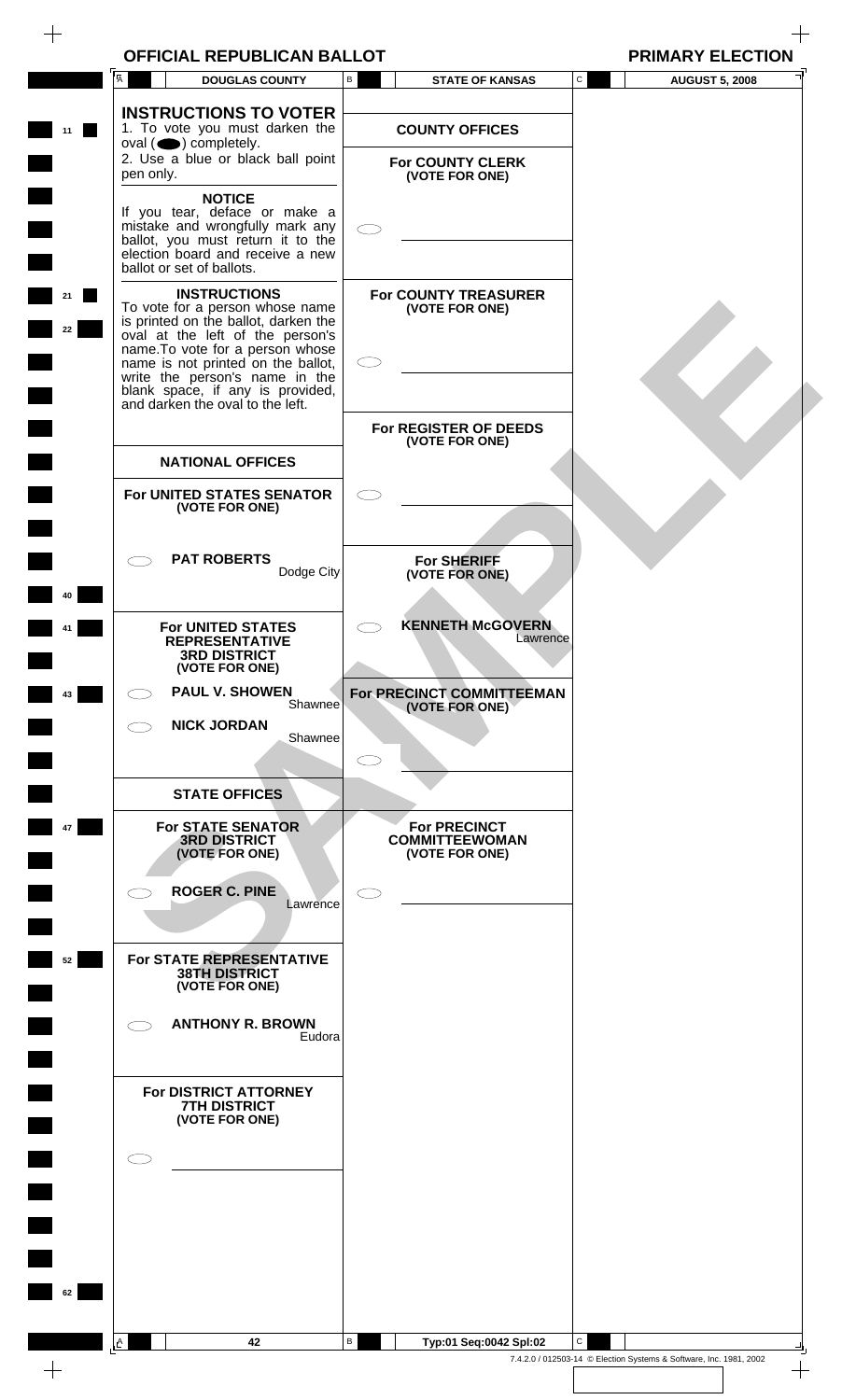$\begin{array}{c} + \end{array}$ 

 $\begin{tabular}{c} \top \end{tabular}$ 

|    | <b>OFFICIAL REPUBLICAN BALLOT</b>                                                                                                                                                       |                 |                                                                |              | <b>PRIMARY ELECTION</b> |  |
|----|-----------------------------------------------------------------------------------------------------------------------------------------------------------------------------------------|-----------------|----------------------------------------------------------------|--------------|-------------------------|--|
|    | ГA.<br><b>DOUGLAS COUNTY</b>                                                                                                                                                            | $\, {\bf B} \,$ | <b>STATE OF KANSAS</b>                                         | $\mathsf{C}$ | <b>AUGUST 5, 2008</b>   |  |
|    | <b>INSTRUCTIONS TO VOTER</b><br>1. To vote you must darken the<br>$oval(\n\bullet)$ completely.<br>2. Use a blue or black ball point<br>pen only.                                       |                 | <b>COUNTY OFFICES</b><br>For COUNTY CLERK<br>(VOTE FOR ONE)    |              |                         |  |
|    | <b>NOTICE</b><br>If you tear, deface or make a<br>mistake and wrongfully mark any<br>ballot, you must return it to the<br>election board and receive a new<br>ballot or set of ballots. |                 |                                                                |              |                         |  |
| 23 | <b>INSTRUCTIONS</b><br>To vote for a person whose name<br>is printed on the ballot, darken the<br>oval at the left of the person's<br>name. To vote for a person whose                  |                 | <b>For COUNTY TREASURER</b><br>(VOTE FOR ONE)                  |              |                         |  |
|    | name is not printed on the ballot,<br>write the person's name in the<br>blank space, if any is provided,<br>and darken the oval to the left.                                            |                 | For REGISTER OF DEEDS                                          |              |                         |  |
|    | <b>NATIONAL OFFICES</b>                                                                                                                                                                 |                 | (VOTE FOR ONE)                                                 |              |                         |  |
|    | For UNITED STATES SENATOR<br>(VOTE FOR ONE)                                                                                                                                             |                 |                                                                |              |                         |  |
|    | <b>PAT ROBERTS</b><br>Dodge City                                                                                                                                                        |                 | <b>For SHERIFF</b><br>(VOTE FOR ONE)                           |              |                         |  |
|    | For UNITED STATES<br><b>REPRESENTATIVE</b><br>2ND DISTRICT<br>(VOTE FOR ONE)                                                                                                            |                 | <b>KENNETH McGOVERN</b><br>Lawrence                            |              |                         |  |
| 43 | <b>LYNN JENKINS</b><br>Topeka                                                                                                                                                           |                 | For PRECINCT COMMITTEEMAN<br>(VOTE FOR ONE)                    |              |                         |  |
|    | <b>JIM RYUN</b><br>Lawrence                                                                                                                                                             |                 |                                                                |              |                         |  |
|    | <b>STATE OFFICES</b>                                                                                                                                                                    |                 |                                                                |              |                         |  |
| 47 | <b>For STATE SENATOR</b><br><b>3RD DISTRICT</b><br>(VOTE FOR ONE)                                                                                                                       |                 | <b>For PRECINCT</b><br><b>COMMITTEEWOMAN</b><br>(VOTE FOR ONE) |              |                         |  |
|    | <b>ROGER C. PINE</b><br>Lawrence                                                                                                                                                        |                 |                                                                |              |                         |  |
| 52 | For STATE REPRESENTATIVE<br><b>38TH DISTRICT</b><br>(VOTE FOR ONE)                                                                                                                      |                 |                                                                |              |                         |  |
|    | <b>ANTHONY R. BROWN</b><br>Eudora                                                                                                                                                       |                 |                                                                |              |                         |  |
|    | For DISTRICT ATTORNEY<br><b>7TH DISTRICT</b><br>(VOTE FOR ONE)                                                                                                                          |                 |                                                                |              |                         |  |
|    |                                                                                                                                                                                         |                 |                                                                |              |                         |  |
|    |                                                                                                                                                                                         |                 |                                                                |              |                         |  |
|    |                                                                                                                                                                                         |                 |                                                                |              |                         |  |
| 62 | $\mathbb{A}$<br>42                                                                                                                                                                      | B               | Typ:01 Seq:0042 Spl:03                                         | $\mathsf{C}$ |                         |  |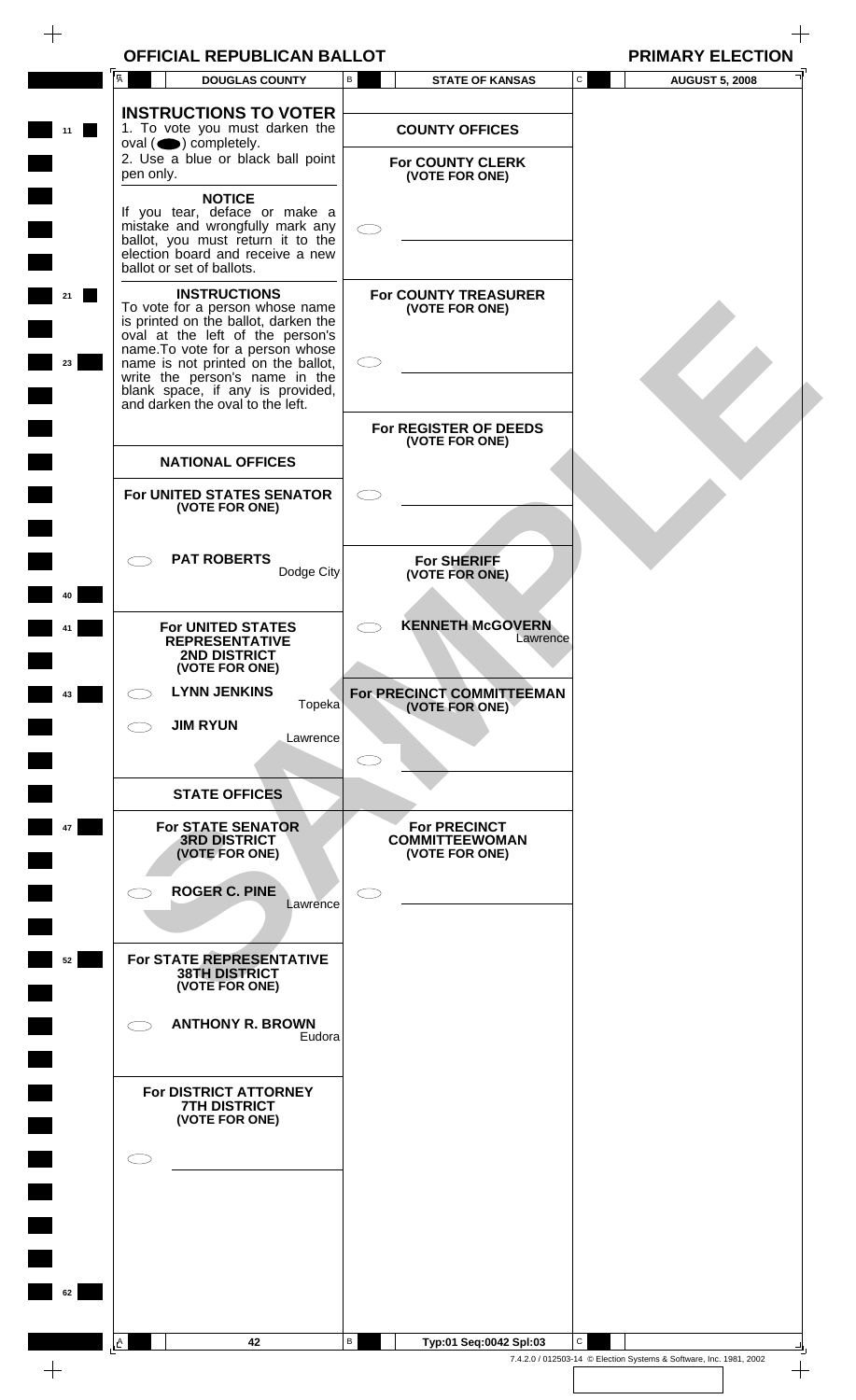| <b>PRIMARY ELEC</b> |
|---------------------|
|---------------------|

|     | <b>INSTRUCTIONS TO VOTER</b><br>1. To vote you must darken the<br>$oval \textcircled{\bullet}$ ) completely.<br>2. Use a blue or black ball point<br>pen only.<br><b>NOTICE</b><br>If you tear, deface or make a<br>mistake and wrongfully mark any<br>ballot, you must return it to the<br>election board and receive a new<br>ballot or set of ballots.<br><b>INSTRUCTIONS</b><br>To vote for a person whose name<br>is printed on the ballot, darken the<br>oval at the left of the person's<br>name. To vote for a person whose<br>name is not printed on the ballot,<br>write the person's name in the<br>blank space, if any is provided,<br>and darken the oval to the left.<br><b>NATIONAL OFFICES</b> |     | <b>COUNTY OFFICES</b><br>For COUNTY COMMISSIONER<br><b>3RD DISTRICT</b><br>(VOTE FOR ONE)<br><b>JOHN TACHA</b><br>Lawrence<br><b>JAMES E. FLORY</b><br>Lawrence<br><b>For COUNTY CLERK</b><br>(VOTE FOR ONE) |              |  |
|-----|----------------------------------------------------------------------------------------------------------------------------------------------------------------------------------------------------------------------------------------------------------------------------------------------------------------------------------------------------------------------------------------------------------------------------------------------------------------------------------------------------------------------------------------------------------------------------------------------------------------------------------------------------------------------------------------------------------------|-----|--------------------------------------------------------------------------------------------------------------------------------------------------------------------------------------------------------------|--------------|--|
|     |                                                                                                                                                                                                                                                                                                                                                                                                                                                                                                                                                                                                                                                                                                                |     |                                                                                                                                                                                                              |              |  |
|     |                                                                                                                                                                                                                                                                                                                                                                                                                                                                                                                                                                                                                                                                                                                |     |                                                                                                                                                                                                              |              |  |
|     |                                                                                                                                                                                                                                                                                                                                                                                                                                                                                                                                                                                                                                                                                                                |     |                                                                                                                                                                                                              |              |  |
|     |                                                                                                                                                                                                                                                                                                                                                                                                                                                                                                                                                                                                                                                                                                                |     |                                                                                                                                                                                                              |              |  |
|     |                                                                                                                                                                                                                                                                                                                                                                                                                                                                                                                                                                                                                                                                                                                |     |                                                                                                                                                                                                              |              |  |
|     |                                                                                                                                                                                                                                                                                                                                                                                                                                                                                                                                                                                                                                                                                                                |     |                                                                                                                                                                                                              |              |  |
|     |                                                                                                                                                                                                                                                                                                                                                                                                                                                                                                                                                                                                                                                                                                                |     |                                                                                                                                                                                                              |              |  |
|     |                                                                                                                                                                                                                                                                                                                                                                                                                                                                                                                                                                                                                                                                                                                |     |                                                                                                                                                                                                              |              |  |
|     |                                                                                                                                                                                                                                                                                                                                                                                                                                                                                                                                                                                                                                                                                                                |     | For COUNTY TREASURER<br>(VOTE FOR ONE)                                                                                                                                                                       |              |  |
|     | For UNITED STATES SENATOR<br>(VOTE FOR ONE)                                                                                                                                                                                                                                                                                                                                                                                                                                                                                                                                                                                                                                                                    |     |                                                                                                                                                                                                              |              |  |
|     | <b>PAT ROBERTS</b><br>Dodge City                                                                                                                                                                                                                                                                                                                                                                                                                                                                                                                                                                                                                                                                               |     |                                                                                                                                                                                                              |              |  |
|     | <b>For UNITED STATES</b>                                                                                                                                                                                                                                                                                                                                                                                                                                                                                                                                                                                                                                                                                       |     | For REGISTER OF DEEDS<br>(VOTE FOR ONE)                                                                                                                                                                      |              |  |
|     | <b>REPRESENTATIVE</b><br>2ND DISTRICT<br>(VOTE FOR ONE)                                                                                                                                                                                                                                                                                                                                                                                                                                                                                                                                                                                                                                                        | E.D |                                                                                                                                                                                                              |              |  |
| CD. | <b>LYNN JENKINS</b><br>Topeka                                                                                                                                                                                                                                                                                                                                                                                                                                                                                                                                                                                                                                                                                  |     |                                                                                                                                                                                                              |              |  |
|     | <b>JIM RYUN</b><br>Lawrence                                                                                                                                                                                                                                                                                                                                                                                                                                                                                                                                                                                                                                                                                    |     | <b>For SHERIFF</b><br>(VOTE FOR ONE)                                                                                                                                                                         |              |  |
|     | <b>STATE OFFICES</b>                                                                                                                                                                                                                                                                                                                                                                                                                                                                                                                                                                                                                                                                                           |     | <b>KENNETH McGOVERN</b><br>Lawrence                                                                                                                                                                          |              |  |
|     | <b>For STATE SENATOR</b><br><b>3RD DISTRICT</b><br>(VOTE FOR ONE)                                                                                                                                                                                                                                                                                                                                                                                                                                                                                                                                                                                                                                              |     | For PRECINCT COMMITTEEMAN                                                                                                                                                                                    |              |  |
|     | <b>ROGER C. PINE</b><br>Lawrence                                                                                                                                                                                                                                                                                                                                                                                                                                                                                                                                                                                                                                                                               |     | (VOTE FOR ONE)                                                                                                                                                                                               |              |  |
|     | For STATE REPRESENTATIVE                                                                                                                                                                                                                                                                                                                                                                                                                                                                                                                                                                                                                                                                                       | C i | <b>BOB SCHULTE</b><br>Lawrence                                                                                                                                                                               |              |  |
|     | <b>45TH DISTRICT</b><br>(VOTE FOR ONE)                                                                                                                                                                                                                                                                                                                                                                                                                                                                                                                                                                                                                                                                         |     |                                                                                                                                                                                                              |              |  |
|     | <b>TOM SLOAN</b><br>Lawrence                                                                                                                                                                                                                                                                                                                                                                                                                                                                                                                                                                                                                                                                                   |     | <b>For PRECINCT</b><br><b>COMMITTEEWOMAN</b><br>(VOTE FOR ONE)                                                                                                                                               |              |  |
|     | For DISTRICT ATTORNEY<br><b>7TH DISTRICT</b>                                                                                                                                                                                                                                                                                                                                                                                                                                                                                                                                                                                                                                                                   |     | <b>LAURA SCHULTE</b><br>Lawrence                                                                                                                                                                             |              |  |
|     | (VOTE FOR ONE)                                                                                                                                                                                                                                                                                                                                                                                                                                                                                                                                                                                                                                                                                                 |     |                                                                                                                                                                                                              |              |  |
|     |                                                                                                                                                                                                                                                                                                                                                                                                                                                                                                                                                                                                                                                                                                                |     |                                                                                                                                                                                                              |              |  |
|     |                                                                                                                                                                                                                                                                                                                                                                                                                                                                                                                                                                                                                                                                                                                |     |                                                                                                                                                                                                              |              |  |
|     |                                                                                                                                                                                                                                                                                                                                                                                                                                                                                                                                                                                                                                                                                                                |     |                                                                                                                                                                                                              |              |  |
| I۴  | 43                                                                                                                                                                                                                                                                                                                                                                                                                                                                                                                                                                                                                                                                                                             | В   | Typ:01 Seq:0043 Spl:01                                                                                                                                                                                       | $\mathbf{C}$ |  |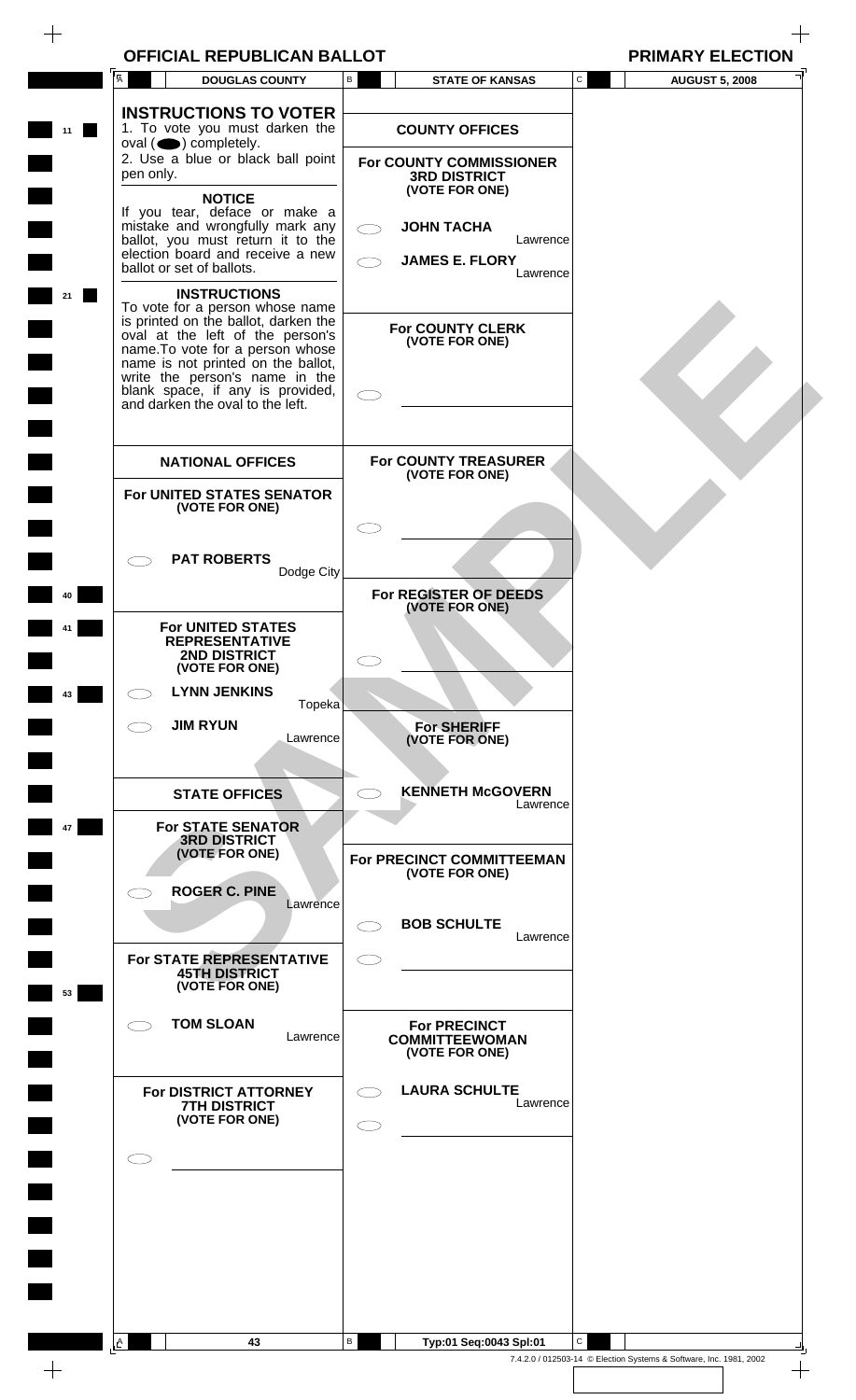| <b>PRIMARY ELECT</b> |
|----------------------|
|                      |

| Ā         | <b>DOUGLAS COUNTY</b>                                                                                                                       | В         | <b>STATE OF KANSAS</b>                                           | $\mathtt{C}$ | <b>AUGUST 5, 2008</b> |
|-----------|---------------------------------------------------------------------------------------------------------------------------------------------|-----------|------------------------------------------------------------------|--------------|-----------------------|
|           |                                                                                                                                             |           |                                                                  |              |                       |
|           | <b>INSTRUCTIONS TO VOTER</b><br>1. To vote you must darken the<br>$oval(\n\bullet)$ completely.                                             |           | <b>COUNTY OFFICES</b>                                            |              |                       |
| pen only. | 2. Use a blue or black ball point                                                                                                           |           | For COUNTY COMMISSIONER<br><b>3RD DISTRICT</b><br>(VOTE FOR ONE) |              |                       |
|           | <b>NOTICE</b><br>If you tear, deface or make a<br>mistake and wrongfully mark any                                                           |           | <b>JOHN TACHA</b>                                                |              |                       |
|           | ballot, you must return it to the<br>election board and receive a new<br>ballot or set of ballots.                                          |           | Lawrence<br><b>JAMES E. FLORY</b><br>Lawrence                    |              |                       |
|           | <b>INSTRUCTIONS</b><br>To vote for a person whose name<br>is printed on the ballot, darken the                                              |           | <b>For COUNTY CLERK</b>                                          |              |                       |
|           | oval at the left of the person's<br>name.To vote for a person whose<br>name is not printed on the ballot,<br>write the person's name in the |           | (VOTE FOR ONE)                                                   |              |                       |
|           | blank space, if any is provided,<br>and darken the oval to the left.                                                                        |           |                                                                  |              |                       |
|           | <b>NATIONAL OFFICES</b>                                                                                                                     |           | For COUNTY TREASURER                                             |              |                       |
|           | For UNITED STATES SENATOR<br>(VOTE FOR ONE)                                                                                                 |           | (VOTE FOR ONE)                                                   |              |                       |
|           | <b>PAT ROBERTS</b>                                                                                                                          |           |                                                                  |              |                       |
|           | Dodge City                                                                                                                                  |           | For REGISTER OF DEEDS<br>(VOTE FOR ONE)                          |              |                       |
|           | <b>For UNITED STATES</b><br><b>REPRESENTATIVE</b><br><b>3RD DISTRICT</b>                                                                    |           |                                                                  |              |                       |
|           | (VOTE FOR ONE)<br><b>NICK JORDAN</b><br>Shawnee                                                                                             |           |                                                                  |              |                       |
|           | <b>PAUL V. SHOWEN</b><br>Shawnee                                                                                                            |           | <b>For SHERIFF</b><br>(VOTE FOR ONE)                             |              |                       |
|           | <b>STATE OFFICES</b>                                                                                                                        |           | <b>KENNETH McGOVERN</b><br>Lawrence                              |              |                       |
|           | <b>For STATE SENATOR</b><br><b>3RD DISTRICT</b><br>(VOTE FOR ONE)                                                                           |           | For PRECINCT COMMITTEEMAN                                        |              |                       |
|           | <b>ROGER C. PINE</b><br>Lawrence                                                                                                            |           | (VOTE FOR ONE)                                                   |              |                       |
|           | For STATE REPRESENTATIVE                                                                                                                    | $\subset$ | <b>BOB SCHULTE</b><br>Lawrence                                   |              |                       |
|           | <b>45TH DISTRICT</b><br>(VOTE FOR ONE)                                                                                                      |           |                                                                  |              |                       |
|           | <b>TOM SLOAN</b><br>Lawrence                                                                                                                |           | <b>For PRECINCT</b><br><b>COMMITTEEWOMAN</b><br>(VOTE FOR ONE)   |              |                       |
|           | For DISTRICT ATTORNEY<br><b>7TH DISTRICT</b>                                                                                                | $\subset$ | <b>LAURA SCHULTE</b><br>Lawrence                                 |              |                       |
|           | (VOTE FOR ONE)                                                                                                                              |           |                                                                  |              |                       |
|           |                                                                                                                                             |           |                                                                  |              |                       |
|           |                                                                                                                                             |           |                                                                  |              |                       |
|           |                                                                                                                                             |           |                                                                  |              |                       |
|           |                                                                                                                                             |           |                                                                  |              |                       |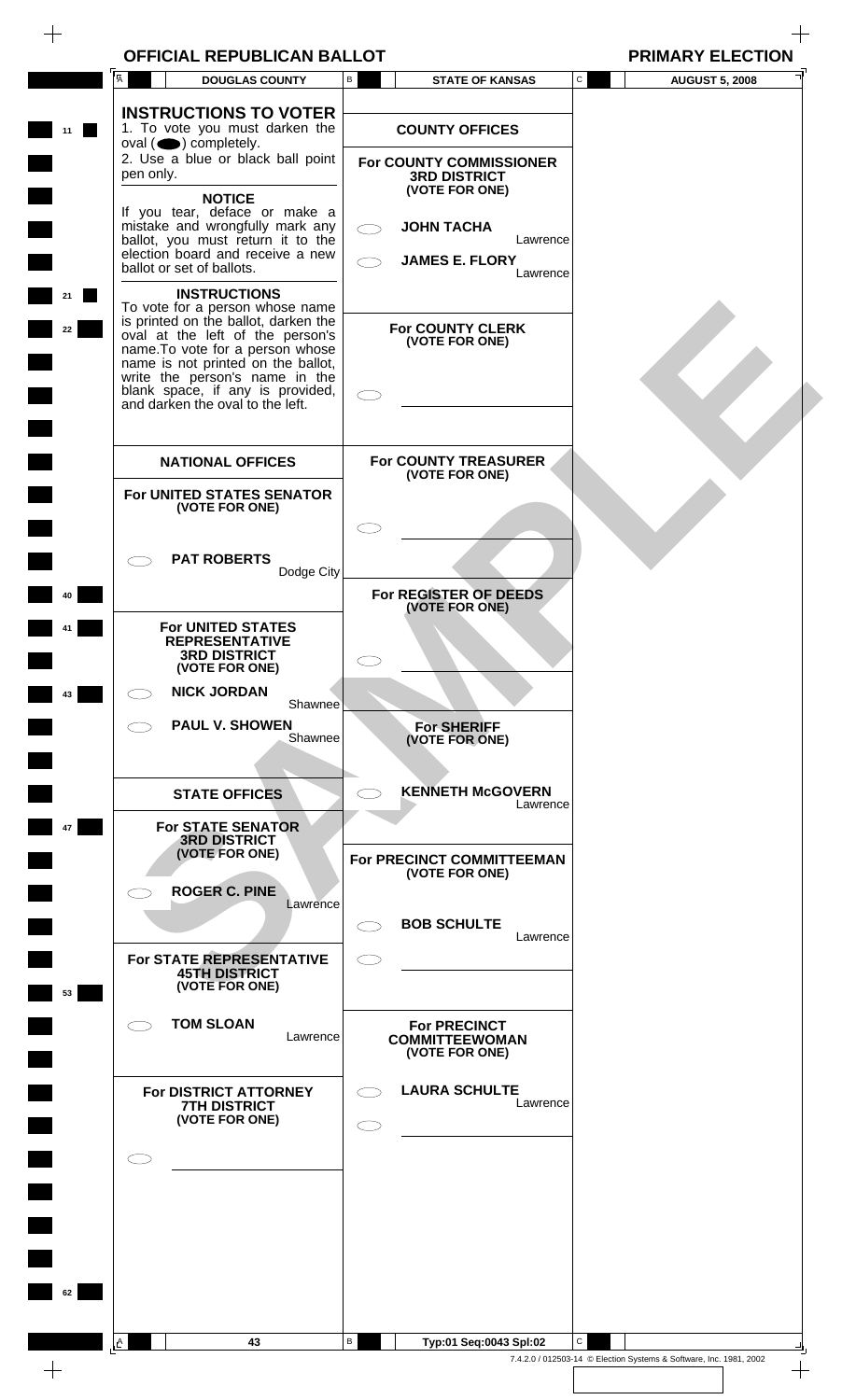$\,$  +

 $\! +$ 

| <b>INSTRUCTIONS TO VOTER</b><br>1. To vote you must darken the<br><b>COUNTY OFFICES</b><br>11<br>$oval(\n\bullet)$ completely.<br>2. Use a blue or black ball point<br>For COUNTY COMMISSIONER<br>pen only.<br><b>3RD DISTRICT</b><br>(VOTE FOR ONE)<br><b>NOTICE</b><br>If you tear, deface or make a<br>mistake and wrongfully mark any<br><b>JOHN TACHA</b><br>ballot, you must return it to the<br>Lawrence<br>election board and receive a new<br><b>JAMES E. FLORY</b><br>ballot or set of ballots.<br>Lawrence<br><b>INSTRUCTIONS</b><br>To vote for a person whose name<br>is printed on the ballot, darken the<br><b>For COUNTY CLERK</b><br>oval at the left of the person's<br>(VOTE FOR ONE)<br>name. To vote for a person whose<br>name is not printed on the ballot,<br>23<br>write the person's name in the<br>blank space, if any is provided,<br>and darken the oval to the left.<br>For COUNTY TREASURER<br><b>NATIONAL OFFICES</b><br>(VOTE FOR ONE)<br>For UNITED STATES SENATOR<br>(VOTE FOR ONE)<br><b>PAT ROBERTS</b><br>Dodge City<br>For REGISTER OF DEEDS<br>(VOTE FOR ONE)<br><b>For UNITED STATES</b><br><b>REPRESENTATIVE</b><br><b>2ND DISTRICT</b><br>(VOTE FOR ONE)<br><b>LYNN JENKINS</b><br>$\subset$<br>43<br>Topeka<br><b>JIM RYUN</b><br><b>For SHERIFF</b><br>$\subset$ $\supset$<br>Lawrence<br>(VOTE FOR ONE)<br><b>KENNETH McGOVERN</b><br><b>STATE OFFICES</b><br>Lawrence<br><b>For STATE SENATOR</b><br>47<br><b>3RD DISTRICT</b><br>(VOTE FOR ONE)<br>For PRECINCT COMMITTEEMAN<br>(VOTE FOR ONE)<br><b>ROGER C. PINE</b><br>Lawrence<br><b>BOB SCHULTE</b><br>Lawrence<br>For STATE REPRESENTATIVE<br>$\subset$<br><b>38TH DISTRICT</b><br>(VOTE FOR ONE)<br>53<br><b>ANTHONY R. BROWN</b><br><b>For PRECINCT</b><br>Eudora<br><b>COMMITTEEWOMAN</b><br>(VOTE FOR ONE)<br><b>LAURA SCHULTE</b><br>For DISTRICT ATTORNEY<br>Lawrence<br><b>7TH DISTRICT</b><br>(VOTE FOR ONE)<br>$\subset$ 1<br>62<br>В<br>$\mathbf{C}$<br>43<br>Typ:01 Seq:0043 Spl:03<br>A<br>7.4.2.0 / 012503-14 © Election Systems & Software, Inc. 1981, 2002 | A<br><b>DOUGLAS COUNTY</b> | В | <b>STATE OF KANSAS</b> | C | <b>AUGUST 5, 2008</b> |  |
|---------------------------------------------------------------------------------------------------------------------------------------------------------------------------------------------------------------------------------------------------------------------------------------------------------------------------------------------------------------------------------------------------------------------------------------------------------------------------------------------------------------------------------------------------------------------------------------------------------------------------------------------------------------------------------------------------------------------------------------------------------------------------------------------------------------------------------------------------------------------------------------------------------------------------------------------------------------------------------------------------------------------------------------------------------------------------------------------------------------------------------------------------------------------------------------------------------------------------------------------------------------------------------------------------------------------------------------------------------------------------------------------------------------------------------------------------------------------------------------------------------------------------------------------------------------------------------------------------------------------------------------------------------------------------------------------------------------------------------------------------------------------------------------------------------------------------------------------------------------------------------------------------------------------------------------------------------------------------------------------------------------------------------------------------------------------------------|----------------------------|---|------------------------|---|-----------------------|--|
|                                                                                                                                                                                                                                                                                                                                                                                                                                                                                                                                                                                                                                                                                                                                                                                                                                                                                                                                                                                                                                                                                                                                                                                                                                                                                                                                                                                                                                                                                                                                                                                                                                                                                                                                                                                                                                                                                                                                                                                                                                                                                 |                            |   |                        |   |                       |  |
|                                                                                                                                                                                                                                                                                                                                                                                                                                                                                                                                                                                                                                                                                                                                                                                                                                                                                                                                                                                                                                                                                                                                                                                                                                                                                                                                                                                                                                                                                                                                                                                                                                                                                                                                                                                                                                                                                                                                                                                                                                                                                 |                            |   |                        |   |                       |  |
|                                                                                                                                                                                                                                                                                                                                                                                                                                                                                                                                                                                                                                                                                                                                                                                                                                                                                                                                                                                                                                                                                                                                                                                                                                                                                                                                                                                                                                                                                                                                                                                                                                                                                                                                                                                                                                                                                                                                                                                                                                                                                 |                            |   |                        |   |                       |  |
|                                                                                                                                                                                                                                                                                                                                                                                                                                                                                                                                                                                                                                                                                                                                                                                                                                                                                                                                                                                                                                                                                                                                                                                                                                                                                                                                                                                                                                                                                                                                                                                                                                                                                                                                                                                                                                                                                                                                                                                                                                                                                 |                            |   |                        |   |                       |  |
|                                                                                                                                                                                                                                                                                                                                                                                                                                                                                                                                                                                                                                                                                                                                                                                                                                                                                                                                                                                                                                                                                                                                                                                                                                                                                                                                                                                                                                                                                                                                                                                                                                                                                                                                                                                                                                                                                                                                                                                                                                                                                 |                            |   |                        |   |                       |  |
|                                                                                                                                                                                                                                                                                                                                                                                                                                                                                                                                                                                                                                                                                                                                                                                                                                                                                                                                                                                                                                                                                                                                                                                                                                                                                                                                                                                                                                                                                                                                                                                                                                                                                                                                                                                                                                                                                                                                                                                                                                                                                 |                            |   |                        |   |                       |  |
|                                                                                                                                                                                                                                                                                                                                                                                                                                                                                                                                                                                                                                                                                                                                                                                                                                                                                                                                                                                                                                                                                                                                                                                                                                                                                                                                                                                                                                                                                                                                                                                                                                                                                                                                                                                                                                                                                                                                                                                                                                                                                 |                            |   |                        |   |                       |  |
|                                                                                                                                                                                                                                                                                                                                                                                                                                                                                                                                                                                                                                                                                                                                                                                                                                                                                                                                                                                                                                                                                                                                                                                                                                                                                                                                                                                                                                                                                                                                                                                                                                                                                                                                                                                                                                                                                                                                                                                                                                                                                 |                            |   |                        |   |                       |  |
|                                                                                                                                                                                                                                                                                                                                                                                                                                                                                                                                                                                                                                                                                                                                                                                                                                                                                                                                                                                                                                                                                                                                                                                                                                                                                                                                                                                                                                                                                                                                                                                                                                                                                                                                                                                                                                                                                                                                                                                                                                                                                 |                            |   |                        |   |                       |  |
|                                                                                                                                                                                                                                                                                                                                                                                                                                                                                                                                                                                                                                                                                                                                                                                                                                                                                                                                                                                                                                                                                                                                                                                                                                                                                                                                                                                                                                                                                                                                                                                                                                                                                                                                                                                                                                                                                                                                                                                                                                                                                 |                            |   |                        |   |                       |  |
|                                                                                                                                                                                                                                                                                                                                                                                                                                                                                                                                                                                                                                                                                                                                                                                                                                                                                                                                                                                                                                                                                                                                                                                                                                                                                                                                                                                                                                                                                                                                                                                                                                                                                                                                                                                                                                                                                                                                                                                                                                                                                 |                            |   |                        |   |                       |  |
|                                                                                                                                                                                                                                                                                                                                                                                                                                                                                                                                                                                                                                                                                                                                                                                                                                                                                                                                                                                                                                                                                                                                                                                                                                                                                                                                                                                                                                                                                                                                                                                                                                                                                                                                                                                                                                                                                                                                                                                                                                                                                 |                            |   |                        |   |                       |  |
|                                                                                                                                                                                                                                                                                                                                                                                                                                                                                                                                                                                                                                                                                                                                                                                                                                                                                                                                                                                                                                                                                                                                                                                                                                                                                                                                                                                                                                                                                                                                                                                                                                                                                                                                                                                                                                                                                                                                                                                                                                                                                 |                            |   |                        |   |                       |  |
|                                                                                                                                                                                                                                                                                                                                                                                                                                                                                                                                                                                                                                                                                                                                                                                                                                                                                                                                                                                                                                                                                                                                                                                                                                                                                                                                                                                                                                                                                                                                                                                                                                                                                                                                                                                                                                                                                                                                                                                                                                                                                 |                            |   |                        |   |                       |  |
|                                                                                                                                                                                                                                                                                                                                                                                                                                                                                                                                                                                                                                                                                                                                                                                                                                                                                                                                                                                                                                                                                                                                                                                                                                                                                                                                                                                                                                                                                                                                                                                                                                                                                                                                                                                                                                                                                                                                                                                                                                                                                 |                            |   |                        |   |                       |  |
|                                                                                                                                                                                                                                                                                                                                                                                                                                                                                                                                                                                                                                                                                                                                                                                                                                                                                                                                                                                                                                                                                                                                                                                                                                                                                                                                                                                                                                                                                                                                                                                                                                                                                                                                                                                                                                                                                                                                                                                                                                                                                 |                            |   |                        |   |                       |  |
|                                                                                                                                                                                                                                                                                                                                                                                                                                                                                                                                                                                                                                                                                                                                                                                                                                                                                                                                                                                                                                                                                                                                                                                                                                                                                                                                                                                                                                                                                                                                                                                                                                                                                                                                                                                                                                                                                                                                                                                                                                                                                 |                            |   |                        |   |                       |  |
|                                                                                                                                                                                                                                                                                                                                                                                                                                                                                                                                                                                                                                                                                                                                                                                                                                                                                                                                                                                                                                                                                                                                                                                                                                                                                                                                                                                                                                                                                                                                                                                                                                                                                                                                                                                                                                                                                                                                                                                                                                                                                 |                            |   |                        |   |                       |  |
|                                                                                                                                                                                                                                                                                                                                                                                                                                                                                                                                                                                                                                                                                                                                                                                                                                                                                                                                                                                                                                                                                                                                                                                                                                                                                                                                                                                                                                                                                                                                                                                                                                                                                                                                                                                                                                                                                                                                                                                                                                                                                 |                            |   |                        |   |                       |  |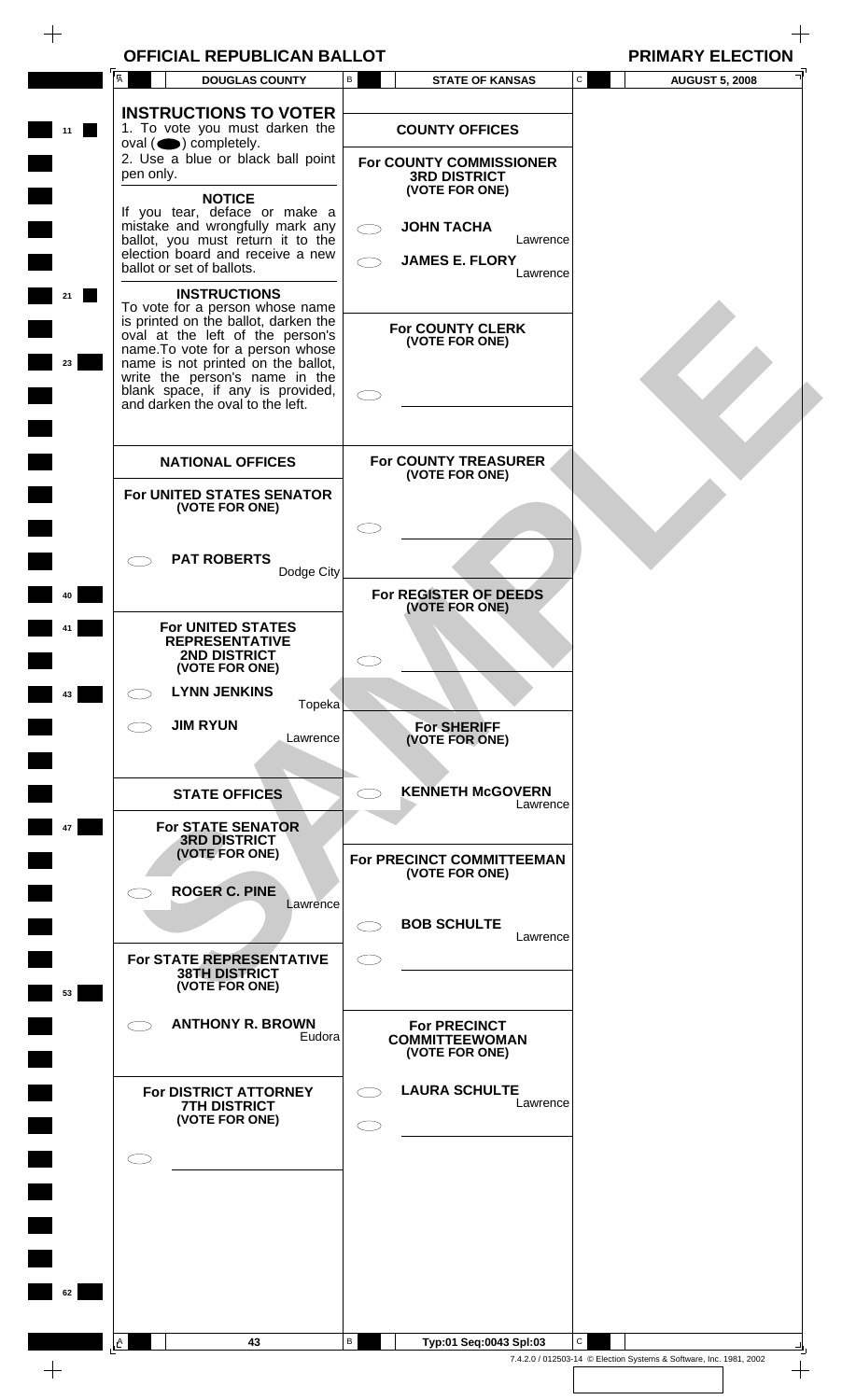| <b>OFFICIAL REPUBLICAN BALLOT</b>                                                                                                                                                                                                              |                                                                | <b>PRIMARY ELECTION</b>    |
|------------------------------------------------------------------------------------------------------------------------------------------------------------------------------------------------------------------------------------------------|----------------------------------------------------------------|----------------------------|
| A<br><b>DOUGLAS COUNTY</b>                                                                                                                                                                                                                     | В<br><b>STATE OF KANSAS</b>                                    | C<br><b>AUGUST 5, 2008</b> |
| <b>INSTRUCTIONS TO VOTER</b><br>1. To vote you must darken the<br>$oval(\n\bullet)$ completely.<br>2. Use a blue or black ball point                                                                                                           | <b>COUNTY OFFICES</b>                                          |                            |
| pen only.<br><b>NOTICE</b>                                                                                                                                                                                                                     | <b>For COUNTY CLERK</b><br>(VOTE FOR ONE)                      |                            |
| If you tear, deface or make a<br>mistake and wrongfully mark any<br>ballot, you must return it to the<br>election board and receive a new<br>ballot or set of ballots.                                                                         |                                                                |                            |
| <b>INSTRUCTIONS</b><br>To vote for a person whose name<br>is printed on the ballot, darken the<br>oval at the left of the person's<br>name. To vote for a person whose<br>name is not printed on the ballot,<br>write the person's name in the | <b>For COUNTY TREASURER</b><br>(VOTE FOR ONE)<br>$\subset$     |                            |
| blank space, if any is provided,<br>and darken the oval to the left.                                                                                                                                                                           | For REGISTER OF DEEDS                                          |                            |
| <b>NATIONAL OFFICES</b>                                                                                                                                                                                                                        | (VOTE FOR ONE)                                                 |                            |
| For UNITED STATES SENATOR<br>(VOTE FOR ONE)                                                                                                                                                                                                    |                                                                |                            |
| <b>PAT ROBERTS</b><br>Dodge City                                                                                                                                                                                                               | <b>For SHERIFF</b><br>(VOTE FOR ONE)                           |                            |
| <b>For UNITED STATES</b><br><b>REPRESENTATIVE</b><br><b>3RD DISTRICT</b><br>(VOTE FOR ONE)                                                                                                                                                     | <b>KENNETH McGOVERN</b><br>Lawrence                            |                            |
| <b>PAUL V. SHOWEN</b><br>Shawnee                                                                                                                                                                                                               | For PRECINCT COMMITTEEMAN<br>(VOTE FOR ONE)                    |                            |
| <b>NICK JORDAN</b><br>Shawnee                                                                                                                                                                                                                  | C.                                                             |                            |
| <b>STATE OFFICES</b>                                                                                                                                                                                                                           |                                                                |                            |
| <b>For STATE SENATOR</b><br><b>3RD DISTRICT</b><br>(VOTE FOR ONE)                                                                                                                                                                              | <b>For PRECINCT</b><br><b>COMMITTEEWOMAN</b><br>(VOTE FOR ONE) |                            |
| <b>ROGER C. PINE</b><br>Lawrence                                                                                                                                                                                                               |                                                                |                            |
| For STATE REPRESENTATIVE<br><b>45TH DISTRICT</b><br>(VOTE FOR ONE)                                                                                                                                                                             |                                                                |                            |

**TOM SLOAN**

 $\bigcirc$ 

 $\bigcirc$ 

**11 11** 

 $\blacksquare$ 

 $\overline{\phantom{0}}$ 

 $\blacksquare$ 

 $\blacksquare$ 

 $\hspace{0.1mm} +$ 

**21** 

**40**

**41**

**43**

 $\blacksquare$ 

 $\blacksquare$ 

 $\blacksquare$ 

 $\overline{\phantom{a}}$ 

 $\frac{1}{\sqrt{2}}$ 

**47**

**54**

 $\left\lfloor \frac{A}{2} \right\rfloor$ 

**For DISTRICT ATTORNEY 7TH DISTRICT (VOTE FOR ONE)**

Lawrence

B

╝

 $\qquad \qquad +$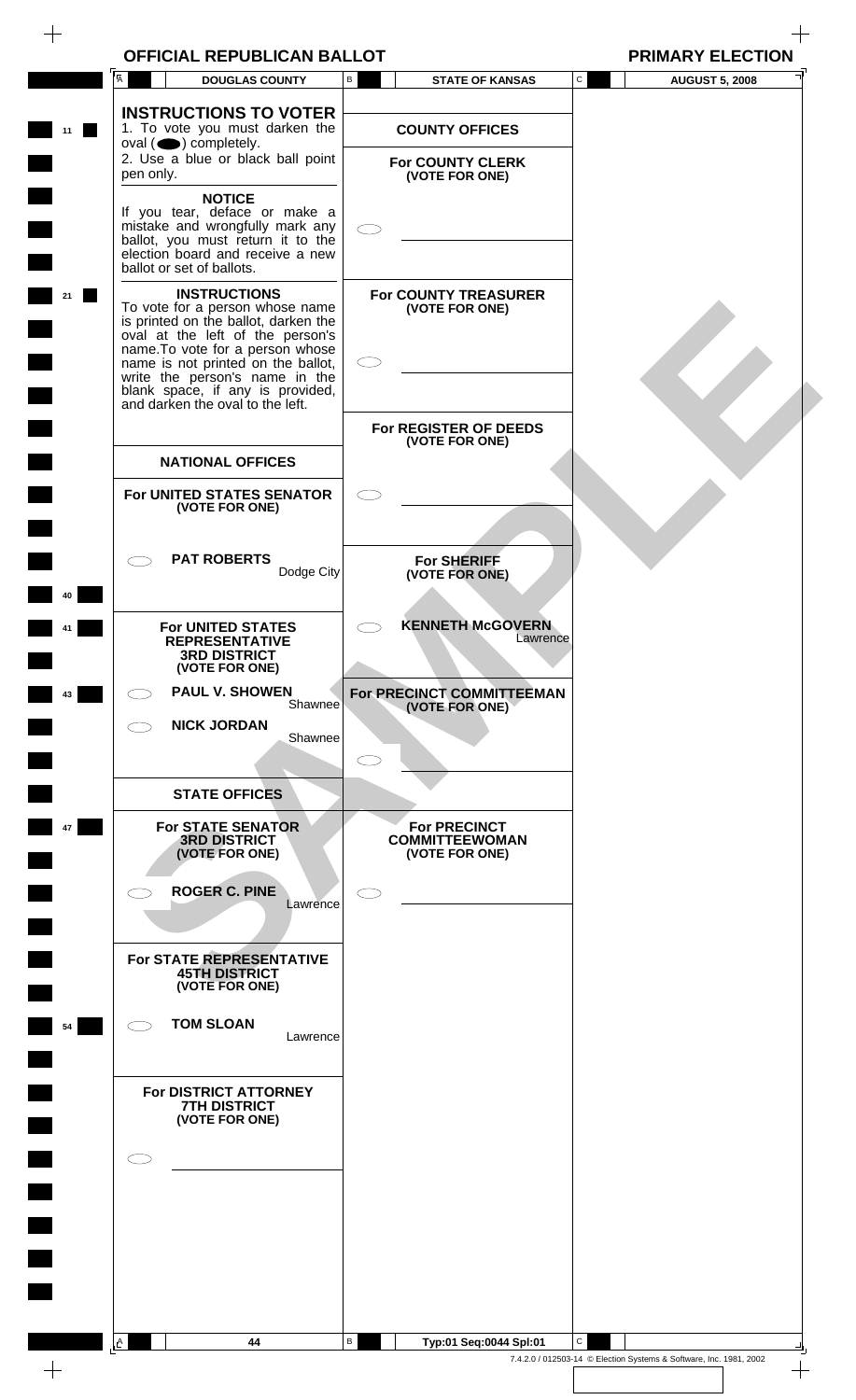|                | <b>OFFICIAL REPUBLICAN BALLOT</b>                                                                                                                                                                                                                            |   |                                                                                                                                  |                    | <b>PRIMARY ELECTION</b>                                             |
|----------------|--------------------------------------------------------------------------------------------------------------------------------------------------------------------------------------------------------------------------------------------------------------|---|----------------------------------------------------------------------------------------------------------------------------------|--------------------|---------------------------------------------------------------------|
| $\overline{A}$ | <b>DOUGLAS COUNTY</b>                                                                                                                                                                                                                                        | В | <b>STATE OF KANSAS</b>                                                                                                           | $\mathtt{C}$       | <b>AUGUST 5, 2008</b>                                               |
|                | <b>INSTRUCTIONS TO VOTER</b><br>1. To vote you must darken the<br>$oval(\n\bullet)$ completely.                                                                                                                                                              |   | <b>STATE OFFICES</b>                                                                                                             |                    | <b>For PRECINCT</b><br><b>COMMITTEEWOMAN</b>                        |
| pen only.      | 2. Use a blue or black ball point<br><b>NOTICE</b><br>If you tear, deface or make a<br>mistake and wrongfully mark any<br>ballot, you must return it to the<br>election board and receive a new<br>ballot or set of ballots.                                 |   | For STATE BOARD OF<br><b>EDUCATION</b><br><b>4TH DISTRICT</b><br>(VOTE FOR ONE)<br><b>ROBERT MEISSNER</b><br><b>ALAN DETRICH</b> | Topeka<br>Lawrence | (VOTE FOR ONE)<br><b>MARILYN</b><br><b>BITTENBENDER</b><br>Lawrence |
|                | <b>INSTRUCTIONS</b><br>To vote for a person whose name                                                                                                                                                                                                       |   |                                                                                                                                  |                    |                                                                     |
|                | is printed on the ballot, darken the<br>oval at the left of the person's<br>name. To vote for a person whose<br>name is not printed on the ballot,<br>write the person's name in the<br>blank space, if any is provided,<br>and darken the oval to the left. |   | <b>COUNTY OFFICES</b><br>For COUNTY COMMISSIONER<br><b>3RD DISTRICT</b><br>(VOTE FOR ONE)<br><b>JAMES E. FLORY</b>               |                    |                                                                     |
|                |                                                                                                                                                                                                                                                              |   |                                                                                                                                  | Lawrence           |                                                                     |
|                | <b>NATIONAL OFFICES</b>                                                                                                                                                                                                                                      |   | <b>JOHN TACHA</b>                                                                                                                | Lawrence           |                                                                     |
|                | For UNITED STATES SENATOR<br>(VOTE FOR ONE)                                                                                                                                                                                                                  |   |                                                                                                                                  |                    |                                                                     |
|                |                                                                                                                                                                                                                                                              |   | For COUNTY CLERK<br>(VOTE FOR ONE)                                                                                               |                    |                                                                     |
|                | <b>PAT ROBERTS</b><br>Dodge City                                                                                                                                                                                                                             |   |                                                                                                                                  |                    |                                                                     |
|                | <b>For UNITED STATES</b><br><b>REPRESENTATIVE</b>                                                                                                                                                                                                            |   |                                                                                                                                  |                    |                                                                     |
|                | <b>2ND DISTRICT</b><br>(VOTE FOR ONE)<br><b>LYNN JENKINS</b>                                                                                                                                                                                                 |   | For COUNTY TREASURER<br>(VOTE FOR ONE)                                                                                           |                    |                                                                     |
|                | Topeka<br><b>JIM RYUN</b>                                                                                                                                                                                                                                    |   |                                                                                                                                  |                    |                                                                     |
|                | Lawrence                                                                                                                                                                                                                                                     |   |                                                                                                                                  |                    |                                                                     |
|                | <b>STATE OFFICES</b>                                                                                                                                                                                                                                         |   | For REGISTER OF DEEDS<br>(VOTE FOR ONE)                                                                                          |                    |                                                                     |
|                | <b>For STATE SENATOR</b><br>2ND DISTRICT<br>(VOTE FOR ONE)                                                                                                                                                                                                   |   |                                                                                                                                  |                    |                                                                     |
|                | <b>SCOTT MORGAN</b><br>Lawrence                                                                                                                                                                                                                              |   | <b>For SHERIFF</b>                                                                                                               |                    |                                                                     |
|                | For STATE REPRESENTATIVE                                                                                                                                                                                                                                     |   | (VOTE FOR ONE)                                                                                                                   |                    |                                                                     |
|                | <b>45TH DISTRICT</b><br>(VOTE FOR ONE)                                                                                                                                                                                                                       |   | <b>KENNETH McGOVERN</b>                                                                                                          | Lawrence           |                                                                     |
|                | <b>TOM SLOAN</b><br>Lawrence                                                                                                                                                                                                                                 |   | For PRECINCT COMMITTEEMAN                                                                                                        |                    |                                                                     |
|                |                                                                                                                                                                                                                                                              |   | (VOTE FOR ONE)                                                                                                                   |                    |                                                                     |
|                | For DISTRICT ATTORNEY<br><b>7TH DISTRICT</b><br>(VOTE FOR ONE)                                                                                                                                                                                               |   | <b>KELVIN HECK</b>                                                                                                               | Lawrence           |                                                                     |
|                |                                                                                                                                                                                                                                                              |   |                                                                                                                                  |                    |                                                                     |
|                |                                                                                                                                                                                                                                                              |   |                                                                                                                                  |                    |                                                                     |
| $\mathbb{A}$   | 45                                                                                                                                                                                                                                                           | В | Typ:01 Seq:0045 Spl:01                                                                                                           | $\mathbf{C}$       |                                                                     |
|                |                                                                                                                                                                                                                                                              |   |                                                                                                                                  |                    |                                                                     |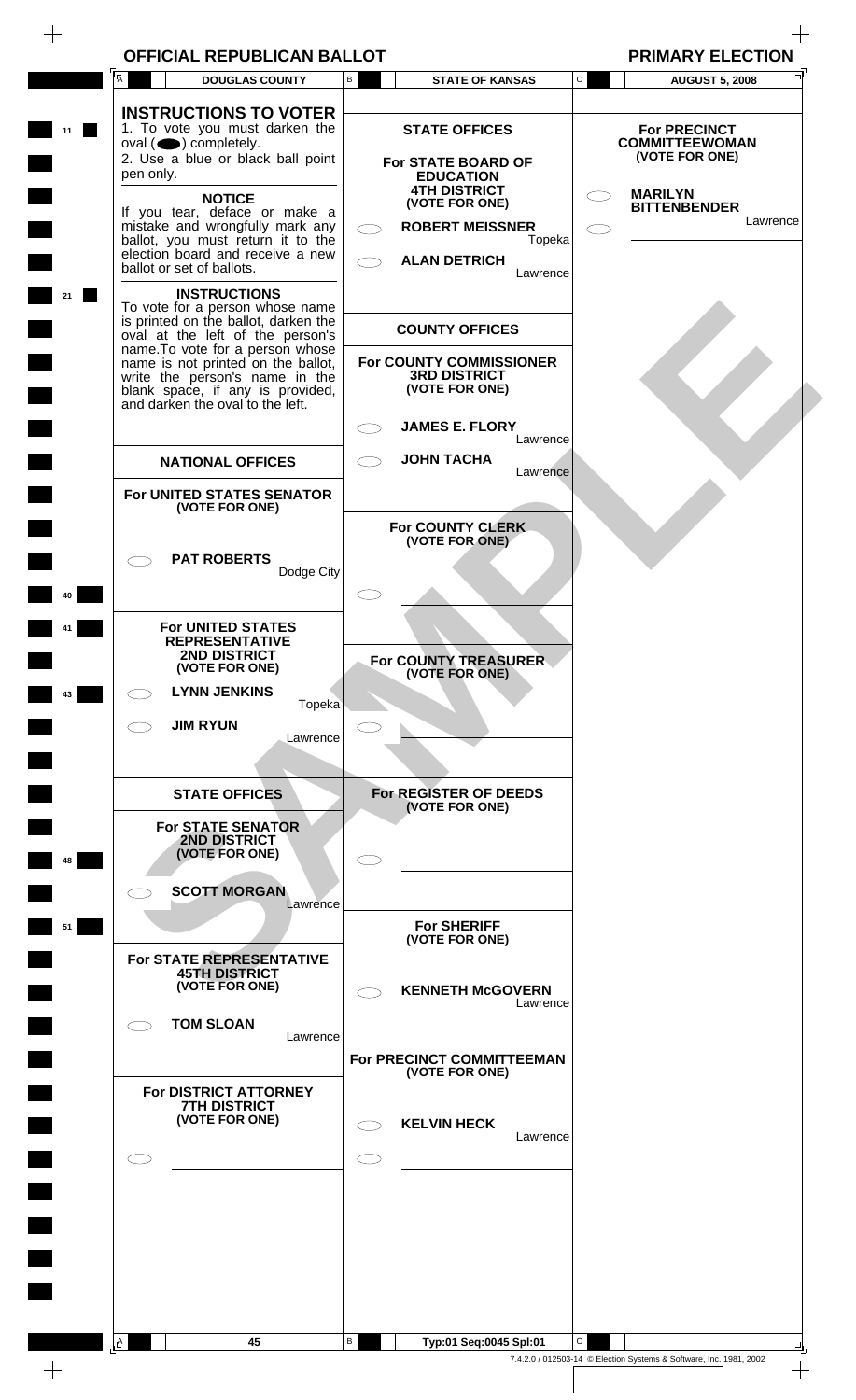|  |  | <b>OFFICIAL REPUBLICAN BALLOT</b> |
|--|--|-----------------------------------|
|--|--|-----------------------------------|

**OFFICIAL REPUBLICAN BANK**<br>**PRIMARY ELECTION** 

|    | Ā                       | <b>DOUGLAS COUNTY</b>                                                                              | В | <b>STATE OF KANSAS</b>                                         | C            | <b>AUGUST 5, 2008</b> |  |
|----|-------------------------|----------------------------------------------------------------------------------------------------|---|----------------------------------------------------------------|--------------|-----------------------|--|
|    |                         | <b>INSTRUCTIONS TO VOTER</b>                                                                       |   |                                                                |              |                       |  |
| 11 |                         | 1. To vote you must darken the<br>$oval(\n\bullet)$ completely.                                    |   | <b>STATE OFFICES</b>                                           |              |                       |  |
|    | pen only.               | 2. Use a blue or black ball point                                                                  |   | For STATE BOARD OF<br><b>EDUCATION</b>                         |              |                       |  |
|    |                         | <b>NOTICE</b>                                                                                      |   | <b>4TH DISTRICT</b><br>(VOTE FOR ONE)                          |              |                       |  |
|    |                         | If you tear, deface or make a<br>mistake and wrongfully mark any                                   |   | <b>ALAN DETRICH</b>                                            |              |                       |  |
|    |                         | ballot, you must return it to the<br>election board and receive a new<br>ballot or set of ballots. |   | <b>ROBERT MEISSNER</b>                                         | Lawrence     |                       |  |
|    |                         | <b>INSTRUCTIONS</b>                                                                                |   |                                                                | Topeka       |                       |  |
|    |                         | To vote for a person whose name<br>is printed on the ballot, darken the                            |   |                                                                |              |                       |  |
|    |                         | oval at the left of the person's<br>name. To vote for a person whose                               |   | <b>COUNTY OFFICES</b>                                          |              |                       |  |
|    |                         | name is not printed on the ballot,<br>write the person's name in the                               |   | For COUNTY COMMISSIONER<br><b>3RD DISTRICT</b>                 |              |                       |  |
|    |                         | blank space, if any is provided,<br>and darken the oval to the left.                               |   | (VOTE FOR ONE)                                                 |              |                       |  |
|    |                         |                                                                                                    |   | <b>JOHN TACHA</b>                                              | Lawrence     |                       |  |
|    |                         | <b>NATIONAL OFFICES</b>                                                                            |   | <b>JAMES E. FLORY</b>                                          | Lawrence     |                       |  |
|    |                         | For UNITED STATES SENATOR                                                                          |   |                                                                |              |                       |  |
|    |                         | (VOTE FOR ONE)                                                                                     |   | For COUNTY CLERK                                               |              |                       |  |
|    |                         | <b>PAT ROBERTS</b>                                                                                 |   | (VOTE FOR ONE)                                                 |              |                       |  |
|    |                         | Dodge City                                                                                         |   |                                                                |              |                       |  |
|    |                         | <b>For UNITED STATES</b>                                                                           |   |                                                                |              |                       |  |
|    |                         | <b>REPRESENTATIVE</b><br><b>2ND DISTRICT</b>                                                       |   |                                                                |              |                       |  |
|    |                         | (VOTE FOR ONE)                                                                                     |   | For COUNTY TREASURER<br>(VOTE FOR ONE)                         |              |                       |  |
| 43 |                         | <b>LYNN JENKINS</b><br>Topeka                                                                      |   |                                                                |              |                       |  |
|    |                         | <b>JIM RYUN</b><br>Lawrence                                                                        |   |                                                                |              |                       |  |
|    |                         |                                                                                                    |   |                                                                |              |                       |  |
|    |                         | <b>STATE OFFICES</b>                                                                               |   | For REGISTER OF DEEDS<br>(VOTE FOR ONE)                        |              |                       |  |
|    |                         | <b>For STATE SENATOR</b><br>2ND DISTRICT                                                           |   |                                                                |              |                       |  |
| 48 |                         | (VOTE FOR ONE)                                                                                     |   |                                                                |              |                       |  |
|    |                         | <b>SCOTT MORGAN</b><br>Lawrence                                                                    |   |                                                                |              |                       |  |
|    |                         |                                                                                                    |   | <b>For SHERIFF</b>                                             |              |                       |  |
| 52 |                         | For STATE REPRESENTATIVE                                                                           |   | (VOTE FOR ONE)                                                 |              |                       |  |
|    |                         | <b>45TH DISTRICT</b><br>(VOTE FOR ONE)                                                             |   | <b>KENNETH McGOVERN</b>                                        |              |                       |  |
|    |                         | <b>TOM SLOAN</b>                                                                                   |   |                                                                | Lawrence     |                       |  |
|    |                         | Lawrence                                                                                           |   | For PRECINCT COMMITTEEMAN                                      |              |                       |  |
|    |                         |                                                                                                    |   | (VOTE FOR ONE)                                                 |              |                       |  |
|    |                         | For DISTRICT ATTORNEY<br><b>7TH DISTRICT</b><br>(VOTE FOR ONE)                                     |   |                                                                |              |                       |  |
|    |                         |                                                                                                    |   | <b>ROBERT L. ELLIOTT</b>                                       | Lawrence     |                       |  |
|    |                         |                                                                                                    |   |                                                                |              |                       |  |
|    |                         |                                                                                                    |   |                                                                |              |                       |  |
|    |                         |                                                                                                    |   | <b>For PRECINCT</b><br><b>COMMITTEEWOMAN</b><br>(VOTE FOR ONE) |              |                       |  |
|    |                         |                                                                                                    |   |                                                                |              |                       |  |
|    |                         |                                                                                                    |   |                                                                |              |                       |  |
|    | $\mathsf{L}^\mathsf{A}$ | 46                                                                                                 | В | Typ:01 Seq:0046 Spl:01                                         | $\mathsf{C}$ |                       |  |

 $\! +$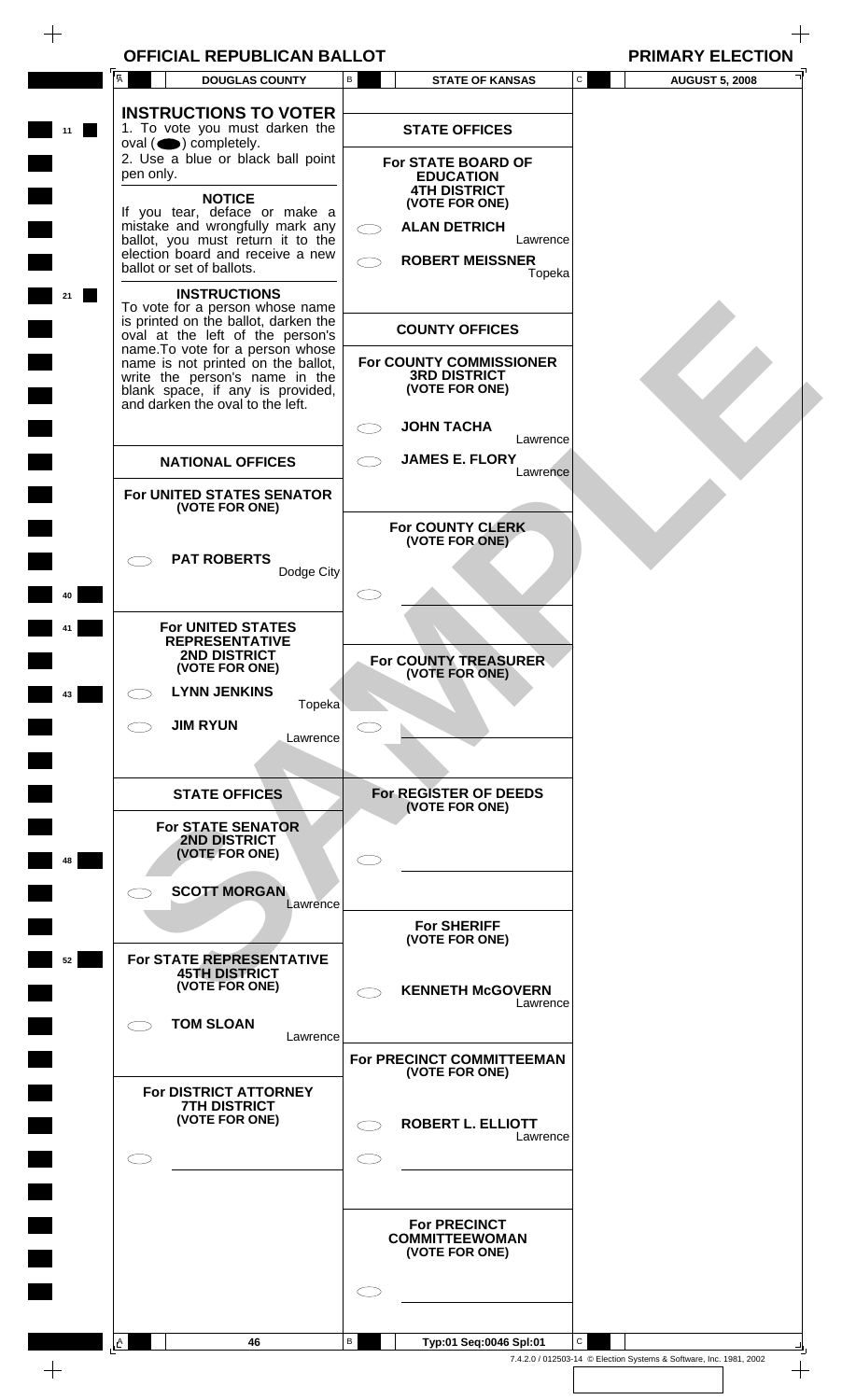| <b>PRIMARY ELECTI</b> |  |  |
|-----------------------|--|--|
|                       |  |  |

| $\overline{A}$<br><b>DOUGLAS COUNTY</b>                                                                                                                                          | $\mathtt{C}$<br>B<br><b>STATE OF KANSAS</b>                      | <b>AUGUST 5, 2008</b> |
|----------------------------------------------------------------------------------------------------------------------------------------------------------------------------------|------------------------------------------------------------------|-----------------------|
|                                                                                                                                                                                  |                                                                  |                       |
| <b>INSTRUCTIONS TO VOTER</b><br>1. To vote you must darken the<br>$oval(\n\bullet)$ completely.                                                                                  | <b>STATE OFFICES</b>                                             |                       |
| 2. Use a blue or black ball point<br>pen only.<br><b>NOTICE</b>                                                                                                                  | For STATE BOARD OF<br><b>EDUCATION</b><br><b>4TH DISTRICT</b>    |                       |
| If you tear, deface or make a<br>mistake and wrongfully mark any                                                                                                                 | (VOTE FOR ONE)<br><b>ROBERT MEISSNER</b>                         |                       |
| ballot, you must return it to the<br>election board and receive a new                                                                                                            | Topeka<br><b>ALAN DETRICH</b>                                    |                       |
| ballot or set of ballots.<br><b>INSTRUCTIONS</b>                                                                                                                                 | Lawrence                                                         |                       |
| To vote for a person whose name<br>is printed on the ballot, darken the<br>oval at the left of the person's                                                                      | <b>COUNTY OFFICES</b>                                            |                       |
| name. To vote for a person whose<br>name is not printed on the ballot,<br>write the person's name in the<br>blank space, if any is provided,<br>and darken the oval to the left. | For COUNTY COMMISSIONER<br><b>3RD DISTRICT</b><br>(VOTE FOR ONE) |                       |
|                                                                                                                                                                                  | <b>JAMES E. FLORY</b><br>Lawrence                                |                       |
| <b>NATIONAL OFFICES</b>                                                                                                                                                          | <b>JOHN TACHA</b><br>Lawrence                                    |                       |
| For UNITED STATES SENATOR<br>(VOTE FOR ONE)                                                                                                                                      |                                                                  |                       |
|                                                                                                                                                                                  | For COUNTY CLERK-<br>(VOTE FOR ONE)                              |                       |
| <b>PAT ROBERTS</b><br>Dodge City                                                                                                                                                 |                                                                  |                       |
|                                                                                                                                                                                  |                                                                  |                       |
| <b>For UNITED STATES</b><br><b>REPRESENTATIVE</b>                                                                                                                                |                                                                  |                       |
| <b>2ND DISTRICT</b><br>(VOTE FOR ONE)                                                                                                                                            | For COUNTY TREASURER<br>(VOTE FOR ONE)                           |                       |
| <b>LYNN JENKINS</b><br>Ο<br>Topeka                                                                                                                                               |                                                                  |                       |
| <b>JIM RYUN</b><br>$\subset$ $\supset$<br>Lawrence                                                                                                                               |                                                                  |                       |
|                                                                                                                                                                                  |                                                                  |                       |
| <b>STATE OFFICES</b>                                                                                                                                                             | For REGISTER OF DEEDS<br>(VOTE FOR ONE)                          |                       |
| <b>For STATE SENATOR</b><br><b>2ND DISTRICT</b>                                                                                                                                  |                                                                  |                       |
| (VOTE FOR ONE)                                                                                                                                                                   | 88                                                               |                       |
| <b>SCOTT MORGAN</b><br>Lawrence                                                                                                                                                  |                                                                  |                       |
|                                                                                                                                                                                  | <b>For SHERIFF</b><br>(VOTE FOR ONE)                             |                       |
| For STATE REPRESENTATIVE<br><b>45TH DISTRICT</b><br>(VOTE FOR ONE)                                                                                                               | <b>KENNETH McGOVERN</b>                                          |                       |
| <b>TOM SLOAN</b><br>CD.                                                                                                                                                          | Lawrence                                                         |                       |
| Lawrence                                                                                                                                                                         | For PRECINCT COMMITTEEMAN                                        |                       |
| For DISTRICT ATTORNEY                                                                                                                                                            | (VOTE FOR ONE)                                                   |                       |
| <b>7TH DISTRICT</b><br>(VOTE FOR ONE)                                                                                                                                            | <b>PAUL BUD BURKE</b>                                            |                       |
|                                                                                                                                                                                  | Lawrence                                                         |                       |
|                                                                                                                                                                                  |                                                                  |                       |
|                                                                                                                                                                                  | <b>For PRECINCT</b><br><b>COMMITTEEWOMAN</b><br>(VOTE FOR ONE)   |                       |
|                                                                                                                                                                                  |                                                                  |                       |
|                                                                                                                                                                                  |                                                                  |                       |
| 47                                                                                                                                                                               | В<br>$\mathbf{C}$<br>Typ:01 Seq:0047 Spl:01                      |                       |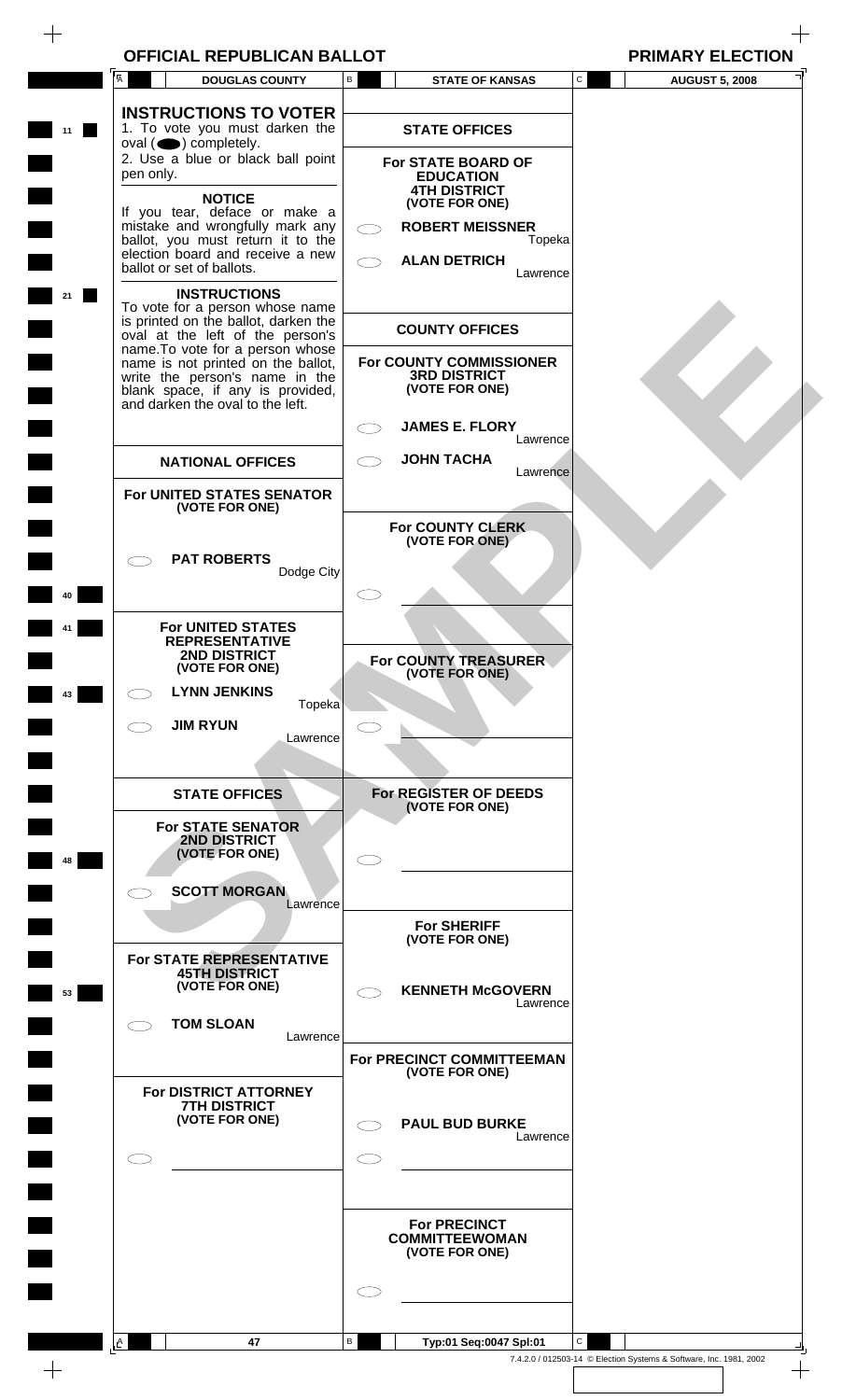| $\overline{A}$<br><b>DOUGLAS COUNTY</b>                                                                                                                                                                                                                                                                                                      | B | <b>STATE OF KANSAS</b>                                                                                                                                               | $\mathtt{C}$<br><b>AUGUST 5, 2008</b>                                                            |
|----------------------------------------------------------------------------------------------------------------------------------------------------------------------------------------------------------------------------------------------------------------------------------------------------------------------------------------------|---|----------------------------------------------------------------------------------------------------------------------------------------------------------------------|--------------------------------------------------------------------------------------------------|
|                                                                                                                                                                                                                                                                                                                                              |   |                                                                                                                                                                      |                                                                                                  |
| <b>INSTRUCTIONS TO VOTER</b><br>1. To vote you must darken the<br>$oval(\n\bullet)$ completely.<br>2. Use a blue or black ball point<br>pen only.<br><b>NOTICE</b><br>If you tear, deface or make a<br>mistake and wrongfully mark any<br>ballot, you must return it to the<br>election board and receive a new<br>ballot or set of ballots. |   | <b>STATE OFFICES</b><br>For STATE BOARD OF<br><b>EDUCATION</b><br><b>4TH DISTRICT</b><br>(VOTE FOR ONE)<br><b>ALAN DETRICH</b><br>Lawrence<br><b>ROBERT MEISSNER</b> | <b>For PRECINCT</b><br><b>COMMITTEEWOMAN</b><br>(VOTE FOR ONE)<br><b>BONNIE LOWE</b><br>Lawrence |
| <b>INSTRUCTIONS</b><br>To vote for a person whose name<br>is printed on the ballot, darken the<br>oval at the left of the person's<br>name. To vote for a person whose<br>name is not printed on the ballot,<br>write the person's name in the                                                                                               |   | Topeka<br><b>COUNTY OFFICES</b><br>For COUNTY COMMISSIONER<br><b>3RD DISTRICT</b>                                                                                    |                                                                                                  |
| blank space, if any is provided,<br>and darken the oval to the left.<br><b>NATIONAL OFFICES</b>                                                                                                                                                                                                                                              |   | (VOTE FOR ONE)<br><b>JOHN TACHA</b><br>Lawrence<br><b>JAMES E. FLORY</b>                                                                                             |                                                                                                  |
| For UNITED STATES SENATOR<br>(VOTE FOR ONE)                                                                                                                                                                                                                                                                                                  |   | Lawrence<br>For COUNTY CLERK                                                                                                                                         |                                                                                                  |
| <b>PAT ROBERTS</b><br>Dodge City                                                                                                                                                                                                                                                                                                             |   | (VOTE FOR ONE)                                                                                                                                                       |                                                                                                  |
| <b>For UNITED STATES</b><br><b>REPRESENTATIVE</b><br>2ND DISTRICT<br>(VOTE FOR ONE)                                                                                                                                                                                                                                                          |   | For COUNTY TREASURER<br>(VOTE FOR ONE)                                                                                                                               |                                                                                                  |
| <b>LYNN JENKINS</b><br>$\subset$ $\supset$<br>Topeka<br><b>JIM RYUN</b><br>$\subset$ $\supset$<br>Lawrence                                                                                                                                                                                                                                   |   |                                                                                                                                                                      |                                                                                                  |
| <b>STATE OFFICES</b>                                                                                                                                                                                                                                                                                                                         |   | For REGISTER OF DEEDS                                                                                                                                                |                                                                                                  |
| <b>For STATE SENATOR</b><br><b>2ND DISTRICT</b><br>(VOTE FOR ONE)<br><b>SCOTT MORGAN</b>                                                                                                                                                                                                                                                     |   | (VOTE FOR ONE)                                                                                                                                                       |                                                                                                  |
| Lawrence<br>For STATE REPRESENTATIVE<br><b>45TH DISTRICT</b>                                                                                                                                                                                                                                                                                 |   | <b>For SHERIFF</b><br>(VOTE FOR ONE)                                                                                                                                 |                                                                                                  |
| (VOTE FOR ONE)<br><b>TOM SLOAN</b><br>Lawrence                                                                                                                                                                                                                                                                                               |   | <b>KENNETH McGOVERN</b><br>Lawrence<br>For PRECINCT COMMITTEEMAN                                                                                                     |                                                                                                  |
| For DISTRICT ATTORNEY<br><b>7TH DISTRICT</b><br>(VOTE FOR ONE)                                                                                                                                                                                                                                                                               |   | (VOTE FOR ONE)<br><b>JAMES F. LOWE</b><br>Lawrence                                                                                                                   |                                                                                                  |
|                                                                                                                                                                                                                                                                                                                                              |   |                                                                                                                                                                      |                                                                                                  |
|                                                                                                                                                                                                                                                                                                                                              |   |                                                                                                                                                                      |                                                                                                  |

 $\overline{+}$ 

| 7.4.2.0 / 012503-14 © Election Systems & Software, Inc. 1981, 2002 |  |  |  |  |
|--------------------------------------------------------------------|--|--|--|--|

<u>ال</u>  $\overline{+}$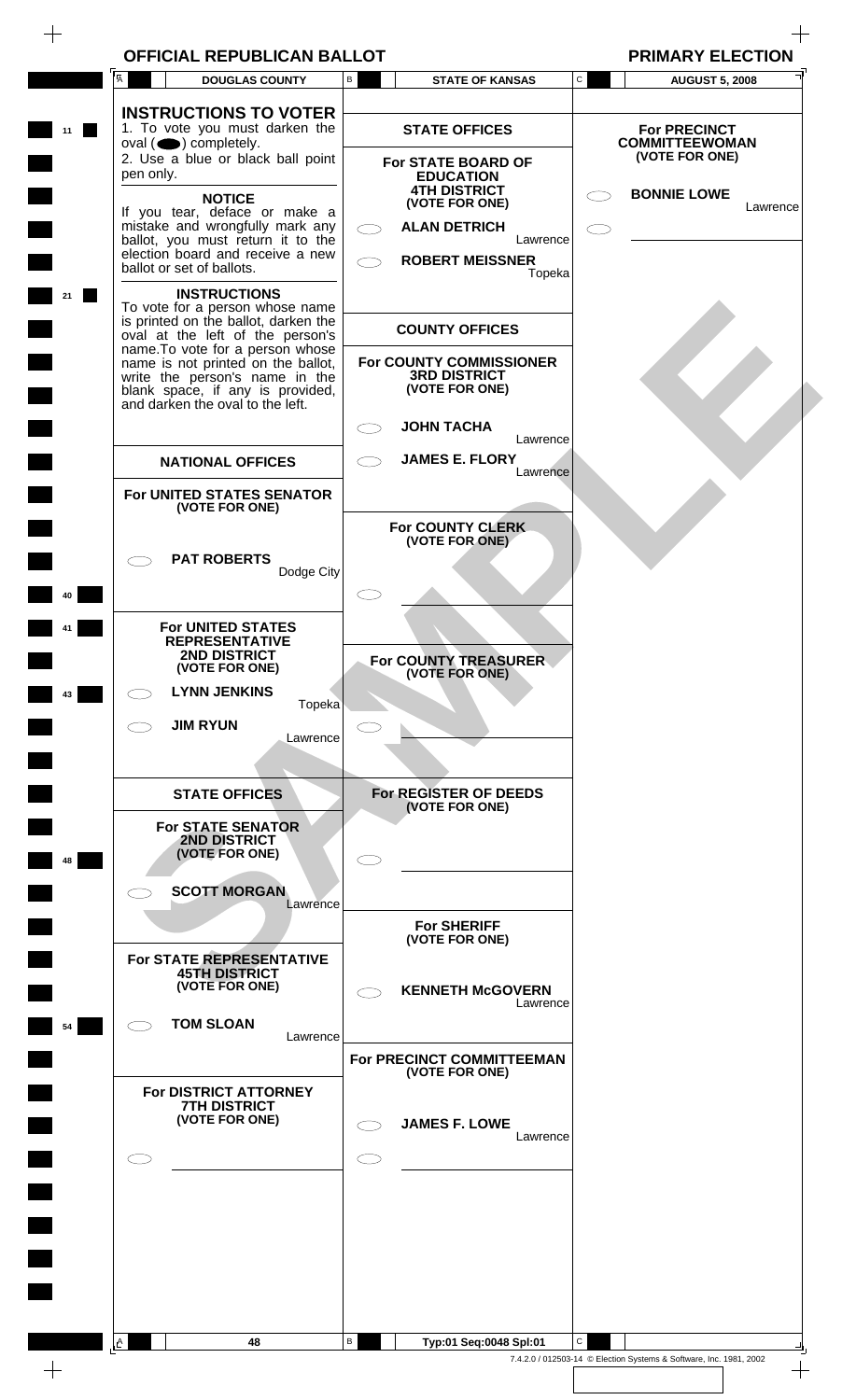|    |                | <b>OFFICIAL REPUBLICAN BALLOT</b>                                                                                                                                                                                                                                                               |   |                                                                                               |              | <b>PRIMARY ELECTION</b>                 |
|----|----------------|-------------------------------------------------------------------------------------------------------------------------------------------------------------------------------------------------------------------------------------------------------------------------------------------------|---|-----------------------------------------------------------------------------------------------|--------------|-----------------------------------------|
|    | $\overline{A}$ | <b>DOUGLAS COUNTY</b>                                                                                                                                                                                                                                                                           | B | <b>STATE OF KANSAS</b>                                                                        | $\mathsf{C}$ | <b>AUGUST 5, 2008</b>                   |
|    |                | <b>INSTRUCTIONS TO VOTER</b><br>1. To vote you must darken the                                                                                                                                                                                                                                  |   | <b>STATE OFFICES</b>                                                                          |              | <b>For PRECINCT</b>                     |
|    | pen only.      | $oval(\n\bullet)$ completely.<br>2. Use a blue or black ball point                                                                                                                                                                                                                              |   | For STATE BOARD OF                                                                            |              | <b>COMMITTEEWOMAN</b><br>(VOTE FOR ONE) |
|    |                | <b>NOTICE</b><br>If you tear, deface or make a<br>mistake and wrongfully mark any<br>ballot, you must return it to the<br>election board and receive a new                                                                                                                                      |   | <b>EDUCATION</b><br><b>4TH DISTRICT</b><br>(VOTE FOR ONE)<br><b>ROBERT MEISSNER</b><br>Topeka |              | <b>LUANN NYSTROM</b><br>Lawrence        |
|    |                | ballot or set of ballots.<br><b>INSTRUCTIONS</b>                                                                                                                                                                                                                                                |   | <b>ALAN DETRICH</b><br>Lawrence                                                               |              |                                         |
|    |                | To vote for a person whose name<br>is printed on the ballot, darken the<br>oval at the left of the person's<br>name. To vote for a person whose<br>name is not printed on the ballot,<br>write the person's name in the<br>blank space, if any is provided,<br>and darken the oval to the left. |   | <b>COUNTY OFFICES</b><br>For COUNTY COMMISSIONER<br><b>3RD DISTRICT</b><br>(VOTE FOR ONE)     |              |                                         |
|    |                |                                                                                                                                                                                                                                                                                                 |   | <b>JAMES E. FLORY</b>                                                                         |              |                                         |
|    |                | <b>NATIONAL OFFICES</b>                                                                                                                                                                                                                                                                         |   | Lawrence<br><b>JOHN TACHA</b><br>Lawrence                                                     |              |                                         |
|    |                | For UNITED STATES SENATOR<br>(VOTE FOR ONE)                                                                                                                                                                                                                                                     |   |                                                                                               |              |                                         |
|    |                |                                                                                                                                                                                                                                                                                                 |   | For COUNTY CLERK<br>(VOTE FOR ONE)                                                            |              |                                         |
|    |                | <b>PAT ROBERTS</b><br>Dodge City                                                                                                                                                                                                                                                                |   |                                                                                               |              |                                         |
|    |                |                                                                                                                                                                                                                                                                                                 |   |                                                                                               |              |                                         |
|    |                | <b>For UNITED STATES</b><br><b>REPRESENTATIVE</b><br><b>2ND DISTRICT</b><br>(VOTE FOR ONE)                                                                                                                                                                                                      |   | For COUNTY TREASURER<br>(VOTE FOR ONE)                                                        |              |                                         |
| 43 |                | <b>LYNN JENKINS</b><br>Topeka                                                                                                                                                                                                                                                                   |   |                                                                                               |              |                                         |
|    |                | <b>JIM RYUN</b><br>Lawrence                                                                                                                                                                                                                                                                     |   |                                                                                               |              |                                         |
|    |                | <b>STATE OFFICES</b>                                                                                                                                                                                                                                                                            |   | For REGISTER OF DEEDS<br>(VOTE FOR ONE)                                                       |              |                                         |
|    |                | <b>For STATE SENATOR</b><br><b>2ND DISTRICT</b><br>(VOTE FOR ONE)                                                                                                                                                                                                                               |   |                                                                                               |              |                                         |
| 49 |                | <b>SCOTT MORGAN</b><br>Lawrence                                                                                                                                                                                                                                                                 |   |                                                                                               |              |                                         |
| 51 |                | For STATE REPRESENTATIVE                                                                                                                                                                                                                                                                        |   | <b>For SHERIFF</b><br>(VOTE FOR ONE)                                                          |              |                                         |
|    |                | <b>45TH DISTRICT</b><br>(VOTE FOR ONE)                                                                                                                                                                                                                                                          |   | <b>KENNETH McGOVERN</b><br>Lawrence                                                           |              |                                         |
|    |                | <b>TOM SLOAN</b><br>Lawrence                                                                                                                                                                                                                                                                    |   | For PRECINCT COMMITTEEMAN<br>(VOTE FOR ONE)                                                   |              |                                         |
|    |                | <b>For DISTRICT ATTORNEY</b><br><b>7TH DISTRICT</b>                                                                                                                                                                                                                                             |   |                                                                                               |              |                                         |
|    |                | (VOTE FOR ONE)                                                                                                                                                                                                                                                                                  |   | <b>WILLIAM E. BENSO</b><br>Lawrence                                                           |              |                                         |
|    |                |                                                                                                                                                                                                                                                                                                 |   | <b>ROCKY B. NYSTROM</b><br>Lawrence                                                           |              |                                         |
|    |                |                                                                                                                                                                                                                                                                                                 |   |                                                                                               |              |                                         |
|    |                |                                                                                                                                                                                                                                                                                                 |   |                                                                                               |              |                                         |
|    | A              | 49                                                                                                                                                                                                                                                                                              | В | Typ:01 Seq:0049 Spl:01                                                                        | C            |                                         |
|    |                |                                                                                                                                                                                                                                                                                                 |   |                                                                                               |              |                                         |

 $\frac{1}{\sqrt{2}}$ 

| 7.4.2.0 / 012503-14 © Election Systems & Software, Inc. 1981, 2002 |  |  |  |
|--------------------------------------------------------------------|--|--|--|
|                                                                    |  |  |  |

 $\frac{1}{+}$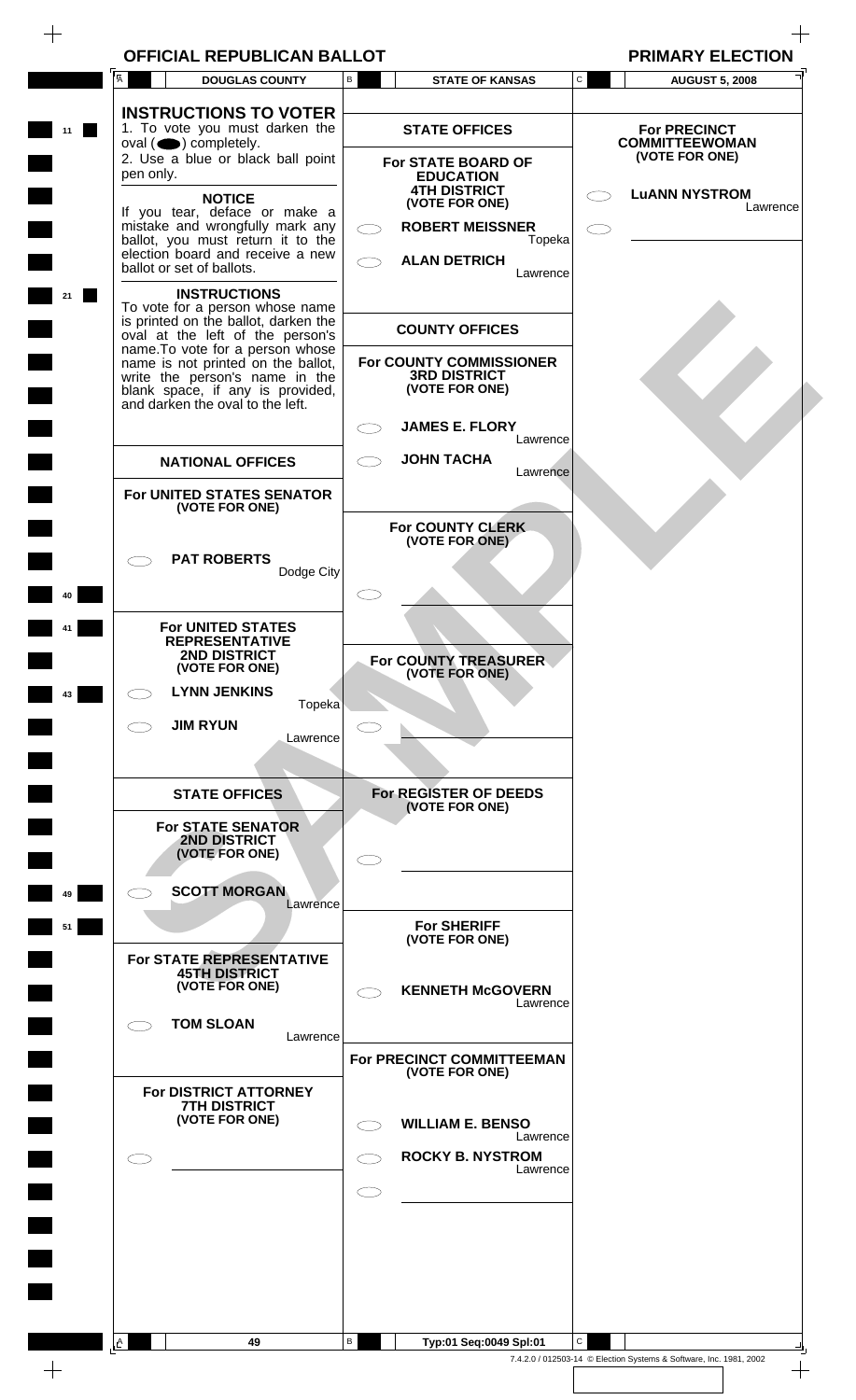| A<br>B<br>$\mathtt{C}$<br><b>STATE OF KANSAS</b><br><b>DOUGLAS COUNTY</b><br><b>AUGUST 5, 2008</b><br><b>INSTRUCTIONS TO VOTER</b><br>1. To vote you must darken the<br><b>COUNTY OFFICES</b><br><b>For PRECINCT</b><br>$oval(\n\bullet)$ completely.<br><b>COMMITTEEWOMAN</b><br>(VOTE FOR ONE)<br>2. Use a blue or black ball point<br>For COUNTY COMMISSIONER<br>pen only.<br>2ND DISTRICT<br>(VOTE FOR ONE)<br><b>MAJORIE MILLER</b><br><b>NOTICE</b><br>If you tear, deface or make a<br>mistake and wrongfully mark any<br><b>GRANT EICHHORN</b><br>ballot, you must return it to the<br>Lawrence<br>election board and receive a new<br><b>DAVID L. BROWN</b><br>ballot or set of ballots.<br><b>Baldwin City</b><br><b>INSTRUCTIONS</b><br>To vote for a person whose name<br>is printed on the ballot, darken the<br><b>For COUNTY CLERK</b><br>oval at the left of the person's<br>(VOTE FOR ONE)<br>name. To vote for a person whose<br>name is not printed on the ballot,<br>write the person's name in the<br>blank space, if any is provided,<br>and darken the oval to the left.<br>For COUNTY TREASURER<br><b>NATIONAL OFFICES</b><br>(VOTE FOR ONE)<br>For UNITED STATES SENATOR<br>(VOTE FOR ONE)<br><b>PAT ROBERTS</b><br>Dodge City<br>For REGISTER OF DEEDS<br>(VOTE FOR ONE)<br>For UNITED STATES<br><b>REPRESENTATIVE</b><br><b>3RD DISTRICT</b><br>(VOTE FOR ONE)<br><b>NICK JORDAN</b> | Eudora |
|-----------------------------------------------------------------------------------------------------------------------------------------------------------------------------------------------------------------------------------------------------------------------------------------------------------------------------------------------------------------------------------------------------------------------------------------------------------------------------------------------------------------------------------------------------------------------------------------------------------------------------------------------------------------------------------------------------------------------------------------------------------------------------------------------------------------------------------------------------------------------------------------------------------------------------------------------------------------------------------------------------------------------------------------------------------------------------------------------------------------------------------------------------------------------------------------------------------------------------------------------------------------------------------------------------------------------------------------------------------------------------------------------------------------|--------|
| 11                                                                                                                                                                                                                                                                                                                                                                                                                                                                                                                                                                                                                                                                                                                                                                                                                                                                                                                                                                                                                                                                                                                                                                                                                                                                                                                                                                                                              |        |
|                                                                                                                                                                                                                                                                                                                                                                                                                                                                                                                                                                                                                                                                                                                                                                                                                                                                                                                                                                                                                                                                                                                                                                                                                                                                                                                                                                                                                 |        |
|                                                                                                                                                                                                                                                                                                                                                                                                                                                                                                                                                                                                                                                                                                                                                                                                                                                                                                                                                                                                                                                                                                                                                                                                                                                                                                                                                                                                                 |        |
| 40<br>43                                                                                                                                                                                                                                                                                                                                                                                                                                                                                                                                                                                                                                                                                                                                                                                                                                                                                                                                                                                                                                                                                                                                                                                                                                                                                                                                                                                                        |        |
| 21                                                                                                                                                                                                                                                                                                                                                                                                                                                                                                                                                                                                                                                                                                                                                                                                                                                                                                                                                                                                                                                                                                                                                                                                                                                                                                                                                                                                              |        |
|                                                                                                                                                                                                                                                                                                                                                                                                                                                                                                                                                                                                                                                                                                                                                                                                                                                                                                                                                                                                                                                                                                                                                                                                                                                                                                                                                                                                                 |        |
|                                                                                                                                                                                                                                                                                                                                                                                                                                                                                                                                                                                                                                                                                                                                                                                                                                                                                                                                                                                                                                                                                                                                                                                                                                                                                                                                                                                                                 |        |
|                                                                                                                                                                                                                                                                                                                                                                                                                                                                                                                                                                                                                                                                                                                                                                                                                                                                                                                                                                                                                                                                                                                                                                                                                                                                                                                                                                                                                 |        |
|                                                                                                                                                                                                                                                                                                                                                                                                                                                                                                                                                                                                                                                                                                                                                                                                                                                                                                                                                                                                                                                                                                                                                                                                                                                                                                                                                                                                                 |        |
|                                                                                                                                                                                                                                                                                                                                                                                                                                                                                                                                                                                                                                                                                                                                                                                                                                                                                                                                                                                                                                                                                                                                                                                                                                                                                                                                                                                                                 |        |
|                                                                                                                                                                                                                                                                                                                                                                                                                                                                                                                                                                                                                                                                                                                                                                                                                                                                                                                                                                                                                                                                                                                                                                                                                                                                                                                                                                                                                 |        |
| Shawnee                                                                                                                                                                                                                                                                                                                                                                                                                                                                                                                                                                                                                                                                                                                                                                                                                                                                                                                                                                                                                                                                                                                                                                                                                                                                                                                                                                                                         |        |
| <b>PAUL V. SHOWEN</b><br><b>For SHERIFF</b><br>Shawnee<br>(VOTE FOR ONE)                                                                                                                                                                                                                                                                                                                                                                                                                                                                                                                                                                                                                                                                                                                                                                                                                                                                                                                                                                                                                                                                                                                                                                                                                                                                                                                                        |        |
| <b>KENNETH McGOVERN</b><br><b>STATE OFFICES</b><br>Lawrence                                                                                                                                                                                                                                                                                                                                                                                                                                                                                                                                                                                                                                                                                                                                                                                                                                                                                                                                                                                                                                                                                                                                                                                                                                                                                                                                                     |        |
| <b>For STATE SENATOR</b><br><b>3RD DISTRICT</b><br>(VOTE FOR ONE)<br><b>TOWNSHIP OFFICES</b>                                                                                                                                                                                                                                                                                                                                                                                                                                                                                                                                                                                                                                                                                                                                                                                                                                                                                                                                                                                                                                                                                                                                                                                                                                                                                                                    |        |
| <b>ROGER C. PINE</b><br>For EUDORA TWP TRUSTEE<br>49<br>Lawrence<br>(VOTE FOR ONE)                                                                                                                                                                                                                                                                                                                                                                                                                                                                                                                                                                                                                                                                                                                                                                                                                                                                                                                                                                                                                                                                                                                                                                                                                                                                                                                              |        |
| For STATE REPRESENTATIVE<br>52<br><b>38TH DISTRICT</b><br>(VOTE FOR ONE)                                                                                                                                                                                                                                                                                                                                                                                                                                                                                                                                                                                                                                                                                                                                                                                                                                                                                                                                                                                                                                                                                                                                                                                                                                                                                                                                        |        |
| <b>ANTHONY R. BROWN</b><br>For EUDORA TWP TREASURER<br>C D<br>Eudora<br>(VOTE FOR ONE)                                                                                                                                                                                                                                                                                                                                                                                                                                                                                                                                                                                                                                                                                                                                                                                                                                                                                                                                                                                                                                                                                                                                                                                                                                                                                                                          |        |
| For DISTRICT ATTORNEY<br><b>7TH DISTRICT</b><br>(VOTE FOR ONE)                                                                                                                                                                                                                                                                                                                                                                                                                                                                                                                                                                                                                                                                                                                                                                                                                                                                                                                                                                                                                                                                                                                                                                                                                                                                                                                                                  |        |
| For PRECINCT COMMITTEEMAN<br>(VOTE FOR ONE)                                                                                                                                                                                                                                                                                                                                                                                                                                                                                                                                                                                                                                                                                                                                                                                                                                                                                                                                                                                                                                                                                                                                                                                                                                                                                                                                                                     |        |
| <b>DAVID G. MILLER</b><br>Eudora                                                                                                                                                                                                                                                                                                                                                                                                                                                                                                                                                                                                                                                                                                                                                                                                                                                                                                                                                                                                                                                                                                                                                                                                                                                                                                                                                                                |        |
|                                                                                                                                                                                                                                                                                                                                                                                                                                                                                                                                                                                                                                                                                                                                                                                                                                                                                                                                                                                                                                                                                                                                                                                                                                                                                                                                                                                                                 |        |
| В<br>C<br>A<br>50-W EUDORA<br>Typ:01 Seq:0050 Spl:01                                                                                                                                                                                                                                                                                                                                                                                                                                                                                                                                                                                                                                                                                                                                                                                                                                                                                                                                                                                                                                                                                                                                                                                                                                                                                                                                                            |        |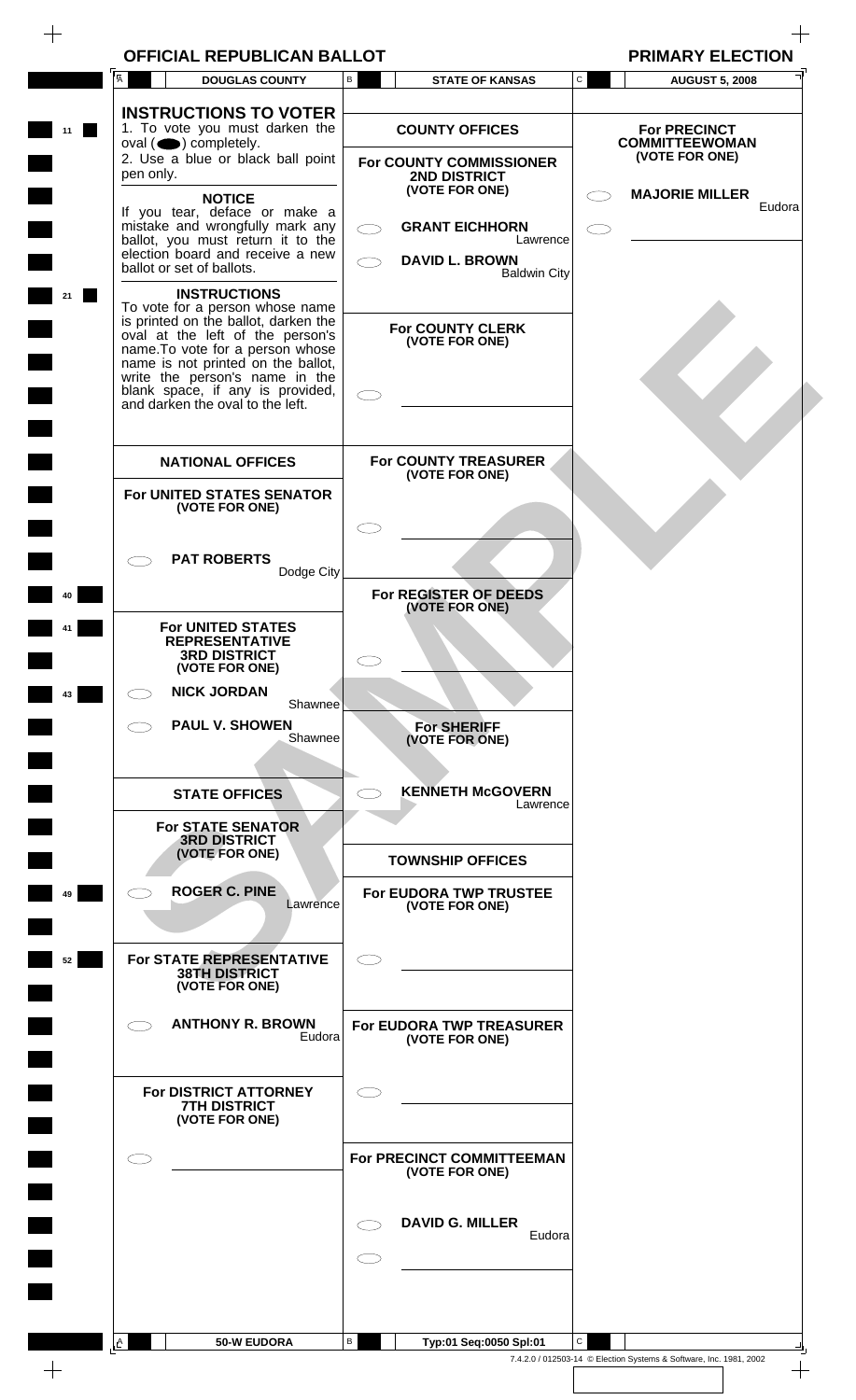$\,$  +  $\,$ 

|    | Ā         | <b>DOUGLAS COUNTY</b>                                                                                                                        | B | <b>STATE OF KANSAS</b>                                         |          | C | <b>AUGUST 5, 2008</b>                                              |         |
|----|-----------|----------------------------------------------------------------------------------------------------------------------------------------------|---|----------------------------------------------------------------|----------|---|--------------------------------------------------------------------|---------|
|    |           | <b>INSTRUCTIONS TO VOTER</b>                                                                                                                 |   |                                                                |          |   |                                                                    |         |
| 11 | pen only. | 1. To vote you must darken the<br>$oval \textcircled{\bullet}$ ) completely.<br>2. Use a blue or black ball point                            |   | <b>STATE OFFICES</b><br>For STATE BOARD OF<br><b>EDUCATION</b> |          |   | For PRECINCT COMMITTEEMAN<br>(VOTE FOR ONE)                        |         |
|    |           | <b>NOTICE</b><br>If you tear, deface or make a<br>mistake and wrongfully mark any<br>ballot, you must return it to the                       |   | <b>4TH DISTRICT</b><br>(VOTE FOR ONE)<br><b>ALAN DETRICH</b>   | Lawrence |   |                                                                    |         |
| 21 |           | election board and receive a new<br>ballot or set of ballots.<br><b>INSTRUCTIONS</b><br>To vote for a person whose name                      |   | <b>ROBERT MEISSNER</b>                                         | Topeka   |   | <b>For PRECINCT</b><br><b>COMMITTEEWOMAN</b><br>(VOTE FOR ONE)     |         |
|    |           | is printed on the ballot, darken the<br>oval at the left of the person's<br>name. To vote for a person whose                                 |   | <b>COUNTY OFFICES</b><br>For COUNTY COMMISSIONER               |          |   | <b>MARTHA PARKER</b>                                               | Clinton |
|    |           | name is not printed on the ballot,<br>write the person's name in the<br>blank space, if any is provided,<br>and darken the oval to the left. |   | <b>3RD DISTRICT</b><br>(VOTE FOR ONE)                          |          |   |                                                                    |         |
|    |           |                                                                                                                                              |   | <b>JOHN TACHA</b>                                              | Lawrence |   |                                                                    |         |
|    |           | <b>NATIONAL OFFICES</b>                                                                                                                      |   | <b>JAMES E. FLORY</b>                                          | Lawrence |   |                                                                    |         |
|    |           | For UNITED STATES SENATOR<br>(VOTE FOR ONE)                                                                                                  |   | For COUNTY CLERK-                                              |          |   |                                                                    |         |
|    |           | <b>PAT ROBERTS</b>                                                                                                                           |   | (VOTE FOR ONE)                                                 |          |   |                                                                    |         |
|    |           | Dodge City                                                                                                                                   |   |                                                                |          |   |                                                                    |         |
|    |           | For UNITED STATES<br><b>REPRESENTATIVE</b>                                                                                                   |   |                                                                |          |   |                                                                    |         |
|    |           | <b>2ND DISTRICT</b><br>(VOTE FOR ONE)                                                                                                        |   | For COUNTY TREASURER<br>(VOTE FOR ONE)                         |          |   |                                                                    |         |
| 43 |           | <b>LYNN JENKINS</b><br>Topeka                                                                                                                |   |                                                                |          |   |                                                                    |         |
|    |           | <b>JIM RYUN</b><br>Lawrence                                                                                                                  |   |                                                                |          |   |                                                                    |         |
|    |           | <b>STATE OFFICES</b>                                                                                                                         |   | For REGISTER OF DEEDS                                          |          |   |                                                                    |         |
|    |           | <b>For STATE SENATOR</b>                                                                                                                     |   | (VOTE FOR ONE)                                                 |          |   |                                                                    |         |
|    |           | 2ND DISTRICT<br>(VOTE FOR ONE)                                                                                                               |   |                                                                |          |   |                                                                    |         |
| 49 |           | <b>SCOTT MORGAN</b><br>Lawrence                                                                                                              |   |                                                                |          |   |                                                                    |         |
|    |           | For STATE REPRESENTATIVE                                                                                                                     |   | <b>For SHERIFF</b><br>(VOTE FOR ONE)                           |          |   |                                                                    |         |
| 53 |           | <b>53RD DISTRICT</b><br>(VOTE FOR ONE)                                                                                                       |   | <b>KENNETH McGOVERN</b>                                        | Lawrence |   |                                                                    |         |
|    |           | <b>CECIL T. WASHINGTON</b><br>JR.                                                                                                            |   |                                                                |          |   |                                                                    |         |
|    |           | Topeka                                                                                                                                       |   | <b>TOWNSHIP OFFICES</b>                                        |          |   |                                                                    |         |
|    |           | For DISTRICT ATTORNEY<br><b>7TH DISTRICT</b><br>(VOTE FOR ONE)                                                                               |   | For CLINTON TWP TRUSTEE<br>(VOTE FOR ONE)                      |          |   |                                                                    |         |
|    |           |                                                                                                                                              |   | <b>CHARLES L. HODGES</b>                                       | Lawrence |   |                                                                    |         |
|    |           |                                                                                                                                              |   | For CLINTON TWP TREASURER<br>(VOTE FOR ONE)                    |          |   |                                                                    |         |
|    |           |                                                                                                                                              |   |                                                                |          |   |                                                                    |         |
| I۴ |           | 51-CLINTON                                                                                                                                   | В | Typ:01 Seq:0051 Spl:01                                         |          | C |                                                                    |         |
|    |           |                                                                                                                                              |   |                                                                |          |   | 7.4.2.0 / 012503-14 © Election Systems & Software, Inc. 1981, 2002 |         |

 $\!+\!$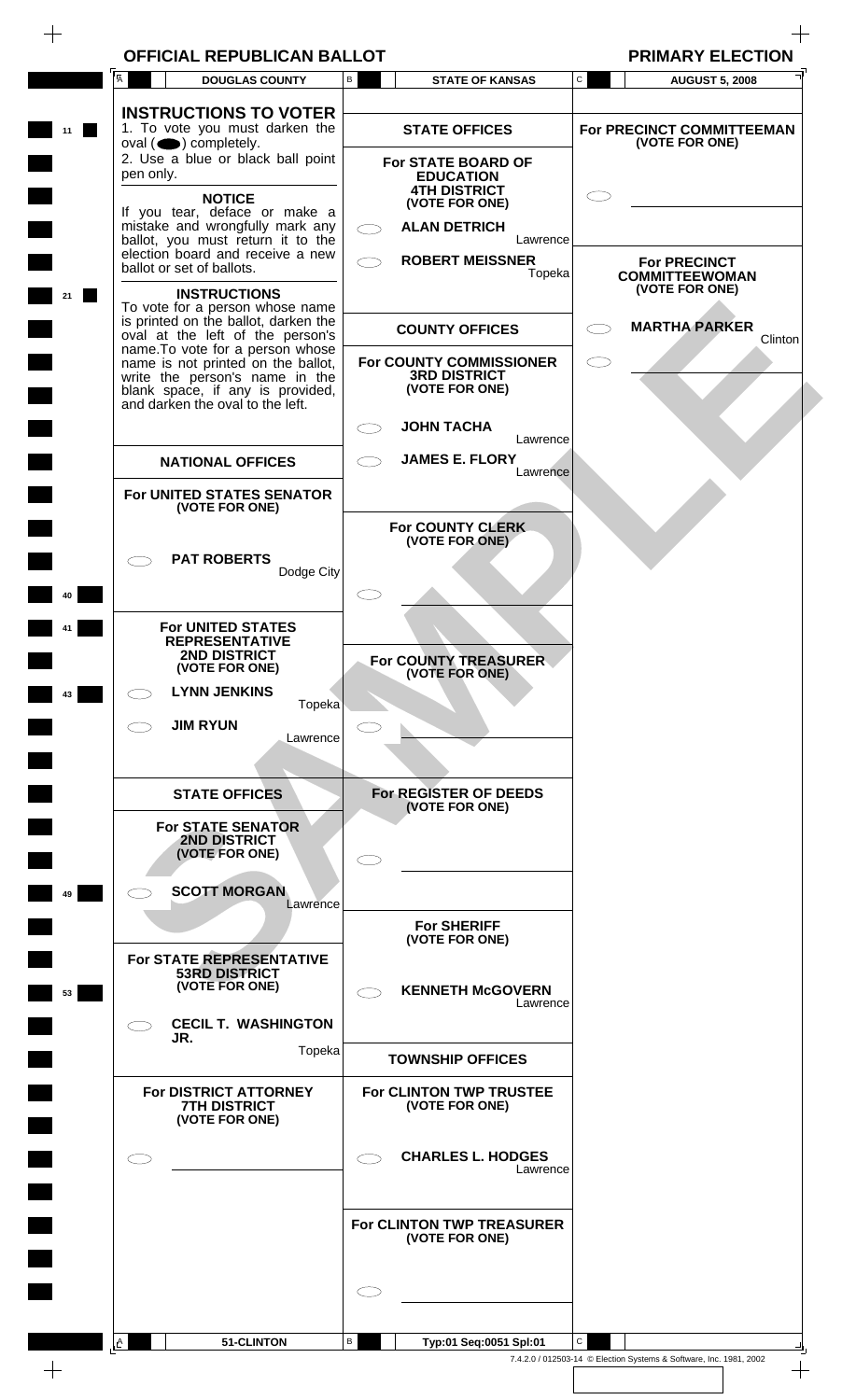| <b>OFFICIAL REPUBLICAN BALLOT</b> | <b>PRIMARY ELECTION</b> |
|-----------------------------------|-------------------------|
|-----------------------------------|-------------------------|

 $\begin{tabular}{c} \multicolumn{1}{c} {\textbf{1}}\\ \multicolumn{1}{c} {\textbf{1}}\\ \multicolumn{1}{c} {\textbf{1}}\\ \multicolumn{1}{c} {\textbf{1}}\\ \multicolumn{1}{c} {\textbf{1}}\\ \multicolumn{1}{c} {\textbf{1}}\\ \multicolumn{1}{c} {\textbf{1}}\\ \multicolumn{1}{c} {\textbf{1}}\\ \multicolumn{1}{c} {\textbf{1}}\\ \multicolumn{1}{c} {\textbf{1}}\\ \multicolumn{1}{c} {\textbf{1}}\\ \multicolumn{1}{c} {\textbf{1}}\\ \multicolumn{1}{c} {\textbf{1}}\\ \multicolumn$ 

| <b>PRIMARY ELECTI</b> |  |
|-----------------------|--|
|-----------------------|--|

|    | A           | <b>DOUGLAS COUNTY</b>                                                                                                                                                                                                                                        | В | <b>STATE OF KANSAS</b>                                         | $\mathbf{C}$ | <b>AUGUST 5, 2008</b>                                              |
|----|-------------|--------------------------------------------------------------------------------------------------------------------------------------------------------------------------------------------------------------------------------------------------------------|---|----------------------------------------------------------------|--------------|--------------------------------------------------------------------|
| 11 |             | <b>INSTRUCTIONS TO VOTER</b><br>1. To vote you must darken the<br>$oval(\n\bullet)$ completely.                                                                                                                                                              |   | <b>COUNTY OFFICES</b>                                          |              | <b>For PRECINCT</b><br><b>COMMITTEEWOMAN</b>                       |
|    | pen only.   | 2. Use a blue or black ball point                                                                                                                                                                                                                            |   | For COUNTY COMMISSIONER<br>2ND DISTRICT                        |              | (VOTE FOR ONE)                                                     |
|    |             | <b>NOTICE</b><br>If you tear, deface or make a<br>mistake and wrongfully mark any<br>ballot, you must return it to the<br>election board and receive a new                                                                                                   |   | (VOTE FOR ONE)<br><b>DAVID L. BROWN</b><br><b>Baldwin City</b> |              | <b>CHERYL A.</b><br><b>HESCHMEYER</b><br>Eudora                    |
|    |             | ballot or set of ballots.<br><b>INSTRUCTIONS</b><br>To vote for a person whose name                                                                                                                                                                          |   | <b>GRANT EICHHORN</b><br>Lawrence                              |              |                                                                    |
|    |             | is printed on the ballot, darken the<br>oval at the left of the person's<br>name. To vote for a person whose<br>name is not printed on the ballot,<br>write the person's name in the<br>blank space, if any is provided,<br>and darken the oval to the left. |   | <b>For COUNTY CLERK</b><br>(VOTE FOR ONE)                      |              |                                                                    |
|    |             | <b>NATIONAL OFFICES</b>                                                                                                                                                                                                                                      |   | For COUNTY TREASURER                                           |              |                                                                    |
|    |             | For UNITED STATES SENATOR<br>(VOTE FOR ONE)                                                                                                                                                                                                                  |   | (VOTE FOR ONE)                                                 |              |                                                                    |
|    |             | <b>PAT ROBERTS</b><br>Dodge City                                                                                                                                                                                                                             |   |                                                                |              |                                                                    |
|    |             |                                                                                                                                                                                                                                                              |   | For REGISTER OF DEEDS<br>(VOTE FOR ONE)                        |              |                                                                    |
|    |             | <b>For UNITED STATES</b><br><b>REPRESENTATIVE</b><br><b>3RD DISTRICT</b><br>(VOTE FOR ONE)                                                                                                                                                                   |   |                                                                |              |                                                                    |
| 43 |             | <b>PAUL V. SHOWEN</b><br>Shawnee                                                                                                                                                                                                                             |   |                                                                |              |                                                                    |
|    |             | <b>NICK JORDAN</b><br>Shawnee                                                                                                                                                                                                                                |   | <b>For SHERIFF</b><br>(VOTE FOR ONE)                           |              |                                                                    |
|    |             | <b>STATE OFFICES</b>                                                                                                                                                                                                                                         |   | <b>KENNETH McGOVERN</b><br>Lawrence                            |              |                                                                    |
|    |             | <b>For STATE SENATOR</b><br><b>3RD DISTRICT</b><br>(VOTE FOR ONE)                                                                                                                                                                                            |   | <b>TOWNSHIP OFFICES</b>                                        |              |                                                                    |
| 49 |             | <b>ROGER C. PINE</b><br>Lawrence                                                                                                                                                                                                                             |   | For EUDORA TWP TRUSTEE<br>(VOTE FOR ONE)                       |              |                                                                    |
|    |             | For STATE REPRESENTATIVE<br><b>38TH DISTRICT</b><br>(VOTE FOR ONE)                                                                                                                                                                                           |   |                                                                |              |                                                                    |
| 54 |             | <b>ANTHONY R. BROWN</b><br>Eudora                                                                                                                                                                                                                            |   | For EUDORA TWP TREASURER<br>(VOTE FOR ONE)                     |              |                                                                    |
|    |             | For DISTRICT ATTORNEY<br><b>7TH DISTRICT</b><br>(VOTE FOR ONE)                                                                                                                                                                                               |   |                                                                |              |                                                                    |
|    |             |                                                                                                                                                                                                                                                              |   | For PRECINCT COMMITTEEMAN<br>(VOTE FOR ONE)                    |              |                                                                    |
|    |             |                                                                                                                                                                                                                                                              |   | <b>ROBERT F.</b><br><b>HESCHMEYER</b><br>Eudora                |              |                                                                    |
|    | $A_{\perp}$ | <b>52-N EUDORA</b>                                                                                                                                                                                                                                           | В | Typ:01 Seq:0052 Spl:01                                         | $\mathbf{C}$ |                                                                    |
|    |             |                                                                                                                                                                                                                                                              |   |                                                                |              | 7.4.2.0 / 012503-14 © Election Systems & Software, Inc. 1981, 2002 |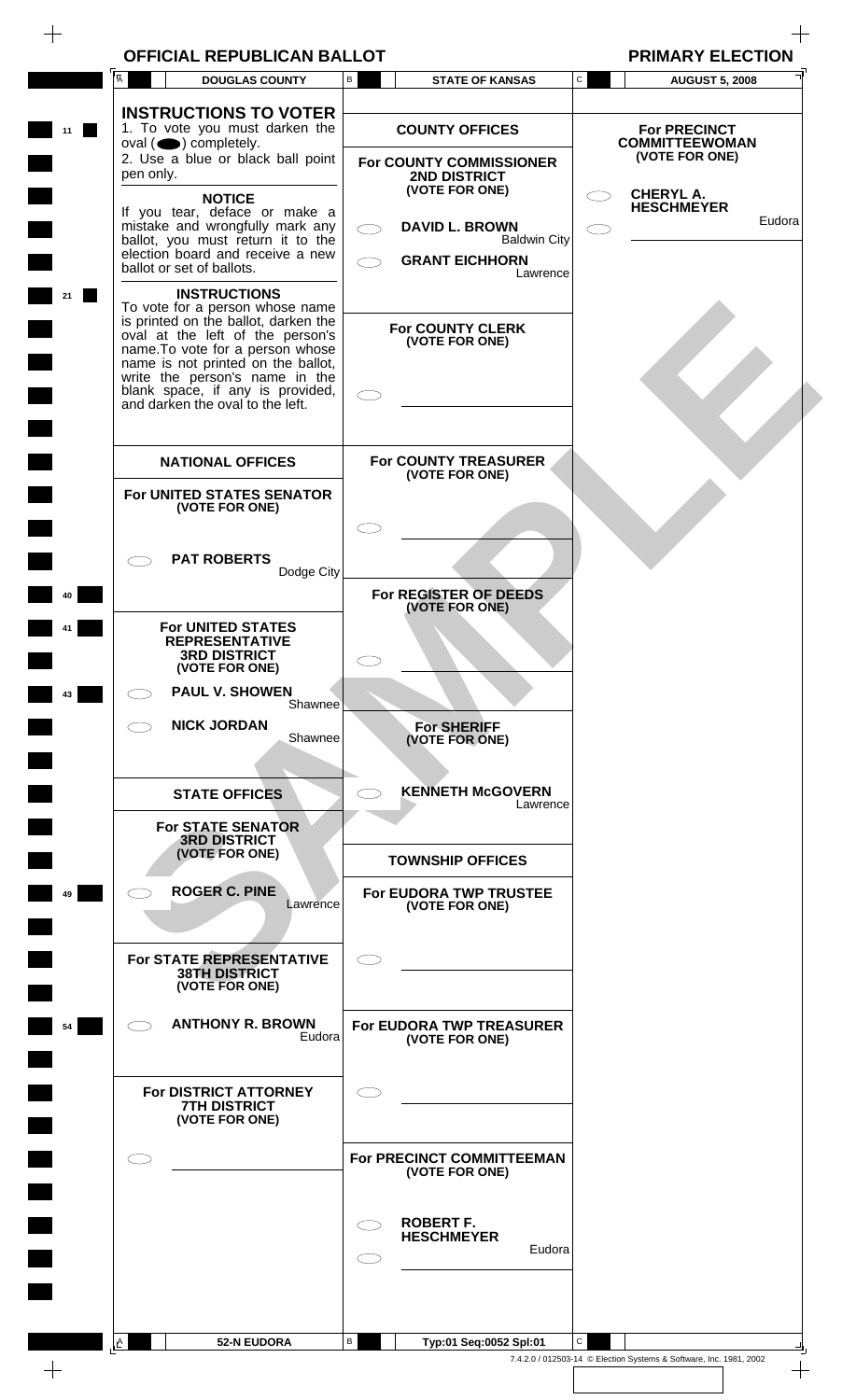| <b>PRIMARY ELECT</b> |  |
|----------------------|--|
|----------------------|--|

| <b>OFFICIAL REPUBLICAN BALLOT</b><br>$\overline{A}$<br><b>DOUGLAS COUNTY</b>                                                                                                                                            | В | <b>STATE OF KANSAS</b>                                     | $\mathtt{C}$ | <b>PRIMARY ELECTION</b><br><b>AUGUST 5, 2008</b> |
|-------------------------------------------------------------------------------------------------------------------------------------------------------------------------------------------------------------------------|---|------------------------------------------------------------|--------------|--------------------------------------------------|
|                                                                                                                                                                                                                         |   |                                                            |              |                                                  |
| <b>INSTRUCTIONS TO VOTER</b><br>1. To vote you must darken the<br>$oval(\n\bullet)$ completely.                                                                                                                         |   | <b>COUNTY OFFICES</b>                                      |              | <b>For PRECINCT</b><br><b>COMMITTEEWOMAN</b>     |
| 2. Use a blue or black ball point<br>pen only.                                                                                                                                                                          |   | For COUNTY COMMISSIONER<br>2ND DISTRICT                    |              | (VOTE FOR ONE)                                   |
| <b>NOTICE</b><br>If you tear, deface or make a                                                                                                                                                                          |   | (VOTE FOR ONE)                                             |              | <b>DIANE CHRISLIP</b><br>Eudora                  |
| mistake and wrongfully mark any<br>ballot, you must return it to the<br>election board and receive a new                                                                                                                |   | <b>GRANT EICHHORN</b><br>Lawrence<br><b>DAVID L. BROWN</b> |              |                                                  |
| ballot or set of ballots.<br><b>INSTRUCTIONS</b>                                                                                                                                                                        |   | <b>Baldwin City</b>                                        |              |                                                  |
| To vote for a person whose name<br>is printed on the ballot, darken the<br>oval at the left of the person's<br>name. To vote for a person whose<br>name is not printed on the ballot,<br>write the person's name in the |   | <b>For COUNTY CLERK</b><br>(VOTE FOR ONE)                  |              |                                                  |
| blank space, if any is provided,<br>and darken the oval to the left.                                                                                                                                                    |   |                                                            |              |                                                  |
| <b>NATIONAL OFFICES</b>                                                                                                                                                                                                 |   | For COUNTY TREASURER<br>(VOTE FOR ONE)                     |              |                                                  |
| For UNITED STATES SENATOR<br>(VOTE FOR ONE)                                                                                                                                                                             |   |                                                            |              |                                                  |
| <b>PAT ROBERTS</b>                                                                                                                                                                                                      |   |                                                            |              |                                                  |
| Dodge City                                                                                                                                                                                                              |   | For REGISTER OF DEEDS<br>(VOTE FOR ONE)                    |              |                                                  |
| For UNITED STATES<br><b>REPRESENTATIVE</b><br><b>3RD DISTRICT</b><br>(VOTE FOR ONE)                                                                                                                                     |   |                                                            |              |                                                  |
| <b>NICK JORDAN</b><br>Shawnee                                                                                                                                                                                           |   |                                                            |              |                                                  |
| <b>PAUL V. SHOWEN</b><br>Shawnee                                                                                                                                                                                        |   | <b>For SHERIFF</b><br>(VOTE FOR ONE)                       |              |                                                  |
| <b>STATE OFFICES</b>                                                                                                                                                                                                    |   | <b>KENNETH McGOVERN</b><br>Lawrence                        |              |                                                  |
| <b>For STATE SENATOR</b><br><b>3RD DISTRICT</b>                                                                                                                                                                         |   |                                                            |              |                                                  |
| (VOTE FOR ONE)                                                                                                                                                                                                          |   | <b>TOWNSHIP OFFICES</b>                                    |              |                                                  |
| <b>ROGER C. PINE</b><br>Lawrence                                                                                                                                                                                        |   | For EUDORA TWP TRUSTEE<br>(VOTE FOR ONE)                   |              |                                                  |
| For STATE REPRESENTATIVE<br><b>38TH DISTRICT</b><br>(VOTE FOR ONE)                                                                                                                                                      |   |                                                            |              |                                                  |
| <b>ANTHONY R. BROWN</b><br>Eudora                                                                                                                                                                                       |   | For EUDORA TWP TREASURER<br>(VOTE FOR ONE)                 |              |                                                  |
| For DISTRICT ATTORNEY<br><b>7TH DISTRICT</b><br>(VOTE FOR ONE)                                                                                                                                                          |   |                                                            |              |                                                  |
|                                                                                                                                                                                                                         |   | For PRECINCT COMMITTEEMAN<br>(VOTE FOR ONE)                |              |                                                  |
|                                                                                                                                                                                                                         |   | <b>MARK CHRISLIP</b><br>Eudora                             |              |                                                  |
|                                                                                                                                                                                                                         |   |                                                            |              |                                                  |
| <b>53-S EUDORA</b><br>Ιê                                                                                                                                                                                                | В | Typ:01 Seq:0053 Spl:01                                     | $\mathbf{C}$ |                                                  |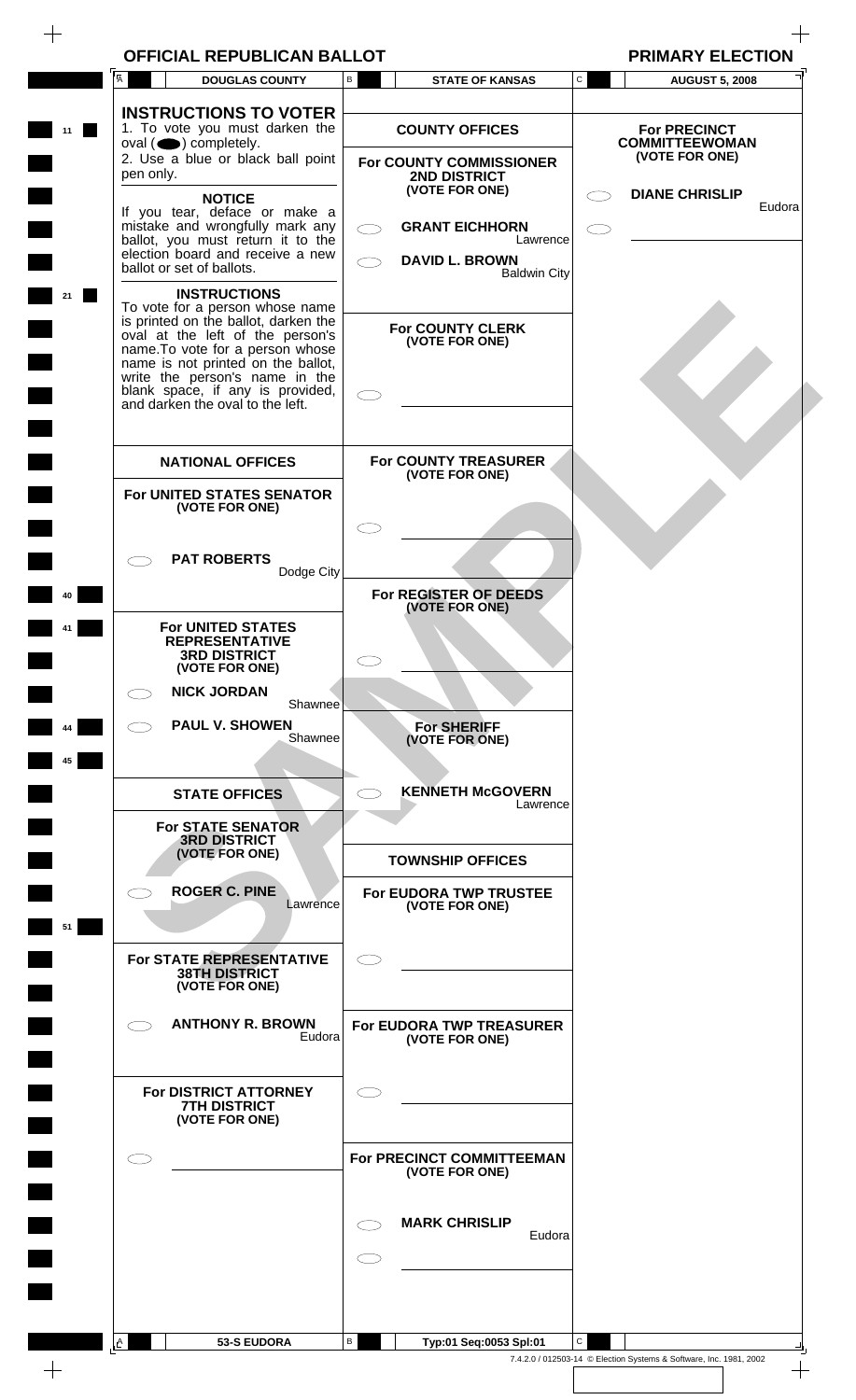$\,$  +

| <b>PRIMARY ELE</b> |  |
|--------------------|--|
|                    |  |

|    | A<br><b>DOUGLAS COUNTY</b>                                                                                                                                                                                                                                                                                             | B | <b>STATE OF KANSAS</b>                                    | $\mathtt{C}$ | <b>AUGUST 5, 2008</b>                        |
|----|------------------------------------------------------------------------------------------------------------------------------------------------------------------------------------------------------------------------------------------------------------------------------------------------------------------------|---|-----------------------------------------------------------|--------------|----------------------------------------------|
| 11 | <b>INSTRUCTIONS TO VOTER</b><br>1. To vote you must darken the<br>$oval(\n\bullet)$ completely.                                                                                                                                                                                                                        |   | <b>COUNTY OFFICES</b>                                     |              | <b>For PRECINCT</b><br><b>COMMITTEEWOMAN</b> |
|    | 2. Use a blue or black ball point<br>pen only.                                                                                                                                                                                                                                                                         |   | For COUNTY COMMISSIONER<br>2ND DISTRICT<br>(VOTE FOR ONE) |              | (VOTE FOR ONE)<br><b>BETTY THOENNES</b>      |
|    | <b>NOTICE</b><br>If you tear, deface or make a<br>mistake and wrongfully mark any<br>ballot, you must return it to the                                                                                                                                                                                                 |   | <b>DAVID L. BROWN</b><br><b>Baldwin City</b>              |              | Eudora                                       |
|    | election board and receive a new<br>ballot or set of ballots.                                                                                                                                                                                                                                                          |   | <b>GRANT EICHHORN</b><br>Lawrence                         |              |                                              |
| 21 | <b>INSTRUCTIONS</b><br>To vote for a person whose name<br>is printed on the ballot, darken the<br>oval at the left of the person's<br>name. To vote for a person whose<br>name is not printed on the ballot,<br>write the person's name in the<br>blank space, if any is provided,<br>and darken the oval to the left. |   | <b>For COUNTY CLERK</b><br>(VOTE FOR ONE)                 |              |                                              |
|    | <b>NATIONAL OFFICES</b>                                                                                                                                                                                                                                                                                                |   | For COUNTY TREASURER                                      |              |                                              |
|    | For UNITED STATES SENATOR<br>(VOTE FOR ONE)                                                                                                                                                                                                                                                                            |   | (VOTE FOR ONE)                                            |              |                                              |
|    |                                                                                                                                                                                                                                                                                                                        |   |                                                           |              |                                              |
|    | <b>PAT ROBERTS</b><br>Dodge City                                                                                                                                                                                                                                                                                       |   |                                                           |              |                                              |
| 40 |                                                                                                                                                                                                                                                                                                                        |   | For REGISTER OF DEEDS<br>(VOTE FOR ONE)                   |              |                                              |
|    | For UNITED STATES<br><b>REPRESENTATIVE</b><br><b>3RD DISTRICT</b><br>(VOTE FOR ONE)                                                                                                                                                                                                                                    |   |                                                           |              |                                              |
|    | <b>PAUL V. SHOWEN</b><br>Shawnee                                                                                                                                                                                                                                                                                       |   |                                                           |              |                                              |
|    | <b>NICK JORDAN</b><br>Shawnee                                                                                                                                                                                                                                                                                          |   | <b>For SHERIFF</b><br>(VOTE FOR ONE)                      |              |                                              |
| 45 | <b>STATE OFFICES</b>                                                                                                                                                                                                                                                                                                   |   | <b>KENNETH McGOVERN</b>                                   |              |                                              |
|    | <b>For STATE SENATOR</b>                                                                                                                                                                                                                                                                                               |   | Lawrence                                                  |              |                                              |
|    | <b>3RD DISTRICT</b><br>(VOTE FOR ONE)                                                                                                                                                                                                                                                                                  |   | <b>TOWNSHIP OFFICES</b>                                   |              |                                              |
|    | <b>ROGER C. PINE</b><br>Lawrence                                                                                                                                                                                                                                                                                       |   | For EUDORA TWP TRUSTEE<br>(VOTE FOR ONE)                  |              |                                              |
| 52 | For STATE REPRESENTATIVE<br><b>38TH DISTRICT</b><br>(VOTE FOR ONE)                                                                                                                                                                                                                                                     |   |                                                           |              |                                              |
|    | <b>ANTHONY R. BROWN</b><br>C D<br>Eudora                                                                                                                                                                                                                                                                               |   | For EUDORA TWP TREASURER<br>(VOTE FOR ONE)                |              |                                              |
|    | For DISTRICT ATTORNEY<br><b>7TH DISTRICT</b><br>(VOTE FOR ONE)                                                                                                                                                                                                                                                         |   |                                                           |              |                                              |
|    |                                                                                                                                                                                                                                                                                                                        |   | For PRECINCT COMMITTEEMAN<br>(VOTE FOR ONE)               |              |                                              |
|    |                                                                                                                                                                                                                                                                                                                        |   |                                                           |              |                                              |
|    |                                                                                                                                                                                                                                                                                                                        |   | <b>DANIEL THOENNES</b><br>Eudora                          |              |                                              |
|    |                                                                                                                                                                                                                                                                                                                        |   |                                                           |              |                                              |
|    | A<br><b>54-C EUDORA</b>                                                                                                                                                                                                                                                                                                | В | Typ:01 Seq:0054 Spl:01                                    | C            |                                              |
|    |                                                                                                                                                                                                                                                                                                                        |   |                                                           |              |                                              |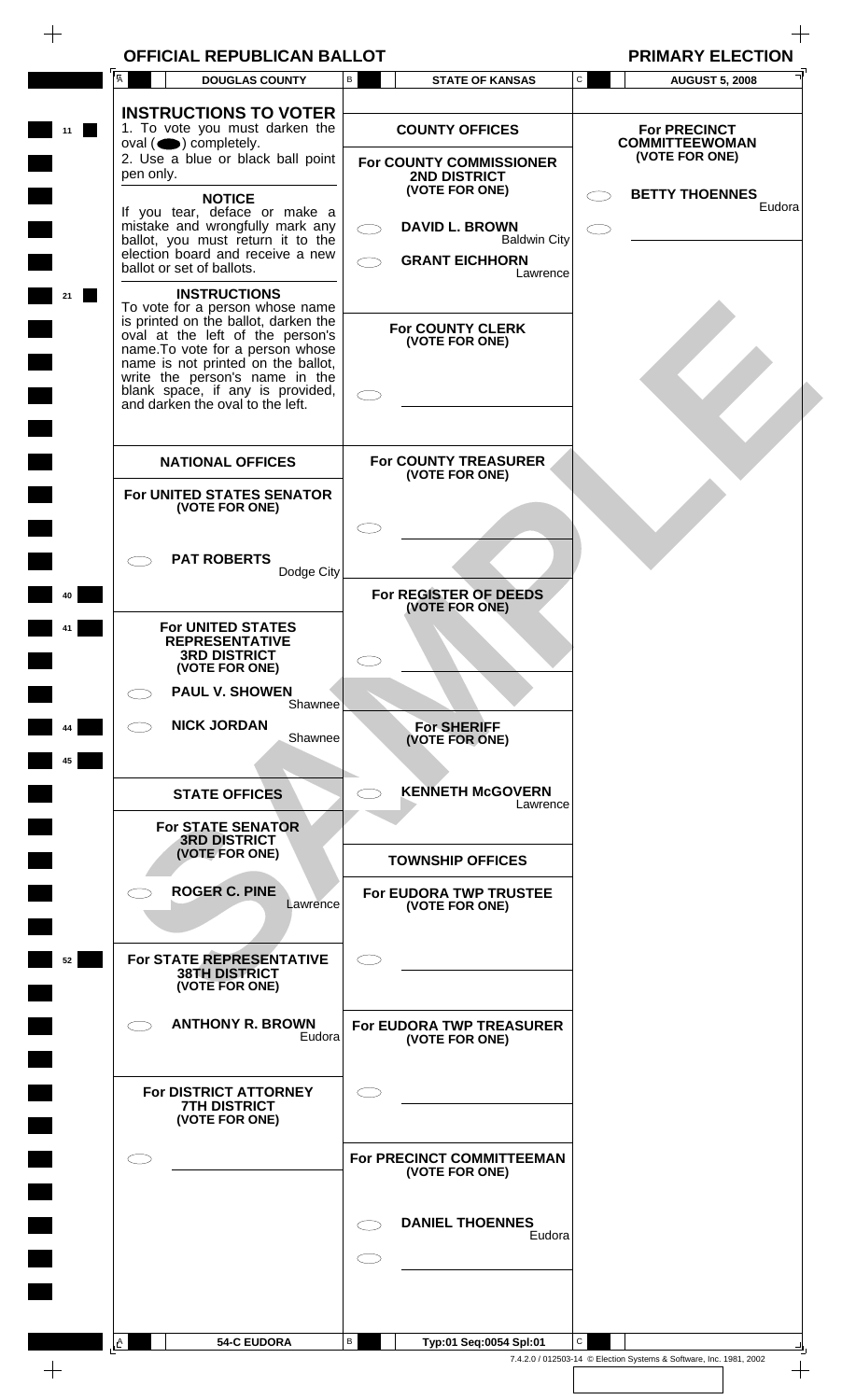| <b>PRIMARY ELECTI</b> |  |  |  |  |  |  |  |  |  |  |
|-----------------------|--|--|--|--|--|--|--|--|--|--|
|-----------------------|--|--|--|--|--|--|--|--|--|--|

| <b>OFFICIAL REPUBLICAN BALLOT</b><br>$\overline{A}$                                                                                                                                                                                                                                             |                                                          |                                                                |
|-------------------------------------------------------------------------------------------------------------------------------------------------------------------------------------------------------------------------------------------------------------------------------------------------|----------------------------------------------------------|----------------------------------------------------------------|
| <b>DOUGLAS COUNTY</b>                                                                                                                                                                                                                                                                           | B<br><b>STATE OF KANSAS</b>                              | $\mathtt{C}$<br><b>AUGUST 5, 2008</b>                          |
| <b>INSTRUCTIONS TO VOTER</b><br>1. To vote you must darken the<br>$oval(\n\bullet)$ completely.<br>2. Use a blue or black ball point                                                                                                                                                            | <b>COUNTY OFFICES</b><br>For COUNTY COMMISSIONER         | <b>For PRECINCT</b><br><b>COMMITTEEWOMAN</b><br>(VOTE FOR ONE) |
| pen only.<br><b>NOTICE</b>                                                                                                                                                                                                                                                                      | 2ND DISTRICT<br>(VOTE FOR ONE)                           |                                                                |
| If you tear, deface or make a<br>mistake and wrongfully mark any<br>ballot, you must return it to the<br>election board and receive a new                                                                                                                                                       | <b>GRANT EICHHORN</b><br>Lawrence                        |                                                                |
| ballot or set of ballots.<br><b>INSTRUCTIONS</b>                                                                                                                                                                                                                                                | <b>DAVID L. BROWN</b><br><b>Baldwin City</b>             |                                                                |
| To vote for a person whose name<br>is printed on the ballot, darken the<br>oval at the left of the person's<br>name. To vote for a person whose<br>name is not printed on the ballot,<br>write the person's name in the<br>blank space, if any is provided,<br>and darken the oval to the left. | <b>For COUNTY CLERK</b><br>(VOTE FOR ONE)                |                                                                |
| <b>NATIONAL OFFICES</b>                                                                                                                                                                                                                                                                         | For COUNTY TREASURER                                     |                                                                |
| For UNITED STATES SENATOR                                                                                                                                                                                                                                                                       | (VOTE FOR ONE)                                           |                                                                |
| (VOTE FOR ONE)                                                                                                                                                                                                                                                                                  |                                                          |                                                                |
| <b>PAT ROBERTS</b><br>Dodge City                                                                                                                                                                                                                                                                |                                                          |                                                                |
|                                                                                                                                                                                                                                                                                                 | For REGISTER OF DEEDS<br>(VOTE FOR ONE)                  |                                                                |
| <b>For UNITED STATES</b><br><b>REPRESENTATIVE</b><br><b>3RD DISTRICT</b><br>(VOTE FOR ONE)                                                                                                                                                                                                      |                                                          |                                                                |
| <b>NICK JORDAN</b><br>Shawnee                                                                                                                                                                                                                                                                   |                                                          |                                                                |
| <b>PAUL V. SHOWEN</b><br>Shawnee                                                                                                                                                                                                                                                                | <b>For SHERIFF</b><br>(VOTE FOR ONE)                     |                                                                |
| <b>STATE OFFICES</b>                                                                                                                                                                                                                                                                            | <b>KENNETH McGOVERN</b><br>Lawrence                      |                                                                |
| <b>For STATE SENATOR</b><br><b>3RD DISTRICT</b><br>(VOTE FOR ONE)                                                                                                                                                                                                                               | <b>TOWNSHIP OFFICES</b>                                  |                                                                |
| <b>ROGER C. PINE</b><br>Lawrence                                                                                                                                                                                                                                                                | <b>For GRANT TWP TRUSTEE</b><br>(VOTE FOR ONE)           |                                                                |
| For STATE REPRESENTATIVE<br><b>38TH DISTRICT</b><br>(VOTE FOR ONE)                                                                                                                                                                                                                              | <b>RICHARD BIRETA</b><br>$\subset$ $\supset$<br>Lawrence |                                                                |
| <b>ANTHONY R. BROWN</b><br>- 2<br>Eudora                                                                                                                                                                                                                                                        | For GRANT TWP TREASURER<br>(VOTE FOR ONE)                |                                                                |
| For DISTRICT ATTORNEY<br><b>7TH DISTRICT</b><br>(VOTE FOR ONE)                                                                                                                                                                                                                                  |                                                          |                                                                |
|                                                                                                                                                                                                                                                                                                 | For PRECINCT COMMITTEEMAN<br>(VOTE FOR ONE)              |                                                                |
|                                                                                                                                                                                                                                                                                                 |                                                          |                                                                |
|                                                                                                                                                                                                                                                                                                 |                                                          |                                                                |
|                                                                                                                                                                                                                                                                                                 |                                                          |                                                                |
| . ام<br>55-GRANT                                                                                                                                                                                                                                                                                | В<br>Typ:01 Seg:0055 Spl:01                              | $\mathsf{C}$                                                   |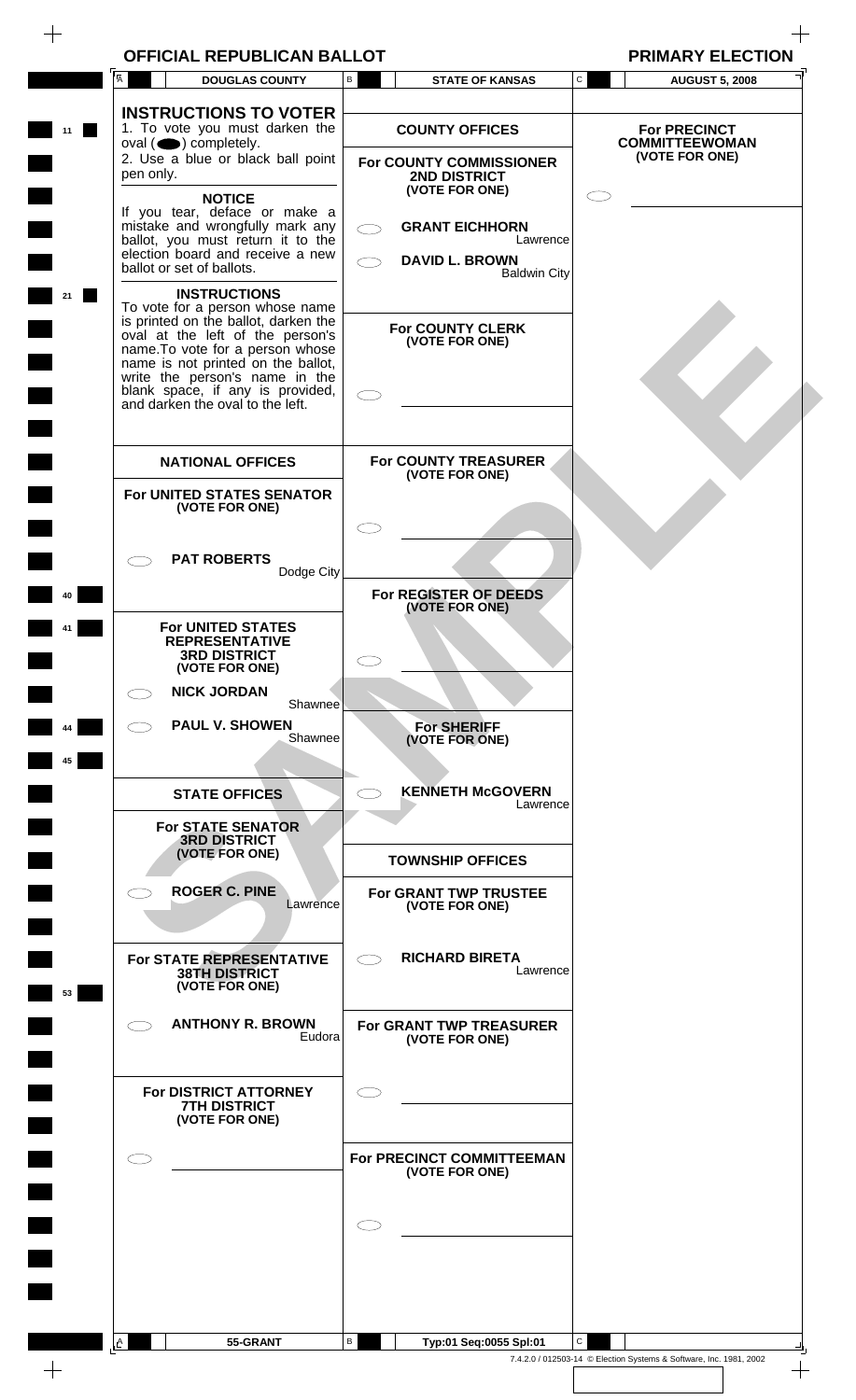| <b>OFFICIAL REPUBLICAN BALLOT</b> |  |
|-----------------------------------|--|
|-----------------------------------|--|

 $\begin{tabular}{c} \multicolumn{1}{c} {\textbf{+}} \\ \multicolumn{1}{c} {\textbf{+}} \\ \multicolumn{1}{c} {\textbf{+}} \\ \multicolumn{1}{c} {\textbf{+}} \\ \multicolumn{1}{c} {\textbf{+}} \\ \multicolumn{1}{c} {\textbf{+}} \\ \multicolumn{1}{c} {\textbf{+}} \\ \multicolumn{1}{c} {\textbf{+}} \\ \multicolumn{1}{c} {\textbf{+}} \\ \multicolumn{1}{c} {\textbf{+}} \\ \multicolumn{1}{c} {\textbf{+}} \\ \multicolumn{1}{c} {\textbf{+}} \\ \multicolumn{1}{c} {\textbf{+}} \\ \multicolumn$ 

T<br>PRIMARY ELECTION<br>External particular primary election

|    | <b>DOUGLAS COUNTY</b>                                                                                      | В<br><b>STATE OF KANSAS</b>                        | ${\tt C}$<br><b>AUGUST 5, 2008</b>      |
|----|------------------------------------------------------------------------------------------------------------|----------------------------------------------------|-----------------------------------------|
|    | <b>INSTRUCTIONS TO VOTER</b><br>1. To vote you must darken the                                             | <b>STATE OFFICES</b>                               | For PRECINCT COMMITTEEMAN               |
| 11 | $oval(\n\bullet)$ completely.<br>2. Use a blue or black ball point                                         | For STATE BOARD OF                                 | (VOTE FOR ONE)                          |
|    | pen only.                                                                                                  | <b>EDUCATION</b><br><b>4TH DISTRICT</b>            |                                         |
|    | <b>NOTICE</b><br>If you tear, deface or make a<br>mistake and wrongfully mark any                          | (VOTE FOR ONE)<br><b>ROBERT MEISSNER</b>           |                                         |
|    | ballot, you must return it to the<br>election board and receive a new                                      | Topeka<br><b>ALAN DETRICH</b>                      | <b>For PRECINCT</b>                     |
|    | ballot or set of ballots.<br><b>INSTRUCTIONS</b>                                                           | Lawrence                                           | <b>COMMITTEEWOMAN</b><br>(VOTE FOR ONE) |
| 21 | To vote for a person whose name<br>is printed on the ballot, darken the                                    | <b>COUNTY OFFICES</b>                              |                                         |
|    | oval at the left of the person's<br>name. To vote for a person whose<br>name is not printed on the ballot, | For COUNTY COMMISSIONER                            |                                         |
|    | write the person's name in the<br>blank space, if any is provided,<br>and darken the oval to the left.     | <b>3RD DISTRICT</b><br>(VOTE FOR ONE)              |                                         |
|    |                                                                                                            | <b>JOHN TACHA</b><br>Lawrence                      |                                         |
|    | <b>NATIONAL OFFICES</b>                                                                                    | <b>JAMES E. FLORY</b><br>Lawrence                  |                                         |
|    | For UNITED STATES SENATOR<br>(VOTE FOR ONE)                                                                |                                                    |                                         |
|    |                                                                                                            | For COUNTY CLERK<br>(VOTE FOR ONE)                 |                                         |
|    | <b>PAT ROBERTS</b><br>Dodge City                                                                           |                                                    |                                         |
| 40 |                                                                                                            |                                                    |                                         |
|    | For UNITED STATES<br><b>REPRESENTATIVE</b>                                                                 |                                                    |                                         |
|    | <b>2ND DISTRICT</b><br>(VOTE FOR ONE)                                                                      | For COUNTY TREASURER<br>(VOTE FOR ONE)             |                                         |
|    | <b>LYNN JENKINS</b><br>Topeka                                                                              |                                                    |                                         |
| 44 | <b>JIM RYUN</b><br>Lawrence                                                                                |                                                    |                                         |
| 45 |                                                                                                            |                                                    |                                         |
|    | <b>STATE OFFICES</b>                                                                                       | For REGISTER OF DEEDS<br>(VOTE FOR ONE)            |                                         |
|    | <b>For STATE SENATOR</b><br><b>2ND DISTRICT</b><br>(VOTE FOR ONE)                                          |                                                    |                                         |
|    | <b>SCOTT MORGAN</b>                                                                                        |                                                    |                                         |
|    | Lawrence                                                                                                   | <b>For SHERIFF</b>                                 |                                         |
|    | For STATE REPRESENTATIVE<br><b>45TH DISTRICT</b>                                                           | (VOTE FOR ONE)                                     |                                         |
|    | (VOTE FOR ONE)                                                                                             | <b>KENNETH McGOVERN</b><br>Lawrence                |                                         |
| 54 | <b>TOM SLOAN</b><br>Lawrence                                                                               |                                                    |                                         |
|    |                                                                                                            | <b>TOWNSHIP OFFICES</b>                            |                                         |
|    | For DISTRICT ATTORNEY<br><b>7TH DISTRICT</b><br>(VOTE FOR ONE)                                             | For KANWAKA TWP TRUSTEE<br>(VOTE FOR ONE)          |                                         |
|    |                                                                                                            |                                                    |                                         |
|    |                                                                                                            |                                                    |                                         |
|    |                                                                                                            | <b>For KANWAKA TWP TREASURER</b><br>(VOTE FOR ONE) |                                         |
|    |                                                                                                            | <b>PAUL W. STUDEBAKER</b>                          |                                         |
|    |                                                                                                            | Lawrence                                           |                                         |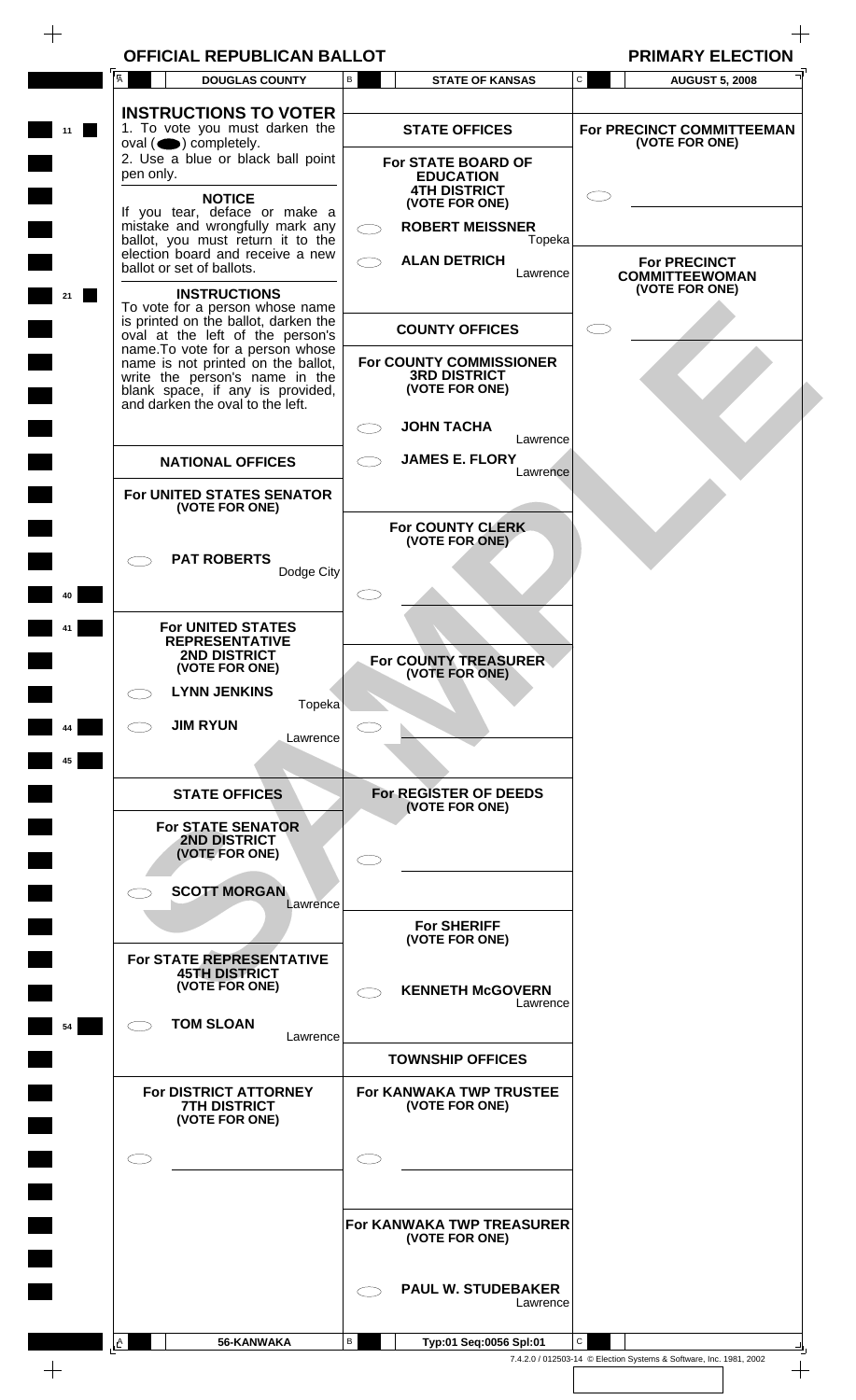$\begin{tabular}{c} \multicolumn{1}{c} {\textbf{+}} \\ \multicolumn{1}{c} {\textbf{+}} \\ \multicolumn{1}{c} {\textbf{+}} \\ \multicolumn{1}{c} {\textbf{+}} \\ \multicolumn{1}{c} {\textbf{+}} \\ \multicolumn{1}{c} {\textbf{+}} \\ \multicolumn{1}{c} {\textbf{+}} \\ \multicolumn{1}{c} {\textbf{+}} \\ \multicolumn{1}{c} {\textbf{+}} \\ \multicolumn{1}{c} {\textbf{+}} \\ \multicolumn{1}{c} {\textbf{+}} \\ \multicolumn{1}{c} {\textbf{+}} \\ \multicolumn{1}{c} {\textbf{+}} \\ \multicolumn$ 

 $\!+\!$ 

|    | A<br><b>DOUGLAS COUNTY</b>                                                                                                                                                                                                                                                                                             | В<br><b>STATE OF KANSAS</b>                                                                                    | C<br><b>AUGUST 5, 2008</b>                                                           |
|----|------------------------------------------------------------------------------------------------------------------------------------------------------------------------------------------------------------------------------------------------------------------------------------------------------------------------|----------------------------------------------------------------------------------------------------------------|--------------------------------------------------------------------------------------|
| 11 | <b>INSTRUCTIONS TO VOTER</b><br>1. To vote you must darken the<br>$oval \textcircled{\bullet}$ ) completely.                                                                                                                                                                                                           | <b>STATE OFFICES</b>                                                                                           | <b>TOWNSHIP OFFICES</b>                                                              |
|    | 2. Use a blue or black ball point<br>pen only.<br><b>NOTICE</b>                                                                                                                                                                                                                                                        | For STATE BOARD OF<br><b>EDUCATION</b><br><b>4TH DISTRICT</b><br>(VOTE FOR ONE)                                | For LECOMPTON TWP<br><b>TREASURER</b><br>(VOTE FOR ONE)                              |
|    | If you tear, deface or make a<br>mistake and wrongfully mark any<br>ballot, you must return it to the                                                                                                                                                                                                                  | <b>ALAN DETRICH</b><br>Lawrence                                                                                | <b>BILL LESLIE</b><br>Lecompton                                                      |
|    | election board and receive a new<br>ballot or set of ballots.                                                                                                                                                                                                                                                          | <b>ROBERT MEISSNER</b><br>Topeka                                                                               | <b>JUSTIN VAN WINKLE</b><br>Lecompton                                                |
| 21 | <b>INSTRUCTIONS</b><br>To vote for a person whose name<br>is printed on the ballot, darken the<br>oval at the left of the person's<br>name. To vote for a person whose<br>name is not printed on the ballot,<br>write the person's name in the<br>blank space, if any is provided,<br>and darken the oval to the left. | <b>COUNTY OFFICES</b><br>For COUNTY COMMISSIONER<br><b>3RD DISTRICT</b><br>(VOTE FOR ONE)<br><b>JOHN TACHA</b> | For PRECINCT COMMITTEEMAN<br>(VOTE FOR ONE)<br><b>PAUL M. BAHNMAIER</b><br>Lecompton |
|    | <b>NATIONAL OFFICES</b>                                                                                                                                                                                                                                                                                                | Lawrence<br><b>JAMES E. FLORY</b>                                                                              |                                                                                      |
|    | For UNITED STATES SENATOR<br>(VOTE FOR ONE)                                                                                                                                                                                                                                                                            | Lawrence<br>For COUNTY CLERK                                                                                   | <b>For PRECINCT</b><br><b>COMMITTEEWOMAN</b><br>(VOTE FOR ONE)                       |
| 40 | <b>PAT ROBERTS</b><br>Dodge City                                                                                                                                                                                                                                                                                       | (VOTE FOR ONE)                                                                                                 | <b>BONNY FUGETT</b><br>Lecompton                                                     |
|    | For UNITED STATES<br><b>REPRESENTATIVE</b><br><b>2ND DISTRICT</b><br>(VOTE FOR ONE)                                                                                                                                                                                                                                    | For COUNTY TREASURER<br>(VOTE FOR ONE)                                                                         |                                                                                      |
|    | <b>LYNN JENKINS</b><br>Topeka                                                                                                                                                                                                                                                                                          |                                                                                                                |                                                                                      |
| 44 | <b>JIM RYUN</b><br>Lawrence                                                                                                                                                                                                                                                                                            |                                                                                                                |                                                                                      |
| 46 | <b>STATE OFFICES</b>                                                                                                                                                                                                                                                                                                   | For REGISTER OF DEEDS<br>(VOTE FOR ONE)                                                                        |                                                                                      |
|    | <b>For STATE SENATOR</b><br>2ND DISTRICT<br>(VOTE FOR ONE)                                                                                                                                                                                                                                                             |                                                                                                                |                                                                                      |
|    | <b>SCOTT MORGAN</b><br>Lawrence                                                                                                                                                                                                                                                                                        | <b>For SHERIFF</b>                                                                                             |                                                                                      |
| 51 | For STATE REPRESENTATIVE                                                                                                                                                                                                                                                                                               | (VOTE FOR ONE)                                                                                                 |                                                                                      |
|    | <b>45TH DISTRICT</b><br>(VOTE FOR ONE)                                                                                                                                                                                                                                                                                 | <b>KENNETH McGOVERN</b><br>Lawrence                                                                            |                                                                                      |
|    | <b>TOM SLOAN</b><br>Lawrence                                                                                                                                                                                                                                                                                           | <b>TOWNSHIP OFFICES</b>                                                                                        |                                                                                      |
|    | For DISTRICT ATTORNEY<br><b>7TH DISTRICT</b><br>(VOTE FOR ONE)                                                                                                                                                                                                                                                         | For LECOMPTON TWP TRUSTEE<br>(VOTE FOR ONE)                                                                    |                                                                                      |
|    |                                                                                                                                                                                                                                                                                                                        | <b>JAY L. ROBERTSON</b><br>Lecompton                                                                           |                                                                                      |
|    |                                                                                                                                                                                                                                                                                                                        |                                                                                                                |                                                                                      |
|    |                                                                                                                                                                                                                                                                                                                        |                                                                                                                |                                                                                      |
|    | A<br>57-LECOMPTON                                                                                                                                                                                                                                                                                                      | В<br>Typ:01 Seq:0057 Spl:01                                                                                    | C                                                                                    |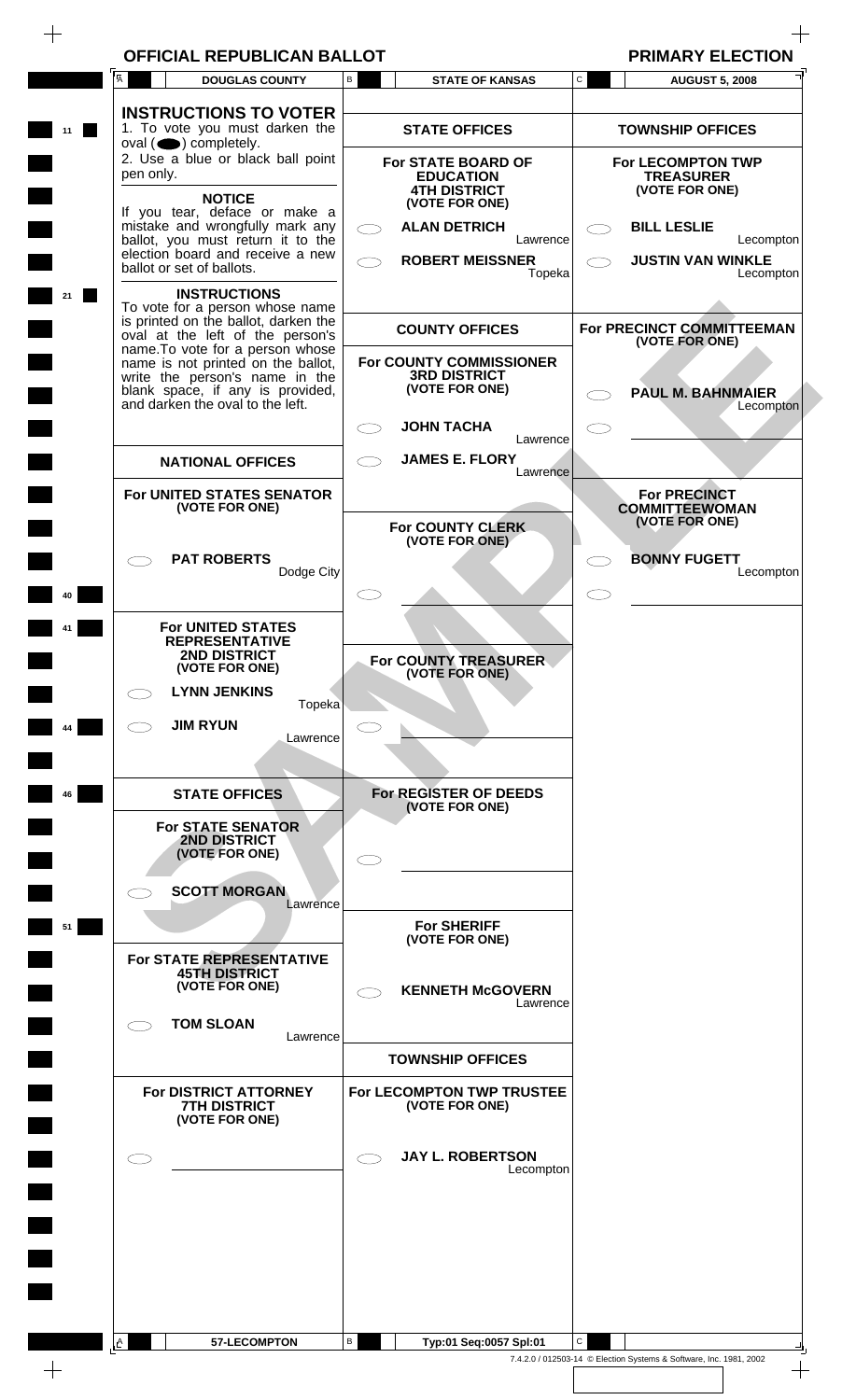| <b>OFFICIAL REPUBLICAN BALLOT</b> |  |  |  |
|-----------------------------------|--|--|--|
|-----------------------------------|--|--|--|

 $\,$  +

**OFFICIAL REPUBLICAN BANK REPUBLICAN BALLOT BALLOTS** 

 $\!+\!$ 

| $\mathtt{C}$<br>$\mathsf{B}$<br><b>STATE OF KANSAS</b><br><b>DOUGLAS COUNTY</b><br><b>AUGUST 5, 2008</b><br><b>INSTRUCTIONS TO VOTER</b><br>1. To vote you must darken the<br><b>STATE OFFICES</b><br><b>TOWNSHIP OFFICES</b><br>11<br>$oval \textcircled{\bullet}$ ) completely.<br>2. Use a blue or black ball point<br>For STATE BOARD OF<br>For LECOMPTON TWP<br>pen only.<br><b>TREASURER</b><br><b>EDUCATION</b><br><b>4TH DISTRICT</b><br>(VOTE FOR ONE)<br><b>NOTICE</b><br>(VOTE FOR ONE)<br>If you tear, deface or make a<br>mistake and wrongfully mark any<br><b>ROBERT MEISSNER</b><br><b>JUSTIN VAN WINKLE</b><br>ballot, you must return it to the<br>Topeka<br>Lecompton<br>election board and receive a new<br><b>ALAN DETRICH</b><br><b>BILL LESLIE</b><br>ballot or set of ballots.<br>Lecompton<br>Lawrence<br><b>INSTRUCTIONS</b><br>21<br>To vote for a person whose name<br>is printed on the ballot, darken the<br><b>COUNTY OFFICES</b><br>For PRECINCT COMMITTEEMAN<br>oval at the left of the person's<br>(VOTE FOR ONE)<br>name. To vote for a person whose<br>name is not printed on the ballot,<br>write the person's name in the<br>For COUNTY COMMISSIONER<br><b>3RD DISTRICT</b><br>(VOTE FOR ONE)<br>blank space, if any is provided,<br><b>KEITH NOE</b><br>and darken the oval to the left.<br>Lecompton<br><b>JAMES E. FLORY</b><br>$\subset$ $\supset$<br>Lawrence<br><b>JOHN TACHA</b><br><b>NATIONAL OFFICES</b><br>Lawrence<br>For UNITED STATES SENATOR<br><b>For PRECINCT</b><br>(VOTE FOR ONE)<br><b>COMMITTEEWOMAN</b><br>(VOTE FOR ONE)<br>For COUNTY CLERK<br>(VOTE FOR ONE)<br><b>PAT ROBERTS</b><br><b>CAROL NOE</b><br>- 7<br>Dodge City<br>Lecompton<br>40<br>For UNITED STATES<br><b>REPRESENTATIVE</b><br><b>2ND DISTRICT</b><br>For COUNTY TREASURER<br>(VOTE FOR ONE)<br>(VOTE FOR ONE)<br><b>LYNN JENKINS</b><br>Topeka<br><b>JIM RYUN</b><br>Lawrence<br><b>STATE OFFICES</b><br>For REGISTER OF DEEDS<br>46<br>(VOTE FOR ONE)<br><b>For STATE SENATOR</b><br>2ND DISTRICT<br>(VOTE FOR ONE)<br><b>SCOTT MORGAN</b><br>Lawrence<br><b>For SHERIFF</b><br>(VOTE FOR ONE)<br>For STATE REPRESENTATIVE<br>52<br><b>45TH DISTRICT</b><br>(VOTE FOR ONE)<br><b>KENNETH McGOVERN</b><br>Lawrence<br><b>TOM SLOAN</b><br>Lawrence<br><b>TOWNSHIP OFFICES</b><br>For DISTRICT ATTORNEY<br>For LECOMPTON TWP TRUSTEE<br>(VOTE FOR ONE)<br><b>7TH DISTRICT</b><br>(VOTE FOR ONE)<br><b>JAY L. ROBERTSON</b><br>Lecompton |                | UPLIVAIT L |  |
|-------------------------------------------------------------------------------------------------------------------------------------------------------------------------------------------------------------------------------------------------------------------------------------------------------------------------------------------------------------------------------------------------------------------------------------------------------------------------------------------------------------------------------------------------------------------------------------------------------------------------------------------------------------------------------------------------------------------------------------------------------------------------------------------------------------------------------------------------------------------------------------------------------------------------------------------------------------------------------------------------------------------------------------------------------------------------------------------------------------------------------------------------------------------------------------------------------------------------------------------------------------------------------------------------------------------------------------------------------------------------------------------------------------------------------------------------------------------------------------------------------------------------------------------------------------------------------------------------------------------------------------------------------------------------------------------------------------------------------------------------------------------------------------------------------------------------------------------------------------------------------------------------------------------------------------------------------------------------------------------------------------------------------------------------------------------------------------------------------------------------------------------------------------------------------------------------------------------------------------------------------------------------------------------------------------------------------------------------------------------------------------------------------------------------------------------------------------------------|----------------|------------|--|
|                                                                                                                                                                                                                                                                                                                                                                                                                                                                                                                                                                                                                                                                                                                                                                                                                                                                                                                                                                                                                                                                                                                                                                                                                                                                                                                                                                                                                                                                                                                                                                                                                                                                                                                                                                                                                                                                                                                                                                                                                                                                                                                                                                                                                                                                                                                                                                                                                                                                         | $\overline{A}$ |            |  |
|                                                                                                                                                                                                                                                                                                                                                                                                                                                                                                                                                                                                                                                                                                                                                                                                                                                                                                                                                                                                                                                                                                                                                                                                                                                                                                                                                                                                                                                                                                                                                                                                                                                                                                                                                                                                                                                                                                                                                                                                                                                                                                                                                                                                                                                                                                                                                                                                                                                                         |                |            |  |
|                                                                                                                                                                                                                                                                                                                                                                                                                                                                                                                                                                                                                                                                                                                                                                                                                                                                                                                                                                                                                                                                                                                                                                                                                                                                                                                                                                                                                                                                                                                                                                                                                                                                                                                                                                                                                                                                                                                                                                                                                                                                                                                                                                                                                                                                                                                                                                                                                                                                         |                |            |  |
|                                                                                                                                                                                                                                                                                                                                                                                                                                                                                                                                                                                                                                                                                                                                                                                                                                                                                                                                                                                                                                                                                                                                                                                                                                                                                                                                                                                                                                                                                                                                                                                                                                                                                                                                                                                                                                                                                                                                                                                                                                                                                                                                                                                                                                                                                                                                                                                                                                                                         |                |            |  |
|                                                                                                                                                                                                                                                                                                                                                                                                                                                                                                                                                                                                                                                                                                                                                                                                                                                                                                                                                                                                                                                                                                                                                                                                                                                                                                                                                                                                                                                                                                                                                                                                                                                                                                                                                                                                                                                                                                                                                                                                                                                                                                                                                                                                                                                                                                                                                                                                                                                                         |                |            |  |
|                                                                                                                                                                                                                                                                                                                                                                                                                                                                                                                                                                                                                                                                                                                                                                                                                                                                                                                                                                                                                                                                                                                                                                                                                                                                                                                                                                                                                                                                                                                                                                                                                                                                                                                                                                                                                                                                                                                                                                                                                                                                                                                                                                                                                                                                                                                                                                                                                                                                         |                |            |  |
|                                                                                                                                                                                                                                                                                                                                                                                                                                                                                                                                                                                                                                                                                                                                                                                                                                                                                                                                                                                                                                                                                                                                                                                                                                                                                                                                                                                                                                                                                                                                                                                                                                                                                                                                                                                                                                                                                                                                                                                                                                                                                                                                                                                                                                                                                                                                                                                                                                                                         |                |            |  |
|                                                                                                                                                                                                                                                                                                                                                                                                                                                                                                                                                                                                                                                                                                                                                                                                                                                                                                                                                                                                                                                                                                                                                                                                                                                                                                                                                                                                                                                                                                                                                                                                                                                                                                                                                                                                                                                                                                                                                                                                                                                                                                                                                                                                                                                                                                                                                                                                                                                                         |                |            |  |
|                                                                                                                                                                                                                                                                                                                                                                                                                                                                                                                                                                                                                                                                                                                                                                                                                                                                                                                                                                                                                                                                                                                                                                                                                                                                                                                                                                                                                                                                                                                                                                                                                                                                                                                                                                                                                                                                                                                                                                                                                                                                                                                                                                                                                                                                                                                                                                                                                                                                         |                |            |  |
|                                                                                                                                                                                                                                                                                                                                                                                                                                                                                                                                                                                                                                                                                                                                                                                                                                                                                                                                                                                                                                                                                                                                                                                                                                                                                                                                                                                                                                                                                                                                                                                                                                                                                                                                                                                                                                                                                                                                                                                                                                                                                                                                                                                                                                                                                                                                                                                                                                                                         |                |            |  |
|                                                                                                                                                                                                                                                                                                                                                                                                                                                                                                                                                                                                                                                                                                                                                                                                                                                                                                                                                                                                                                                                                                                                                                                                                                                                                                                                                                                                                                                                                                                                                                                                                                                                                                                                                                                                                                                                                                                                                                                                                                                                                                                                                                                                                                                                                                                                                                                                                                                                         |                |            |  |
|                                                                                                                                                                                                                                                                                                                                                                                                                                                                                                                                                                                                                                                                                                                                                                                                                                                                                                                                                                                                                                                                                                                                                                                                                                                                                                                                                                                                                                                                                                                                                                                                                                                                                                                                                                                                                                                                                                                                                                                                                                                                                                                                                                                                                                                                                                                                                                                                                                                                         |                |            |  |
|                                                                                                                                                                                                                                                                                                                                                                                                                                                                                                                                                                                                                                                                                                                                                                                                                                                                                                                                                                                                                                                                                                                                                                                                                                                                                                                                                                                                                                                                                                                                                                                                                                                                                                                                                                                                                                                                                                                                                                                                                                                                                                                                                                                                                                                                                                                                                                                                                                                                         |                |            |  |
|                                                                                                                                                                                                                                                                                                                                                                                                                                                                                                                                                                                                                                                                                                                                                                                                                                                                                                                                                                                                                                                                                                                                                                                                                                                                                                                                                                                                                                                                                                                                                                                                                                                                                                                                                                                                                                                                                                                                                                                                                                                                                                                                                                                                                                                                                                                                                                                                                                                                         |                |            |  |
|                                                                                                                                                                                                                                                                                                                                                                                                                                                                                                                                                                                                                                                                                                                                                                                                                                                                                                                                                                                                                                                                                                                                                                                                                                                                                                                                                                                                                                                                                                                                                                                                                                                                                                                                                                                                                                                                                                                                                                                                                                                                                                                                                                                                                                                                                                                                                                                                                                                                         |                |            |  |
|                                                                                                                                                                                                                                                                                                                                                                                                                                                                                                                                                                                                                                                                                                                                                                                                                                                                                                                                                                                                                                                                                                                                                                                                                                                                                                                                                                                                                                                                                                                                                                                                                                                                                                                                                                                                                                                                                                                                                                                                                                                                                                                                                                                                                                                                                                                                                                                                                                                                         |                |            |  |
|                                                                                                                                                                                                                                                                                                                                                                                                                                                                                                                                                                                                                                                                                                                                                                                                                                                                                                                                                                                                                                                                                                                                                                                                                                                                                                                                                                                                                                                                                                                                                                                                                                                                                                                                                                                                                                                                                                                                                                                                                                                                                                                                                                                                                                                                                                                                                                                                                                                                         |                |            |  |
|                                                                                                                                                                                                                                                                                                                                                                                                                                                                                                                                                                                                                                                                                                                                                                                                                                                                                                                                                                                                                                                                                                                                                                                                                                                                                                                                                                                                                                                                                                                                                                                                                                                                                                                                                                                                                                                                                                                                                                                                                                                                                                                                                                                                                                                                                                                                                                                                                                                                         |                |            |  |
|                                                                                                                                                                                                                                                                                                                                                                                                                                                                                                                                                                                                                                                                                                                                                                                                                                                                                                                                                                                                                                                                                                                                                                                                                                                                                                                                                                                                                                                                                                                                                                                                                                                                                                                                                                                                                                                                                                                                                                                                                                                                                                                                                                                                                                                                                                                                                                                                                                                                         |                |            |  |
|                                                                                                                                                                                                                                                                                                                                                                                                                                                                                                                                                                                                                                                                                                                                                                                                                                                                                                                                                                                                                                                                                                                                                                                                                                                                                                                                                                                                                                                                                                                                                                                                                                                                                                                                                                                                                                                                                                                                                                                                                                                                                                                                                                                                                                                                                                                                                                                                                                                                         |                |            |  |
|                                                                                                                                                                                                                                                                                                                                                                                                                                                                                                                                                                                                                                                                                                                                                                                                                                                                                                                                                                                                                                                                                                                                                                                                                                                                                                                                                                                                                                                                                                                                                                                                                                                                                                                                                                                                                                                                                                                                                                                                                                                                                                                                                                                                                                                                                                                                                                                                                                                                         |                |            |  |
|                                                                                                                                                                                                                                                                                                                                                                                                                                                                                                                                                                                                                                                                                                                                                                                                                                                                                                                                                                                                                                                                                                                                                                                                                                                                                                                                                                                                                                                                                                                                                                                                                                                                                                                                                                                                                                                                                                                                                                                                                                                                                                                                                                                                                                                                                                                                                                                                                                                                         |                |            |  |
|                                                                                                                                                                                                                                                                                                                                                                                                                                                                                                                                                                                                                                                                                                                                                                                                                                                                                                                                                                                                                                                                                                                                                                                                                                                                                                                                                                                                                                                                                                                                                                                                                                                                                                                                                                                                                                                                                                                                                                                                                                                                                                                                                                                                                                                                                                                                                                                                                                                                         |                |            |  |
|                                                                                                                                                                                                                                                                                                                                                                                                                                                                                                                                                                                                                                                                                                                                                                                                                                                                                                                                                                                                                                                                                                                                                                                                                                                                                                                                                                                                                                                                                                                                                                                                                                                                                                                                                                                                                                                                                                                                                                                                                                                                                                                                                                                                                                                                                                                                                                                                                                                                         |                |            |  |
|                                                                                                                                                                                                                                                                                                                                                                                                                                                                                                                                                                                                                                                                                                                                                                                                                                                                                                                                                                                                                                                                                                                                                                                                                                                                                                                                                                                                                                                                                                                                                                                                                                                                                                                                                                                                                                                                                                                                                                                                                                                                                                                                                                                                                                                                                                                                                                                                                                                                         |                |            |  |
|                                                                                                                                                                                                                                                                                                                                                                                                                                                                                                                                                                                                                                                                                                                                                                                                                                                                                                                                                                                                                                                                                                                                                                                                                                                                                                                                                                                                                                                                                                                                                                                                                                                                                                                                                                                                                                                                                                                                                                                                                                                                                                                                                                                                                                                                                                                                                                                                                                                                         |                |            |  |
|                                                                                                                                                                                                                                                                                                                                                                                                                                                                                                                                                                                                                                                                                                                                                                                                                                                                                                                                                                                                                                                                                                                                                                                                                                                                                                                                                                                                                                                                                                                                                                                                                                                                                                                                                                                                                                                                                                                                                                                                                                                                                                                                                                                                                                                                                                                                                                                                                                                                         |                |            |  |
| В<br>C<br>A<br><b>58-BIG SPRINGS</b><br>Typ:01 Seq:0058 Spl:01                                                                                                                                                                                                                                                                                                                                                                                                                                                                                                                                                                                                                                                                                                                                                                                                                                                                                                                                                                                                                                                                                                                                                                                                                                                                                                                                                                                                                                                                                                                                                                                                                                                                                                                                                                                                                                                                                                                                                                                                                                                                                                                                                                                                                                                                                                                                                                                                          |                |            |  |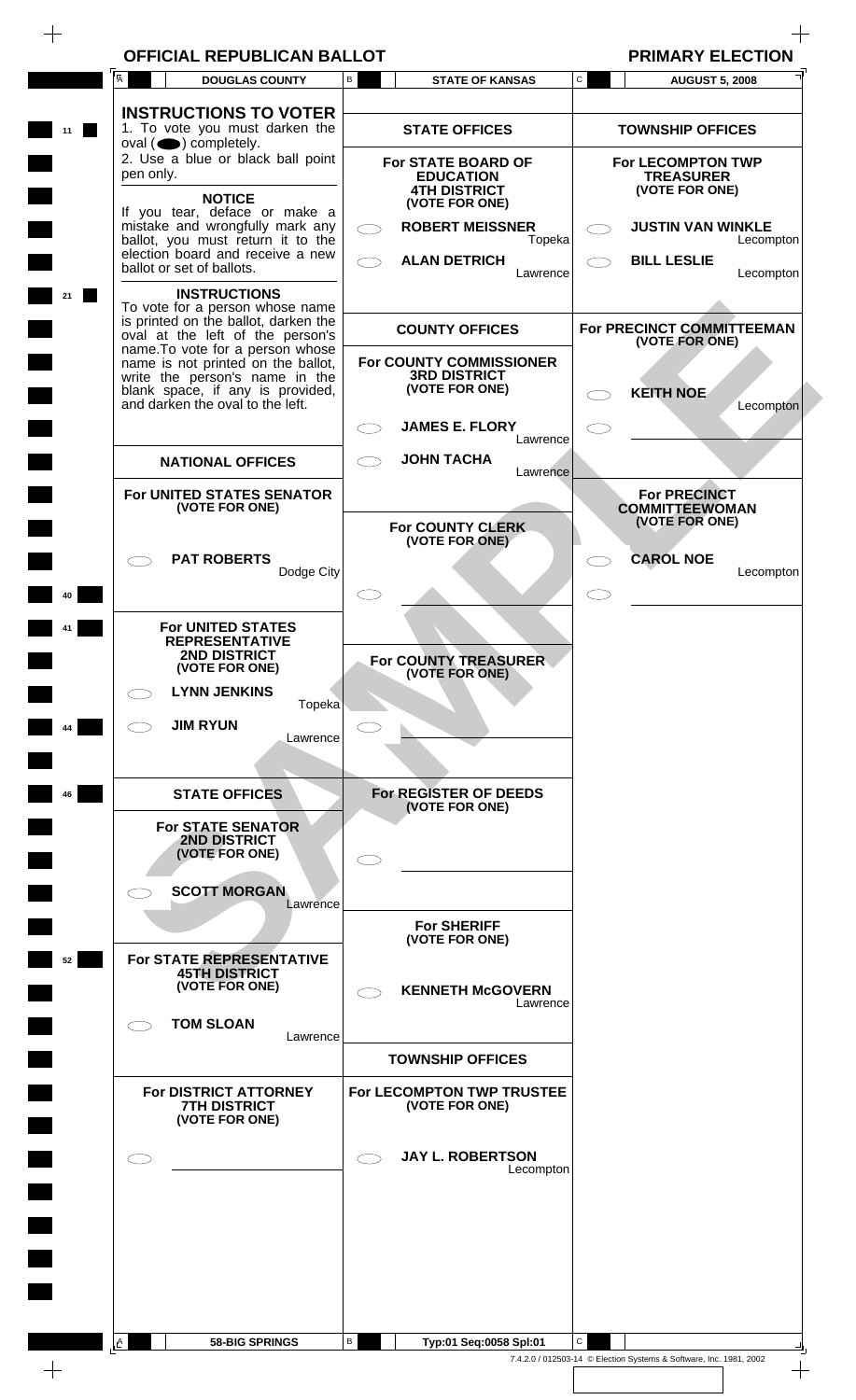$\begin{array}{c} \begin{array}{c} \begin{array}{c} \end{array} \end{array} \end{array}$ 

|    | Ā              | <b>DOUGLAS COUNTY</b>                                                                                                                                                                                          | B                  | <b>STATE OF KANSAS</b>                                                                                       | C | <b>AUGUST 5, 2008</b>                                          |
|----|----------------|----------------------------------------------------------------------------------------------------------------------------------------------------------------------------------------------------------------|--------------------|--------------------------------------------------------------------------------------------------------------|---|----------------------------------------------------------------|
| 11 | pen only.      | <b>INSTRUCTIONS TO VOTER</b><br>1. To vote you must darken the<br>$oval \textcircled{\bullet}$ ) completely.<br>2. Use a blue or black ball point                                                              |                    | <b>STATE OFFICES</b><br>For STATE BOARD OF<br><b>EDUCATION</b>                                               |   | For PRECINCT COMMITTEEMAN<br>(VOTE FOR ONE)                    |
|    |                | <b>NOTICE</b><br>If you tear, deface or make a<br>mistake and wrongfully mark any<br>ballot, you must return it to the<br>election board and receive a new<br>ballot or set of ballots.<br><b>INSTRUCTIONS</b> |                    | <b>4TH DISTRICT</b><br>(VOTE FOR ONE)<br><b>ALAN DETRICH</b><br>Lawrence<br><b>ROBERT MEISSNER</b><br>Topeka |   | <b>For PRECINCT</b><br><b>COMMITTEEWOMAN</b><br>(VOTE FOR ONE) |
|    |                | To vote for a person whose name<br>is printed on the ballot, darken the<br>oval at the left of the person's                                                                                                    |                    | <b>COUNTY OFFICES</b>                                                                                        |   |                                                                |
|    |                | name.To vote for a person whose<br>name is not printed on the ballot,<br>write the person's name in the<br>blank space, if any is provided,<br>and darken the oval to the left.                                |                    | For COUNTY COMMISSIONER<br><b>3RD DISTRICT</b><br>(VOTE FOR ONE)                                             |   |                                                                |
|    |                |                                                                                                                                                                                                                |                    | <b>JAMES E. FLORY</b><br>Lawrence                                                                            |   |                                                                |
|    |                | <b>NATIONAL OFFICES</b>                                                                                                                                                                                        |                    | <b>JOHN TACHA</b><br>Lawrence                                                                                |   |                                                                |
|    |                | For UNITED STATES SENATOR<br>(VOTE FOR ONE)                                                                                                                                                                    |                    |                                                                                                              |   |                                                                |
|    |                | <b>PAT ROBERTS</b><br>Dodge City                                                                                                                                                                               |                    | For COUNTY CLERK<br>(VOTE FOR ONE)                                                                           |   |                                                                |
|    |                | For UNITED STATES<br><b>REPRESENTATIVE</b><br>2ND DISTRICT<br>(VOTE FOR ONE)                                                                                                                                   |                    | For COUNTY TREASURER<br>(VOTE FOR ONE)                                                                       |   |                                                                |
|    |                | <b>LYNN JENKINS</b><br>Topeka                                                                                                                                                                                  |                    |                                                                                                              |   |                                                                |
| 44 |                | <b>JIM RYUN</b><br>Lawrence                                                                                                                                                                                    |                    |                                                                                                              |   |                                                                |
| 46 |                | <b>STATE OFFICES</b>                                                                                                                                                                                           |                    | For REGISTER OF DEEDS<br>(VOTE FOR ONE)                                                                      |   |                                                                |
|    |                | <b>For STATE SENATOR</b><br><b>19TH DISTRICT</b><br>(VOTE FOR ONE)                                                                                                                                             |                    |                                                                                                              |   |                                                                |
|    |                | <b>SHARI WEBER</b><br>Vassar                                                                                                                                                                                   |                    | <b>For SHERIFF</b>                                                                                           |   |                                                                |
|    |                | For STATE REPRESENTATIVE                                                                                                                                                                                       |                    | (VOTE FOR ONE)                                                                                               |   |                                                                |
| 53 |                | <b>53RD DISTRICT</b><br>(VOTE FOR ONE)                                                                                                                                                                         |                    | <b>KENNETH McGOVERN</b><br>Lawrence                                                                          |   |                                                                |
|    |                | <b>CECIL T. WASHINGTON</b><br>JR.<br>Topeka                                                                                                                                                                    |                    |                                                                                                              |   |                                                                |
|    |                | For DISTRICT ATTORNEY                                                                                                                                                                                          |                    | <b>TOWNSHIP OFFICES</b><br>For MARION TWP TRUSTEE                                                            |   |                                                                |
|    |                | <b>7TH DISTRICT</b><br>(VOTE FOR ONE)                                                                                                                                                                          |                    | (VOTE FOR ONE)                                                                                               |   |                                                                |
|    |                |                                                                                                                                                                                                                | $\subset \bar{\ }$ |                                                                                                              |   |                                                                |
|    |                |                                                                                                                                                                                                                |                    |                                                                                                              |   |                                                                |
|    |                |                                                                                                                                                                                                                |                    | <b>For MARION TWP TREASURER</b><br>(VOTE FOR ONE)                                                            |   |                                                                |
|    |                |                                                                                                                                                                                                                |                    |                                                                                                              |   |                                                                |
|    |                |                                                                                                                                                                                                                |                    |                                                                                                              |   |                                                                |
|    | I <sup>A</sup> | 59-MARION                                                                                                                                                                                                      | В                  | Typ:01 Seq:0059 Spl:01                                                                                       | C |                                                                |

 $\hspace{0.1mm} +$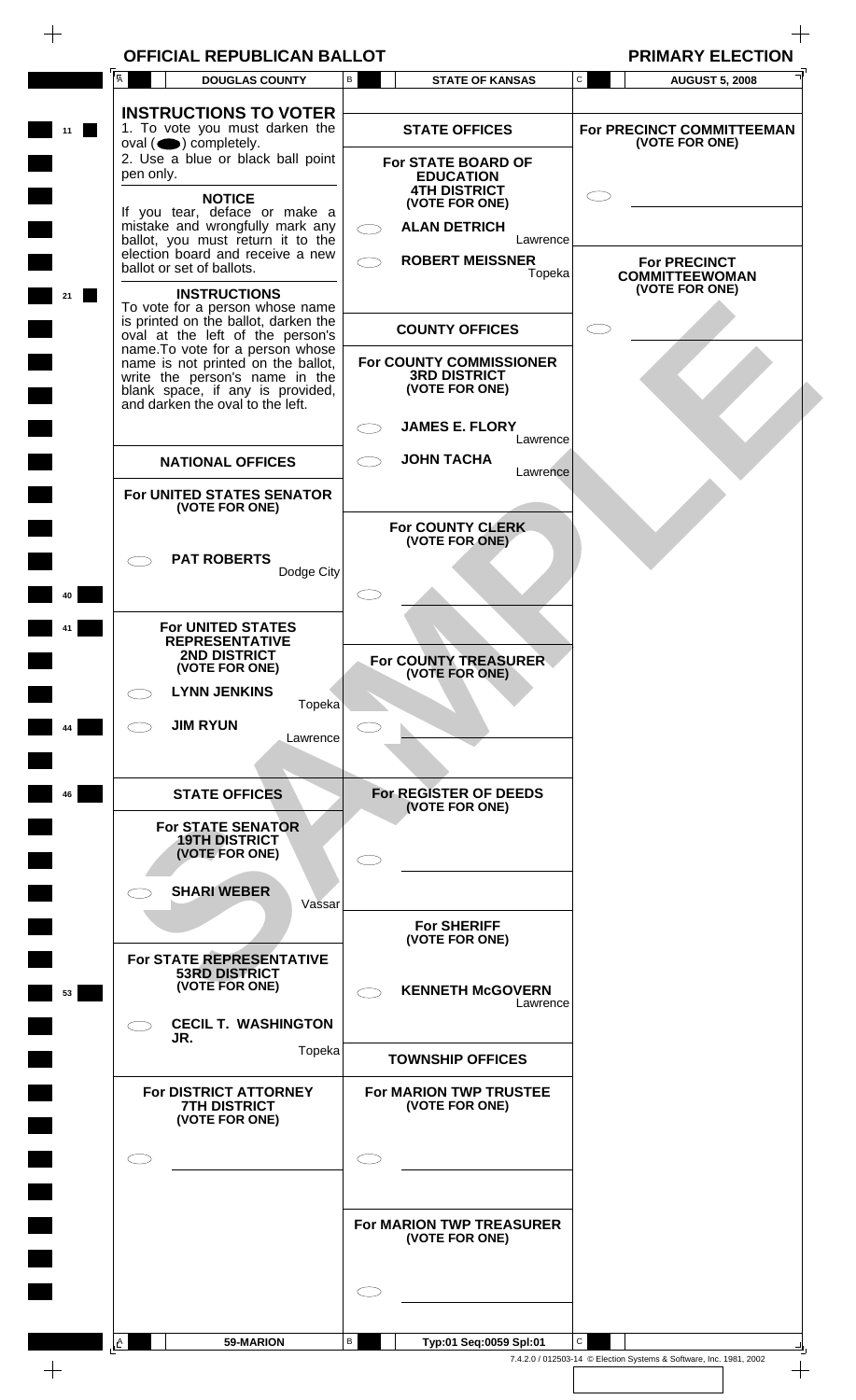| <b>OFFICIAL REPUBLICAN BALLOT</b> |  |  |  |
|-----------------------------------|--|--|--|
|-----------------------------------|--|--|--|

| LLOT | <b>PRIMARY ELECTION</b> |
|------|-------------------------|

|    | OFFICIAL REPUBLICAN BALLOT                                                                                                                                                                                                                                                                                             |                                                                                    | <b>PRIMARY ELECTION</b>                                                                                     |
|----|------------------------------------------------------------------------------------------------------------------------------------------------------------------------------------------------------------------------------------------------------------------------------------------------------------------------|------------------------------------------------------------------------------------|-------------------------------------------------------------------------------------------------------------|
|    | $\overline{A}$<br><b>DOUGLAS COUNTY</b>                                                                                                                                                                                                                                                                                | B<br><b>STATE OF KANSAS</b>                                                        | $\mathtt{C}$<br><b>AUGUST 5, 2008</b>                                                                       |
|    | <b>INSTRUCTIONS TO VOTER</b><br>1. To vote you must darken the<br>$oval(\n\bullet)$ completely.<br>2. Use a blue or black ball point<br>pen only.<br><b>NOTICE</b><br>If you tear, deface or make a                                                                                                                    | <b>COUNTY OFFICES</b><br>For COUNTY COMMISSIONER<br>2ND DISTRICT<br>(VOTE FOR ONE) | <b>For PRECINCT</b><br><b>COMMITTEEWOMAN</b><br>(VOTE FOR ONE)<br><b>SHELLY TODD</b><br><b>Baldwin City</b> |
|    | mistake and wrongfully mark any<br>ballot, you must return it to the<br>election board and receive a new<br>ballot or set of ballots.                                                                                                                                                                                  | <b>DAVID L. BROWN</b><br><b>Baldwin City</b><br><b>GRANT EICHHORN</b><br>Lawrence  |                                                                                                             |
|    | <b>INSTRUCTIONS</b><br>To vote for a person whose name<br>is printed on the ballot, darken the<br>oval at the left of the person's<br>name. To vote for a person whose<br>name is not printed on the ballot,<br>write the person's name in the<br>blank space, if any is provided,<br>and darken the oval to the left. | For COUNTY CLERK<br>(VOTE FOR ONE)                                                 |                                                                                                             |
|    | <b>NATIONAL OFFICES</b>                                                                                                                                                                                                                                                                                                | For COUNTY TREASURER<br>(VOTE FOR ONE)                                             |                                                                                                             |
|    | For UNITED STATES SENATOR<br>(VOTE FOR ONE)                                                                                                                                                                                                                                                                            |                                                                                    |                                                                                                             |
|    | <b>PAT ROBERTS</b><br>Dodge City                                                                                                                                                                                                                                                                                       | For REGISTER OF DEEDS                                                              |                                                                                                             |
|    | For UNITED STATES<br><b>REPRESENTATIVE</b><br><b>2ND DISTRICT</b><br>(VOTE FOR ONE)                                                                                                                                                                                                                                    | (VOTE FOR ONE)                                                                     |                                                                                                             |
|    | <b>LYNN JENKINS</b><br>Topeka                                                                                                                                                                                                                                                                                          |                                                                                    |                                                                                                             |
| 44 | <b>JIM RYUN</b><br>Lawrence                                                                                                                                                                                                                                                                                            | <b>For SHERIFF</b><br>(VOTE FOR ONE)                                               |                                                                                                             |
| 46 | <b>STATE OFFICES</b>                                                                                                                                                                                                                                                                                                   | <b>KENNETH McGOVERN</b><br>Lawrence                                                |                                                                                                             |
|    | <b>For STATE SENATOR</b><br><b>3RD DISTRICT</b><br>(VOTE FOR ONE)                                                                                                                                                                                                                                                      | <b>TOWNSHIP OFFICES</b>                                                            |                                                                                                             |
|    | <b>ROGER C. PINE</b><br>Lawrence                                                                                                                                                                                                                                                                                       | For PALMYRA TWP TRUSTEE<br>(VOTE FOR ONE)                                          |                                                                                                             |
|    | For STATE REPRESENTATIVE<br><b>10TH DISTRICT</b><br>(VOTE FOR ONE)                                                                                                                                                                                                                                                     | C D                                                                                |                                                                                                             |
| 54 | <b>JOHN COEN</b><br>Wellsville                                                                                                                                                                                                                                                                                         | For PALMYRA TWP TREASURER<br>(VOTE FOR ONE)                                        |                                                                                                             |
|    | <b>For DISTRICT ATTORNEY</b><br><b>7TH DISTRICT</b><br>(VOTE FOR ONE)                                                                                                                                                                                                                                                  | <b>JOHN VESECKY</b><br><b>Baldwin City</b>                                         |                                                                                                             |
|    |                                                                                                                                                                                                                                                                                                                        | For PRECINCT COMMITTEEMAN<br>(VOTE FOR ONE)                                        |                                                                                                             |
|    |                                                                                                                                                                                                                                                                                                                        | <b>MIKE TODD</b><br><b>Baldwin City</b>                                            |                                                                                                             |
|    |                                                                                                                                                                                                                                                                                                                        |                                                                                    |                                                                                                             |
|    | $L^A$                                                                                                                                                                                                                                                                                                                  | В<br>Typ:01 Seq:0060 Spl:01                                                        | $\mathbf{C}$                                                                                                |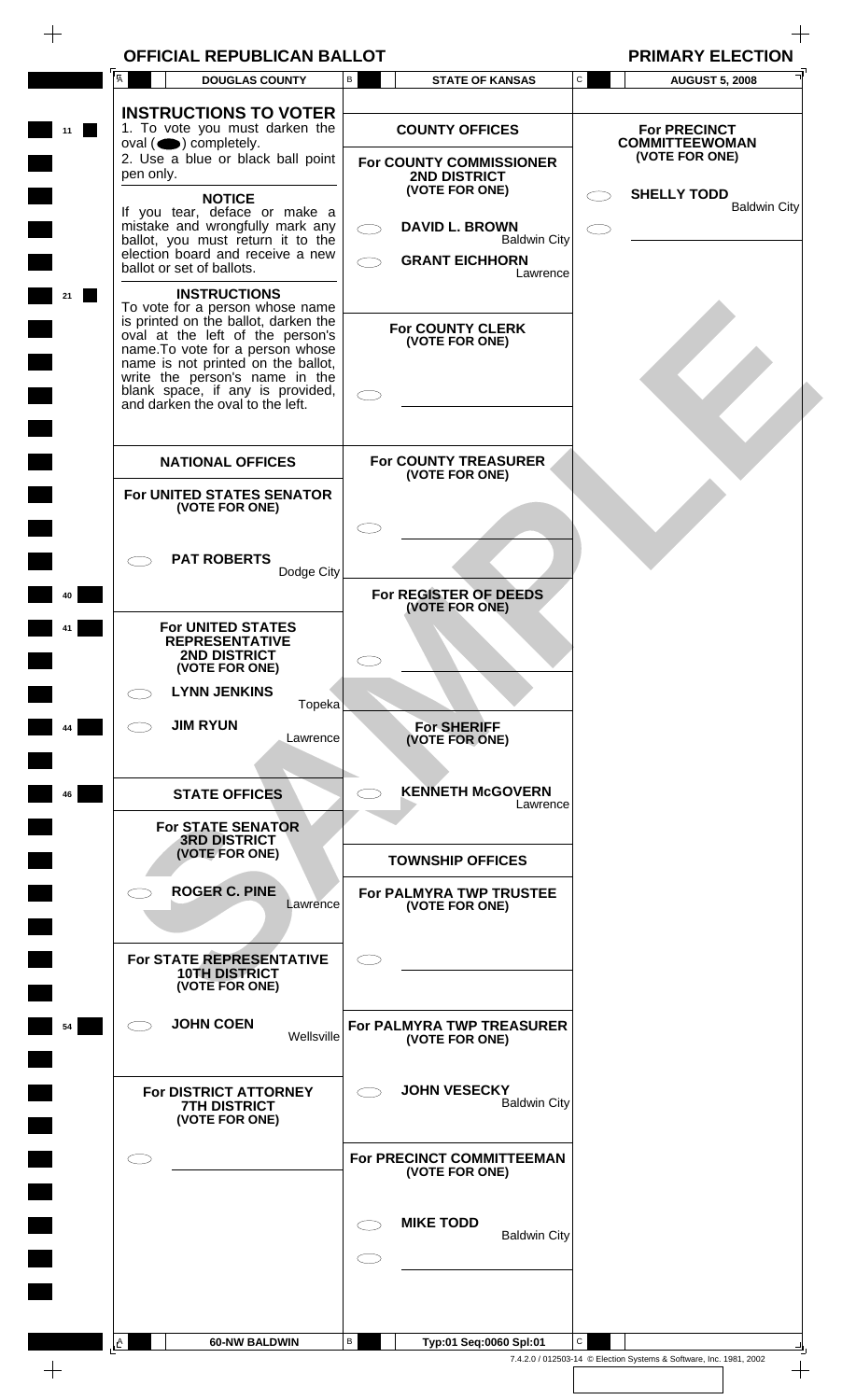|  | <b>PRIMARY ELECTI</b> |  |  |
|--|-----------------------|--|--|
|  |                       |  |  |

|    | Ā         | <b>DOUGLAS COUNTY</b>                                                                                                                                                                                                                                                                                                  | В | <b>STATE OF KANSAS</b>                                           | C                               | <b>AUGUST 5, 2008</b>                                              |  |
|----|-----------|------------------------------------------------------------------------------------------------------------------------------------------------------------------------------------------------------------------------------------------------------------------------------------------------------------------------|---|------------------------------------------------------------------|---------------------------------|--------------------------------------------------------------------|--|
| 11 |           | <b>INSTRUCTIONS TO VOTER</b><br>1. To vote you must darken the                                                                                                                                                                                                                                                         |   | <b>COUNTY OFFICES</b>                                            |                                 | <b>For PRECINCT</b>                                                |  |
|    | pen only. | $oval \textcircled{\bullet}$ ) completely.<br>2. Use a blue or black ball point                                                                                                                                                                                                                                        |   | For COUNTY COMMISSIONER<br>2ND DISTRICT                          |                                 | <b>COMMITTEEWOMAN</b><br>(VOTE FOR ONE)                            |  |
|    |           | <b>NOTICE</b><br>If you tear, deface or make a<br>mistake and wrongfully mark any<br>ballot, you must return it to the<br>election board and receive a new<br>ballot or set of ballots.                                                                                                                                |   | (VOTE FOR ONE)<br><b>GRANT EICHHORN</b><br><b>DAVID L. BROWN</b> | Lawrence<br><b>Baldwin City</b> |                                                                    |  |
|    |           | <b>INSTRUCTIONS</b><br>To vote for a person whose name<br>is printed on the ballot, darken the<br>oval at the left of the person's<br>name. To vote for a person whose<br>name is not printed on the ballot,<br>write the person's name in the<br>blank space, if any is provided,<br>and darken the oval to the left. |   | <b>For COUNTY CLERK</b><br>(VOTE FOR ONE)                        |                                 |                                                                    |  |
|    |           | <b>NATIONAL OFFICES</b>                                                                                                                                                                                                                                                                                                |   | For COUNTY TREASURER<br>(VOTE FOR ONE)                           |                                 |                                                                    |  |
|    |           | For UNITED STATES SENATOR<br>(VOTE FOR ONE)                                                                                                                                                                                                                                                                            |   |                                                                  |                                 |                                                                    |  |
|    |           | <b>PAT ROBERTS</b><br>Dodge City                                                                                                                                                                                                                                                                                       |   | For REGISTER OF DEEDS                                            |                                 |                                                                    |  |
|    |           | <b>For UNITED STATES</b><br><b>REPRESENTATIVE</b><br>2ND DISTRICT<br>(VOTE FOR ONE)                                                                                                                                                                                                                                    |   | (VOTE FOR ONE)                                                   |                                 |                                                                    |  |
|    |           | <b>LYNN JENKINS</b><br>Topeka                                                                                                                                                                                                                                                                                          |   |                                                                  |                                 |                                                                    |  |
| 44 |           | <b>JIM RYUN</b><br>Lawrence                                                                                                                                                                                                                                                                                            |   | <b>For SHERIFF</b><br>(VOTE FOR ONE)                             |                                 |                                                                    |  |
|    |           | <b>STATE OFFICES</b>                                                                                                                                                                                                                                                                                                   |   | <b>KENNETH McGOVERN</b>                                          | Lawrence                        |                                                                    |  |
| 47 |           | <b>For STATE SENATOR</b><br><b>3RD DISTRICT</b><br>(VOTE FOR ONE)                                                                                                                                                                                                                                                      |   | <b>TOWNSHIP OFFICES</b>                                          |                                 |                                                                    |  |
| 51 |           | <b>ROGER C. PINE</b><br>Lawrence                                                                                                                                                                                                                                                                                       |   | For PALMYRA TWP TRUSTEE<br>(VOTE FOR ONE)                        |                                 |                                                                    |  |
|    |           | For STATE REPRESENTATIVE<br><b>10TH DISTRICT</b><br>(VOTE FOR ONE)                                                                                                                                                                                                                                                     |   |                                                                  |                                 |                                                                    |  |
|    |           | <b>JOHN COEN</b><br>Wellsville                                                                                                                                                                                                                                                                                         |   | For PALMYRA TWP TREASURER<br>(VOTE FOR ONE)                      |                                 |                                                                    |  |
|    |           | For DISTRICT ATTORNEY<br><b>7TH DISTRICT</b><br>(VOTE FOR ONE)                                                                                                                                                                                                                                                         |   | <b>JOHN VESECKY</b>                                              | <b>Baldwin City</b>             |                                                                    |  |
|    |           |                                                                                                                                                                                                                                                                                                                        |   | For PRECINCT COMMITTEEMAN<br>(VOTE FOR ONE)                      |                                 |                                                                    |  |
|    |           |                                                                                                                                                                                                                                                                                                                        |   |                                                                  |                                 |                                                                    |  |
|    |           |                                                                                                                                                                                                                                                                                                                        |   |                                                                  |                                 |                                                                    |  |
|    | A         | <b>61-NE BALDWIN</b>                                                                                                                                                                                                                                                                                                   | В | Typ:01 Seq:0061 Spl:01                                           | $\mathsf{C}$                    |                                                                    |  |
|    |           |                                                                                                                                                                                                                                                                                                                        |   |                                                                  |                                 | 7.4.2.0 / 012503-14 © Election Systems & Software, Inc. 1981, 2002 |  |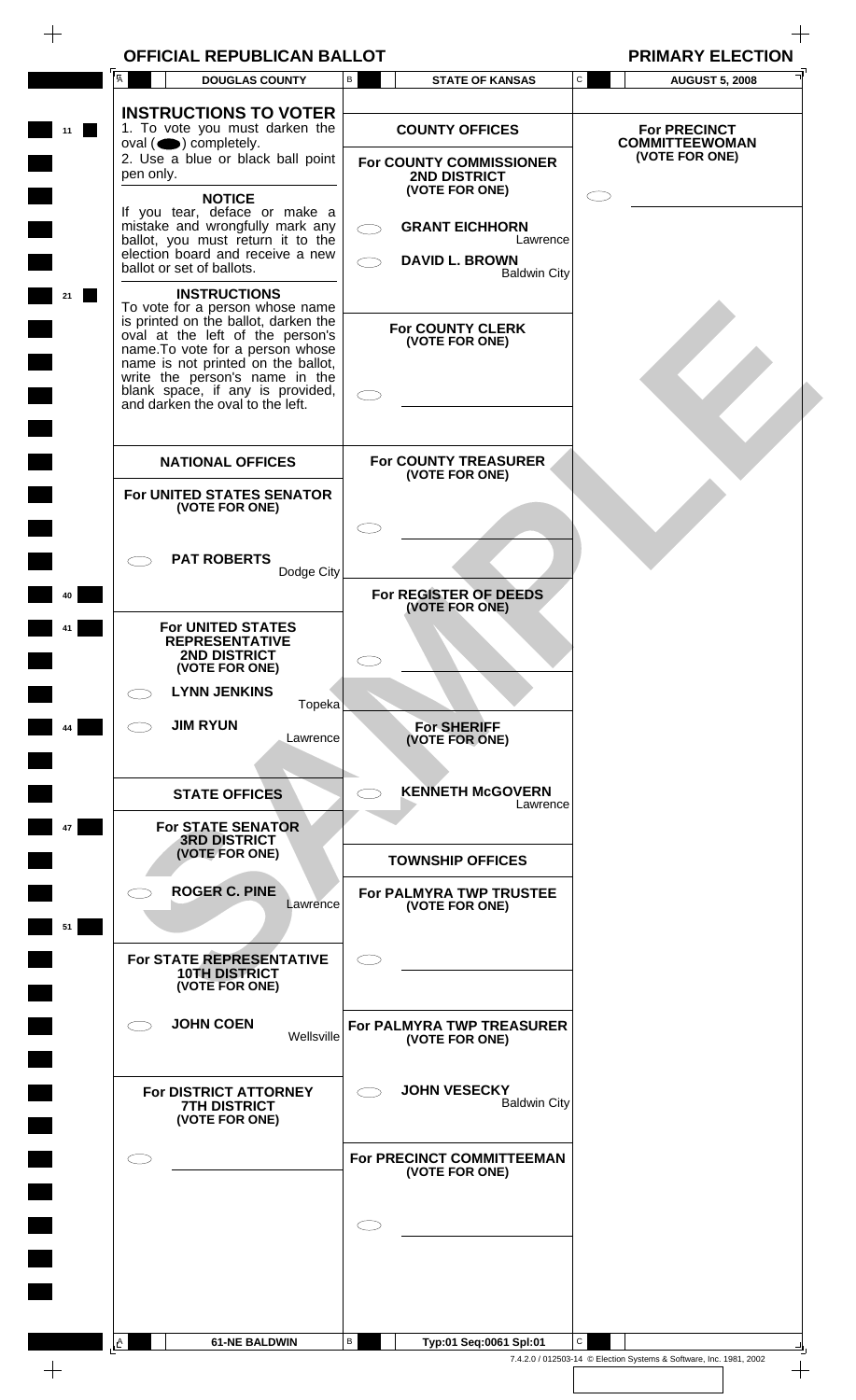| <b>PRIMARY ELECTION</b> |  |
|-------------------------|--|
|-------------------------|--|

| <b>INSTRUCTIONS TO VOTER</b><br>1. To vote you must darken the<br><b>COUNTY OFFICES</b><br><b>For PRECINCT</b><br>11<br>$oval \textcircled{\bullet}$ ) completely.<br><b>COMMITTEEWOMAN</b><br>(VOTE FOR ONE)<br>2. Use a blue or black ball point<br>For COUNTY COMMISSIONER<br>pen only.<br>2ND DISTRICT<br>(VOTE FOR ONE)<br><b>NOTICE</b><br>If you tear, deface or make a<br>mistake and wrongfully mark any<br><b>DAVID L. BROWN</b><br>ballot, you must return it to the<br><b>Baldwin City</b><br>election board and receive a new<br><b>GRANT EICHHORN</b><br>ballot or set of ballots.<br>Lawrence<br><b>INSTRUCTIONS</b><br>To vote for a person whose name<br>is printed on the ballot, darken the<br>For COUNTY CLERK<br>oval at the left of the person's<br>(VOTE FOR ONE)<br>name.To vote for a person whose<br>name is not printed on the ballot,<br>write the person's name in the<br>blank space, if any is provided,<br>and darken the oval to the left.<br>For COUNTY TREASURER<br><b>NATIONAL OFFICES</b><br>(VOTE FOR ONE)<br>For UNITED STATES SENATOR<br>(VOTE FOR ONE)<br><b>PAT ROBERTS</b><br>Dodge City<br>For REGISTER OF DEEDS<br>(VOTE FOR ONE)<br>For UNITED STATES<br><b>REPRESENTATIVE</b><br>2ND DISTRICT<br>(VOTE FOR ONE)<br><b>LYNN JENKINS</b><br>Topeka<br><b>JIM RYUN</b><br><b>For SHERIFF</b><br>44<br>Lawrence<br>(VOTE FOR ONE)<br><b>KENNETH McGOVERN</b><br><b>STATE OFFICES</b><br>Lawrence<br><b>For STATE SENATOR</b><br>47<br><b>3RD DISTRICT</b><br>(VOTE FOR ONE)<br><b>TOWNSHIP OFFICES</b><br><b>ROGER C. PINE</b><br>For PALMYRA TWP TRUSTEE<br>Lawrence<br>(VOTE FOR ONE)<br>For STATE REPRESENTATIVE<br>52<br><b>10TH DISTRICT</b><br>(VOTE FOR ONE)<br><b>JOHN COEN</b><br>For PALMYRA TWP TREASURER<br>- 3<br>Wellsville<br>(VOTE FOR ONE)<br><b>JOHN VESECKY</b><br>For DISTRICT ATTORNEY<br>$\subset$<br><b>Baldwin City</b><br><b>7TH DISTRICT</b><br>(VOTE FOR ONE)<br>For PRECINCT COMMITTEEMAN<br>(VOTE FOR ONE) | Ā | <b>DOUGLAS COUNTY</b> | B | <b>STATE OF KANSAS</b> | C | <b>AUGUST 5, 2008</b> |  |
|------------------------------------------------------------------------------------------------------------------------------------------------------------------------------------------------------------------------------------------------------------------------------------------------------------------------------------------------------------------------------------------------------------------------------------------------------------------------------------------------------------------------------------------------------------------------------------------------------------------------------------------------------------------------------------------------------------------------------------------------------------------------------------------------------------------------------------------------------------------------------------------------------------------------------------------------------------------------------------------------------------------------------------------------------------------------------------------------------------------------------------------------------------------------------------------------------------------------------------------------------------------------------------------------------------------------------------------------------------------------------------------------------------------------------------------------------------------------------------------------------------------------------------------------------------------------------------------------------------------------------------------------------------------------------------------------------------------------------------------------------------------------------------------------------------------------------------------------------------------------------------------------------------------------------------------------------------------------------------|---|-----------------------|---|------------------------|---|-----------------------|--|
|                                                                                                                                                                                                                                                                                                                                                                                                                                                                                                                                                                                                                                                                                                                                                                                                                                                                                                                                                                                                                                                                                                                                                                                                                                                                                                                                                                                                                                                                                                                                                                                                                                                                                                                                                                                                                                                                                                                                                                                    |   |                       |   |                        |   |                       |  |
|                                                                                                                                                                                                                                                                                                                                                                                                                                                                                                                                                                                                                                                                                                                                                                                                                                                                                                                                                                                                                                                                                                                                                                                                                                                                                                                                                                                                                                                                                                                                                                                                                                                                                                                                                                                                                                                                                                                                                                                    |   |                       |   |                        |   |                       |  |
|                                                                                                                                                                                                                                                                                                                                                                                                                                                                                                                                                                                                                                                                                                                                                                                                                                                                                                                                                                                                                                                                                                                                                                                                                                                                                                                                                                                                                                                                                                                                                                                                                                                                                                                                                                                                                                                                                                                                                                                    |   |                       |   |                        |   |                       |  |
|                                                                                                                                                                                                                                                                                                                                                                                                                                                                                                                                                                                                                                                                                                                                                                                                                                                                                                                                                                                                                                                                                                                                                                                                                                                                                                                                                                                                                                                                                                                                                                                                                                                                                                                                                                                                                                                                                                                                                                                    |   |                       |   |                        |   |                       |  |
|                                                                                                                                                                                                                                                                                                                                                                                                                                                                                                                                                                                                                                                                                                                                                                                                                                                                                                                                                                                                                                                                                                                                                                                                                                                                                                                                                                                                                                                                                                                                                                                                                                                                                                                                                                                                                                                                                                                                                                                    |   |                       |   |                        |   |                       |  |
|                                                                                                                                                                                                                                                                                                                                                                                                                                                                                                                                                                                                                                                                                                                                                                                                                                                                                                                                                                                                                                                                                                                                                                                                                                                                                                                                                                                                                                                                                                                                                                                                                                                                                                                                                                                                                                                                                                                                                                                    |   |                       |   |                        |   |                       |  |
|                                                                                                                                                                                                                                                                                                                                                                                                                                                                                                                                                                                                                                                                                                                                                                                                                                                                                                                                                                                                                                                                                                                                                                                                                                                                                                                                                                                                                                                                                                                                                                                                                                                                                                                                                                                                                                                                                                                                                                                    |   |                       |   |                        |   |                       |  |
|                                                                                                                                                                                                                                                                                                                                                                                                                                                                                                                                                                                                                                                                                                                                                                                                                                                                                                                                                                                                                                                                                                                                                                                                                                                                                                                                                                                                                                                                                                                                                                                                                                                                                                                                                                                                                                                                                                                                                                                    |   |                       |   |                        |   |                       |  |
|                                                                                                                                                                                                                                                                                                                                                                                                                                                                                                                                                                                                                                                                                                                                                                                                                                                                                                                                                                                                                                                                                                                                                                                                                                                                                                                                                                                                                                                                                                                                                                                                                                                                                                                                                                                                                                                                                                                                                                                    |   |                       |   |                        |   |                       |  |
|                                                                                                                                                                                                                                                                                                                                                                                                                                                                                                                                                                                                                                                                                                                                                                                                                                                                                                                                                                                                                                                                                                                                                                                                                                                                                                                                                                                                                                                                                                                                                                                                                                                                                                                                                                                                                                                                                                                                                                                    |   |                       |   |                        |   |                       |  |
|                                                                                                                                                                                                                                                                                                                                                                                                                                                                                                                                                                                                                                                                                                                                                                                                                                                                                                                                                                                                                                                                                                                                                                                                                                                                                                                                                                                                                                                                                                                                                                                                                                                                                                                                                                                                                                                                                                                                                                                    |   |                       |   |                        |   |                       |  |
|                                                                                                                                                                                                                                                                                                                                                                                                                                                                                                                                                                                                                                                                                                                                                                                                                                                                                                                                                                                                                                                                                                                                                                                                                                                                                                                                                                                                                                                                                                                                                                                                                                                                                                                                                                                                                                                                                                                                                                                    |   |                       |   |                        |   |                       |  |
|                                                                                                                                                                                                                                                                                                                                                                                                                                                                                                                                                                                                                                                                                                                                                                                                                                                                                                                                                                                                                                                                                                                                                                                                                                                                                                                                                                                                                                                                                                                                                                                                                                                                                                                                                                                                                                                                                                                                                                                    |   |                       |   |                        |   |                       |  |
|                                                                                                                                                                                                                                                                                                                                                                                                                                                                                                                                                                                                                                                                                                                                                                                                                                                                                                                                                                                                                                                                                                                                                                                                                                                                                                                                                                                                                                                                                                                                                                                                                                                                                                                                                                                                                                                                                                                                                                                    |   |                       |   |                        |   |                       |  |
|                                                                                                                                                                                                                                                                                                                                                                                                                                                                                                                                                                                                                                                                                                                                                                                                                                                                                                                                                                                                                                                                                                                                                                                                                                                                                                                                                                                                                                                                                                                                                                                                                                                                                                                                                                                                                                                                                                                                                                                    |   |                       |   |                        |   |                       |  |
|                                                                                                                                                                                                                                                                                                                                                                                                                                                                                                                                                                                                                                                                                                                                                                                                                                                                                                                                                                                                                                                                                                                                                                                                                                                                                                                                                                                                                                                                                                                                                                                                                                                                                                                                                                                                                                                                                                                                                                                    |   |                       |   |                        |   |                       |  |
|                                                                                                                                                                                                                                                                                                                                                                                                                                                                                                                                                                                                                                                                                                                                                                                                                                                                                                                                                                                                                                                                                                                                                                                                                                                                                                                                                                                                                                                                                                                                                                                                                                                                                                                                                                                                                                                                                                                                                                                    |   |                       |   |                        |   |                       |  |
|                                                                                                                                                                                                                                                                                                                                                                                                                                                                                                                                                                                                                                                                                                                                                                                                                                                                                                                                                                                                                                                                                                                                                                                                                                                                                                                                                                                                                                                                                                                                                                                                                                                                                                                                                                                                                                                                                                                                                                                    |   |                       |   |                        |   |                       |  |
| C<br>В<br><sub>A</sub><br><b>62-S BALDWIN</b><br>Typ:01 Seq:0062 Spl:01                                                                                                                                                                                                                                                                                                                                                                                                                                                                                                                                                                                                                                                                                                                                                                                                                                                                                                                                                                                                                                                                                                                                                                                                                                                                                                                                                                                                                                                                                                                                                                                                                                                                                                                                                                                                                                                                                                            |   |                       |   |                        |   |                       |  |
| 7.4.2.0 / 012503-14 © Election Systems & Software, Inc. 1981, 2002                                                                                                                                                                                                                                                                                                                                                                                                                                                                                                                                                                                                                                                                                                                                                                                                                                                                                                                                                                                                                                                                                                                                                                                                                                                                                                                                                                                                                                                                                                                                                                                                                                                                                                                                                                                                                                                                                                                 |   |                       |   |                        |   |                       |  |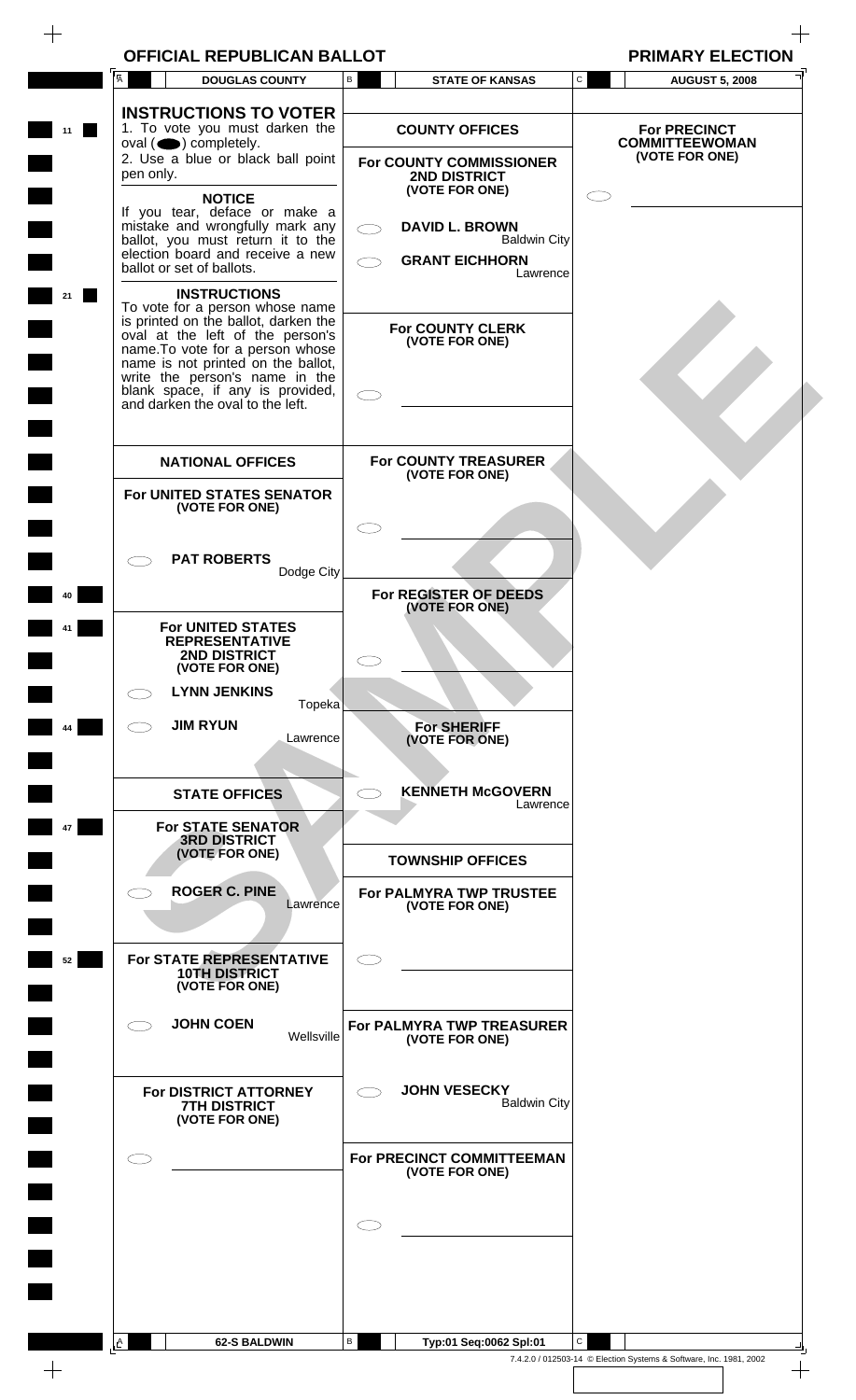| <b>OFFICIAL REPUBLICAN BALLOT</b> |  |  |  |  |
|-----------------------------------|--|--|--|--|
|-----------------------------------|--|--|--|--|

| LOT. | <b>PRIMARY ELECTION</b> |
|------|-------------------------|

| <b>INSTRUCTIONS TO VOTER</b><br>1. To vote you must darken the<br><b>COUNTY OFFICES</b><br><b>For PRECINCT</b><br>$oval(\n\bullet)$ completely.<br><b>COMMITTEEWOMAN</b><br>(VOTE FOR ONE)<br>2. Use a blue or black ball point<br>For COUNTY COMMISSIONER<br>pen only.<br>2ND DISTRICT<br>(VOTE FOR ONE)<br><b>MARIE MEYEN</b><br><b>NOTICE</b><br>Lawrence<br>If you tear, deface or make a<br>mistake and wrongfully mark any<br><b>GRANT EICHHORN</b><br>ballot, you must return it to the<br>Lawrence<br>election board and receive a new<br><b>DAVID L. BROWN</b><br>ballot or set of ballots.<br><b>Baldwin City</b><br><b>INSTRUCTIONS</b><br>To vote for a person whose name<br>is printed on the ballot, darken the<br><b>For COUNTY CLERK</b><br>oval at the left of the person's<br>(VOTE FOR ONE)<br>name. To vote for a person whose<br>name is not printed on the ballot,<br>write the person's name in the<br>blank space, if any is provided,<br>and darken the oval to the left.<br>For COUNTY TREASURER<br><b>NATIONAL OFFICES</b><br>(VOTE FOR ONE)<br>For UNITED STATES SENATOR<br>(VOTE FOR ONE)<br><b>PAT ROBERTS</b><br>Dodge City<br>For REGISTER OF DEEDS<br>(VOTE FOR ONE)<br><b>For UNITED STATES</b><br><b>REPRESENTATIVE</b><br><b>3RD DISTRICT</b><br>(VOTE FOR ONE)<br><b>PAUL V. SHOWEN</b><br>Shawnee<br><b>NICK JORDAN</b><br><b>For SHERIFF</b><br>Shawnee<br>(VOTE FOR ONE)<br><b>KENNETH McGOVERN</b><br><b>STATE OFFICES</b><br>Lawrence<br><b>For STATE SENATOR</b><br>47<br><b>3RD DISTRICT</b><br>(VOTE FOR ONE)<br><b>TOWNSHIP OFFICES</b><br><b>ROGER C. PINE</b><br>For PALMYRA TWP TRUSTEE<br>Lawrence<br>(VOTE FOR ONE)<br>For STATE REPRESENTATIVE<br>CI.<br><b>10TH DISTRICT</b><br>(VOTE FOR ONE)<br>53<br><b>JOHN COEN</b><br>For PALMYRA TWP TREASURER<br>Wellsville<br>(VOTE FOR ONE)<br><b>JOHN VESECKY</b><br>For DISTRICT ATTORNEY<br><b>Baldwin City</b><br><b>7TH DISTRICT</b><br>(VOTE FOR ONE)<br>For PRECINCT COMMITTEEMAN<br>(VOTE FOR ONE)<br>В<br>$\mathsf{C}$<br><u> A</u><br>63-VINLAND<br>Typ:01 Seq:0063 Spl:01 |  | <b>DOUGLAS COUNTY</b> | В | <b>STATE OF KANSAS</b> | С | <b>AUGUST 5, 2008</b> |
|-------------------------------------------------------------------------------------------------------------------------------------------------------------------------------------------------------------------------------------------------------------------------------------------------------------------------------------------------------------------------------------------------------------------------------------------------------------------------------------------------------------------------------------------------------------------------------------------------------------------------------------------------------------------------------------------------------------------------------------------------------------------------------------------------------------------------------------------------------------------------------------------------------------------------------------------------------------------------------------------------------------------------------------------------------------------------------------------------------------------------------------------------------------------------------------------------------------------------------------------------------------------------------------------------------------------------------------------------------------------------------------------------------------------------------------------------------------------------------------------------------------------------------------------------------------------------------------------------------------------------------------------------------------------------------------------------------------------------------------------------------------------------------------------------------------------------------------------------------------------------------------------------------------------------------------------------------------------------------------------------------------------------------------------------------------------------------------|--|-----------------------|---|------------------------|---|-----------------------|
|                                                                                                                                                                                                                                                                                                                                                                                                                                                                                                                                                                                                                                                                                                                                                                                                                                                                                                                                                                                                                                                                                                                                                                                                                                                                                                                                                                                                                                                                                                                                                                                                                                                                                                                                                                                                                                                                                                                                                                                                                                                                                     |  |                       |   |                        |   |                       |
|                                                                                                                                                                                                                                                                                                                                                                                                                                                                                                                                                                                                                                                                                                                                                                                                                                                                                                                                                                                                                                                                                                                                                                                                                                                                                                                                                                                                                                                                                                                                                                                                                                                                                                                                                                                                                                                                                                                                                                                                                                                                                     |  |                       |   |                        |   |                       |
|                                                                                                                                                                                                                                                                                                                                                                                                                                                                                                                                                                                                                                                                                                                                                                                                                                                                                                                                                                                                                                                                                                                                                                                                                                                                                                                                                                                                                                                                                                                                                                                                                                                                                                                                                                                                                                                                                                                                                                                                                                                                                     |  |                       |   |                        |   |                       |
|                                                                                                                                                                                                                                                                                                                                                                                                                                                                                                                                                                                                                                                                                                                                                                                                                                                                                                                                                                                                                                                                                                                                                                                                                                                                                                                                                                                                                                                                                                                                                                                                                                                                                                                                                                                                                                                                                                                                                                                                                                                                                     |  |                       |   |                        |   |                       |
|                                                                                                                                                                                                                                                                                                                                                                                                                                                                                                                                                                                                                                                                                                                                                                                                                                                                                                                                                                                                                                                                                                                                                                                                                                                                                                                                                                                                                                                                                                                                                                                                                                                                                                                                                                                                                                                                                                                                                                                                                                                                                     |  |                       |   |                        |   |                       |
|                                                                                                                                                                                                                                                                                                                                                                                                                                                                                                                                                                                                                                                                                                                                                                                                                                                                                                                                                                                                                                                                                                                                                                                                                                                                                                                                                                                                                                                                                                                                                                                                                                                                                                                                                                                                                                                                                                                                                                                                                                                                                     |  |                       |   |                        |   |                       |
|                                                                                                                                                                                                                                                                                                                                                                                                                                                                                                                                                                                                                                                                                                                                                                                                                                                                                                                                                                                                                                                                                                                                                                                                                                                                                                                                                                                                                                                                                                                                                                                                                                                                                                                                                                                                                                                                                                                                                                                                                                                                                     |  |                       |   |                        |   |                       |
|                                                                                                                                                                                                                                                                                                                                                                                                                                                                                                                                                                                                                                                                                                                                                                                                                                                                                                                                                                                                                                                                                                                                                                                                                                                                                                                                                                                                                                                                                                                                                                                                                                                                                                                                                                                                                                                                                                                                                                                                                                                                                     |  |                       |   |                        |   |                       |
|                                                                                                                                                                                                                                                                                                                                                                                                                                                                                                                                                                                                                                                                                                                                                                                                                                                                                                                                                                                                                                                                                                                                                                                                                                                                                                                                                                                                                                                                                                                                                                                                                                                                                                                                                                                                                                                                                                                                                                                                                                                                                     |  |                       |   |                        |   |                       |
|                                                                                                                                                                                                                                                                                                                                                                                                                                                                                                                                                                                                                                                                                                                                                                                                                                                                                                                                                                                                                                                                                                                                                                                                                                                                                                                                                                                                                                                                                                                                                                                                                                                                                                                                                                                                                                                                                                                                                                                                                                                                                     |  |                       |   |                        |   |                       |
|                                                                                                                                                                                                                                                                                                                                                                                                                                                                                                                                                                                                                                                                                                                                                                                                                                                                                                                                                                                                                                                                                                                                                                                                                                                                                                                                                                                                                                                                                                                                                                                                                                                                                                                                                                                                                                                                                                                                                                                                                                                                                     |  |                       |   |                        |   |                       |
|                                                                                                                                                                                                                                                                                                                                                                                                                                                                                                                                                                                                                                                                                                                                                                                                                                                                                                                                                                                                                                                                                                                                                                                                                                                                                                                                                                                                                                                                                                                                                                                                                                                                                                                                                                                                                                                                                                                                                                                                                                                                                     |  |                       |   |                        |   |                       |
|                                                                                                                                                                                                                                                                                                                                                                                                                                                                                                                                                                                                                                                                                                                                                                                                                                                                                                                                                                                                                                                                                                                                                                                                                                                                                                                                                                                                                                                                                                                                                                                                                                                                                                                                                                                                                                                                                                                                                                                                                                                                                     |  |                       |   |                        |   |                       |
|                                                                                                                                                                                                                                                                                                                                                                                                                                                                                                                                                                                                                                                                                                                                                                                                                                                                                                                                                                                                                                                                                                                                                                                                                                                                                                                                                                                                                                                                                                                                                                                                                                                                                                                                                                                                                                                                                                                                                                                                                                                                                     |  |                       |   |                        |   |                       |
|                                                                                                                                                                                                                                                                                                                                                                                                                                                                                                                                                                                                                                                                                                                                                                                                                                                                                                                                                                                                                                                                                                                                                                                                                                                                                                                                                                                                                                                                                                                                                                                                                                                                                                                                                                                                                                                                                                                                                                                                                                                                                     |  |                       |   |                        |   |                       |
|                                                                                                                                                                                                                                                                                                                                                                                                                                                                                                                                                                                                                                                                                                                                                                                                                                                                                                                                                                                                                                                                                                                                                                                                                                                                                                                                                                                                                                                                                                                                                                                                                                                                                                                                                                                                                                                                                                                                                                                                                                                                                     |  |                       |   |                        |   |                       |
|                                                                                                                                                                                                                                                                                                                                                                                                                                                                                                                                                                                                                                                                                                                                                                                                                                                                                                                                                                                                                                                                                                                                                                                                                                                                                                                                                                                                                                                                                                                                                                                                                                                                                                                                                                                                                                                                                                                                                                                                                                                                                     |  |                       |   |                        |   |                       |
|                                                                                                                                                                                                                                                                                                                                                                                                                                                                                                                                                                                                                                                                                                                                                                                                                                                                                                                                                                                                                                                                                                                                                                                                                                                                                                                                                                                                                                                                                                                                                                                                                                                                                                                                                                                                                                                                                                                                                                                                                                                                                     |  |                       |   |                        |   |                       |
|                                                                                                                                                                                                                                                                                                                                                                                                                                                                                                                                                                                                                                                                                                                                                                                                                                                                                                                                                                                                                                                                                                                                                                                                                                                                                                                                                                                                                                                                                                                                                                                                                                                                                                                                                                                                                                                                                                                                                                                                                                                                                     |  |                       |   |                        |   |                       |
|                                                                                                                                                                                                                                                                                                                                                                                                                                                                                                                                                                                                                                                                                                                                                                                                                                                                                                                                                                                                                                                                                                                                                                                                                                                                                                                                                                                                                                                                                                                                                                                                                                                                                                                                                                                                                                                                                                                                                                                                                                                                                     |  |                       |   |                        |   |                       |
|                                                                                                                                                                                                                                                                                                                                                                                                                                                                                                                                                                                                                                                                                                                                                                                                                                                                                                                                                                                                                                                                                                                                                                                                                                                                                                                                                                                                                                                                                                                                                                                                                                                                                                                                                                                                                                                                                                                                                                                                                                                                                     |  |                       |   |                        |   |                       |
|                                                                                                                                                                                                                                                                                                                                                                                                                                                                                                                                                                                                                                                                                                                                                                                                                                                                                                                                                                                                                                                                                                                                                                                                                                                                                                                                                                                                                                                                                                                                                                                                                                                                                                                                                                                                                                                                                                                                                                                                                                                                                     |  |                       |   |                        |   |                       |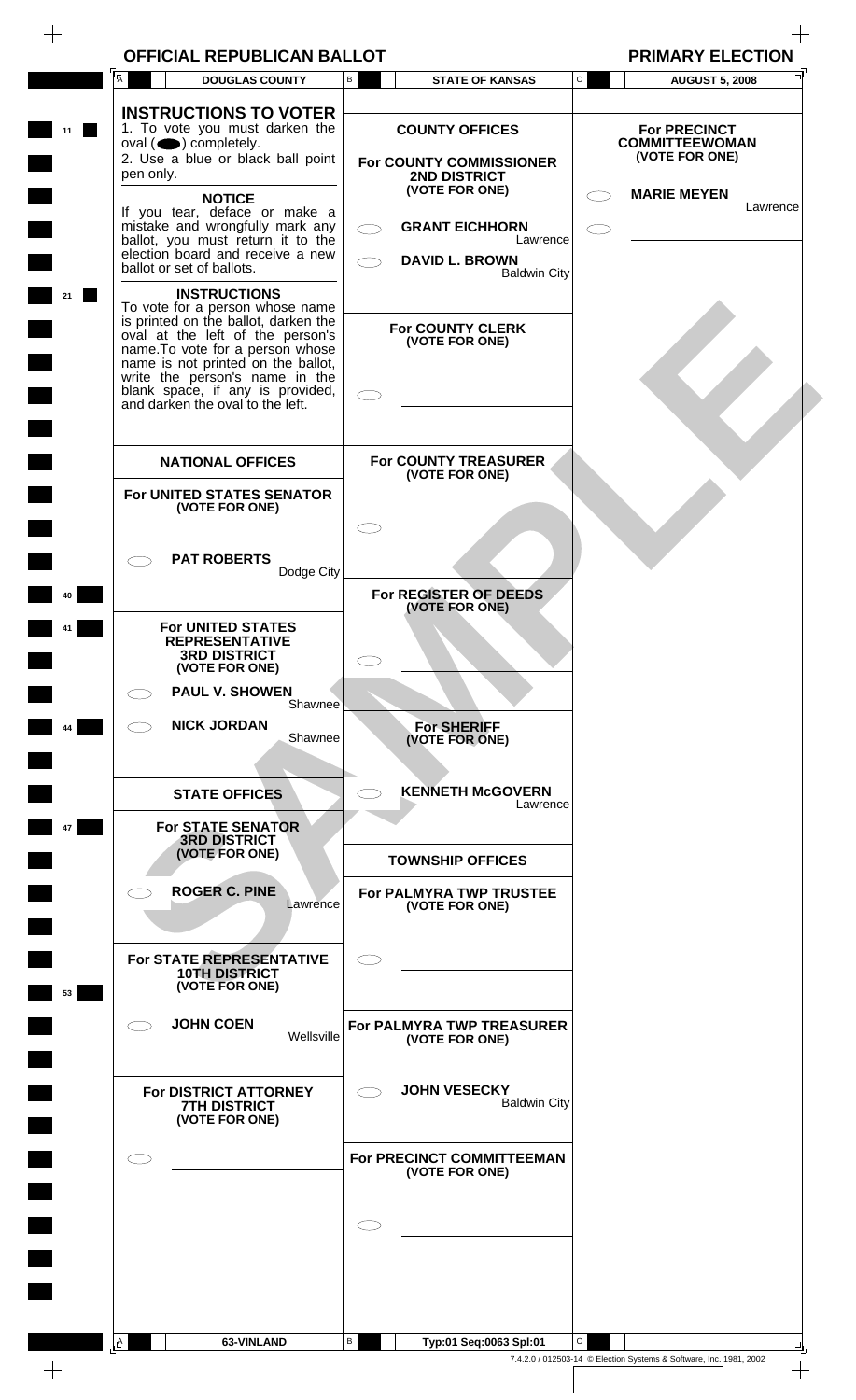| OFFICIAL REPUBLICAN BALLOT | <b>PRIMARY ELECTION</b> |
|----------------------------|-------------------------|
|----------------------------|-------------------------|

| <b>PRIMARY ELECTI</b> |  |
|-----------------------|--|
|-----------------------|--|

|     | A         | <b>DOUGLAS COUNTY</b>                                                                                                                                                                                                                                                                           | в   | <b>STATE OF KANSAS</b>                                           | С            | <b>AUGUST 5, 2008</b>                                              |
|-----|-----------|-------------------------------------------------------------------------------------------------------------------------------------------------------------------------------------------------------------------------------------------------------------------------------------------------|-----|------------------------------------------------------------------|--------------|--------------------------------------------------------------------|
|     |           | <b>INSTRUCTIONS TO VOTER</b><br>1. To vote you must darken the<br>oval $($ $\bullet)$ completely.                                                                                                                                                                                               |     | <b>COUNTY OFFICES</b>                                            |              | <b>For PRECINCT</b><br><b>COMMITTEEWOMAN</b>                       |
|     | pen only. | 2. Use a blue or black ball point<br><b>NOTICE</b>                                                                                                                                                                                                                                              |     | For COUNTY COMMISSIONER<br><b>3RD DISTRICT</b><br>(VOTE FOR ONE) |              | (VOTE FOR ONE)<br><b>GAYE GROENE</b>                               |
|     |           | If you tear, deface or make a<br>mistake and wrongfully mark any<br>ballot, you must return it to the<br>election board and receive a new                                                                                                                                                       |     | <b>JAMES E. FLORY</b><br>Lawrence                                |              | Lawrence                                                           |
|     |           | ballot or set of ballots.<br><b>INSTRUCTIONS</b>                                                                                                                                                                                                                                                |     | <b>JOHN TACHA</b><br>Lawrence                                    |              |                                                                    |
|     |           | To vote for a person whose name<br>is printed on the ballot, darken the<br>oval at the left of the person's<br>name. To vote for a person whose<br>name is not printed on the ballot,<br>write the person's name in the<br>blank space, if any is provided,<br>and darken the oval to the left. |     | <b>For COUNTY CLERK</b><br>(VOTE FOR ONE)                        |              |                                                                    |
|     |           |                                                                                                                                                                                                                                                                                                 |     |                                                                  |              |                                                                    |
|     |           | <b>NATIONAL OFFICES</b><br>For UNITED STATES SENATOR<br>(VOTE FOR ONE)                                                                                                                                                                                                                          |     | For COUNTY TREASURER<br>(VOTE FOR ONE)                           |              |                                                                    |
|     |           | <b>PAT ROBERTS</b>                                                                                                                                                                                                                                                                              |     |                                                                  |              |                                                                    |
|     |           | Dodge City                                                                                                                                                                                                                                                                                      |     | For REGISTER OF DEEDS<br>(VOTE FOR ONE)                          |              |                                                                    |
|     |           | For UNITED STATES<br><b>REPRESENTATIVE</b><br>2ND DISTRICT<br>(VOTE FOR ONE)                                                                                                                                                                                                                    |     |                                                                  |              |                                                                    |
|     | - 7       | <b>LYNN JENKINS</b><br>Topeka                                                                                                                                                                                                                                                                   |     |                                                                  |              |                                                                    |
| 44  |           | <b>JIM RYUN</b><br>Lawrence                                                                                                                                                                                                                                                                     |     | <b>For SHERIFF</b><br>(VOTE FOR ONE)                             |              |                                                                    |
|     |           | <b>STATE OFFICES</b>                                                                                                                                                                                                                                                                            |     | <b>KENNETH McGOVERN</b><br>Lawrence                              |              |                                                                    |
| 47  |           | <b>For STATE SENATOR</b><br><b>3RD DISTRICT</b><br>(VOTE FOR ONE)                                                                                                                                                                                                                               |     | <b>TOWNSHIP OFFICES</b>                                          |              |                                                                    |
|     |           | <b>ROGER C. PINE</b><br>Lawrence                                                                                                                                                                                                                                                                |     | For WAKARUSA TWP TRUSTEE<br>(VOTE FOR ONE)                       |              |                                                                    |
|     |           | For STATE REPRESENTATIVE<br><b>38TH DISTRICT</b><br>(VOTE FOR ONE)                                                                                                                                                                                                                              | C D |                                                                  |              |                                                                    |
| 54  |           | <b>ANTHONY R. BROWN</b><br>Eudora                                                                                                                                                                                                                                                               |     | For WAKARUSA TWP<br><b>TREASURER</b><br>(VOTE FOR ONE)           |              |                                                                    |
|     |           | For DISTRICT ATTORNEY<br><b>7TH DISTRICT</b><br>(VOTE FOR ONE)                                                                                                                                                                                                                                  |     | <b>NORMAN LEARY</b><br>Lawrence                                  |              |                                                                    |
|     |           |                                                                                                                                                                                                                                                                                                 |     | For PRECINCT COMMITTEEMAN<br>(VOTE FOR ONE)                      |              |                                                                    |
|     |           |                                                                                                                                                                                                                                                                                                 |     | <b>TOM H. GROENE</b><br>Lawrence                                 |              |                                                                    |
|     |           |                                                                                                                                                                                                                                                                                                 |     |                                                                  |              |                                                                    |
|     | A         | 64-N WAK                                                                                                                                                                                                                                                                                        | В   | Typ:01 Seq:0064 Spl:01                                           | $\mathbf{C}$ |                                                                    |
| $+$ |           |                                                                                                                                                                                                                                                                                                 |     |                                                                  |              | 7.4.2.0 / 012503-14 © Election Systems & Software, Inc. 1981, 2002 |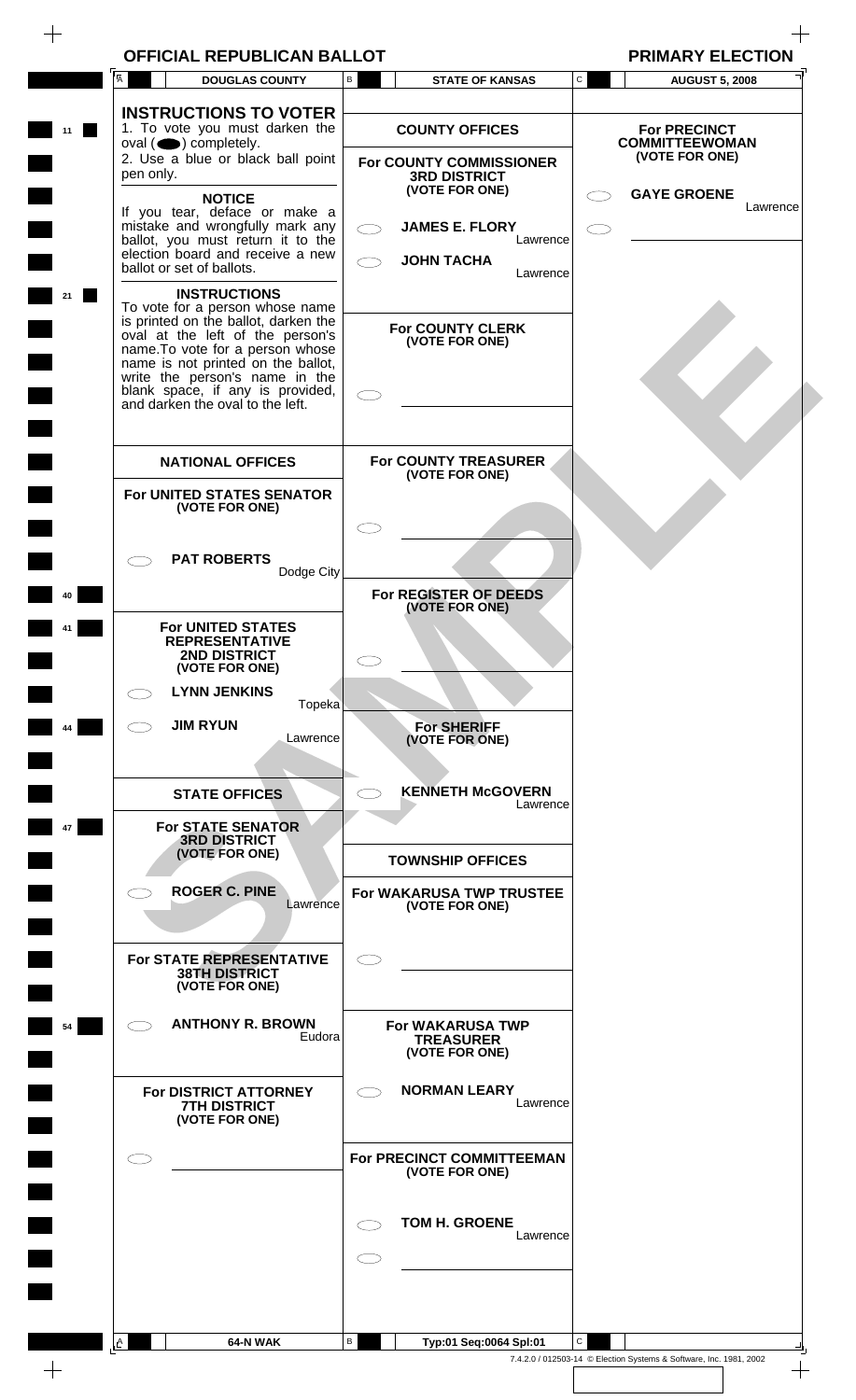| <b>OFFICIAL REPUBLICAN BALLOT</b> |  |  |  |
|-----------------------------------|--|--|--|
|-----------------------------------|--|--|--|

 $\begin{tabular}{c} \multicolumn{1}{c} {\textbf{+}} \\ \multicolumn{1}{c} {\textbf{+}} \\ \multicolumn{1}{c} {\textbf{+}} \\ \multicolumn{1}{c} {\textbf{+}} \\ \multicolumn{1}{c} {\textbf{+}} \\ \multicolumn{1}{c} {\textbf{+}} \\ \multicolumn{1}{c} {\textbf{+}} \\ \multicolumn{1}{c} {\textbf{+}} \\ \multicolumn{1}{c} {\textbf{+}} \\ \multicolumn{1}{c} {\textbf{+}} \\ \multicolumn{1}{c} {\textbf{+}} \\ \multicolumn{1}{c} {\textbf{+}} \\ \multicolumn{1}{c} {\textbf{+}} \\ \multicolumn$ 

| <b>LOT</b> | <b>PRIMARY ELECTION</b> |
|------------|-------------------------|

| <b>INSTRUCTIONS TO VOTER</b><br>1. To vote you must darken the<br><b>For PRECINCT</b><br><b>COUNTY OFFICES</b><br>$oval(\n\bullet)$ completely.<br><b>COMMITTEEWOMAN</b><br>(VOTE FOR ONE)<br>2. Use a blue or black ball point<br>For COUNTY COMMISSIONER<br>pen only.<br>2ND DISTRICT<br>(VOTE FOR ONE)<br><b>GENEVIEVE M.</b><br><b>NOTICE</b><br><b>HUNSINGER</b><br>If you tear, deface or make a<br>mistake and wrongfully mark any<br><b>DAVID L. BROWN</b><br>ballot, you must return it to the<br><b>Baldwin City</b><br>election board and receive a new<br><b>GRANT EICHHORN</b><br>ballot or set of ballots.<br>Lawrence<br><b>INSTRUCTIONS</b><br>To vote for a person whose name<br>is printed on the ballot, darken the<br><b>For COUNTY CLERK</b><br>oval at the left of the person's<br>(VOTE FOR ONE)<br>name. To vote for a person whose<br>name is not printed on the ballot,<br>write the person's name in the<br>blank space, if any is provided,<br>and darken the oval to the left.<br>For COUNTY TREASURER<br><b>NATIONAL OFFICES</b><br>(VOTE FOR ONE)<br>For UNITED STATES SENATOR<br>(VOTE FOR ONE)<br><b>PAT ROBERTS</b><br>Dodge City<br>For REGISTER OF DEEDS<br>(VOTE FOR ONE)<br><b>For UNITED STATES</b><br><b>REPRESENTATIVE</b><br><b>3RD DISTRICT</b><br>(VOTE FOR ONE)<br><b>NICK JORDAN</b><br>$\bigcap$<br>Shawnee<br><b>PAUL V. SHOWEN</b><br><b>For SHERIFF</b><br>Shawnee<br>(VOTE FOR ONE)<br><b>KENNETH McGOVERN</b><br><b>STATE OFFICES</b><br>Lawrence<br><b>For STATE SENATOR</b><br><b>3RD DISTRICT</b><br>(VOTE FOR ONE)<br><b>TOWNSHIP OFFICES</b><br>48<br><b>ROGER C. PINE</b><br><b>For WAKARUSA TWP TRUSTEE</b><br>Lawrence<br>(VOTE FOR ONE)<br>51<br>For STATE REPRESENTATIVE<br>C D<br><b>10TH DISTRICT</b><br>(VOTE FOR ONE)<br><b>JOHN COEN</b><br>For WAKARUSA TWP<br>Wellsville<br><b>TREASURER</b><br>(VOTE FOR ONE)<br><b>NORMAN LEARY</b><br>For DISTRICT ATTORNEY<br>Lawrence<br><b>7TH DISTRICT</b><br>(VOTE FOR ONE)<br>For PRECINCT COMMITTEEMAN<br>- 1<br>(VOTE FOR ONE)<br><b>NORMAN LEARY</b><br>Lawrence |  | <b>DOUGLAS COUNTY</b> | В | <b>STATE OF KANSAS</b> | С | <b>AUGUST 5, 2008</b> |
|-----------------------------------------------------------------------------------------------------------------------------------------------------------------------------------------------------------------------------------------------------------------------------------------------------------------------------------------------------------------------------------------------------------------------------------------------------------------------------------------------------------------------------------------------------------------------------------------------------------------------------------------------------------------------------------------------------------------------------------------------------------------------------------------------------------------------------------------------------------------------------------------------------------------------------------------------------------------------------------------------------------------------------------------------------------------------------------------------------------------------------------------------------------------------------------------------------------------------------------------------------------------------------------------------------------------------------------------------------------------------------------------------------------------------------------------------------------------------------------------------------------------------------------------------------------------------------------------------------------------------------------------------------------------------------------------------------------------------------------------------------------------------------------------------------------------------------------------------------------------------------------------------------------------------------------------------------------------------------------------------------------------------------------------------------------------------------------|--|-----------------------|---|------------------------|---|-----------------------|
|                                                                                                                                                                                                                                                                                                                                                                                                                                                                                                                                                                                                                                                                                                                                                                                                                                                                                                                                                                                                                                                                                                                                                                                                                                                                                                                                                                                                                                                                                                                                                                                                                                                                                                                                                                                                                                                                                                                                                                                                                                                                                   |  |                       |   |                        |   |                       |
|                                                                                                                                                                                                                                                                                                                                                                                                                                                                                                                                                                                                                                                                                                                                                                                                                                                                                                                                                                                                                                                                                                                                                                                                                                                                                                                                                                                                                                                                                                                                                                                                                                                                                                                                                                                                                                                                                                                                                                                                                                                                                   |  |                       |   |                        |   |                       |
|                                                                                                                                                                                                                                                                                                                                                                                                                                                                                                                                                                                                                                                                                                                                                                                                                                                                                                                                                                                                                                                                                                                                                                                                                                                                                                                                                                                                                                                                                                                                                                                                                                                                                                                                                                                                                                                                                                                                                                                                                                                                                   |  |                       |   |                        |   | Lawrence              |
|                                                                                                                                                                                                                                                                                                                                                                                                                                                                                                                                                                                                                                                                                                                                                                                                                                                                                                                                                                                                                                                                                                                                                                                                                                                                                                                                                                                                                                                                                                                                                                                                                                                                                                                                                                                                                                                                                                                                                                                                                                                                                   |  |                       |   |                        |   |                       |
|                                                                                                                                                                                                                                                                                                                                                                                                                                                                                                                                                                                                                                                                                                                                                                                                                                                                                                                                                                                                                                                                                                                                                                                                                                                                                                                                                                                                                                                                                                                                                                                                                                                                                                                                                                                                                                                                                                                                                                                                                                                                                   |  |                       |   |                        |   |                       |
|                                                                                                                                                                                                                                                                                                                                                                                                                                                                                                                                                                                                                                                                                                                                                                                                                                                                                                                                                                                                                                                                                                                                                                                                                                                                                                                                                                                                                                                                                                                                                                                                                                                                                                                                                                                                                                                                                                                                                                                                                                                                                   |  |                       |   |                        |   |                       |
|                                                                                                                                                                                                                                                                                                                                                                                                                                                                                                                                                                                                                                                                                                                                                                                                                                                                                                                                                                                                                                                                                                                                                                                                                                                                                                                                                                                                                                                                                                                                                                                                                                                                                                                                                                                                                                                                                                                                                                                                                                                                                   |  |                       |   |                        |   |                       |
|                                                                                                                                                                                                                                                                                                                                                                                                                                                                                                                                                                                                                                                                                                                                                                                                                                                                                                                                                                                                                                                                                                                                                                                                                                                                                                                                                                                                                                                                                                                                                                                                                                                                                                                                                                                                                                                                                                                                                                                                                                                                                   |  |                       |   |                        |   |                       |
|                                                                                                                                                                                                                                                                                                                                                                                                                                                                                                                                                                                                                                                                                                                                                                                                                                                                                                                                                                                                                                                                                                                                                                                                                                                                                                                                                                                                                                                                                                                                                                                                                                                                                                                                                                                                                                                                                                                                                                                                                                                                                   |  |                       |   |                        |   |                       |
|                                                                                                                                                                                                                                                                                                                                                                                                                                                                                                                                                                                                                                                                                                                                                                                                                                                                                                                                                                                                                                                                                                                                                                                                                                                                                                                                                                                                                                                                                                                                                                                                                                                                                                                                                                                                                                                                                                                                                                                                                                                                                   |  |                       |   |                        |   |                       |
|                                                                                                                                                                                                                                                                                                                                                                                                                                                                                                                                                                                                                                                                                                                                                                                                                                                                                                                                                                                                                                                                                                                                                                                                                                                                                                                                                                                                                                                                                                                                                                                                                                                                                                                                                                                                                                                                                                                                                                                                                                                                                   |  |                       |   |                        |   |                       |
|                                                                                                                                                                                                                                                                                                                                                                                                                                                                                                                                                                                                                                                                                                                                                                                                                                                                                                                                                                                                                                                                                                                                                                                                                                                                                                                                                                                                                                                                                                                                                                                                                                                                                                                                                                                                                                                                                                                                                                                                                                                                                   |  |                       |   |                        |   |                       |
|                                                                                                                                                                                                                                                                                                                                                                                                                                                                                                                                                                                                                                                                                                                                                                                                                                                                                                                                                                                                                                                                                                                                                                                                                                                                                                                                                                                                                                                                                                                                                                                                                                                                                                                                                                                                                                                                                                                                                                                                                                                                                   |  |                       |   |                        |   |                       |
|                                                                                                                                                                                                                                                                                                                                                                                                                                                                                                                                                                                                                                                                                                                                                                                                                                                                                                                                                                                                                                                                                                                                                                                                                                                                                                                                                                                                                                                                                                                                                                                                                                                                                                                                                                                                                                                                                                                                                                                                                                                                                   |  |                       |   |                        |   |                       |
|                                                                                                                                                                                                                                                                                                                                                                                                                                                                                                                                                                                                                                                                                                                                                                                                                                                                                                                                                                                                                                                                                                                                                                                                                                                                                                                                                                                                                                                                                                                                                                                                                                                                                                                                                                                                                                                                                                                                                                                                                                                                                   |  |                       |   |                        |   |                       |
|                                                                                                                                                                                                                                                                                                                                                                                                                                                                                                                                                                                                                                                                                                                                                                                                                                                                                                                                                                                                                                                                                                                                                                                                                                                                                                                                                                                                                                                                                                                                                                                                                                                                                                                                                                                                                                                                                                                                                                                                                                                                                   |  |                       |   |                        |   |                       |
|                                                                                                                                                                                                                                                                                                                                                                                                                                                                                                                                                                                                                                                                                                                                                                                                                                                                                                                                                                                                                                                                                                                                                                                                                                                                                                                                                                                                                                                                                                                                                                                                                                                                                                                                                                                                                                                                                                                                                                                                                                                                                   |  |                       |   |                        |   |                       |
|                                                                                                                                                                                                                                                                                                                                                                                                                                                                                                                                                                                                                                                                                                                                                                                                                                                                                                                                                                                                                                                                                                                                                                                                                                                                                                                                                                                                                                                                                                                                                                                                                                                                                                                                                                                                                                                                                                                                                                                                                                                                                   |  |                       |   |                        |   |                       |
|                                                                                                                                                                                                                                                                                                                                                                                                                                                                                                                                                                                                                                                                                                                                                                                                                                                                                                                                                                                                                                                                                                                                                                                                                                                                                                                                                                                                                                                                                                                                                                                                                                                                                                                                                                                                                                                                                                                                                                                                                                                                                   |  |                       |   |                        |   |                       |
|                                                                                                                                                                                                                                                                                                                                                                                                                                                                                                                                                                                                                                                                                                                                                                                                                                                                                                                                                                                                                                                                                                                                                                                                                                                                                                                                                                                                                                                                                                                                                                                                                                                                                                                                                                                                                                                                                                                                                                                                                                                                                   |  |                       |   |                        |   |                       |
|                                                                                                                                                                                                                                                                                                                                                                                                                                                                                                                                                                                                                                                                                                                                                                                                                                                                                                                                                                                                                                                                                                                                                                                                                                                                                                                                                                                                                                                                                                                                                                                                                                                                                                                                                                                                                                                                                                                                                                                                                                                                                   |  |                       |   |                        |   |                       |
|                                                                                                                                                                                                                                                                                                                                                                                                                                                                                                                                                                                                                                                                                                                                                                                                                                                                                                                                                                                                                                                                                                                                                                                                                                                                                                                                                                                                                                                                                                                                                                                                                                                                                                                                                                                                                                                                                                                                                                                                                                                                                   |  |                       |   |                        |   |                       |
| В<br>C<br><u> A</u><br>65-E WAK<br>Typ:01 Seq:0065 Spl:01                                                                                                                                                                                                                                                                                                                                                                                                                                                                                                                                                                                                                                                                                                                                                                                                                                                                                                                                                                                                                                                                                                                                                                                                                                                                                                                                                                                                                                                                                                                                                                                                                                                                                                                                                                                                                                                                                                                                                                                                                         |  |                       |   |                        |   |                       |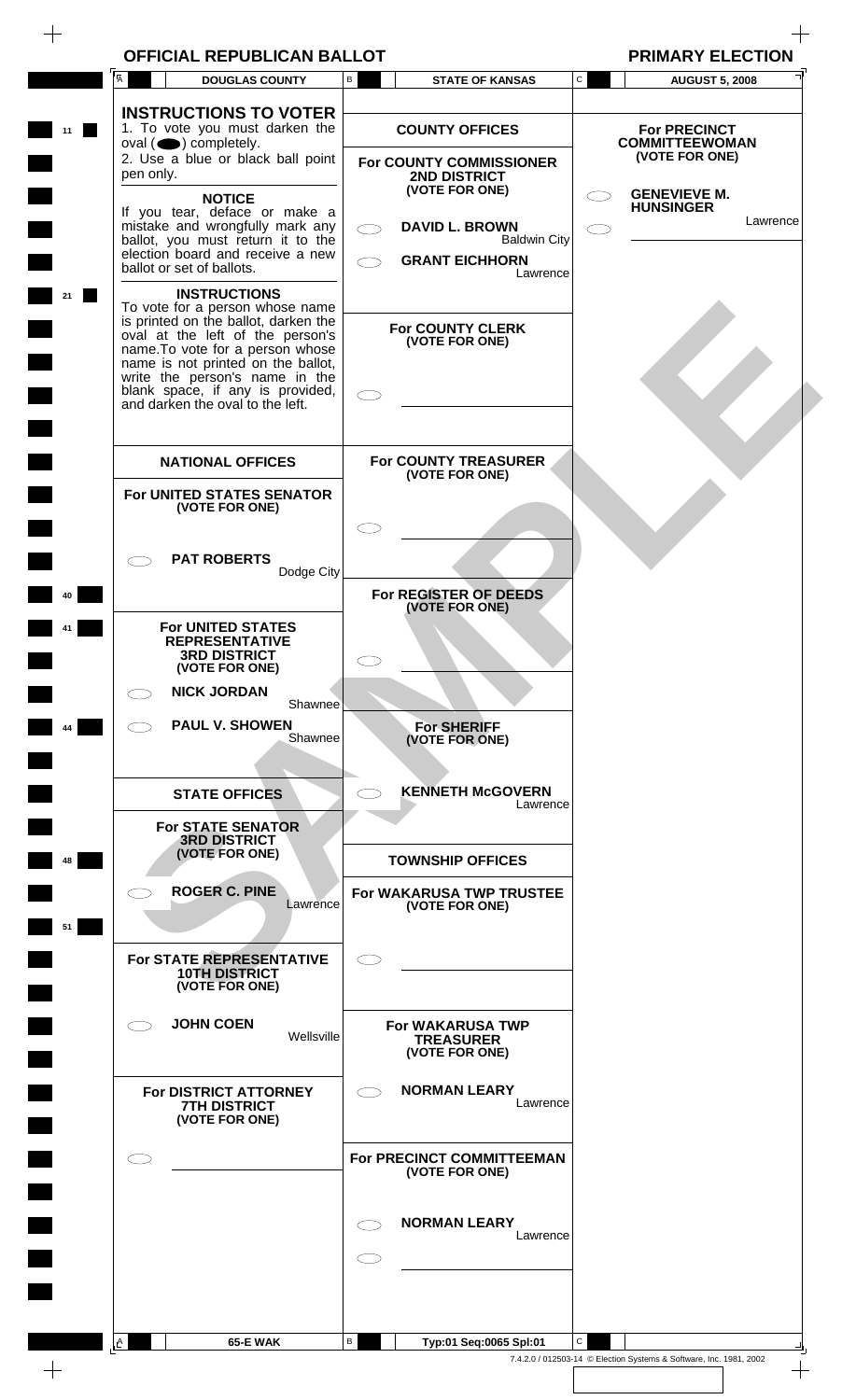| $\overline{A}$<br><b>DOUGLAS COUNTY</b>                                                                                                                                                                                                                      | $\mathsf B$       | <b>STATE OF KANSAS</b>                                                | $\mathtt{C}$ | <b>AUGUST 5, 2008</b>                        |
|--------------------------------------------------------------------------------------------------------------------------------------------------------------------------------------------------------------------------------------------------------------|-------------------|-----------------------------------------------------------------------|--------------|----------------------------------------------|
| <b>INSTRUCTIONS TO VOTER</b><br>1. To vote you must darken the<br>$oval(\n\bullet)$ completely.                                                                                                                                                              |                   | <b>COUNTY OFFICES</b>                                                 |              | <b>For PRECINCT</b><br><b>COMMITTEEWOMAN</b> |
| 2. Use a blue or black ball point<br>pen only.<br><b>NOTICE</b>                                                                                                                                                                                              |                   | For COUNTY COMMISSIONER<br>2ND DISTRICT<br>(VOTE FOR ONE)             |              | (VOTE FOR ONE)<br><b>GENEVIEVE M.</b>        |
| If you tear, deface or make a<br>mistake and wrongfully mark any<br>ballot, you must return it to the<br>election board and receive a new                                                                                                                    | $\subset$ .       | <b>DAVID L. BROWN</b><br><b>Baldwin City</b><br><b>GRANT EICHHORN</b> |              | <b>HUNSINGER</b><br>Lawrence                 |
| ballot or set of ballots.<br><b>INSTRUCTIONS</b><br>To vote for a person whose name                                                                                                                                                                          |                   | Lawrence                                                              |              |                                              |
| is printed on the ballot, darken the<br>oval at the left of the person's<br>name. To vote for a person whose<br>name is not printed on the ballot,<br>write the person's name in the<br>blank space, if any is provided,<br>and darken the oval to the left. |                   | <b>For COUNTY CLERK</b><br>(VOTE FOR ONE)                             |              |                                              |
| <b>NATIONAL OFFICES</b>                                                                                                                                                                                                                                      |                   | For COUNTY TREASURER                                                  |              |                                              |
| For UNITED STATES SENATOR<br>(VOTE FOR ONE)                                                                                                                                                                                                                  |                   | (VOTE FOR ONE)                                                        |              |                                              |
| <b>PAT ROBERTS</b><br>Dodge City                                                                                                                                                                                                                             |                   |                                                                       |              |                                              |
| <b>For UNITED STATES</b><br><b>REPRESENTATIVE</b>                                                                                                                                                                                                            |                   | For REGISTER OF DEEDS<br>(VOTE FOR ONE)                               |              |                                              |
| <b>3RD DISTRICT</b><br>(VOTE FOR ONE)<br><b>NICK JORDAN</b><br>$\subset$ $\supset$<br>Shawnee                                                                                                                                                                | $\subset$         |                                                                       |              |                                              |
| <b>PAUL V. SHOWEN</b><br>- 7<br>Shawnee                                                                                                                                                                                                                      |                   | <b>For SHERIFF</b><br>(VOTE FOR ONE)                                  |              |                                              |
| <b>STATE OFFICES</b><br><b>For STATE SENATOR</b>                                                                                                                                                                                                             |                   | <b>KENNETH McGOVERN</b><br>Lawrence                                   |              |                                              |
| <b>3RD DISTRICT</b><br>(VOTE FOR ONE)<br><b>ROGER C. PINE</b>                                                                                                                                                                                                |                   | <b>TOWNSHIP OFFICES</b>                                               |              |                                              |
| Lawrence                                                                                                                                                                                                                                                     |                   | For WAKARUSA TWP TRUSTEE<br>(VOTE FOR ONE)                            |              |                                              |
| For STATE REPRESENTATIVE<br><b>38TH DISTRICT</b><br>(VOTE FOR ONE)                                                                                                                                                                                           | C D               |                                                                       |              |                                              |
| <b>ANTHONY R. BROWN</b><br>Eudora                                                                                                                                                                                                                            |                   | <b>For WAKARUSA TWP</b><br><b>TREASURER</b><br>(VOTE FOR ONE)         |              |                                              |
| For DISTRICT ATTORNEY<br><b>7TH DISTRICT</b><br>(VOTE FOR ONE)                                                                                                                                                                                               | $\subset \supset$ | <b>NORMAN LEARY</b><br>Lawrence                                       |              |                                              |
|                                                                                                                                                                                                                                                              |                   | For PRECINCT COMMITTEEMAN<br>(VOTE FOR ONE)                           |              |                                              |
|                                                                                                                                                                                                                                                              |                   | <b>NORMAN LEARY</b><br>Lawrence                                       |              |                                              |
|                                                                                                                                                                                                                                                              |                   |                                                                       |              |                                              |
| 65-E WAK<br>LA                                                                                                                                                                                                                                               | В                 | Typ:01 Seq:0065 Spl:02                                                | C            |                                              |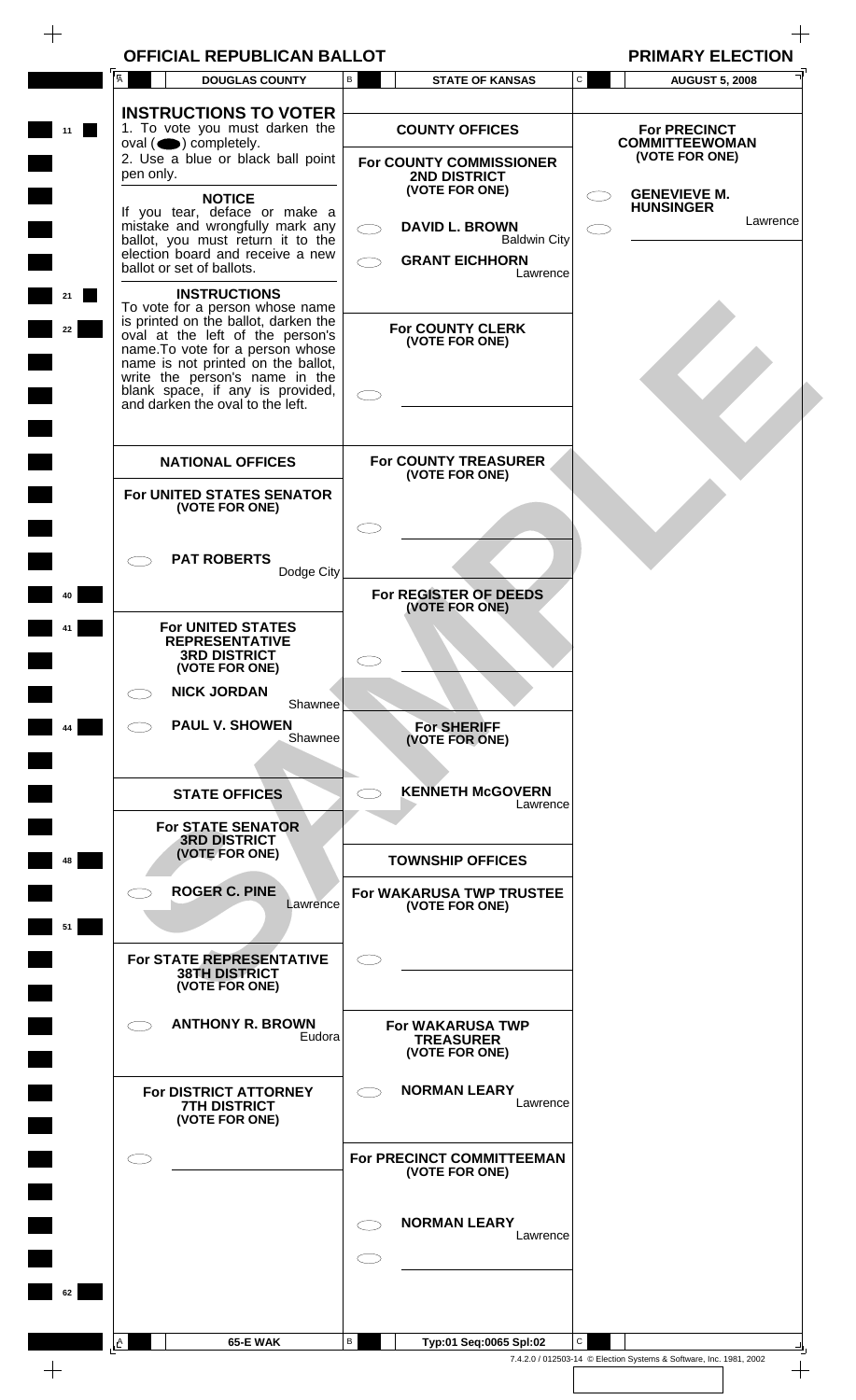## **OFFICIAL REPUBLICAN BALLOT PRIMARY ELECTION**

 $\,$  +  $\,$ 

 $\!+\!$ 

|    | Ā           | <b>DOUGLAS COUNTY</b>                                                                                                                           | В | <b>STATE OF KANSAS</b>                                           |          | C            | <b>AUGUST 5, 2008</b>                                          |
|----|-------------|-------------------------------------------------------------------------------------------------------------------------------------------------|---|------------------------------------------------------------------|----------|--------------|----------------------------------------------------------------|
| 11 |             | <b>INSTRUCTIONS TO VOTER</b><br>1. To vote you must darken the                                                                                  |   | <b>STATE OFFICES</b>                                             |          |              | For PRECINCT COMMITTEEMAN                                      |
|    | pen only.   | $oval(\bigodot)$ completely.<br>2. Use a blue or black ball point<br><b>NOTICE</b>                                                              |   | For STATE BOARD OF<br><b>EDUCATION</b><br><b>4TH DISTRICT</b>    |          |              | (VOTE FOR ONE)                                                 |
|    |             | If you tear, deface or make a<br>mistake and wrongfully mark any<br>ballot, you must return it to the<br>election board and receive a new       |   | (VOTE FOR ONE)<br><b>ROBERT MEISSNER</b>                         | Topeka   |              |                                                                |
|    |             | ballot or set of ballots.<br><b>INSTRUCTIONS</b>                                                                                                |   | <b>ALAN DETRICH</b>                                              | Lawrence |              | <b>For PRECINCT</b><br><b>COMMITTEEWOMAN</b><br>(VOTE FOR ONE) |
|    |             | To vote for a person whose name<br>is printed on the ballot, darken the<br>oval at the left of the person's<br>name. To vote for a person whose |   | <b>COUNTY OFFICES</b>                                            |          |              |                                                                |
|    |             | name is not printed on the ballot,<br>write the person's name in the<br>blank space, if any is provided,<br>and darken the oval to the left.    |   | For COUNTY COMMISSIONER<br><b>3RD DISTRICT</b><br>(VOTE FOR ONE) |          |              |                                                                |
|    |             |                                                                                                                                                 |   | <b>JOHN TACHA</b>                                                | Lawrence |              |                                                                |
|    |             | <b>NATIONAL OFFICES</b>                                                                                                                         |   | <b>JAMES E. FLORY</b>                                            | Lawrence |              |                                                                |
|    |             | For UNITED STATES SENATOR<br>(VOTE FOR ONE)                                                                                                     |   |                                                                  |          |              |                                                                |
|    |             | <b>PAT ROBERTS</b><br>Dodge City                                                                                                                |   | For COUNTY CLERK<br>(VOTE FOR ONE)                               |          |              |                                                                |
|    |             |                                                                                                                                                 |   |                                                                  |          |              |                                                                |
|    |             | <b>For UNITED STATES</b><br><b>REPRESENTATIVE</b><br><b>3RD DISTRICT</b>                                                                        |   | For COUNTY TREASURER                                             |          |              |                                                                |
|    |             | (VOTE FOR ONE)<br><b>PAUL V. SHOWEN</b>                                                                                                         |   | (VOTE FOR ONE)                                                   |          |              |                                                                |
| 44 |             | Shawnee<br><b>NICK JORDAN</b><br>Shawnee                                                                                                        |   |                                                                  |          |              |                                                                |
|    |             |                                                                                                                                                 |   |                                                                  |          |              |                                                                |
|    |             | <b>STATE OFFICES</b>                                                                                                                            |   | For REGISTER OF DEEDS<br>(VOTE FOR ONE)                          |          |              |                                                                |
| 48 |             | <b>For STATE SENATOR</b><br>2ND DISTRICT<br>(VOTE FOR ONE)                                                                                      |   |                                                                  |          |              |                                                                |
|    |             | <b>SCOTT MORGAN</b><br>Lawrence                                                                                                                 |   | <b>For SHERIFF</b>                                               |          |              |                                                                |
| 52 |             | For STATE REPRESENTATIVE<br><b>10TH DISTRICT</b>                                                                                                |   | (VOTE FOR ONE)                                                   |          |              |                                                                |
|    |             | (VOTE FOR ONE)                                                                                                                                  |   | <b>KENNETH McGOVERN</b>                                          | Lawrence |              |                                                                |
|    |             | <b>JOHN COEN</b><br>Wellsville                                                                                                                  |   | <b>TOWNSHIP OFFICES</b>                                          |          |              |                                                                |
|    |             | For DISTRICT ATTORNEY<br><b>7TH DISTRICT</b>                                                                                                    |   | For WAKARUSA TWP TRUSTEE<br>(VOTE FOR ONE)                       |          |              |                                                                |
|    |             | (VOTE FOR ONE)                                                                                                                                  |   |                                                                  |          |              |                                                                |
|    |             |                                                                                                                                                 |   |                                                                  |          |              |                                                                |
|    |             |                                                                                                                                                 |   | <b>For WAKARUSA TWP</b><br><b>TREASURER</b><br>(VOTE FOR ONE)    |          |              |                                                                |
|    |             |                                                                                                                                                 |   | <b>NORMAN LEARY</b>                                              | Lawrence |              |                                                                |
|    | <u>ِ م.</u> | 66-W WAK                                                                                                                                        | В | Typ:01 Seq:0066 Spl:01                                           |          | $\mathsf{C}$ |                                                                |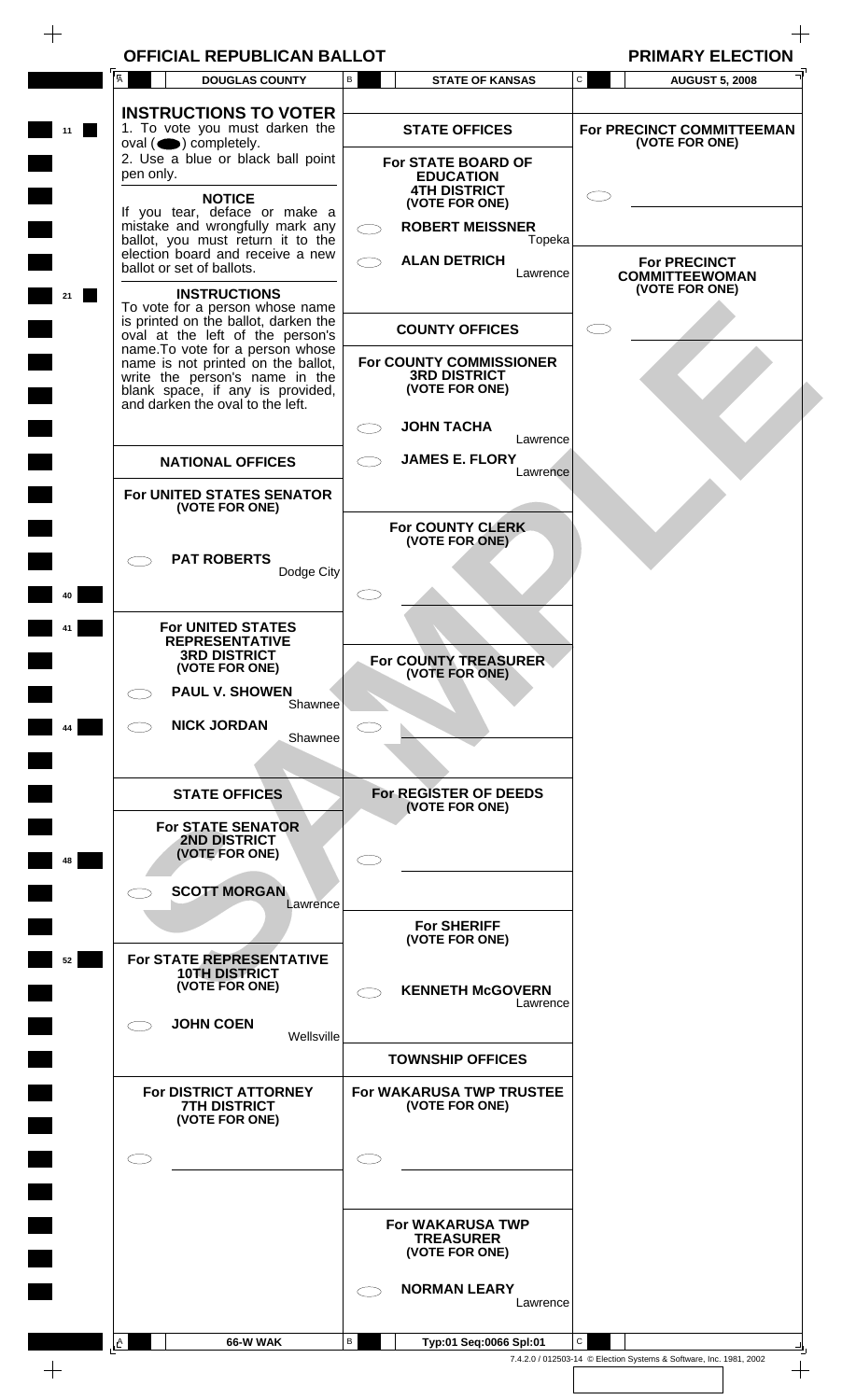| <b>OFFICIAL REPUBLICAN BALLOT</b> |  |  |
|-----------------------------------|--|--|
|-----------------------------------|--|--|

 $\overline{\phantom{a}}$ 

<sup>+</sup><br>PRIMARY ELECTION P

|          | UFFIUIAL KEPUBLIUAN BALLUI                                                                                                                                             |                                                                  |                                                                |
|----------|------------------------------------------------------------------------------------------------------------------------------------------------------------------------|------------------------------------------------------------------|----------------------------------------------------------------|
|          | ГĀ.<br><b>DOUGLAS COUNTY</b>                                                                                                                                           | В<br><b>STATE OF KANSAS</b>                                      | C<br><b>AUGUST 5, 2008</b>                                     |
| 11       | <b>INSTRUCTIONS TO VOTER</b><br>1. To vote you must darken the<br>$oval \textcircled{\bullet}$ ) completely.                                                           | <b>STATE OFFICES</b>                                             | For PRECINCT COMMITTEEMAN<br>(VOTE FOR ONE)                    |
|          | 2. Use a blue or black ball point<br>pen only.                                                                                                                         | For STATE BOARD OF<br><b>EDUCATION</b><br><b>4TH DISTRICT</b>    |                                                                |
|          | <b>NOTICE</b><br>If you tear, deface or make a<br>mistake and wrongfully mark any                                                                                      | (VOTE FOR ONE)                                                   |                                                                |
|          | ballot, you must return it to the<br>election board and receive a new                                                                                                  | <b>ROBERT MEISSNER</b><br>Topeka                                 |                                                                |
|          | ballot or set of ballots.                                                                                                                                              | <b>ALAN DETRICH</b><br>Lawrence                                  | <b>For PRECINCT</b><br><b>COMMITTEEWOMAN</b><br>(VOTE FOR ONE) |
| 21<br>22 | <b>INSTRUCTIONS</b><br>To vote for a person whose name<br>is printed on the ballot, darken the<br>oval at the left of the person's<br>name. To vote for a person whose | <b>COUNTY OFFICES</b>                                            |                                                                |
|          | name is not printed on the ballot,<br>write the person's name in the<br>blank space, if any is provided,<br>and darken the oval to the left.                           | For COUNTY COMMISSIONER<br><b>3RD DISTRICT</b><br>(VOTE FOR ONE) |                                                                |
|          |                                                                                                                                                                        | <b>JOHN TACHA</b><br>Lawrence                                    |                                                                |
|          | <b>NATIONAL OFFICES</b>                                                                                                                                                | <b>JAMES E. FLORY</b><br>Lawrence                                |                                                                |
|          | For UNITED STATES SENATOR<br>(VOTE FOR ONE)                                                                                                                            | For COUNTY CLERK                                                 |                                                                |
|          | <b>PAT ROBERTS</b>                                                                                                                                                     | (VOTE FOR ONE)                                                   |                                                                |
| 40       | Dodge City                                                                                                                                                             |                                                                  |                                                                |
|          | For UNITED STATES<br><b>REPRESENTATIVE</b><br><b>2ND DISTRICT</b><br>(VOTE FOR ONE)                                                                                    | For COUNTY TREASURER                                             |                                                                |
|          | <b>LYNN JENKINS</b>                                                                                                                                                    | (VOTE FOR ONE)                                                   |                                                                |
| 44       | Topeka<br><b>JIM RYUN</b><br>Lawrence                                                                                                                                  |                                                                  |                                                                |
|          | <b>STATE OFFICES</b>                                                                                                                                                   | For REGISTER OF DEEDS<br>(VOTE FOR ONE)                          |                                                                |
| 48       | <b>For STATE SENATOR</b><br><b>2ND DISTRICT</b><br>(VOTE FOR ONE)                                                                                                      |                                                                  |                                                                |
|          | <b>SCOTT MORGAN</b><br>Lawrence                                                                                                                                        |                                                                  |                                                                |
| 52       | For STATE REPRESENTATIVE                                                                                                                                               | <b>For SHERIFF</b><br>(VOTE FOR ONE)                             |                                                                |
|          | <b>53RD DISTRICT</b><br>(VOTE FOR ONE)                                                                                                                                 | <b>KENNETH McGOVERN</b><br>Lawrence                              |                                                                |
|          | <b>CECIL T. WASHINGTON</b><br>JR.                                                                                                                                      |                                                                  |                                                                |
|          | Topeka                                                                                                                                                                 | <b>TOWNSHIP OFFICES</b>                                          |                                                                |
|          | For DISTRICT ATTORNEY<br><b>7TH DISTRICT</b><br>(VOTE FOR ONE)                                                                                                         | <b>For WAKARUSA TWP TRUSTEE</b><br>(VOTE FOR ONE)                |                                                                |
|          |                                                                                                                                                                        |                                                                  |                                                                |
|          |                                                                                                                                                                        |                                                                  |                                                                |
|          |                                                                                                                                                                        | <b>For WAKARUSA TWP</b><br><b>TREASURER</b><br>(VOTE FOR ONE)    |                                                                |
| 62       |                                                                                                                                                                        | <b>NORMAN LEARY</b><br>Lawrence                                  |                                                                |
|          |                                                                                                                                                                        |                                                                  |                                                                |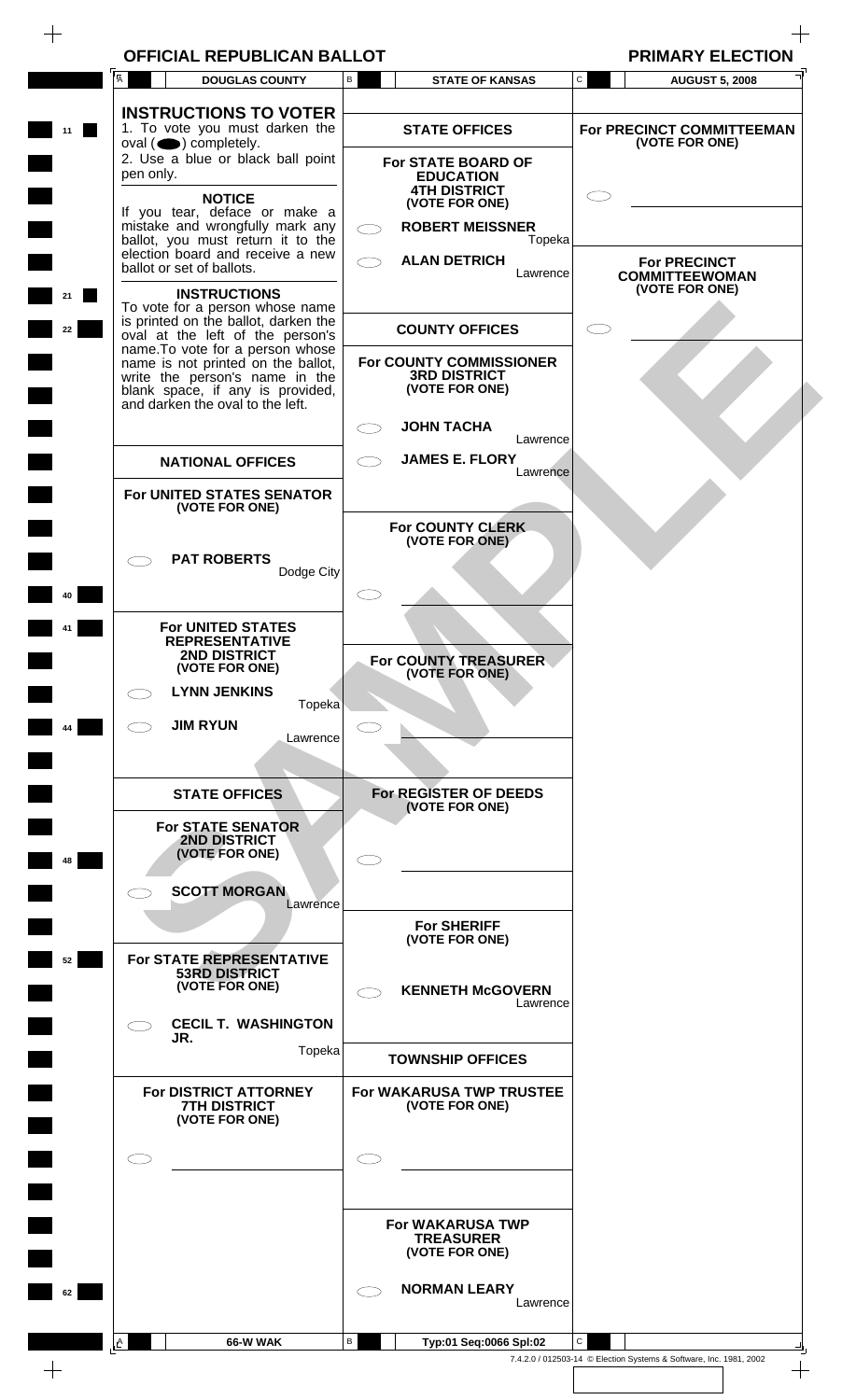## **OFFICIAL REPUBLICAN BALLOT PRIMARY ELECTION**

 $\overline{\phantom{a}}$ 

 $\! +$ 

|    | Ā            | <b>DOUGLAS COUNTY</b>                                                                                                                                                            | B |                                                                  | <b>STATE OF KANSAS</b> | C | <b>AUGUST 5, 2008</b>                                          |
|----|--------------|----------------------------------------------------------------------------------------------------------------------------------------------------------------------------------|---|------------------------------------------------------------------|------------------------|---|----------------------------------------------------------------|
| 11 |              | <b>INSTRUCTIONS TO VOTER</b><br>1. To vote you must darken the                                                                                                                   |   | <b>STATE OFFICES</b>                                             |                        |   | For PRECINCT COMMITTEEMAN                                      |
|    | pen only.    | $oval(\n\bullet)$ completely.<br>2. Use a blue or black ball point                                                                                                               |   | For STATE BOARD OF<br><b>EDUCATION</b><br><b>4TH DISTRICT</b>    |                        |   | (VOTE FOR ONE)                                                 |
|    |              | <b>NOTICE</b><br>If you tear, deface or make a<br>mistake and wrongfully mark any<br>ballot, you must return it to the                                                           |   | (VOTE FOR ONE)<br><b>ROBERT MEISSNER</b>                         | Topeka                 |   |                                                                |
|    |              | election board and receive a new<br>ballot or set of ballots.<br><b>INSTRUCTIONS</b>                                                                                             |   | <b>ALAN DETRICH</b>                                              | Lawrence               |   | <b>For PRECINCT</b><br><b>COMMITTEEWOMAN</b><br>(VOTE FOR ONE) |
|    |              | To vote for a person whose name<br>is printed on the ballot, darken the<br>oval at the left of the person's                                                                      |   | <b>COUNTY OFFICES</b>                                            |                        |   |                                                                |
| 23 |              | name. To vote for a person whose<br>name is not printed on the ballot,<br>write the person's name in the<br>blank space, if any is provided,<br>and darken the oval to the left. |   | For COUNTY COMMISSIONER<br><b>3RD DISTRICT</b><br>(VOTE FOR ONE) |                        |   |                                                                |
|    |              |                                                                                                                                                                                  |   | <b>JOHN TACHA</b>                                                | Lawrence               |   |                                                                |
|    |              | <b>NATIONAL OFFICES</b>                                                                                                                                                          |   | <b>JAMES E. FLORY</b>                                            | Lawrence               |   |                                                                |
|    |              | For UNITED STATES SENATOR<br>(VOTE FOR ONE)                                                                                                                                      |   |                                                                  |                        |   |                                                                |
|    |              | <b>PAT ROBERTS</b><br>Dodge City                                                                                                                                                 |   | For COUNTY CLERK<br>(VOTE FOR ONE)                               |                        |   |                                                                |
|    |              |                                                                                                                                                                                  |   |                                                                  |                        |   |                                                                |
|    |              | For UNITED STATES<br><b>REPRESENTATIVE</b><br><b>2ND DISTRICT</b><br>(VOTE FOR ONE)                                                                                              |   | For COUNTY TREASURER<br>(VOTE FOR ONE)                           |                        |   |                                                                |
|    |              | <b>LYNN JENKINS</b><br>Topeka                                                                                                                                                    |   |                                                                  |                        |   |                                                                |
| 44 |              | <b>JIM RYUN</b><br>Lawrence                                                                                                                                                      |   |                                                                  |                        |   |                                                                |
|    |              | <b>STATE OFFICES</b>                                                                                                                                                             |   | For REGISTER OF DEEDS                                            |                        |   |                                                                |
| 48 |              | <b>For STATE SENATOR</b><br><b>2ND DISTRICT</b><br>(VOTE FOR ONE)                                                                                                                |   | (VOTE FOR ONE)                                                   |                        |   |                                                                |
|    |              | <b>SCOTT MORGAN</b><br>Lawrence                                                                                                                                                  |   |                                                                  |                        |   |                                                                |
| 52 |              | For STATE REPRESENTATIVE                                                                                                                                                         |   | <b>For SHERIFF</b><br>(VOTE FOR ONE)                             |                        |   |                                                                |
|    |              | <b>10TH DISTRICT</b><br>(VOTE FOR ONE)                                                                                                                                           |   | <b>KENNETH McGOVERN</b>                                          | Lawrence               |   |                                                                |
|    |              | <b>JOHN COEN</b><br>Wellsville                                                                                                                                                   |   |                                                                  |                        |   |                                                                |
|    |              |                                                                                                                                                                                  |   | <b>TOWNSHIP OFFICES</b>                                          |                        |   |                                                                |
|    |              | For DISTRICT ATTORNEY<br><b>7TH DISTRICT</b><br>(VOTE FOR ONE)                                                                                                                   |   | For WAKARUSA TWP TRUSTEE<br>(VOTE FOR ONE)                       |                        |   |                                                                |
|    |              |                                                                                                                                                                                  |   |                                                                  |                        |   |                                                                |
|    |              |                                                                                                                                                                                  |   | <b>For WAKARUSA TWP</b><br><b>TREASURER</b><br>(VOTE FOR ONE)    |                        |   |                                                                |
| 62 |              |                                                                                                                                                                                  |   | <b>NORMAN LEARY</b>                                              | Lawrence               |   |                                                                |
|    | $\mathbf{A}$ | 66-W WAK                                                                                                                                                                         | В | Typ:01 Seq:0066 Spl:03                                           |                        | C |                                                                |